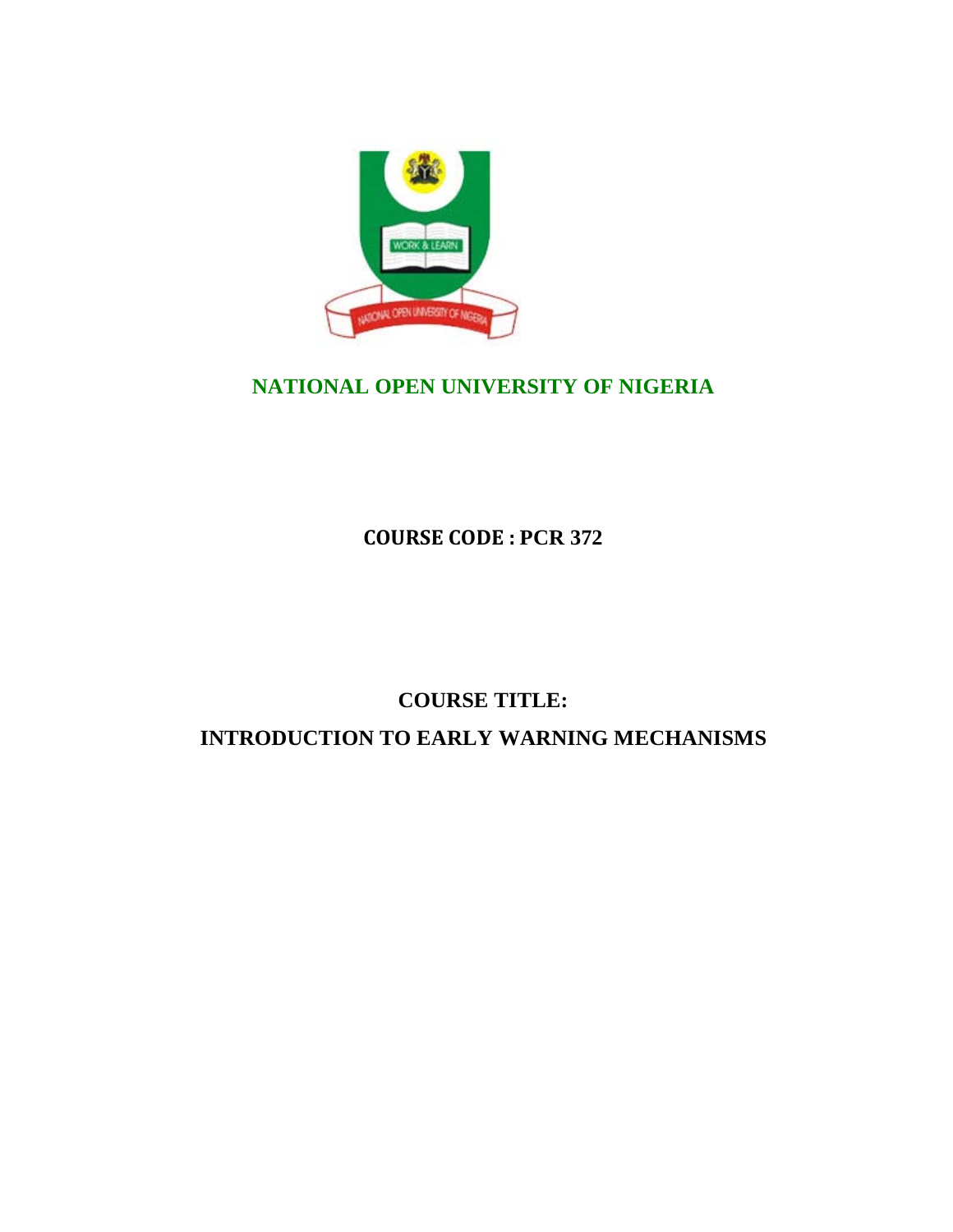# **PCR 372 INTRODUCTION TO EARLY WARNING MECHANISMS**

| Course Developer          | Dr. Animasawun Gbemisola Abdul-Jelil, |
|---------------------------|---------------------------------------|
|                           | Institute of African Studies,         |
|                           | Peace & Conflict Studies Programme,   |
|                           | University of Ibadan,                 |
|                           | Ibadan.                               |
| Course Writer             | Animasawun Gbemisola Abdul-Jelil      |
|                           | Institute of African Studies,         |
|                           | Peace & Conflict Studies Programme,   |
|                           | University of Ibadan,                 |
|                           | Ibadan.                               |
| <b>Course Coordinator</b> | Mr. Oyedolapo B. Durojaye             |
|                           | National Open University of Nigeria   |
|                           | Lagos.                                |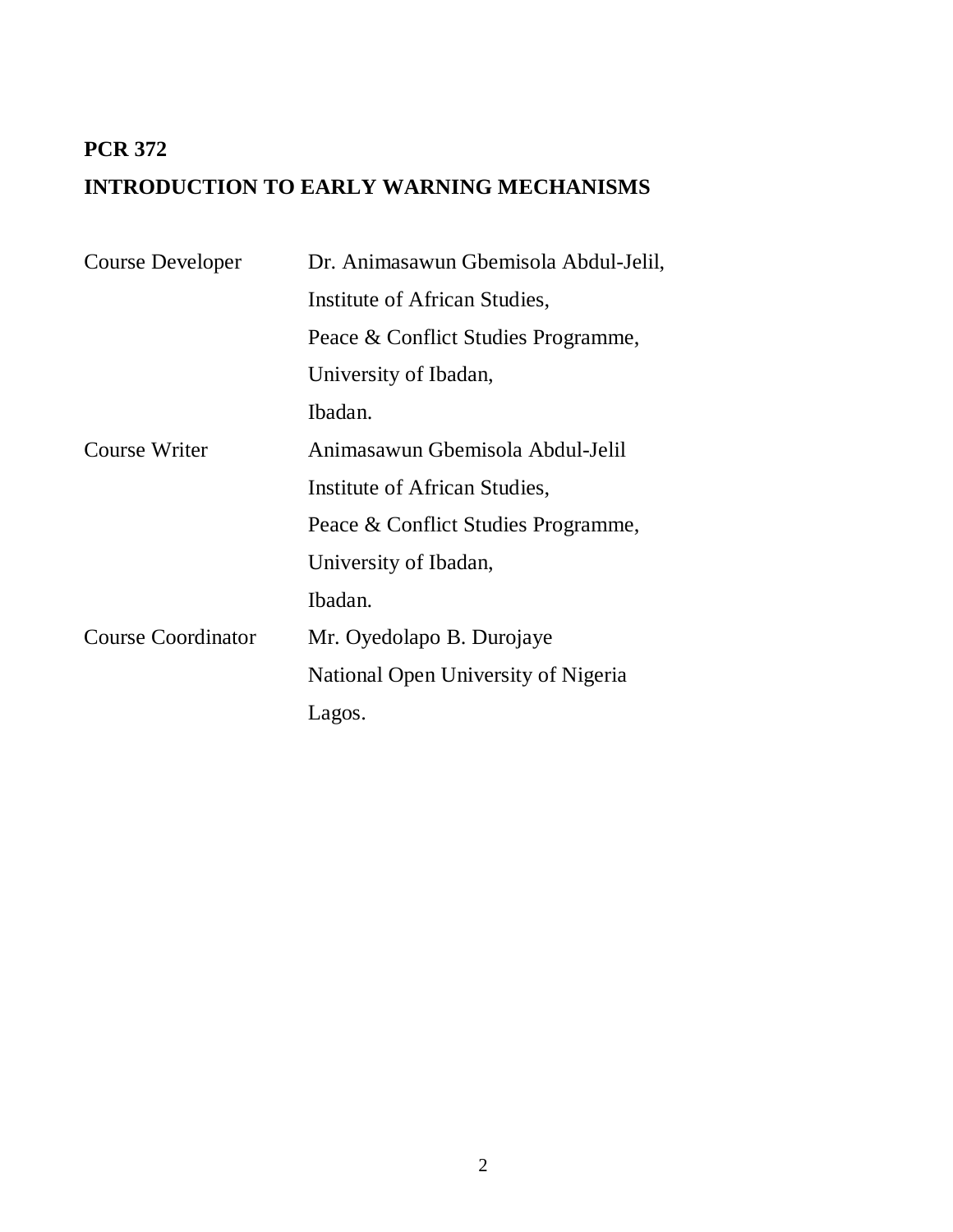#### **INTRODUTION**

**PCR 372:** Introduction To Early Warning Mechanisms is a one semester course. It will be available for you to take as a core module of the Peace Studies and Conflict Resolution Programme. This course is suitable for any student seeking to understand how to detect and prevent the degeneration conflict issues into violence. It will enhance the students' acumen in gathering intelligence and distilling intelligence from noise or opinions. This course consists of 16 Units, encompassing the following key areas; the anatomy of conflict, types of early warning, analysis of early warning, early warning, components of early warning, early warning monitoring agencies, conflict analysis in the context of early warning, definition of response, case studies, and contributions of governments amongst others. The course guide tells you briefly what the course is all about, what you are expected to know in each unit, what course materials you need to use and how you can work your way through these materials. It also emphasizes the necessity of tutor-marked assignments. There are also periodic tutorial classes that are linked to this course.

### **What you will learn in this course**

**PCR 372 Introduction to early warning mechanisms** is to introduce you to the concepts and practice of early warning mechanisms identification as a fundamental way of preventing violent conflicts in human society. Some of the focus areas of this course include; complexity of conflicts, anticipation of conflict, role of governmental and nongovernmental organizations in intelligence gathering, early warning analysis and how to ensure early response. Your understanding of this course will empower you to critically scrutinize information and conflict indices in order to enhance the design of early and right responses to prevent violence.

### **Course Aims**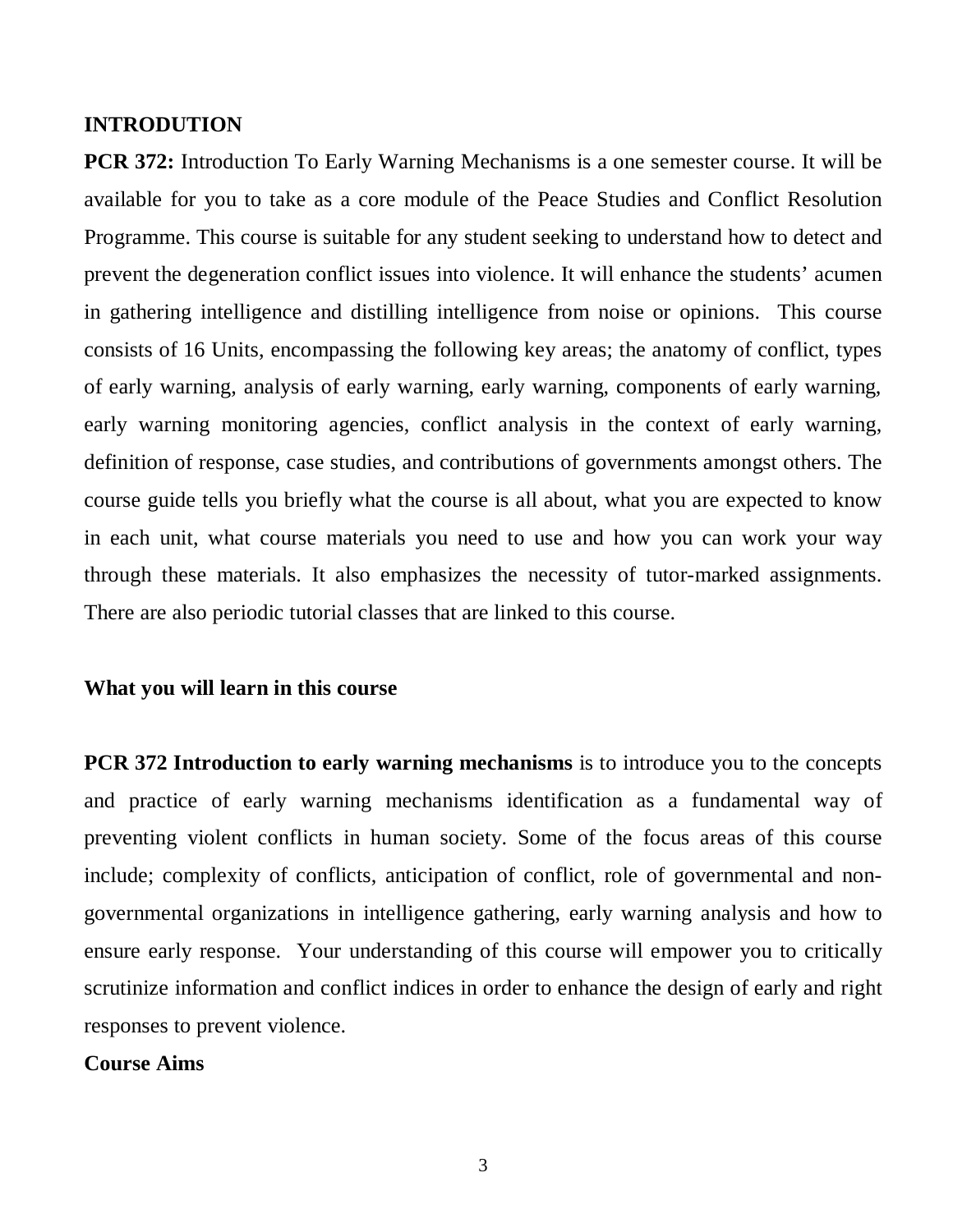The aim of this course is to introduce students to the ontological meanings and empirical indicators of early warning signs of violent conflicts and how to design appropriate responses to nip impending conflicts in the bud.

# **Course Objectives:**

On successful completion of this course, students should be able to:

- 1. Define and explain the meaning of early warning,
- 2. Identify indicators of early warning,
- 3. Distinguish between early warning and everyday noise of conflict,
- 4. Identify underlying risks, evolving dynamics and posses the skills to accurately describe all the fore-mentioned
- 5. Understand and be able to communicate with brevity ; specific contexts, actors and dynamics of volatile actions
- 6. Know the limit of preventive diplomacy
- 7. Know when military option is inevitable
- 8. Gather information based on specific indicators
- 9. Analyze information by contextualizing indicators
- 10.design best and worst case scenarios and response choices
- 11.Link up effectively with appropriate policy makers and implementers
- 12.Cognizant of the relationship between early warning and gender.

# **Working Through This Course**

To complete this course you are required to read the study units, and read recommended books. Each study unit contains a self-assessment exercise, and at some points in the course, you are required to submit assignments for assessment purpose. At the end of this course is a final examination. Stated below are the components of the course and what you are expected to do.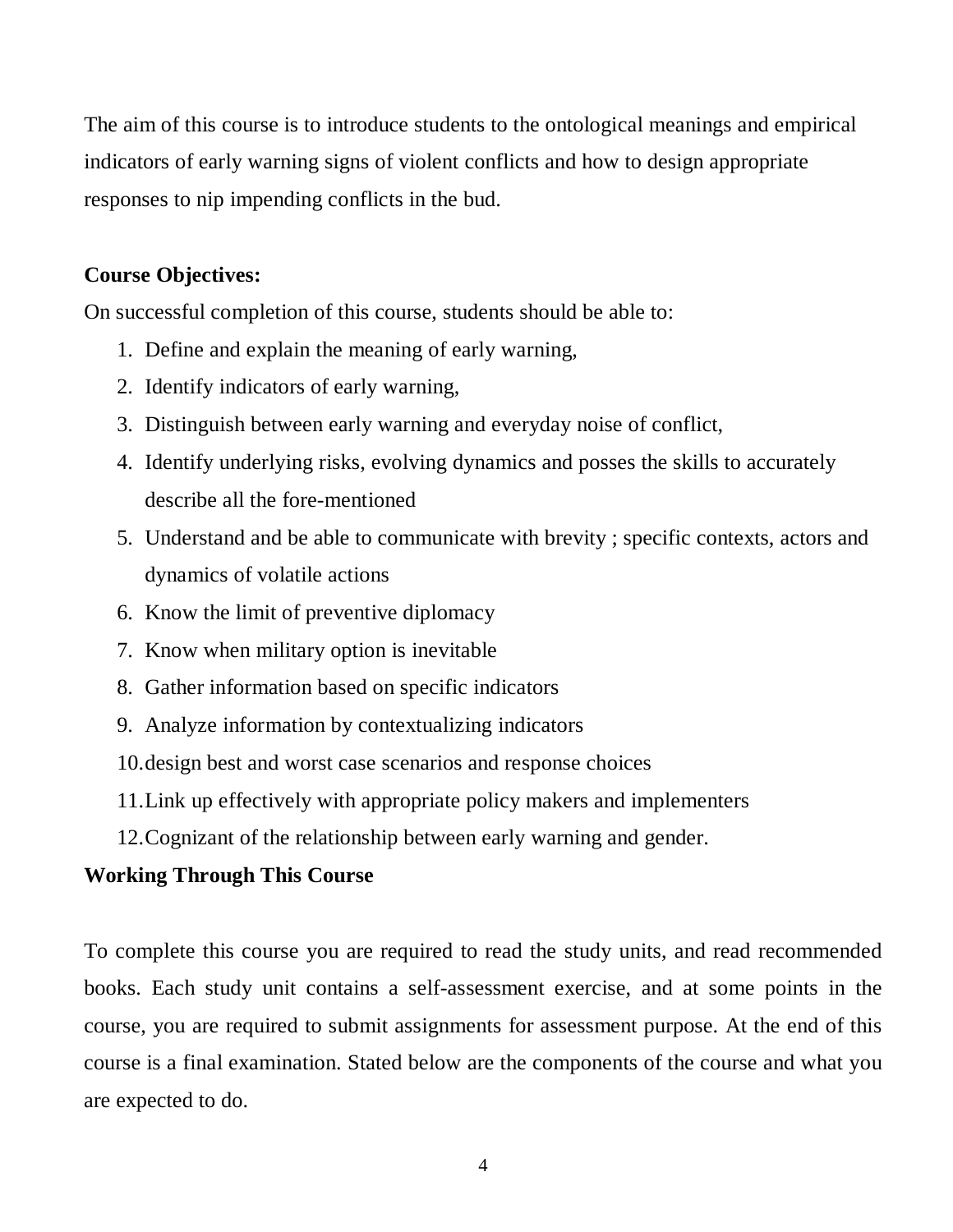# **Course Materials**

Course Guide Study Units Textbooks and other Reference Sources Assignment File Presentation

In addition, you must obtain the text materials. They are provided by the NOUN. You may also be able to purchase the materials from the bookshop. Please, contact your tutor if you have problems in obtaining the next materials.

# **Study Units**

There are sixteen study units in this course, as follows:

# **Module 1**

| Unit 1:    | The Anatomy of Conflict                               |
|------------|-------------------------------------------------------|
| Unit $2$ : | Complexity of Conflict                                |
| Unit 3:    | <b>Anticipation of Conflict</b>                       |
| Unit 4:    | Definition of Early Warning/Historical Background and |
|            | Importance.                                           |
|            |                                                       |

# **Module 2**

| Unit $1$ : | <b>Types of Early Warning</b>        |
|------------|--------------------------------------|
| Unit $2$ : | Early Warning Instruments and Models |
| Unit $3:$  | Perspectives on Early Warning Signs  |
| Unit 4:    | Gender Perspectives on Early Warning |

# **Module 3**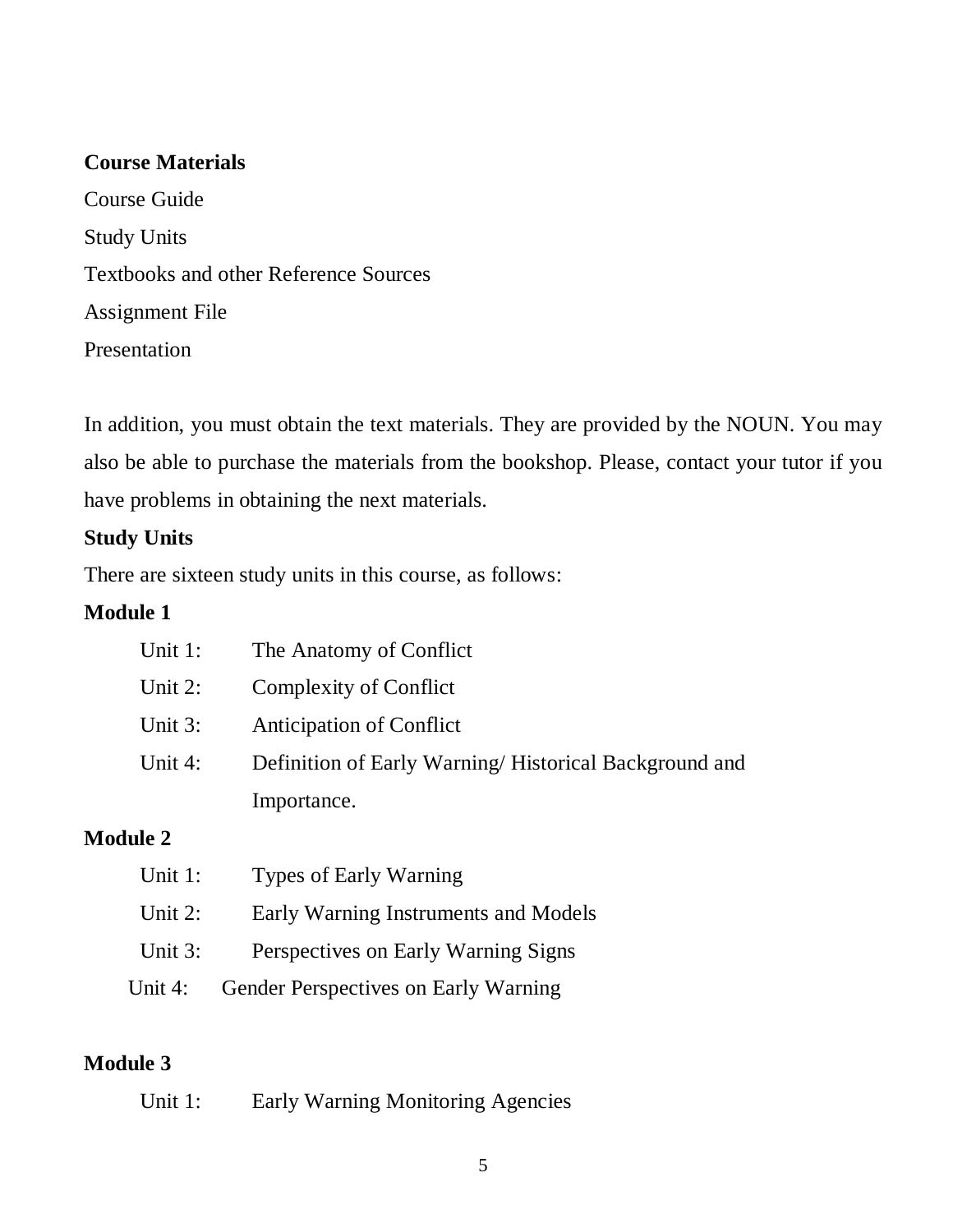| Unit $2$ :      | <b>Analytical Framework for Monitoring Early Warning</b>  |
|-----------------|-----------------------------------------------------------|
| Unit 3:         | Conflict Analysis in the Context of Early Warning         |
| Unit $4$ :      | Early warning and Conflict Prevention                     |
| <b>Module 4</b> |                                                           |
| Unit 1:         | Definition of Response                                    |
| Unit $2$ :      | <b>Case Studies</b>                                       |
| Unit 3:         | Governments, International Organizations and E.W.S.       |
| Unit $4$ :      | <b>Conflict Impact Assessment and Early Warning Signs</b> |
| <b>Module 5</b> |                                                           |
| Unit $1$ :      | <b>Importance of Early Response</b>                       |
| Unit $2$ :      | Approaches of Early Response                              |

- Unit 3: Government and Early Response
- Unit 4: International Organizations and Early Response

Each unit contains a number of self Assessment exercise. In general, these self Assessment exercise enable you to determine your understanding of the materials you have just covered or require you to apply it in some ways and, thereby, assist you gauge your progress as well as reinforcing your understanding of material. Together with tutor-marked assignments, these exercises will assist you in achieving the stated objective of the individual units and of the entire Course.

# **Textbooks and References**

Below are some books you can consult. You can also refer to other books related to the course.

John Paul Lederach, (1996) *preparing for Peace: Conflict Transformation Across. Cultures, Syyracuse*, NY: Syracuse Unversty Press,

Jonh W. Burton, (1990), *Conflict Resolution and Prevention.* New York,

NY: St. Martins Press Inc.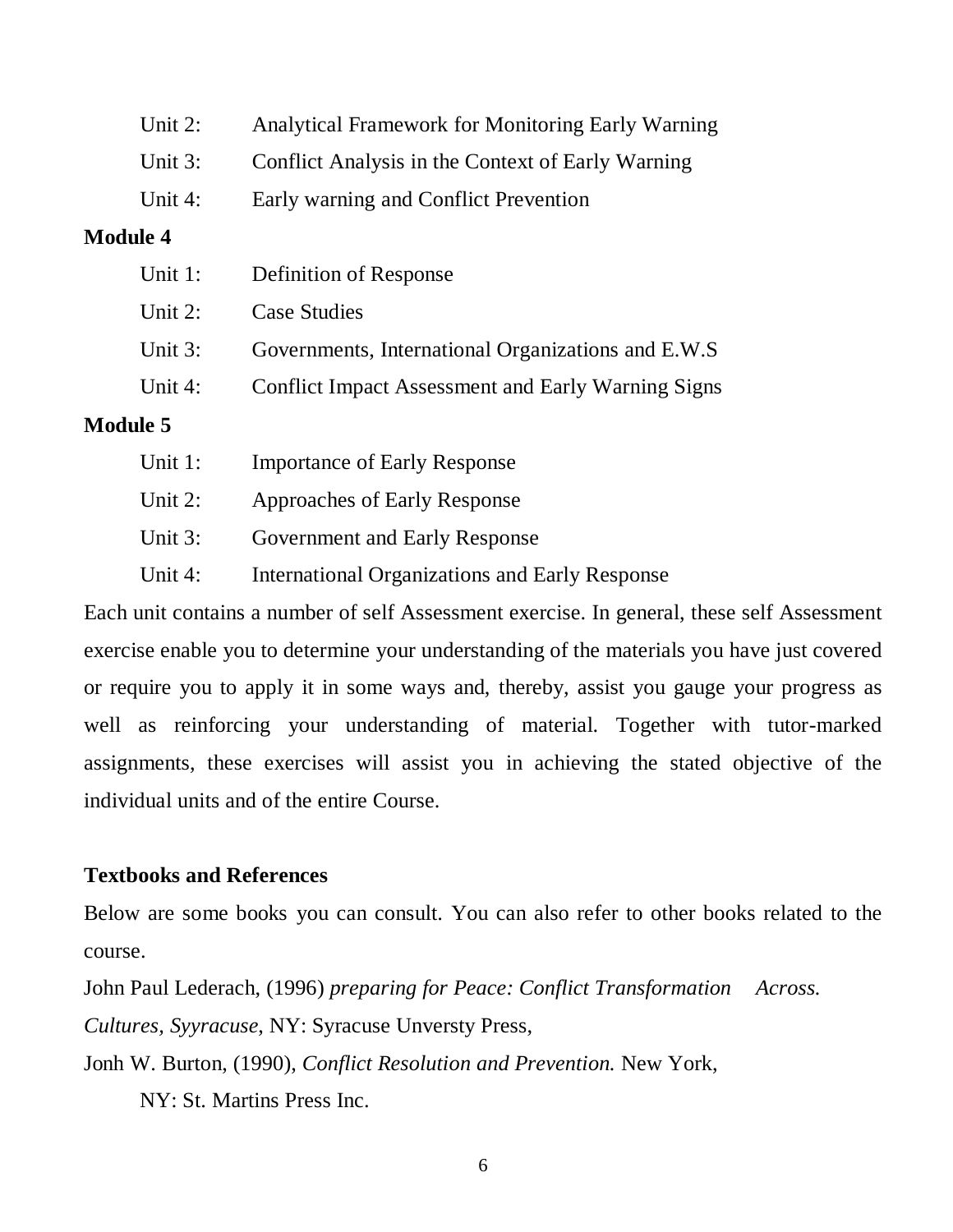Bush, K.D. (1997). *When two anarchies meet: international intervention in Somalia*. Journal of Conflict Studies, 17(1), 55–78.

——— (1998) *A Measure of Peace: Peace and Conflict Impact Assessment* 

*(PCIA) of Development Projects in Conflict Zones*. Peacebuilding and Reconstruction Program, International Development Research Centre, Ottawa, ON, Canada. Working paper 1.

CMI–NCG (Christian Michelsen Institute; Nordic Consulting Group(1997)

*Evaluation of Norwegian Assistance to Peace, Reconciliation and Rehabilitation in Mozambique.* Royal Ministry of Foreign Affairs, Oslo, Norway. Evaluation report 4.97.

Cohen, A.P. (1985) *The symbolic construction of community*. Tavistock

Publications, London, UK.

Hornborg, A.(1994) *Environmentalism, Ethnicity, and Sacred Places:* 

*Reflections on Modernity, Discourse, and Power.* Canadian Review of Sociology and Anthropology, 31(3), 260.

Long, N.; Villareal, M. (1994) 'The Interweaving of Knowledge and Power

in Development Interfaces'. In Scoones, I.; Thompson, J., ed., *Beyond Farmer First: Rural People's Knowledge, Agricultural Research and Extension Practice*. Intermediate Technology Publications, London, UK. pp. 41–51.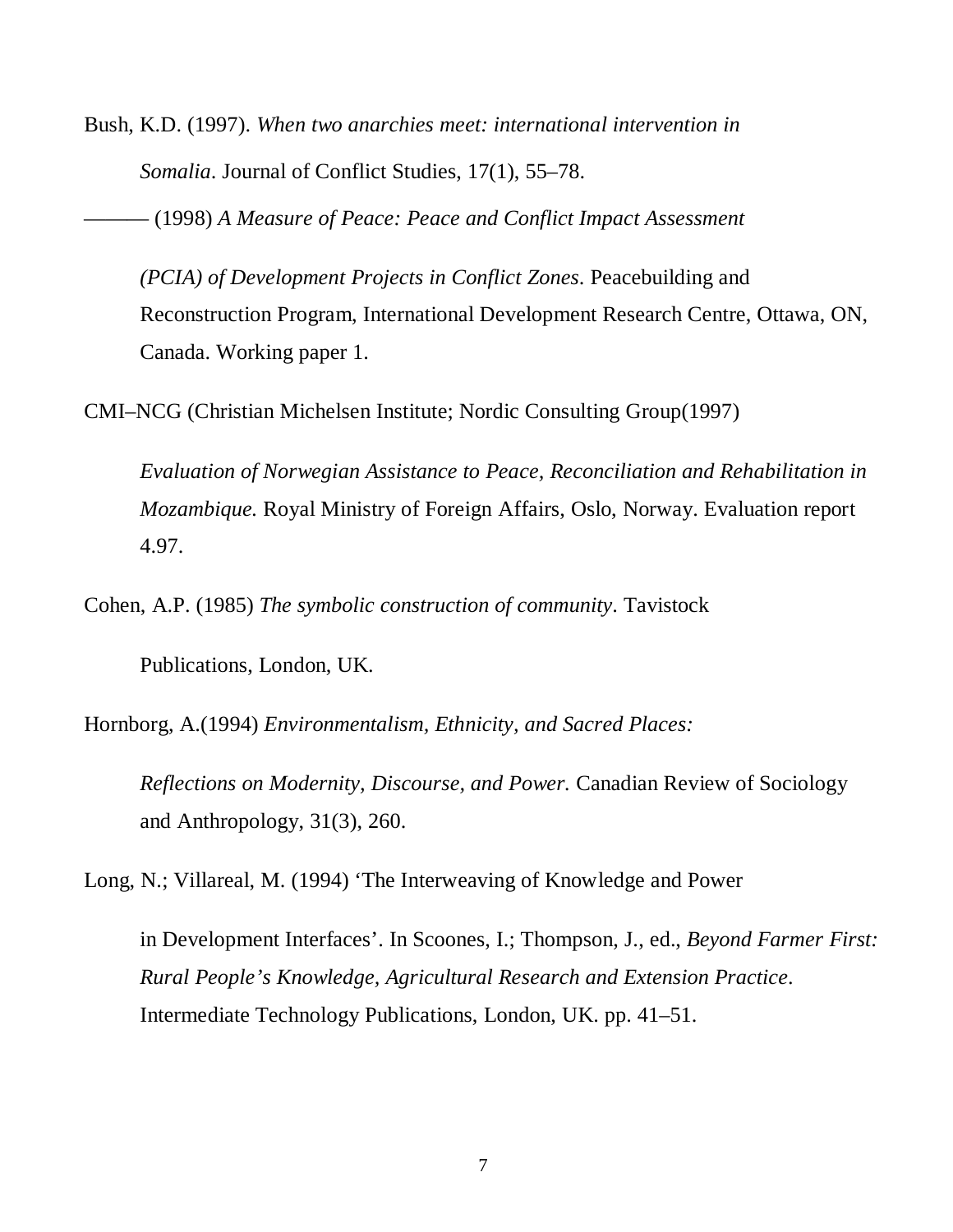Millwood, D., ed. (1996) *The international response to conflict and genocide: lessons from the Rwanda experience: joint evaluation of emergency assistance to Rwanda (5 volumes).*  Steering Committee of the Joint Evaluation of Emergency Assistance to Rwanda, Copenhagen

Moore, D.S. (1993) *Contesting Terrain in Zimbabwe's Eastern Highlands:* 

Political Ecology, Ethnography, and Peasant Resource Struggles. Economic Geography, 69(4), 390.

#### **Assignment File**

There are two aspects to the assessment of this course. In this file, you will find all the details of the work you must submit to your tutor for marking. The marks you obtain for these assignments will count towards the final mark you obtain for this course. Further information on assignment will be found in the Assignment File itself, and later in this Course Guide in the section on assessment.

There are many assignments for this course, with each unit having at least one assignment. These assignments are basically meant to assist you to understand the course.

#### **Assessment**

An assessment file and a marketing scheme will be made available to you. In the assessment file, you will find details of the works you must submit to your tutor for marking. There are two aspects of the assessment of this course; the tutor marked and the written examination. The marks you obtain in these two areas will make up your final marks. The assignment must be submitted to your tutor for formal assessment in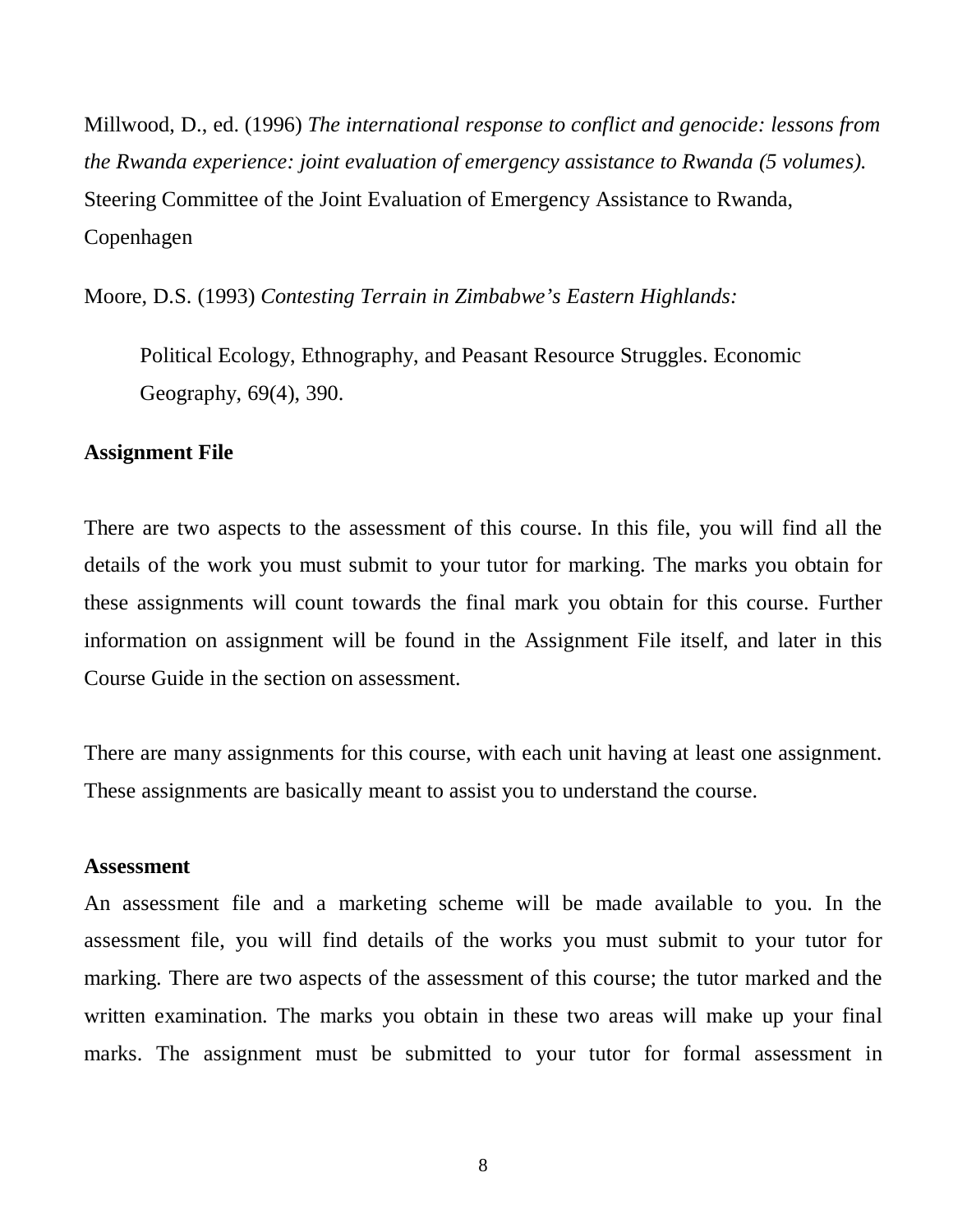accordance with the deadline stated in the presentation schedule and the Assignment file. The work you submit to your tutor for assessment will count for 30% of your total score.

#### **Tutor Marked Assignments (TMAs)**

There are 20 tutor-marked assignments in this course. you do not need to submit all the assignments. The best three of what you have submitted will be recorded. Each assignment counts for 20 marks but on the average when the assignments are put together, the assignments will count 30% towards you total course mark. The Assignments for the units in this course are contained in the Assignment File. You will be able to complete your assignments from the information and materials contained in your reference books, reading and study units. However, it is always, and demonstrate that you have a very broad and indept knowledge of the subject matter.

When each assignment is completed, send it together with a TMA (tutor-marked assignment) form to you tutor. Ensure that each assignment reached your tutor on or before the deadline given in the Assignment File. If for any reason you cannot complete your work on time, contact your before the assignment is due to discuss the date unless there are exceptional circumstances warranting such

#### **Final Examination and Grading**

The final examination for PRC 105: Introduction to Conflict Resolution processes i will be of tree hours' duration and have a value o 70% of the total course grade. The examination will consist of questions which reflect the practice exercises and tutor-marked assignments you have previously encountered. All areas of the last unit and sitting for the examination, to revise the entire course. You may find it useful to review your tutor-marked assignments and comment on them before the examination. The final examination covers information from all aspects of the course.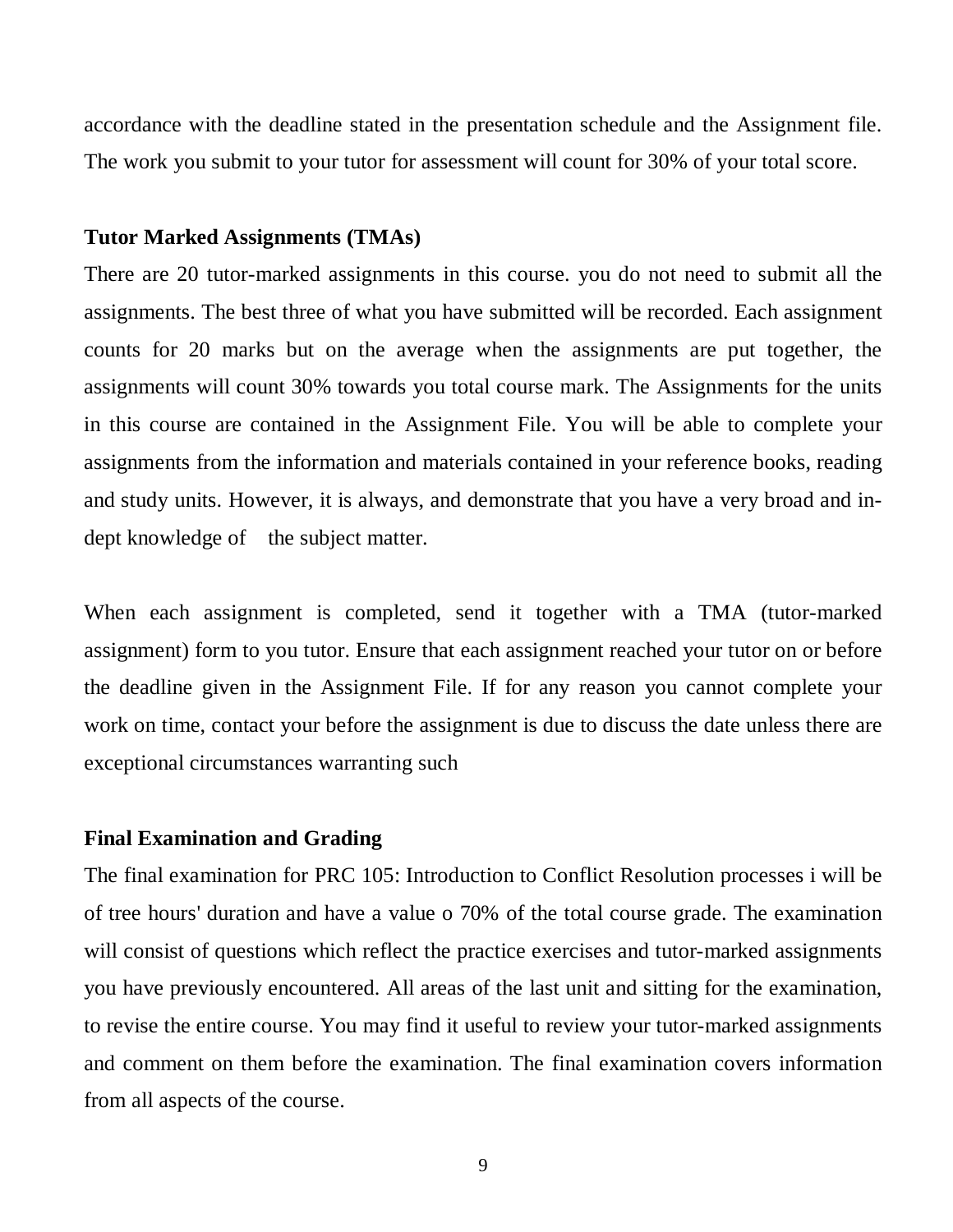#### **Course Marking Scheme**

The following table lays out how the actual course mark allocation is broken down.

#### **Table 1:** Course Marking Scheme

### **Presentation Schedule**

The dates for submission of all assignments will be communicated to you. You will also be told the date of completing units and dates for examinations.

#### **Course Overview/Presentation Schedule**

# **How to get the most from this Course**

You will be required to study the units on your own. But arrangements have been made for you to meet with your tutor for tutorials on regular basis in the study centre. Also, you can organize interactive sessions with your course mates.

In distance learning, the study units replace the university lecture. This is one of the great advantages of distance learning; you can read and work through specially designed study materials at your own pace, and at a time and place that suits you best. Think of it as reading the lecture instead of listening to the lecturer. In the same way, a lecturer might give you some reading to do, the study units tell you when to read, and which are your text materials or set books. You are provided exercises to do at appropriate points, just as a lecturer might give you an in-class exercise. Each of the study units follows common formats. The first item is an introduction to the subject matter of the unit, and how a particular unit is integrated with the other units and the course as a whole. Next to this is a set of learning objectives. These objectives let you know what you should be able to do by the time you have completed the unit. These learning objectives are meant to guide your study. The moment a unit is finished, you must go back and check whether you have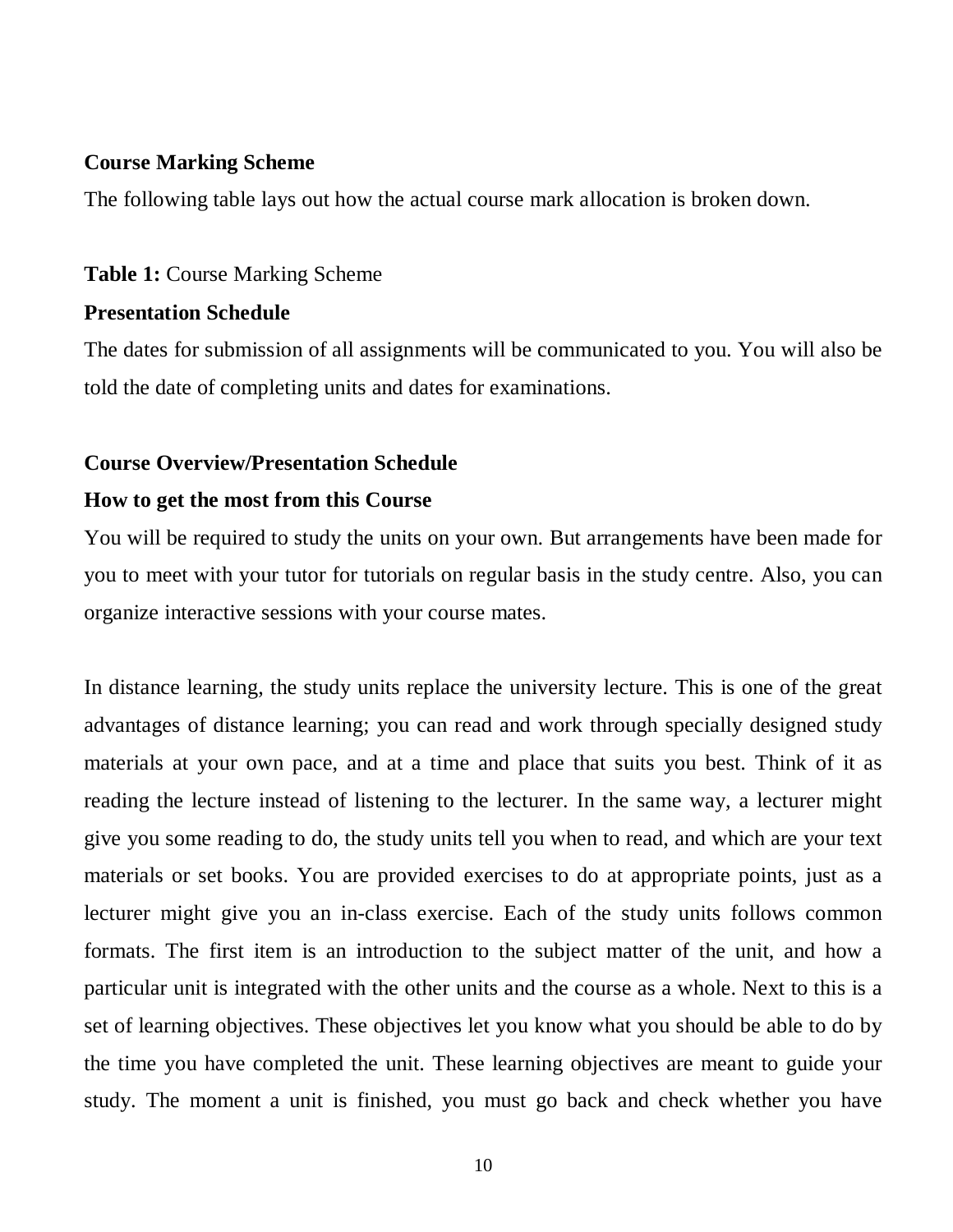achieved the objectives. If this is made a habit, then you will significantly improve you chances of passing the course.

The main body of the unit guides you through the required reading from other sources. This will usually be either from you textbooks books or from a Reading section. The following is a practical strategy for working through the course. If you run into any trouble, telephone your tutor or visit the study centre. Remember that your tutor's job is to help you. When you need assistance, do not hesitate to call and ask your tutor to provide it.

1. Read this Course Guide thoroughly, it is your first assignment.

2. Organize a Study Schedule. Design a 'Course Overview' to guide you through the Course. Note the time you are expected to spend on each unit and how the assignments relate to the units. Important information, e.g. details of your tutorials, and the date of the first day of the Semester is available from the study centre. You need to gather all the information into one place, such as your diary or a wall calendar. Whatever method to use, you should decide on and write in your won dates and schedule of work for each unit. 3. Once you have created your own study schedule, do everything to stay faithful to it. The major reason that students fail is that they get behind with their course work. If you

get into difficulties with your schedule, please, let your tutor know before it is too late for help.

4. Turn on Unit 1, and read the introduction and the objectives for the unit.

5. Assemble the study materials. You will need you set books and the unit you are studying at any point in time.

6. Work through the unit. As you work through the unit, you will know what sources to consult for further information.

7. Well before the relevant due dates (about 4 weeks before the due dates), check the Assignment File for your next required assignment. Keep in mind that you will learn a lot

11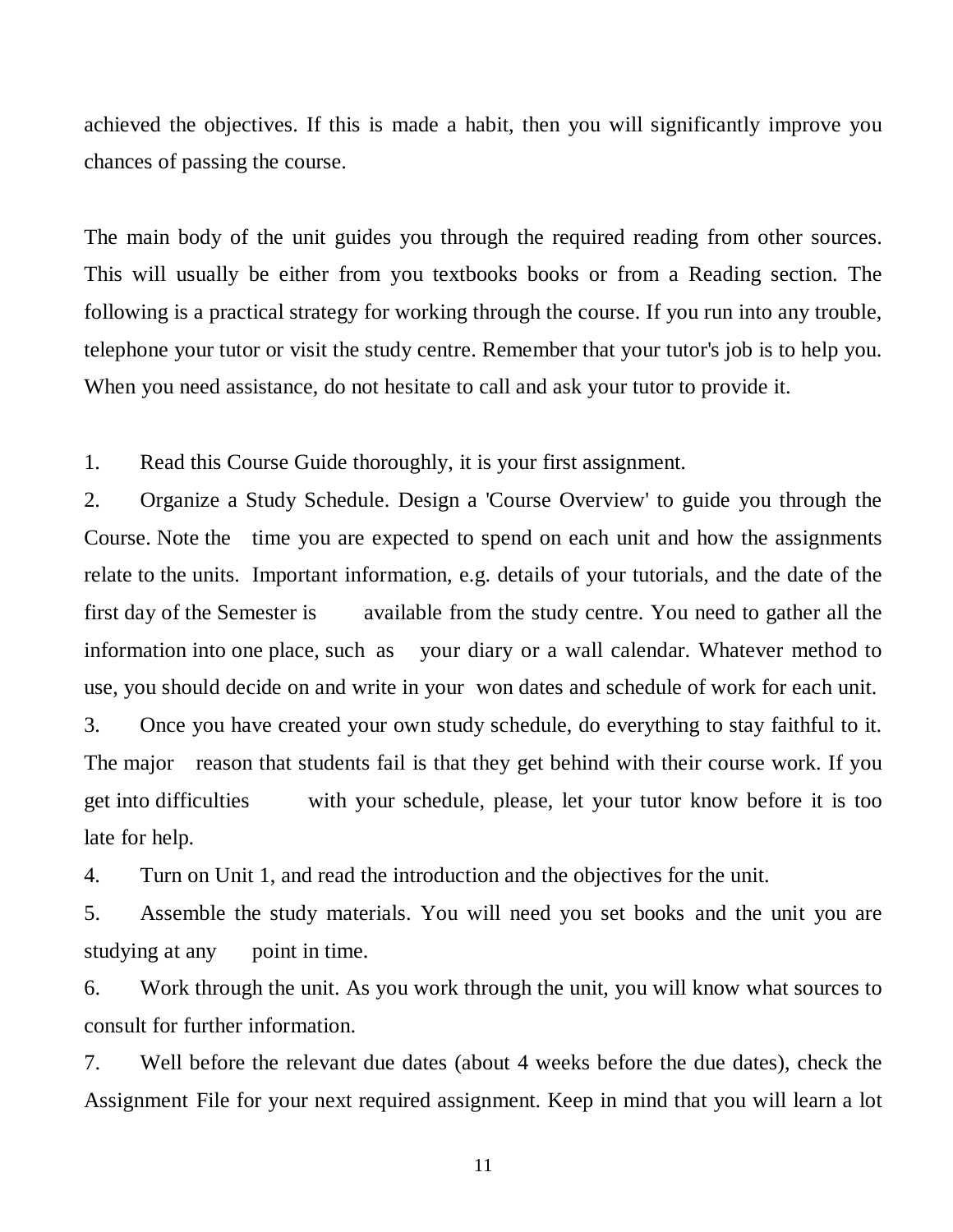by doing the assignment carefully. They have been designed to help you meet the objectives of the course and, therefore, will help you pass the examination. Submit all assignments not later than the due date.

8. Review the objectives for each study unit to confirm that you have achieved them. If you feel unsure about any of the objectives, review the study materials or consult you tutor.

9. When you are confident that you have achieved a unit's objectives, you can start on the next unit. Proceed unit by unit through the course and try to pace your study so that you keep yourself on schedule.

10. When you have submitted an assignment to your tutor for marking, do not wait for its return before starting on the next unit. Keep to your schedule. When the Assignment is returned, pay particular attention to your tutor's comments, both on the tutor-marked assignment form and also the written comments on the ordinary assignments.

11. After completing the last unit, review the course and prepare yourself for the final examination. Check that you have achieved the unit objectives (listed at the beginning of each unit) and the course objectives (listed in the Course Guide).

#### **Tutors and Tutorials**

There are 12 hours of tutorials provided in support of this course Information relating to the tutorials will be provided at the appropriate time.

Your tutor will mark and comment on your assignments, keep a close watch on your progress and on any difficulties you might encounter and provide assistance to you during the course. You must take your tutor-marked assignments to the study centre well before the due date (at least two working days are required). The will be marked by your tutor and returned to you as soon as possible.

12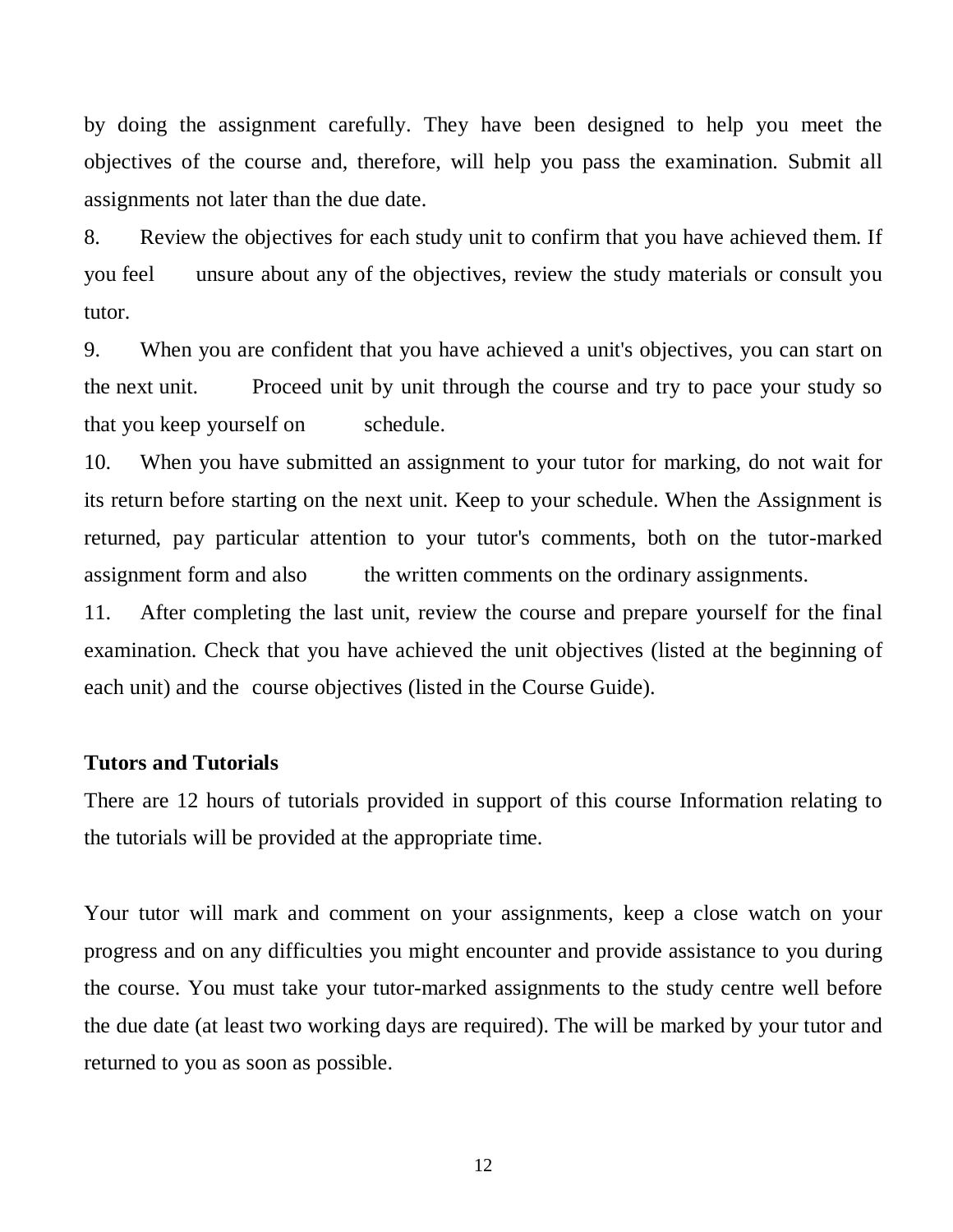Do not hesitate to contact your tutor if you need help. Contact your tutor if: you do not understand any part of the study units or the assigned readings; you have difficulties with the exercises; you have a question or problem with and assignment, with your tutor's comments on an assignment or with the grading of an assignment. You should try your best to attend the tutorials. This is the only chance to have face-to-face contact with your tutor and ask questions which are answered instantly. You can raise any problem encountered in the course of your study. To gain the maximum benefit from course tutorials, prepare a question list before attending them. You will learn a lot from participating in discussion actively.

We wish you success with the course and hope that you will find it both interesting and useful.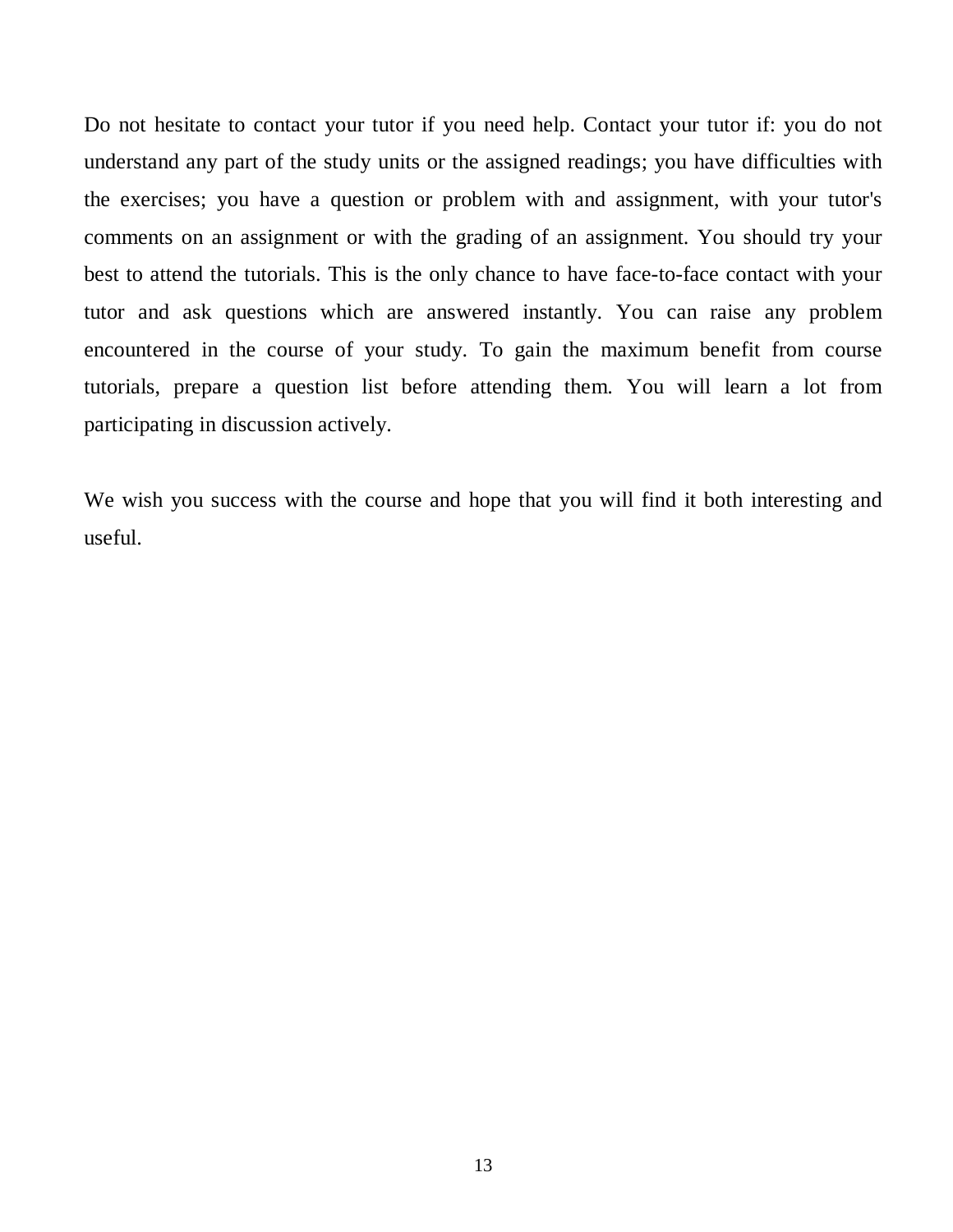# **PCR 372 INTRODUCTION TO EARLY WARNING MECHANISMS**

| <b>Course Developer</b>   | Dr. Animasawun A. Gbemisola<br>c/o Peace and Conflict Studies Programme,<br>Institute of African Studies,<br>University of Ibadan     |
|---------------------------|---------------------------------------------------------------------------------------------------------------------------------------|
| <b>Course Writer</b>      | Dr. Animasawun A. Gbemisola<br>c/o Peace and Conflict Studies<br>Programme,<br>Institute of African Studies,<br>University of Ibadan. |
| <b>Course Editor</b>      | Dr. Ayo Hammed<br><b>Faculty of Education</b><br>University of Ibadan                                                                 |
| <b>Course Coordinator</b> | Mr. Oyedolapo B. Durojaye<br>National Open University of Nigeria<br>Lagos                                                             |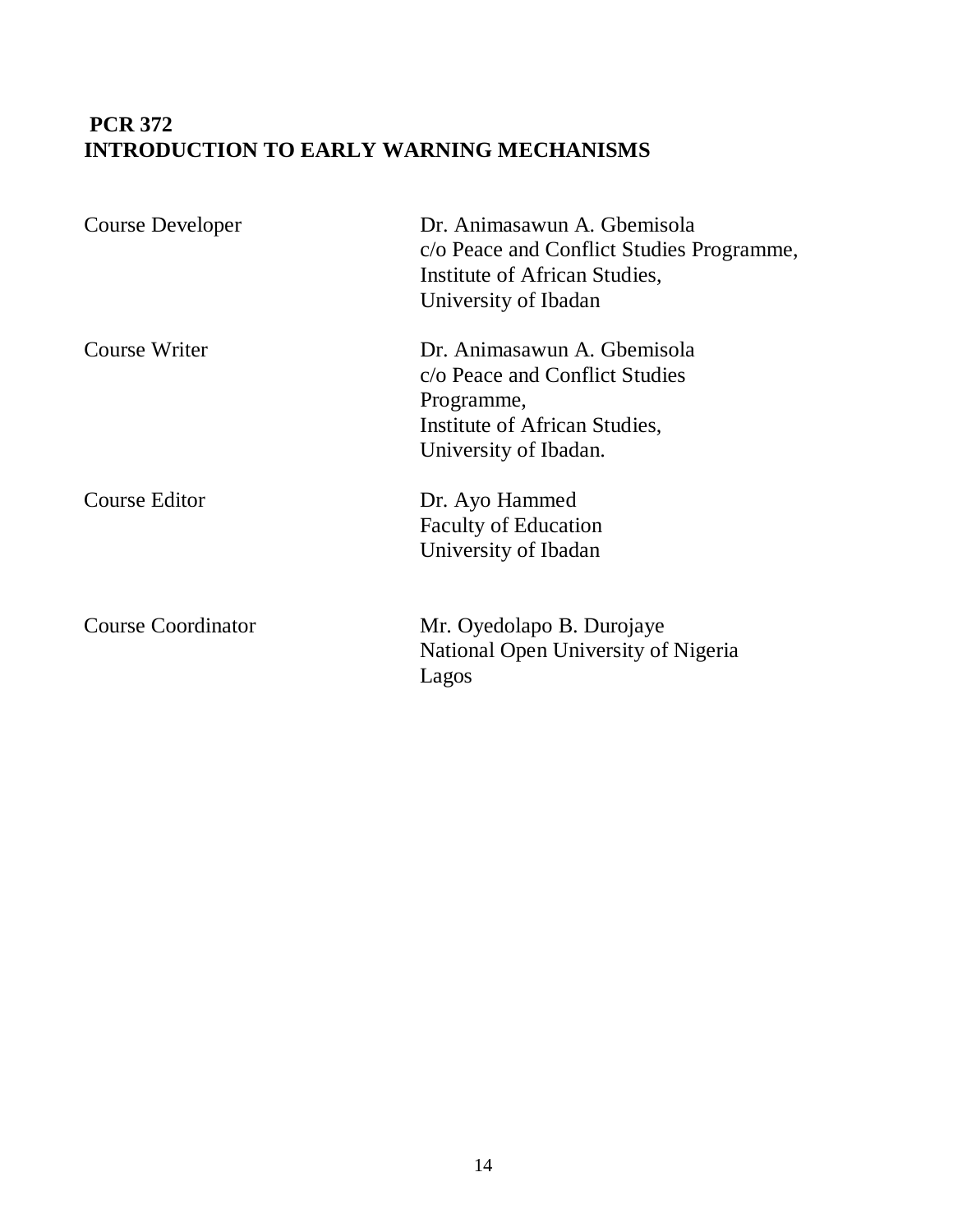#### **MODULE 1:**

**Unit 1: Definitions and Types of Conflict Unit 2: Complexity of Conflict Unit 3: Anticipation of Conflict Unit 4: Definition of Early Warning** 

# **UNIT 1: DEFINITION OF CONFLICT CONTENTS**

**1.0 Introduction 2.0 Objectives 3.0 Main Contents 4.0 Conclusion 5.0 Summary 6.0 Tutor Marked Assignments 7.0 References/ Further Reading**

### **Unit 1: Definition of Conflict and Early Warning**

# **1.0 Introduction**

There are several definitions of conflict which will serve as threshold for preparing Early Warning Mechanisms as the main thrust of this course. Conflict as a matter of fact, is an inevitable occurrence in human existence that has changed the human habitat to reveal existing problems and resolve unfolding personal or collective grievances.

Conflict ordinarily is assumed by many to be destructive in nature but recent investigations have shown that conflict does not only have bad aspect but also embedded with solution to stem ember of the crisis. Some of these underlying causative factors of conflict are adjudged to either be injustice over some group of people, cheating among individuals, competition, corruption, wickedness, selfishness, oppression among others.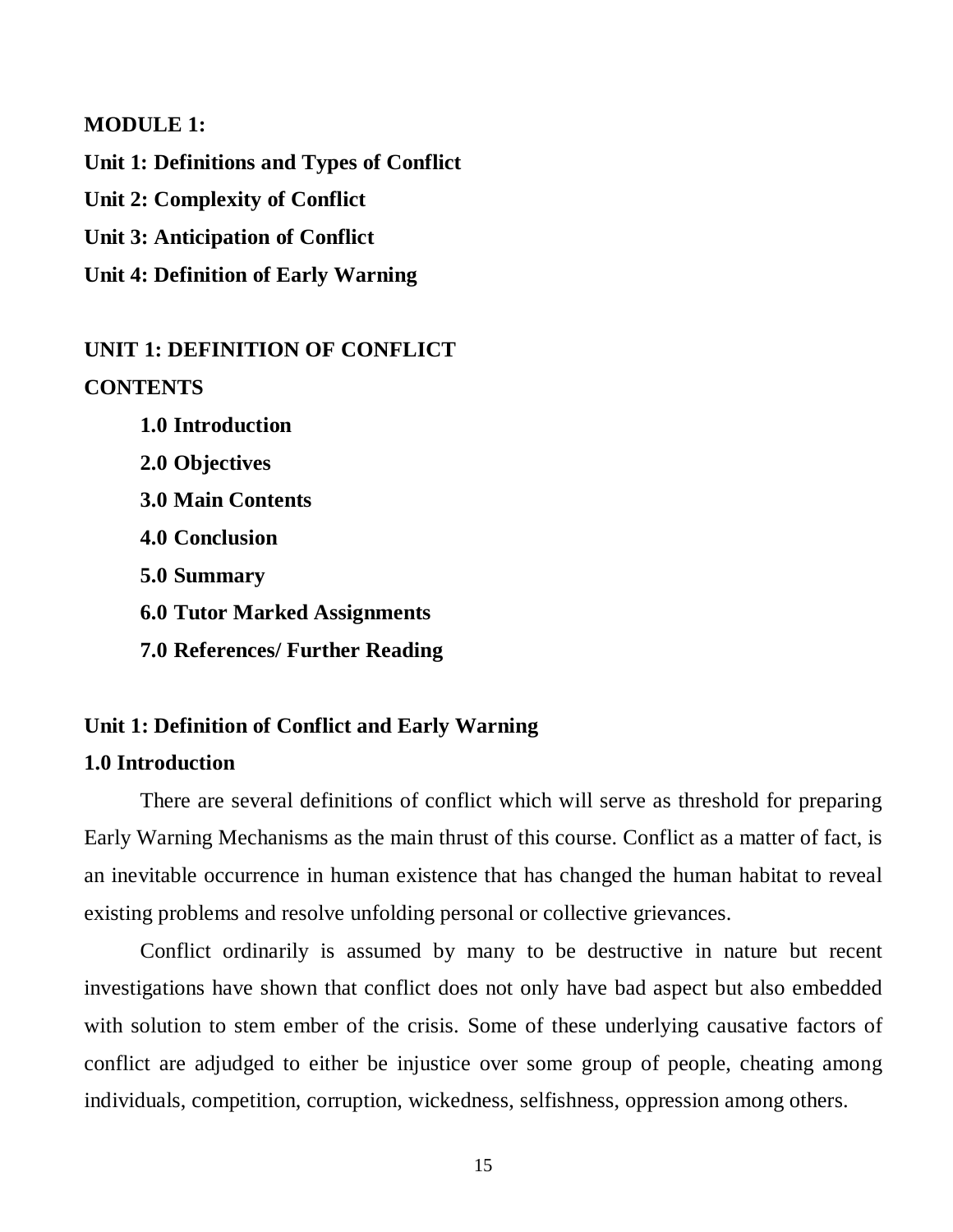It must be borne in mind that conflict does not have to be dysfunctional at all times. However, this has not been the case in many instances of inter-personal, inter-group and international relations. However, the fact that conflicts are sometimes planned and foreseen by the parties implies that it can be detected and prevented from breaking out. This why this unit this unit defines conflict and describes conflicts in a way that links it to early warning.

This is because the destructive effects of some of the intractable and protracted conflicts in our society have underscored the desirability of early warning mechanisms to prevent fierce conflicts.

This unit also introduces you to the anatomy of conflicts. The essence of this is to deepen your understanding of the concept and analysis of conflict which can greatly aid the design of early warning and its implementation.

#### **2.0 Objectives:**

At the end of this unit students should be able to:

- Know different definitions of Conflict
- Understand the concept of early warning
- Establish the causal relationship between anatomy of conflict and early warning

# **3.0 Main Content:**

### **DIFFERENT DEFINITIONS OF CONFLICT**

According to Hyden (2006), conflict can be seen from two angles; first from **latent** and **manifest** conflicts.

- **A manifest conflict** is characterized by the use of force, or violence that often results in human casualties.
- **Latent conflict** is embedded in societal cleavages which may or may not break into open confrontation and negative exchanges. As people are interested in designing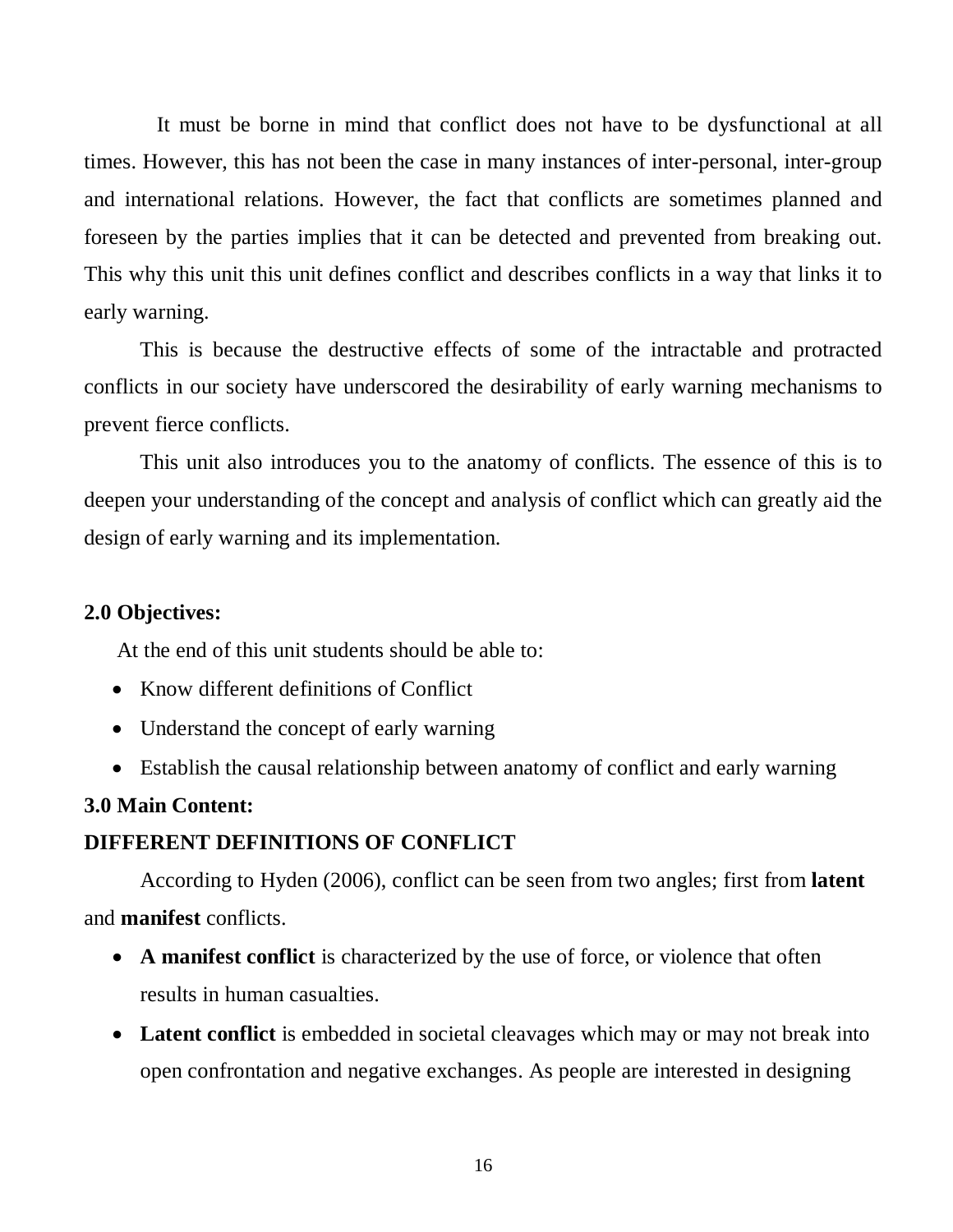early warning mechanisms, we should be more interested in latent conflicts. This is why we need to really understand the social cleavages in a society. Hyden (2006) categorizes the social cleavages into **vertical** and **horizontal**.

- **The vertical cleavages** are based on ethnicity, race or religion all of which can be described as primordial ties.
- **The horizontal cleavages** are based on control of or access to economic resources. Therefore, horizontal cleavages can be described more in terms of class.

As a concept, there are different perspectives of conflict which reveal the multidimensional nature of the conflict from conception to manifestation. The fact that conflict is a social reality cannot be overemphasized. However, this is not to posit that violent conflicts cannot be prevented. It must also be stated that the concept defies any fixated or static form of definition. Francis (2006) defines conflict as the pursuit of incompatible interests and goals by individuals and groups.

Galtung (1996) in a discourse of conflicts explains the concept from the intrapersonal level and refers to it as a dilemma. Furthermore, he describes it at the interpersonal level as dispute. Simply put, the dispute occurs when two people are pursuing the same scarce goal, while a dilemma is when an individual is pursuing two incompatible goals.

The notion of dispute arises when one of the parties try to harm or hurt the other perceived as the obstacle to the attainment of the set goal and the dilemma may mislead one to self-destruction. Obviously, a dilemma type of intra-personal conflict can lead one to commit suicide in extreme cases. However, there are some attendant characteristics of these types of conflicts. One of these is the generation of energy by both the frustrated party and the aggrieved party.

Conflict means different things to different people across cultures. Associated words with conflicts include; *fight, argument*, *contest, debate, combat, war* and other equally evocative terms, (Tidwell, 1998). A proper definition of conflict will go a long way in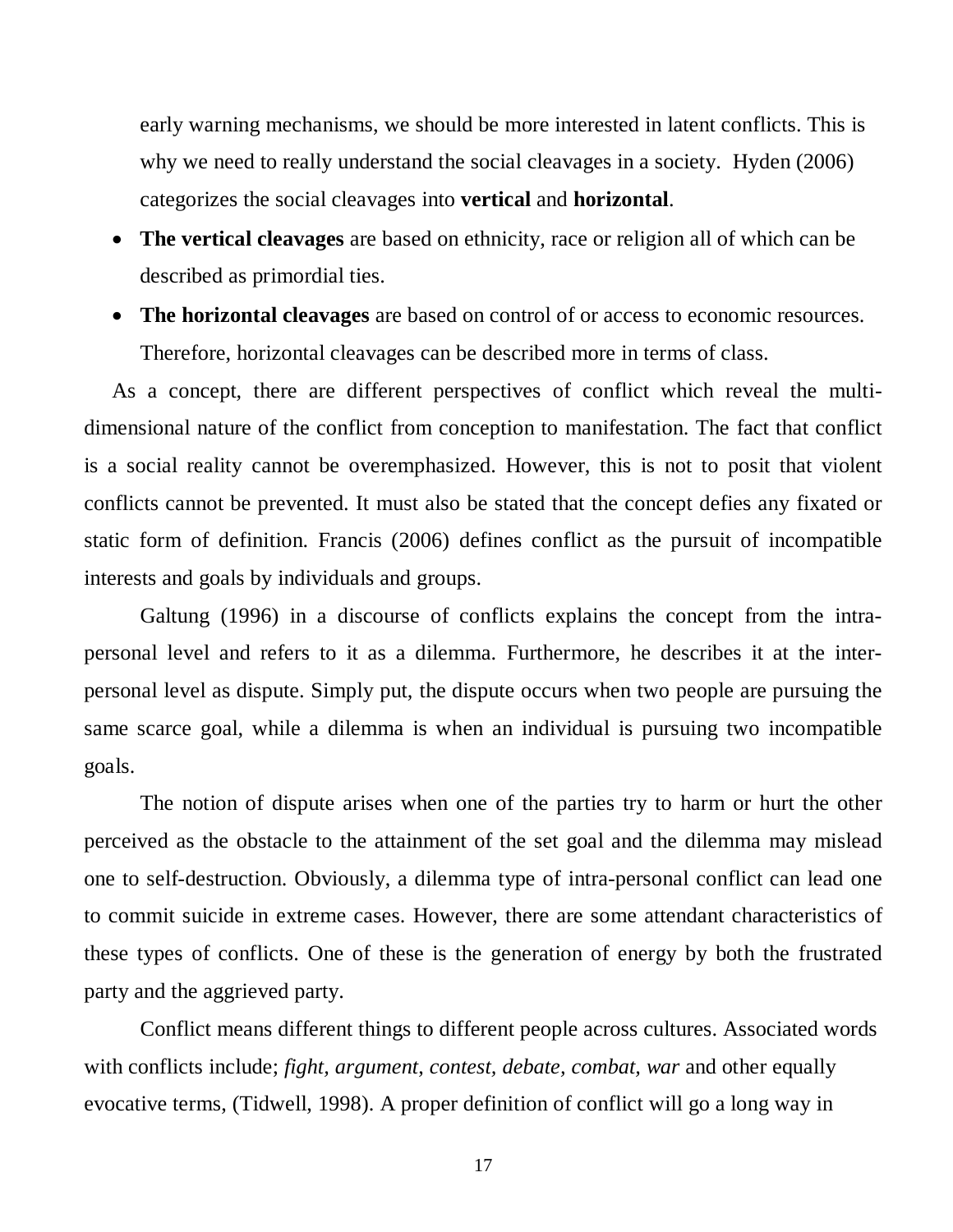helping one to embark on an anatomy of the concept in a way that will aid early-warning mechanisms. Conflict can be defined in **two broad contexts**.

First, conflict can be defined in a subjective and individual-centered context**.**

• **The subjective nature** of conflict is well enunciated by Morton Deutsch. The presence or absence of conflict is never rigidly determined by the objective state of affairs. Apart from the possibility of misperception, psychological factors enter into the determination of conflict in yet another crucial way. Conflict is also determined by what is valued by the conflicting parties. Given, the classical example of what is conflict illustrated by the story of two starving men on lifeboat with only enough food for the survival of one loses its impact if one or both of the men have social or religious values that can become more dominant psychologically than the hunger need or the desire for survival. The point of these remarks is that neither the occurrence nor the outcome of conflict is completely and rigidly determined by objective circumstances, (Tidwell, 1998)

The expected struggle in the situation above should ordinarily be over the access and possession of the available food but the dominant effect of other influences such as religion may change the context of the conflict or prevent the occurrence of conflict between the two individuals in the above situation.

> • **In the objectivist context**, conflict can also be objective when two or more parties perceive incompatible goals and then equally assume that interference from the other in their desire to achieve their goals. For example, the conflict between Muslims and Christians do not necessarily have to arise because they perceive incompatible goals, but because they are sure that the existence of the other's behaviour will interfere in their own goal and this often results to conflicts.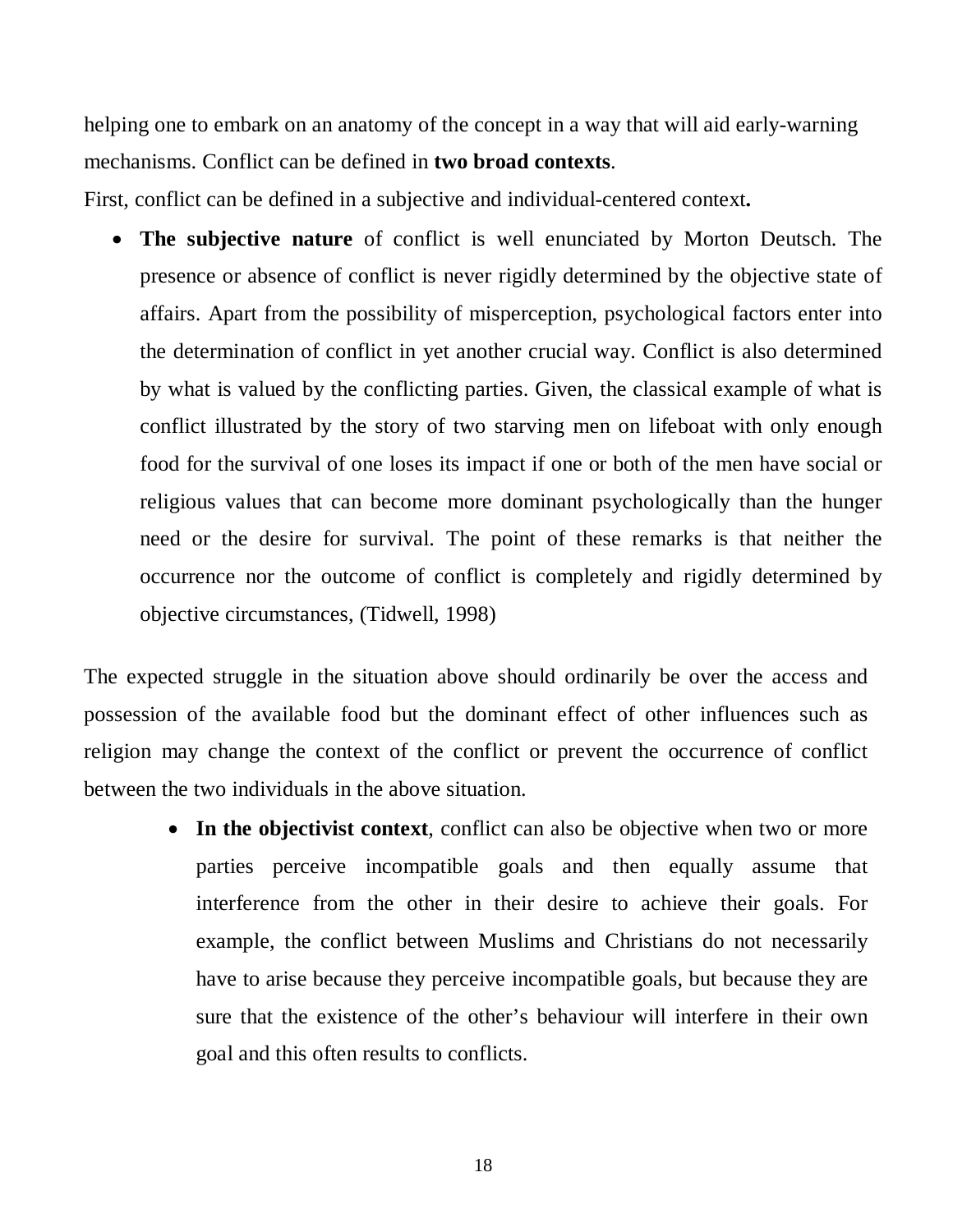• The objectivists also hold that it is not a must that there must be two people for conflict to exist because once conflict is perceived by one person; we can posit that there is conflict.

Tidwell (1998) offers advices that conflict will be well understood and clarified if it is divided into *functional, situational* and *interactive types.*

The **functionalists;** hold that conflicts serve social functions; Situationalists**;** argue that conflict finds expressions under certain conditions. In other words if the situations are not present, there may be no conflicts. Such conditions could be acts of injustice, oppression or exclusive modes of allocating societal resources by the government. The **Interactionists**; define conflict as the interaction of interdependent people who perceive incompatible goals and interference from each other in achieving those goals. There is however a limitation in adopting an *interactionist* approaches for conflict definition in the context of early warning. This is because of the role of perception and dependence in the approach. While dependence may help as a variable in measuring the potentiality of conflicts in a relationship, perception may not be easily reflective.

The interactionist theory argues that conflict does not only occur when values or needs are objectively incompatible or when conflict is manifested in actions; it exists in as much as one of the parties perceives it. One side may perceive a conflict and it may not be known to the other party. This is known as the interacationist communication perspective of conflict. The limitation of the interactionist perspective is that the emphasis on interdependence may not be really underscored in the context of parties who live far apart from themselves and have heard about themselves but have negative perceptions of themselves. In as much as they are not interdependent, the mere fact that they have negative perceptions about themselves assumes the existence of conflict.

In another context, the objectivists posit that certain verifiable conditions must be present for one to allege conflict. These may be events, behaviours or situations that can create conflict. In contrast to what the subjectivist and the interactionists claim,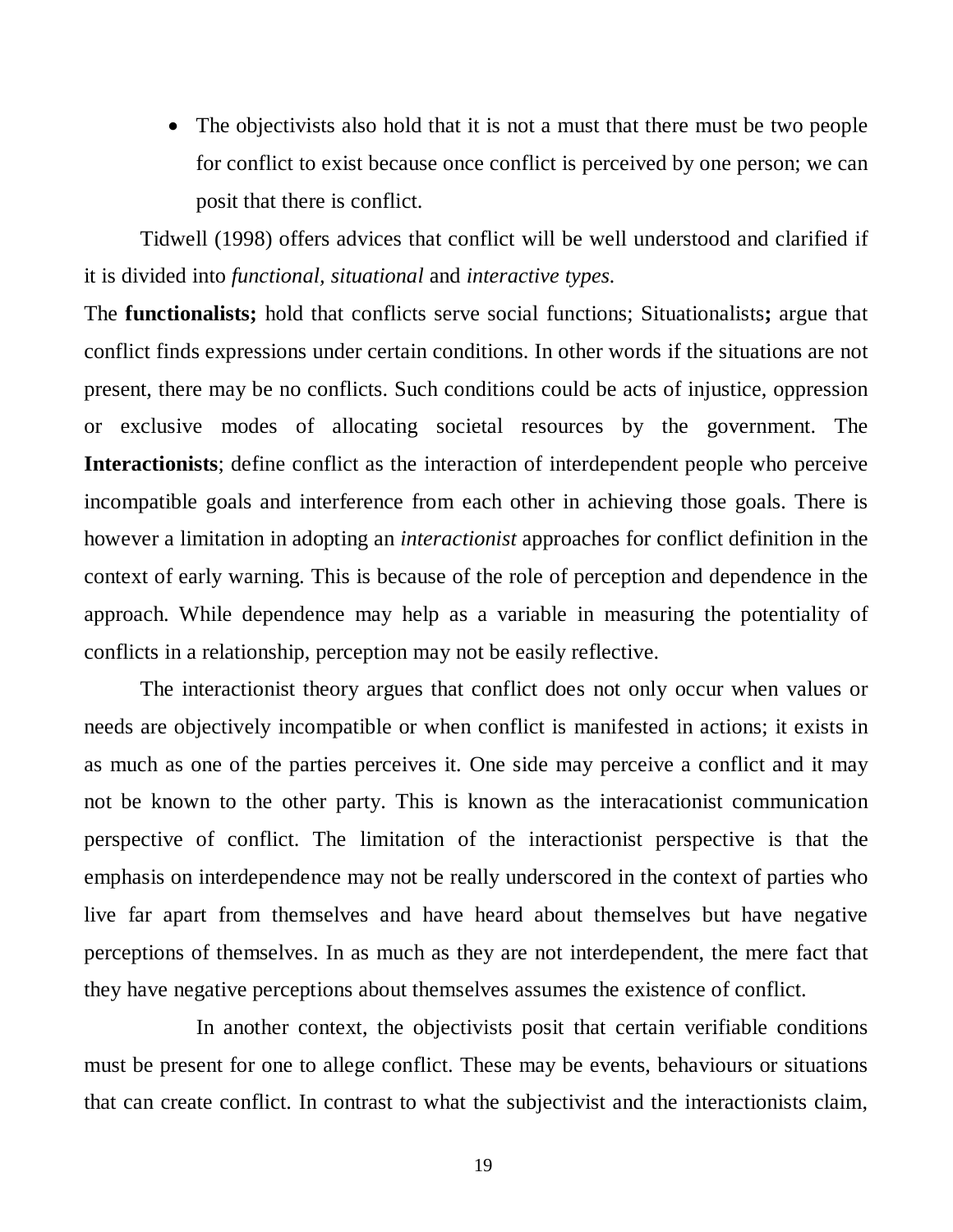even if people do not perceive these conditions as conflict-generating, the mere presence of these conditions indicate that conflict must exist in such communities.

A leading scholar in objectivists' school of thought is Karl Marx. They argue that once there is class division, then irrespective of what people might think, there is bound to be conflict between the lower-order and the higher-order. This is because those in the lower-order will continually seek to acquire power while those in the higher order will seek to retain power. This may bring about a state of false consciousness because the people involved may actually not be conscious of it according to Karl Marx. According to Karl Marx, the workers or working-class are deceived to have false consciousness through the propaganda of the ruling class by making the working class to accept physical labour as their lot in life. The essence of this is for us to know that harsh labour relations can be an early warning and conflict index in any society though it may be a latent conflict due to false consciousness.

Some of them are structural, that is, they are institutionalized in the structure of the affected societies such as the perverted federalism that is being operated in Nigeria, while some of them are situational though sometimes directly resulting from such institutional defects such as low-level conflicts involving dissident groups, such religious extremist groups called the Boko Haram(Western Education is forbidden in Islam) in the Northern part of Nigeria, ethnic irredentists like the Odua Peoples Congress (OPC) among other militant youths operating in the Niger-Delta region of Nigeria.

#### **Anatomy of Conflict.**

As an aspect of behavioral science, the course, peace studies and conflict resolution requires some scientific analysis and this is one of the reasons the anatomy of conflict is essential.

**ANATOMY OF CONFLICT**: according to Oxford Advanced Learner's Dictionary, anatomy is defined as scientific of the bodily structure of something. In other words, it is an examination of what something is like; the way it works or why it happens (an anatomy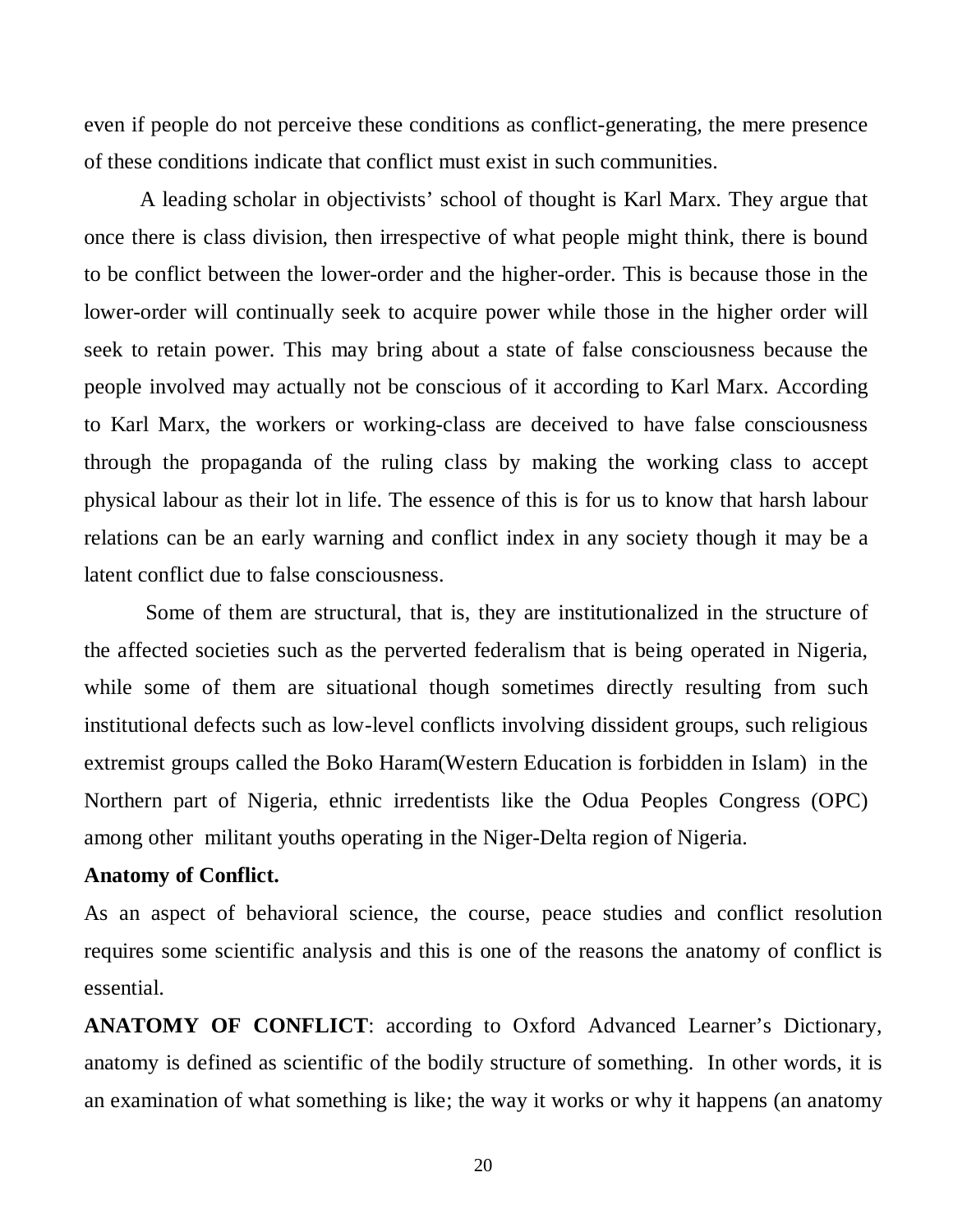of conflict). It is simply refers to as a careful examination of the ontological and pragmatic meanings of conflicts.

Galtung (1996) provides a very useful insight into the anatomy of conflict from the individual to the structural level which serves as guide and expose the frame work to students.

It must be understood that, what is causal factor in every conflict is a contradiction or a hindrance that obstructs the attainment of a specific goal set by some people. The contradiction or clash of interest can either occur between **individuals** or **group of people.**

When the clash of interest occurs between groups of people, it is known as **Dispute;**  and between individual, it is a **Dilemma.** Dispute occurs when two people are pursuing the same scare goal and they are not ready to exercise patience in resolving their differences.

One of the common characteristics of a group or individual conflict is that, it **generates energy** from both the frustrated and the *aggrieved* party. The challenges facing the *students of peace and conflict resolution* is how best to channel the destructive energy generated in the courses of conflict into constructive one for the benefit of the concerned parties. It is evident that, there is danger and opportunity in conflict; it depends on how it is managed. In other words, in the context of early warning, conflict can be managed when anatomy of conflict is well understood.

#### **Self Assessment Exercise**

Differentiate with examples the following terms; dispute, dilemma, latent conflict and manifest conflicts.

#### **4.0: CONCLUSION**

Conflict is inevitable in the course of human interactions and that is why it must not only be seen as dysfunctional but also in the perspective of objectivity and subjectivity as a result of need for early warning mechanisms. Although, there are different types of perspectives on conflict, an anatomy of conflict must be as objective as possible in order to aid the process of designing early warning mechanisms.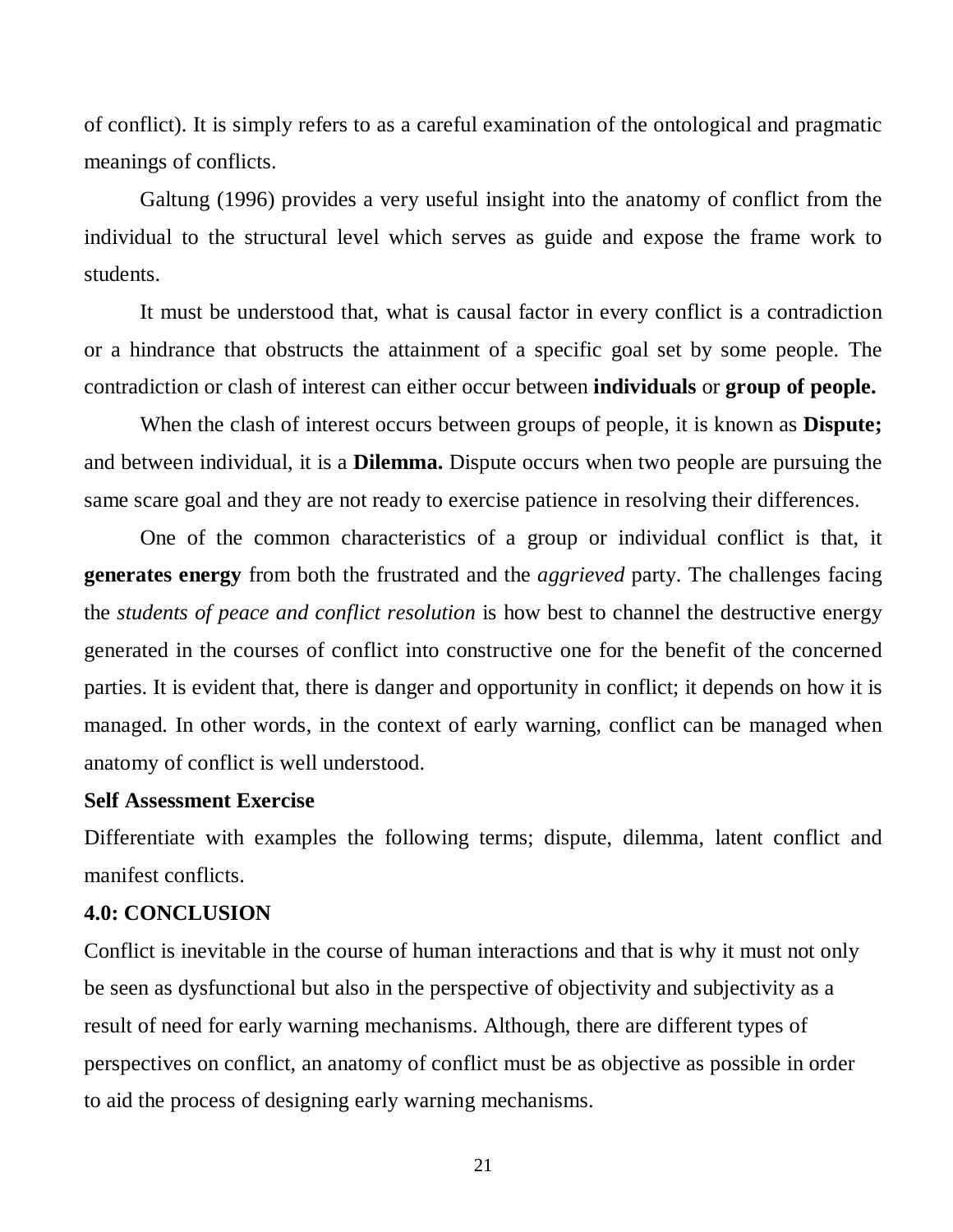# **5.0 SUMMARY**

The unit discussed different definitions of conflict from different perspectives and also defined concept of conflict from different perspectives as well as the causal relationship between anatomy of conflict and early warning.

# **6.0: Tutor Marked Assignments**

- 1. Discuss the different perspectives of conflict studied in this unit.
- 2. Which perspective of conflict would you consider most appropriate to aid

the designing of early warning mechanisms.

# **7.0 REFERENCES AND FURTHER READING**

- Albert, I.O. (2005). *Perspectives on Peace and Conflict in Africa Essays in Honour of (Dr) Abdulsalami A. Abubakar.* (Ed). Ibadan. Peace and Conflict Studies Programme, Institute of African Studies, University of Ibadan.
- Francis, D.J. (2006). 'Peace and Conflict Studies: An African Overview of Basic Concepts'. In: Best, S.G (Ed) *Introduction to Peace and Conflict Studies in west Africa*. Ibadan. Spectrum Books Ltd.
- Galtung, J. (1996.) Peace by Peaceful Means, Peace and Conflict Development and Civilization .International Peace Research Institute, OSLO
- Tidwell, A.C. (1998). *Conflict Resolved? A Critical Assessment of Conflict Resolution.* London, Continuum.
- Hyden (2006). *African Politics in Comparative Perspective.* Cambridge. Cambridge University Press.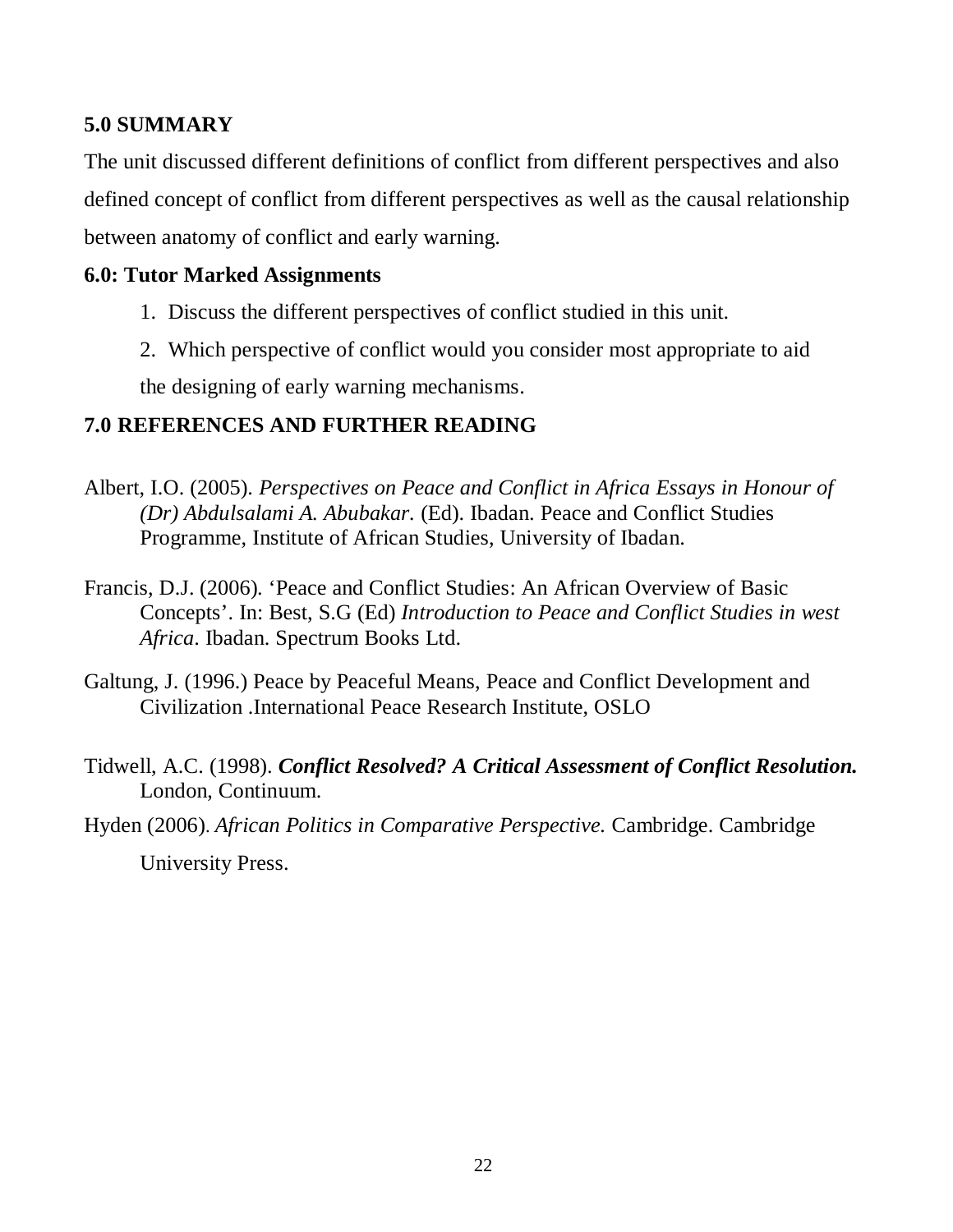**Unit 2: Complexity of Conflicts** 

**Contents 1.0 Introduction 2.0 Objectives 3.0 Main Contents 4.0 Conclusion 5.0 Summary 6.0 Tutor Marked Assignments 7.0 References and Further Reading UNIT 2: INTRODUCTION** 

This unit takes you through the complexity of conflicts. It is designed to help student identify and classify actors in a conflict vis-à-vis the issues that bring them into disputes. It also takes you from the elementary understanding of conflicts to more complex analysis that aid you in planning for early warning response after detecting early warning signs of conflicts.

# **2.0 Objectives**

At the end of this unit, students should;

- Be familiar with the complexity of conflicts.
- Understand the general notion of the complexity of conflicts.
- Appreciate how the complexity of conflicts can make or mar the designing of early response for early warning signs of conflicts.

# **3.0 MAIN CONTENTS**

# **Complexity: Elementary and complex Conflicts**

This section takes you to a higher level of conflict appreciation and analysis. You are enjoined to pay serious attention to this section as it serves as the main source that will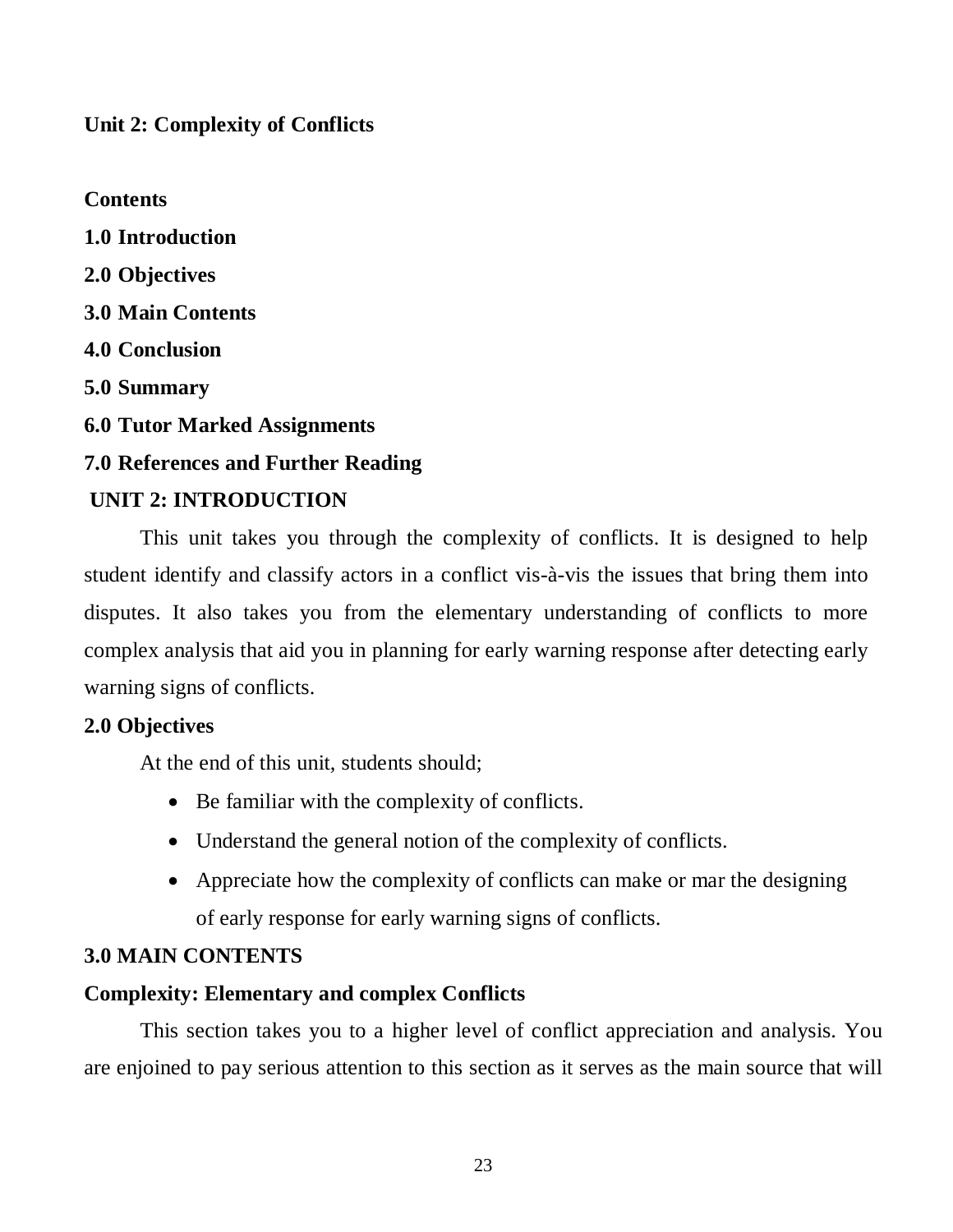empower students to critically assess conflict issues and actors. The work of Johan Galtung, *Peace by Peaceful Means,* serves as our guide.

In a bid to further give insight into complexity of conflict, it is essential to breakdown the number of actors in a conflict, and the number of issues or simply goals that characterize their (intra-actions) dilemmas and (inter-action) disputes into *m* and *n*. Intraactions here refer to issues whose handling or resolution affect only one of the parties or groups in a conflict or relationship.

For example, at the individual level, a man or woman faces the need in choosing between spending his/her limited resources for holiday abroad or completing his house projects. The effects of the decision taken on either of these two does not go beyond an individual. Interactions at the group level refer to issues whose handling can affect the relationship or conflict involving more than one person or group. For example, the creation of borders can be an intra-ethnic issue between two states that share similar ethnic identity. For instance, the transfer of some oil-wells that hitherto belonged to Cross Rivers state of Nigeria and given to Akwa-Ibom State in the same Country can be described as an issue in the interactions amongst the parties involved, this is because the decision has reduced the amount of revenue accruable to the Cross River State from the Federation Account while that of Akwa-Ibom increases.

At this juncture a clarification of certain types of conflicts become necessary and this is divided into; **societal, structural** and **deep-rooted conflicts** in line with Thorson (1982). Intractable conflicts or deep-rooted conflicts that can not be resolved through dispute resolution mechanisms like the courts. This is because these conflicts according to Burton (1990:3) are:

> Intractable conflicts or deep-rooted conflicts that involve deep feelings, values and needs (that) cannot be settled by an order from outside authority, such as a court, an arbitrator or a more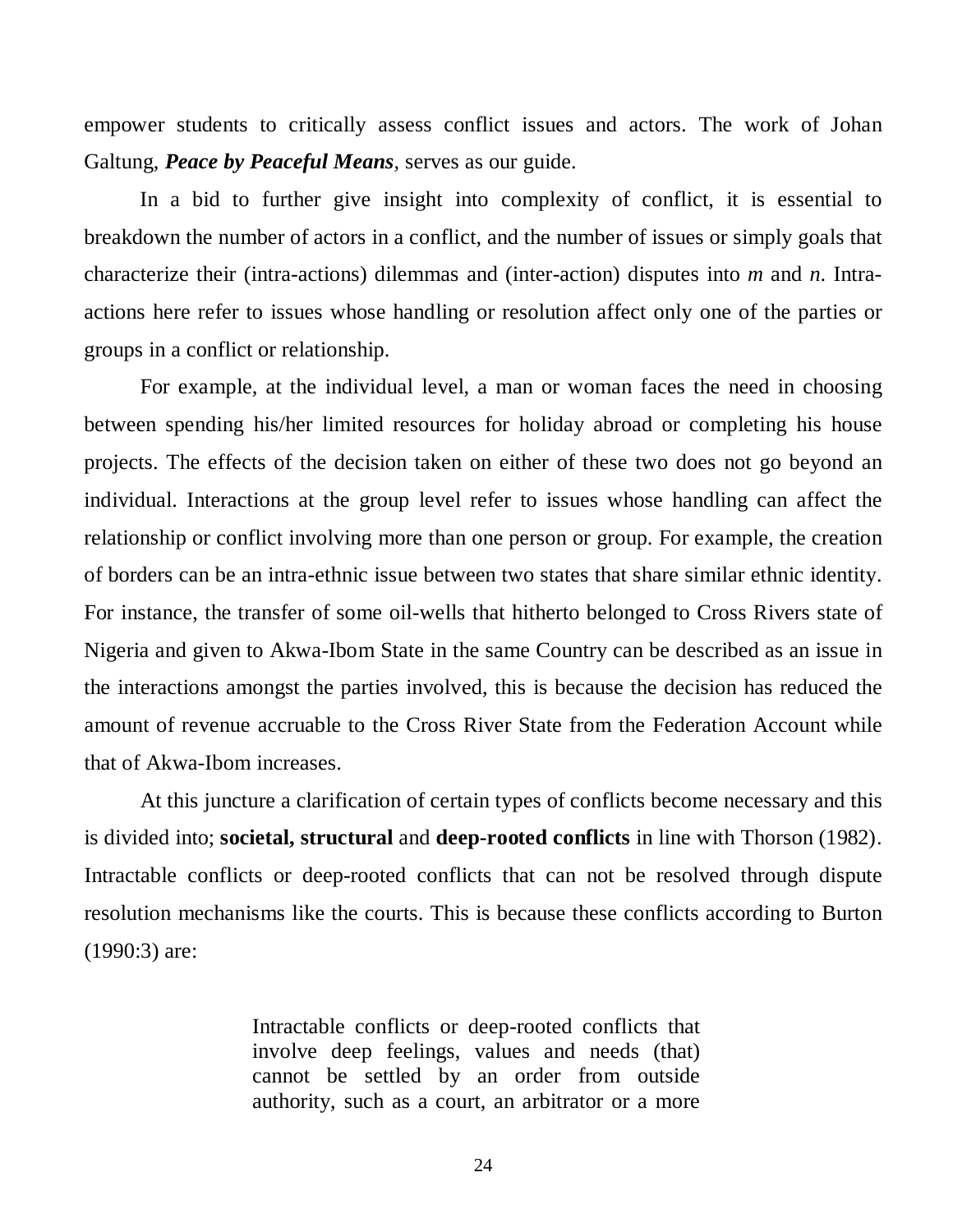powerful nation. These conflicts which appear endless, erupting into emotional displays and even violence from time to time

Examples of such conflicts include the Arab-Israeli conflict, Northern Ireland, US race relations and the Muslim-Hindu conflict in India. These conflicts cannot be resolved by merely splitting the socio-economic pie or other externally generated solutions. Despite having many early warning signs of violence, the conflicts enumerated above are still raging because the issues involved are deep-rooted and seemingly intractable. It has been observed and agreed that most societal conflicts are deep-rooted. However, Tidwell (1998) argues that there can be deep-rooted inter-personal conflicts. So, deep-rooted conflicts can also occur in the inter-personal context. What is required is an analytical tool that is intellectually robust. In this direction, Burton and Dukes (1990) argue that:

> If one is lost in a forest, trial and error could be a useful procedure. But trial and error applied to dispute or conflict resolution, in which the quality of life and life itself may be at stake, is unacceptable.

The contexts above reiterate the need for analytical tools that can aid early warning signs detection and designing of early response mechanisms. Galtung (1996) provides an illustrative example on how to analyse the complexity of conflicts. For illustrative purposes, we shall take letter *c*, represents a complexity, *m* represents the actors while *n*  stands for the goals. We could now define the complexity, c, of a conflict as  $m + n$ , but we shall prefer the formula  $c = m + n - 2$  (or  $c = m \times n - 1$ ):

 $c < 0$ : structural conflict, neither actors nor goals  $(0, 0)$ 

 $c = 0$ : one actor, one unrealized goal: frustration  $(1, 1)$ 

 $c = 1$ : elementary conflicts: dilemmas (1, 2) or disputes (2, 1)

 $c > 1$ : complex conflicts (m, n).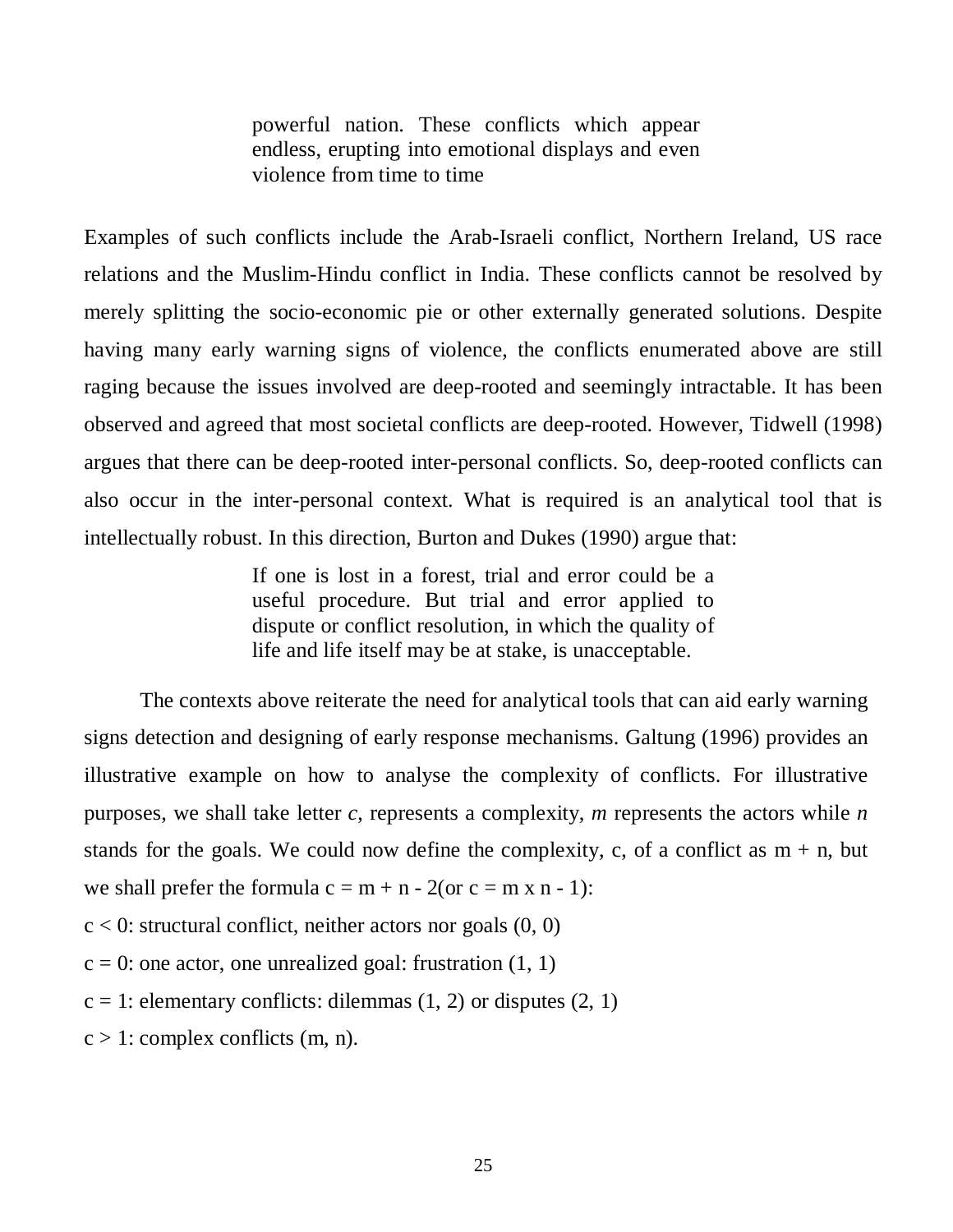From the above, it is can be deduced that the complexity of structural conflicts is lesser than zero, meaning that complexity cannot be completely ruled out though structural conflicts have neither goals nor actors. In the following equation, complexity equals to zero because it involves only an actor with an unrealized goal which has resulted in the frustration of the concerned party. The third equation shows that complexity is equal to one in elementary conflicts that usually have one actor with a dilemma and two actors or persons over an issue. Galtung considers the complexity of this type of conflict as still elementary and equal to one. In the fourth equation, complexity is shown as greater than one where we have more than one actor and goals.

The above can also be adapted for early warning analysis because it shows the actors and the goals they sort to achieve in the conflicts. It also means that analysis of conflicts can also be done mathematically.

#### **Self Assessment Exercise**

Express your understanding of this unit so far by illustrating a conflict guided by the equations presented above

#### **4.0 Conclusion.**

From the contents of this unit, it is clear that the complexity of conflicts can emanate either from the individual or intra-group scenario and the inter-personal and inter-group scenario. This informed the presentation of different scholarly perspectives on the complexity of conflicts. The meaning of the complexity of conflicts was also presented and its' implications for early warning signs of conflicts discussed.

#### **5.0 Summary**

The unit has explained the concept of complexity of conflicts. A thorough grasp or knowledge of this concept becomes a tool for proper diagnosis of early warning signs. It has also shown how complexity of conflicts can be used as a tool for conflict analysis. Some scholarly perspectives on the complexity of conflicts were presented. Explanations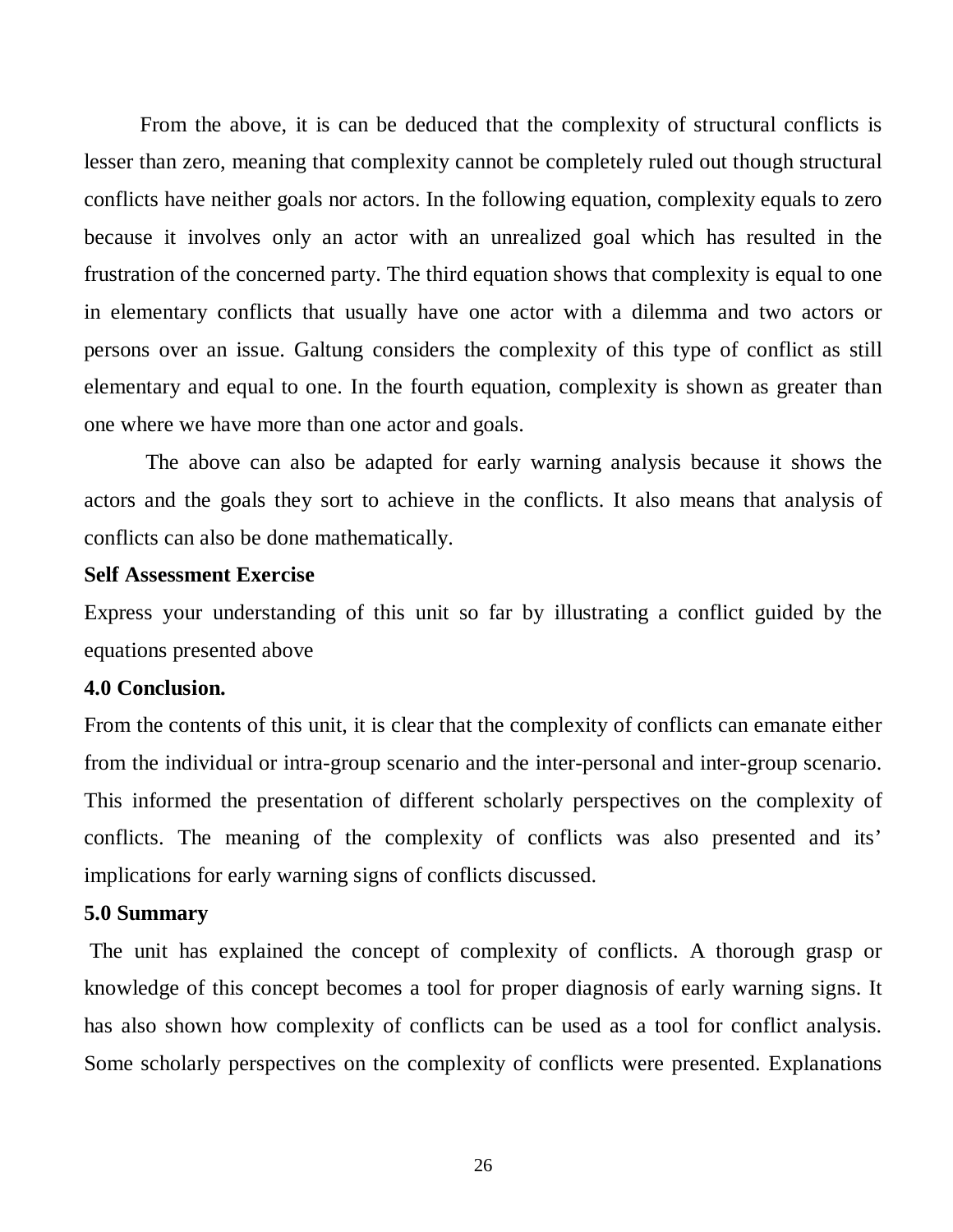were also made on how the understanding of the complexity of conflicts can aid the designing of early responses to nip violent conflicts in the bud.

# **6.0 Tutor Marked Assignments**

1. Pick a conflict and use the complexity of conflict equation presented in this unit to represent it.

2. Can there be complexity of conflict at the intra-level, whether intra-personal or intragroup levels? Present your answers graphically.

# **7.0 References and Further Reading**

Burton , J and Burkes F. (1990). *Conflict: Practices in Management, Settlement and Resolution.* New York: St. Martin's Press.

Carter, J. (2007). *Palestine Peace Not Apartheid*. London. Simon & Schuster

- Crocker, C.A; Hampston, F.O and Aall, P. (Eds). (2001). *Turbulent Peace The Challenges Of Managing International Conflict.* Washington D.C. United States Institute for Peace
- Galtung, J. (1996). *Peace By Peaceful Means, Peace And Conflict Development And Civilization .*International Peace Research Institute, OSLO
- Tidwell, A.C. (1998). *Conflict Resolved? A Critical Assessment of Conflict Resolution.* London, Continuum.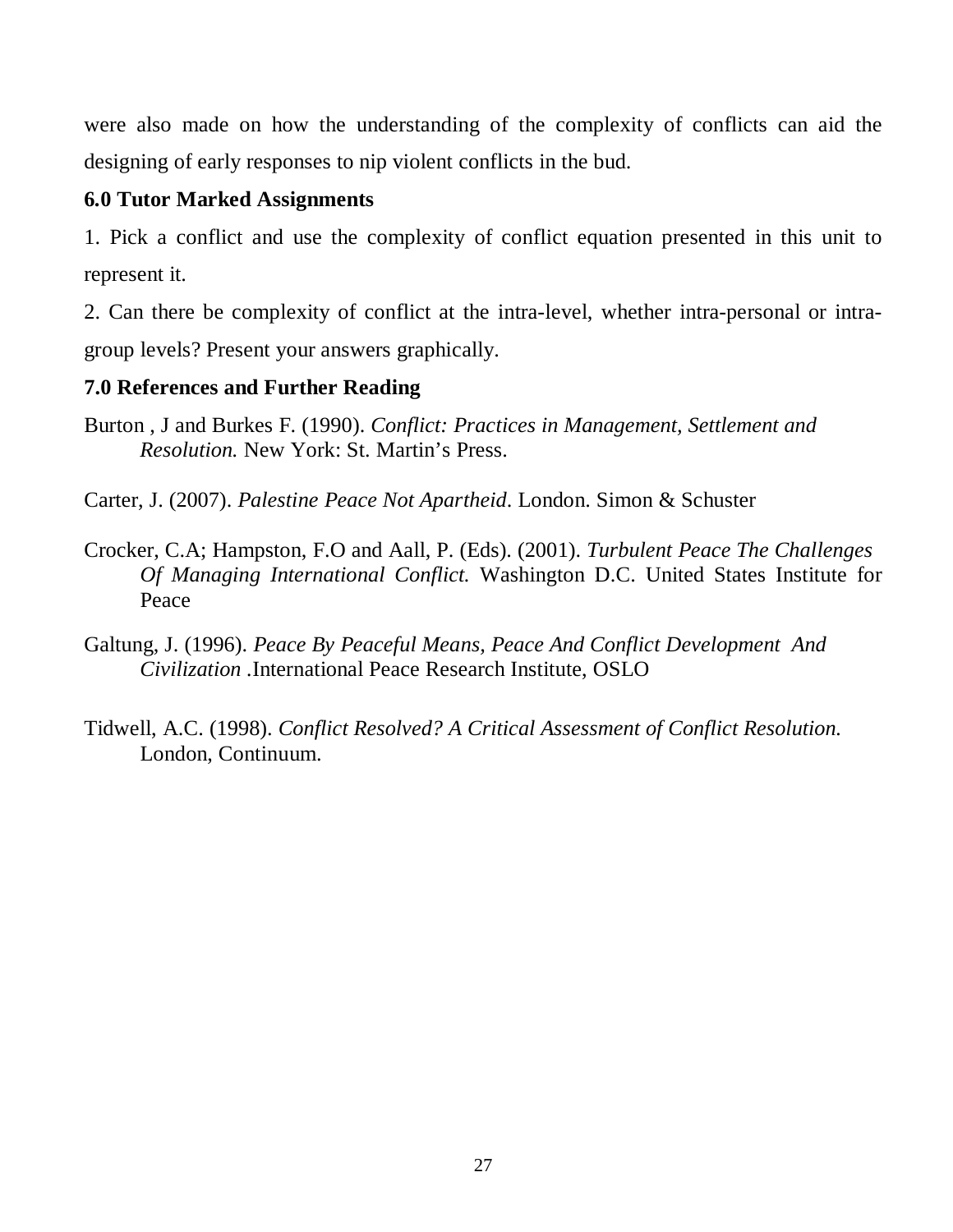**Unit 3: Anticipation of Conflicts 1.0 Introduction 2.0 Objectives 3.0 Main Contents 4.0 Conclusion 5.0 Summary 6.0 Tutor Marked Assignments 7.0 References and Further Reading** 

### **1.0 : Introduction**

This unit discusses the anticipation of conflicts as another process that helps us to recognize the early signs of conflict. This knowledge helps us to detect early warning signs and how to come up with the appropriate response to prevent the occurrence or degeneration of such conflicts into violence. More so, it also shows how conflict anticipation prevents social conflicts that can destabilize social equilibrium, a good example is to draw empirical illustrations from multi-ethnic and multi-religious communities. The use of power-sharing or concessionary democracy as a tool of early warning will also be presented as a system that anticipates possible conflicts and seeks to prevent it by adopting an inclusive system of government targeted at giving a sense of belonging to sections of the country.

#### **2.0 Objectives**

At the end of this unit you should be able to

- Understand the meaning of conflict anticipation
- Consociational democracy as a tool of conflict anticipation

#### **3.0 Main Contents**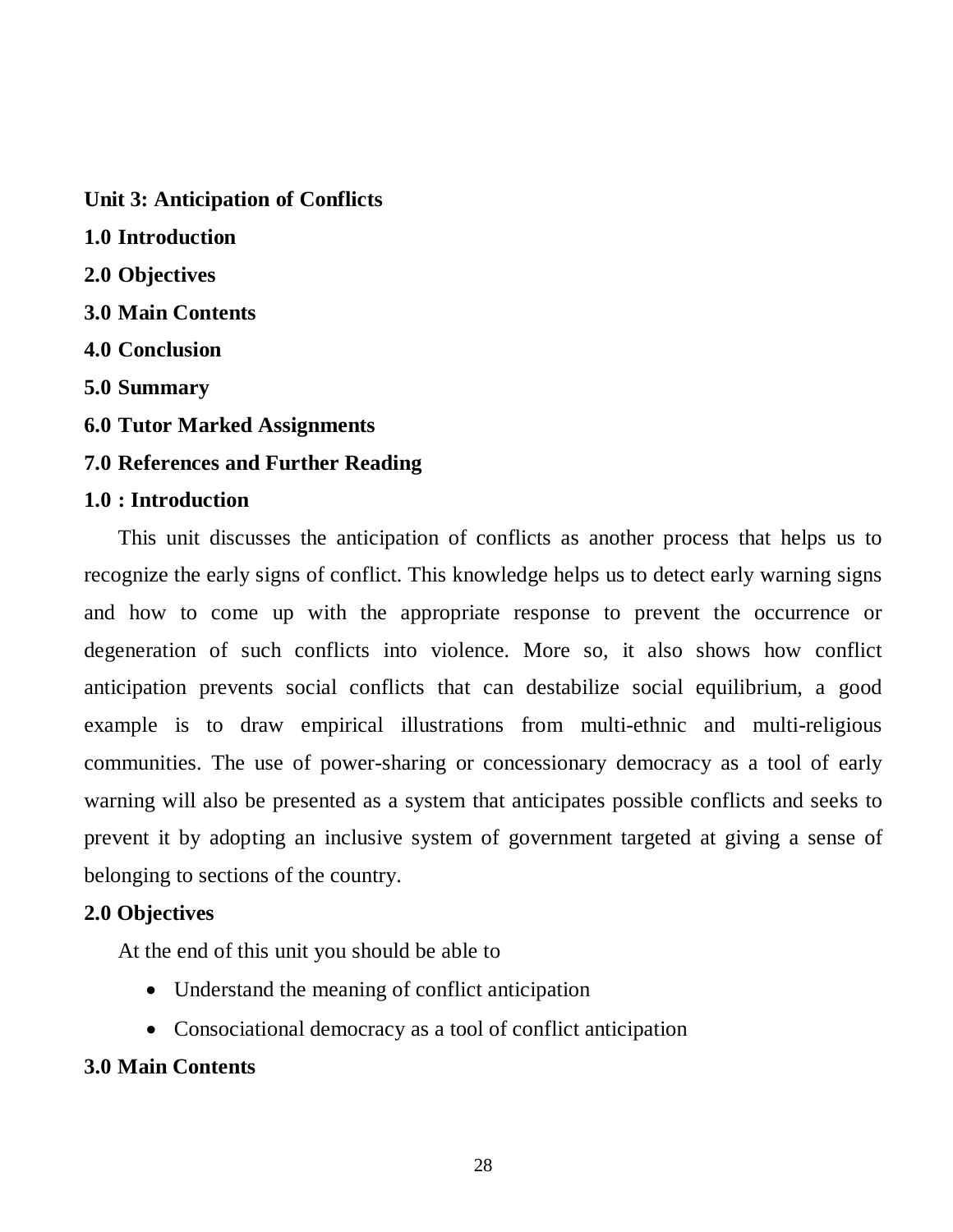The devastating effects of violent conflicts on human and capital development in Africa since the end of the Cold-War have underscored the need to make conflict anticipation a concern for policy makers, academics and civil society activists. This is because the ubiquity of violent conflicts has not only affected countries where the conflicts began initially but also spread to neighbouring countries. Adekanye (2007) reveals that the first horrific situations that attracted international concerns in genocides in Liberia, Somalia, Sierra-Leone, Rwanda, and Burundi which were labeled as failed states. There were series of events in some countries that preceded the cases cited above. Adekanye (2007) describes these states to include; Chad, Uganda, Ethiopia, Mozambique, South Africa and Mali. These are states that have struggled to transit from war not peace but to post-conflict phase and from authoritarian breakdowns to democratic commencement.

It is regretful to note that many of these conflicts did not come as sudden occurrences or an act of God to many discerning mind but the lack of mechanisms for critical and scientific conflict anticipation made them appear like natural disasters in some cases.

#### **Conflict anticipation**

It becomes appropriate to explain the meaning of conflict anticipation within the context of early warning. According to Doom (1997), "anticipation means that in a potential conflict situation an intercession or intervention is made in such a way that there is a change from the status-quo or status-quo-ante to a more desired position or the avoidance of an undesired position". This is based on the assumption that the situation at the beginning can be lucidly described, as proper means to easily predict conflict.

However, it must be noted that not all these conditions are always present at the same time. Karl (1997) posits that anticipation must contain two elements;

- 1. The first one is that; a response is made to the signal which indicates that a conflict situation is building up.
- 2. The second element is that there is an effort to retrace steps back to the causes of the conflict.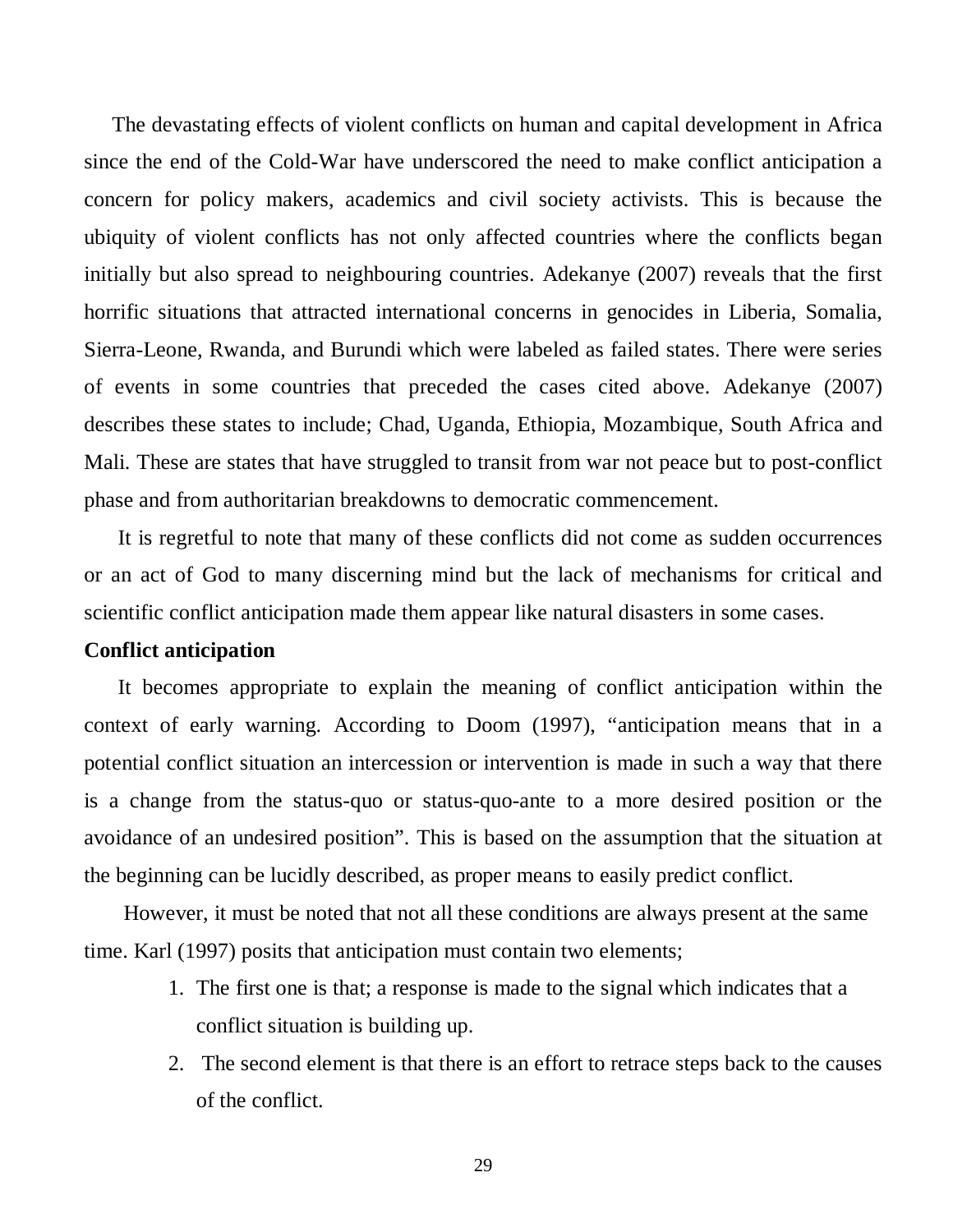In the context of large-scale social conflicts, this implies that structural intervention must take the form of well-directed action aimed at the center of power. The feasibility of this type of intervention can however be doubtful considering the fact that the urgent awareness of the long period it takes to achieve economic, political and social changes might be prolonged.

#### **3.2 Power Sharing (Consociationary) As a Conflict Anticipation Tool.**

Adekanye (2007) describes the concept as one of the most popular in the contemporary literature of conflict regulation in multi- ethnic societies. And within the context of study and definition of early warning, it can be correctly assumed that conflict can be anticipated in post-conflict state. This is because many states went into protracted wars because of reasons that touched on exclusion and marginalization of certain ethnic or religious groups. Power-Sharing or consociationary democracy can be defined as body of ideas about a particular set of strategies (but not including coercion) for regulating conflicts that could arise from the art of governance in badly divided societies.

In ensuring it as a strategy for conflict, anticipation and regulation in power-sharing or consociationary democracy must avoid repetitions of some pitfalls inherent in democratizing post-conflict states. Primarily, when considering majoritarianism, a concept based on what is known as "first-past-the-post by constituencies" rather than on rather than on proportional representation; a political party system inclined either toward one-party rule or two-party structure than to a multi-party system; an organization political, dividing people, groups, regions and indeed country into the format of "government" versus "opposition"; a process of authoritative allocation emphasizing "*winner-takes-all*." The foregoing can only exacerbate conflicts in a badly divided society. This is why as a tool of anticipating conflicts; Power-Sharing must avoid the above listed potholes. Adekanye (2007) presents the characteristics of Power-Sharing according to Lijpjhart: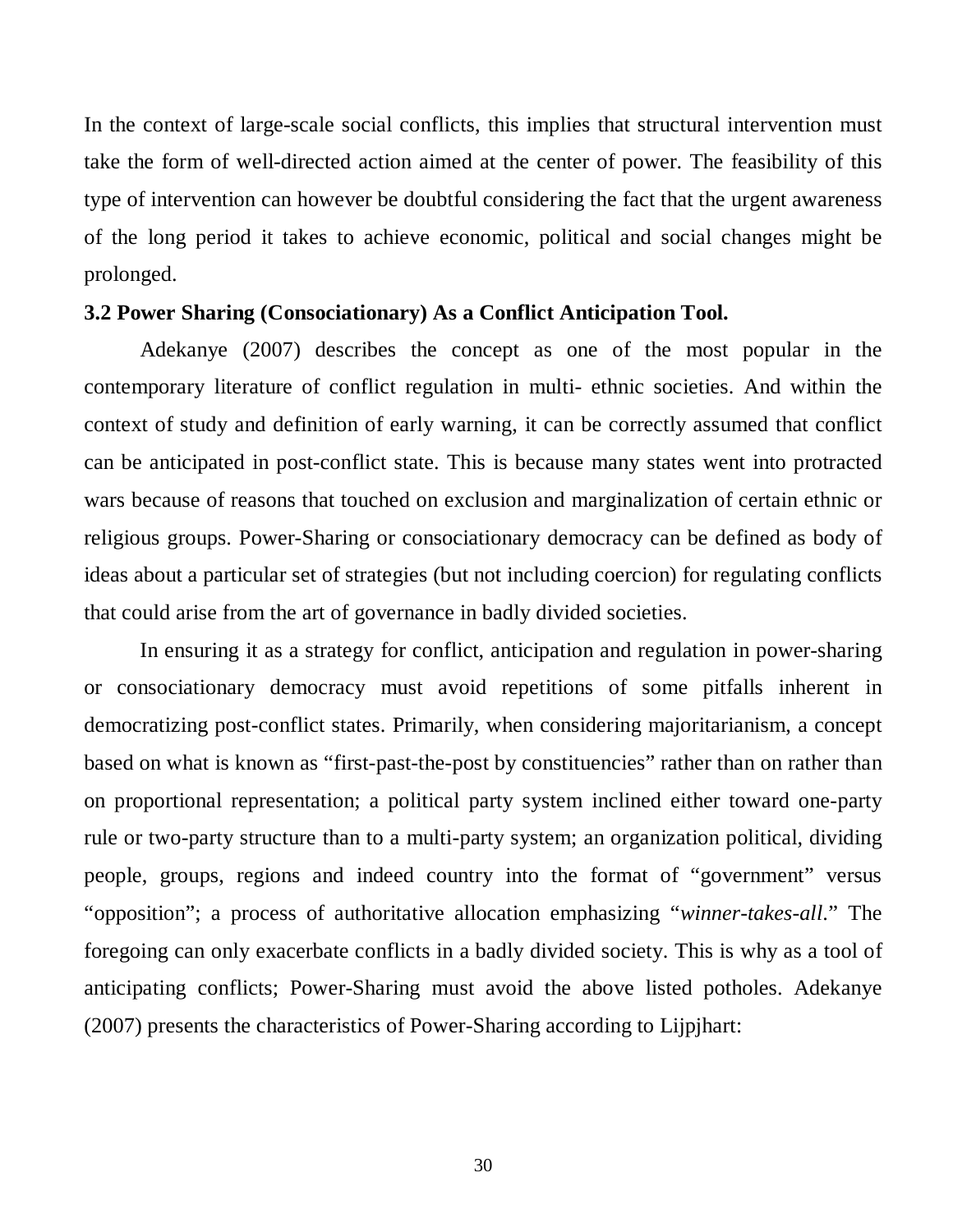- A mixed or shared rule in which governmental power is exercised by a Coalition of all significant segments, or an All National Government, what is today known as the Government of National Unity;
- A measure of Regional Autonomy for the constituent groups/segments, whose administrative structure may range from devolution and local self-rule, through decentralization to federalism and sometimes even confederalism;
- Principle of proportionality implying some arithmetical formula in the distribution of the stakes of "high politics" among segmented groups, including especially those about legislative representation, civil service jobs, composition of armed and security forces, allocation of budgetary and developmental resources and benefits;
- Minority veto or minority rights.

Elsewhere, Lijphart quoted in Adekanye (2007) describes power sharing as based on:

- Executive power sharing among the representatives of all significant groups;
- A high degree of internal autonomy for groups that wish to have it
- Proportional representation and proportional allocation of civil service positions and public funds
- A minority veto on vital national issues.

A good example is the plan of Federal Government to form a Government of National Unity by the Administration of late Yar'adua can best be described as a well-thought out step in the right direction even though an assessment of its success may be too early to ascertain. See also, (Faleti, 2006; Zeeuw & Kumar and 2006Abrahamsen, 2000).

Also, the attempt to reflect the Federal character in all major appointments by the regime of Chief Olusegun Obasanjo can also be seen as reflective of Power-Sharing or Consociational Democracy, meant to anticipate and regulate conflicts amongst the various ethnic nationalities in Nigeria. In the context of early warning, it can be posited that the anticipation of conflict has a far reaching effects on early warning and early response.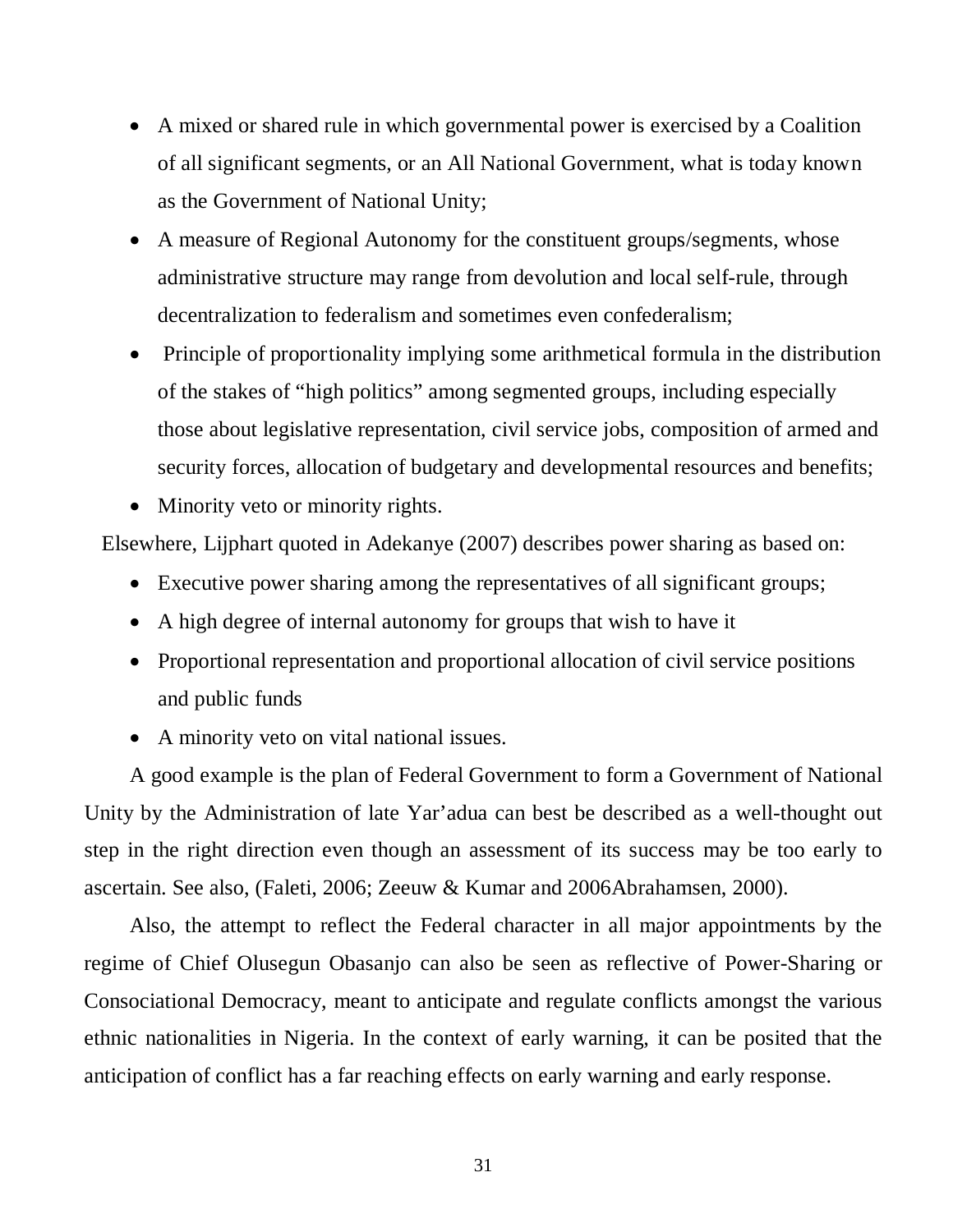### **Self Assessment Exercise**

Briefly explain how consociational democracy has affected inter-group relations in Nigeria since 1999

### **4.0 Conclusion**

Anticipation of conflicts can be very supportive of early warning, as a result, it cannot be wished away for early warning to achieve the desired results. The anticipation of conflict take the form of Power-Sharing or Consociational Democracy in badly divided societies and it can also regulate conflicts.

# **5.0 Summary**

The unit presented some countries that were plunged into conflicts due to the failure or absence of conflict anticipation which has characterized some post Cold-War states in Africa. The applicability of Power-Sharing or Consociational Democracy as a conflict anticipation tool in post-conflict states was also discussed.

# **6.0 Tutor Marked Assignments**

- 1. Define and discuss conflict anticipation with empirical examples.
- 2a Define Power-sharing
- 2b. Illustrate your understanding of the relationship between Power-Sharing and

Conflict anticipation with examples from any African country.

### **7.0 References and Further Reading**

- Abrahamsen, R. (2000). *Disciplining Democracy Development Discourse and Good Governance in Africa.* London. Zed Books.
- Adekanye, J.B. (2007). *Linking Conflict Diagnosis, Conflict Prevention, and Conflict Management in Contemporary Africa Selected Essays.* Ibadan : Center for Gender, Governance and Development .
- Berthoin, G. 1999 'Europe: From Warfare to Coexistence.' In: *People Building Peace 35 Inspiring Stories From Around the World*. Utrecht. European Center for Conflict Prevention.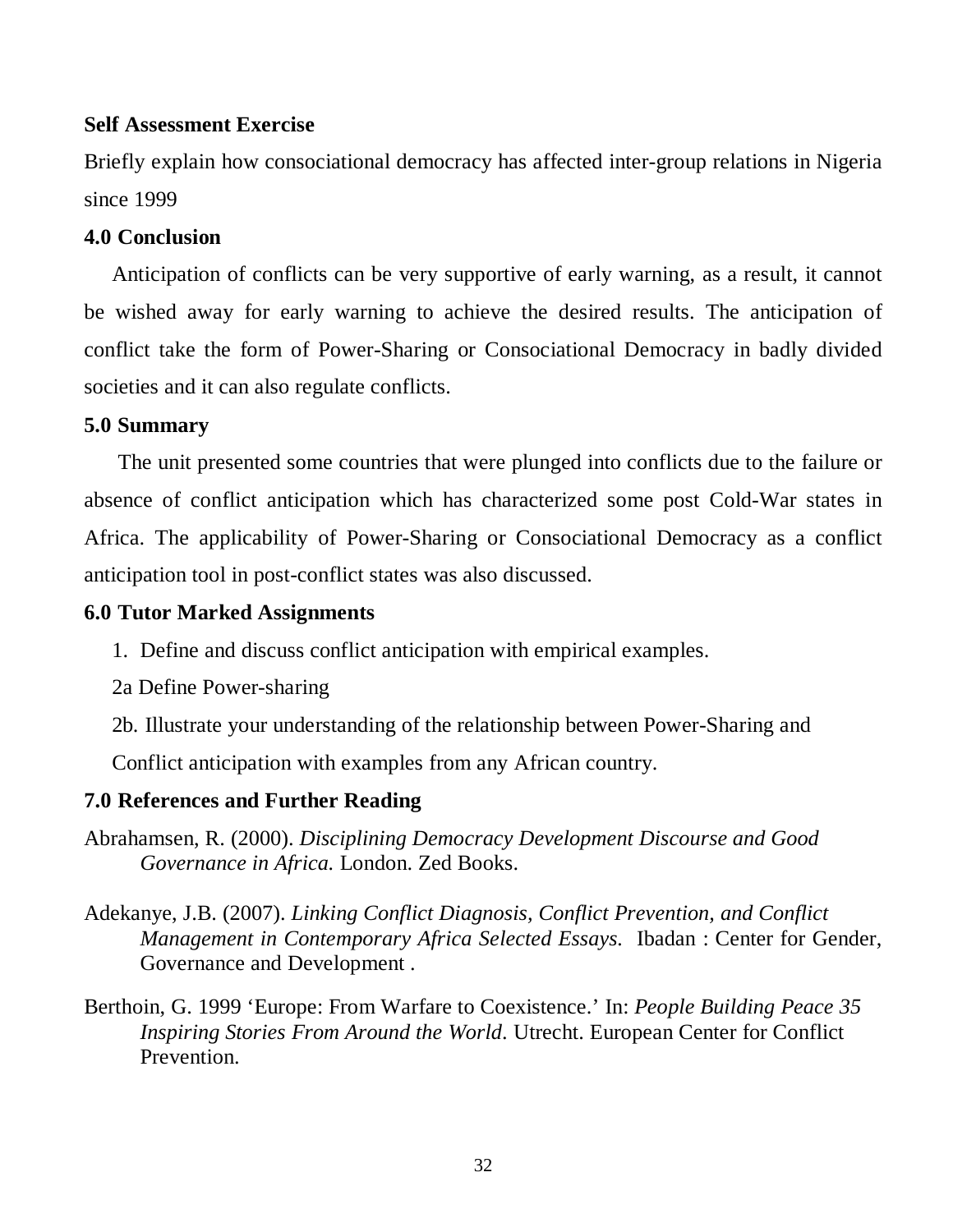- Cohen, J. (1985). 'Strategy or Identity : New Theoretical Paradigms and Contemporary Social Movements'. In: *Social Research* 52(4): 663 – 716.
- Faleti, S.A (2006) 'Termination of Protracted Social Conflicts in Africa: Victory or Consociation?' In: *Perspectives on Peace aand Conflict in Africa. Essays in Honour of General Abdulsalami A.Abubakar.* (Ed) Albert,I.O. Ibadan. Peace and Conflict Studies Programme Institute of African Studies University of Ibadan.
- Karl, T*.* (2007) *Alarms and Responses: A Comparative Study of Contemporary International Efforts to Anticipate and Prevent Violent Conflicts. The Case of El Salvador.* Stanford, Stanford University Press.
- Lijphart, A. (1985). *Power-Sharing in South Africa.* Berkley, Institute of International Studies: University of California.
- Zeeuw, J.D and Kumar, K. (2006). (Eds). *Promoting Democracy in Post-Conflict Societies.* London. Lynne Rienner Publishers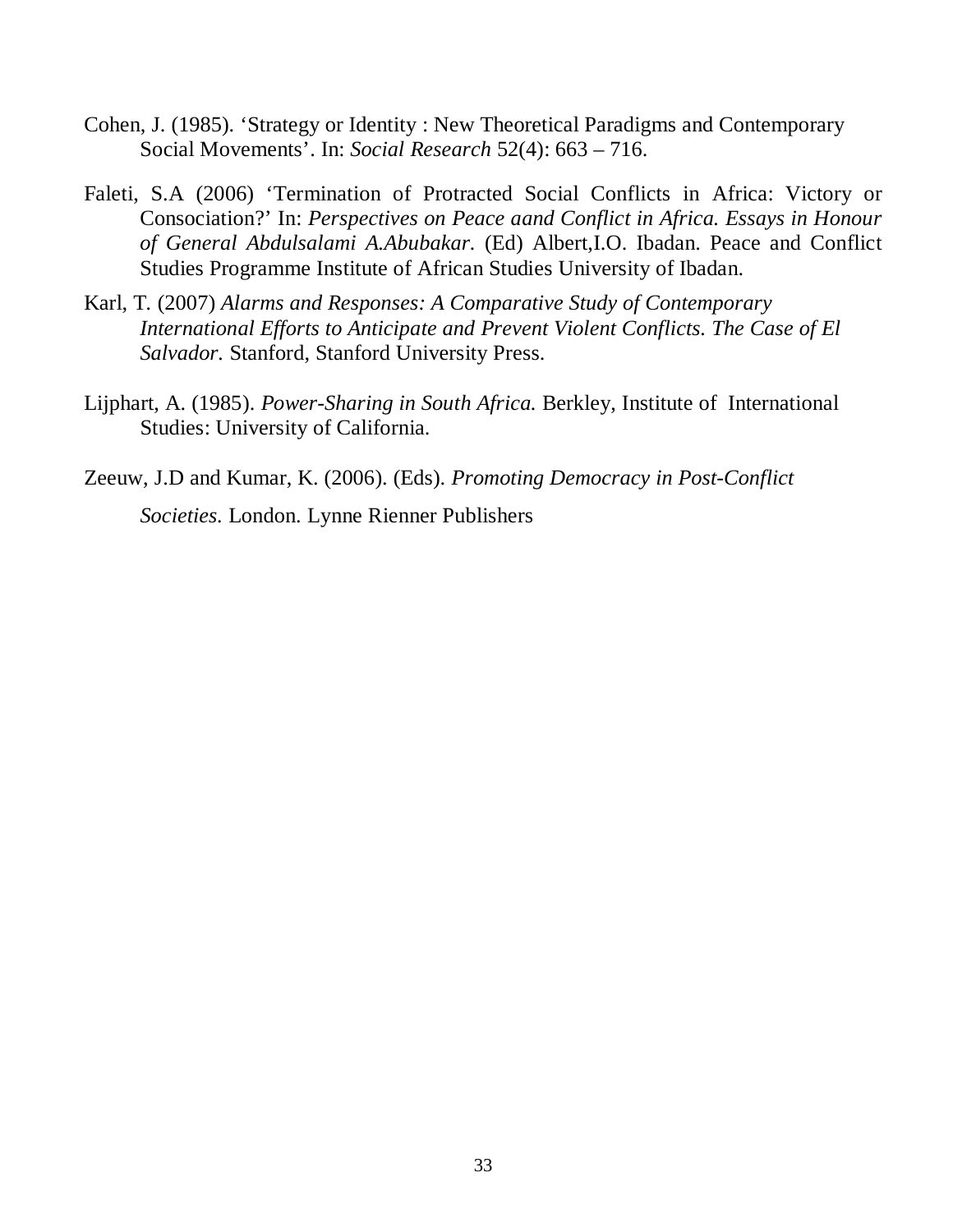# **Unit 4: Definition of Early Warning**

# **CONTENTS**

**Introduction 2.0 Objectives 3.0 Main Contents 4.0 Conclusion 5.0 Summary 6.0 Tutor Marked Assignments 7.0 References and Further Reading**

# **1.0 Introduction**

As the main thrust of this course, this unit introduces you to different definitions and scholarly perspectives on the definition of early warning and its mechanisms. This will include the perspectives from Africa and Europe based on differing experiences.

### **2.0 Objectives**

At the end of this unit you should be able to

- Define early warning from a broad perspective
- Differentiate early warning as a concept from other similar concepts and its importance.
- Know the key players, their roles and limitations

### **3.0 Main Contents**

Recent events in Nigeria and its attendant destruction to lives and property that were influenced by various conflicts in many parts of the world further reiterate the fact that, the importance of early warning can not be over-emphasized. The twilight of the twentieth century was characterized by unprecedented pattern and frequency of intrastate conflicts in many countries. Besides causing avoidable deaths of an average of almost one million people on yearly basis, the cost of these armed conflicts in the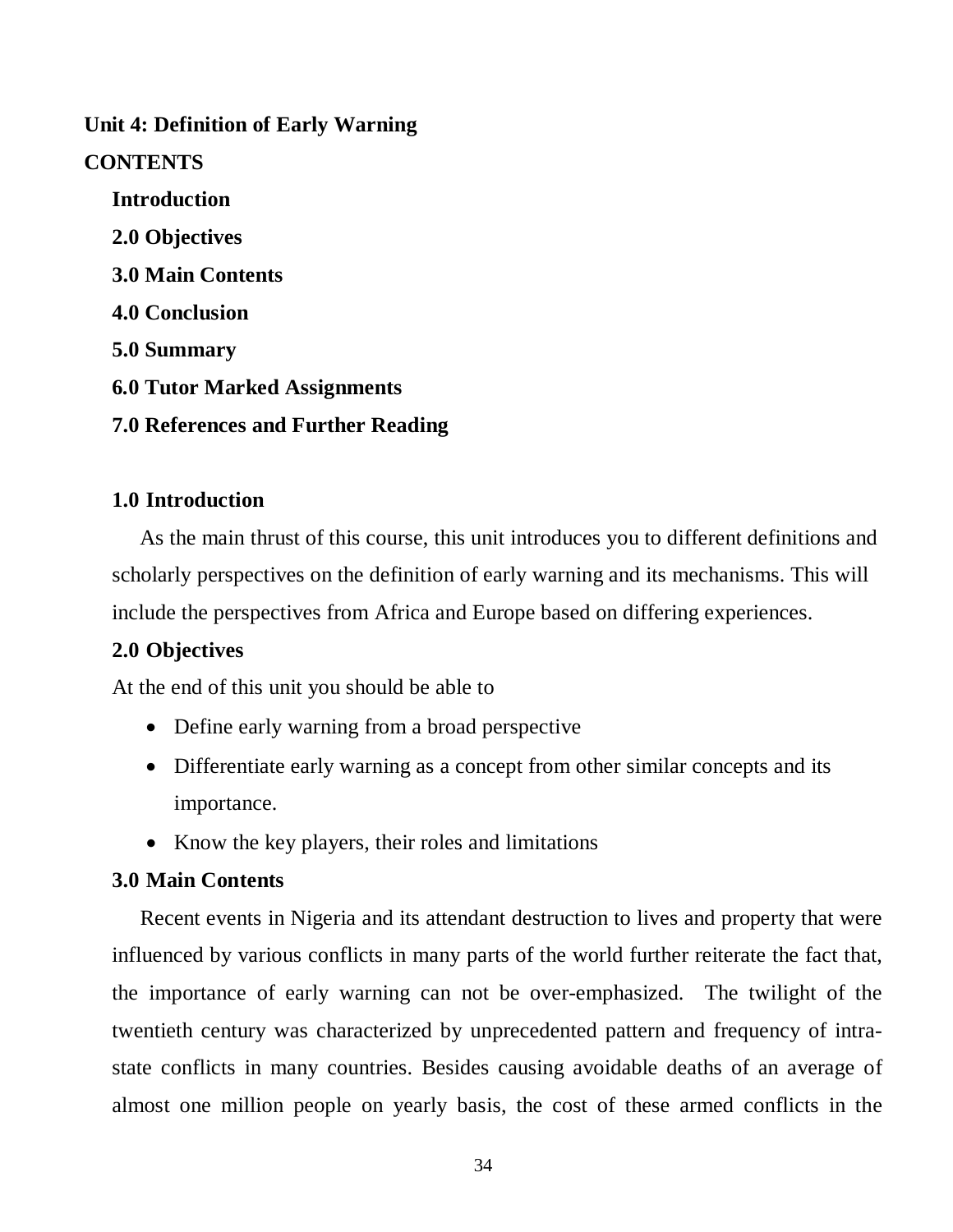context of missed developmental opportunities has been colossal (Ball, 2002). Based on these facts, the concept of early warning assumes a topical position in the quest of preventing violent conflicts. In the subsequent paragraphs of this unit, some definitions of early warning especially as it relates to the prevention of violent conflicts are presented. This is largely adapted from practical scenarios that cut across Africa and Europe.

#### **3.1 Conflict Early Warning Systems: Basic Features**

According to Keyserlingk and Kopfmuller (2006) the "concept of early warning" was first developed during the Cold War in the field of national military intelligence to enhance the capacity of predicting potential (ballistic) attacks.

At the level of United Nations System, early warning was introduced as an instrument to forecast natural disasters such as droughts earthquakes among others. Nowadays, early warning is employed to predict or respond to both natural disasters and violent conflicts. Thus, early warning efforts do not intend to suppress conflicts, but to respond to the trajectory of a conflict. The objective of conflict in early warning and crisis prevention initiatives in this sense is to prevent the use of violence.

In the current discourse on conflict early warning, a variety of different understandings and concepts are employed, sometimes leading to inconsistencies. The term "early warning" itself is often used to describe activities such as conflict analysis and monitoring, data analysis, risk assessment or advocacy, which are related to early warning, but do not represent early warning approaches in the strict sense. Furthermore, some conflict early warning systems work with only one of these tools, whereas others combine them.

In this context, **early warning** is understood as "a part of mechanism that helps us to size up threats of early crisis by reporting such promptly to the appropriate decisionmakers to take action. Failure to respond appropriately to stem the tide of the crisis might brew bigger consequences to manage." (Keyserlingk and Kopfmuller, 2006). The main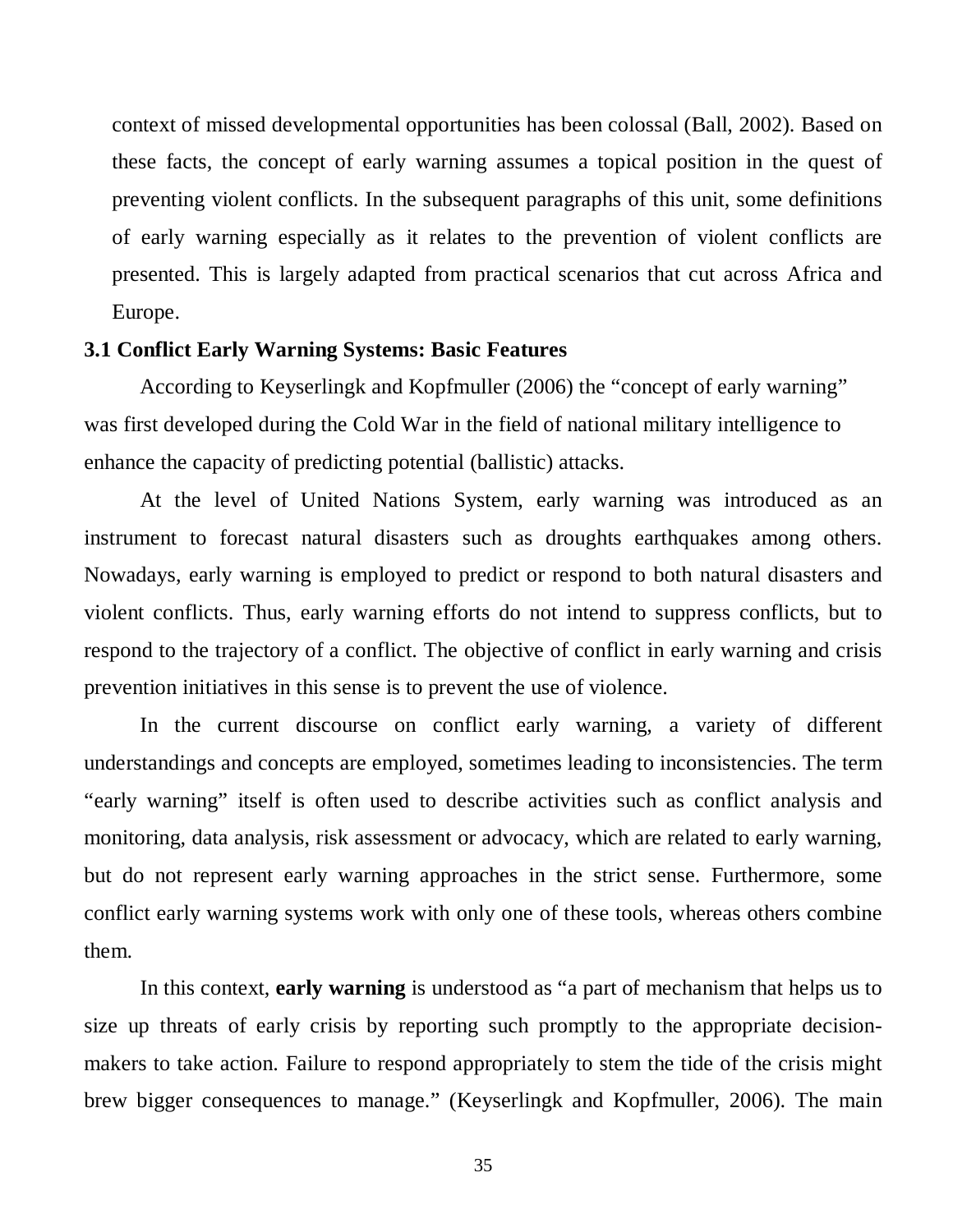concern is to detect the signs of conflict escalation or dysfunctional conflicts in due time (early warning) in order to initiate preventive measures (early response, early action). The term **early warning system** will be used to describe an "initiative that focuses on systematic data collection, analysis and/or formulation of recommendations, including risk assessment and information sharing, whether they are quantitative, qualitative or a blend of both, (Keyserlingk and Kopfmuller, 2006).

As a corollary to early warning, the term **early action** has been coined to refer to either 'preventive actions' or 'early response actions'. The term is not limited in its range. It covers processes of consultation, policy-making, planning, and action to reduce or avoid armed conflict. These processes include diplomatic/political, military/security, humanitarian and development/economic activity **early response** is a category of proactive and re-active measures to reduce tensions and block conflict escalation. It involves early action focus on early prevention and early action. It can also take place at the intrastate level, inter-state and multilateral level.

Conflict early warning systems differ with regard to types of conflicts, geographic coverage, institutional levels and composition of stakeholders involved:

**Types of conflict**: Intra-Communal Conflicts, Inter-Communal Conflicts, Ethnic Conflicts, Religious Conflicts, Border Conflicts, inter-State Conflicts.

**Geographic Coverage of some conflict:** Local, National, Sub-Regional,

Continental Levels

**Institutions charged to respond to early warning:** Governmental/Military Level, Academic/ NGO level.

**Composition of Stakeholders Involved:** Conflict Actors, Conflict Mediators, Security Forces, Politicians, Desk Officers, Administrators, Civil Society Actors, Academia, Research Institutes, Media Private Sector, Interest Groups, International Organizations and Donors.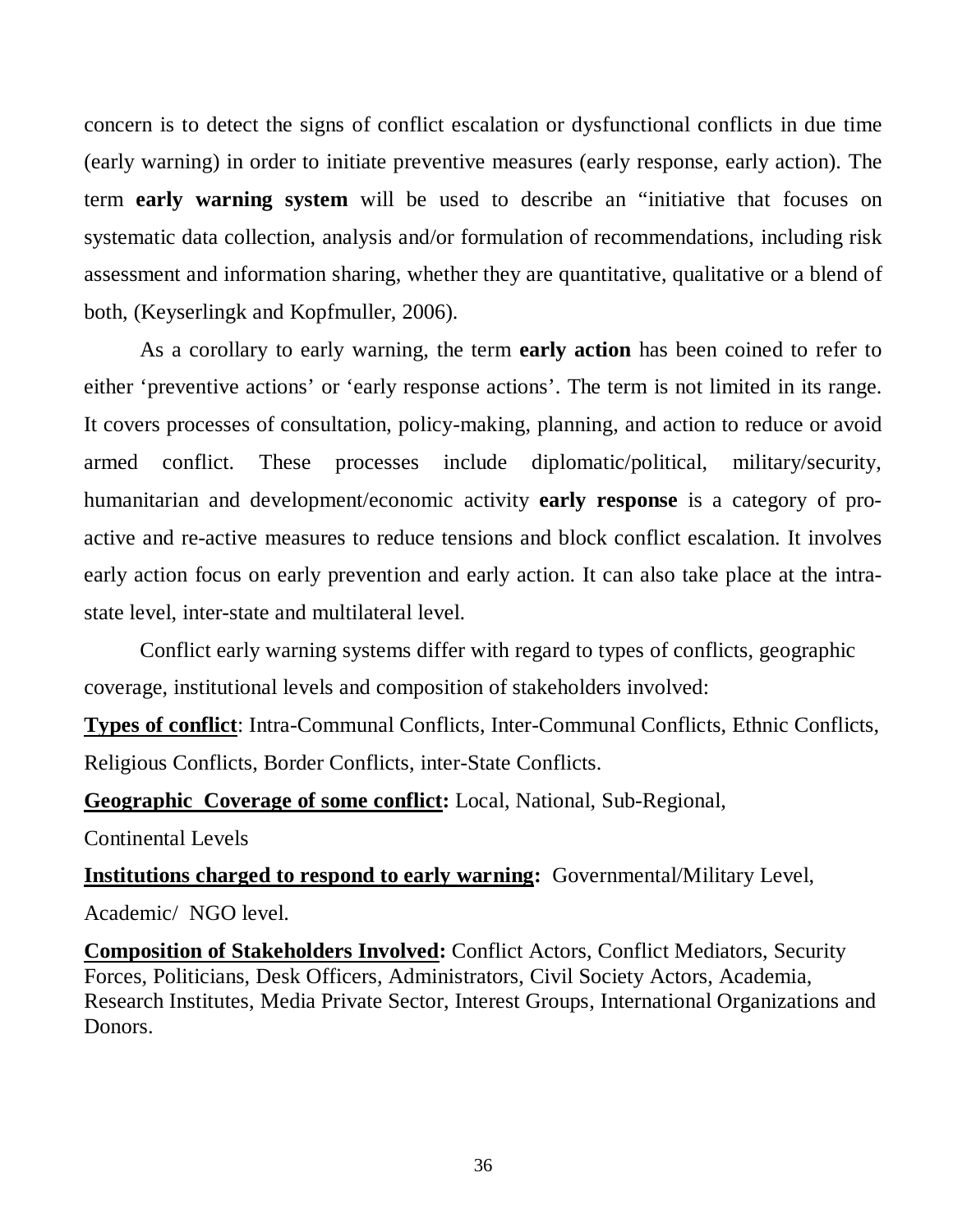Based on the above it is discernible that early warning would manifest differently in different circumstances depending on the composition of the issues and actors in the emergent conflicts. There would be different expectations on how early warning systems should perform and what they should achieve. This means that conflict early warning systems, early warning services, comprehensive early warning networks and complex early warning mechanisms have very different tasks and objectives. Thus, any given system cannot achieve more than what it was specifically designed for. Keyserlingk and Kopfmuller (2006) present the objectives of conflict early warning:

### **Objectives**

- To continuously monitor the development process of potentially violent conflicts;
- To serve as a neutral source of information:
- To analyze any given situation to define and detect trends for future development;
- To introduce information regarding conflict into the public domain to encourage discussion and awareness;
- To influence the course of conflicts to prevent or de-escalate violence.

Conflict early warning systems are designed to provide reliable information on potential conflicts and threats to peace and security in a timely manner. The information is analyzed to create scenarios, anticipate most likely developments and to propose appropriate response options designed to prevent and/or limit violent conflicts. Not all conflict early warning systems include response actions as an integral part of the system. An effective conflict early warning system should allow to:

- Identify the causes of conflict
- Anticipate possible directions in providing strategic advice to decision-makers in the escalation of confliction in order to help mitigate it.

For these objectives to be achieved there is need for concerted efforts on the part of stake-holders including non-state actors. Rupesinghe and Khan (1999) quoted in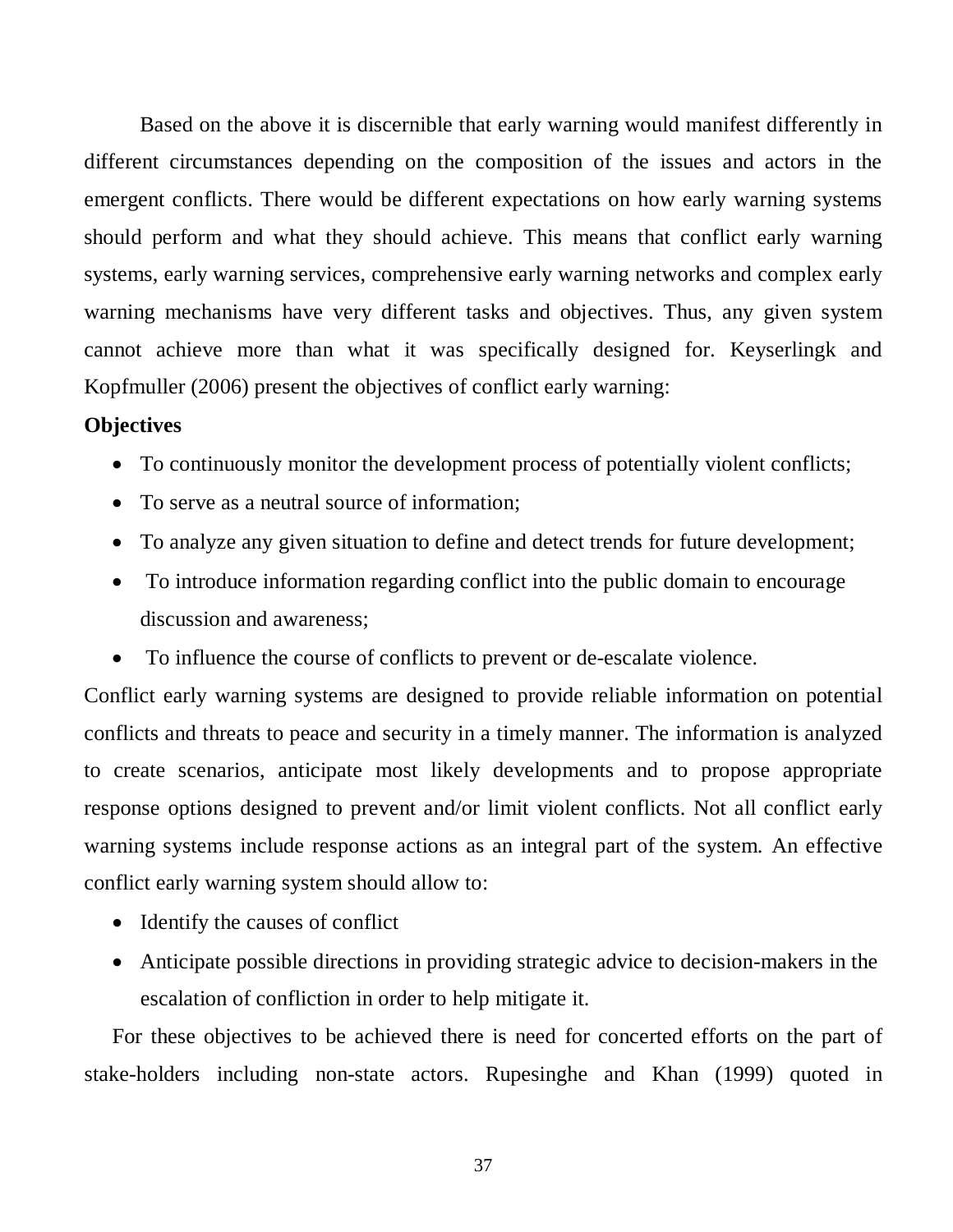FEWER/International Alert (1999) revealed the absence of consensus on what constitutes "good" early warning practice for conflict. It suggests the combining of quantitative and qualitative approaches to early warning draw on multiple information sources and use insider and local knowledge for analytical purposes.

The richness and advantage of networks have been underscored by Rupesinghe et al. because they are the most effective and strategic system for early warning, in so far as they permit pooling different information sources (dynamic, local, structural), methods of analysis (quantitative and qualitative, local and international), and the overall sharing of the burden (resources, risk) of early warning.

Practical experiences of the Forum on Early Warning and Early Response

(FEWER) confirm that when the above principles are observed, "early warning" puts focus on the following:

(a) Conflict generating factors (e.g. arms, poverty, corruption, etc.);

(b) Agenda of the conflicting parties (e.g. armed struggle, etc.);

(c) Peace efforts (overt or covert and their effectiveness). The broad simplistic equation is one where: the above submission can be multiplied to give a clear picture of the trends. It is clear that although an understanding of these submissions can be derived from external sources as well as from required analysis in local knowledge.

The extent of a critical and objective analysis of the above may determine the quality of the conclusion of the early warning in any conflict setting. However, the effectiveness of an early warning system is measurable by the response it elicits. Also germane in the process of linking warning to response are frameworks which enable ownership of the analysis among stakeholders and catalyze relevant and concerted preventive action at a number of levels, by multiple actors and in multiple sectors. The analysis of the conflict must not ignore or undermine perspectives as it will set the basis for action that local communities eventually have to live with. It also needs to be owned by different actors who can impact on conflict and peace dynamics in a given region.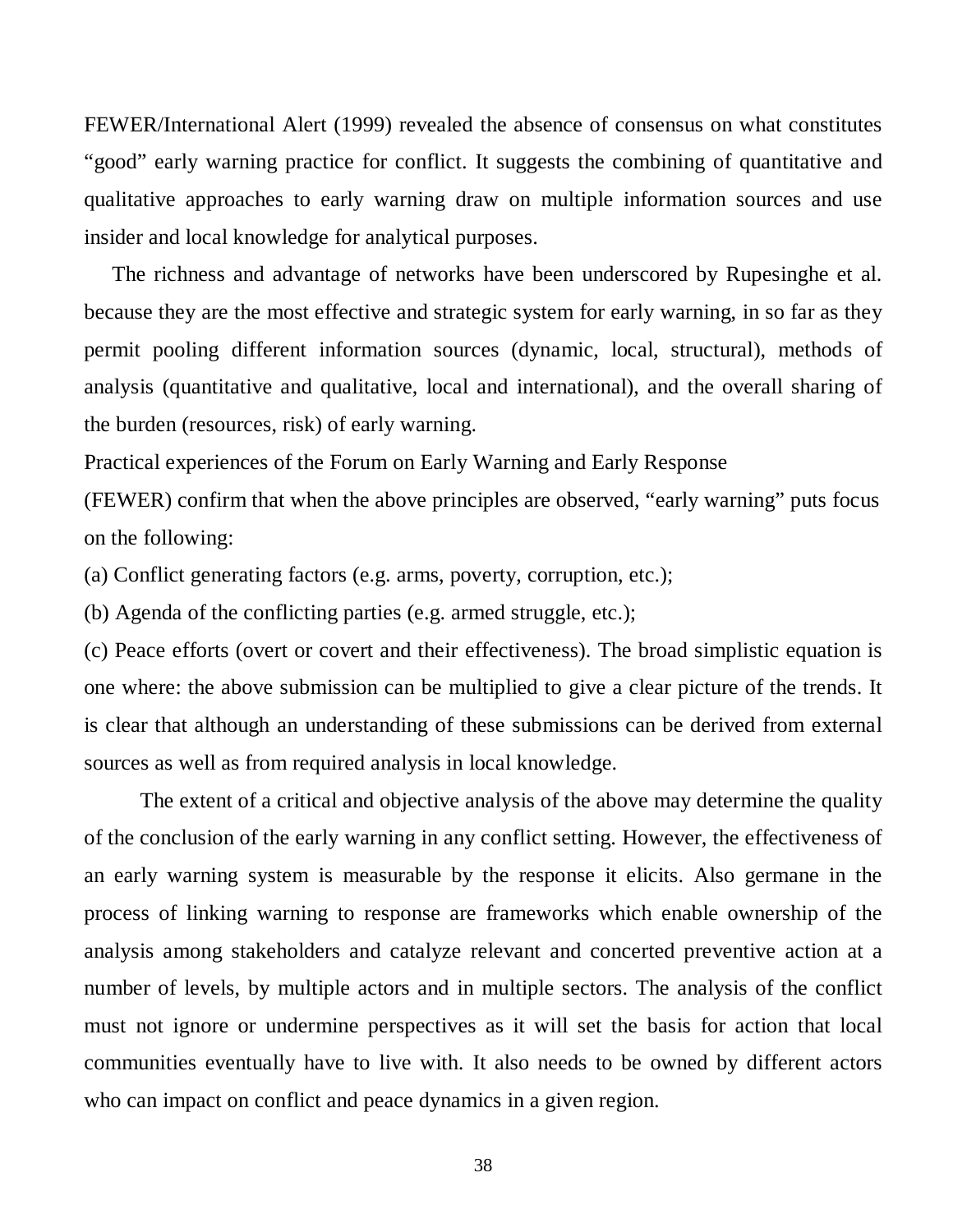### **Self Assessment Exercise**

In your own word discuss what constitutes early warning

### **4.0. Conclusion**

The concept of early warning can not be ignored considering the negative impacts of violent conflicts which can be avoided most of the time. An effective early warning must be broad-based, scientific and based on local perspectives in order to generate prompt response.

#### **5.0 Summary**

This unit has clearly defined early warning from a wide range of perspective. It also cautions against the erroneous notion that early warning prevents the occurrences of conflict. What should be understood about the relevance of early warning is that, it informs and warns the people on actual conflict and emphases on method of preventing the degeneration of conflicts into dysfunctional ones.

### **6.0 Tutor Marked Assignments**

Critically assess the veracity of the statement that early warning prevents conflicts.

### **7.0 References and Further Reading**

Keyserlingk, N.V and Kopfmuller, S. (2006) *Conflict Early Warning Systems Lessons Learned from Establishing a Conflict Early Warning and Response Mechanism (CEWARN) in the Horn of Africa.* [www.gtz.de/en-igad](http://www.gtz.de/en-igad-conflict)[conflict](http://www.gtz.de/en-igad-conflict) -early warning-systems-lessons-learned. accessed on (18-09-2009).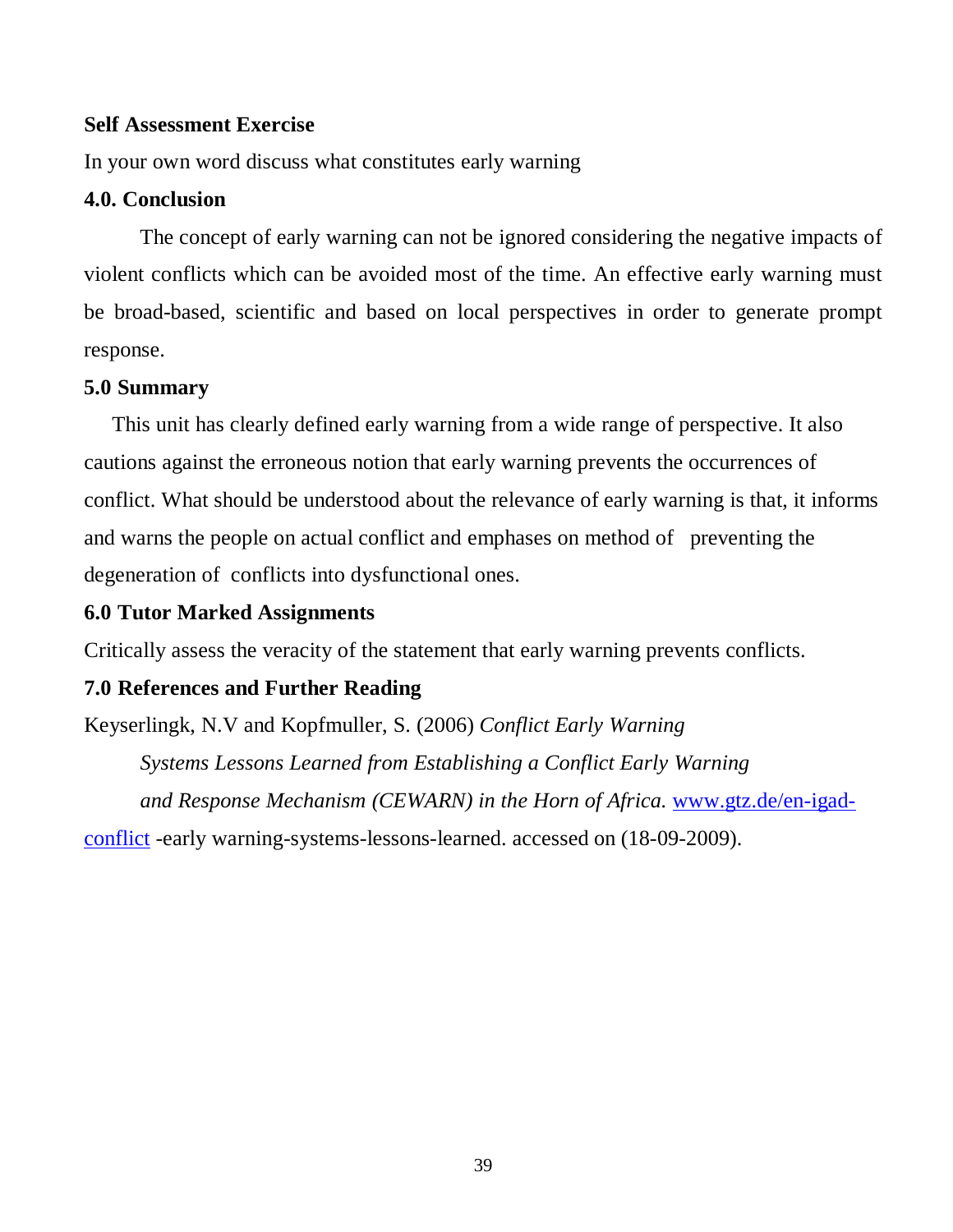#### **Module 2**

- **Unit 1: Intelligence and Early Warning Systems**
- **Unit 2: Instruments of Early Warning**
- **Unit 3: Perspectives of Early Warning**
- **Unit 4: Component of Early Warning**

## **UNIT 1: TYPES OF EARLY WARNING**

### **CONTENTS**

**1.0 Introduction** 

- **2.0 Objectives**
- **3.0 Main Body**
- **4.0 Conclusion**
- **5.0 Summary**
- **6.0 Tutor Marked Assignments**
- **7.0 References/Further Reading**

#### **1.0 Introduction**

Having defined the term **early warning**, its objectives and other related terms in the previous module, this unit introduces you to different types of early warning. There are different types of early warning systems that will be presented in course of this study. But the classification will be based on the activities and response of the stakeholders to the emergent conflicts, goals and actors. This would be done by taking cognizance of the relationship between intelligence and early warning systems.

In view of this, the available records showing certain pattern of violent conflicts in Nigeria can best describe what is transpiring in Africa as a show of lack of effective and proactive structure for early warning system. Reasons for this often include the Westphalian notion of security that places emphasis on the security of states or regimes while human security that is inclusive of all is relegated to a secondary position...

### **2.0 Objectives**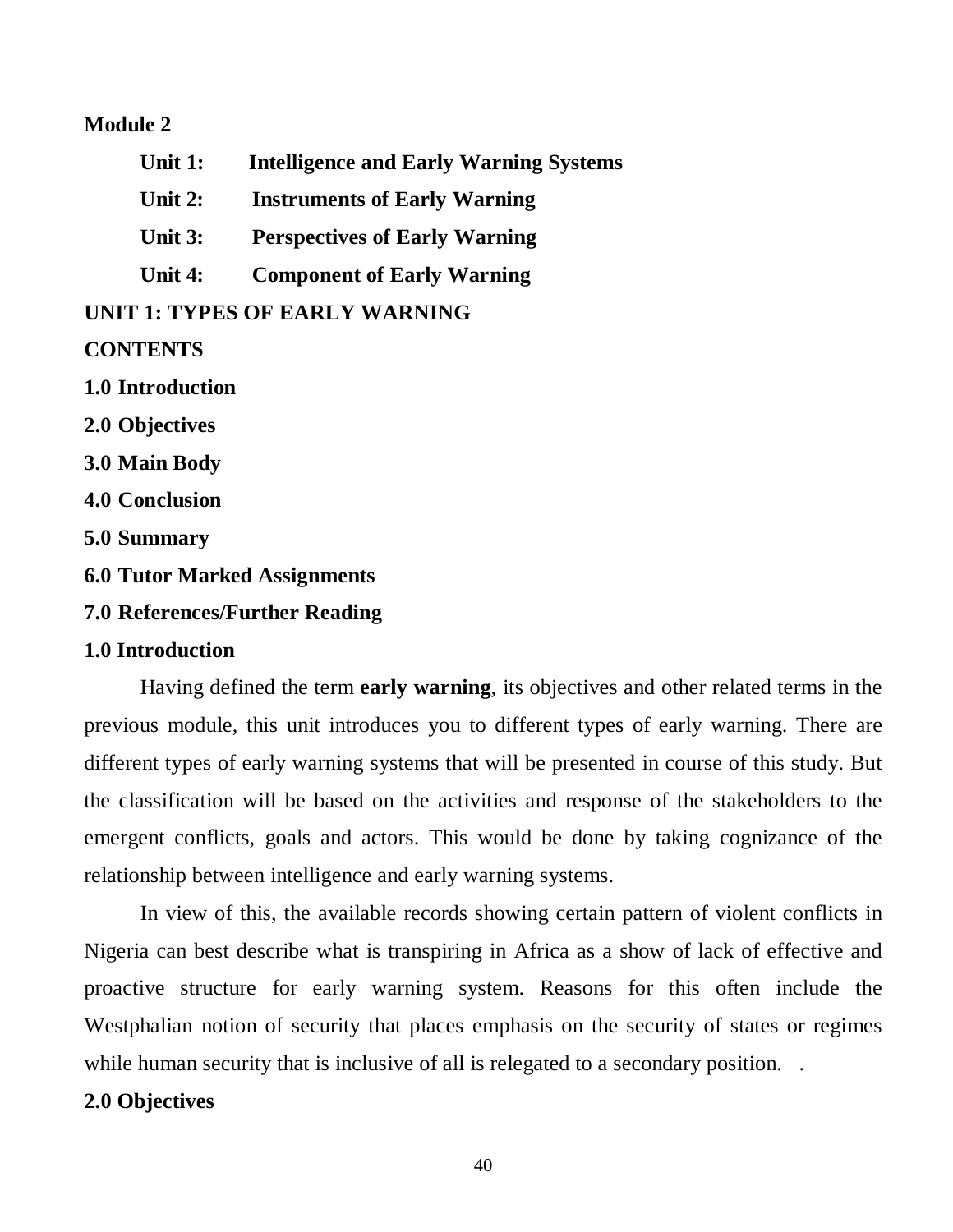At the end of this unit you should be able to:

• Distinguish early warning from intelligence

#### **3.0 Main Contents**

It is a fact that no two conflicts can completely be the same and this is why early warning systems of conflicts would clearly be based on the emergent goals and actors involved. It posited that early warning should be a function of the emergent signs and available information on the parties in conflict.

According to Keyserlingk and Kopfmuller, (2006), while intelligence is characterized by secrecy, early warning systems are expected to be an open information system.

|                                       | <b>Intelligence Services</b> | <b>Early Warning Systems</b> |
|---------------------------------------|------------------------------|------------------------------|
| Approach                              | Interventionist              | Facilitative                 |
| Method                                | Quantitative                 | Qualitative                  |
| Goal                                  | Prediction                   | Anticipation                 |
| Formulation                           | <b>Universal Laws</b>        | Context                      |
| <b>Results</b>                        | <b>Universal Patterns</b>    | Dynamic                      |
| Concerns                              | <b>Strategic Security</b>    | <b>Human Security</b>        |
| <b>Information Base</b> Secret        |                              | Transparent                  |
| <b>Institutional Base Centralized</b> |                              | Decentralized                |

#### **Intelligence report procedure**

Source: *H. Adelman, CEWARN Workshop, Nairobi 6th May 2001*

 From the table above, the clear cut differences between intelligence and early warning have been presented in general terms. Much as the focus of both intelligence and early warning are similar, the operational focus of the two differs. In the next section of this unit, the types of early warning systems will be presented based on what the state and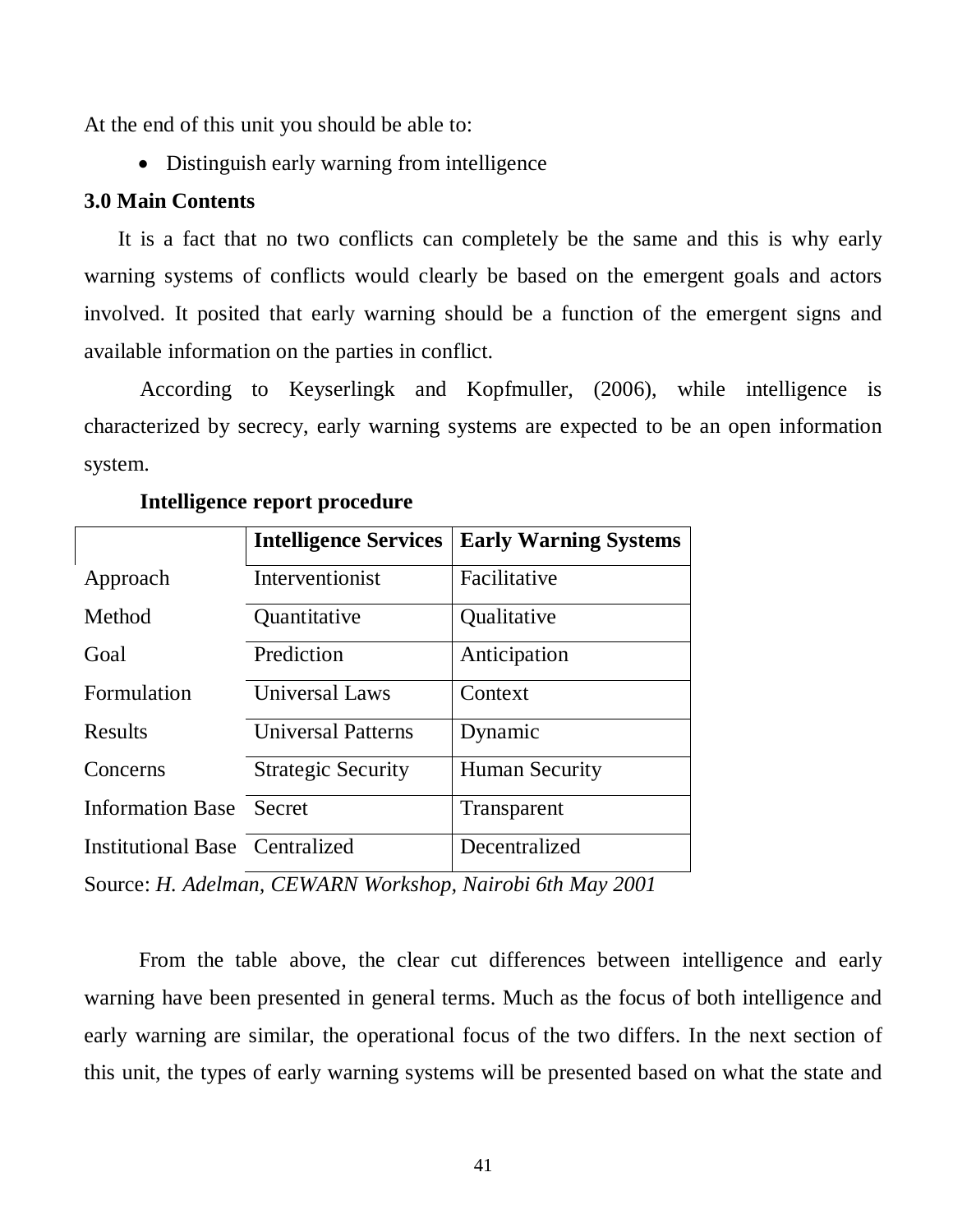non-state actors do in response to different types of conflicts. Two types of conflicts and their attendant early warning signs will be analysed. These are genocide (ethno-cide) and political violence or electoral violence. This is because they can be regarded as reflective of the common types of conflicts in Nigeria and many African countries.

 In order to deepen our understanding and clarity of early warning signs of violent conflicts some types of early warning systems are presented below.

#### **3.3 Signs and Indicators**

 According to Fusato (2003), one of the frameworks of early-warning puts the markers of early warning into two categories; signs and indicators. The indicators include data which when studied over time give insight into economic and political conditions. They are long-term in perspective and include quantitative and qualitative information such as crime rates among certain groups, trends in unemployment, negative attitudes, forms of expression and political association.

 Signs are more sudden and irregular but point to fundamental changes in the situation of a country or the worsening of inter-group relations. They include sharp increases in violent crime, vandalism, protests, threats or rhetoric as well as upsurge in ethnically and religiously motivated attacks. Fusato, (2003) presents types or variables that can indicate early warning signs of conflict in the classification below:

## **Demographic:**

- Sudden demographic changes and displacement of people
- Increasing territoriality of groups/peoples

#### **Economic:**

- Short-term and long-term changes in economic performance of a country or region
- Increase in poverty or inequality
- Rise in unemployment rate
- Economic shocks or financial crises

42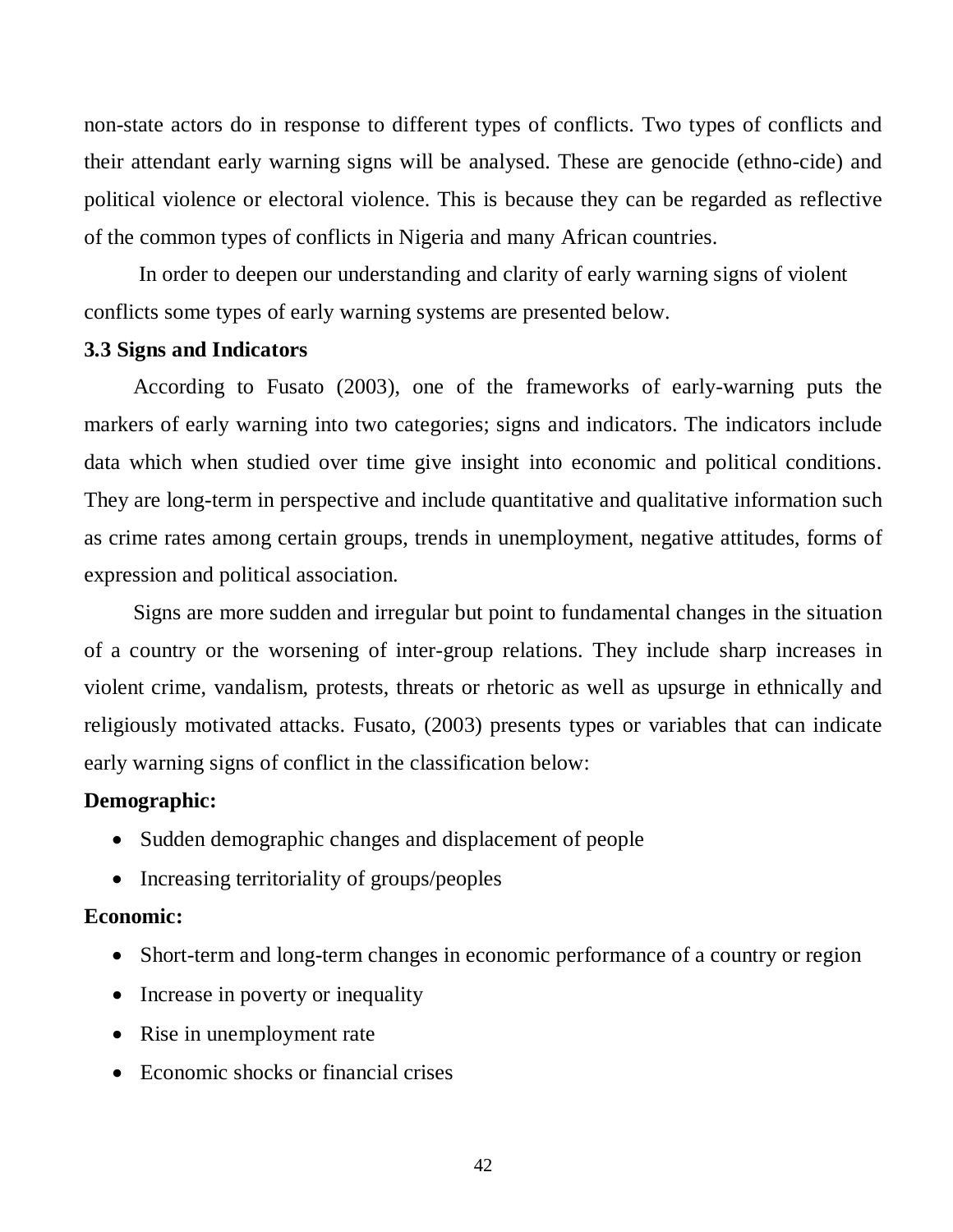## **Policy Related**

- Deliberate acts of government against a specific group or region
- Destruction or desecration of religious sites
- Active discrimination or legislation favoring one group over another
- Potentially destabilizing referendums or elections
- Government clampdown

# **Public Opinion or Social Factors:**

- A rise in "societal" intolerance or prejudice
- An increase in numbers or demonstrations and rallies

## **External:**

- Intervention or support on behalf of one of the parties/groups by an external actor
- "Diffusion" or "contagion" of ideologies or conflicts in neighbouring regions
- An influx of refugees from a conflict in a neighboring country.

 Presented below is a table containing various early warning signs of domestic violence that are observable and appropriate steps to be taken in response.

## **Self Assessment Exercise**

What is intelligence?

What is early warning?

## **4.0 Conclusion**

 Considering the different types of conflicts treated in this study to expose earlywarning signs. For more understanding, we need to take a cursory look at the application of such concepts like security, human security and intelligence as core to this discussion in order to avoid conceptual confusion. A look at the different types of early warning signs of violent conflicts also underscores the reality of the concept while emphasizing the need to put in place effective systems of monitoring and prompt response. There are also early warning signs of domestic violence which are observable and assessable.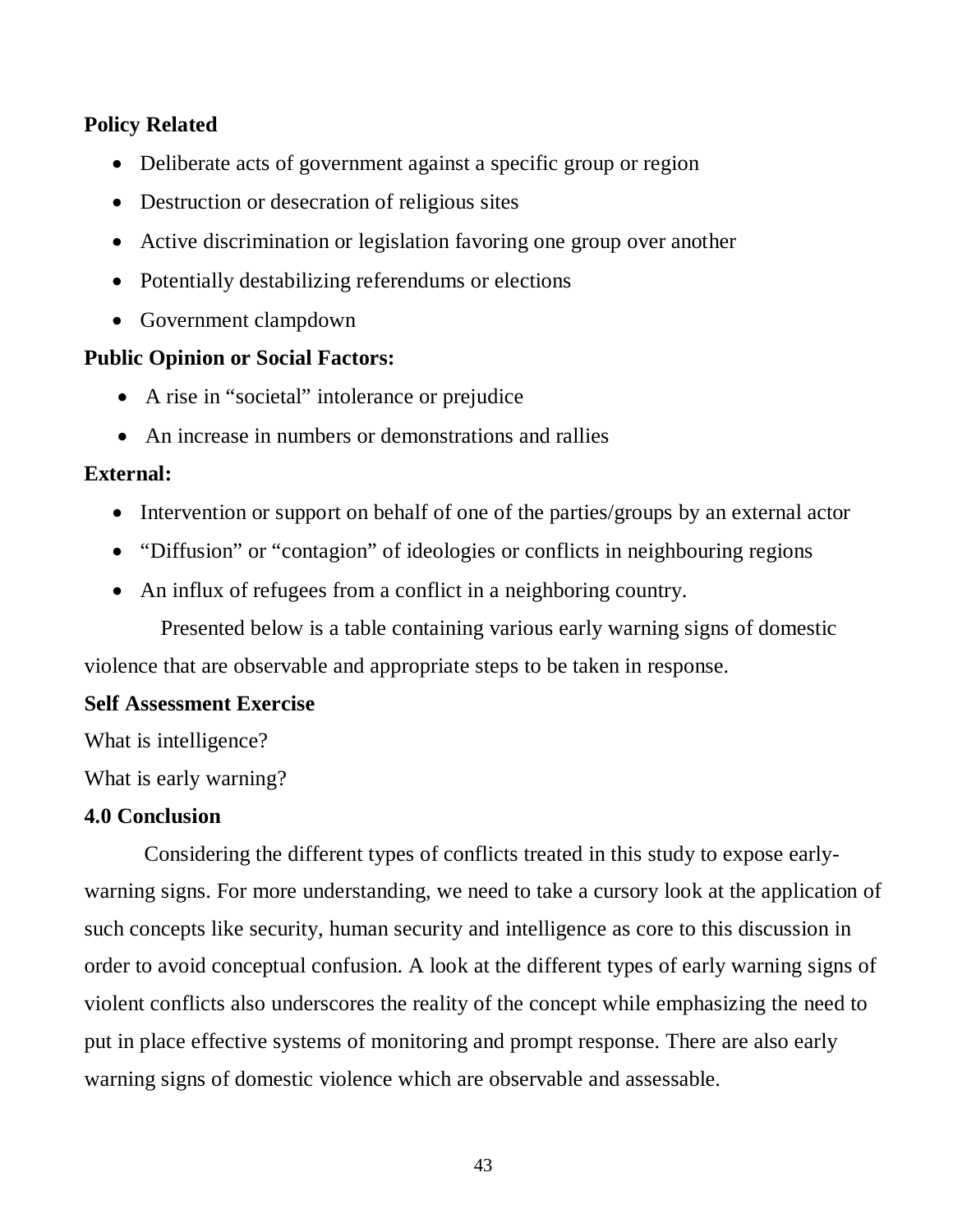## **5.0 Summary**

 The unit showed the relatedness of the concepts; security, human security and intelligence with the concept of early warning. The range of difference between the concept of intelligence and early warning was also presented. The types of early warning signs were also presented in detail both in domestic and social contexts.

## **6.0 Tutor Marked Assignments**

• Discuss with tabular illustrations the difference between intelligence and early warning systems.

Define the following terms;

- Security
- Human security
- Intelligence
- Discuss the types of abusive relationships and the signs of domestic violence

## **7.0 References and Further Reading**

- Alkire, S. 2003. *A Conceptual Framework for Human Security.* Oxford. Center for Research on Inequality, Human Security and Ethnicity, CRISE. Working Paper N0 : 2.
- Fusato, M. (2003). *Preventive Diplomacy and International Violence Prevention*. www.beyondintractability.org . accessed on 16-8-09

[www.helpguide.org,](http://www.helpguide.org/) accessed on 20-08-09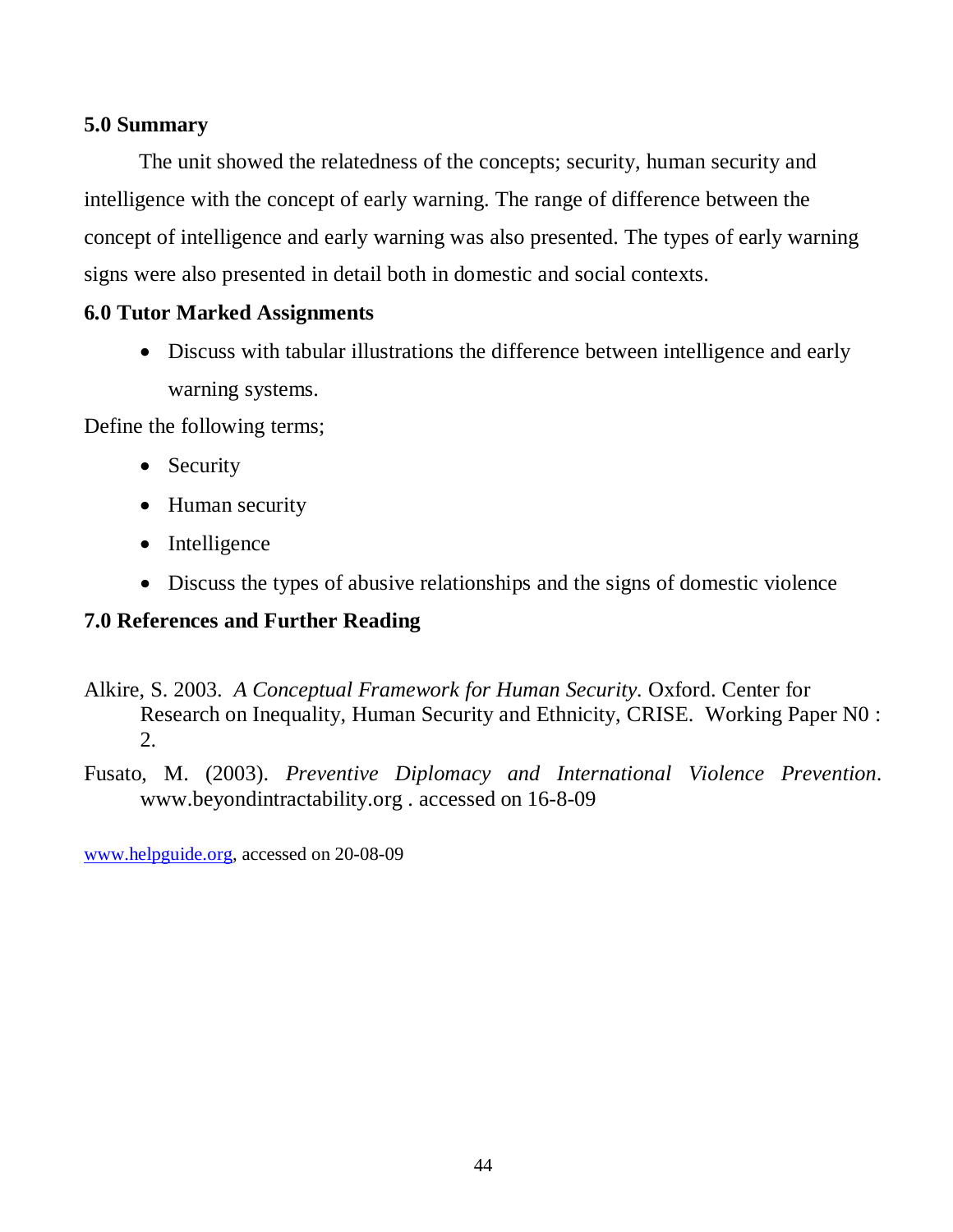**Unit 2: Instruments of Early Warning Contents 1.0 Introduction 2.0 Objectives 3.0 Main Contents 4.0 Conclusion 5.0 Summary 6.0 Tutor Marked Assignments 7.0 References and Further Reading 1.0 Introduction** 

We need to understand that early warning is measured by some events which happen within communal or national context. The instruments used in measuring the unfolding events play a very crucial role in the credibility of early warning reports. Therefore, we must know the procedures for compiling early warning reports in order to make them credible and acceptable to stakeholders. This is why this unit exposes you to some instruments of early warning in order to deepen your understanding of the course.

#### **2.0 Objectives :**

At the end of this unit you should be able to:

- 1. Know some types of early warning instruments
- 2. know the use of these instruments

#### **3.0 Main Contents**

The tool for assessing early warning comes in two ways. The first one is **collecting**  and **analyzing** the data that might have been generated and regarded as signal of potential violent conflicts. The second stage is the **transmitting** the signal to political decision makers who are expected to take the necessary preventive action to forestall out-break violent conflicts. Some models or instruments used for these are presented below: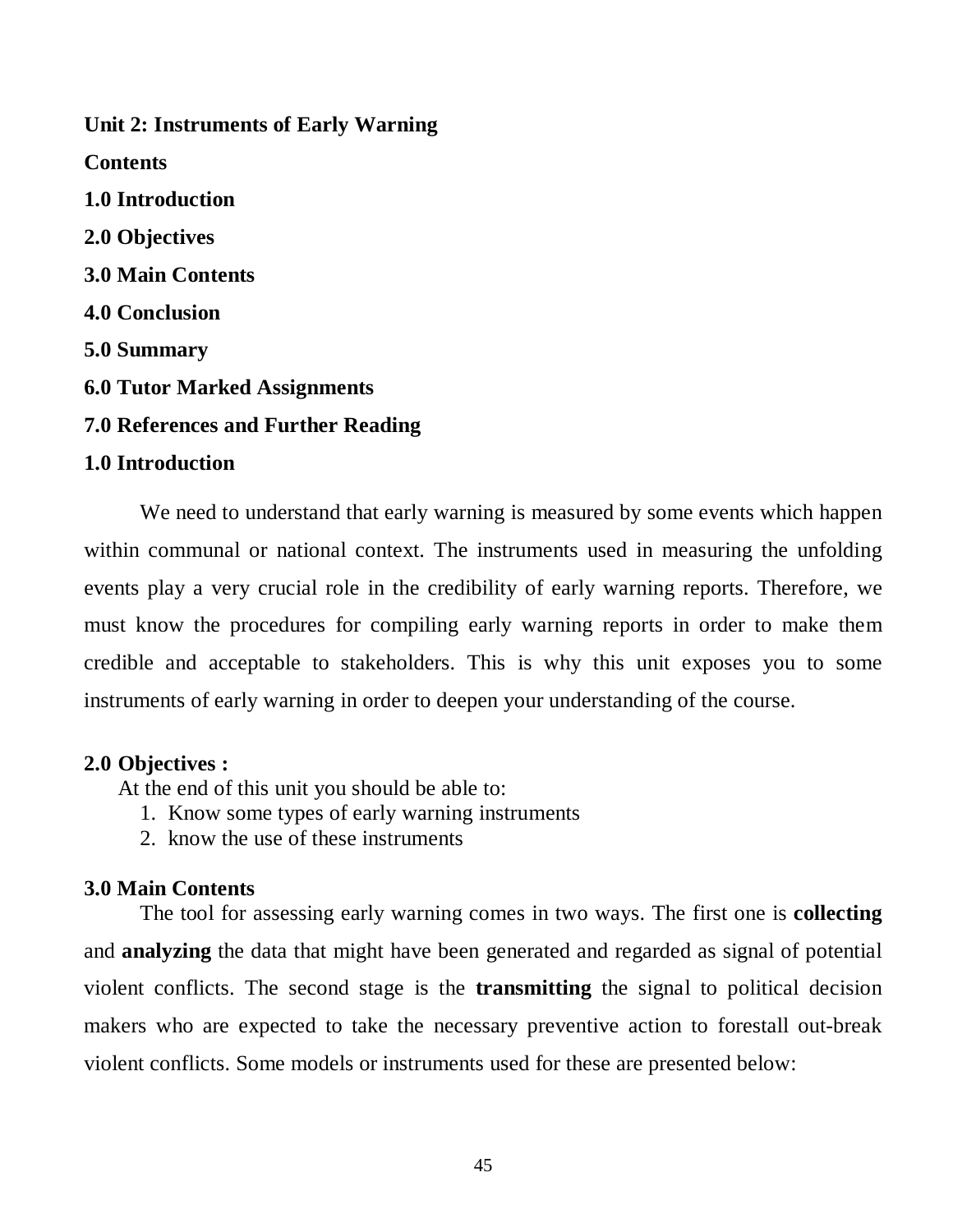- **Correlational Models**: These types of instruments employ the use of regression to test the strength of a postulated set of causal links among variables. This model entails the use of post-dictate testing that rely on the use of information on development and events that occurred in the past amongst the parties in conflict. In the context of early warning the limitations to this instrument is in the fact that patterns of causal relations may change over-time, which makes the regular appraisal of fresh data imperative and complementary.
- **Diagnostic Model**: this another type of correlational model formulated to sequel to the escalation of communal or intra-national crises. The background conditions that constitute the structural factors that determine the nature of grievances and the demands of communal groups, especially inequalities that are perpetuated by discrimination and repression. Gurr (1994) asserts that some of these background conditions must be present "at a medium or high level" in order to define a group or community as having potentials of violent conflicts.
- **Sequential Models:** These are very apt for the tracking of the progression of conflicts over-time. The sequential models seek for the junctures at which thirdparty intervention can likely make the most significant difference.
- **Conjunctural Models:** These models propose alternative scenarios. The different combinations of situations that may lead to different (violent and non-violent) results.
- **Information & Communication Technology:** This entails the use of computers that serve as banks for the information garnered. It can also make use of software to facilitate the making of projections on the basis of available data. Such data banks can analyse the high volume of available raw materials in order to produce a consistent narrative and analytical descriptions of key variables for early warning indicators.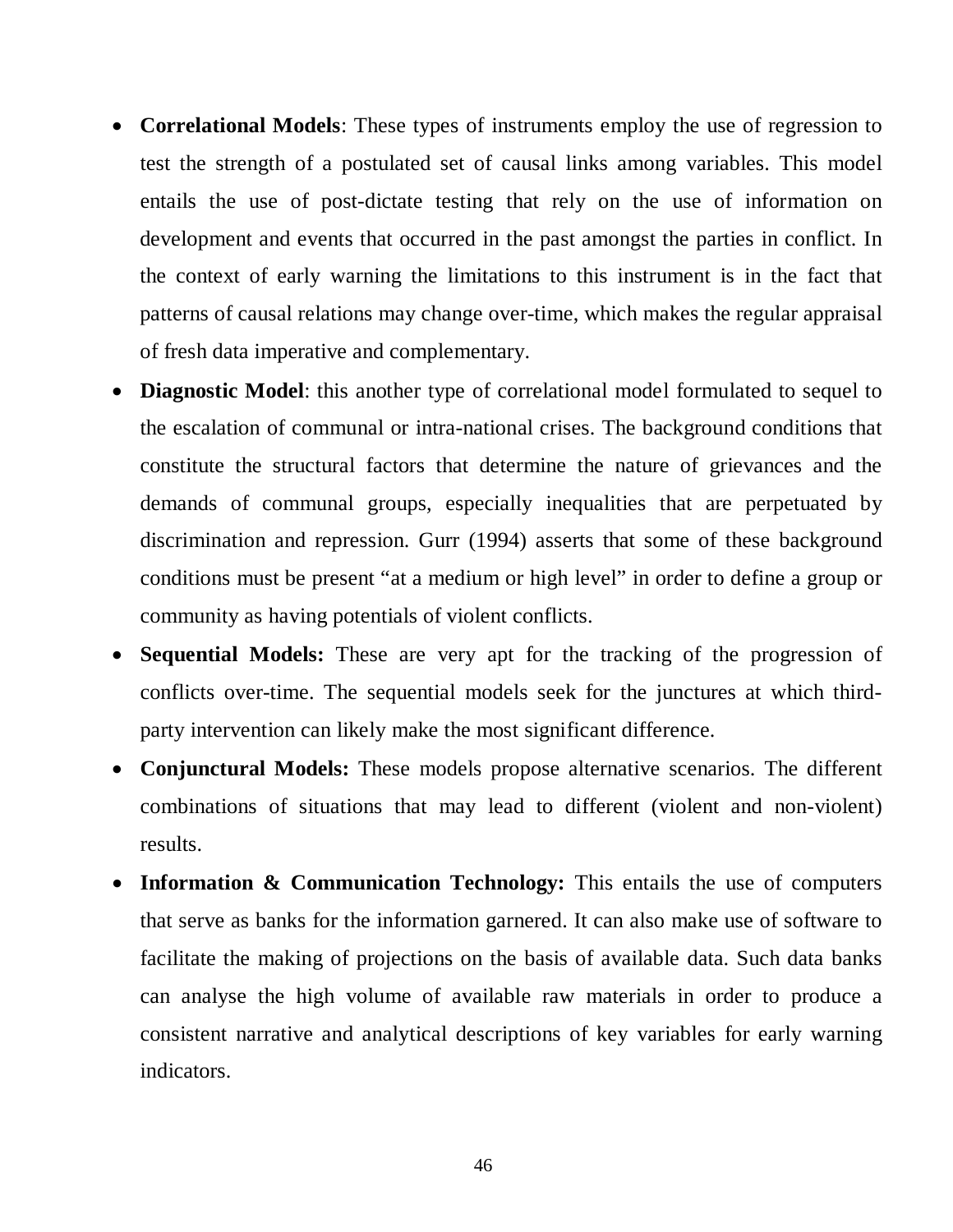The analysis of instruments used by operational agencies involved in the preparation of internal, interpretive reports for policy makers with attention on the substance of the assessment and the necessity to prepare the report in a way that brings out available policy options within the constraints on the agency's capacity to respond. Based on empirical findings of risk assessment and early warning models reveals that cases of state failures of 243 cases between 1955 and 1994 were divided into four categories as ; revolutionary wars, ethnic wars, genocides and politicizes and adverse or disruptive regime transitions . The phases of the projects and the focus of each of these phases are presented below based on the work of Schnabel, A and Krummenacher (1998):

**Phase 1**: This phase of the project compared these with 339 matched control cases, 617 variables were evaluated as potential structural indicators, leading to identification of 31 demographic/social, political, and economic/environmental variables that were significant discriminators of impending state failure at least two years in advance. The best overall risk assessment model (using regression and neural net analyses, and about 70% accurate) combined three of these variables:

i. Openness to international trade (best measure of a country's integration into the global economy, requiring respect for international norms and rule of law);

ii. Infant mortality (best measure of quality of life); and

iii. Democracy (measuring the conflict inhibiting effects of democratic governance, requiring responsiveness to popular discontents).

More specific models were developed and tested for the three more common forms of state failure: ethnic war, regime collapse and genocide/politicide. Inclusion of variables for the ethnic character of the ruling elite and for the existence of a demographic "youth bulge" improved accuracy of the ethnic war model to 72-78%, and similar levels of accuracy have since been achieved using more detailed and theoretically grounded models for ethnic war, regime crises and genocide/politicide.

47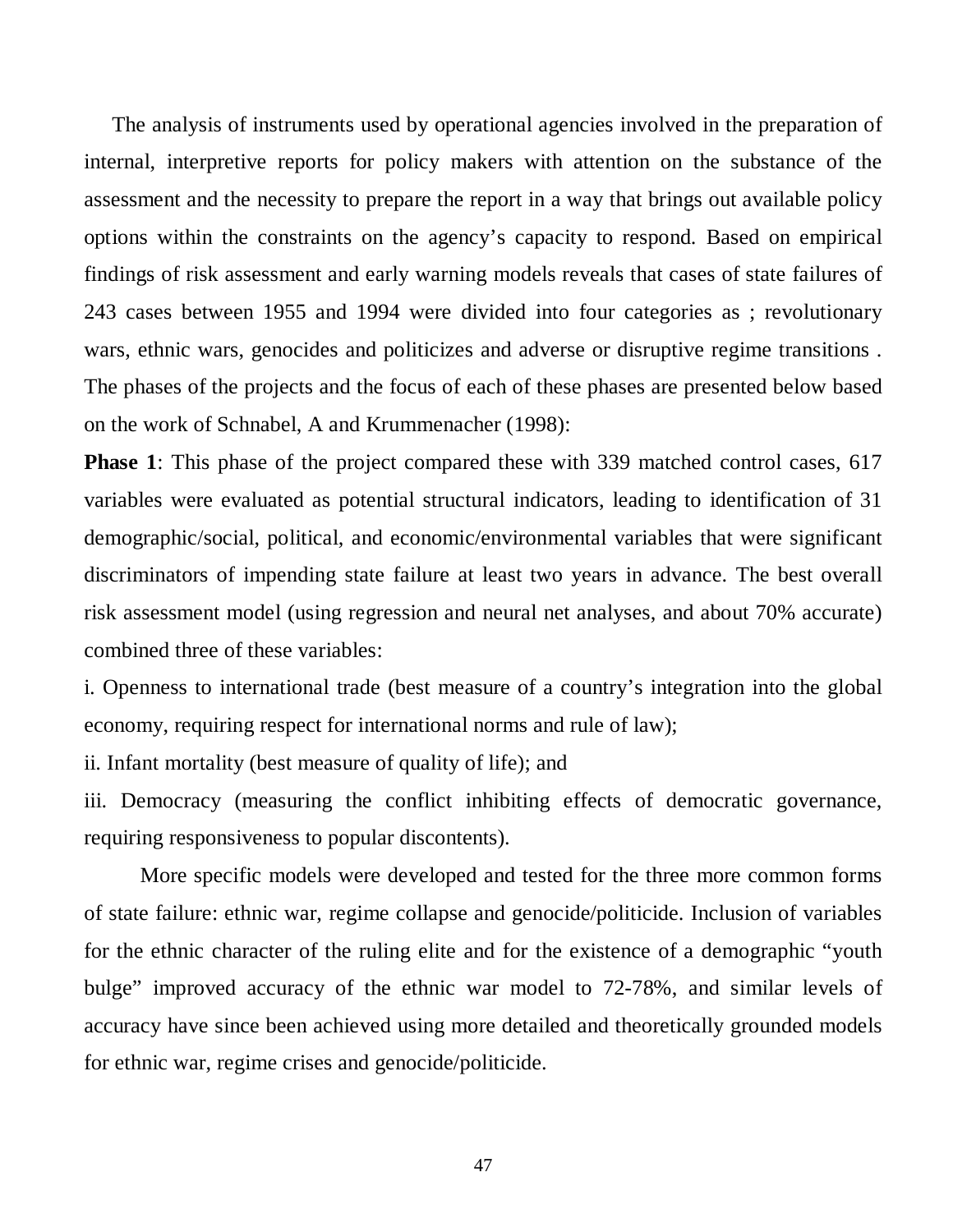**Phase 2:** This phase of the project focused on the development and testing of dynamic early warning models to supplement the structural models. These "accelerator" models are designed for use with cases that have been identified as high risk using the structural models, to track events in order to anticipate when an unstable situation is likely to escalate to full-blown crisis (war, genocide or adverse regime transition) in the following months. These models each allow accurate anticipation of when a crisis will erupt six months in advance, about 78% of the time. The genocide/politicide model is now being tested real time as a project of the Genocide Early Warning Center. More detailed versions of the ethnic war and genocide/politicide models, both structural and dynamic, are available (Gurr, 2000), with guidelines for measuring each variable. These procedures and findings, and details of the yet unpublished regime transition model, should also be available internally to USAID from the State Failure Project.

The structural model for ethnic war, for example, includes factors reflecting group incentives for collective action (lost political autonomy, active political, economic or cultural discrimination); group capacity for collective action (strength of identity, militant mobilization); and opportunities for collective action (recent regime transition, support from kindred groups). In contrast, the structural model for genocide/politicide includes factors such as: history of the regime's reliance on coercion, international economic status, exclusionary ideologies, lack of constraints on security agencies, elite (and target group) fragmentation, and economic hardship that leads to differential treatment of disadvantaged groups.

Researches have also been conducted to test risk assessment models for other conflict related crises such as refugee and IDP flows (Schmeidl, 1998; Onishi, 1998) and environmental conflicts ( Baechler, 1998). The more specifically targeted 5models should allow greater accuracy, but require greater investment to the degree that multiple models are needed to anticipate the full range potential crises.

48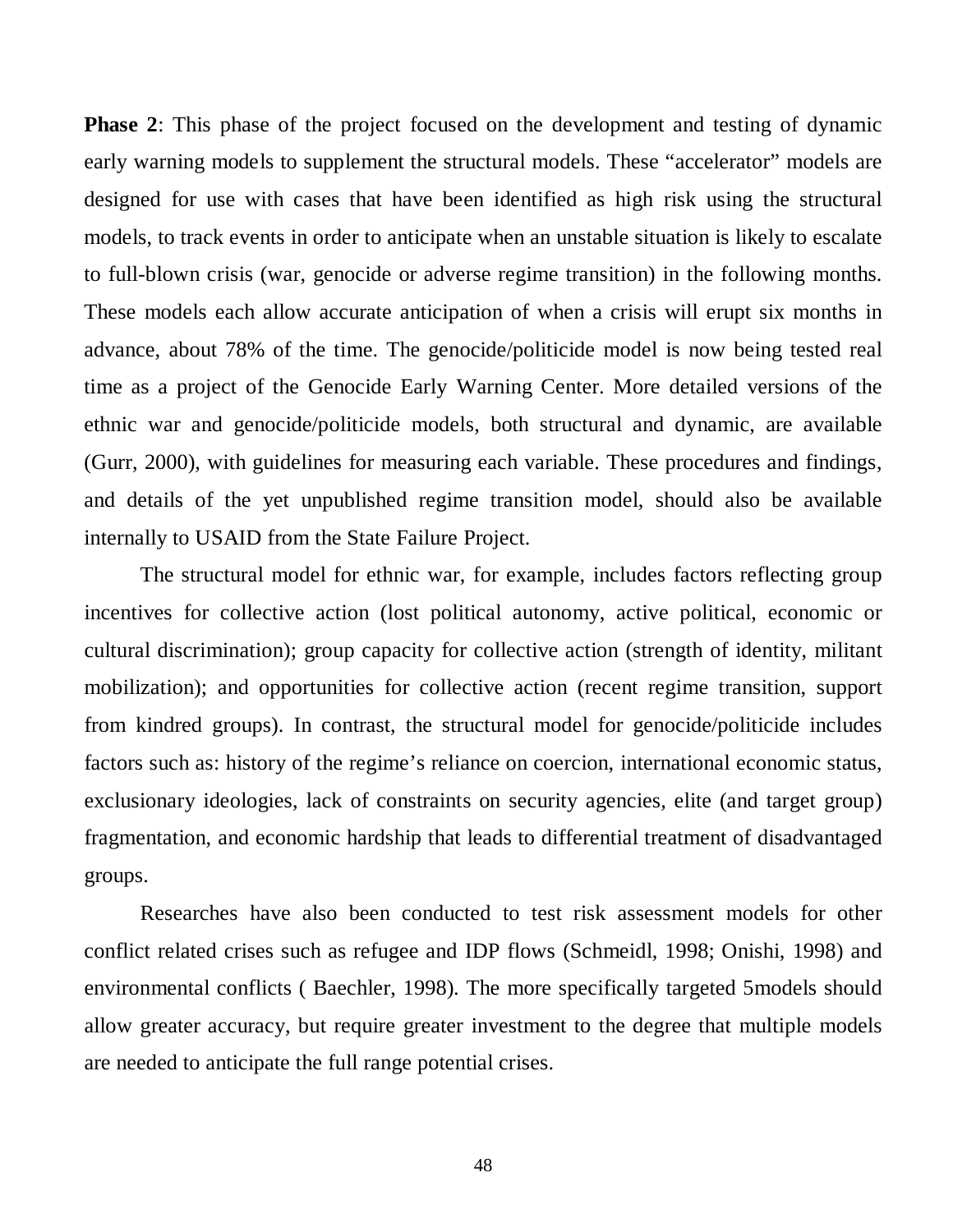### **4.0 Conclusion**:

The models or instruments of early warning systems and signs are not static and this is why new models besides the ones in this unit can not be foreclosed. As presented in this unit, instruments and models of early warning provide useful insight into the progression of conflicts and help to identify junctures of interventions and external influences on the emergent conflicts. As students of peace studies and conflict resolution, your mastery of these instruments would greatly help in planning your early response.

## **5.0 Summary**

The unit emphasized the indispensability of the instruments of early warning in a proper analysis of the early warning signs from an emergent conflict. It also presented different types of instruments used in the monitoring and evaluation of early warning signs.

## **6.0 Tutor Marked Assignments**

- Identify and apply the early warning models in this unit to any conflict of your choice.
- Attempt a phased analysis of any civil war using the indices used in this unit.

# **7.0 References and Further Reading**

Gurr, T.R (1994) 'Conceptual, Research, and Policy Issues in Early Warning Research: An Overview.' *The Journal of Ethno-Development 4:1,* beyondintractability.org

Davies, J.L. (2000). 'Early Warning of Humanitarian Crises: Sequential Models and the Role of Accelerators' In: *Preventive Measures: Building Risk Assessment and Crisis Early Warning Systems*, John L. Davies and Ted Robert Gurr (eds) Lanham: Rowman & Littlefield Publishers.

Schmeidl, S. (2000). *Gender and Conflict Early Warning : A Framework for Action.*  [www.international-alert.org/pdf/EWGEN.pdf](http://www.international-alert.org/pdf/EWGEN.pdf) accessed on (10-09-2009).

Schnabel, A and Krummenacher (1998). Towards a Human Security Based Early Warning and Response System [www.swisspeace.ch/.../2\\_097\\_schnabel\\_krummenacher\\_080320\\_k2.](http://www.swisspeace.ch/.../2_097_schnabel_krummenacher_080320_k2) pdf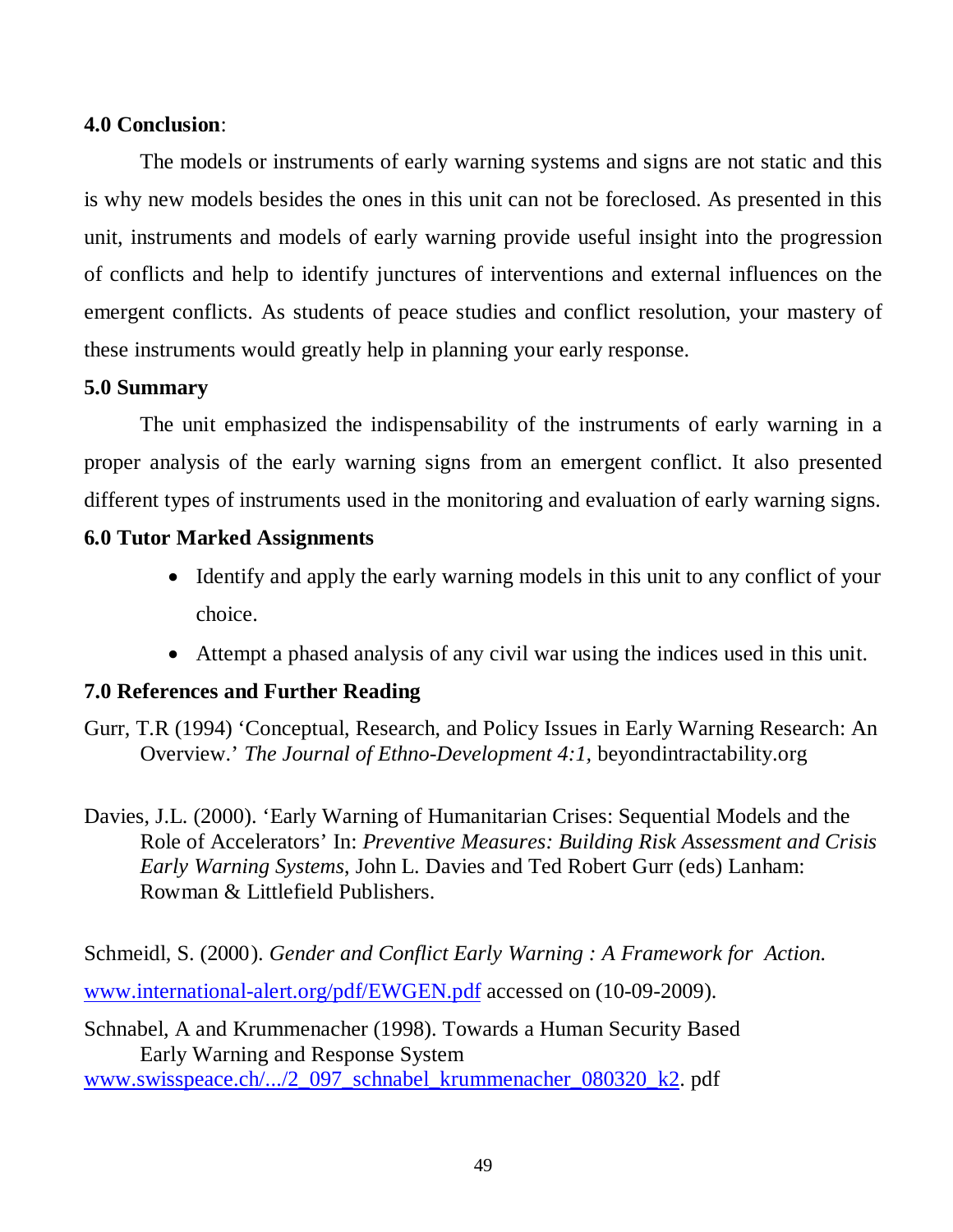# **Unit 3: Perspectives of Early Warning**

**Contents 1.0: Introduction 2.0: Objectives 3.0: Main Contents 4.0: Conclusion 5.0: Summary 6.0: Tutor Marked Assignments 7.0: References and Further Reading 1.0 Introduction** 

This unit pointedly takes you to the main focus of this course which is early warning signs of violent conflicts and humanitarian crises resulting from such conflicts. This will be done as clearly as possible in order to equip you with the needed skills in the practice of conflict handling and designing of programmes to forestall violent conflicts. This is why the presentation of early warning in this unit will be limited to its use in the field of peace studies and conflict resolution alone.

## **2.0 Objectives**

At the end of this unit you should be able to:

- Know what early warning means in the field of peace studies and conflict resolution
- Have a broad view of the different perspectives on the concept of early warning

## **3.0 Main Contents**

The concept of early warning could mean different things to different people because the term early warning is applicable in fields such as medicine, environmental management and forecasts of natural disasters. The use of early warning as a means of predicting future events is not a very new phenomenon. According to the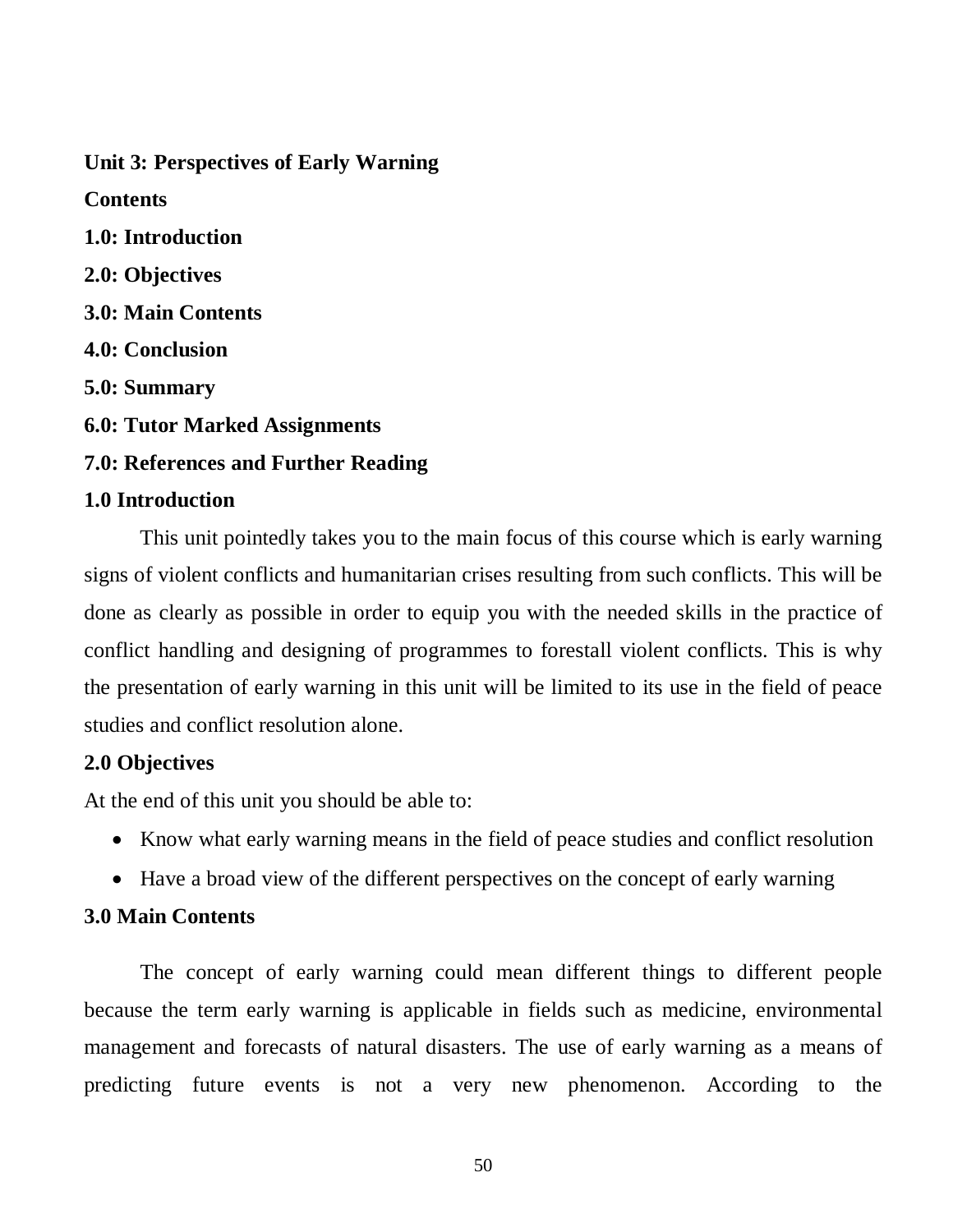*earlywarning.wordpress.com/page/2,* the following predictions were made way back in December 1900 in an article entitled "What may Happen in the Next 100 Years" by Elfreth Watkins in The Ladies Home Journal:

- There will be No C, X or Q in our every-day alphabet. They will be abandoned because unnecessary. Spelling by sound will have been adopted.
- There will be no street cars within our large cities. All hurry traffic will be below or high above the ground.
- Photographs will be telegraphed from any distance. If there is a battle in China in a hundred years hence, snapshots of its most striking events will be published in the newspapers an hour later.
- There will be airships, but they will not successful compete with surface cars and water vessels but they will be maintained as deadly war vessels by all military nations.
- There will be no wild animals except in menageries. Rats and mice will have been exterminated. The horse will have become practically extinct.
- Man will see around the world. Persons and things of all kinds will be brought within focus of cameras connected electrically with screens at opposite ends of circuits, thousands of miles at a span. American audiences in their theatres will view upon huge curtains before them the coronations of kings in Europe or the progress of battles in the Orient. The instrument bringing these distant scenes to the very doors of people will be connected with a giant telephone apparatus transmitting each incidental sound in its appropriate place. Thus the guns of a distant battle will be heard to boom when seen to blaze, and thus the lips of a remote actor or singer will be heard to utter words or music when seen to move.
- Wireless telephone and telegraph circuits will span the world. A husband in the middle of the Atlantic will be able to converse with his wife sitting in her boudoir in Chicago. We will be able to telephone to China quite as readily as we now talk from New York to Brooklyn. By an automatic signal they will connect with any circuit in their locality without the intervention of a "hello girl".
- A university education will be free to every man and woman. Several great national universities will have been established.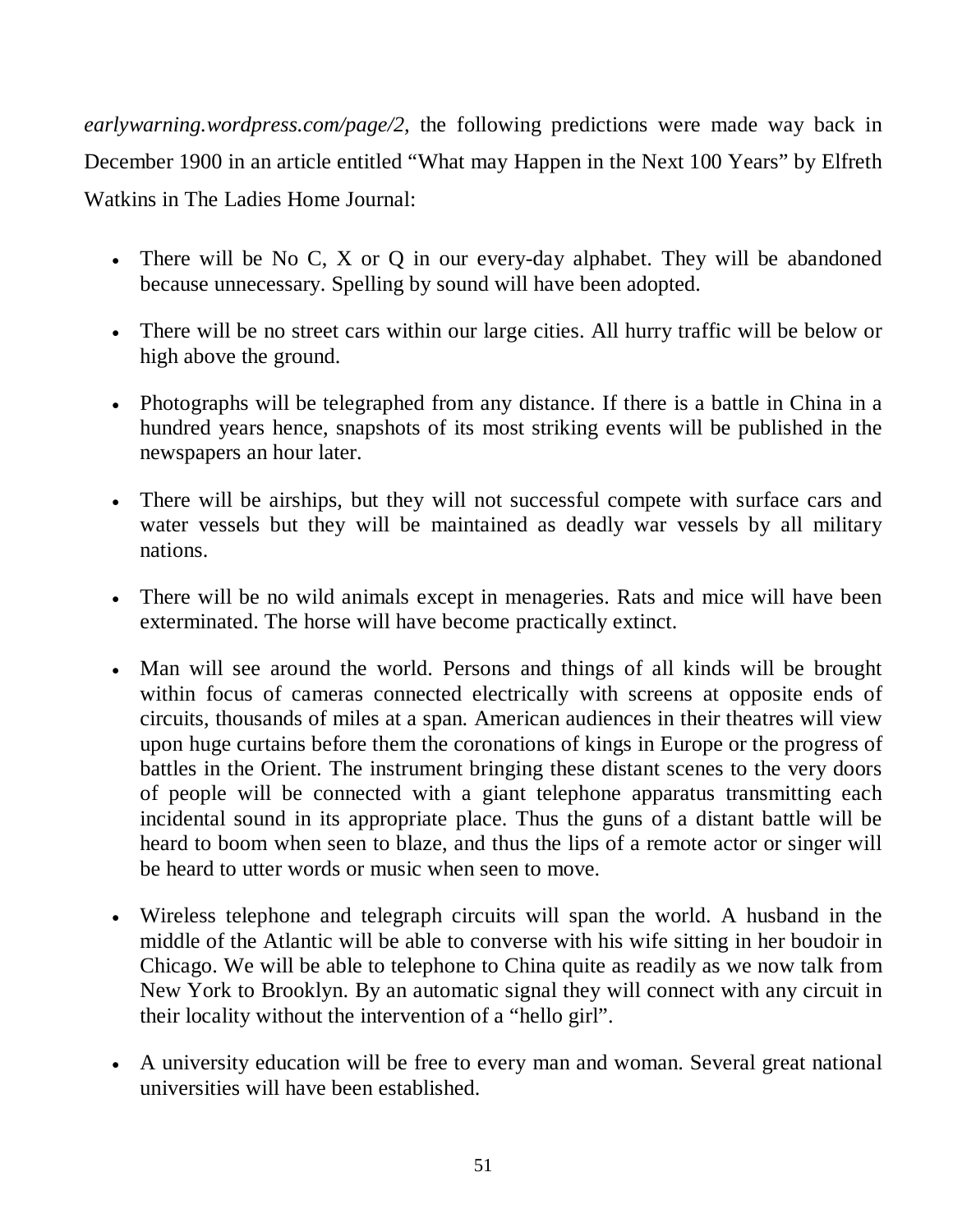• Pneumatic tubes, instead of store wagons, will deliver packages and bundles. These tubes will collect, deliver and transport mail over certain distances, perhaps for hundreds of miles. They will at first connect with the private houses of the wealthy; then with all homes. Great business establishments will extend them to stations, similar to our branch post-offices of today, whence fast automobile vehicles will distribute purchases from house to house.

The above is an indication of the forecasting or prophetic angle of early warning. Early warning has been described as the **"**The systematic collection and analysis of information coming from areas of crises for the purpose of:

a) Anticipating the escalation of violent conflict;

b) The development of strategic responses to these crises; and

c) The presentation of options to critical actors for the purposes of decision-making" (FEWER, 1997:1).

In the field of disaster management, early warning exists to warn of tsunamis, hurricanes and floods. Similarly, conflict early warning systems can be developed to help warn for civil war, state failure and inter-state conflict. From the foregoing, it implies that early warning is indispensable for operational conflict prevention. Operational prevention seeks to prevent, contain or reverse the escalation of violent conflict by deploying the tools of preventive diplomacy, economic sanctions and/or incentives, and/or military force. Early warning is said to be a prerequisite for operational prevention.

In contrast, structural prevention seeks to reduce "the risk of violent conflict in countries or regions by transforming social, economic, cultural, or political sources of conflict. According to a contemporary definition, "early warning is the act of alerting a recognized authority (such as the UN Security Council) to a new (or renewed) threat to peace at a sufficiently early stage. A more general definition describes early warning as the proactive engagement in the early stages of a potential conflict or crisis, to prevent or at least mitigate violent and deadly conflict. As in preventive medicine, the ultimate goal is not to create fewer clients (sick patients) but to work toward diminishing the need for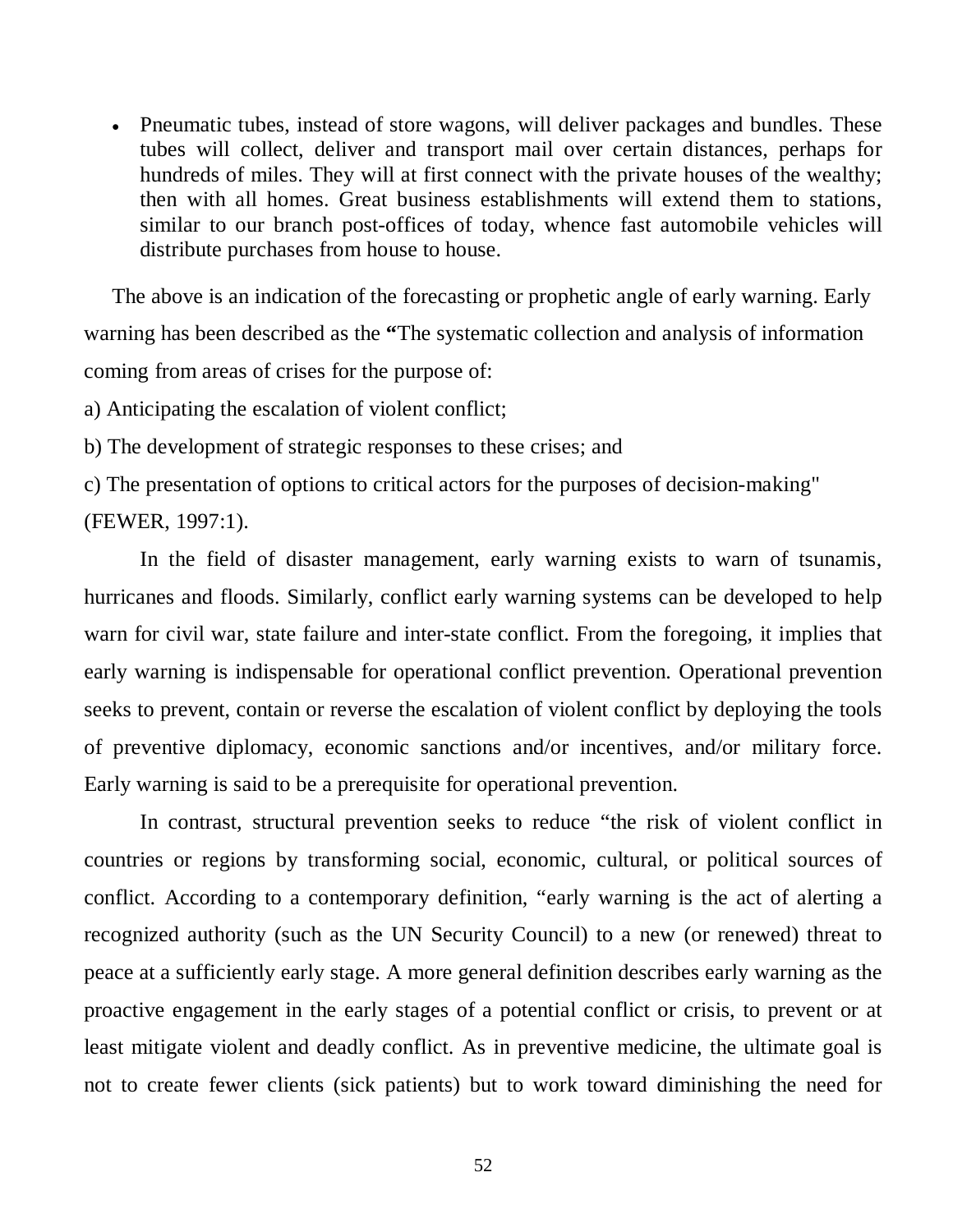curative approaches (such as relief for humanitarian emergencies). We maintain that the success of early warning should not be measured by accurate warnings but rather by the prevention of armed conflict. Indeed, as the sociologist Auguste Comte concluded over 200 years ago, "knowing to predict, predict to prevent."

The concept can be described in other ways. Some scholars have identified a similarity between the concept of early warning and preventive diplomacy. This is because of the similarity in the objectives of the two which is the prevention of massive hostilities. Others consider the early warning as concerned with the early detection of developments that may result in the manifest expression of violence, just like preventive diplomacy. It is a specific aspect of the more general concept of conflict prevention that refers to situations in which conflicting goals are controlled in order to avoid the outburst of hostilities, (Rupesinghe, 1994). Based on this, early warning can be described as aimed at the prevention of any form of violent conflict.

#### **4.0 Conclusion**

The unit presented different perspectives of early warning. The unit also showed the theoretical and practical link between early warning and preventive diplomacy. It is clear that early warning seeks to prevent the break-out of violence just like preventive diplomacy.

### Self Assessment Exercise

Discuss briefly what you understand as preventive diplomacy and conflict prevention at both local and international levels.

#### **5.0 Summary**

The unit presented different perspectives of early warning and showed the similarities between early warning and preventive diplomacy.

#### **6.0 Tutor Marked Assignments**

• According to this unit differentiate clearly the between structural prevention of conflicts and early warning.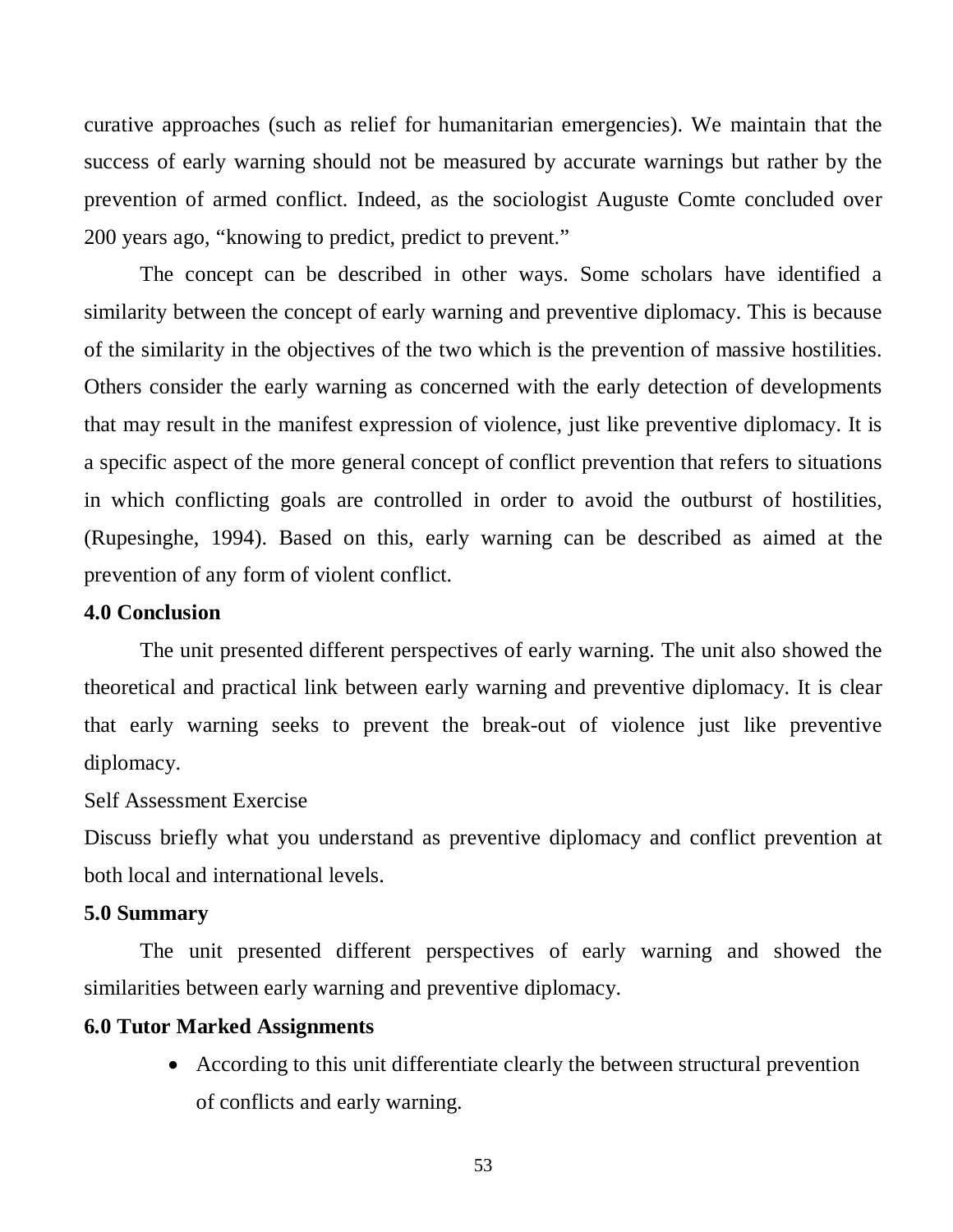## **7.0 References and Further Reading**

Forum on Early Warning and Early Response (1997), fewer.org. accessed on 10-09-2009

Rupesinghe, K. (1994) 'Introduction'. In: *Early Warning and Conflict Resolution*, Kumar Rupesinghe and Michiko Kuroda, (Eds). New York: St. Martin's Press, 1992.

Watkins, E. *www.yorktownhistory .org/homepages/1900\_predictions.htm*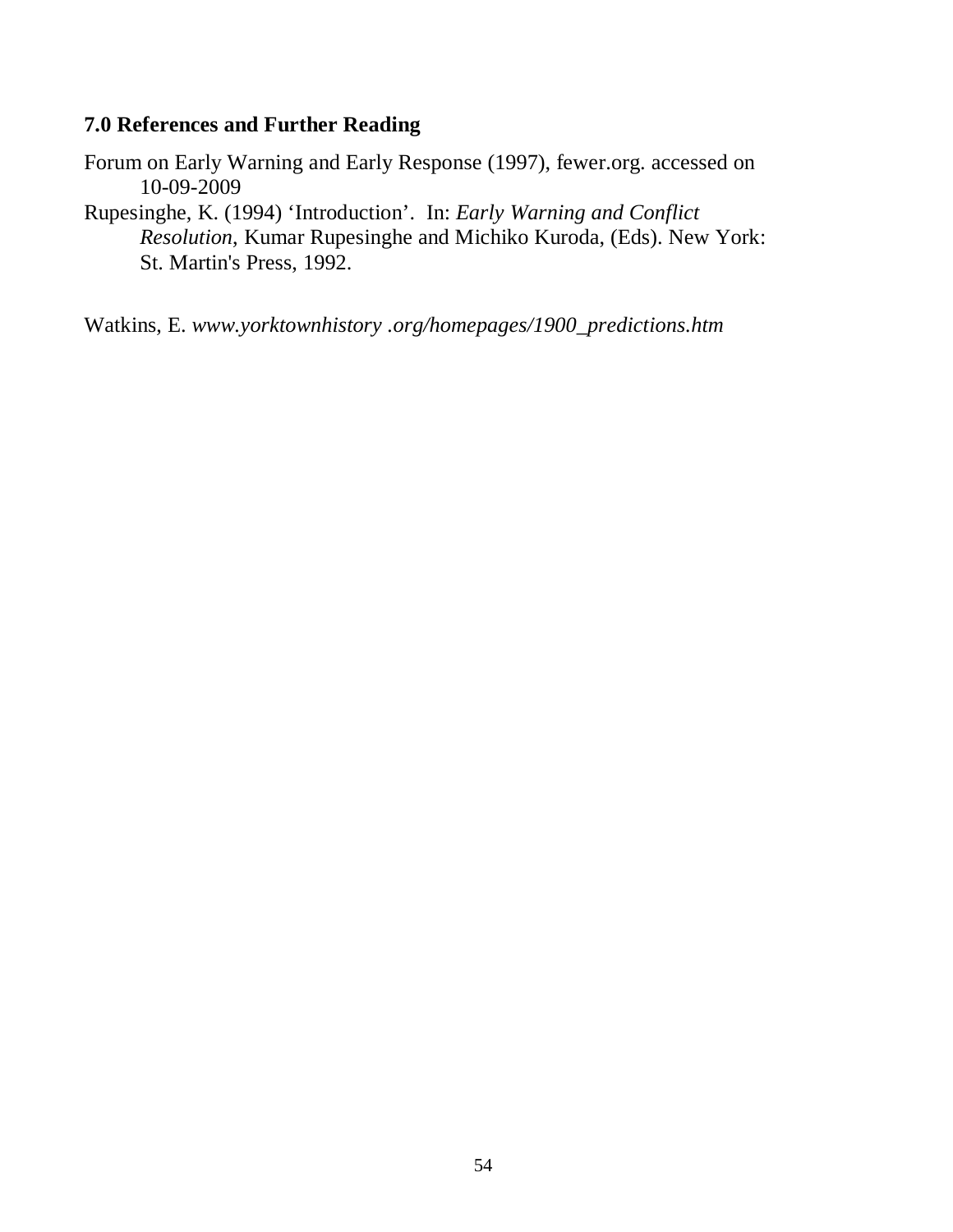## **Unit 4: Gender Perspective on Early Warning**

**Contents** 

**1.0 : Introduction 2.0 : Objectives 3.0 : Main Contents 4.0 : Conclusion 5.0 : Summary 6.0 : Tutor Marked Assignments** 

**7.0 : References and Further Reading** 

### **1.0 : Introduction**

The end of the Cold-War remains a watershed in human history for a lot of reasons. In our context as students of peace studies and conflict resolution we are concerned about how it has affected the pattern and intensity of conflicts on one hand, and how it has also introduced new approaches of handling conflicts at both the intra-state and inter-state levels.

One of the features of the post-Cold War era has been the increased attention given to the concept of gender targeted towards the enhancement of the role of women in decision making and elimination of all forms of gender based violence. This has been yielding results though not without its critics. The goal of this unit is to try to balance the perspectives on early warning by examining the effect of conflict on female gender perceived as weaker vessels in order to broaden your understanding and aid your practice.

### **2.0: Objectives**

At the end of this unit, you should be able to :

- 1. Know that there are gender perspectives on the concept of early warning
- 2. Become familiar with some of these perspectives
- 3. Have a broader view of perspectives on early warning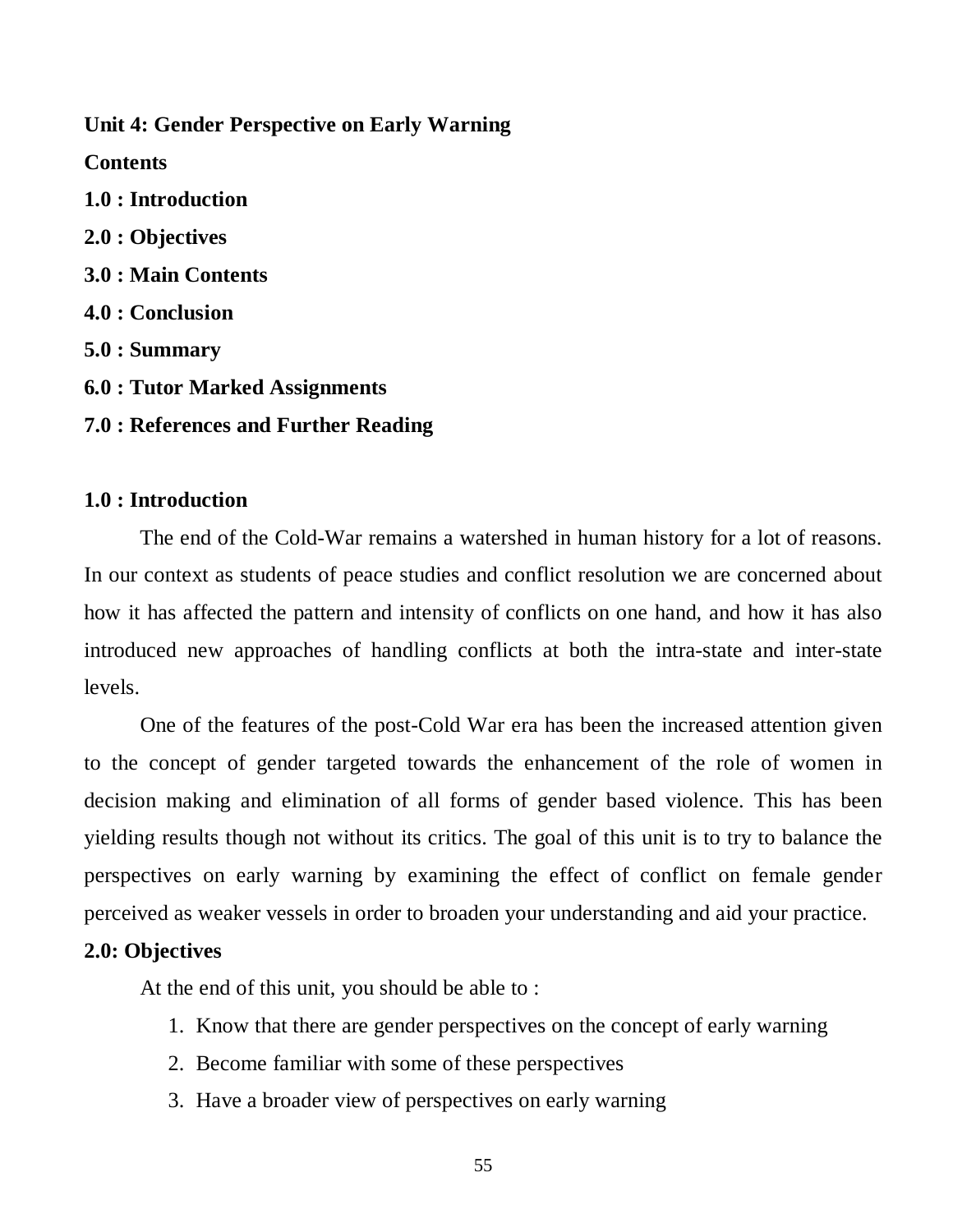#### **3.0 Main Contents**

The notion of working to prevent conflicts at the initial level which was declared by the United Nations brought about the use of different approaches and more stakeholders expressing diverse opinions on how to stem the tide of violent conflicts around the world. According to Hill (2003), the United Nations was conceived by a war-torn generation convinced that conflict could be prevented by providing a venue where political developments would be routinely monitored, debated and acted upon, the founders of the United Nations projected that early warning signs would be heeded to prevent conflict. When the Security Council first debated its role in the prevention of armed conflict in November 1999, Secretary-General Kofi Annan urged the International community to move 'from a culture of reaction to a culture of prevention.' Two years later, the Secretary-General issued a comprehensive report on conflict prevention that underscored the importance of early warning and gender equality.

Hill (2003) reveals that the Carnegie Commission Report on 'Preventing Deadly Conflict' in 1999 brought together eminent persons from a wide range of expertise. Their final document and the numerous papers and events that contributed toward it, created the foundation for the renewed contemporary focus on conflict prevention. The concepts of operational (immediate) and structural (root causes) prevention elaborated in this document have informed subsequent debates and it remains a key text in this field.

Furthermore, Hill (2003) in a review of selected articles sums up reasons why gender should be considered in early warning and conflict prevention. This is because incorporating gender-sensitive indicators into information collection and subsequent analysis allows for previously overlooked signs of instability to be taken into account and focus at early warning at the grassroots level. It is ideal anticipating for conflict before it spreads to high politics. Also, incorporating gender analysis and perspective into the formulation of response options ensures discriminatory policies are not perpetuated in post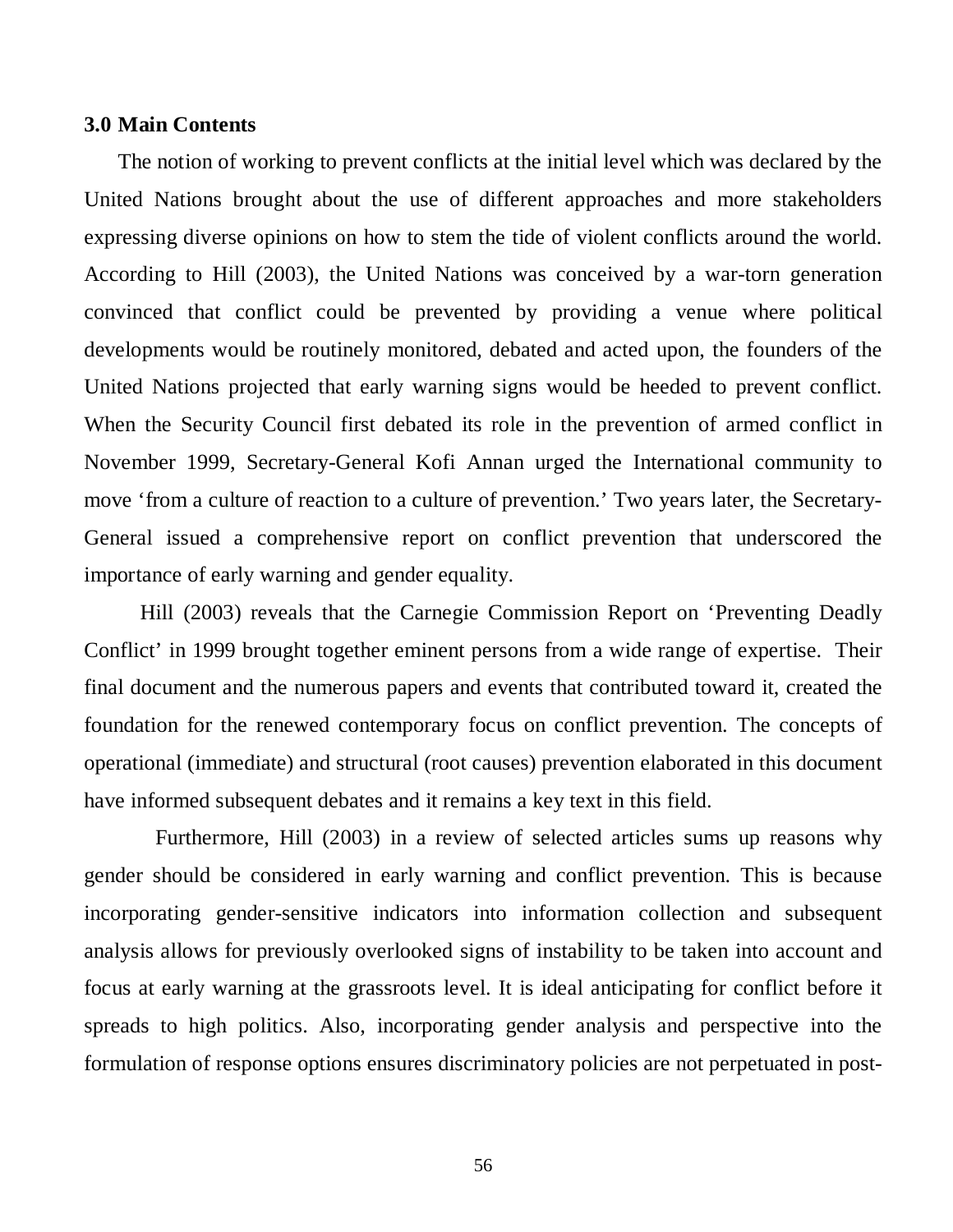conflict situation, or new found freedoms reversed. It also ensures that response at a political and humanitarian level address the vulnerabilities specific to women and men".

Engendering early warning is not only concerned with including women into early warning system, but on gender mainstreaming or sensitizing the entire process through the training of both men and women on how to use gender analysis to fine-tune early warning and allow for a more appropriate and diverse range of response options equally benefiting both men and women, giving suggestions on engendering early warning and include these steps: collection of information, analysis of risk, formulation of best and worst case scenarios and response options, and communications to decision-makers. When considering the collection of information there are two points to consider: developing gender-sensitive indicators to allow for 'earlier' early warning and collecting gendersensitive information through incorporating and consulting women and women's organizations. Compared to traditional approaches, gender analysis elicits different question about the causes and effects of conflict on different sectors within society, and their particular relationships and roles with each other.

On early warning, a variety of different types of indicators focus on systemic, proximate, facilitating and triggering factors. While these are important to consider, there is suggestion that new gender-sensitive indicators should be further developed and that data should be gender disaggregated. An example of a gender-sensitive indicator is examining the level of women's participation in the labour force. This could be used to interpret the extent to which women are integrated into the public sphere. It has been shown that the percentage of women in the labour force showed statistical significance in explaining state bellicosity [likelihood in being involved in violent conflict]. Increasing the proportion of women in the labour force by 5 percent for example, renders a state nearly five (4.95) time less likely to use military force to resolve international conflicts. This in turn will enhance the chances of a more peaceful world. Examples of gender-based early warning indicators include: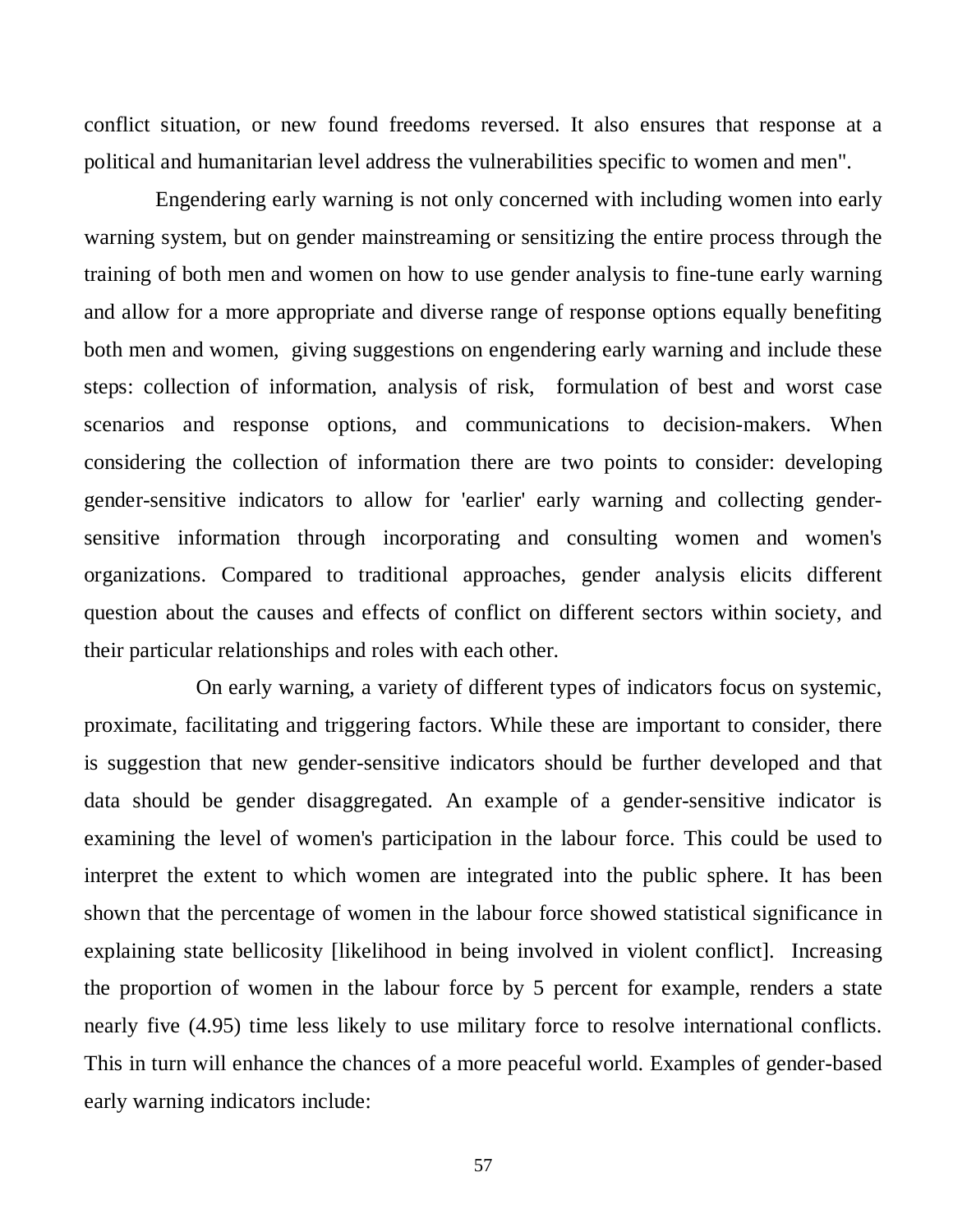- Sex-specific refugee migrations;
- Sex-specific unemployment;
- Increase in single female-headed households;

• Upsurge in acquisition, transportation, concealment and training in weapons by men, women and children;

• Propaganda emphasizing and encouraging militarized masculinity (often in defence of a violated or threatened femininity);

• Crime reports and eye-witness accounts of women about the types of weapons being used;

- Making a scapegoat of women, accusing them of political or cultural betrayal;
- Disruption of women's cross-border trade activity;
- Engagement of women in a shadow war economy;
- Resistance to women's participation in peace processes and negotiations;
- Lack of presence of women in civil society organizations; and
- Growth of fundamentalism

In order to analyze the full potential of Security Council Resolution 1325 and to survey women affected by conflict, UNIFEM appointed two Independent Experts to travel the world's war zones. Elisabeth Rehn of Finland and Ellen Johnson Sirleaf of Liberia generated a 10 chapter book which reviewed existing knowledge and offered 64 recommendations which was launched on 31 October 2002, the second anniversary of the passage of Resolution 1325. The Experts summarized the gender components of early warning as including:

- propaganda emphasizing hyper-masculinity
- media scapegoating of women accusing them of political or cultural betrayal
- sex-specific refugee migrations
- engagement of women in a shadow war economy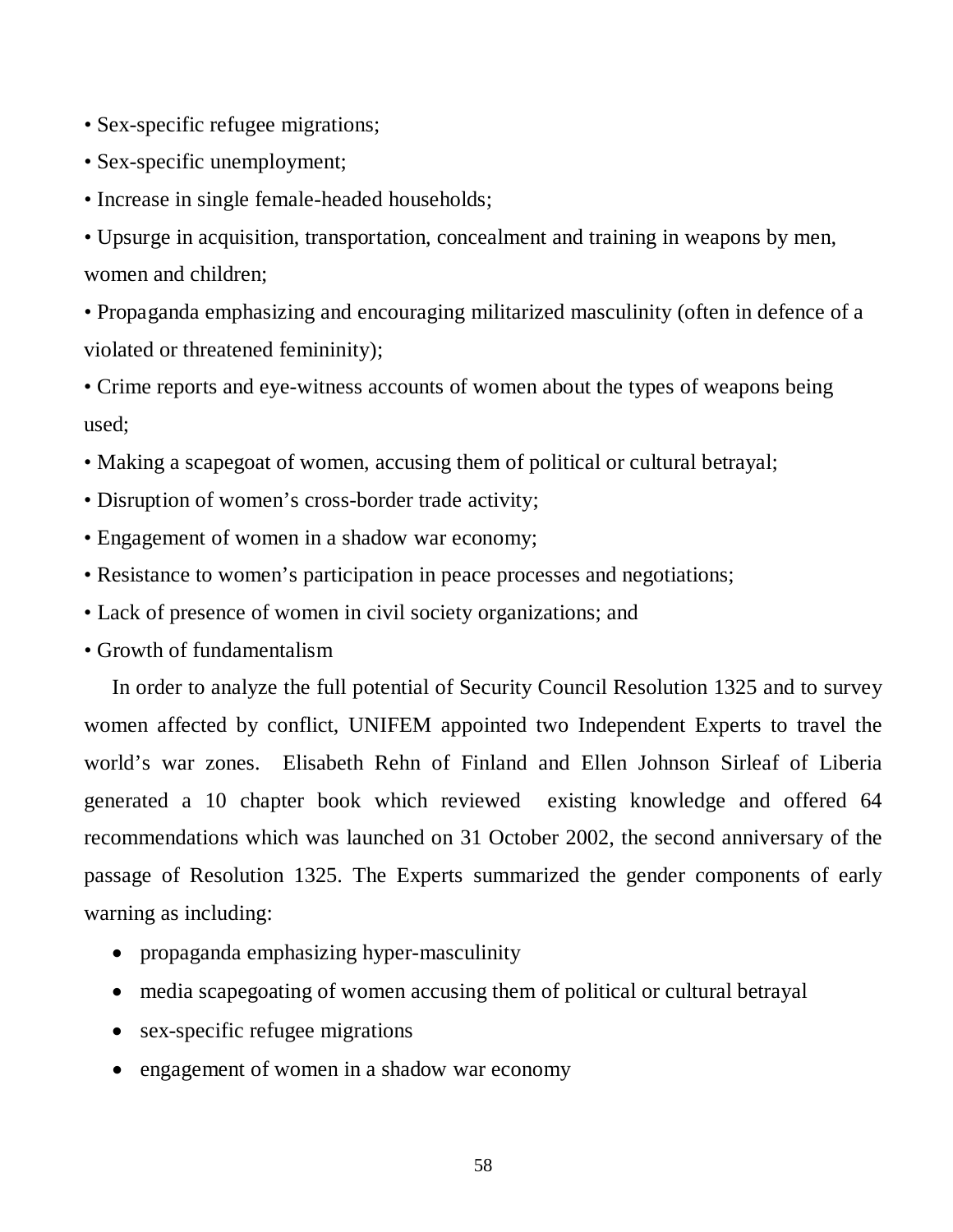- sex-specific unemployment
- resistance to women's participation in peace processes and negotiations
- lack of presence of women in civil society organizations
- growth of fundamentalism
- increase in single female-headed households

Citing stories they were told by women about weapons accumulation and foreknowledge of actual attacks, the Independent Experts concur with Piza-Lopes and Schmiedl's finding that assessing the affects of conflict on women provides new information that may lead to fresh analysis and response options. While practitioners in the field emphasise the need for accurate and timely information, the experts posited that this perspective overlooks a rich source of information that is not being utilized. They discovered in their meetings with conflict-affected women that they spontaneously describe and refer to early warning indicators, which differ from country to country. Listening to women in these zones would be of enormous advantage to those collecting and analyzing information, according to the Experts, who recommended that the United Nations Development Fund for Women (UNIFEM) develop and test gender based early warning indicators in field based pilots.

UNIFEM has started implementing this recommendation, pursuing a collaborative approach to developing common indicators for early warning, taking into account women and gender issues in partnership with the UN system, especially UN Funds and Programmes and with NGOs, regional and sub regional organizations. The first step, developing a set of gender-based early warning indicators for testing in three field-based pilots, has required adapting conflict analysis tools–including situation profiles, analysis of the causes, actors and potential scenarios of the conflict–that have been traditionally gender blind. The organization has generated lists of gender-specific characteristics of conflict including signs forthcoming in the latent-formation of conflict, as well as the stage of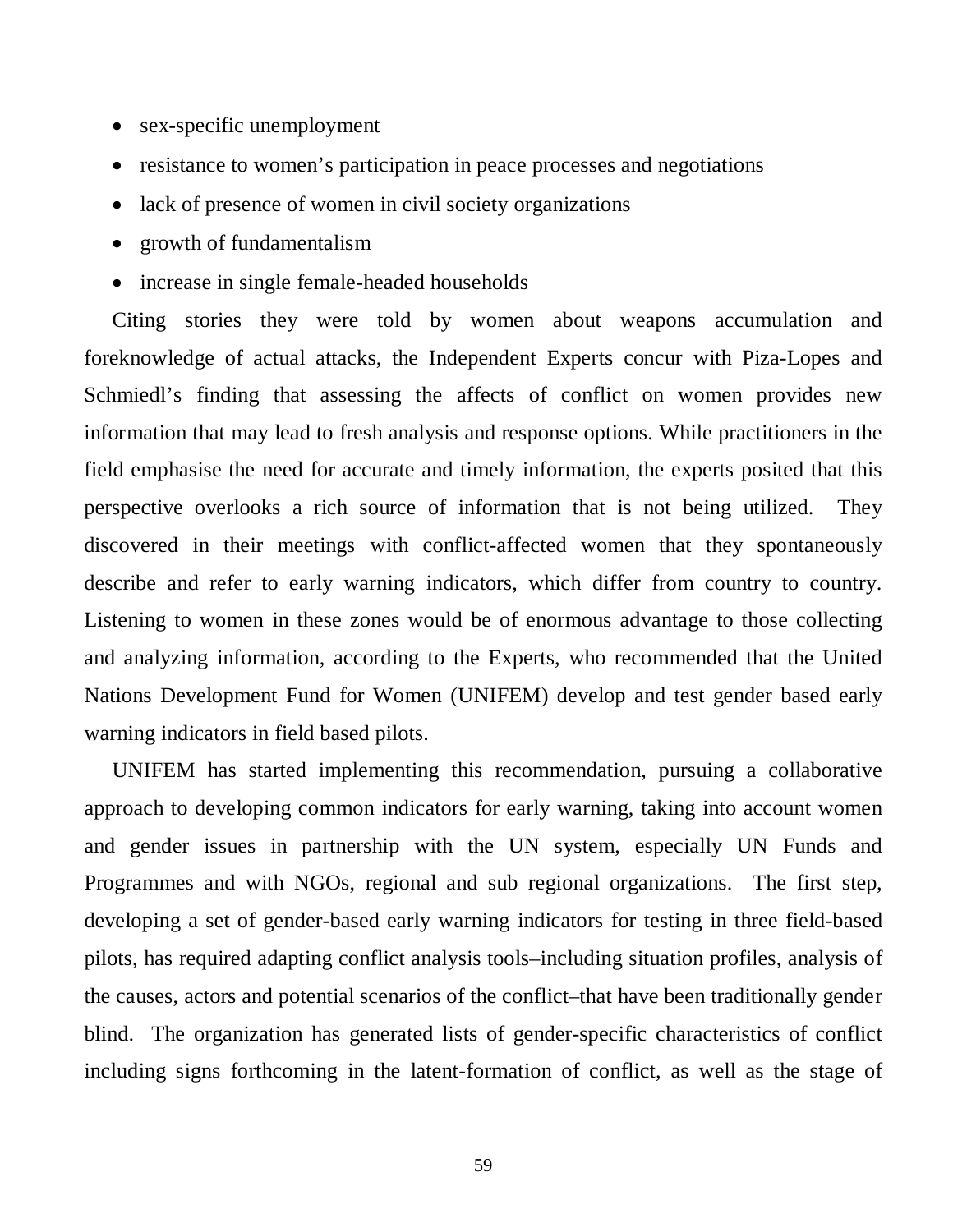escalating tension, or low or high intensity violence. The obvious indicators relate to the feminisation of poverty and the increased economic burden placed on women during conflict, increases in forced or voluntary prostitution, the decline in women's access to health, education, employment, credit and land.

#### **Self Assessment Exercise**

Why and how do you think a gender perspective should be a plank of early warning?

#### **4.0 Conclusion**

There has emerged a very strong advocacy for the mainstreaming of gender analysis into the processes of collating, analyzing and communicating early warning signs to policy makers. This has received attention and support from many institutions such as the United Nations because it has huge potentials for the prevention of violent conflicts and for the protection of the weak and vulnerable groups. Flowing from the adoption of Security Council Resolution 1325, it can be said that significant progress has been made in this direction.

#### **5.0 Summary**

The unit presented a chronology of arguments that reinforce the need to ensure that a gender perspective is incorporated into every stage of the early warning processes. This is supported by convincing scholarly assertions that reveal the potentials of such not only for men but for men as well. There were filed reports that lend credence to the assertion that a gender bias against women actually exists and this does not help the conflict prevention posture of the United Nations. It also brought to the fore, the different activities of UNIFEM in knowing the extent of women marginalization in the early warning process.

#### **6.0 Tutor Marked Assignments**

1. Can we actually posit that conflict prevention is cheaper than conflict management? Does gender play any role in either of the two?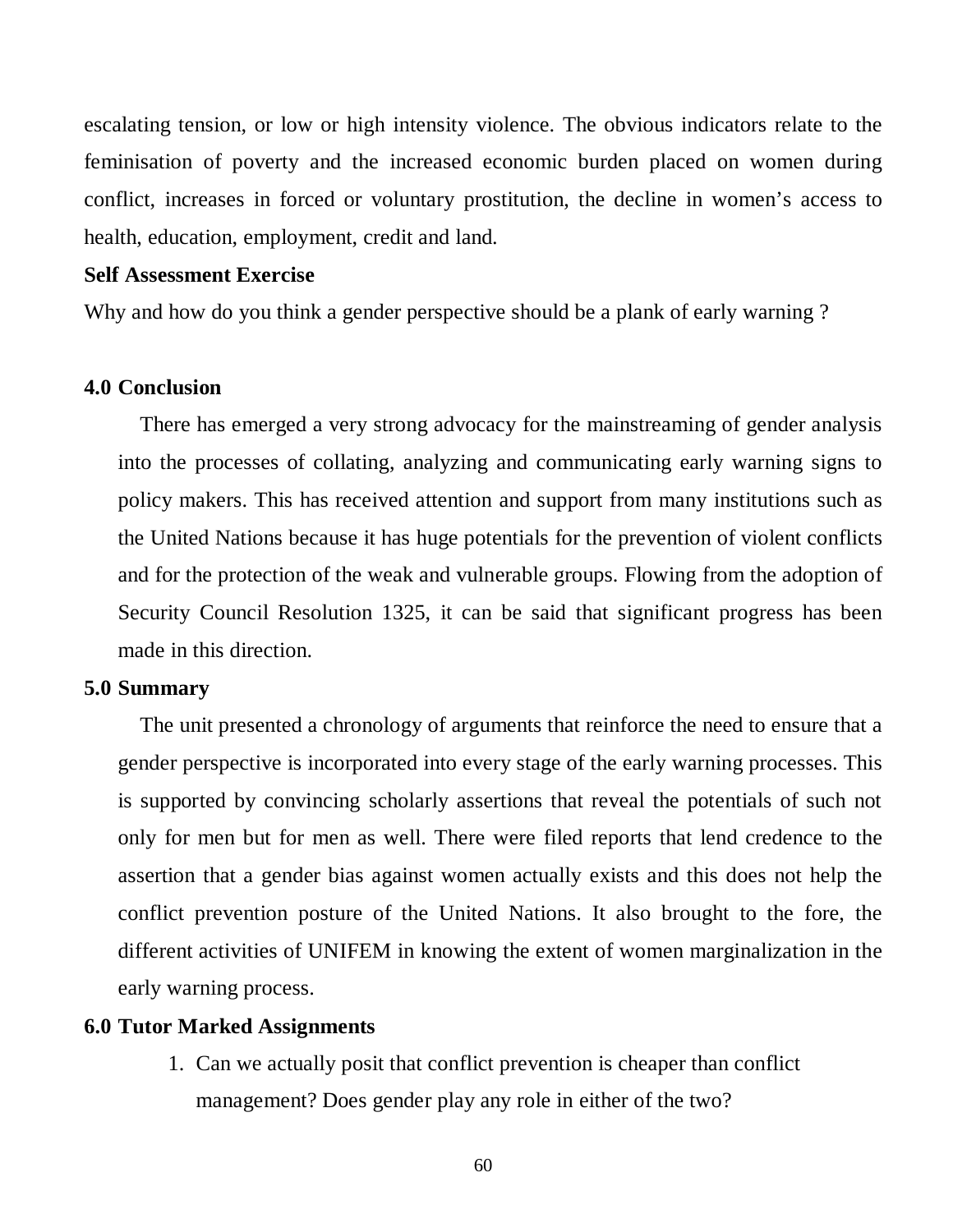- 2. Can gender mainstreaming support early warning ?
- 3. Do women have role in the early warning process?

## **7.0 References and Further Reading**

Hill, F. (2003) *The Illusive Role of Women in Early Warning and Conflict Prevention*. [www.unifem.org](http://www.unifem.org/) (accessed on 20-09-2009).

Woroniuk, B. (2002) *Women-Peace and Security gender and early warning*. woroniuk @magma.ca. accessed on (18-09-2009)

Cathcart, D. *References on Early Warning Peace and Security*, (accessed on 19-09-2009) Gender and Disarmament<http://disarmament2.un.org:8080/gender.htm> Page of the UN Department for Disarmament Affairs that contains general information on disarmament and gender, links to the Briefing Notes and description of the department's activities on this topic.

International Alert, Women Building Peace [http://www.international-](http://www.international-/)

alert.org/women/new2.htmlProject working to place the issues of women, peace and security firmly onto the international agenda; site includes case studies on women's experiences in peace-building, and publications such as *Mainstreaming Gender in Peacebuilding: A Framework for Action.*

The Men's Bibliography http://www.xyonline.net/mensbiblio/#fairuse

A searchable bibliography of writing on men, masculinities, gender and sexualities. Peace Women http://www.peacewomen.org

The PeaceWomen Project of the Women's International League for Peace and Freedom monitors and works toward rapid and full implementation of United Nations Security Council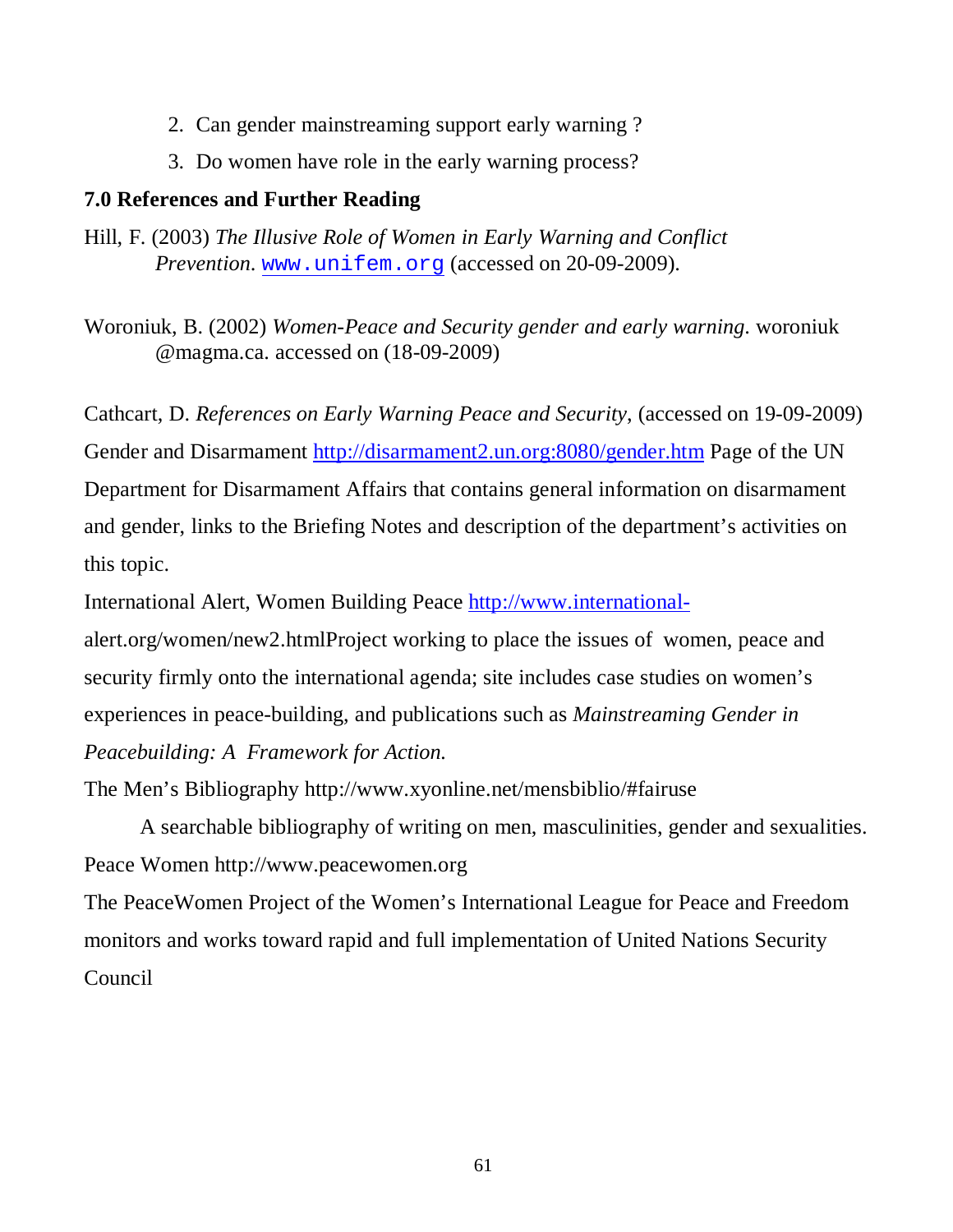#### **Module 3**

**Unit 1: Agencies and Institutions of Early Warning Unit 2: Analytical Framework for Monitoring Early Warning Unit 3: Conflict Analysis in the Context of Early Warning Unit 4: Early warning and Conflict Prevention** 

**Unit 1: Early Warning Monitoring Agencies**

**Contents** 

**1.0: Introduction** 

**2.0: Objectives** 

**3.0: Main Contents** 

**4.0: Conclusion** 

**5.0: Summary** 

**6.0: Tutor Marked Assignments** 

**7.0: References and Further Reading** 

### **1.0 Introduction**

The need to make early waning effective in all ramifications has made it necessary for non-state actors to be involved in the monitoring of early warning. This is also informed by the fact that some state actors are principal culprits in the (1)violation of human rights (2) political insecurity, and (3)the economic woes of their countries through pervasive corruption, acts of injustice and socio-economic and political discrimination. In as much as early warning is about the early detection and prevention of violent conflicts, it can be said that prior to the presence of colonialists on the African soil there had been institutions performing the functions similar to the cardinal objectives of early warning. Also, the advent of western-styled system of government has given further room to the creation of agencies to perform such functions. However, the performance of these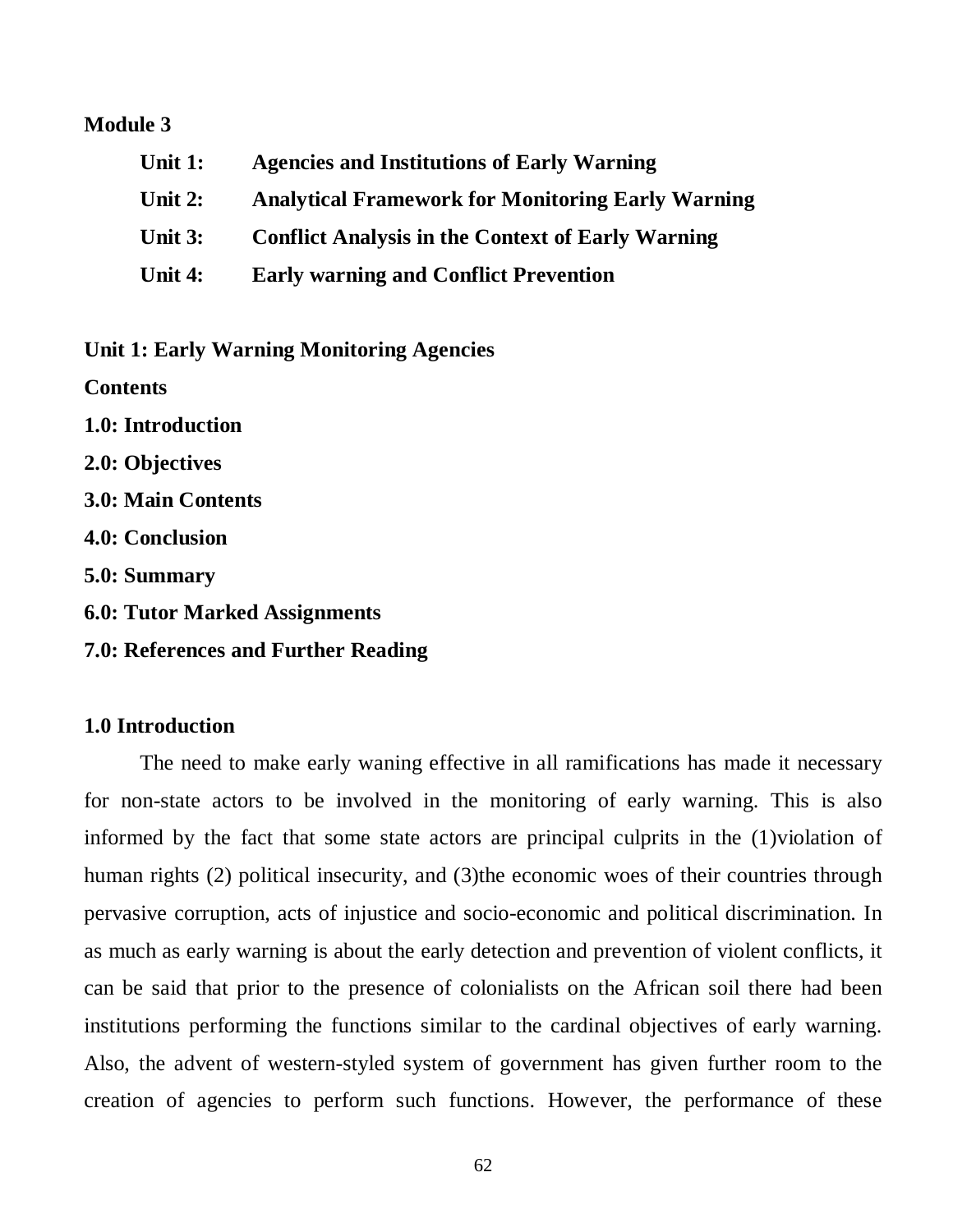agencies can be a subject of dispute amongst policy makers, academics and members of the civil society.

### **2.0 Objectives**

At the end of this unit you should be able to:

- 1. know the agencies responsible for gathering early warning and communicating to the appropriate quarters;
- 2. the role of non-governmental institutions and organizations in collating and communicating early warning signs

#### **3.0 Main Contents**

The focus of this unit will be on some agencies and institutions with the responsibility of detecting and communicating early warning signs of violent conflicts to the appropriate quarters for the right responses to prevent the outbreak of violent conflicts in Nigeria. The focus on this unit will be on the State Security Service (SSS), the Police, the traditional institutions, the press and the NGOs.

The SSS: according to the mandate of the organization that was established on the 5<sup>th</sup> of June 1986 subsequent upon the dissolution of the National Security Service (NSO), its mission is to protect and defend the Federal Republic of Nigeria against domestic threats, to uphold and enforce the criminal laws of Nigeria, to provide leadership and criminal justice services to both federal and state law-enforcement organs. The SSS is also charged with the protection of the President, Vice-President, Senate President, Speaker of the House of Representatives, State Governors, their immediate families, other high ranking government officials, past presidents and their spouses, certain candidates for the offices of President and Vice President, and visiting foreign heads of state and government. Although, what the SSS does could as well be described as intelligence, it still falls within the precincts of early warning because it is with the intention of preventing the outbreak of violence within the country. For instance prior to the unleashing of terror in certain parts of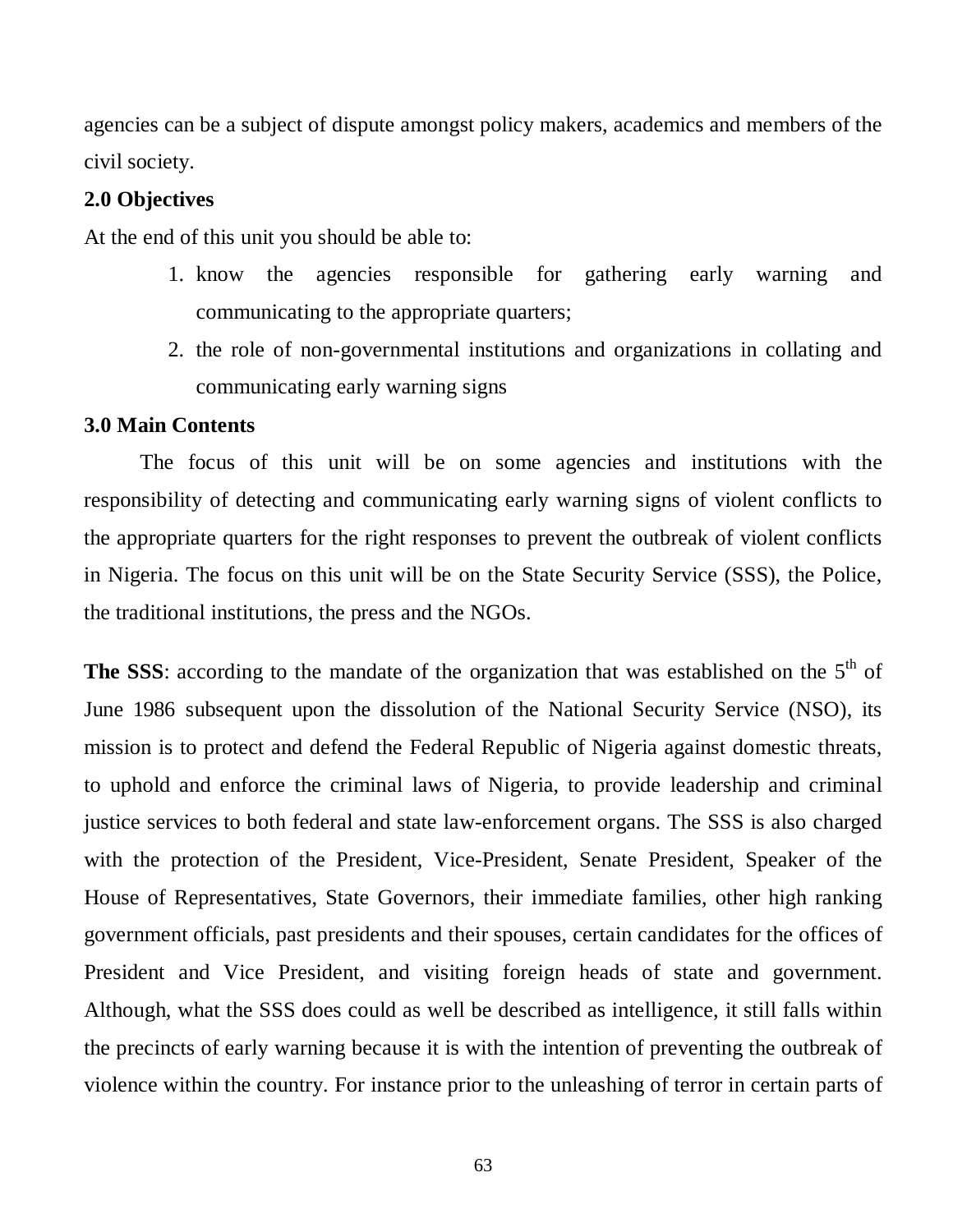northern Nigeria, the SSS had compiled intelligence on the notorious religious sect which could as well have passed as the compilation and communication early warning signs of conflicts. According to several newspapers reports in the wake of the Boko-Haram violence in some northern states of Nigeria the State Security Service, SSS had uncovered Boko Haram as a 'deadly religious group' since December 2006 and submitted a comprehensive report to the Presidency in 2007. "The truth is that the SSS had in the last two years discovered the Boko Haram sect. One of the findings of the service was the fact that many of their members trained in Algeria" a highly-placed source told our correspondent. "They have link with a guerilla group in Algeria called GSPC (otherwise called Jamatul Salafia), which is based in the desert in Algeria. One Khalid Barnawi, an Algerian is identified as the sponsor of the sect in the country.

**The Press:** historically the Nigerian press has a very vocal and conspicuous organ of the civil society persistently opposed to all forms of oppression, exclusion and marginalisation of the weak or dominated in the society. Similarly, in the context of collation and communicating early warning signs to the government and sometimes to the public, the fourth realm of the state in Nigeria has been up and doing. It is remarkable that the press in fulfilling their social responsibilities have not limited their early warning compilation to violent conflicts alone. This is because of the way they call attention to impending and often avoidable disasters touching on politics, environment and crime. As stated above the dastard activities of the Boko-Haram had earlier been reported by certain sections of the Nigerian press without any follow up action by the relevant agencies. Besides the cited instance, the Nigerian press has been alive in reporting the likelihood of electoral violence during election periods. (see references section at the end of this unit for some of these instances)

**The Police:** The Nigerian police since 1999 have been playing an active role in the prevention of violence in many communities across the country. However, in some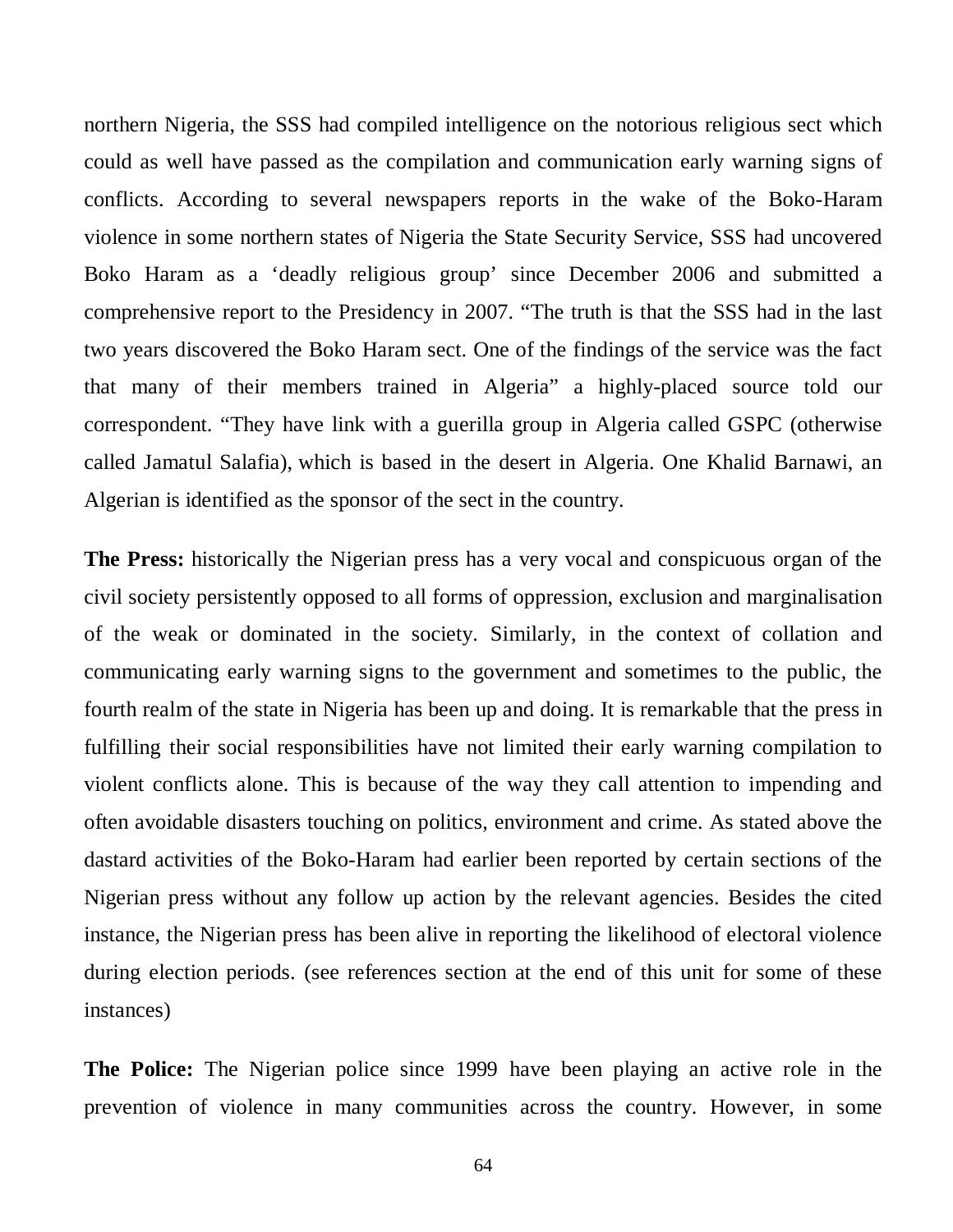instances they have also been part of the problem. Nonetheless, it can not be ignored that the institution is being repositioned to be closer to the community. This is evidenced in the adoption of the Community-Policing initiative which according to findings is not limited to the prevention of crimes alone. It is not uncommon to see the police now playing meditative roles in matters of potential violence in communities across the country as part of the Community-Policing initiative.

**Traditional Institutions:** As an integral part of the socio-political life of that has endured since the colonial invasion of the continent, traditional institutions occupy a strategic role in the maintenance of peace and security in many African societies including Nigeria. This is because they serve as the link between their communities and elected officials of the State. Their early warning activities can be best appreciated in the context of conflict prevention. In many communities they play both meditative and adjudicative roles in communal disputes in order to prevent these issues from leading to break down of law and order in their communities. However, many of these noble activities go unnoticed or recorded. According to an official of the State Security Service (SSS) working in local government in one of the southwestern states of Nigeria, there have been many effective interventions by the traditional ruler in his area of operation that prevented issues that could have snowballed into destructive conflicts. See (Nwolise, 2006 and Olaoba 2006).

**Civil Society/NGOS:** One of the many features of the post Cold-War world has been the proliferation and interactions between NGOs as organs of civil society across the world. Although, they now feature virtually in all spheres of public endeavours, our concern is their activities relating to the compilation and dissemination of early warning signals of violent conflicts. In this context we also have international Non-Governmental Organizations (INGOs). Well known in this category is the Médecins Sans Frontières which created in 1971. According to information available on its website, it was initiated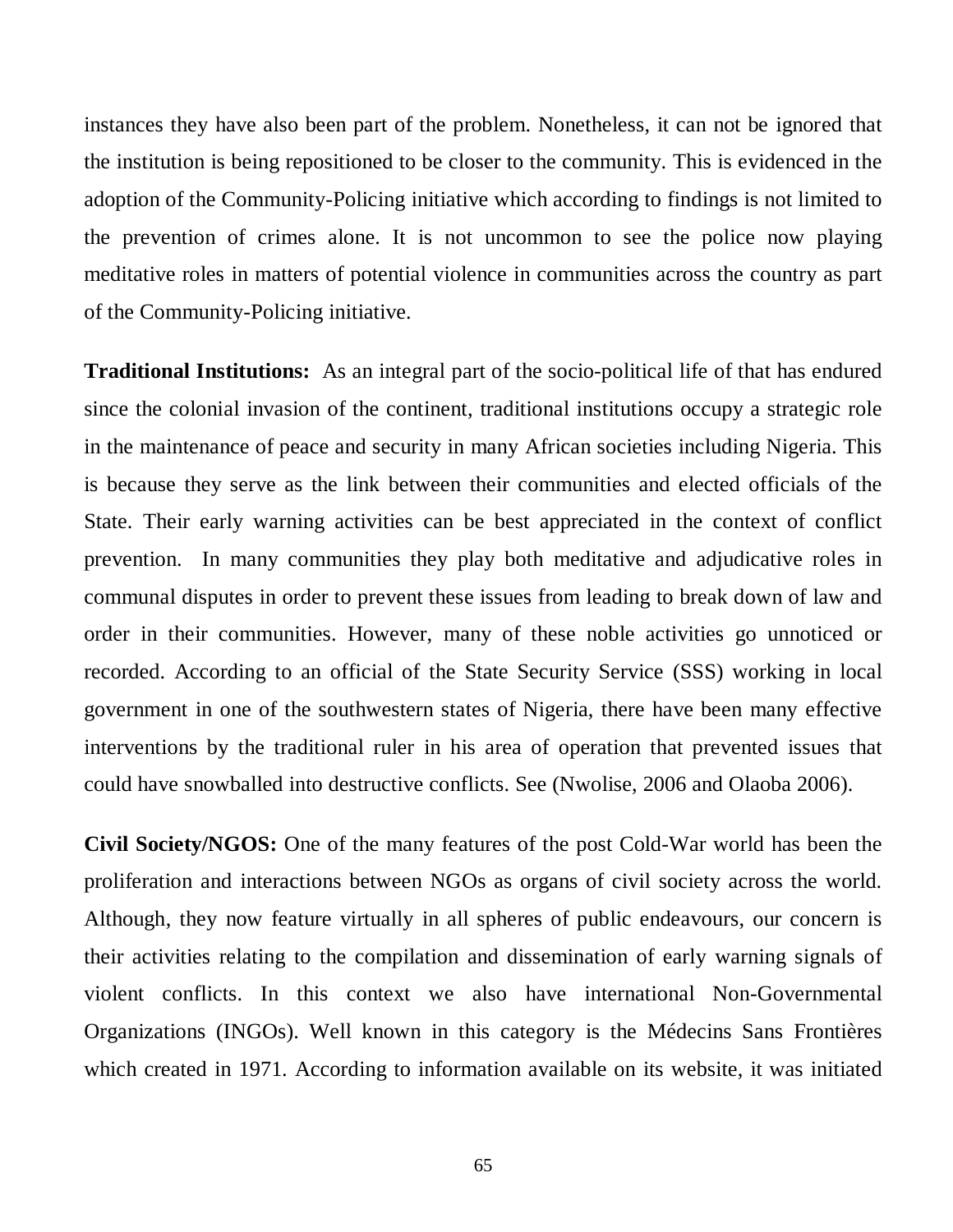by a small group of French doctors shortly after the Nigerian Civil war that lasted from 1967 to 1970.

They believed that all people have the right to medical care regardless of race, religion, creed or political affiliation, and that the needs of these people supersede respect for national borders. The organization is known in most of the world by its French name or simply as *MSF*, but in the United States, Canada, Australia and Ireland the name 'Doctors Without Borders' is often used instead. The organization has earned reputation in its humanitarian activities in war-torn countries and developing countries combating endemic diseases. Others INGOs include the International Crisis Group (ICG), Nairobi Peace Initiative (NPI), International Alert (IA) and many others. Within the country, a number INGOs and NGOs operate. Some of these include the Academic Associates for Peace Works (AAPW) and the Conflict Resolution Netweork (CRESNET) just to mention a few.

### Self Assessment Exercise

In your own opinion how would rate the performance of institutions involved in early warning presented in this unit.?

#### **4.0: Conclusion**

This unit has provided you with different addresses of agencies that are involved in monitoring early warning signs of violent conflicts, wars and other humanitarian emergencies. These addresses point to the fact that the world is realizing that conflict prevention is indeed cheaper and strategic than conflict management or resolution. Therefore, it is advisable that you visit some of these sites to enrich your knowledge.

#### **5.0 Summary**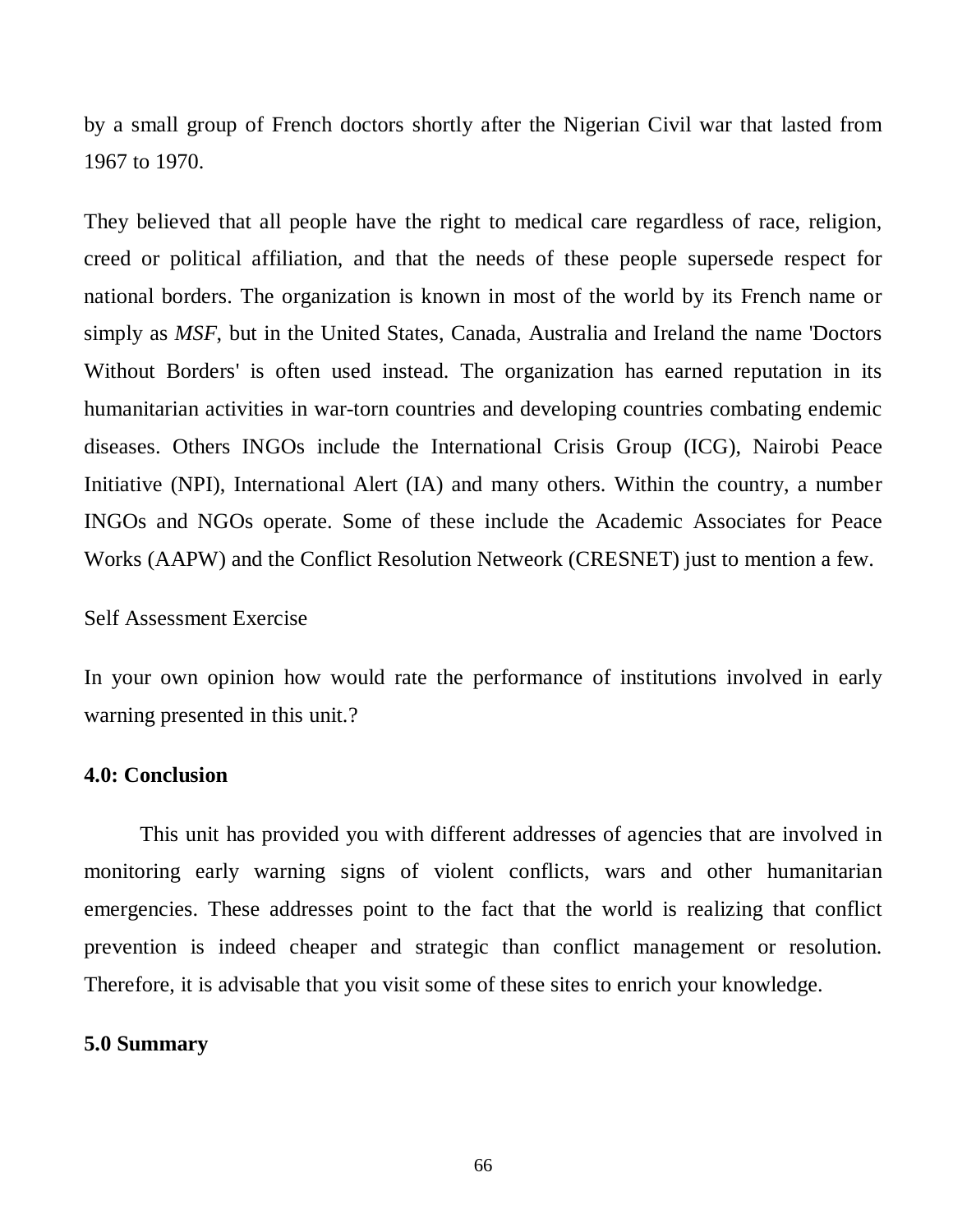The unit presented addresses of agencies committed to the monitoring of early warning signs around the world. Also, it contains a detailed list of conflict prevention terms.

## **6.0 Tutor Marked Assignments**

**1.0** From your study of this unit, can it be emphatically said that the world has become a global village?

**2.0** Can access to internet aid peace studies? Discuss based on what you have studied in this unit.

## **7.0 References and Further Reading**

- Aall, P. 2001. 'What do NGOs Bring to Peacemaking? In: Crocker, A.C; Hampson, F.N and Aall, P. (Eds). *Turbulent Peace the Challenges of Managing International Conflict*. Washington DC. United States Institute of Peace.
- Albert, 1.0 (1999. 'New Directions in the Management of Community Conflicts in Nigeria: Insights from the Activities of AAPW'. In: Community Conflicts In Nigeria, Management, Resolution and Transformation. Otite, O and Albert, I.O (Eds) Ibadan. Academic Associates Peacework
- Anderson, M.B. (2001). Humanitarian NGOs in Conflict Intervention'. In: Crocker, A.C ; Hampson, F.N and Aall, P. (Eds). *Turbulent Peace The Challenges of Managing International Conflict*. Washington D.C. United States Institute of Peace.
- Nwolise, O.B.C .2006. 'Traditional Models Of Bargaining and Conflict Resolution in Africa'. In: *Perspectives on Peace aand Conflict in Africa. Essays in Honour of General Abdulsalami A.Abubakar.* (Ed) Albert,I.O. Ibadan. Peace and Conflict Studies Programme Institute of African Studies University of Ibadan.
- Olaoba, O.B (2006) 'Ancestral Focus and The Processes of Conflict Resolution in Traditional African Societies'. In: *Perspectives on Peace aand Conflict in Africa. Essays in Honour of General Abdulsalami A.Abubakar.* (Ed) Albert,I.O. Ibadan.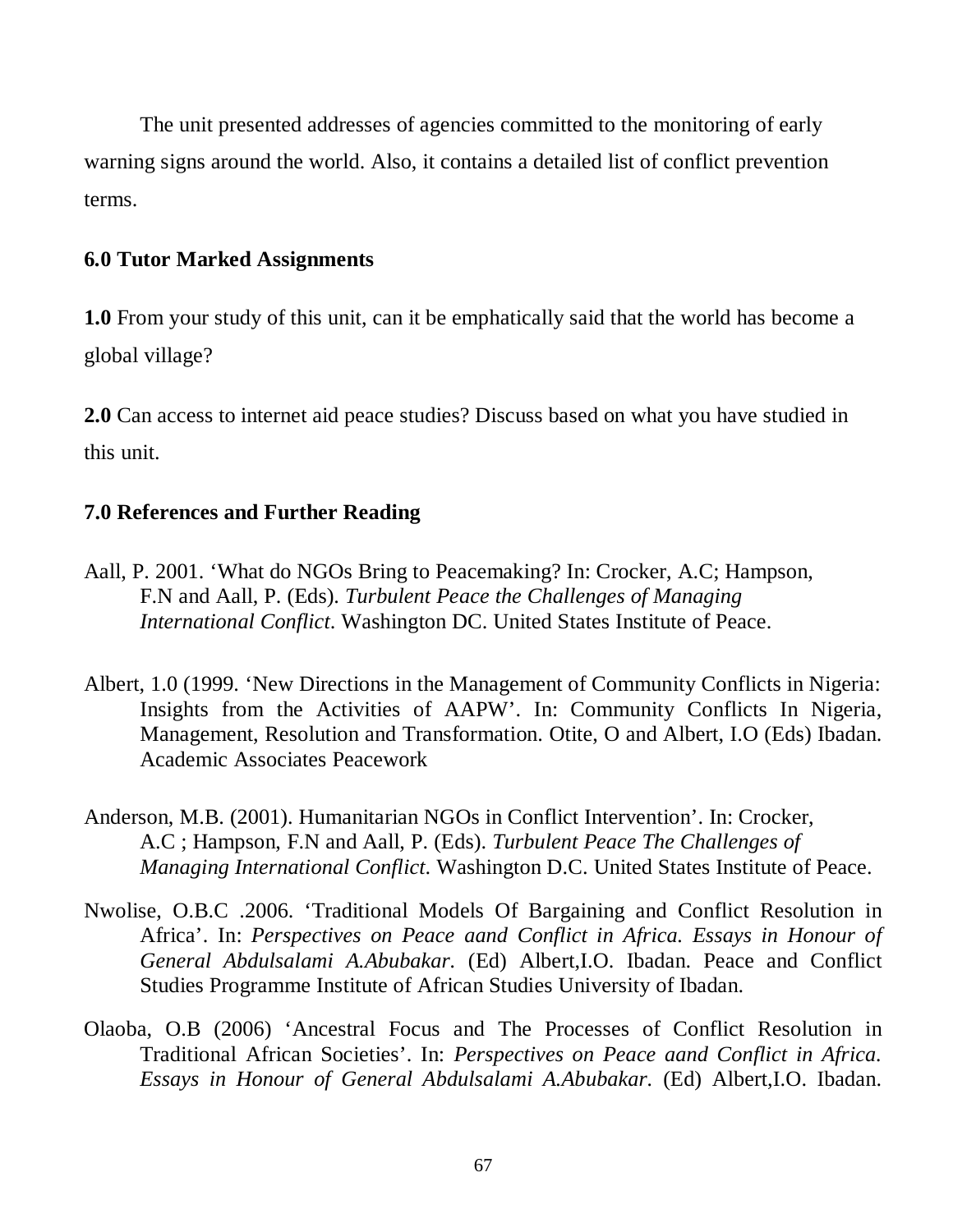Peace and Conflict Studies Programme Institute of African Studies University of Ibadan.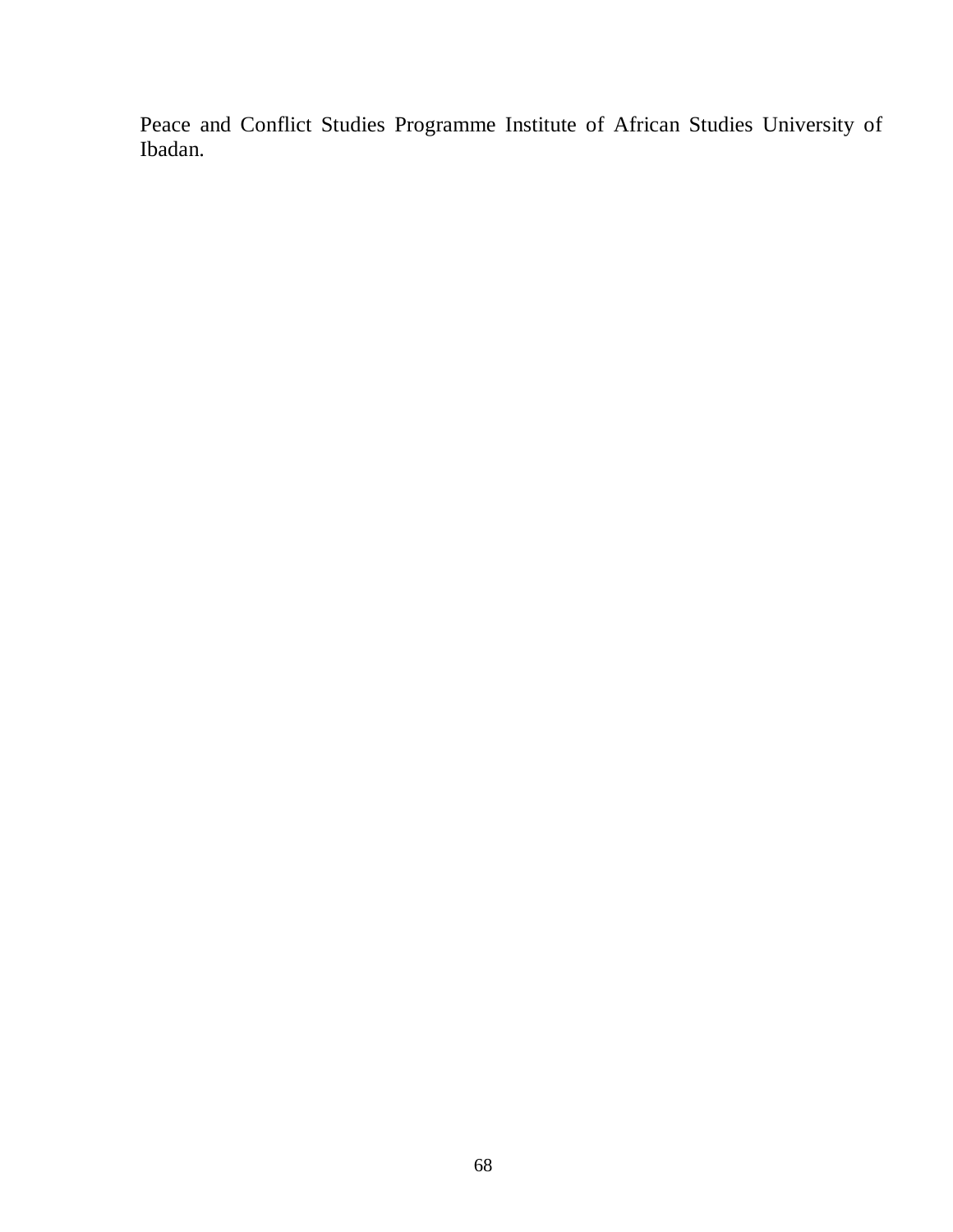### **Unit 2: Analytical Frameworks for Monitoring Early Warning**

**Contents** 

**1.0: Introduction 2.0: Objectives 3.0: Main Contents 4.0: Conclusion 5.0: Summary 6.0: Tutor Marked Assignments 7.0: References and Further Reading 1.0 Introduction** 

The task of monitoring early warning is a very challenging, arduous and delicate one. This is because of the fact that a lot of emergent conflicts are sometimes amorphous which makes them difficult to track. As a result of this, it becomes imperative to have in place, frameworks that will make the monitoring of early warning signs systematic, credible, reliable and communicable. As students of peace studies and conflict resolution, familiarity and use of some of these frameworks will sharpen your skills and enhance your capacity to convert knowledge into action when the need arises. In this unit, besides the presentation of different models and mechanisms for monitoring early warning, addresses of the websites of some institutions committed to the development of models and monitoring early warning signs. The main contents of the this unit will emphasize the need to develop analytical framework for the analysis of early warning signs in order to ensure that accurate steps are taken in the bid to ensure that escalation of conflict is prevented.

### **2.0 Objectives**

At the end of this unit you should be able to:

- Know what constitutes a framework for monitoring early warning
- Different types of frameworks for monitoring early warning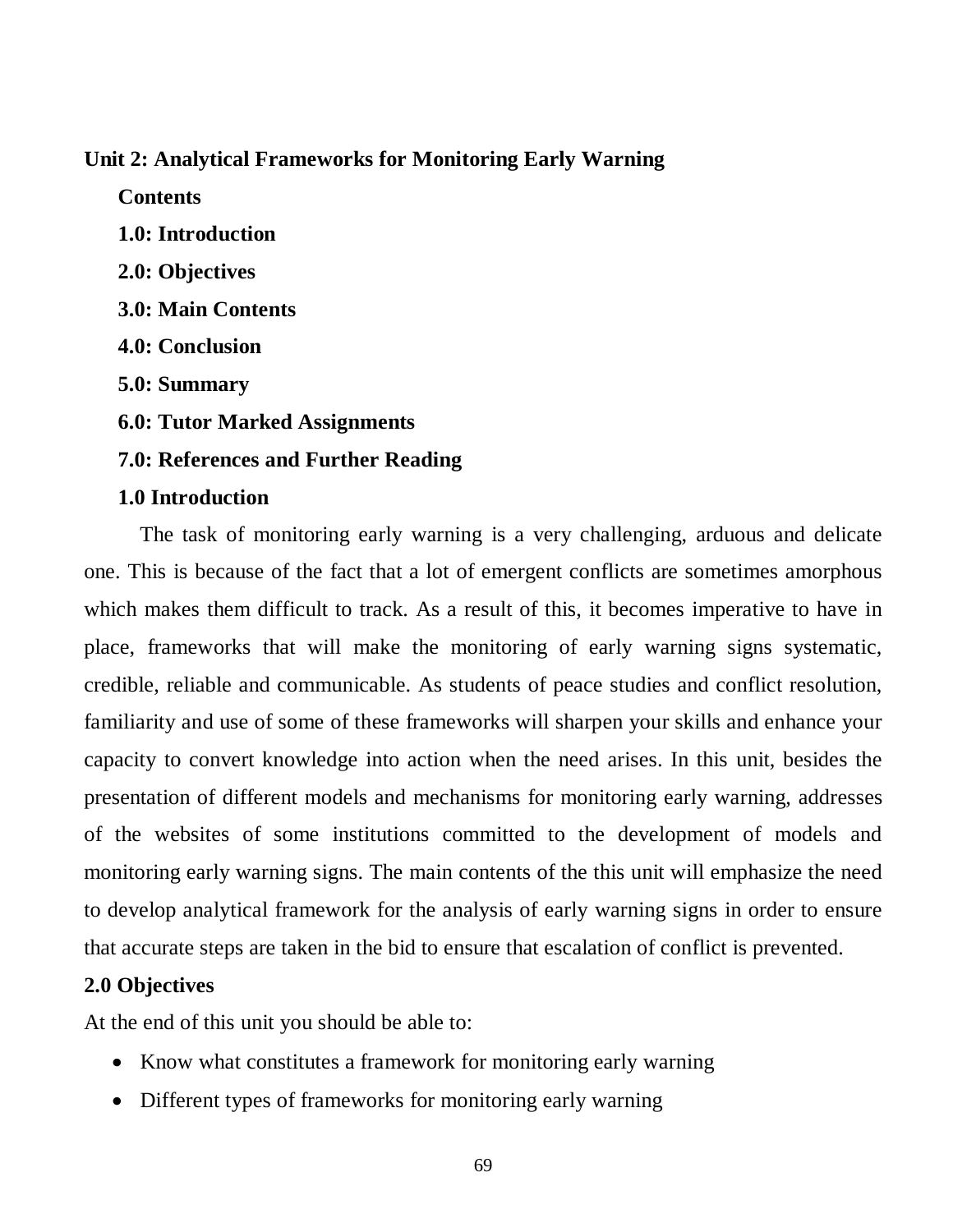- How to design frameworks for early warning
- Why early warning systems have to be monitored.

#### **3.0: Main Contents**

'Early warning systems' for the prevention of violent conflict are recent innovations compared with their application in other fields (Krumenacher et al 2001). The foundation of such systems dates back to the 1950s and lies in intelligence and military reconnaissance. In a second phase, early warning systems were established in the fields of natural disasters, humanitarian emergencies, gross human rights violations, the spread of diseases and economic crises. Since the 1980s, the UN High Commissioner for Refugees has undertaken efforts to forecast political-humanitarian crises. Within the UN Department of Humanitarian Affairs and the Office for the Coordination of Humanitarian Affairs, several early warning projects led to the establishment of a 'Humanitarian Early Warning System' in the context of which ReliefWeb and the Integrated Regional Information Network were established, (Wulf and Debiel 2009).

The concept of early warning system for monitoring signs that posed threats to peace and security was conceived basically to prevent the escalation of potentially violent conflicts. Wulf and Debiel (2009) inform that there are broadly quantitative and qualitative frameworks at the UN level but with limited efficiency largely due to bureaucratic constraints hindering the activities of the agencies, departments and the UN Security Council. The spate of violent conflict has also compelled the other regional bodies to come up with organs charged with the responsibility of designing early warning systems. One of such models is the Political Instability Task Force. According to Marshall (2008) the models applied by the Political Instability Task Force (PITF) meanwhile claim to have a predictive capacity of between 80 and 90 percent. Secondly, several regional organizations, especially in Africa, have engaged in establishing EWR mechanisms, partly on the insistence and with the assistance of donor organisations, while others, especially in Asia, have abstained from such commitments. However, a problem arises since all too often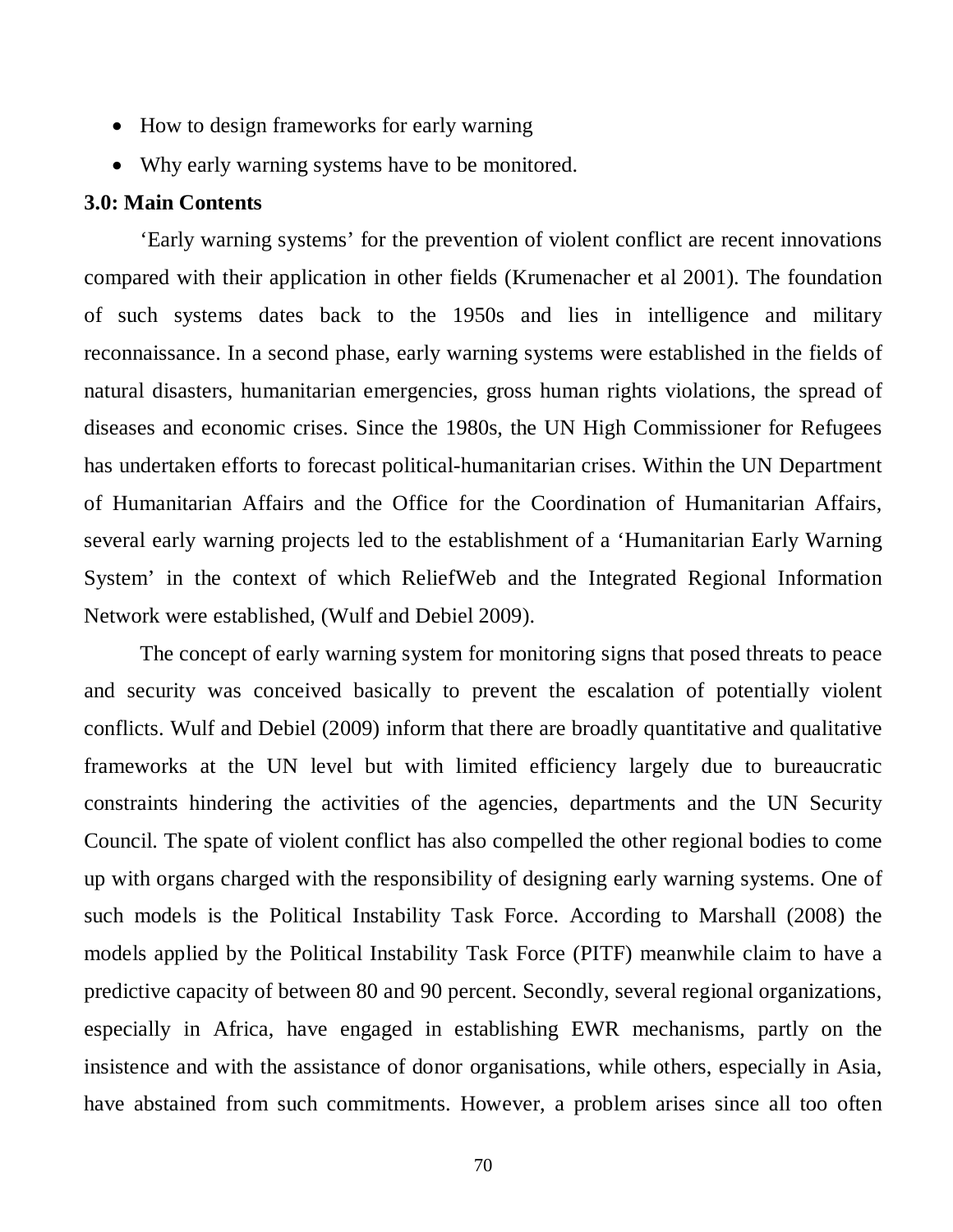early warning systems do not result in early preventive action. This is why an analysis of some frameworks for the monitoring of early warning signs can be very useful. This will help in evaluating the extent to which early warning frameworks have been effective.

This is why a revisit to the concept of early warning is apposite. From an academic perspective, Austin (2004) defined an early warning system as: 'any initiative that focuses on systematic data collection, analysis and/or formulation of recommendations, including risk assessment and information sharing, regardless of topic, whether they are quantitative, qualitative or a blend of both.' (Austin 2004). Within early warning, three components can be differentiated:

'(1) Estimating the magnitude and timing of relative risks of emerging threats,

- (2) Analyzing the nature of these threats and describing plausible scenarios, and
- (3) Communicating warning analyses to decision makers.'

 In this unit, early warning systems or mechanisms are taken as parts of a grand plan for crisis prevention which Adelman (2008) argued that:

> 'Early Warning is intended to detect rising tensions headed towards violent conflict and, therefore, is complementary to conflict prevention when it focuses on tensions that are already rising but has little to do with preventing tensions from rising at all. Early Warning does include not only the gathering of data but the analysis of that data to develop strategic options for response but does not include the responses themselves which come under conflict prevention.'

The quotation above makes a clear distinction between early warning and conflict prevention. The succinct point being made is that early warning can not prevent the generation of tension but it is meant to detect these tensions, suggest possible workable responses and communicate these to the appropriate quarters. Some common types of early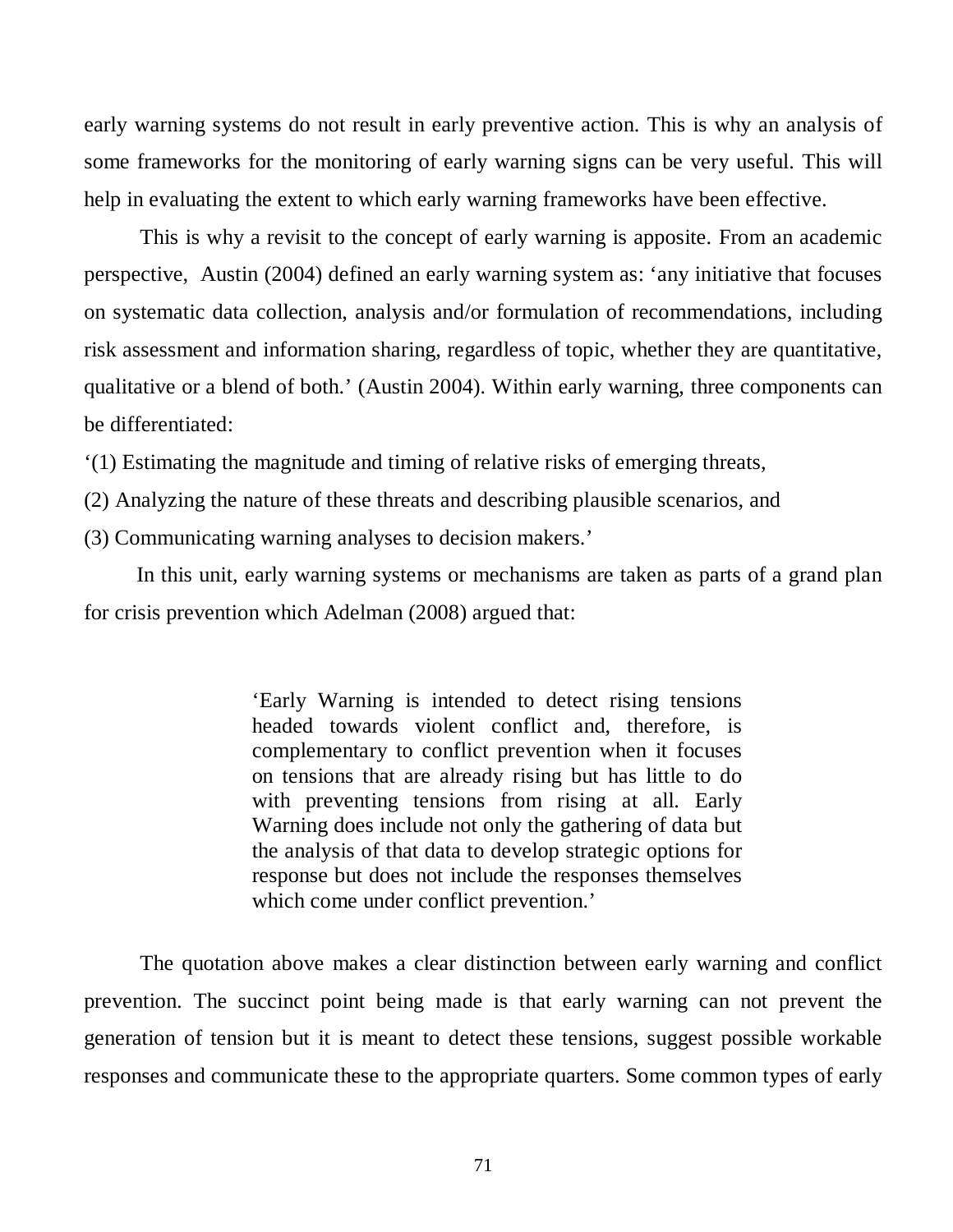warning systems are the qualitative and quantitative methods. At this juncture, there is need to define and differentiate between qualitative and quantitative types of early warning systems.

#### **3.1 Qualitative Analysis**

As stated above, qualitative analysis is necessary for maintaining a context-specific understanding of countries monitored and for anticipating even minor changes that can be initiated by local, regional, and international actors. The features of qualitative according to the FAST analysts are enhanced by the following set of supportive tools:

#### *Constant Monitoring of Events and Developments*

Aside from tracking relevant literature and secondary sources for analytical purposes, it is essential to stay abreast of developments in the countries under observation through daily monitoring of events and developments based upon information from various news agencies or gained from the "local information network" (detailed description follows). Early warning, and thus monitoring of countries, needs to be a constant and ongoing process. Crises can emerge seemingly out of nowhere, which means that *ad-hoc*  analyses may miss crucial developments at a conflict's early stages. Jongman (2000), for example, in a study showed that five of the conflicts classified as low-intensity conflicts escalated into high-intensity-conflicts within the past year. These are Chechnya, East-Timor, Kashmir, Kosovo, and the war between Ethiopia and Eritrea. Notably the *coup d'etat* in Fiji during May 2000 was not predicted by the world community, as nobody paid very close attention to this small island. The foregoing shows that detailed monitoring of events in countries that are under observation must be uninterrupted.

## *Local Information Network*

In areas poorly covered by international news media, FAST uses local information networks where indigenous analysts track and report relevant information on a specific set of indicators that feeds into graphs called tension barometers (this aspect is discussed in more detail in the quantitative section). However, the local networks also provide a

72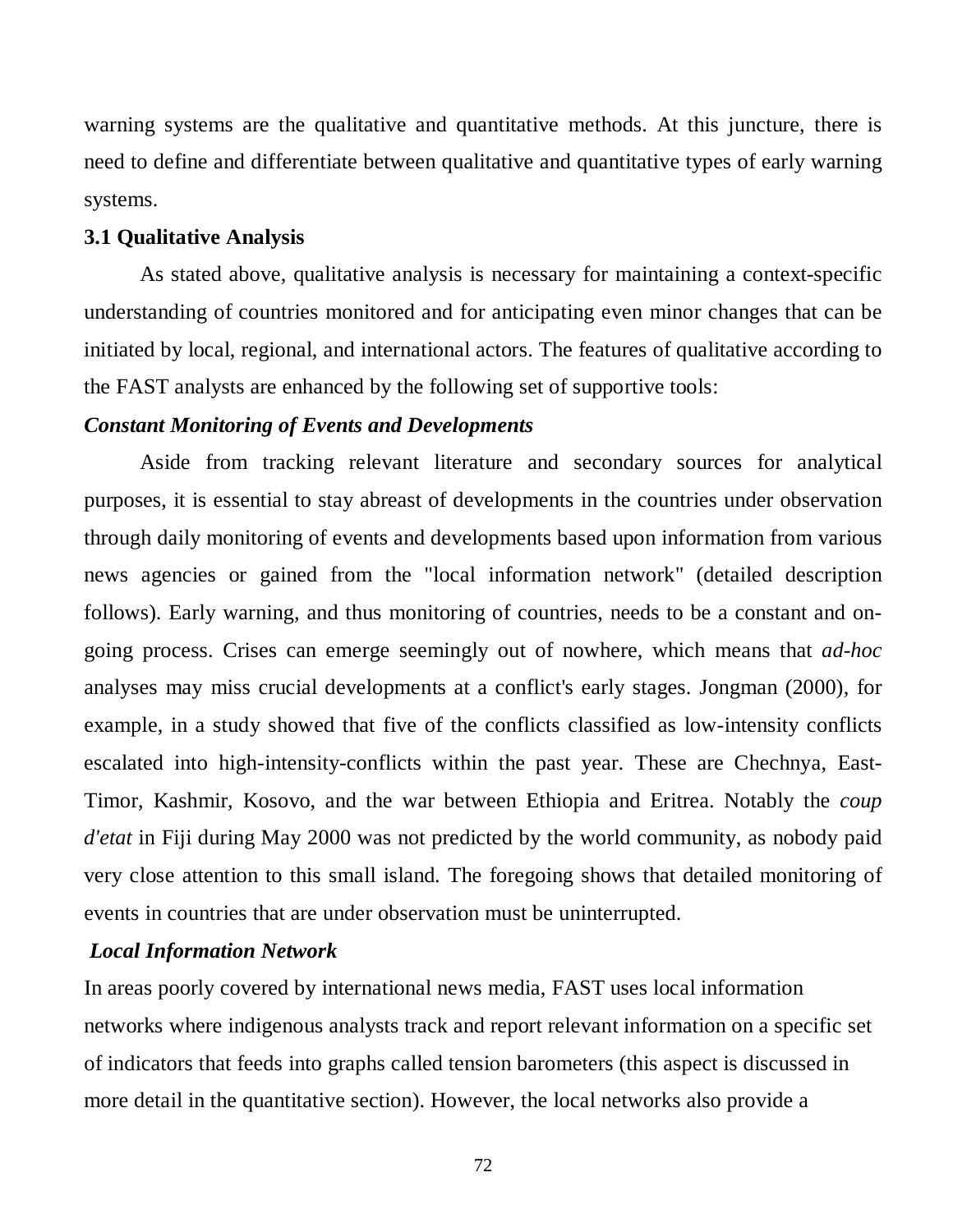different way of interpreting events and thus also function as external advisors or experts in the context of the FAST team of analysts.

#### *Expert Network*

Frequent exchange with external experts (from both the target region and other internationally renowned individuals) is a crucial part for the FAST analysis in order to discuss information received, analytical insight, case scenarios, and response options. This leads to synergy between local understanding and outside expertise and results into a very nuanced analysis. The practice of balancing internal assessment with outside opinions helps FAST counter the problem of "mental blindness" that traps many analysts and is considered a major obstacle of early warning. Aside from psychological reasons or even fears, "mental blindness" can also be caused by political considerations or fear of failure. It could also mean the fear of being relegated in social reckoning or relevance. "Because policy choices in a crisis are often so difficult to make, individuals (as well as small policymaking groups and organizations) may discredit information that calls into question existing expectations, preferences, or policies" ( Lundin,: N.D).

## *Fact-Finding Missions*

In order to obtain hands-on-knowledge, assess the situation on the ground, and make contact with local analysts, FAST analysts travel once a year to the region they cover. These fact-finding missions are of particular importance in countries with difficult outside access by international news media (*e.g*., Kashmir in Pakistan, Northeast India) and countries with a potentially one-sided view by Western news media (*e.g.,* Afghanistan). In addition, visits to the clients' local projects allow for a better formulation of targeted response options. This prevents the preparation of biased or jaundiced views.

## **3.2 Quantitative Analysis**

This basically entails the collation of data on events in the identified countries or violent conflict spots in cases of domestic or intra-national crises. This can be very useful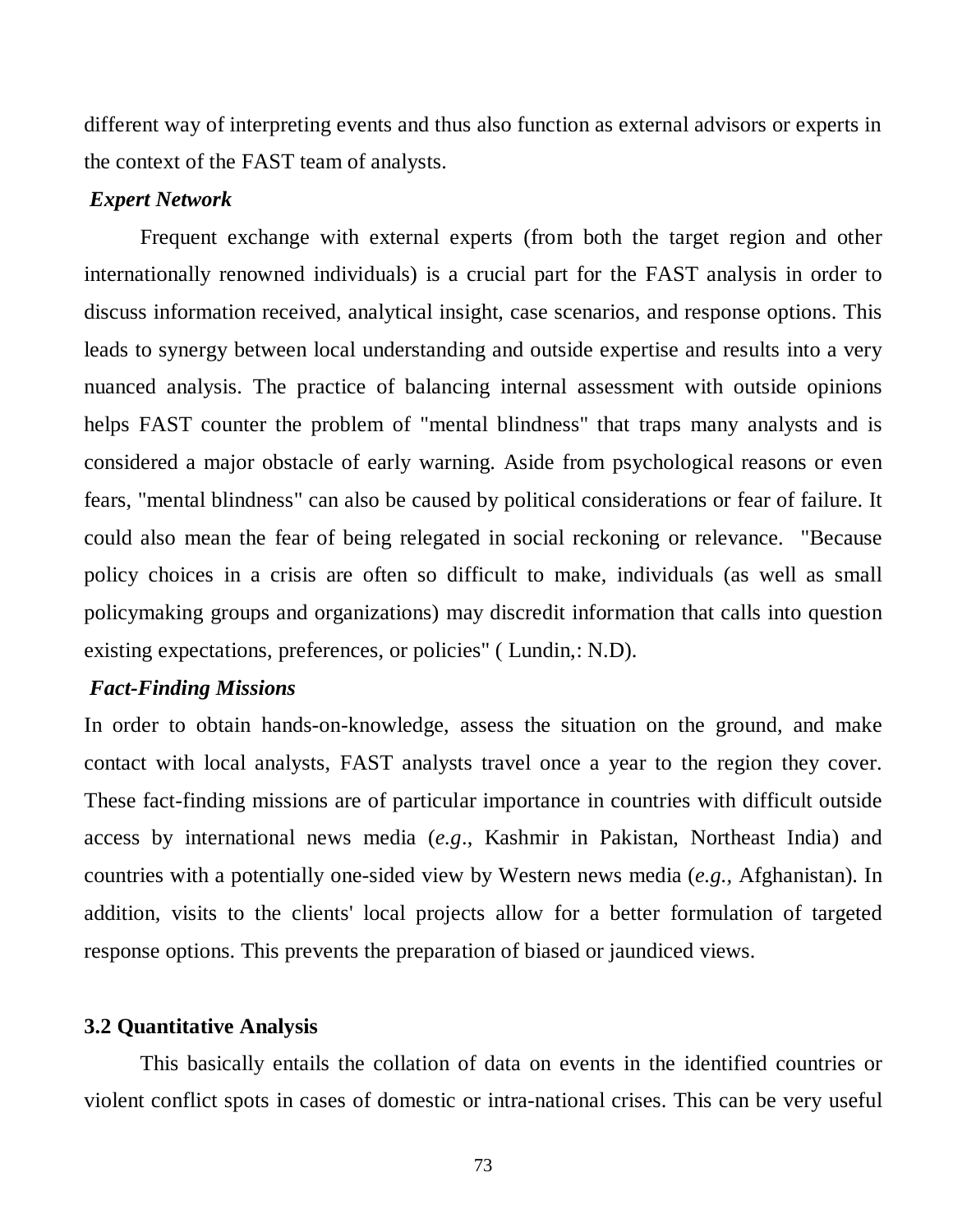as a complementary tool for the qualitative analysis. The FAST team of analysts make use of what it refers to as; **Automated Event Data Analysis.** This system is supportive for early warning due to its consistency, transparency, speed, and interactivity. Automated event analysis gives timely evaluation of information that is extremely important for early warning purposes.

The basic logic of event-data analysis is that all relevant events are codified by identifying the initiator and recipient of action, the action itself, and the time and scope of action. Each action is equal to a specific event-type (indicator), and in this is assigned a numeric value. By aggregating all relevant events on a weekly or monthly basis, there can be an accurate picture of overall conflict potential or stability in a given country. The advantages of event-data analyses (especially for early warning) are presented below:

• Event data allows speedy tracking of specific violent or cooperative incidences over time and supports qualitative assessments.

• A multitude of information is broken down in its component parts and depicted in easyto-read graphs, demonstrating aspects of conflict and cooperation within and between countries.

• Event data counts and respective graphs provide checks –and balances against desensitization toward violence and/or media hypes.

• "Event-data analysis challenges the analyst's perception so that he or she might become aware of his or her own 'blind spots', biases, and assumptions" ( Krummenacher and Schmeidl 2001:110). This is another way to counter the problem of "mental blindness" discussed earlier.

• Event data graphs permit comparison among countries.

• Event data analysis, if further developed, enables forecasting conflict trends.

Currently, event data is provided for FAST by an automated coding method developed by Virtual Research Associates (VRA®), a Harvard-based group of academic analysts (see Bond, Bond, Silva, and Oh, 1999 for a more detailed description). There is a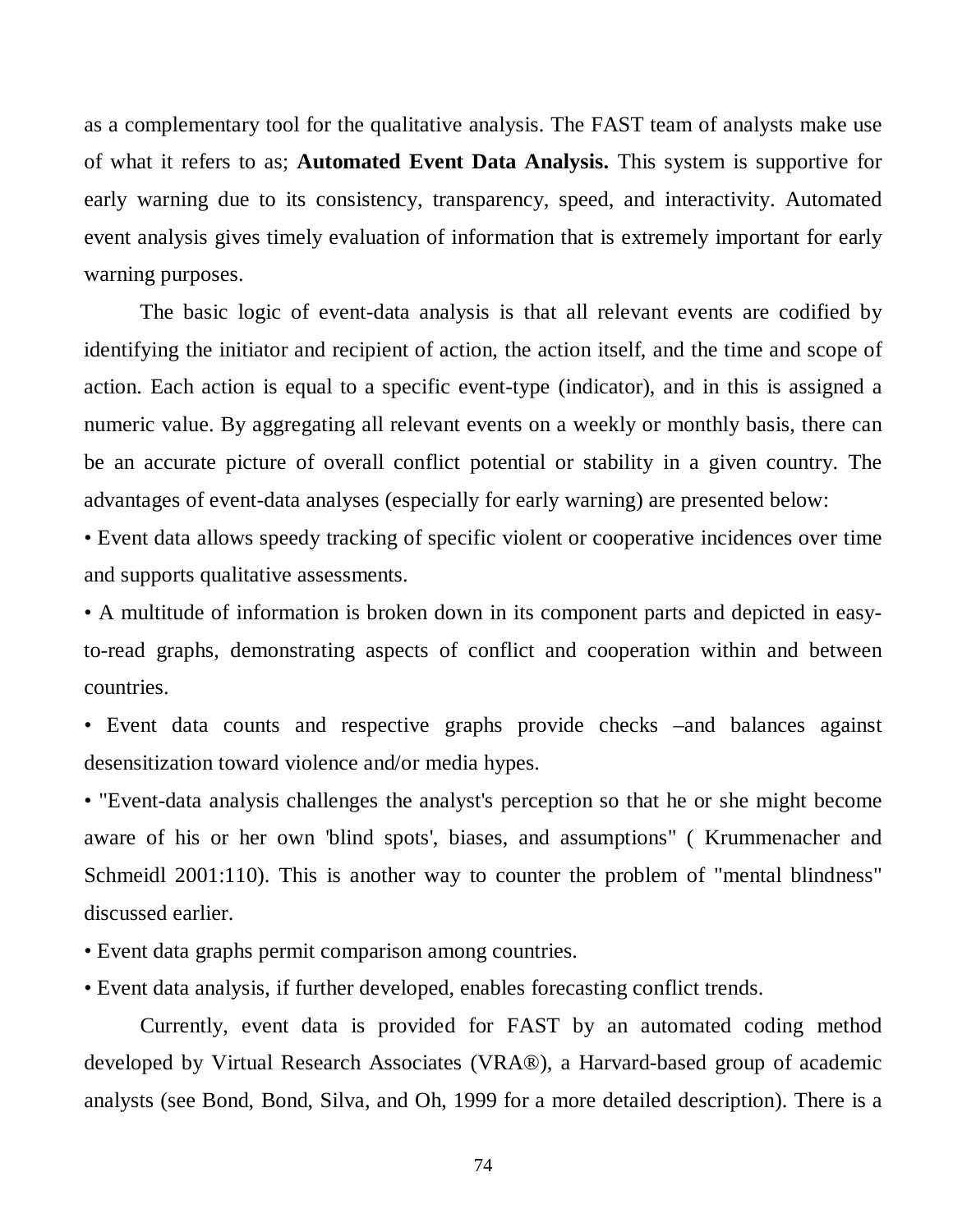multiple set of individual events depicting conflict and cooperative behavior within and between countries. These events feed into tension barometers as raw data but also as composite measures. A summary of some of the graphs currently used by FAST are listed here:

• *Cooperation*: captures various forms of accommodative or cooperative behavior between diverse domestic or international actors. Such behavior can vary from verbal agreements, meetings to specify joint efforts, or operations to promote mutual benefits between domestic actors.

• *Conflict*: captures contentious or conflictive interactions (*e.g.*, antagonism, contradictory action, or disagreement) between diverse domestic or international actors. The type of conflict can vary from verbal antagonism, disagreements, or contradictory action to outright physical exchanges of hostilities. Automated monitoring of events (social, political, and economic) has emerged over the last decade as a viable approach to early warning, spurred in large part by pioneering efforts of the Kansas Events Data System or KEDS (Schrodt and Gerner, 1994).

• *Conflict Carrying Capacity (CCC):* reflects the stability of the system or polity rather than a particular regime or administration.

• **Forceful Action** (FA): refers to the proportion of any and all uses of physical force and any associated manifest violence by any actor

However, the automated data currently generated by VRA using Reuters ® news service has certain draw-backs, the major one being lack of satisfactory coverage in all the world's countries due to the following reasons (for more detail, see Wulf and Debiel 2009):

• The VRA parser can only read English-language news wires at present.

• **Event-data analysis** is based on the principle of daily logging, news dispatches often tend to be based on the principle of interval reporting. The intensity of coverage may increase as a crisis occurs ("blood sells") but is weak or non-existent during more peaceful times (thus not all important events leading up to conflict escalation may be Reported.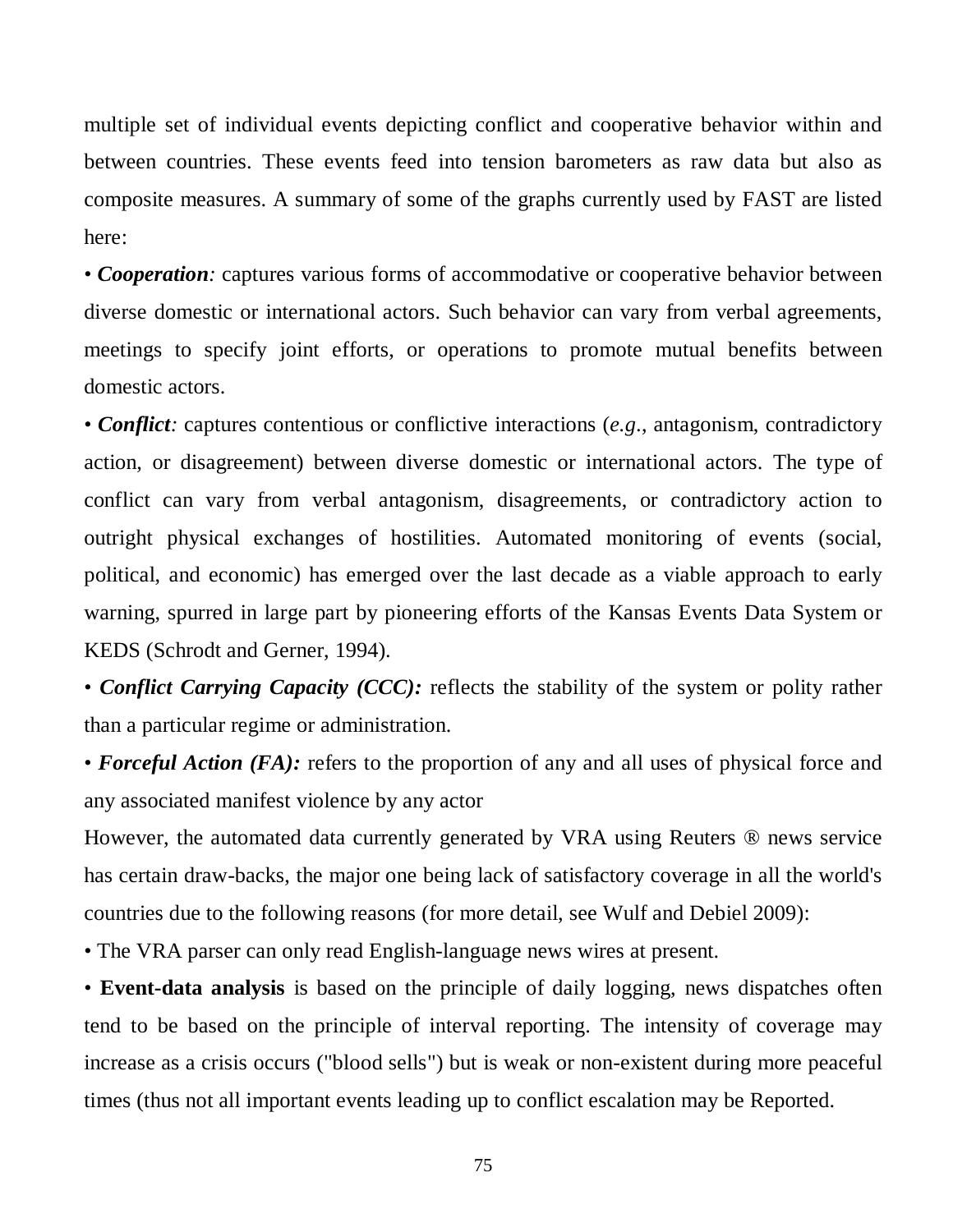• **International journalism** is based on the principles of covering events believed to be of general interest to the rest of the world (not all countries and regions are). As a guiding principle, Reuters only needs to report those events with a greater connotation at the national level. Yet this eliminates possible important events at a district or provincial level that can also be of importance – especially since early warning tries to track those tensions that could escalate later. In light of these constraints, the event-data principle of no report meaning no event does not hold true in countries or regions of lesser interest to (Englishspeaking) news-services. It may simply mean that no English-speaking journalist was present or that on-going events were deemed to be of no particular international interest or importance. This was to some degree the downfall in Rwanda, as journalists focused on South Africa and only reported about Rwanda on the side (for more detail, see Schmeidl and Bond, 2000). It follows that the sole use of news-service coding provides clear drawbacks for early warning requirements. Thus event-data analysis will remain a supportive element for early-warning efforts for a long time at best.

FAST had to tackle precisely these problems, as many countries its monitors are not covered sufficiently by Reuters. Central Asia, for example, is covered well by media in the Russian language, but this would require analysts (or machines) to read Russian. Similarly other language news-wires (French, Portuguese) may be more relevant for certain parts of Africa than English ones are. Thus the English-language requirement for the current VRA parser is clearly something event-data analysis can improve upon. However, other language news sources may nevertheless adhere to the same principle of English-language news – "blood sells" – so it might be difficult to overcome this particular problem of sensational information production in general; unless one uses other input than news services.

Hence FAST chose a second option to improve upon Reuters' data feed. In collaboration with VRA, it created an alternative news feed in the form of local information networks of field-monitors that log relevant information after the same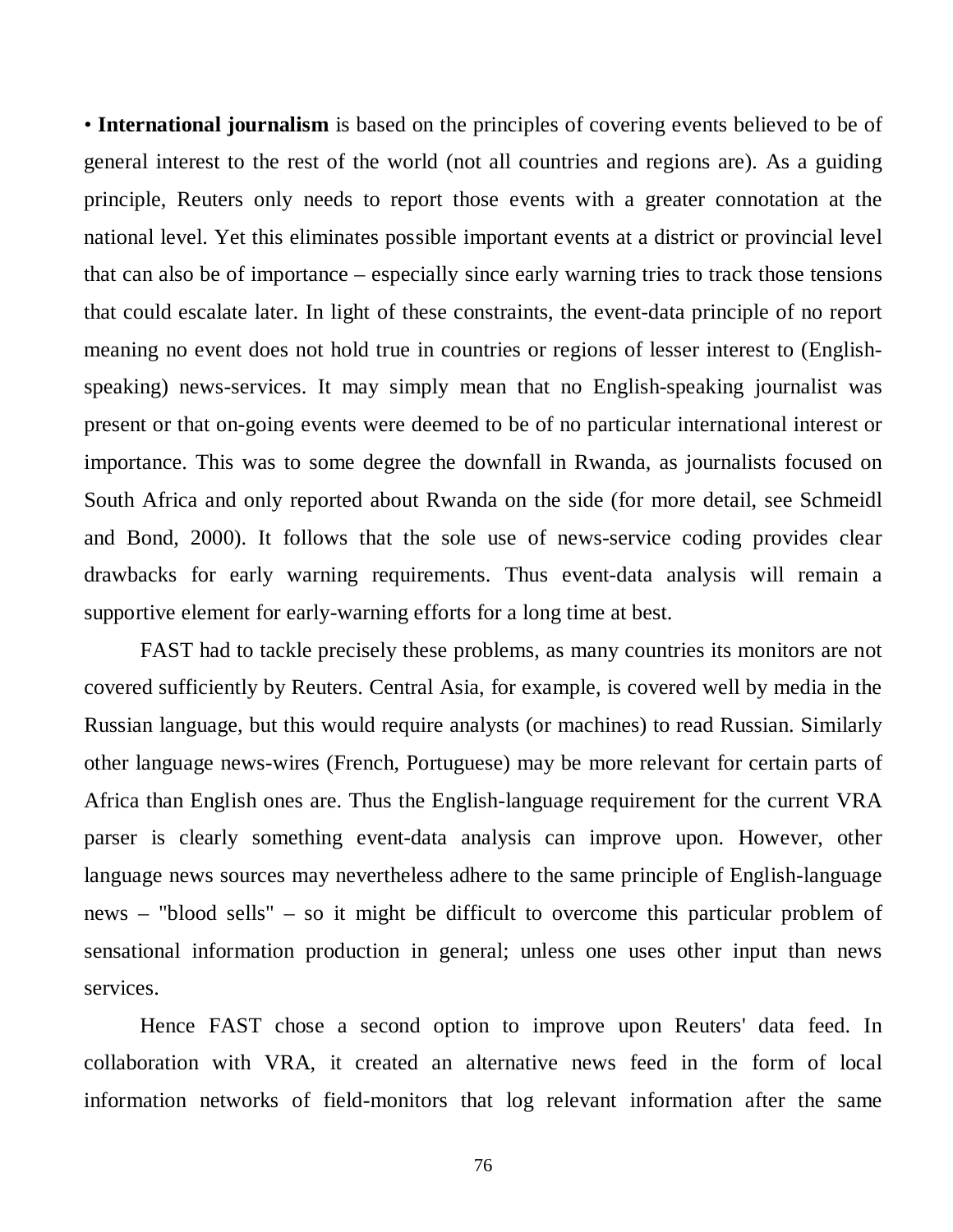principles as the VRA parser (to allow for compatibility of data). Currently all Central Asian countries monitored have such a network, and Pakistan has just reduced its news feed to two underreported provinces. Networks are also being currently set up in Mozambique and Madagascar, and a proxy network for Afghanistan is being implemented from Pakistan (using refugees, other migrants, and traders as sources).

This system's experience has shown better coverage overall in numerical terms as well as diversity of events reported. For example, the local information network for Uzbekistan logged 53, 126, and 196 events for the months of March, April, and May 2001 respectively. By contrast, Reuters only logged 9, 5, and 4 events respectively, making efforts of statistical analysis obsolete.

In light of the above, while human-assisted field coding clearly allows use of local expertise (and also provides the aspect of capacity building), automatic coding improves upon the speed of digesting information and allows impartial assessment, as the machine does not make interpretations beyond indicators it has been programmed to track. A combination of both allows for optimum data-feed. Thus event-data generation based on a local information network seem an excellent solution to the early-warning information problem, one that needs to be further strengthened. However, it does not solve all analytical problems linked to forecasting conflict escalation or de-escalation processes. These are some challenges that must still be met before FAST can place greater reliance on event-data analysis for its assessments and use tension barometers to their maximum potential. Other types of mechanisms for monitoring early warning systems are:

• *Operational prevention* – short-term efforts using political or military means to prevent a conflict or forestall escalating violence;

• *Structural prevention* – efforts through developmental or economic tools to address the root causes of conflict, aiming at risk reduction and to call for better regulatory frameworks; Leiden University's Interdisciplinary Research Programme on Root Causes of Human Rights Violations (PIOOM) tried to build up a mapping of Gross Human Rights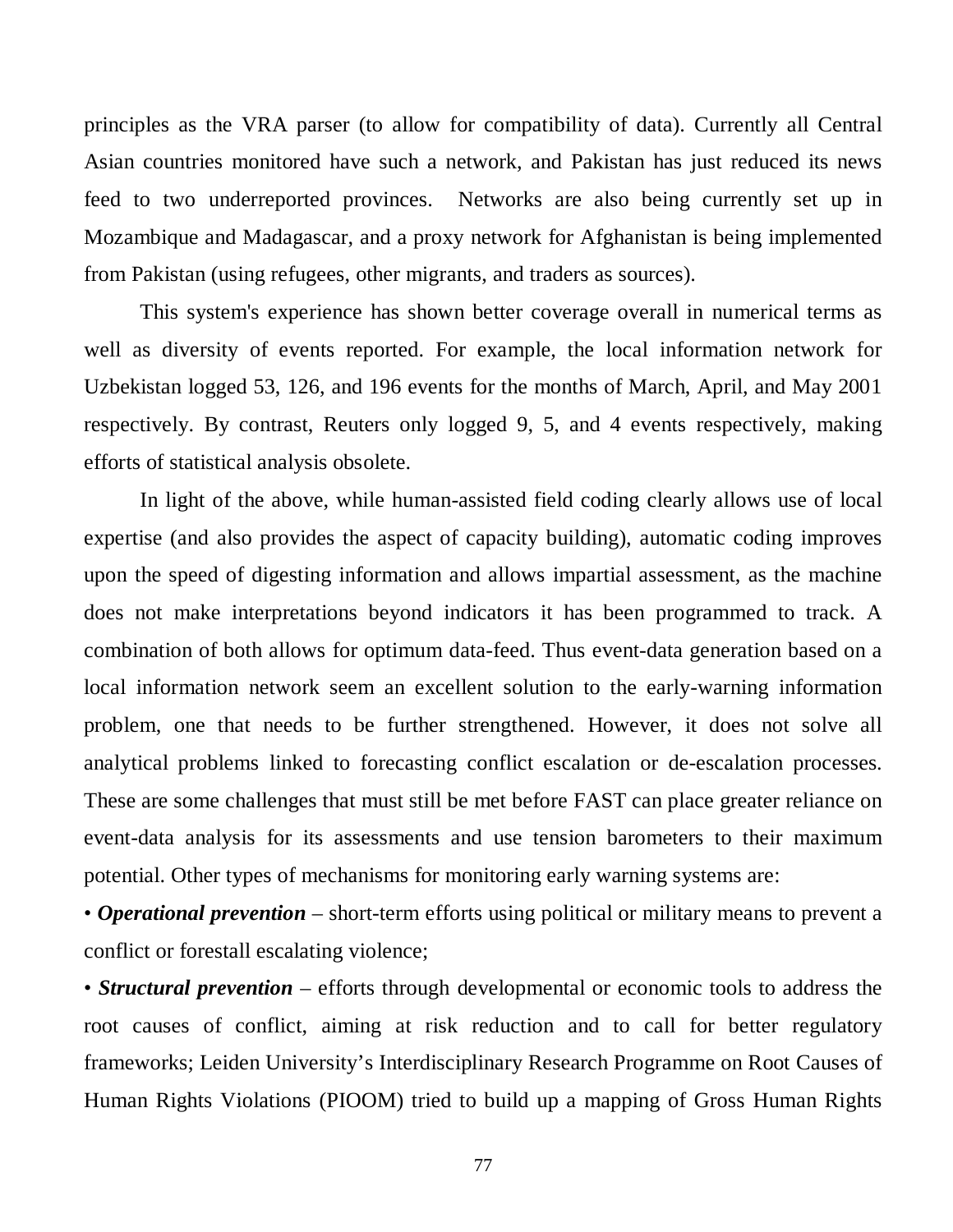Violations (GHRV) with the potential for an early warning system in the 1990s, but this project has not been continued. New data related to GHRV are being provided by the Human Security Report, but do not claim to have predictive qualities.

• *Systemic prevention* – tries to reduce conflict on a global basis and goes beyond mechanisms focused on any particular state (Marshall, 2008).

Structural and systemic prevention both target underlying causes of conflict with a mid- to long-term perspective. However, they could be inadequate in an upcoming or even acute crisis that requires early action.

## **4.0 Conclusion.**

The framework for monitoring early warning systems of violent conflict is a device meant to complement preventive diplomacy by offering the necessary pieces of advice to the right quarters so that the right steps can be taken to nip emergent conflicts in the bud. There are various means of doing this and some of them have been presented in this unit. The unit has also shown that these frameworks can be complementary. For example, the quantitative and qualitative frameworks discussed in the unit can serve complementary purposes because one can guide the other towards making an objective and informed decision.

#### **5.0 Summary**

The unit identified different frameworks for monitoring early warning signs at both domestic and international contexts of violent conflicts. Some frameworks were also presented. Qualitative and quantitative frameworks for monitoring early warning signs of violent conflicts were also presented.

## **6.0 Tutor Marked Assignments**

- What are the features of the qualitative framework of monitoring early warnings of violent conflicts studied in this unit?
- Discuss the limitations of international journalism as a framework for monitoring early warning signs of violent conflicts.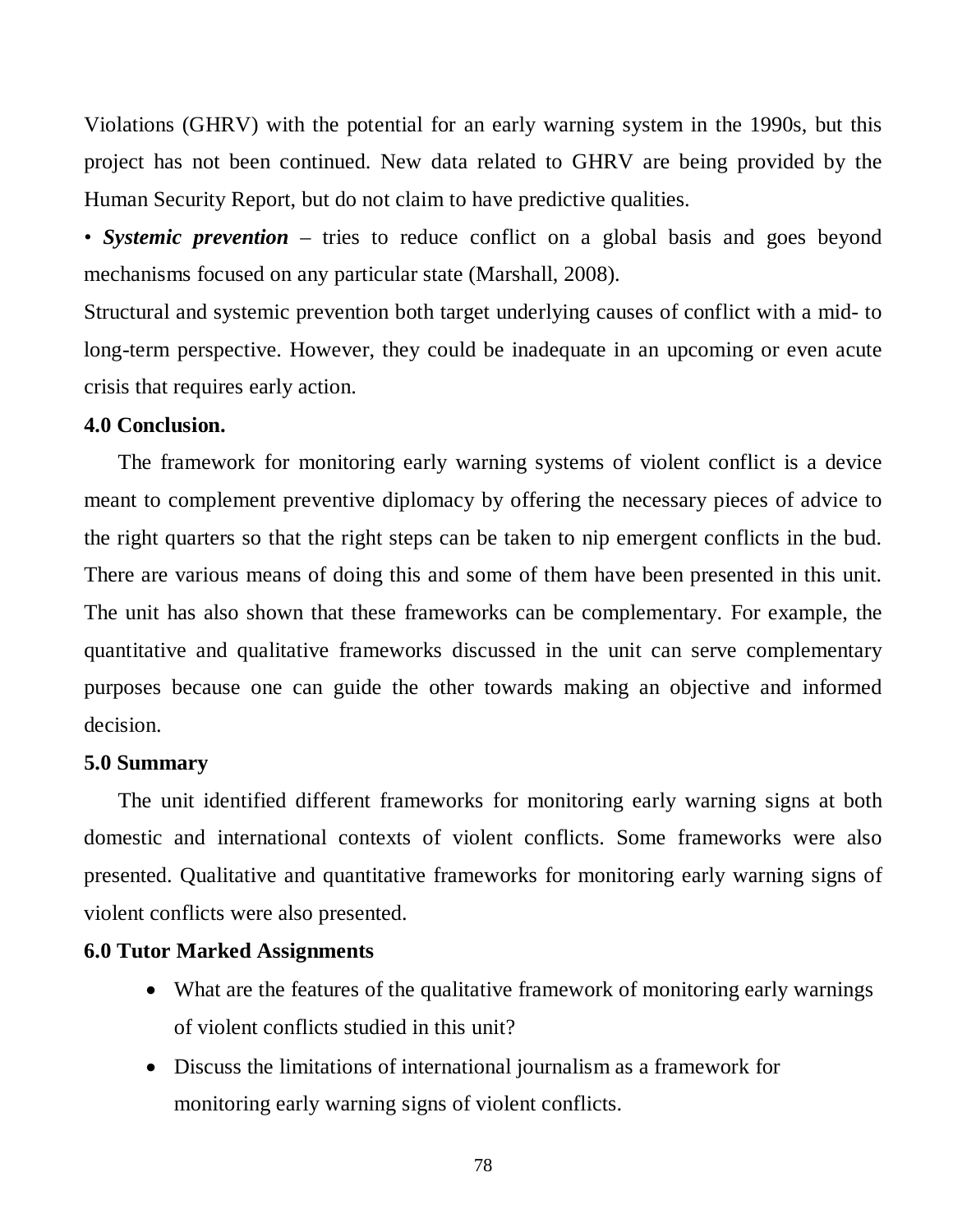## **7.0 References and Further Reading**

- Alexander, A. (2004). *Early Warning and the Field: A Cargo Cult Science?*  [www.berghof.handbook.net.](http://www.berghof.handbook.net/) Accessed on 15-9-2009
- Jongman, A. (2000). *Towards a Conflict Prevention System for the Euro- Mediterranean Area*. www.iai.it.asp
- Krummenacher, H and Schmeidl, S. (2001) *Practical Challenges in Predicting Violent Conflict FAST: An Example of a Comprehensive Early-Warning Methodology.* Working Paper 34 homepage: [www.swisspeace.ch](http://www.swisspeace.ch/) Accessed on 30-08-2009
- Lundin, H. (N.D)Thesis report *"Crisis and conflict prevention with an Internet based early warning system*, Royal Institute of Technology (KTH), Sweden.
- Marshall, M.G. (2008). *Fragility, Instability and the Failure of States, Assessing Sourcess of Systemic Risks.* A Working Paper. Carnegie Corporation. New York.
- Wulf, H and Debiel T, (2009) *Conflict Early Warning and Response Mechanisms: Tools for Enhancing The Effectiveness of Regional Organisations? A Comparative Study of the AU, ECOWAS, IGAD, ASEAN/ARF AND PIF.* Institut Fur Entwicklung und Frieden. Working Paper 49, May 2009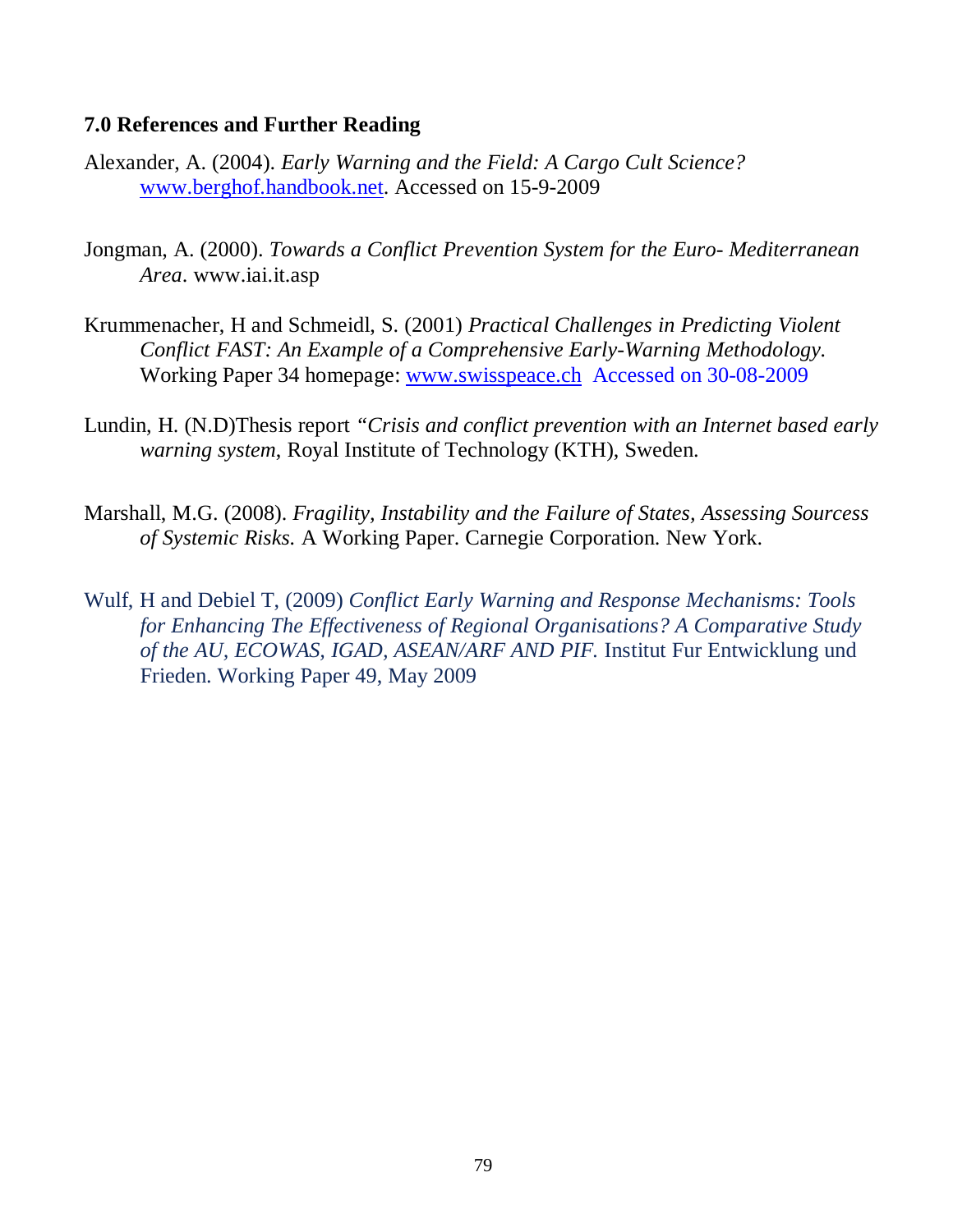# **Unit 3: Conflict Analysis in the Context of Early Warning**

- **Contents**
- **1.0: Introduction 2.0: Objectives 3.0: Main Conte 4.0: Conclusion 5.0: Summary 6.0: Tutor**
- **7.0: References and Further Reading**

## **1.0 Introduction**

The analysis of conflict is very crucial for any meaningful and successful intervention to take place. This is because the analysis of the conflict just like a medical diagnosis determines the type of therapy to be applied and in this case the kind of suggestions to the appropriate quarters by the agency monitoring the early warning signs of conflict. Though, there are many types of conflict analysis and various tools for carrying it out, conflict analysis will be presented in its relatedness to the discerning of early warning signs based on emergent trends in relationships between or amongst parties in dispute in this unit. Please bear in mind the types of models or frameworks such as qualitative and quantitative models for analyzing early warning signs of violent conflicts in the previous unit because they are going to be useful in this unit.

# **2.0 Objectives**

At the end of this unit you should be able to:

- Know the link between conflict analysis and early warning
- Know how conflict analysis aids early warning
- The different objectives of conflict analysis
- What constitutes conflict analysis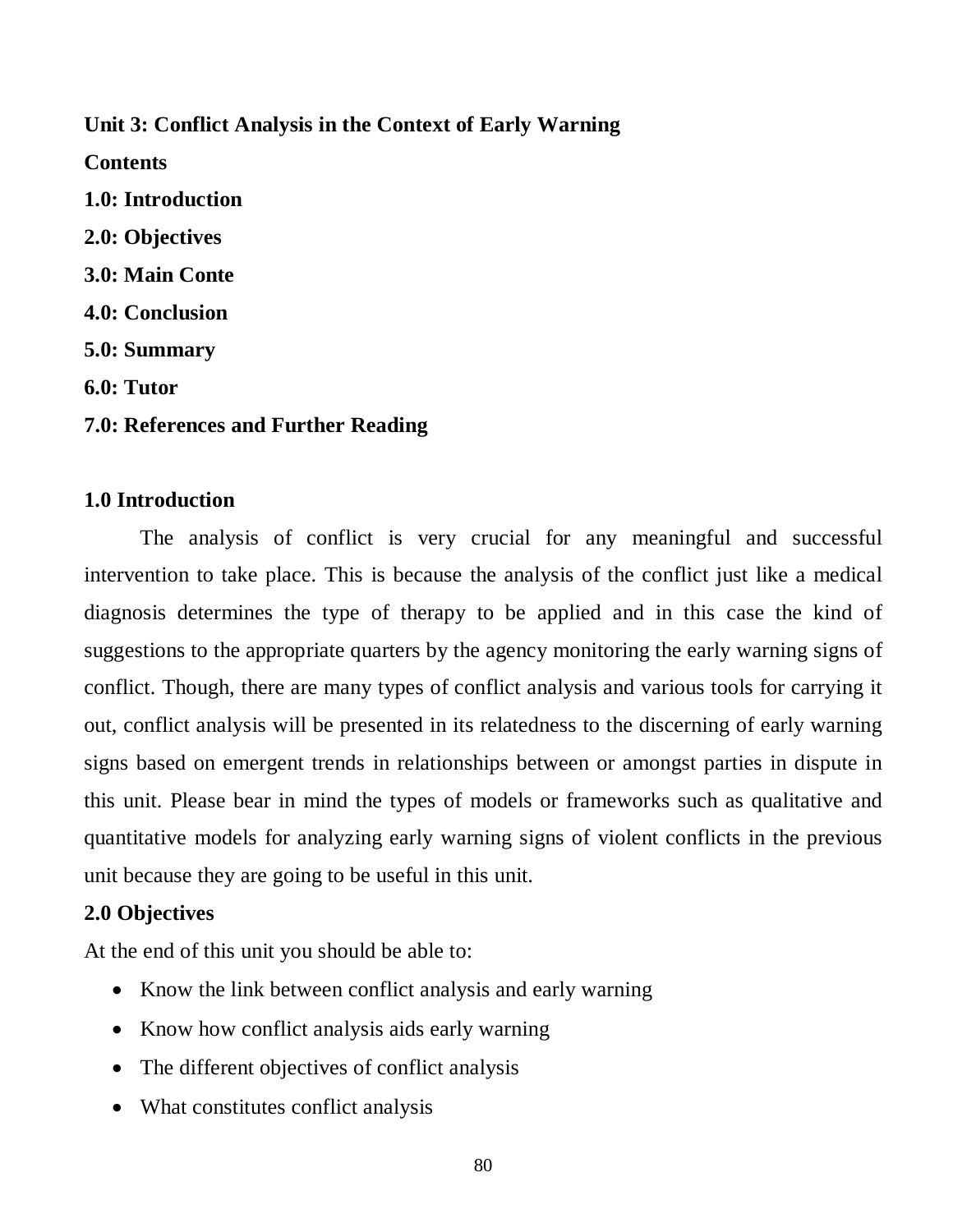#### **3.0 Main Contents**

The expression; conflict analysis ordinarily elicits certain impressions. The main impression given is that there is a conflict. The conflict may however be an emergent one or a full blown one. In another context, it may be ripe or unripe for intervention or resolution. The analysis of conflict in the context of early warning is however specific and contextualized as the analysis of conflict for the prevention of violence.

At this juncture it is necessary to ask ourselves why we need to embark on conflict analysis. Reasons for conducting conflict analysis include but may not be limited to the following. Conflict analysis helps us to:

- Understand the background or history of the conflict
- Understand the history of the relationship of the actors
- Identify the primary and shadow parties involved in the conflict
- The interests, needs and positions of the parties involved
- Have an insight into the perception of the parties about the conflict and themselves
- Understand the progression of the conflict in order to determine the mode and means of intervention.

From the above it can be posited that analysis of conflict helps us to comprehend the multi-faceted, multi-layered, multi-dimensional nature of conflict. Without analysis our response can become counter productive exacerbating instead of mitigating violent expression of conflict. The lack of understanding and evidence based analysis involving local actors has caused outside actors to erroneously define conflicts and promote the wrong strategies. This phenomenon of bad responses is common place. States, experts, humanitarian, development, peace building, and human rights organizations are all guilty of intervening in conflicts on the bases of no, poor or hasty analysis. The benefits of good analysis cannot be overemphasized. We proceed by providing a framework for conflict analysis based on the following sub-themes.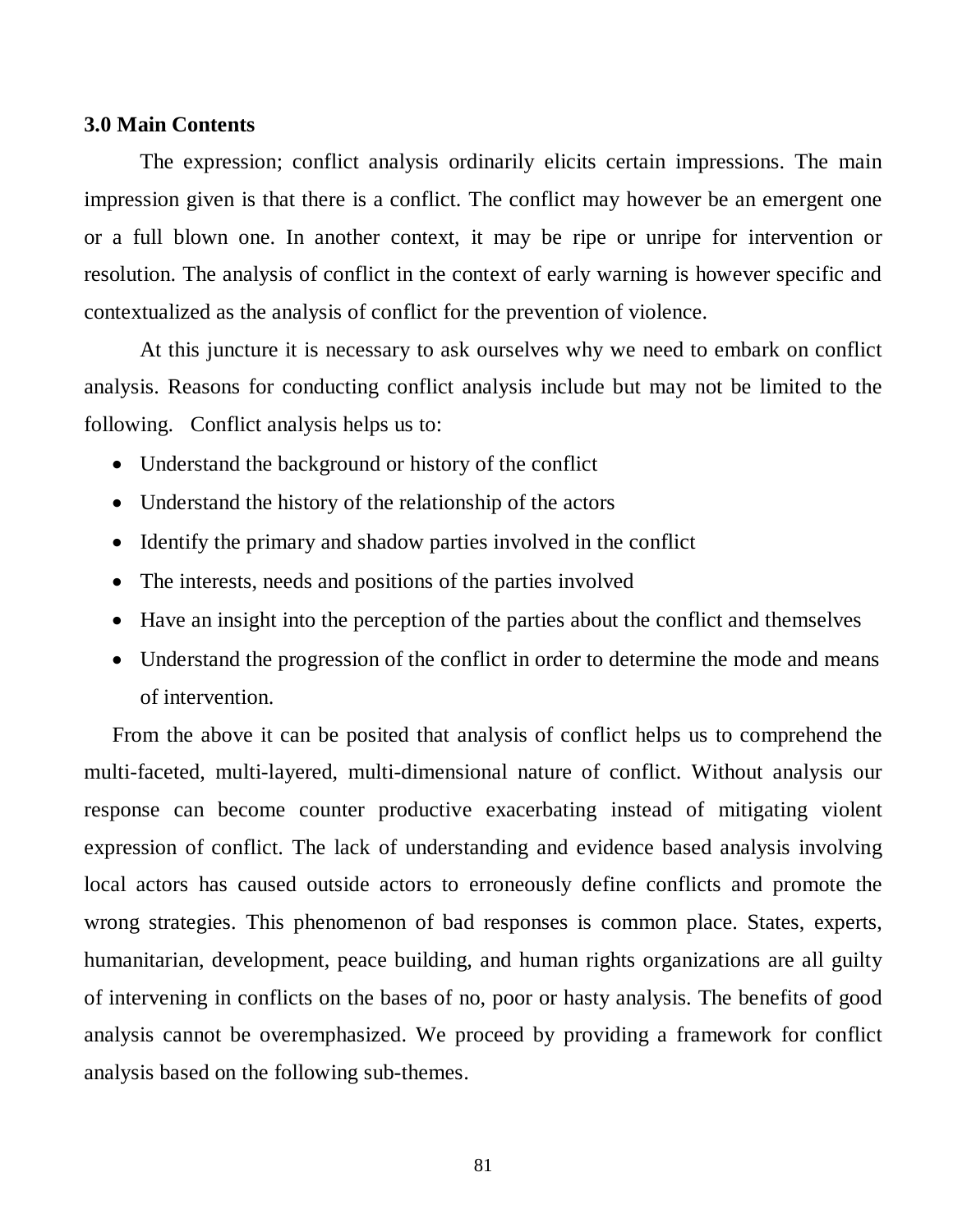# **PEOPLE OR STAKEHOLDERS**

• The life and dynamics of conflict depend on the emotions, personalities, perceptions, culture, interests or agendas, and relative influence of the people in the conflict.

• Stakeholders can be primary, secondary, or interested.

# **CORE PROBLEM OR ISSUE**

• The contending issue that results in the clash between the people. It is often multidimensional. By resolving one part does not necessary end the conflict.

• Problem sometimes has root causes. It is important to understand all the dimensions and sources of the conflict.

• Problem is dynamic. It changes or multiplies or decreases during the life of the conflict

# **PROCESS**

• Process is how the parties are responding to the conflict

• There are two main responses though they are expressed in several forms—violence and nonviolence

• Process also changes overtime; either violence intensifies or the parties see reason and turn to nonviolent means.

• Societies have evolved ways of responding to conflict. Each society has unique nuances relevant only to their context

## **CONTEXT**

The context refers to conditions that embed a conflict situation. They can be crosscutting conditions: prevailing perceptions, geographic location, demographic composition, and historical or sectoral: political, social, economic, religious, etc.

- What are the geographical boundaries?
- What natural resources are serving as incentives for the conflict?
- How do local, national and international actors define the context?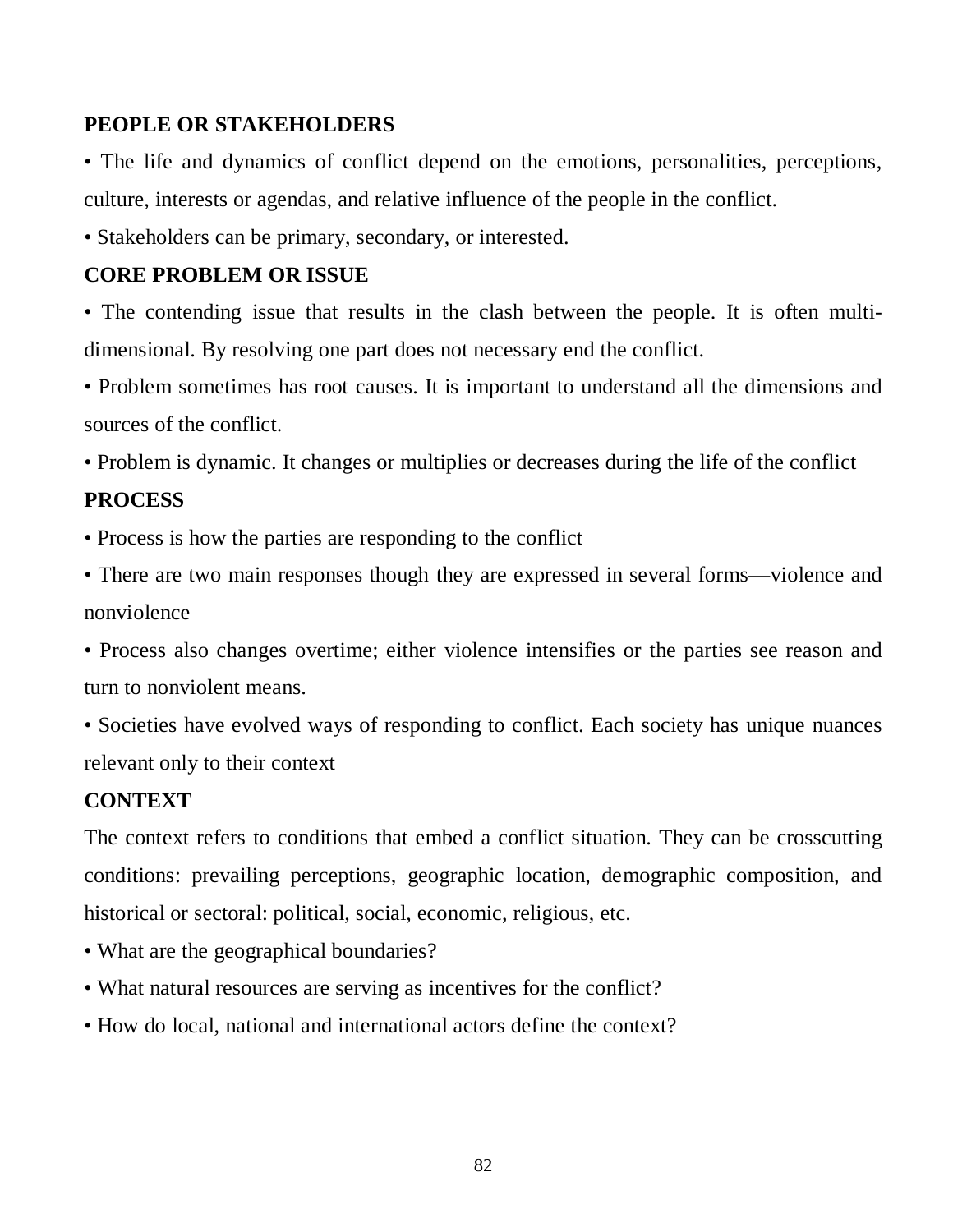Based on the framework above, the next step to take is to ask some questions in order to understand the context in which the conflict is emerging or unfolding. Some of these questions are:

• *Why is there conflict? What is it about?* This leads us to exploring the meaning carried by those engaging in or observing the conflict? How is the meaning informing their behaviour and attitude towards the conflict?

- *What* social, political, economical, religious root or systemic conditions feed the conflict?
- *Where* is the conflict located (Geography—border, scope, topography, vegetation, climate, etc.);
- *What* in history drives the conflict (past historical relations, myths)
- *Who* is involved and/or affected by the conflict? What are their roles and conditions? Demography and categories of people—women, children, elderly, cultural groups, number, population density, quality of life?

According to Shanahan, (2002:33) provides an illustration of contextual analysis of conflict that takes into consideration geography, demography, history, economy, politics, Geography : A small country of about 7 million people on the Atlantic coast of West Africa, Guinea Conakry is bordered by Sierra Leone, Liberia, Côte d'Ivoire, Mali, Senegal, and Guinea Bissau.

**Demography**: The largest ethnic groups are the economically dominant Fullah or Peul with approximately 35 percent of the population, the Sousou with approximately 30 percent of the population, and the Malinke with approximately 25 percent. Members of the Malinke group are also found in Senegal, Mali, Burkina Faso, Côte d'Ivoire, the Gambia, and Liberia. Guinea is also home to a number of forest tribes—the Guerze or Kpelleh, Manon or Kono, and Kissi.

**History:** In the 13th century, the Malinke established hegemony in the region, including Upper Guinea, and by the 14th century, Guinea in its entirety was absorbed into the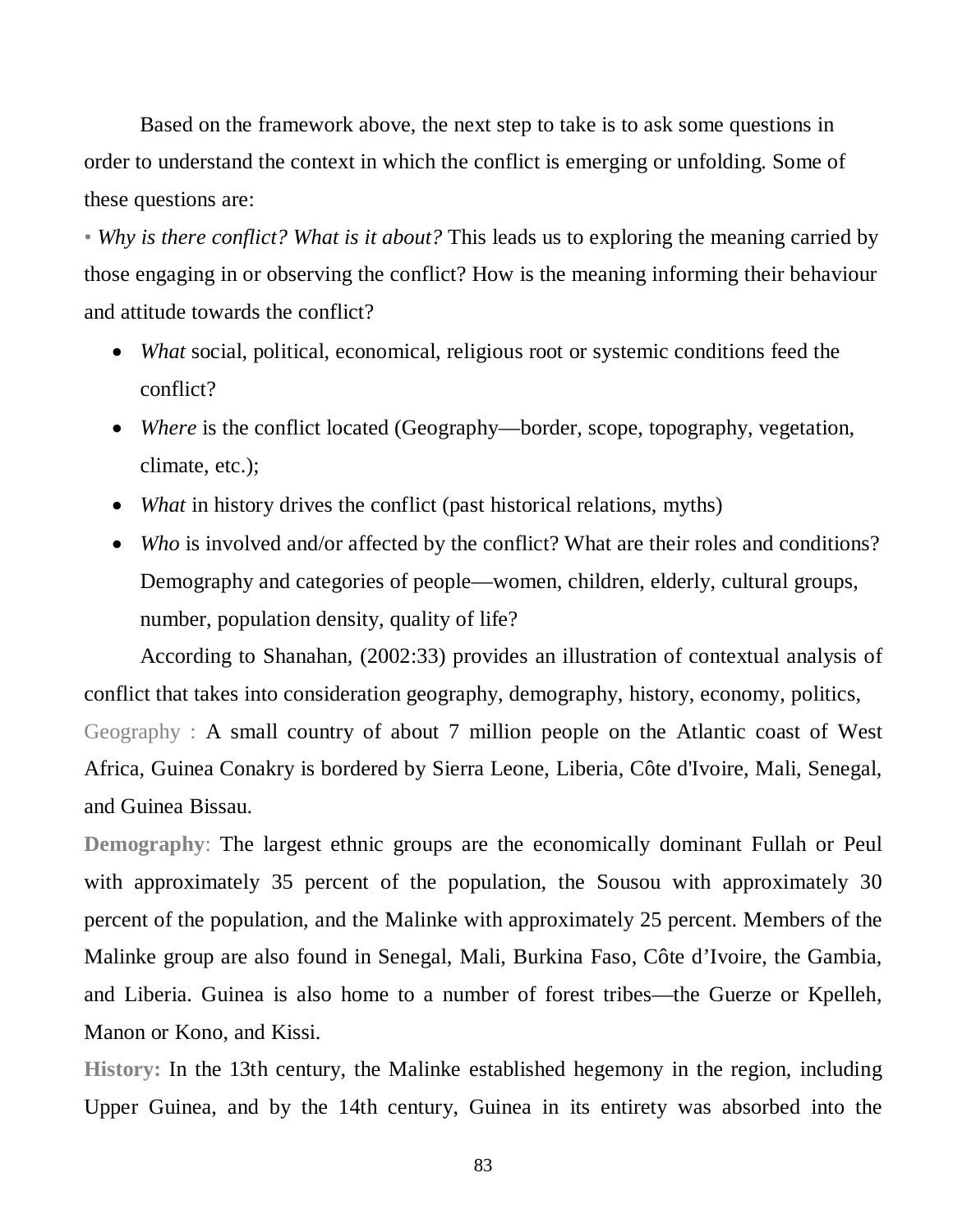powerful Empire of Mali. In contemporary times a French colony, a landmark in Guinea's fight for independence came in 1958, when Sékou Touré urged Guineans to refuse "quasi" independence from France. Touré's position was epitomised in his words: "We prefer freedom in poverty to riches in chains." De Gaulle's colonial administrators prepared to leave as Sékou Touré declared, in 1958, the independence of the second African colony, after Ghana (who negotiated and gained independence from Britain in 1957). In 1984 Sékou Touré's reign ended abruptly with his death from heart failure while visiting the United States. Just three days after his burial, Guinea's armed forces staged a bloodless military take-over.

**Economy**: In 1985, a few months after the military take-over, the Military Council announced revolutionary measures aimed at revitalising an economy exhausted by 26 years of isolation. With the help of the International Monetary Fund (IMF), a structural adjustment program was initiated, and the economy began an upward trend, according to the IMF reports.

**Political**: In 1991, after considerable national and international pressure, the Conté-led military government agreed to reinstate multi-party political system. Eight candidates competed for the presidency elections in 1993, including the incumbent Col. Conté. The pre-election period was tense, marked by incidents of violence between government and opposition supporters. Conté won under doubtful circumstances by a slight majority of just over 50 percent. The legislative elections of 1995 were also characterized by allegations of fraud, vote rigging, and violence. By decree in 2001, Conté conducted a referendum that now allows him to have a third term. Many believe that the passive nature of the Guinean people coupled with increased security threats, especially from the government of Liberia, and the international community's support for the Conté regime as a key ally in the Mano River basin, gave the president a free hand to violate Guinea's democratic and constitutional processes with impunity. From the above, the following questions arise:

1. Which of the factors listed above have the most influence on the current conflict?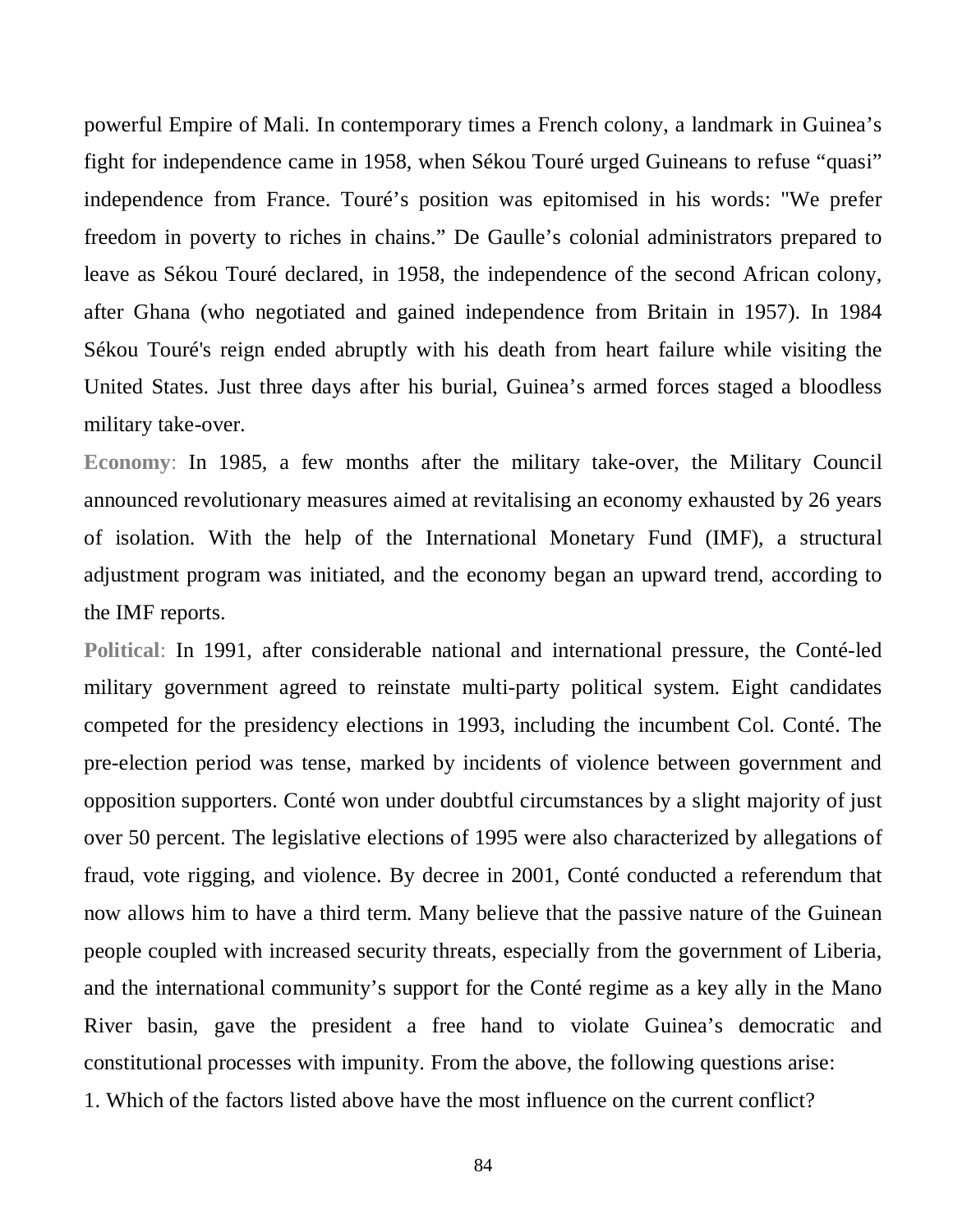2. Which factors when combined will affect the conflict significantly?

 $Task:$ 

Consider the demography of the conflict. Who are the people? Where are they located? What is their relationship? Is there a demographic tension? To do this, use the guide below

**Contextual Factor**

**Population Size**

**Gender Distribution**

**Ethnic Distribution**

**Geographic Distribution**

**Relationship between Groups**

**Impact of Environment on People and vice versa**

**Population Density**

**Gender Distribution**

**Demography (People & Distribution**)

**Concluding Questions:**

1. Which of the factors listed above have the most influence on the current conflict?

2. Which factors when combined will affect the conflict significantly?

Also, Shahanan (2002:34) raises posers on the following issues that invite us to consider the Historical context of the conflict? What important events in history relate to or feed the current conflict? Are these events being exploited and/or used as an excuse to trigger or exacerbate conflict?

**Contextual Factors**

**Historical Events that Generate Conflict**

**Historical Events that Mitigate Conflict**

**Events Currently Exploited**

**Historical factors**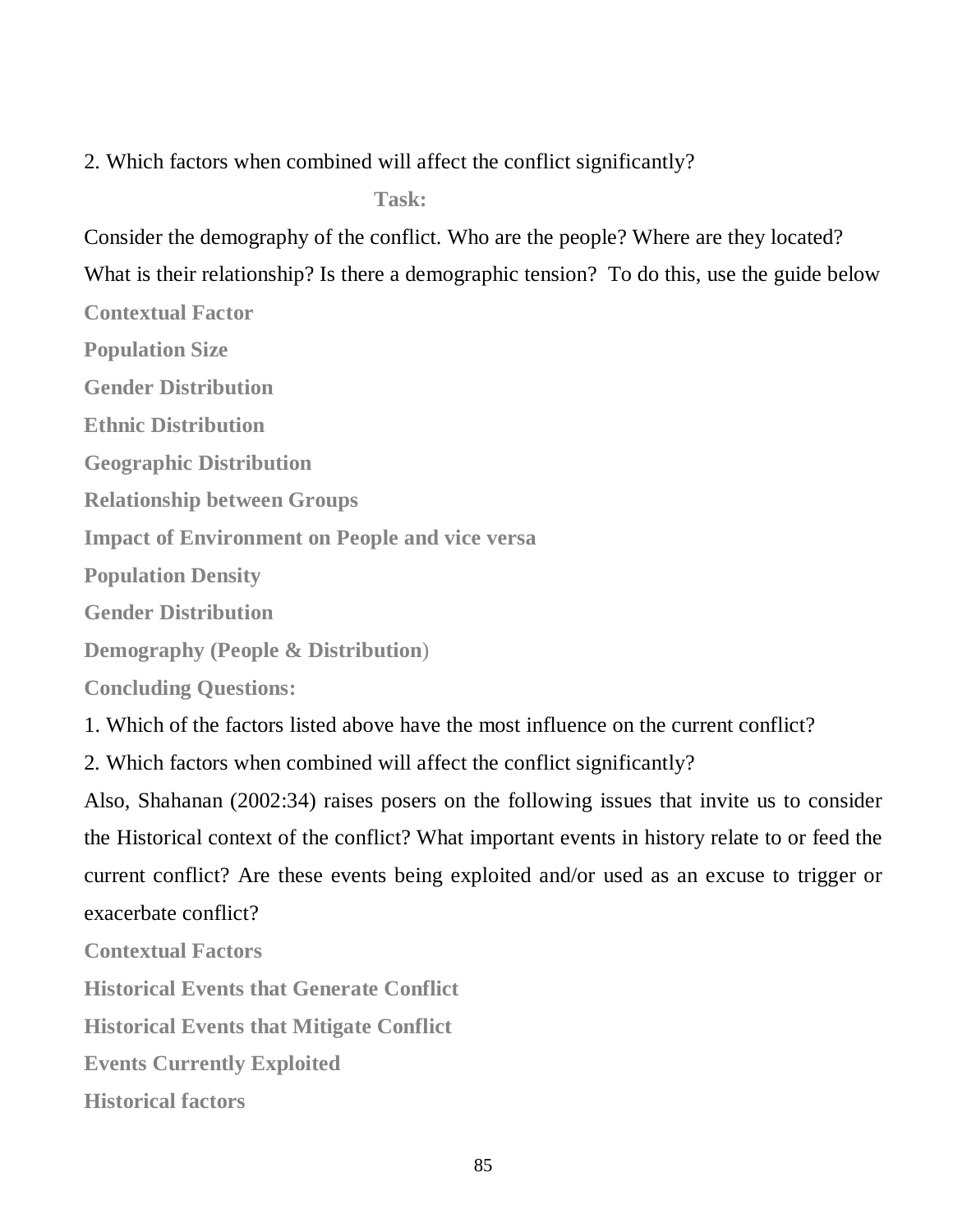**Concluding Questions:**

- 1. Which of the factors listed above have the most influence on the current conflict?
- 2. Which factors when combined will affect the conflict significantly?
- 3. How do the past and the present combine in determining the future?

Furthermore, when analyzing the economic context the following questions were raised:

• Consider the economic context. What is the state of the economy? List the economic factors that prevail in the society. How do they inform the conflict?

In addressing the above, examine the following as contextual factors:

**Primary Exports**

**International Debt and loans**

**Economic events that Generate Conflict**

**Impact of Economy on People Workforce**

**Education Resources Currently Exploited**

**Concluding Questions:**

1. Which of the factors listed above have the most influence on the current conflict?

2. Which factors when combined will affect the conflict significantly?

In the political context of the conflict consider what are the current political conditions and situations using the following as contextual factors?

**Elections Governance Security Legitimacy**

**State & Society Relations**

**Other**

**Political Factors**

**Concluding Questions:**

- 1. Which of the factors listed above have the most influence on the current conflict?
	- 2. Which factors when combined will affect the conflict?

Furthermore, Shahanan (2002:40) illustrates with different parts of a tree in explaining conflict analysis which can also be useful in the context of early warning: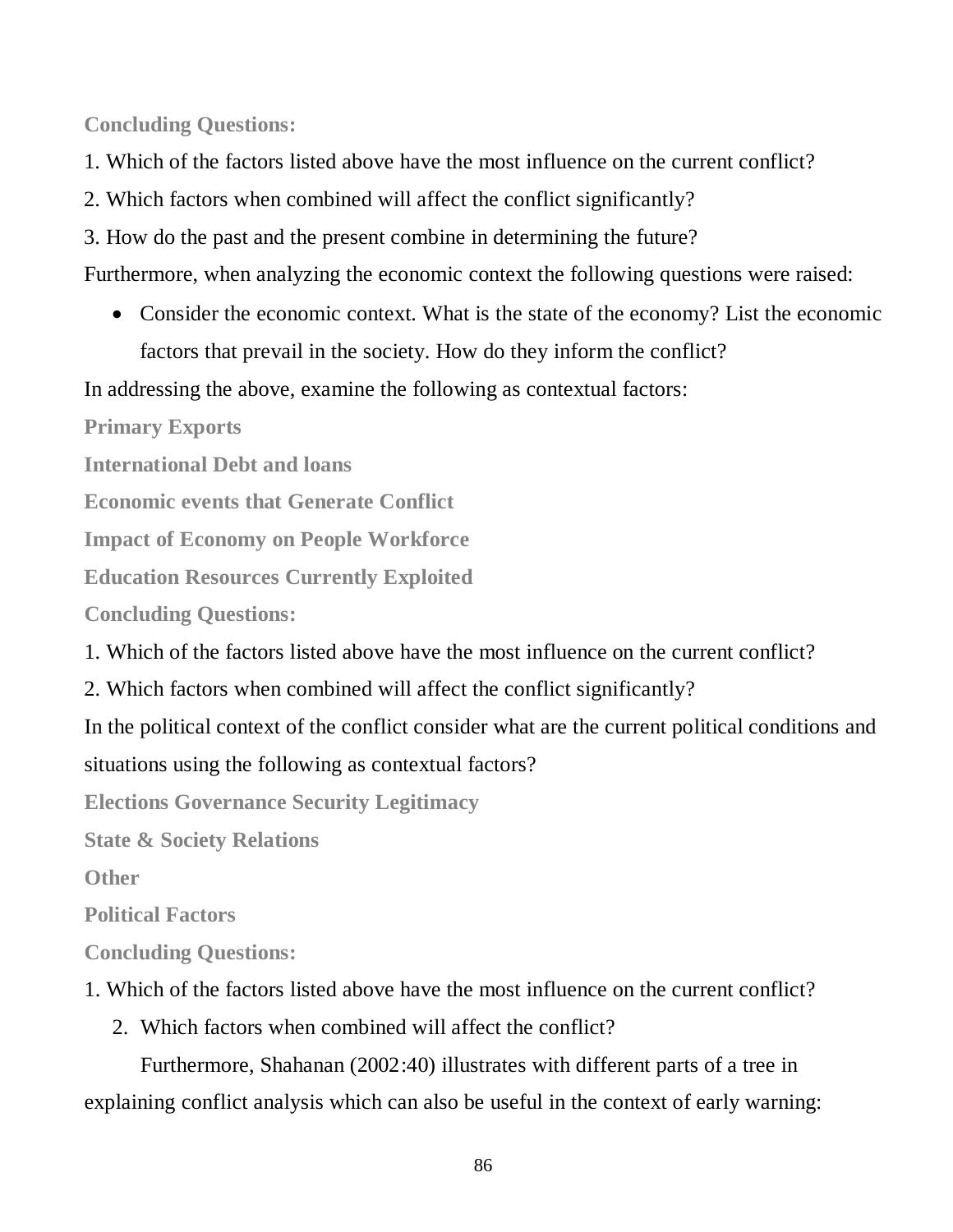#### **The roots:**

What are the structural or causal factors. Although they are the invisible contents of the tree, the roots are the anchor and source of life for the tree. Examples of root causes are injustice, poverty, economic deprivation, ignorance, ethnic prejudice and intolerance, corruption, poor governance both at state and traditional levels. Just as all roots left in a soil do not necessarily produce a tree, roots of conflicts only provide potentials for conflict. Other contributing factors like good soil, a gardener, etc. will be needed to produce the *Conflict Tree*.

#### **The Trunk**

Is the largest visible content of the tree. It is where all of the roots have converged. It is difficult to distinguish the link of the trunk to a particular string of the roots. The trunk gives onlookers some clue about the name and nature of the tree. However, the tendency to associate conflict only to the visible core problem can be deceptive since this is just a converged expression of many roots with particular differences. As a convergence of the roots, the trunk comprises dimensions of the conflict. Depending on who is analyzing the conflict and from what vantage point the analyst who is conducting the study may emphasize a particular dimension of the conflict over the others.

#### **The Branches, leaves and fruits**

Are the multitudes of smaller conflicts or dimensions of the conflict emerging out of the trunk. They are sometimes referred to as effects of the conflict. For example, conflicts between ex-combatants and their communities, the rise in prostitution, family conflicts emerging out of long years of separation, chieftaincy disputes as a result of two or more chiefs being appointed by the different authority who occupied the communities during a civil war, land disputes as a result of lands being sold by different so-called owners, etc are all branches from a Conflict Tree.

Over an extended period of time the effects or fruits of a particular conflict can fall into the fertile soil, germinate and develop another tree separate from the original tree.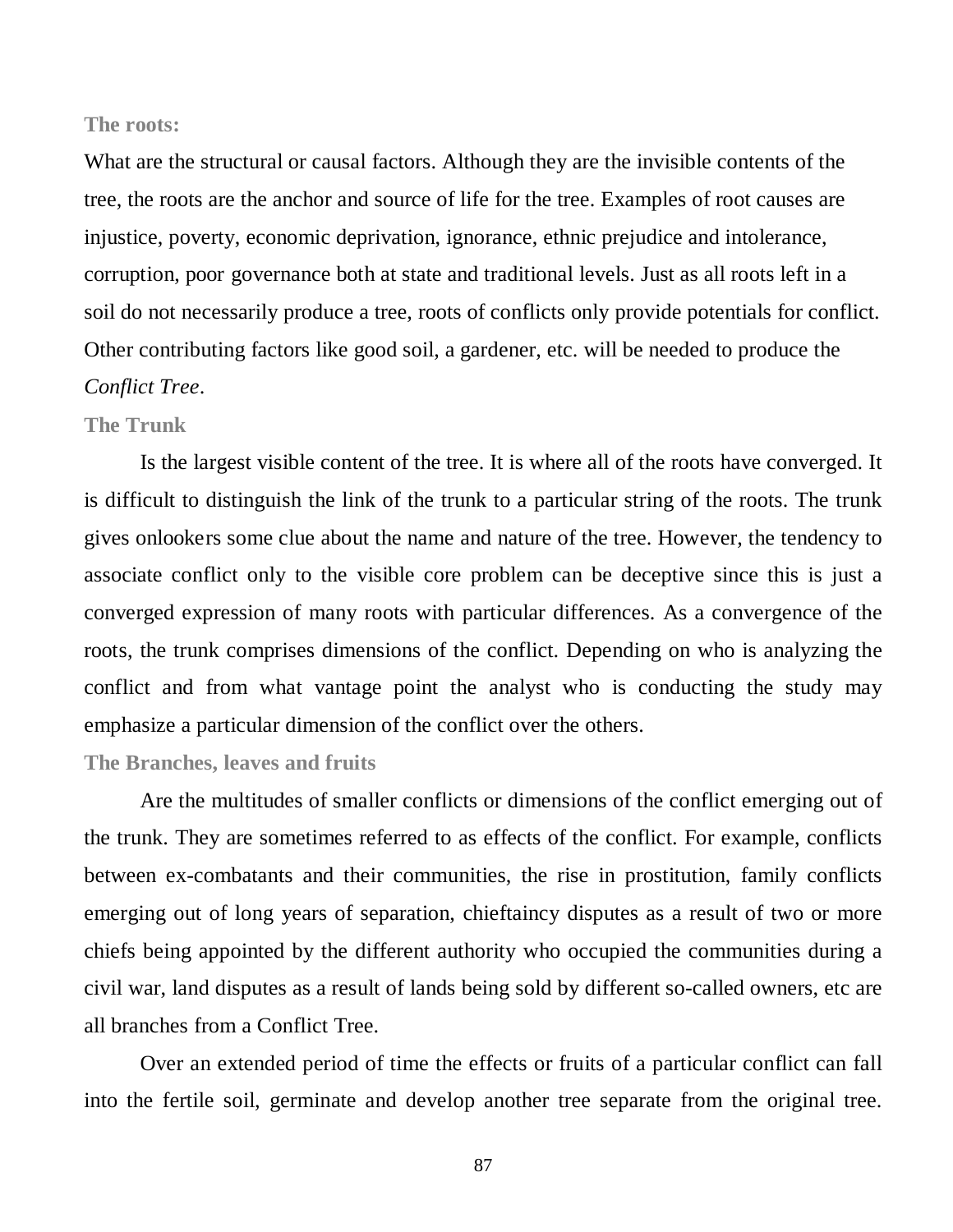Once this has happened one may need to address problems associated with the new tree outside of the earlier one. Sometimes the old tree is even dead and gone but the new tree grows in strength. This illustrates some of the complex dynamics of conflict.

In another vein, Fisher et al (2000) posit that the analysis of conflicts have different stages which can be useful for early warning systems. These stages are closely related with the context or setting where the conflict is unfolding. The stages are identified are as follows:

- i. The first is the **pre-conflict** stage, a period when goals between parties are incompatible, which could lead to open conflict. At this stage, the conflict is not well known because parties try to hide it from public view, but communication is undetermined between them.
- ii. The second stage is the stage of **confrontation**, at which point the conflict becomes open or manifest. This is characterized by occasional fighting, low levels of violence, search and mobilization of allies by parties, mobilization of resources, strained relations and polarization.
- iii. The third stage is the stage of **crisis**, which represents the peak of the conflict. In violent conflict, this is the stage of war and intense fighting, leading to killings, injuries, large scale population displacements, and the use of small arms and light weapons, etc.
- iv. The fourth is believed to be the **outcome** stage. There is an assumption that all conflicts will pass through this stage, one way or the other. Either one side wins and another loses, or a ceasefire may be declared; one may surrender, or the government or other third party intervening forces stronger than the warning parties intervene to impose a solution and stop the fighting. The critical issue at this stage is that the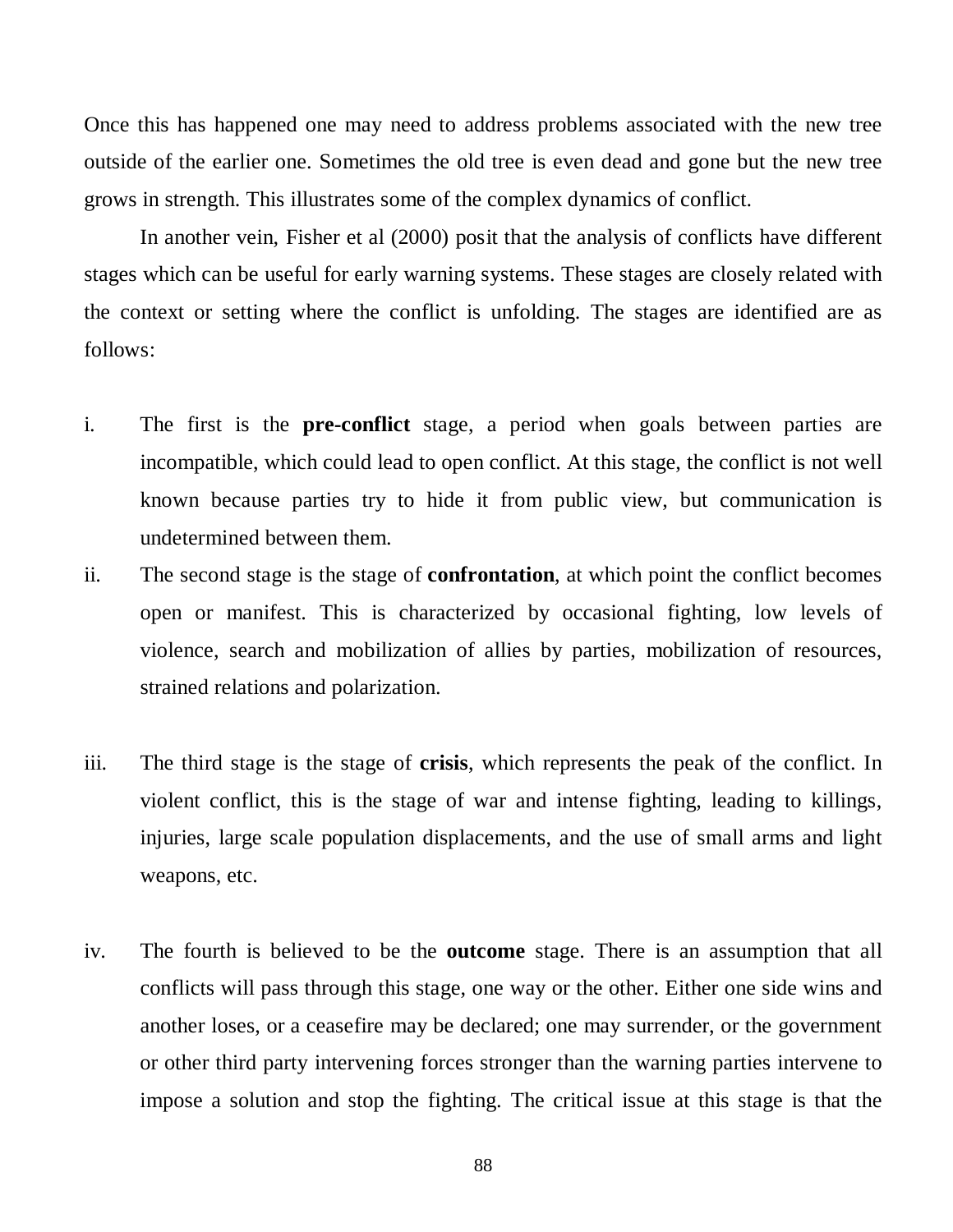violence is decreased, which allows room for some discussion to commence, or alternative means of settling the conflict.

v. The fifth is the **post-conflict** stage. At this stage, violence has either ended or significantly reduced, and the parties have gone pass the crisis stage. This is the stage to address the underlying causes of the conflict, those incompatible goals which created the conflict in the first instance, such as the needs and fears of the parties. If they are not tackled at this stage, the conflict cycle may be re-enacted and a return to the pre-conflict stage, with consequent re-eruption of violence, is a possibility. These conflict stages are also referred to by other names, such as "conflict process" or "conflict progression". All of them constitute useful points of conflict analysis.

# **4.0 Conclusion**

The unit one more reiterates the usefulness of informed conflict analysis as a sinequa-non for effective prevention of violent conflicts. In carrying out the analysis, there are various tools some of which were discussed in the unit.

## **5.0 Summary**

The unit provided tools of conflict analysis in a graphic and lucid manner.

## **6.0 Tutor Marked Assignments**

- Pick a conflict of your choice and use the conflict tree show how conflict analysis can aid early warning.
- Using the Nigerian civil war as an illustration apply the framework for conflict analysis that combines some aspects of the framework for conflict analysis presented in this unit.

## **7.0 References and Further Reading**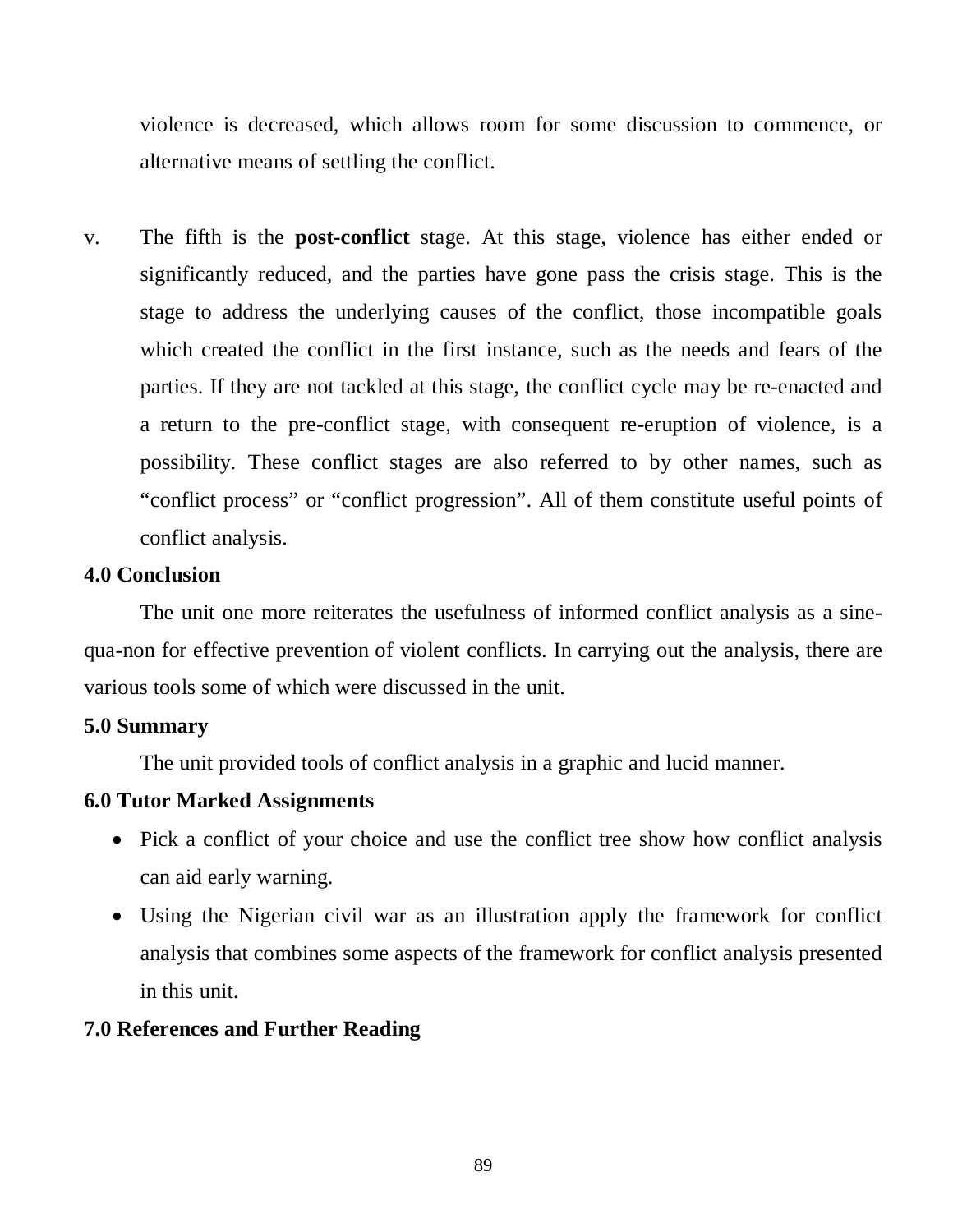- Fisher, S; Ludin, J; Williams, S; Abdi, D. I; Smith, R; and Williams,S. (2000). *Working With Conflict Skills & Strategies for Action*. London. Zed Books.
- Nyheim, D and Leonhardt, M. (1999) *Promoting Development in Areas of Actual or Potential Violent Conflict: Approaches in Conflict Impact Assessment and Early Warning*. [www.fewer.org](http://www.fewer.org/) and [www.intrenationalalert.org.](http://www.intrenationalalert.org/) Accessed on 14-9- 2009.
- Shahanan, J (2002). *Bury Cold War Mindset : Fourth Generation Warfare Rewrites*

*Military Strategy*. [www.google.com/top/society/issues.](http://www.google.com/top/society/issues)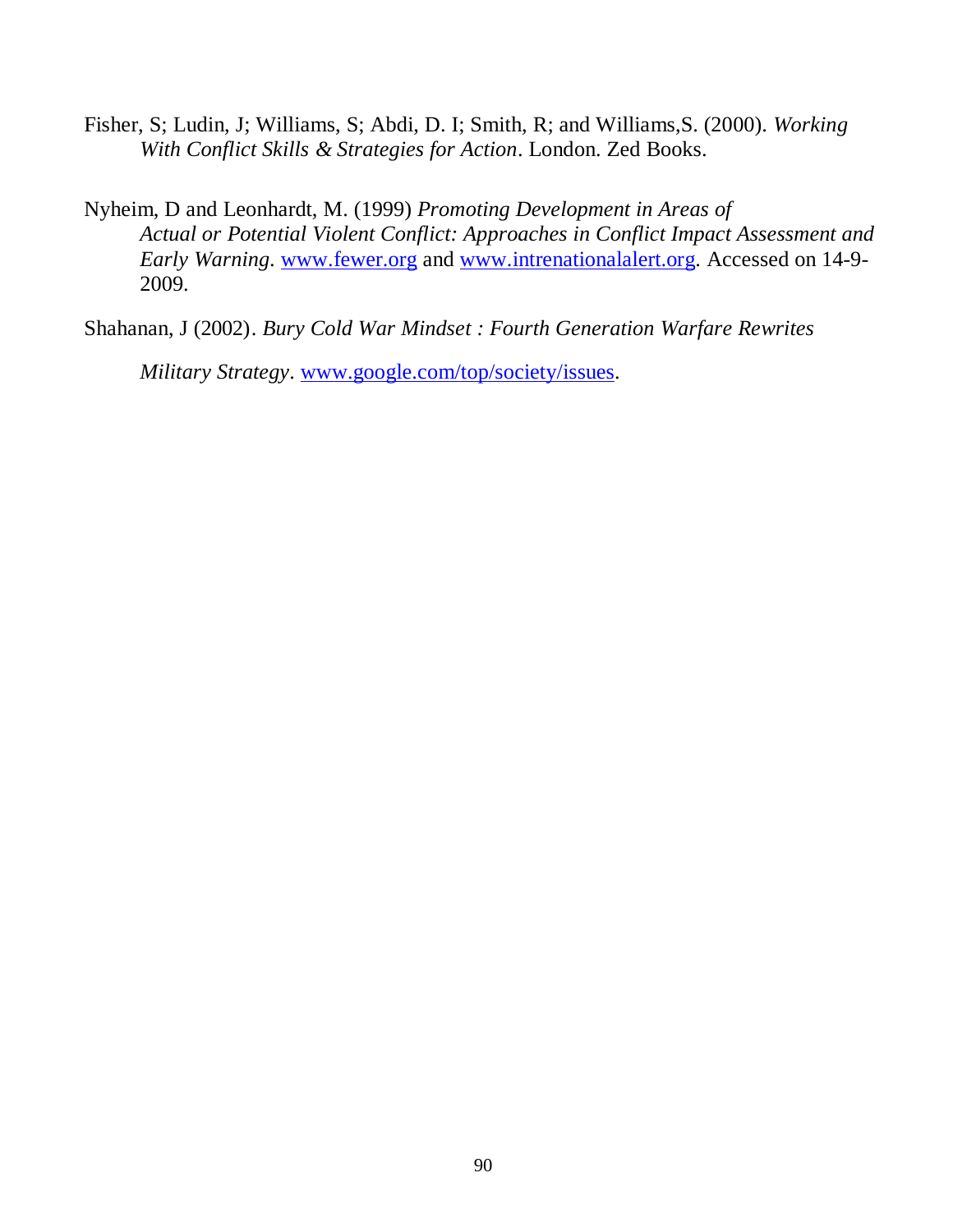## **Unit 4: Early Warning and Conflict Prevention**

**Contents 1.0: Introduction 2.0: Objectives 3.0: Main Contents 4.0: Conclusion 5.0: Summary 6.0: Tutor Marked Assignments 7.0: Reference and Further Reading** 

## **1.0 Introduction**

In this unit, we shall be focusing on demonstrating how early warning and conflict prevention work in practice. The essence of this is to deepen your understanding of the two concepts as you move on in your study as students of peace studies and conflict resolution. This is because at this stage, you should be able to merge practice with theory in order to provide efficacious solutions to emergent and protracted conflicts.

## **2.0 Objectives**

At the end of this unit you should be able to:

- Understand the empirical link between conflict prevention and early warning.
- Identify the points at which early warning feeds into conflict prevention.
- The role of stake-holders in this process.

## **3.0 Main Contents**

The relationship between early warning and conflict prevention has been well documented. These have informed the consensus that early warning is basically an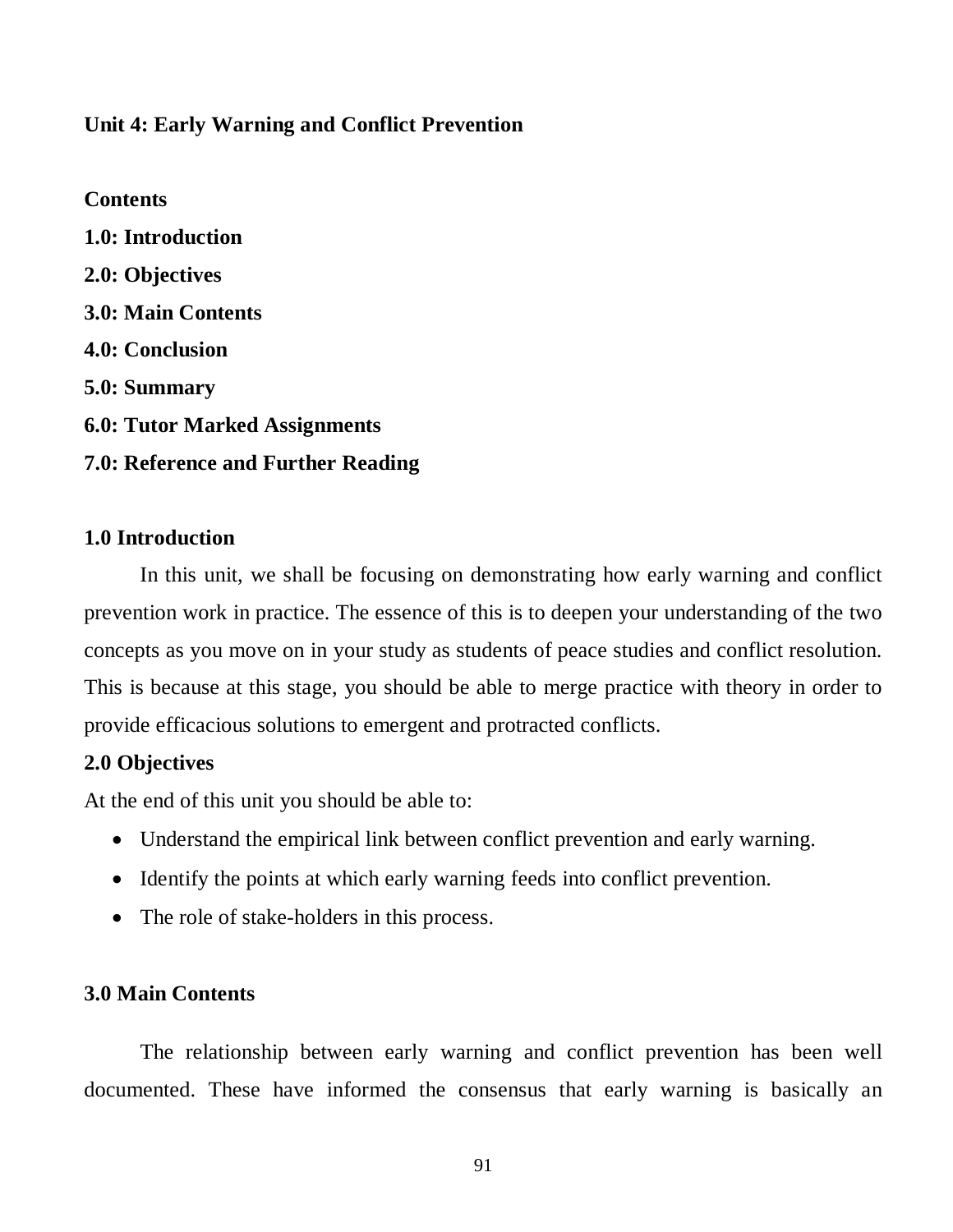instrument of preventive diplomacy which involves both state and non-state actors at different stages in a complementary manner. This unit will also clearly show how early warning differs from conflict prevention. According to Meier and Lanotte (N.D), conflict prevention is generally understood as encompassing operational prevention and structural prevention. The former comprises early warning analysis and preventive diplomacy while the latter typically draws on capacity building and development. It is well recognized that an integral component in the process of conflict prevention is early warning.

Meier and Lanotte (N.D) also share the view that defined early warning as laying the ground for proactive engagement in the *early* stages of a potential conflict or crisis, to prevent or at least mitigate violent and deadly conflict. Evidently, "early warning is not simply the sharing of information about an impending crisis, let alone the wail of a siren announcing the immanence of such a crisis." Early warning goes beyond the continuous collecting and sharing of information to include both continuous analysis of the information and the formulation of appropriate response strategies for which promptness is essential. The two concepts of early warning and conflict prevention also have similar it can be posited that while early warning takes a proactive approach to make recommendations on the structural and behavoural causes of conflicts, conflict prevention takes practical actions to carry out the recommendations from early warning. Hence, early warning stops where conflict prevention takes off.

## **3.1 Issues and Constraints of Conflict Prevention**

Based on the common saying that prevention is better than cure, the saying is also applicable in the context of Conflict Prevention and we may rightly posit that that is the spirit behind early warning. This must have informed the upsurge of interest in the activity by Governments, NGOs, international organizations and many research institutes devoted to the concept. Analysts believe that preventive action taken before a conflict becomes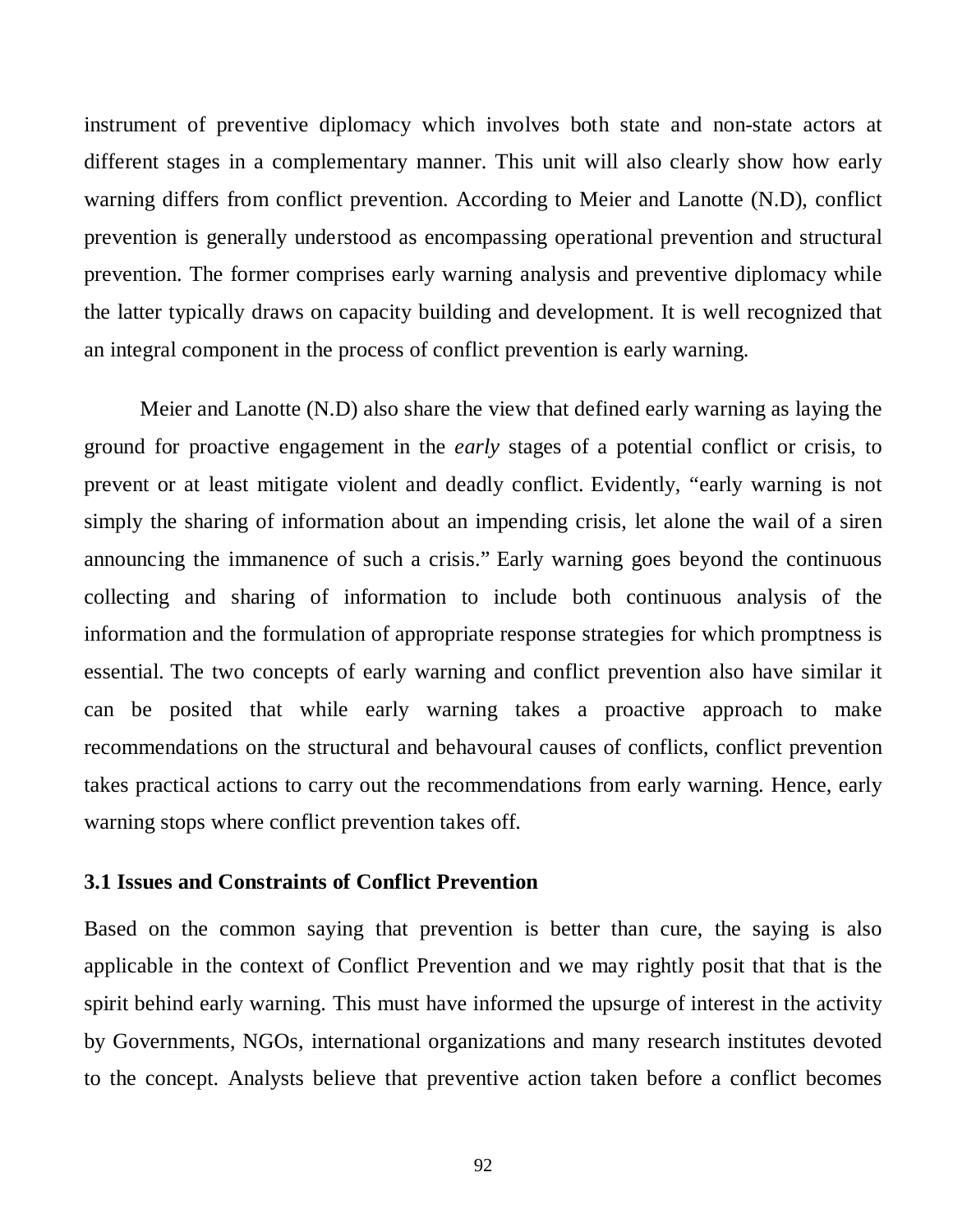violent could save not only lives and suffering, but also money. The efforts of the international community in peace-building and peace-enforcement are rather costly, especially those efforts that are mounted after a conflict has reached a violent phase. The recent conflict in Kosovo cost NATO 22 billion dollars in military expenditure until July '99. Many people believe that conflict prevention would have been cheaper. But how can we prevent conflict? And how do we convince governments and other funding institutions to financially support the prevention of conflict when success or positive results are not very visible?

## **The 'CNN' factor**

One of the problems of conflict prevention through the use of mass media apparatus such the electronic and print media is that it does not make for very 'hot' headlines: "Conflict avoided between Romania and Hungary over minorities through preventive diplomacy" apparently sells less newspapers than something like: "Another 40 civilians feared dead in Kosovo". Conflict prevention efforts are often considered 'non-events' and are difficult for the media to cover. The 'CNN factor' comes into play when a conflict only seems to exist if the media pay attention to it. Kosovo was CNN-ified, Sudan was not, though it is a larger and longer lasting conflict with over 2 million casualties in the last three decades. Some of the episodes of violent clashes between Ethiopia an Eritrea in the last few years have had over 10.000 casualties per clash; more than the (controversial) amount feared dead in Kosovo. This shows that the constraints such as the location, ownership and other consideration may hinder the objective performance of functions associated with early warning and conflict prevention.

#### **Difficulty of conflict prevention**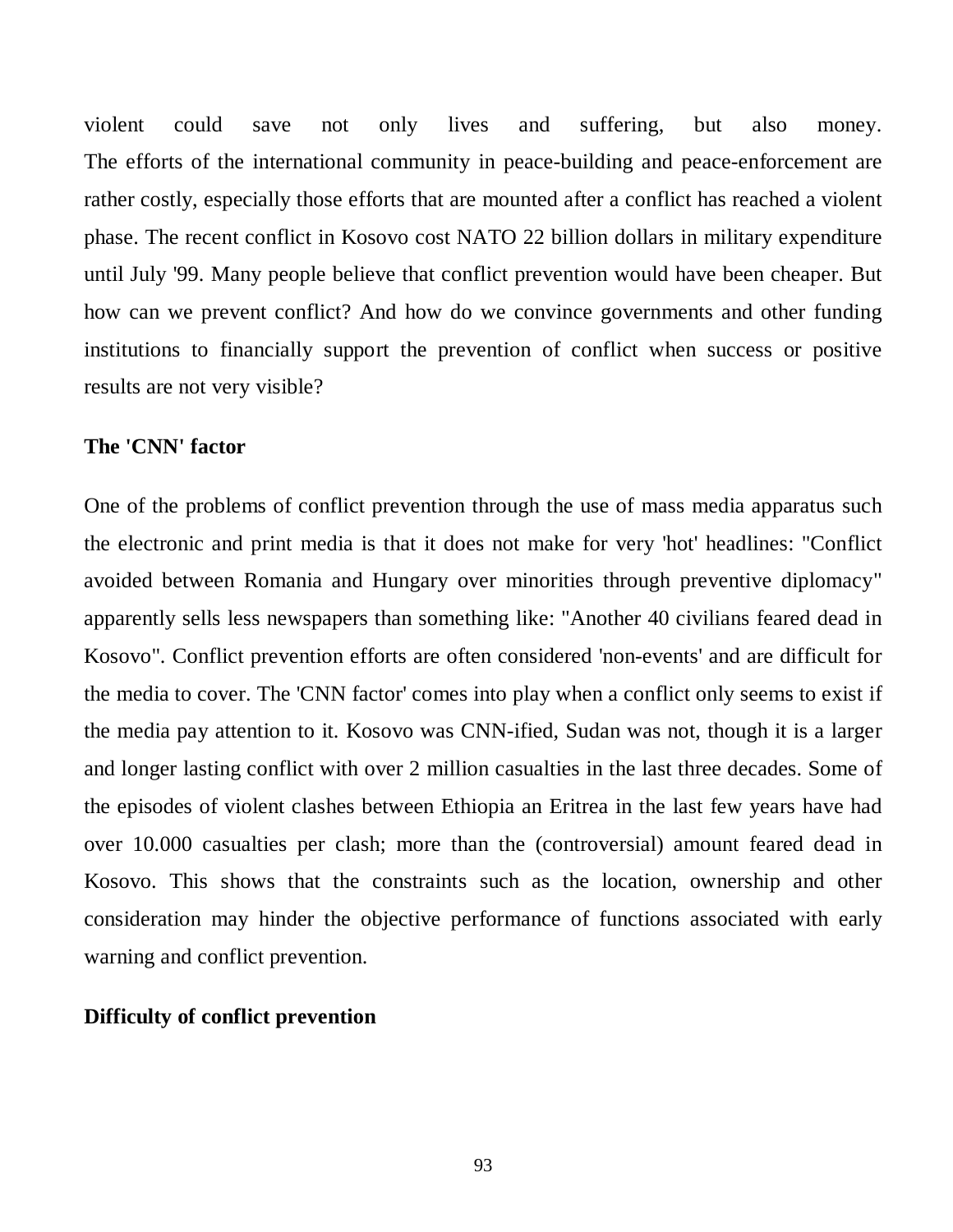The difficulty of conflict prevention is often that we can predict the eruption of violence, "Early Warning," but that adequate "Early Action" is not taken. Many current so-called ethnic conflicts had been predicted, including the wars in the former Yugoslavia, Rwanda, etc. Balkan specialists have been predicting violent conflict in Kosovo for over 10 years (!), since at least 1989. Books from the end of the eighties or Tadeus Mazawiecki's UN Human Rights reports from the beginning of the nineties illustrate this. Reading about Kosovo-Serbian tensions one gets the feeling of looking at someone who is waving a chainsaw closely to a thread holding the Damocles sword. For a variety of reasons however very little money was invested in these countries/areas for conflict prevention work. Reasons for this may the perception and values of those in authority in the affected countries.

#### **New organizations**

During the last couple of years many governments and researchers have come to the logical conclusion that:

- 1. Conflict prevention is necessary from a moral point of view.
- 2. It is a lot cheaper than trying to resolve conflict once it has reached a violent stage.
- 3. That many non-state actors are well located in conflict areas to perform conflict prevention activities.

With this in mind, new organizations have been established to try to predict and take action to prevent conflicts from moving into the violent conflict phase. One such organization is the Forum on Early Warning and Early Response [\(FEWER\)](http://www.fewer.org/). It is a global, multi-sectoral and multi-disciplinary network of over 25 organizations with a stated goal of providing early warning and pooling expertise to prevent violent conflict and civil wars. Another organization is the **European Platform on Conflict Prevention** (a group of European NGOs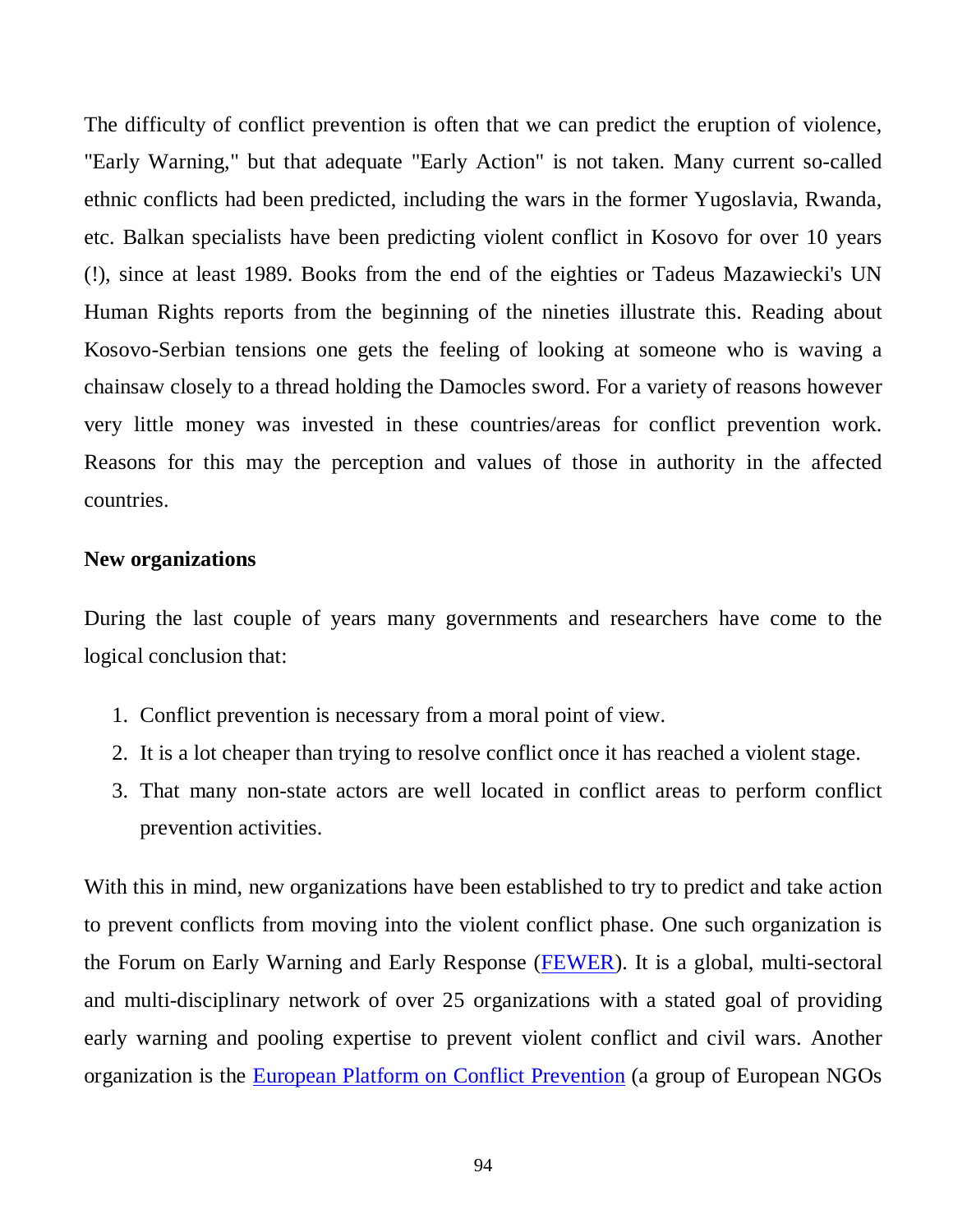working together to improve co-operation in the area of conflict prevention and resolution). [The Conflict Prevention Network,](http://www.lrz-muenchen.de/%7Ecpn/) CPN (in Ebenhausen near Munich) provides the EU with policy input on conflict prevention.

Also, many other existing organisations have paid serious attention to conflict prevention. The [OSCE,](http://www.osce.org/hcnm/index.htm) [The Carnegie Corporation](http://www.carnegie.org/) and the [OECD](http://www.oecd.org/dac/htm/pubsfoc.htm#Conflict) have made conflict prevention initiative core elements in their policies and activities or written reports and recommendations on the subject. Many foreign ministries have 'crisis-' or 'conflictprevention' units now. Many foreign policy think tanks have research programs on conflict prevention, like the [Clingendael Institute](http://www.clingendael.nl/) in the Netherlands.

## **3.2 LINKING EARLY WARNING WITH CONFLICT PREVENTION**

The main challenge in this context is matching early warning. The salient questions are: How to find the right audience for the right warning message? How to find the most suitable recipient bureaucratic and non-bureaucratic levels to the warnings? How to estimate case-by-case the suggested policy response levels? In the context of ethnopolitical early warning there are bureaucratic and non-bureaucratic response levels to these early signs but how can the early warning signs be communicated to them to bring about the desired response. After trying to identify the root-causes of ethno-political problems the next step is directed to the identification of different bureaucratic and non-bureaucratic levels of the early warning system. For this purpose the already existing structures of authority and non-authority service can be used as frameworks for determining the possible targets of the warning message.

# **Suggested bureaucratic and non-bureaucratic response levels to ethnic early warning message**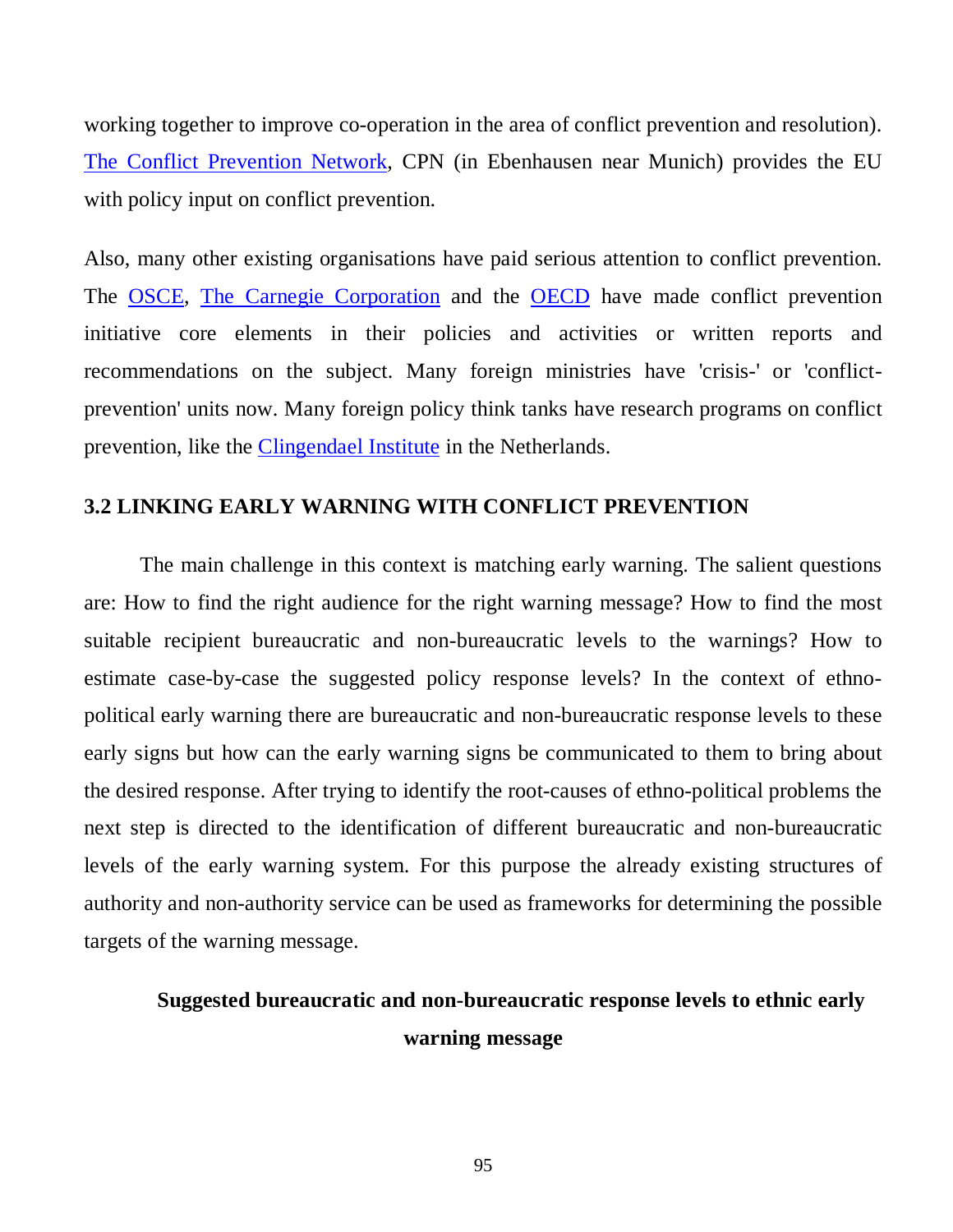| inter-personal  | informal groups, opinion-formers,<br>eminent personalities                                                                                                 |
|-----------------|------------------------------------------------------------------------------------------------------------------------------------------------------------|
| small community | local-government, legitimate political<br>representatives, church ecumeny                                                                                  |
| Communal        | local-government, social-cultural<br>organizations, NGOs, women<br>organizations                                                                           |
| Regional        | Foundations, Institutions, NGOs                                                                                                                            |
| intra-state     | ombudsman, United Nations High<br><b>Commissioner on National Minorities</b>                                                                               |
| inter-state     | Governments, The Hague International<br>Court of Justice, OSCE Vienna Conflict<br>Prevention Center, UN High<br><b>Commissioner on National Minorities</b> |

The practical uses of the different stages above are discussed below:

**On small community level**: one of the suggested response levels to warnings are the local governments. This is because they are the closest to the grassroots where majority of the population of many third-world nations reside and high potentials for violent conflicts especially in multi-ethnic and multi-religious countries. This lends credence to the need to have structures for monitoring and promoting peace in at all levels of social settings.

**On communal level** : one can highlight the role of religious organizations such as churches and mosques. In some cases third party intervention (e.g. non-governmental organization) played an important role in initiating joint activities between churches which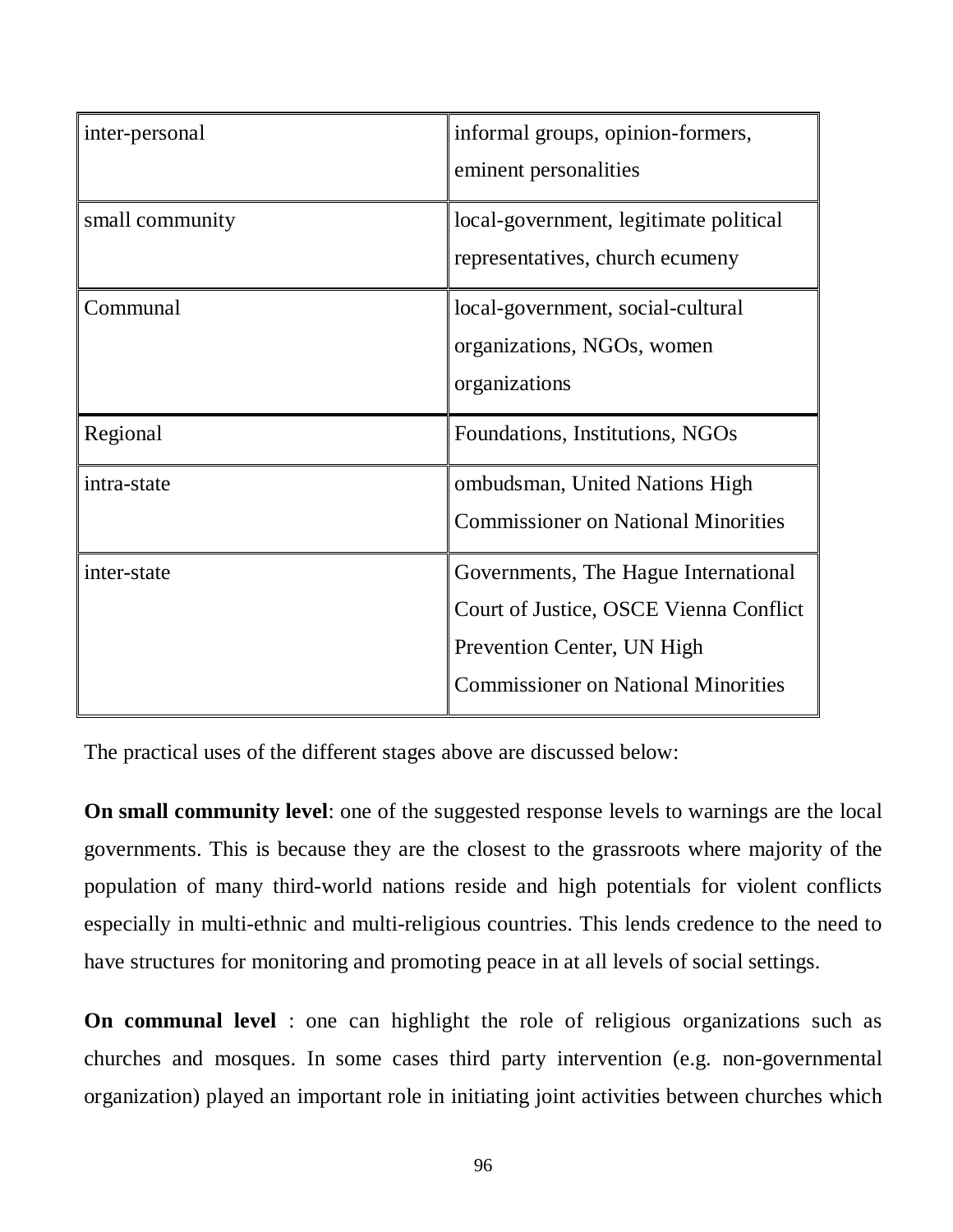have had long lasting conflicts. The Prague based NGO, the Helsinki Citizens' Assembly has been successful in the role of interrmediator during a seminar on religious minorities held in Bucharest, Romania in 1992.

**On inter-state level :** the role of the ombudsman/ombudswoman cannot be underestimated, however, the proper institutional framework and attitude must be present for it to serve our objective in this context. For example, there was the ombudsman during the dark days of military rule in Nigeria and despite that, there were many cases of flagrant abuses of human rights that generated tension and conflicts in many multi ethnic and multireligious societies. The role of High Commissioner on Ethnic Minorities is of key importance both on intra-state and inter-state levels for having a specific and explicit early warning mandate and capability of contributing substantially to conflict prevention. This is very instructive in settings with history of inter and intra-groups animosities.

In using early warning systems for the prevention ethno-political conflicts, some experts, like Michael Lund suggests the use of both 'soft' (including diplomacy, building of local institutions) and 'hard' preventive tools (military force) while other experts are in favour of either the one or the other from the two above mentioned tools.

| citizens' diplomacy, mediation, civic    |
|------------------------------------------|
| education,                               |
| police reform                            |
| citizens' diplomacy, fair representation |
| in local government's decision-making,   |
| police reform, human rights education    |
|                                          |

## **Suggested policy response levels to early warning signs of ethno-political conflicts**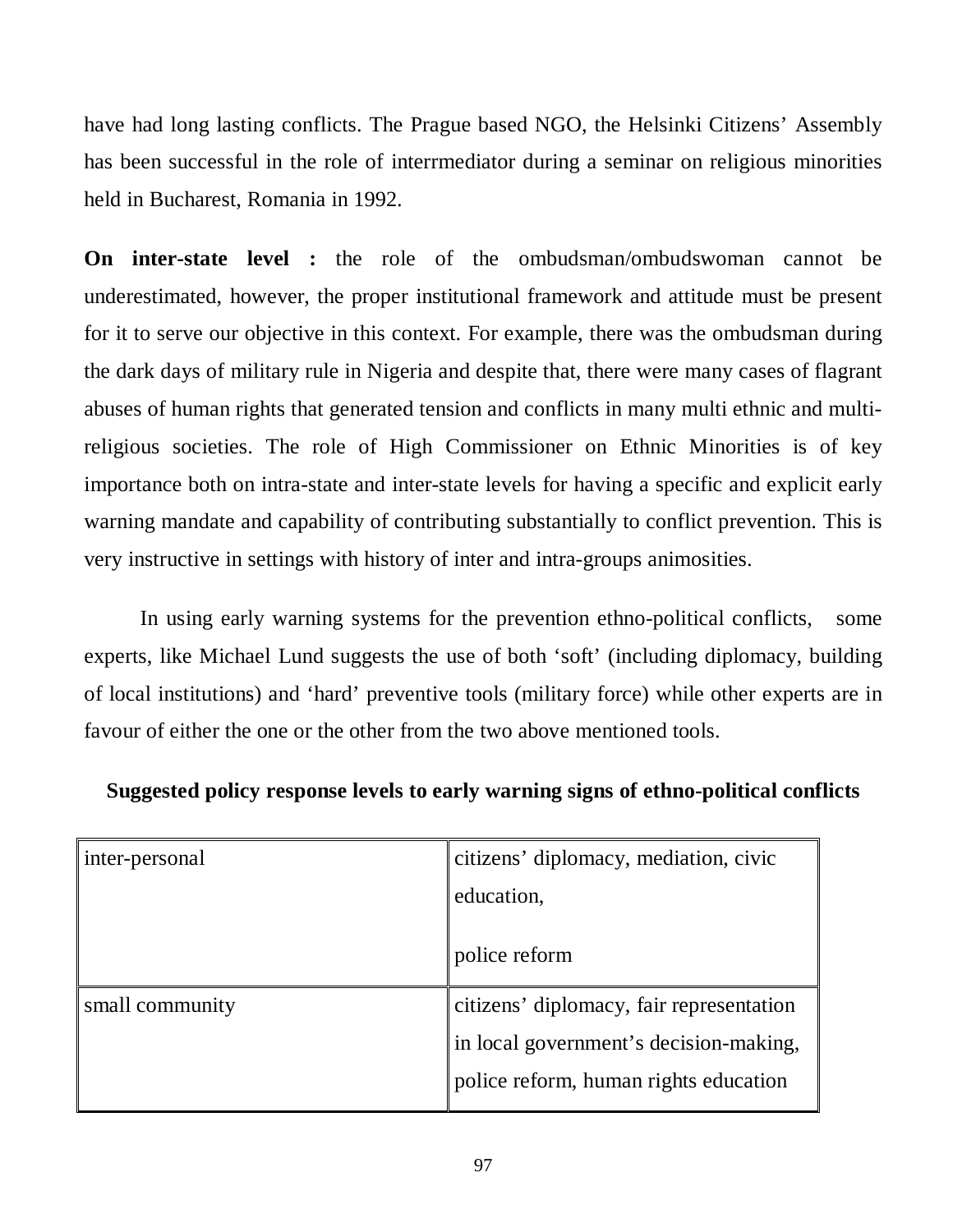| Communal    | citizens' diplomacy, managing             |
|-------------|-------------------------------------------|
|             | differences, distributive policies,       |
|             | problem-solving workshops, inter-         |
|             | communal trade, human rights              |
|             | education, power-sharing arrangements     |
| Regional    | Trans-boundary-co-operation of local      |
|             | governments, trans-boundary economic      |
|             | and environmental co-operation,           |
|             | transnational mediation, targeted         |
|             | development assistance                    |
| intra-state | media literacy, minority broadcast,       |
|             | multicultural education, legal reforms,   |
|             | human rights monitoring, mediation,       |
|             | leadership training, training on conflict |
|             | management through mediation              |
| inter-state | preventive diplomacy, track-two           |
|             | diplomacy, OSCE Human Dimension           |
|             | mechanism, exchange programmes,           |
|             | bilateral agreements, economic            |
|             | integration, non-official facilitation,   |
|             | joint training programs on                |
|             | environmental issues, natural resources   |
|             | management, good offices, unilateral      |
|             | good will gestures, open-sky              |
|             | agreements, non-official facilitation     |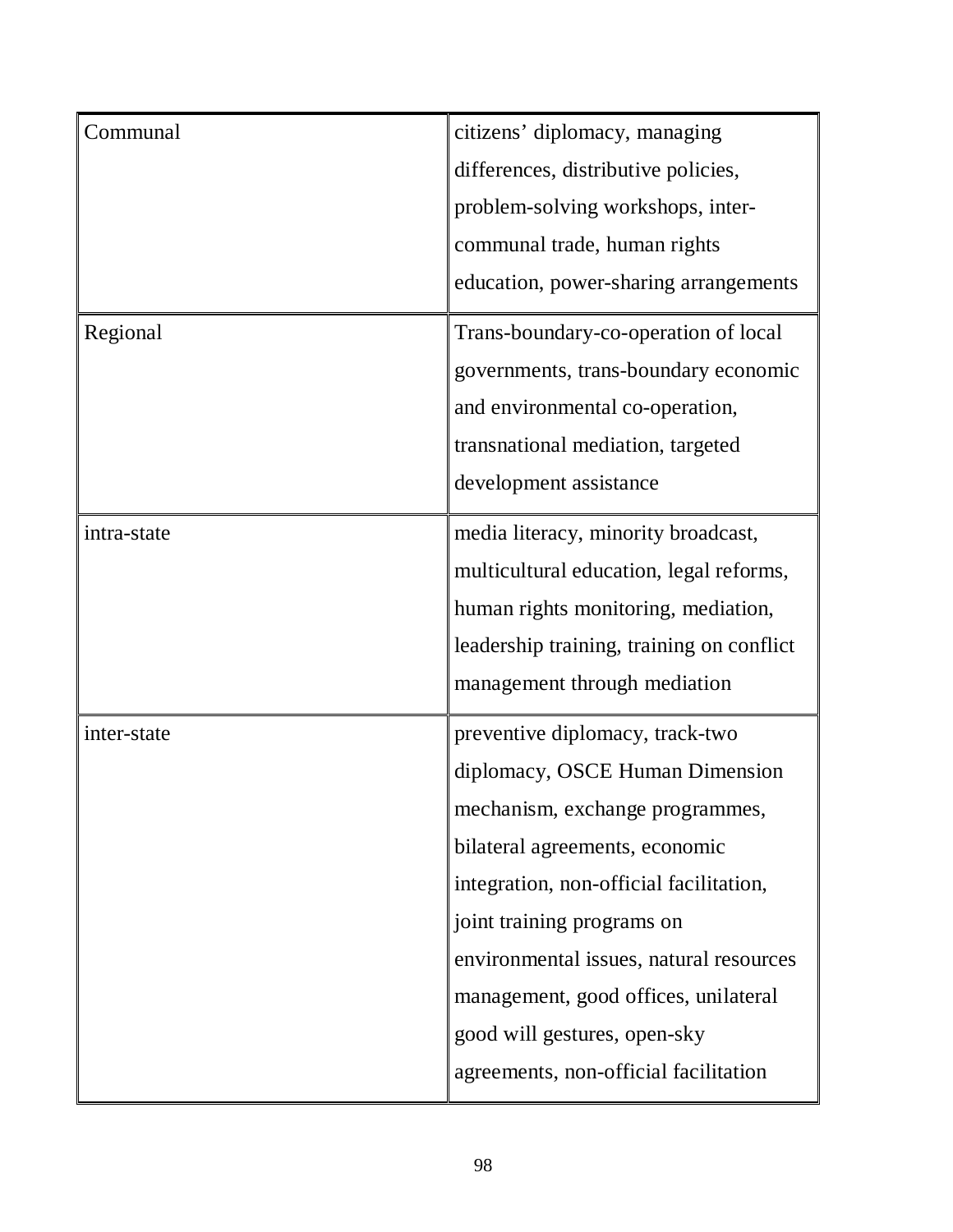In understanding the table above, we start by examining the inter-personal level of relationships in the context of conflict prevention. Since individuals are very central and crucial to the escalation or prevention of violence, it thus follows that conflicts can be reduced to inter-personal level as depicted above. At this stage as well as on small community and communal level one of the suggested policies is citizens' diplomacy. By citizens' diplomacy, we refer to civic initiatives by private individuals or non-official organizations, all attempts to reconcile tensions between different ethnic groups through exchange of programs, informal meetings and mediation programs.

In recent times, due to its global capacity, the media is becoming one of the most powerful and influential factor in ethno-political conflict situations, so one of the suggested policies already on communal but more particularly on regional, intra-state and inter-state levels is positive journalism. The aim of positive journalism is to counteract hatejournalism and to stimulate give room for productions and publications which emphasize peaceful resolutions of conflicts, collaborative problem-solving, a balance of different opinions between target groups and stimulate the identification of common ground.

At intra-state and inter-state levels preventive diplomacy offers hope if included both in the domestic and foreign policy of the countries in with volatile inter and intraethnic relations. According to Michael Lund 'Preventive policy means a pro-active engagement in at the early stages of low-level potential conflicts or related crisis, involving governmental or non-governmental, political, economic or other efforts to keep states or communal groups from threatening or using armed force or coercion as the way to settle political disputes that arise from the destabilizing effects of national or international change. It aims to discourage or minimise hostilities, reduce tensions, address differences, create channels for resolution, and alleviate insecurities and material conditions that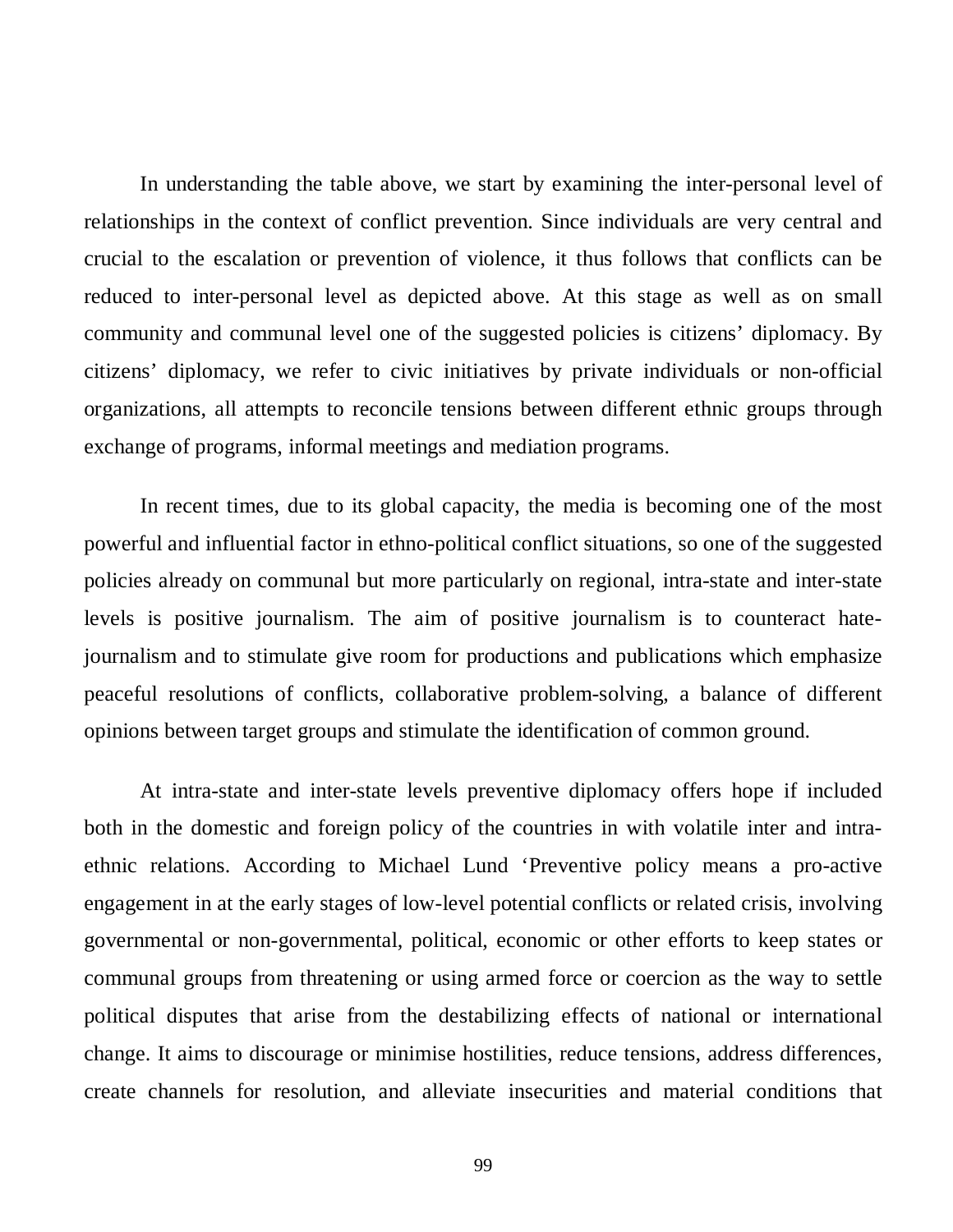attempt violence.' The preceding are aimed to assist the systematic activity of the early warners while identifying the audience, exchanging information on specific crisis situations, contributing to monitoring the development process and in initiating the most appropriate preventive measures.

## **4.0 Conclusion**

Conflict prevention is very germane to early warning systems and this why thus unit has given it the desired attention. The effectiveness of any early warning system is measurable by the extent to which it can prevent violent conflict. Therefore, conflict prevention is a process that needs valid and reliable early warning to be effective.

#### **5.0 Summary**

The unit presented the intrinsic relationship between early warning system and conflict prevention. Illustrations were given on how to prevent ethno-political conflicts after identifying the early warning signs of conflicts. The constraints encountered in the process of preventing violent conflicts b individuals and organizations working at different levels from the individual to the international levels.

## **6.0 Tutor Marked Assignments**

- Describe the relationship between early warning signs and conflict prevention citing examples.
- How can ethno-political conflicts be prevented in multi-ethnic state.

## **7.0 References and Further Reading**

Meier, P.P and Linotte, D. *Early Warning Mechanisms and Conflict* 

*Prevention*. [www.beyondintractability.org](http://www.beyondintractability.org/) accessed on 23-09-2009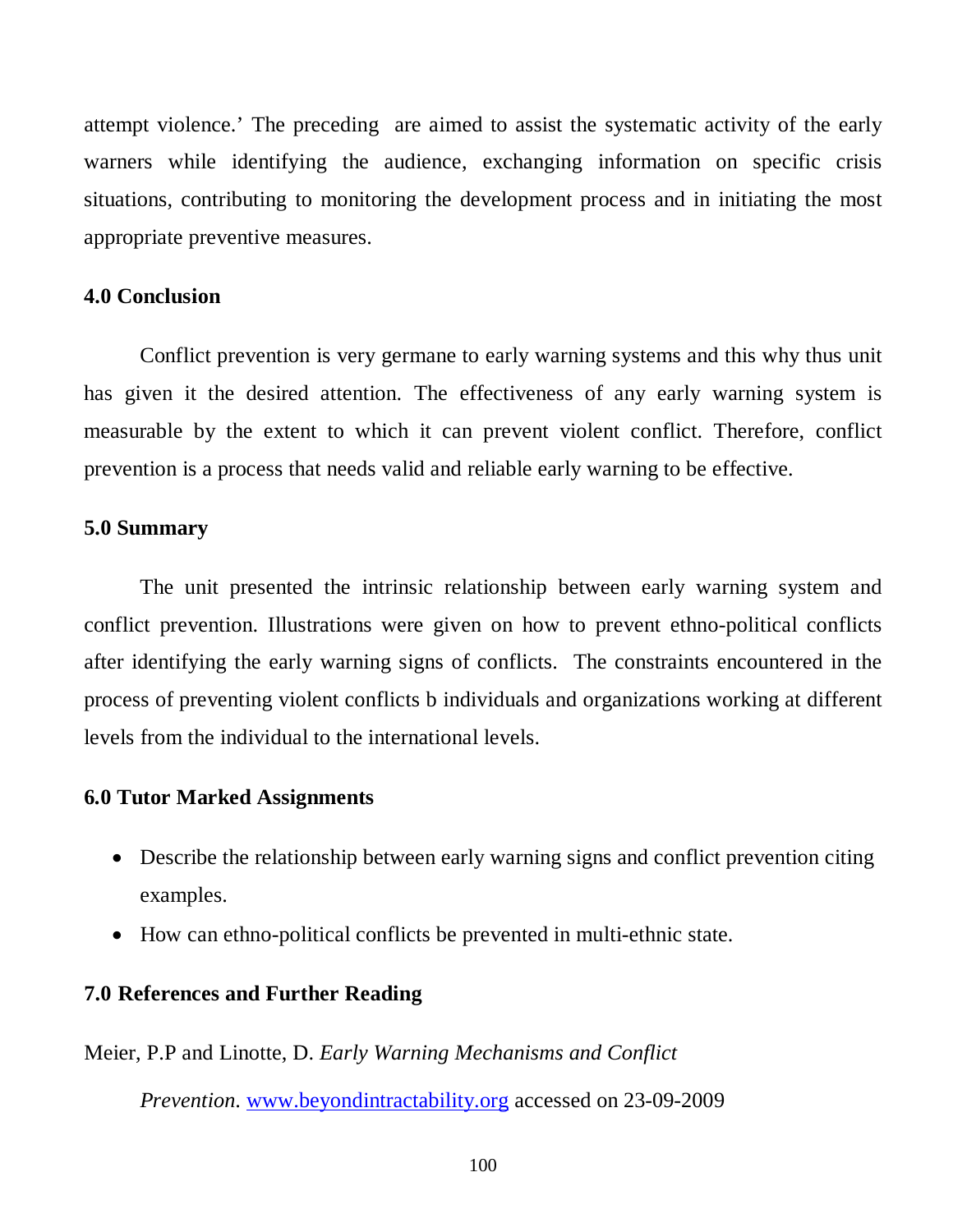Chernick, M and Bailey, J. (2005). *A Methodology of Democratic Conflict Convention and Early Warning in Latin America.* Georgetown University and United Nations

Development Programme.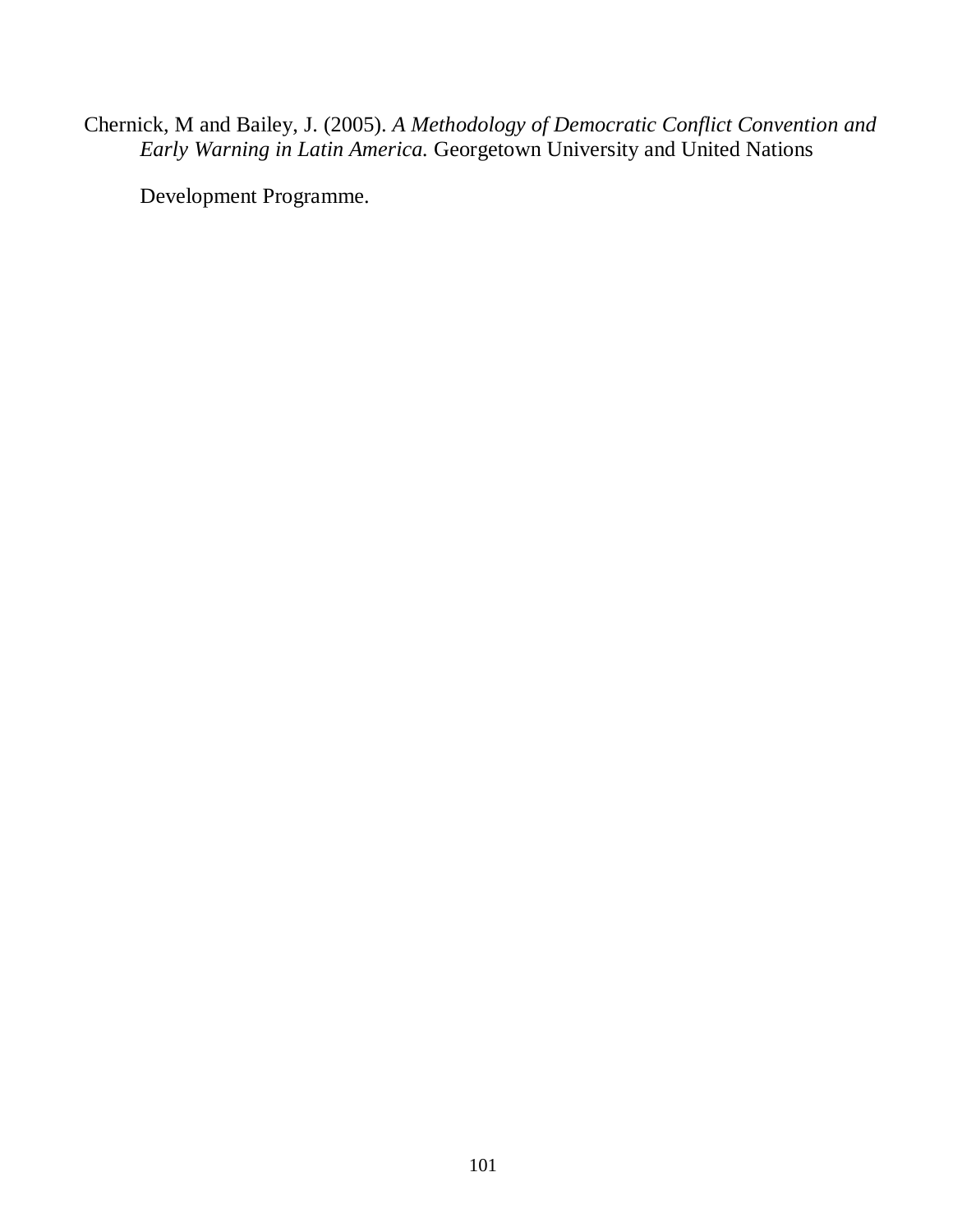# **Module 4**

| Unit 1:   | Response in the Context of Early Warning                             |
|-----------|----------------------------------------------------------------------|
| Unit 2:   | Case Studies                                                         |
| Unit $3:$ | Contributions of Governments, Regional/Continental Organizations and |
|           | UN to various Early Warning Information and Conflict Management.     |
| Unit 4:   | <b>Conflict Impact Assessment and Early Warning Signs</b>            |

## **Contents**

- 1.0: Introduction 2.0: Objectives
- 3.0: Main Contents
- 4.0: Conclusion
- 5.0: Summary
- 6.0: Tutor Marked Assignments
- 7.0: References and Further Reading

# **1.0 Introduction**

This unit takes you further in your study of the early warning system of conflict which is aimed basically at preventing the escalation of violence. This unit dwells extensively on the meaning of response in the context of early warning systems of conflict. This will be aided by the use of empirical instances to corroborate earlier postulations or descriptions in the preceding units and there will also illustrations with empirical instances. The word response in this context will be explained based on the way early warning systems are used to elicit responses to prevent the escalation of conflict. This unit takes you through some scholarly explanations on the objectives as enumerated below.

## **2.0 Objectives**

At the end of this unit you should be able to: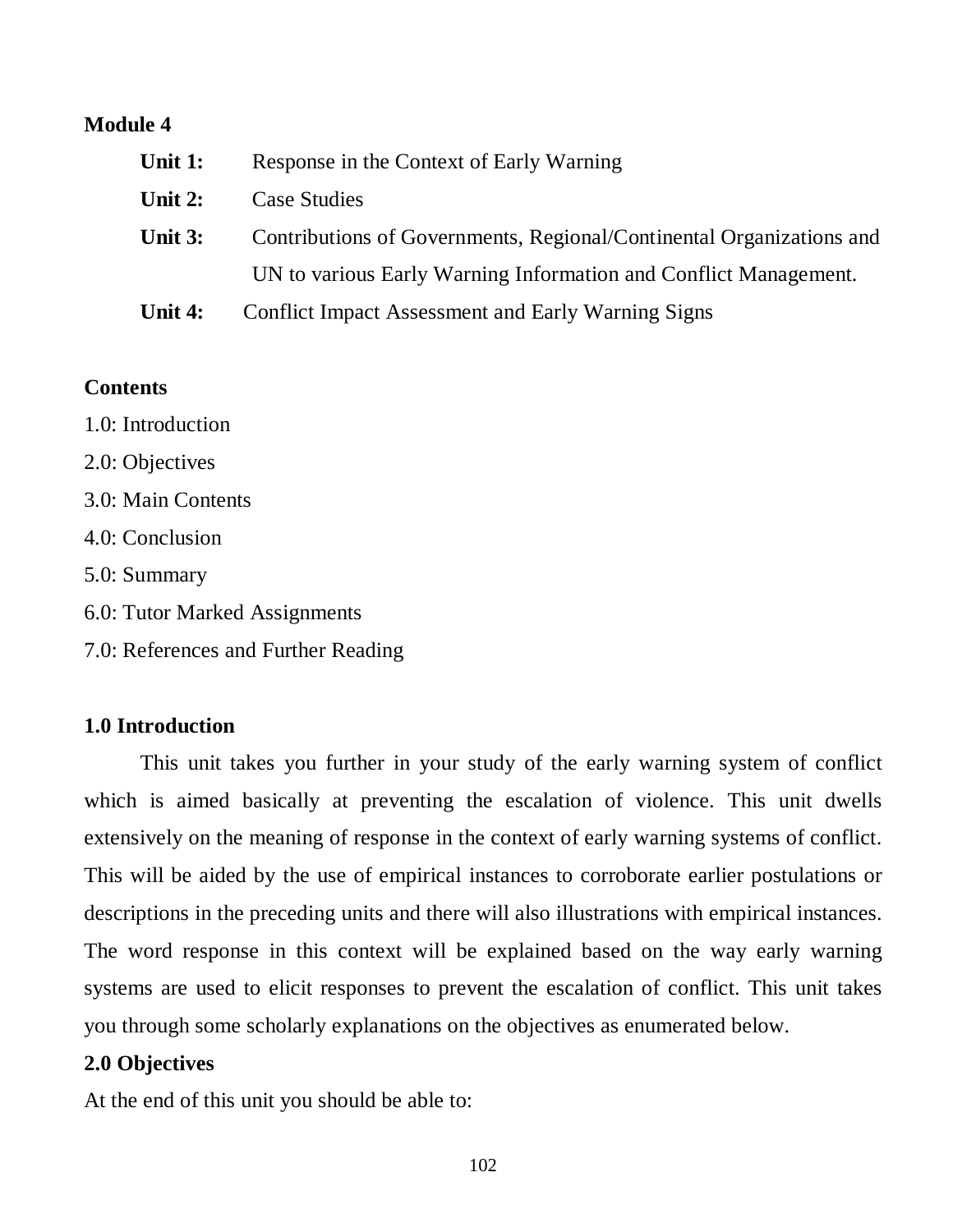- know the meaning of response in the context of early warning
- know the types of responses
- know how to respond to early warning signs of conflicts at different levels
- what qualifies one to initiate a response to early signs of conflict

#### **3.0 Main Contents**

Responses to conflicts by outsiders and insiders are not new at both the international and national levels by both state and non-state actors. However, it must be borne in mind that despite the fact that conflicts and early warning signs of conflicts get responded to in one or the other, we still witness the escalation of violence. This brings us to the need to clarify the ideal response required for the prevention of violence in order to distinguish responses by conflict entrepreneurs who are often shadow parties in most emergent conflicts. This unit empowers you on how to make use of early warning signs. As a practitioner, you must be able to interpret early warning signs in way that will make you respond adequately and appropriately to prevent the escalation of violence. According to wilsonceter.org (8-9-2009) certain steps must be taken to ensure that early warning signs must be lucidly understood in order to bring about the desired prevention of violence and stability.

## **3.1 TOWARD BETTER USE OF EARLY WARNING SIGNS**

However a policymaker responds to warning, that response entails costs and risks of its own: indeed some responses could even be quite harmful. There is clearly a need to search for responses to warning that are useful in the situation without posing unacceptable costs. Even ambiguous warning, for example, gives policymakers more time to consider what to do: to increase efforts to acquire more information about the situation, to rehearse the decision problem that they would face if the warning proves to be correct, to spell out the likely consequences if the equivocal warning to which low probability is assigned proves to be genuine, to review their commitments and contingency plans, and -- not least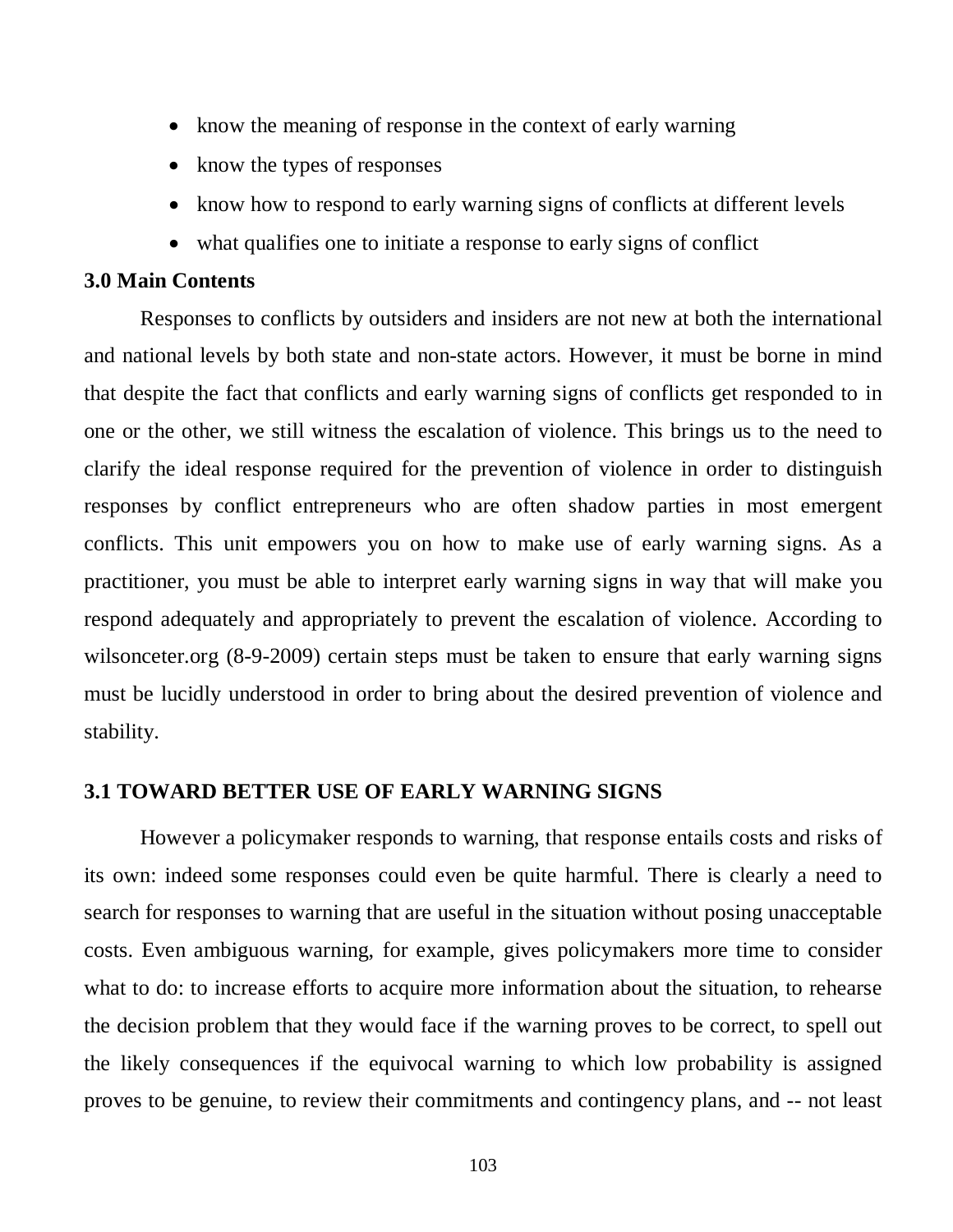in importance -- to seize the opportunity to avert a possible dangerous crisis. Thus, even ambiguous warning provides an opportunity to deal with the conflict situation and/or the misperceptions associated with it before it leads to a violent conflict.

Nevertheless, it is a truism to note that policymakers prefer to receive unequivocal warning before deciding whether and how to respond. But, as noted earlier, highconfidence early warning is seldom available, and it can be highly disadvantageous if policymakers defer action altogether until more conclusive warning is available. It is precisely because unambiguous warning is so difficult to obtain that policymakers must confront the question of what types of response are useful and acceptable, even though the warning is uncertain or equivocal.

As noted earlier, once the problem of warning is linked with its implications for action, it becomes significantly redefined. Early warning of a possible crisis is meant to serve as a means to an end by providing decision makers with an opportunity to make a timely response of an appropriate kind that might be otherwise impossible. Warning gives the decision maker time to decide what to do and how to do it. Warning provides an opportunity to avert the imminent crisis, to modify it, or to redirect it into some less dangerous and less costly direction. For example, the recent onslaught of the Nigeria Police against an Islamic sect known as (Boko Haram) that detests Western Education in northern Nigeria was intended to modify a predictable religious violence that would have engulfed the whole northern part of the country. On occasion, warning may provide an opportunity to deal with a conflict-of-interest situation or misperceptions before they lead to a military conflict.

Consideration of the warning-response problem requires that we introduce another dimension into the analysis at this point. Since response to warning is never without cost or risk, the development of warning-response systems, contingency response options, or *ad*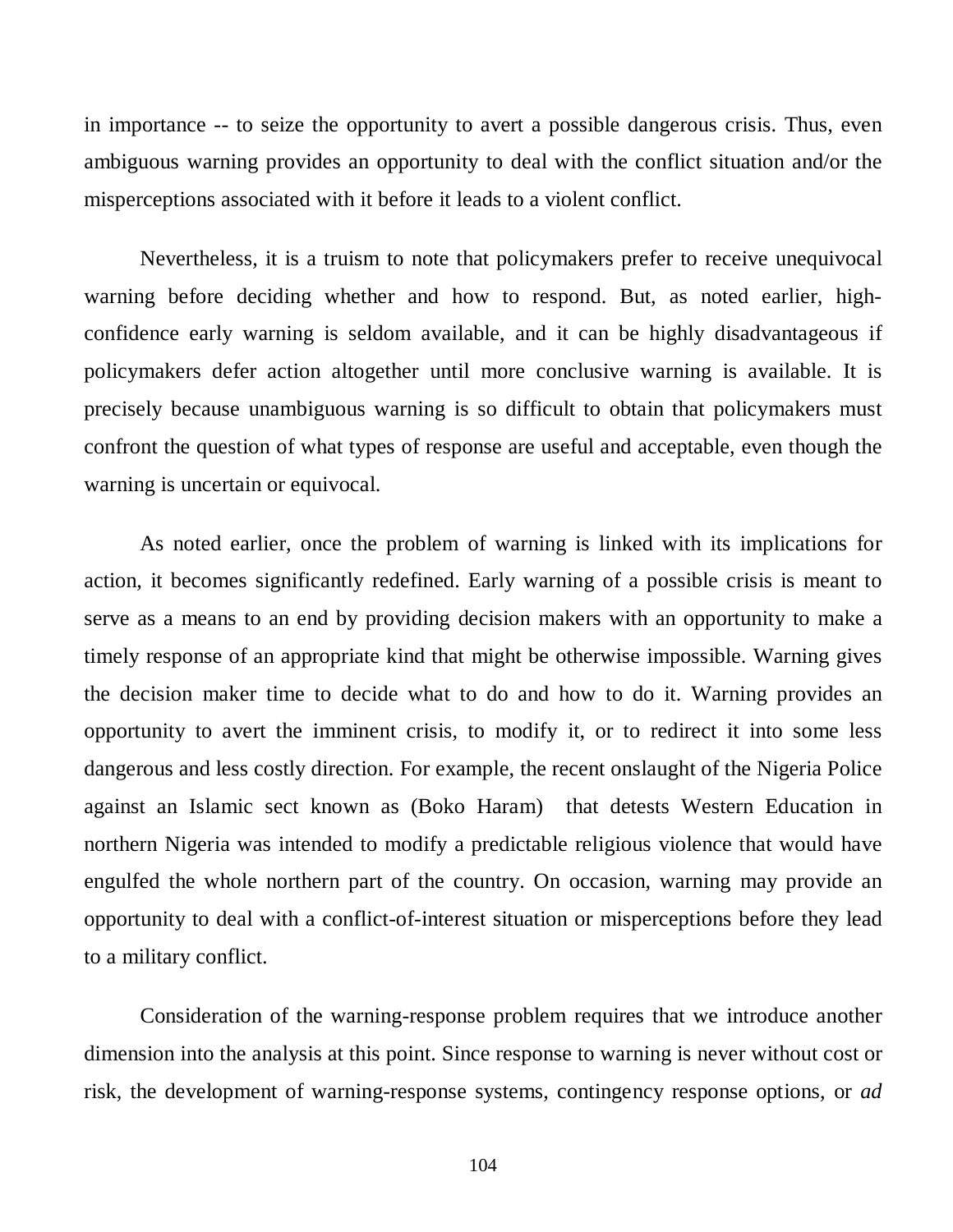*hoc* responses requires careful consideration of the possible costs as well as of the expected benefits of each option, weighed, of course, against the costs and benefits of inaction. At the same time, there are undoubtedly some responses to early warning of an equivocal and ambiguous character that are less costly than others. One could, for example, quietly intensify the collection of intelligence and/or begin discreet consultations with selected allies in order to clarify an uncertain situation before "going public" with more assertive measures, such as placing forces at increased readiness.

Some low-cost responses may make only a limited or uncertain contribution to dealing with a troublesome situation. There may be, in other words, a trade-off between responses that promise a great deal but are costly and risky and responses of a more modest but still useful kind that does not pose large costs and risks. The experience with trade-offs of this kind in dealing with the problem of surprise attack may be suggestive. In part, the trade-off dilemma in these cases can be dealt with by developing a calibrated warningresponse system, one in which the level-of-readiness response increases with the level or urgency of warning.

#### **Response Steps to Early Warning Signs of Conflict**

- 1. **Gather more information about the situation.** Step up collection of intelligence and public information.
- 2. **Reduce vulnerabilities.** Alert forces and citizens abroad to reduce their exposure and susceptibility to attacks of all kinds. Increase readiness of standby forces and alert Special Forces for contingency operations.
- 3. **Reinforce commitments.** Strengthen deterrence, whenever necessary, by signaling credible "red lines" that should not be crossed, using diplomatic means and, if necessary, military demonstrations.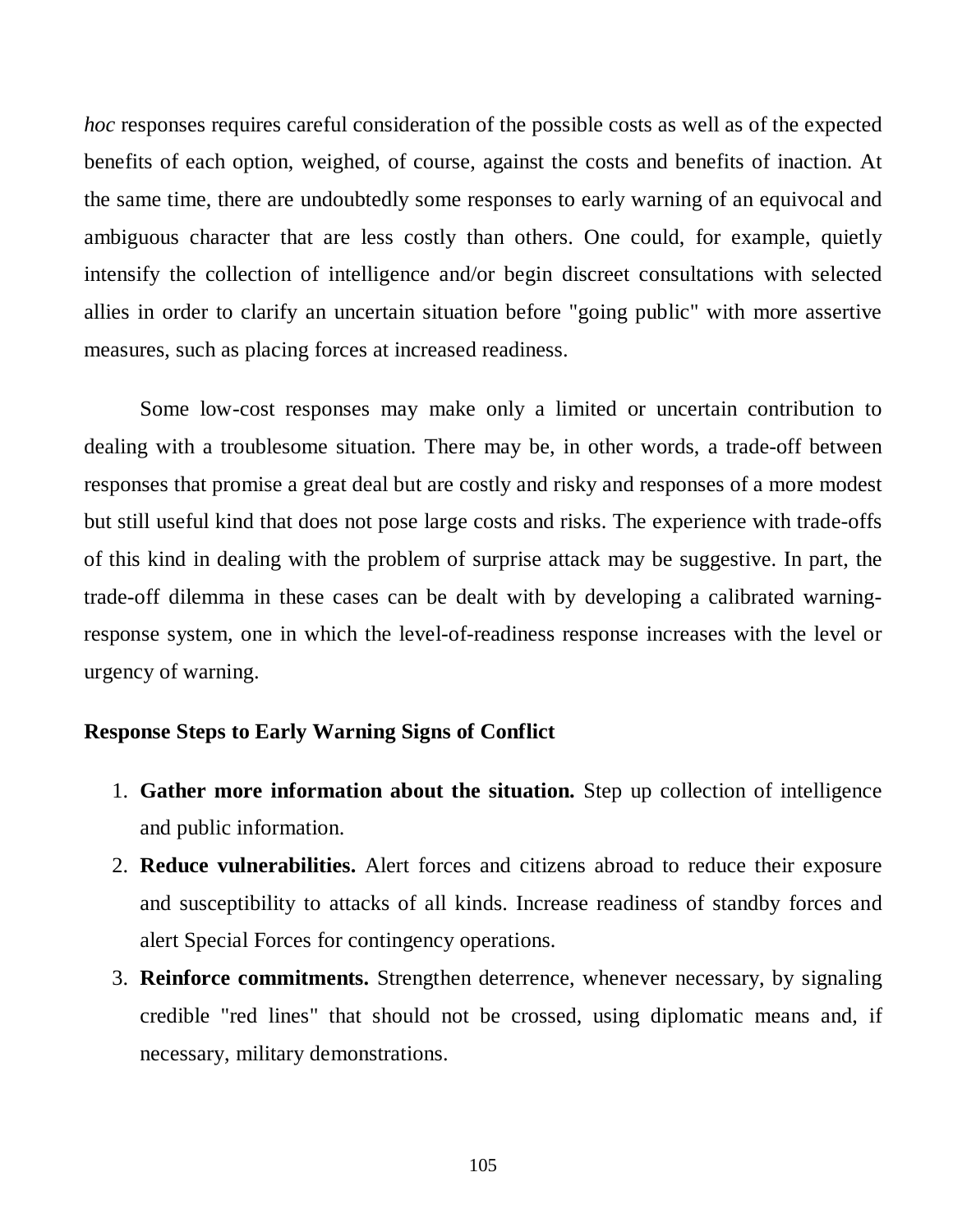- 4. **Engage the targeted state in** *sustained* **dialogue.** Establish clear and reliable channels for exchange of communications.
- 5. **Take measures to reduce potential political/diplomatic/economic costs that could result from the emerging crisis in the domestic or international arena.**
- 6. **Conduct consultations with key states and allies.** Raise the issue in the United Nations and other appropriate international forums.
- 7. **Undertake a public information campaign to inform populations at home and abroad of the unfolding circumstances.** Prepare publics for possible coercive diplomacy or military action.
- 8. **Conduct a decision rehearsal, i.e., rehearse the decision problem that one would be confronted with if the warning proved justified.** A rehearsal involves (a) assessing the damage to important interests should the crisis erupt (something that policymakers have done very poorly in some past crises); and (b) anticipating the political and psychological pressures that are likely to be brought to bear upon policymakers should the crisis occur.
- 9. **Consider and, if necessary, clarify one's commitment to take action should the crisis emerge.** Warning can have the useful function of encouraging policymakers to identify and assess the complex interests that may be jeopardized if the crisis develops. Such a review may also result in a timely redefinition or clarification of existing commitments, identifying and separating issues that are peripheral and negotiable from those that are central.
- 10.**Review, update, and rehearse existing contingency plans.** Improvise new policy options tailored to the emerging crisis, taking into account potential actions of other states with interests at stake.
- 11.**Initiate formal negotiations, efforts at conciliation, or mediation.** On many occasions, for example, the UN secretary-general's office responds to early warning by sending out fact-finding missions or by extending "good offices."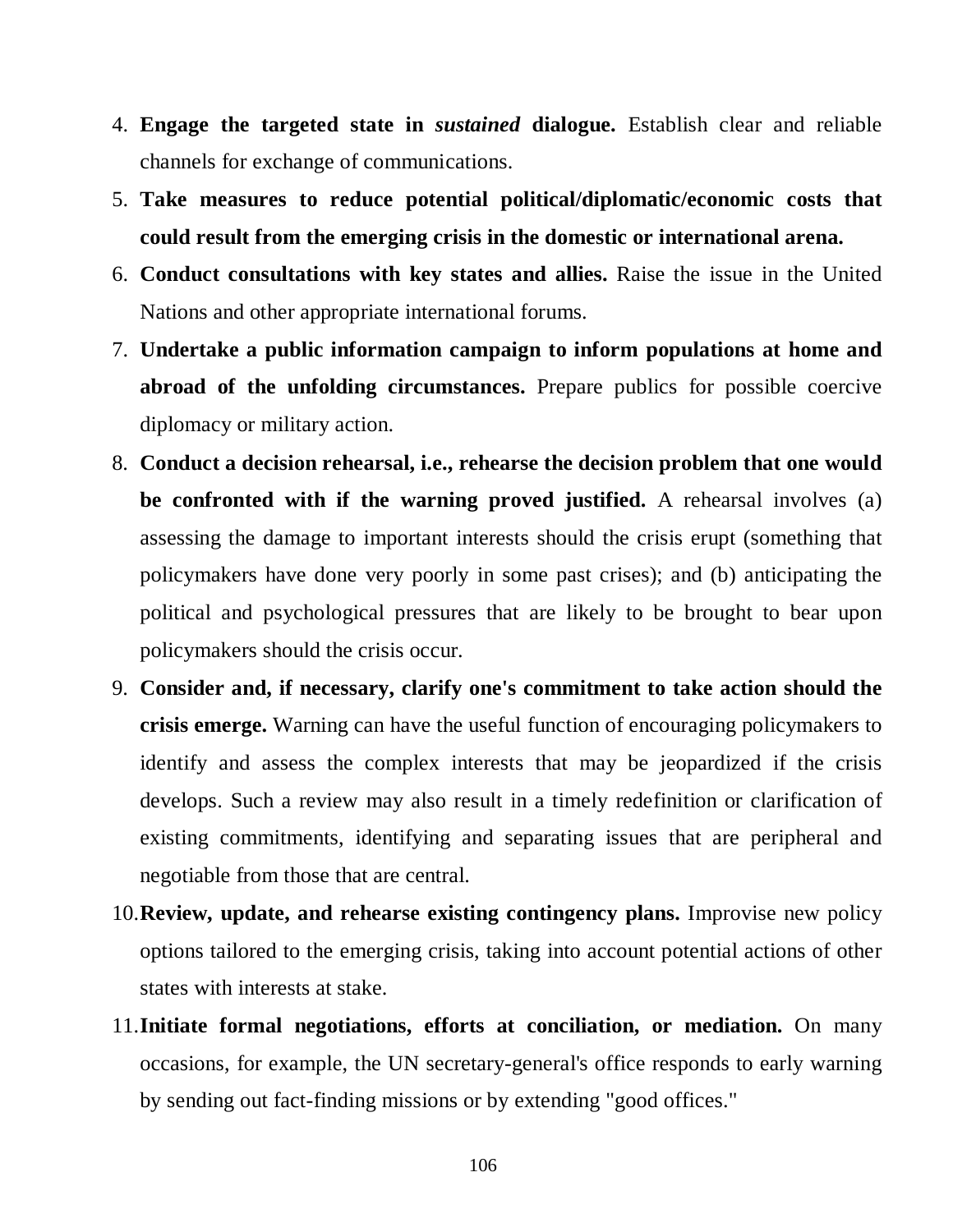The preceding list of response options is not sacrosanct or applicable to all situations but they are meant to serve as illustrations. It is best to develop situation-specific approaches to incipient conflicts. Logically, different types of incipient crises will require identification of different response options. This brief list should not obscure the implied steps that each measure entails. For example, using military demonstrations to underscore one's seriousness of purpose must be balanced against the desire to control the level of engagement (and avoid a "slippery slope").

So much of this list seems like straightforward policymaking. What we mean to emphasize, however, is the need for an explicit effort to map various responses to anticipated developments -- before those developments occur -- and to associate particular response options more closely with foreseeable cues.

#### **MISSED OPPORTUNITIES**

Those who call attention to failures to take timely, appropriate actions in response to early warning of an emerging crisis often refer to them as missed opportunities. The clear implication is that it might well have been possible to avoid or limit the development of a major crisis such as a violent ethnic or religious conflict, a humanitarian catastrophe, or a gross human rights violation if only the international community or an external actor had intervened and in the case of domestic or intra-national context if the appropriate agencies have responded pro-actively.

The assertion that a missed opportunity occurred is an example of counterfactual reasoning, a practice that is very frequently resorted to in everyday life as well as in serious analysis of historical outcomes. However widespread and indeed indispensable, counterfactual analysis is recognized to be a very weak, problematical method. This is not the occasion to discuss recent efforts by scholars to identify requirements for more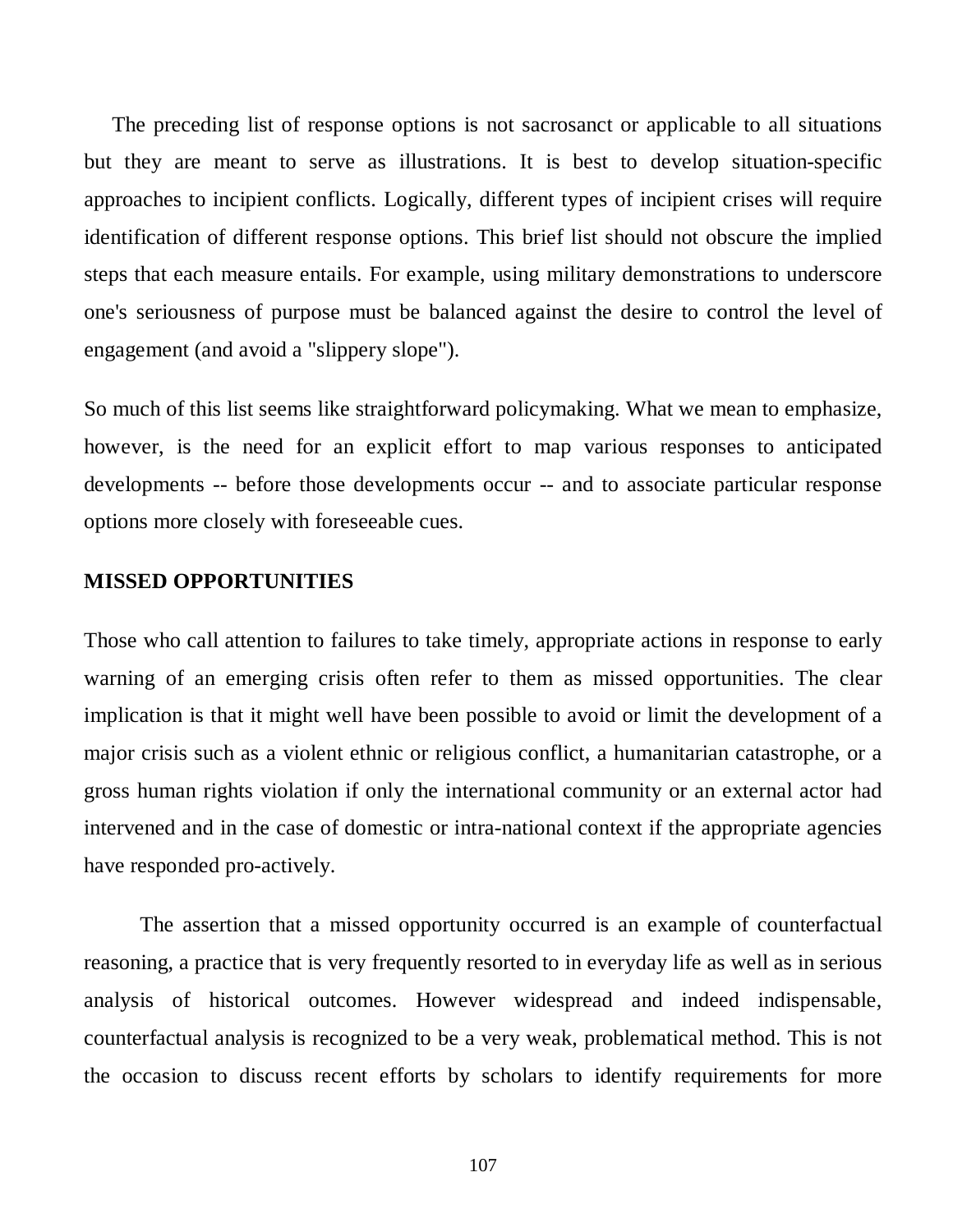disciplined uses of counterfactual reasoning. Suffice it to say that statements that missed opportunities occurred in cases of failure of preventive diplomacy must be evaluated carefully to distinguish highly plausible from implausible or barely plausible claims. Efforts to do so are necessary not merely to improve historical analysis of cases in which preventive diplomacy was not attempted or was ineffectual; more rigorous counterfactual analysis is necessary also to draw correct lessons from such failures.

A useful start in this direction can be made by distinguishing different types of missed opportunities. The following is a provisional (no doubt incomplete) listing:

- 1. Cases in which there was *no response* to warning by policymakers, who either ignored the warning or regarded it as insufficiently reliable, too equivocal, or uncertain (Example: Iraq's 1990 invasion of Kuwait).
- 2. Cases of *inadequate analysis* of ample warning indicators, and, thus, an inaccurate forecast of what was to occur (Examples: the 1979 Iranian revolution; the North Korean attack on South Korea in June 1950).
- 3. Cases of *inadequate response* to warning, either too slow or too weak (Examples: slow international response to the developing crisis in Somalia; slow, graduated sanctions against Serbia).
- 4. Cases of *misused opportunity* involving responses of a misconceived, harmful, inappropriate character (Example: European Union recognition of Croatia without securing a prior guarantee of the rights and interests of its substantial Serbian minority).
- 5. Cases of *inconsistent responses* (Example: In the crisis in Yugoslavia, European countries were often at cross-purposes, such as in 1991 when they tried to serve as mediator between Serbia and Croatia while pushing international recognition of Croatia and the imposition of sanctions on Serbia.)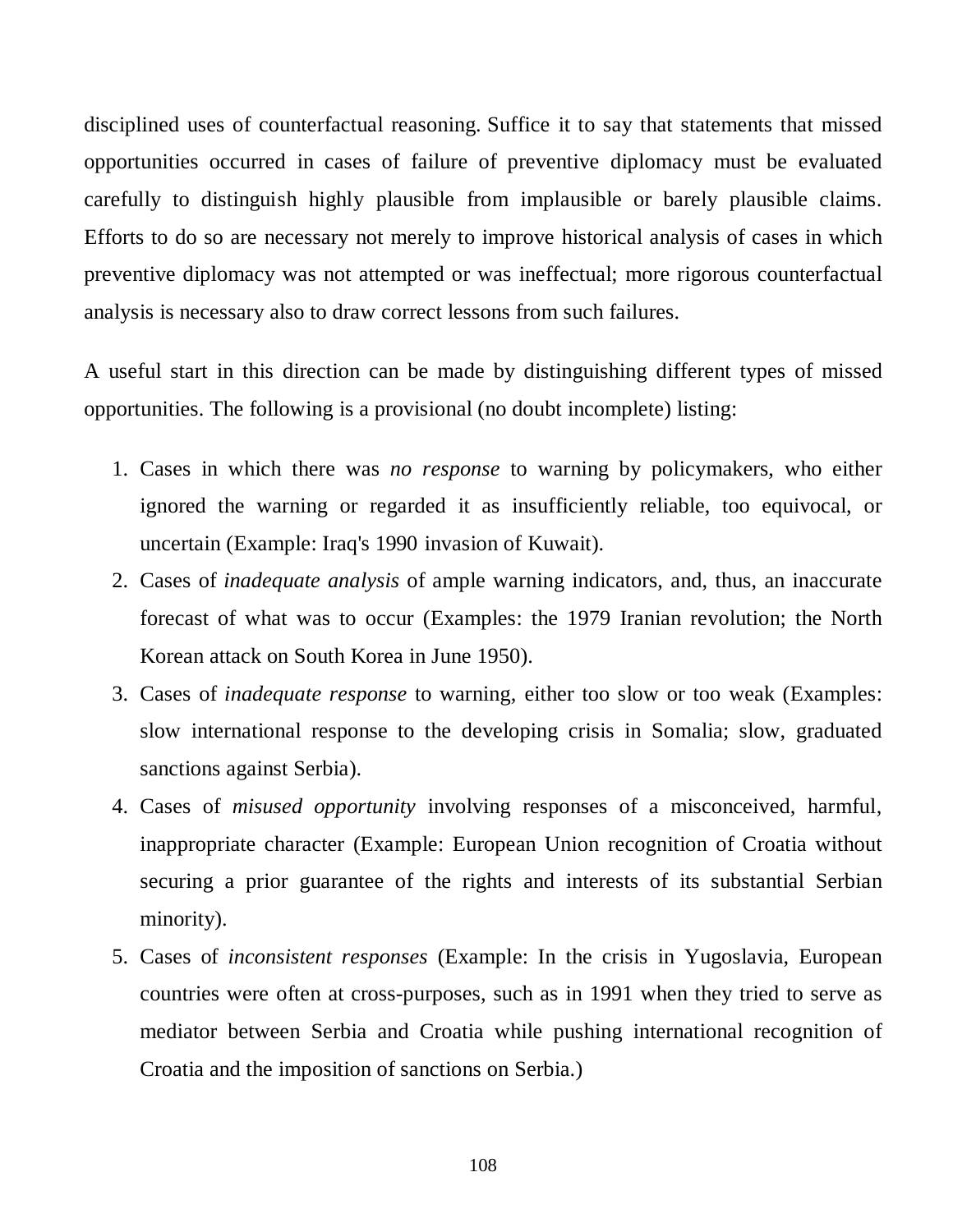- 6. Cases of *incomplete response* to a complex crisis (Example: Somalia, where the international community undertook to deliver humanitarian assistance but refused to engage in peace enforcement efforts.)
- 7. Cases of *contradictory responses* (Example: Efforts by some states to install peacekeepers in Nagorno-Karabakh undermined by other states opposed to such a move.)

In addition to some such typology of different types of possible missed opportunities, we need, as noted earlier, some way of assessing the merits of claims that there was indeed a missed opportunity to avoid the disaster that followed. Counterfactuals are a way of rewriting history (exploring the possibility of an alternative outcome) by conducting a mental experiment i.e., "if only this rather than that had been done, the outcome would have been quite different." Some counterfactual assertions are more plausible than others. Those of us who believe in the necessity for timely responses to early warning may inadvertently exaggerate the plausibility of a missed opportunity in cases that developed into major conflicts or severe humanitarian catastrophes.

Several suggestions can be made for assessing the plausibility of assertions of a missed opportunity. A basic distinction needs to be made between two connotations of "opportunity." One use of the term implies that a significantly better/good outcome would *surely* have been achieved if it were not for . . ., or if only this rather than that had been done. A weaker connotation of the term "opportunity" is that a better outcome was *possible*; it *might* have been achieved if . . . A still weaker connotation states merely that a better outcome was possible but without indicating what might have been done to secure it. In making assertions of a missed opportunity, and of course, in evaluating such claims, it is important to keep this distinction in mind. Frequently, critics who identify a missed opportunity blur this distinction.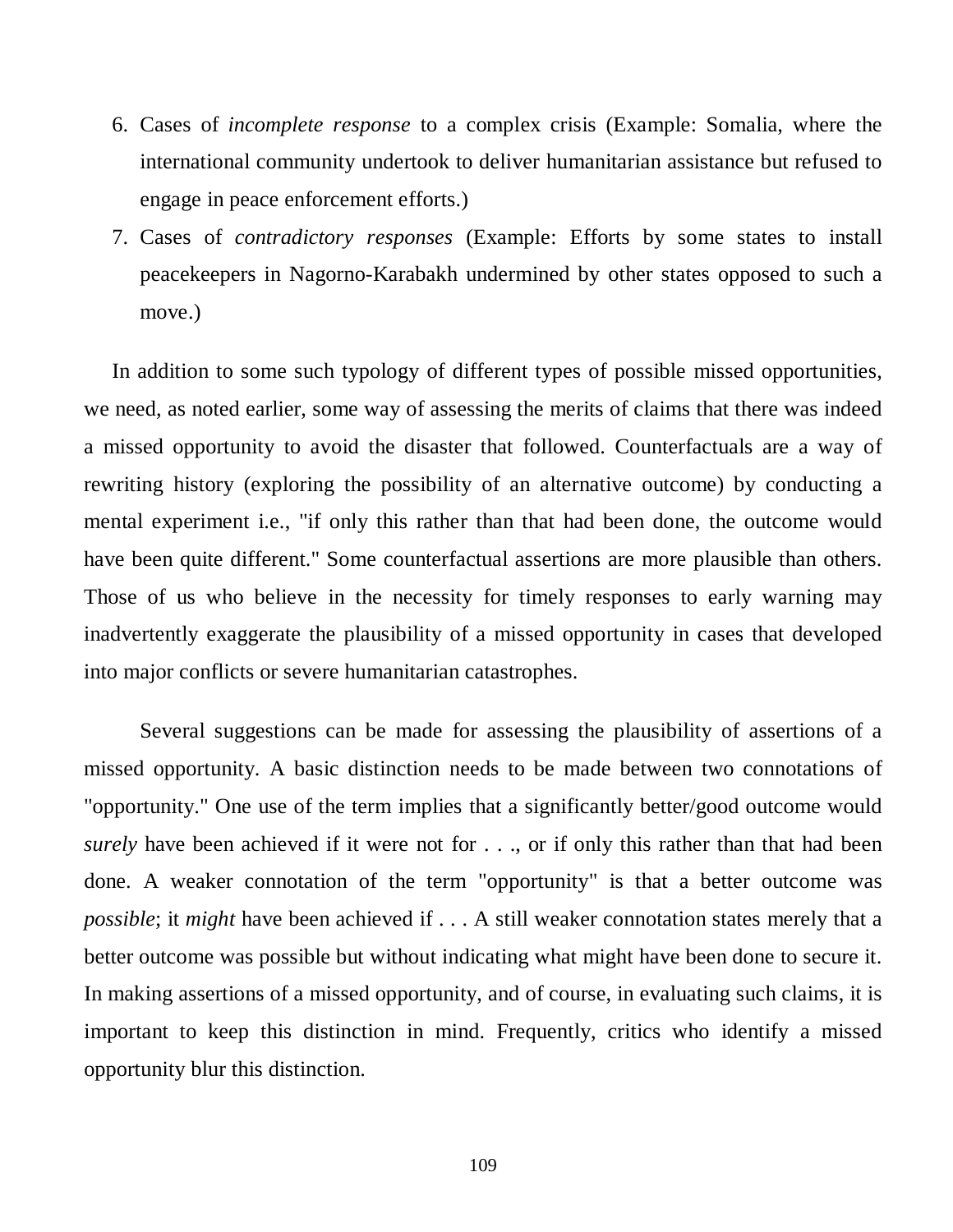It is often difficult to judge the degree of confidence that can be ascribed to what appears to have been a missed opportunity. Practitioners who engage in efforts at preventive diplomacy based on early warning may well regard these distinctions as an academic exercise. It must be recognized that those who engage in preventive actions often do so without demanding of themselves that they be able to predict outcomes with high confidence; they make what they regard to be appropriate efforts and use what leverage they have to influence the course of events. They reason that when the stakes are high, one must make efforts to influence the course of events even when prospects of success are highly uncertain. It is only human to believe that adverse outcomes might have been avoided or moderated, if only actions had been taken early enough to prevent the unwanted happening.

Such explanations for what may be dubious claims on behalf of a particular missed opportunity leave us with the task of developing reasonable ways of evaluating them. To construct a good counterfactual analysis of a missed opportunity one needs to start with a good explanation of the actual outcome of the case at hand. This step is important, obviously, because the counterfactual changes what are thought to be the critical variable(s) that presumably accounted for the historical outcome. If one has an erroneous or unsatisfactory explanation for it, then the counterfactual analysis that argues that a better outcome was possible, "if only . . .," is likely to be flawed. Both the historical explanation and the counterfactually derived alternative to it are likely to be more correct or plausible if they are supported by relevant generalizations (and theory).

In formulating hypothetical missed opportunities and in evaluating them, at least two questions need to be addressed: First, was the alternative action possible at the time and known to be possible, or was it something that one sees only in retrospect. If the latter, then the claim of a missed opportunity is weakened since it rests on the argument that alternative action could have and should have been seen at the time. Missed opportunities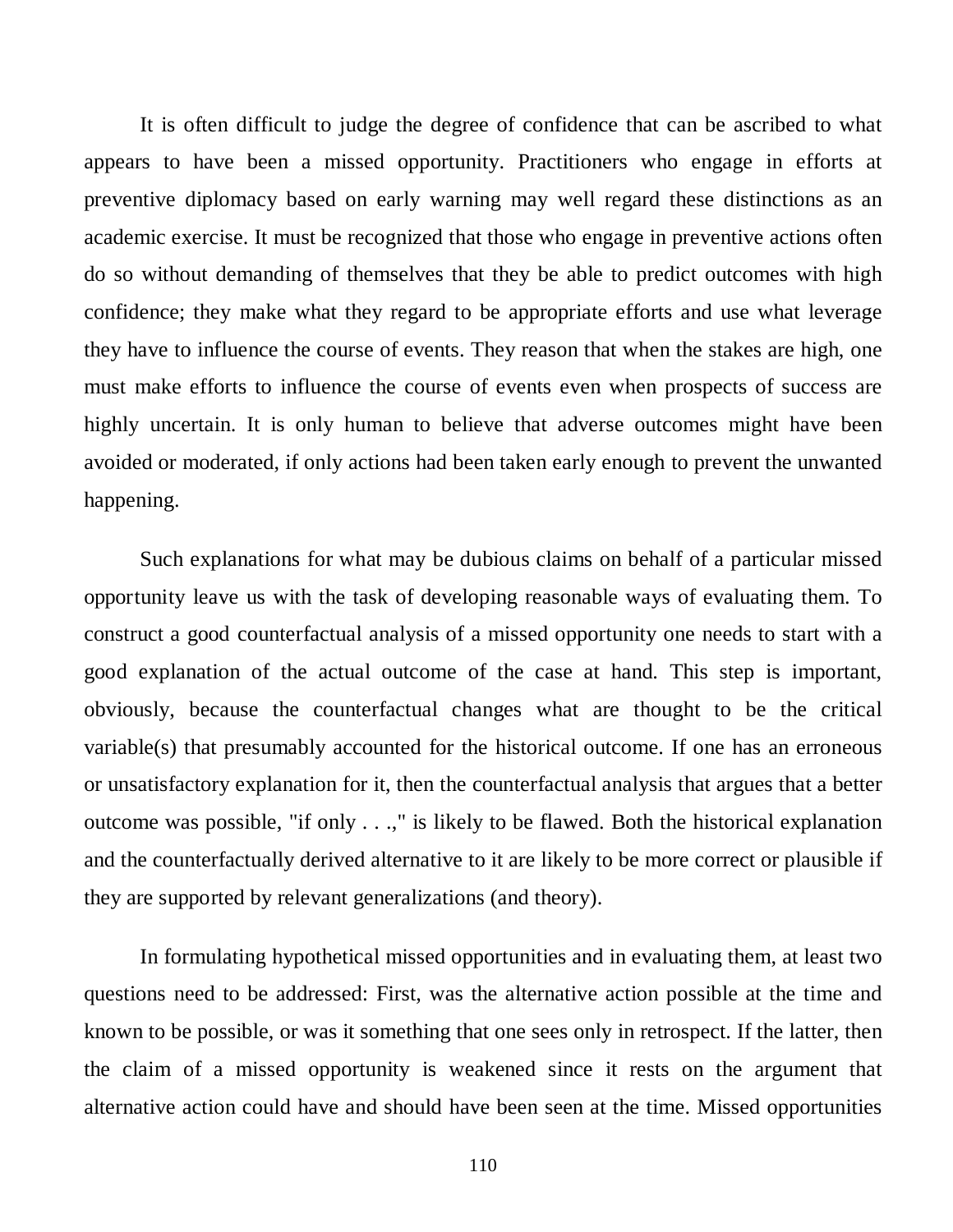that rest too heavily on hindsight carry less plausibility but, of course, such claims should not be dismissed if one wants to draw useful lessons from such experiences. An after-thefact identification of an action or strategy not known or considered at the time can still be useful in drawing lessons.

Missed opportunities differ, too, depending upon whether the alternative is a simple, circumscribed action or whether it is a sequence of actions over time. In the latter case, counterfactual reasoning involves a long, complex chain of causation involving many variables and conditions, all of which would have to fall into place at the right time for the missed opportunity to be realized. The plausibility of a missed opportunity is enhanced, in contrast, when the chain of causation is shorter and less complicated. A missed opportunity is obviously less plausible when it rests on the belief or expectation that a different set of actions could have occurred over time and overcome a series of obstacles, thereby achieving a successful outcome.

The second question: Was there at least one or a few decisive turning points? Those who take a "path dependent" view of history point to the importance of "branching points" in a developing situation. At such points, once events start down a certain path, all possible future outcomes are not equally probable. If an analyst who asserts that there was a missed opportunity does not provide a plausible scenario of how the outcome would have been more favorable, then it is not yet a strong candidate for a plausible missed opportunity.

Those of us interested in assessing possible missed opportunities more rigorously may find it useful, if not indeed necessary, to keep such distinctions in mind. At the same time, we believe that the difficulties of assessing missed opportunities should not discourage us from efforts to do so. It is not that we are interested in rewriting history per se. however, careful study of possible missed opportunities is necessary if we are to learn from experience and to ensure correct responses to early warning signs of conflicts.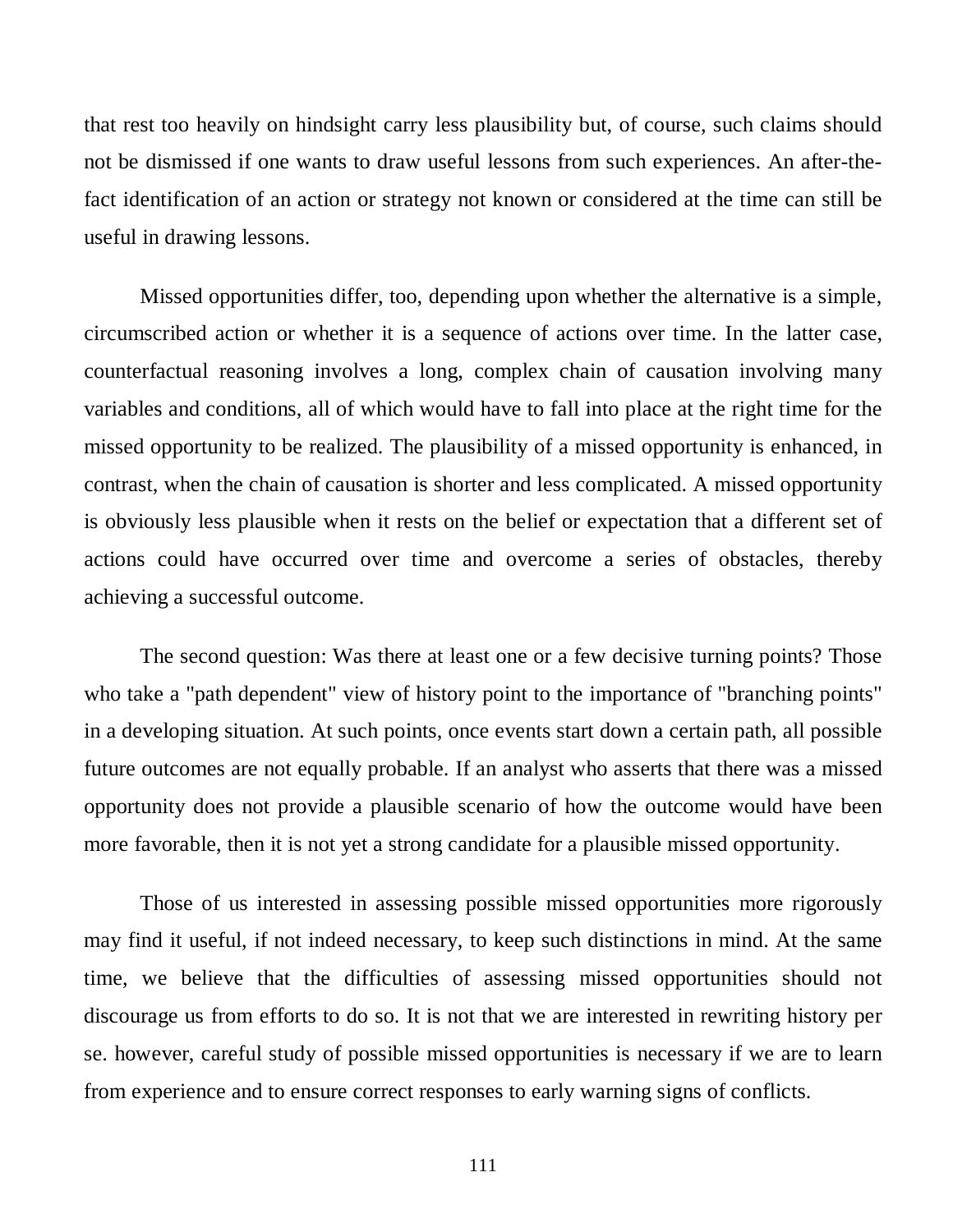Self Assessment Exercise

In your opinion and based on what you have learnt so far, how would you describe response in the context of early warning?

## **4.0 CONCLUSION**

This unit posits that policymakers must cultivate an integrated strategy that develops potential responses with anticipated warnings. The need to do so will only increase as publics increasingly expect their governments to do something about crises that they surely see coming. Considering the extant reality of the world as global village it has become implausible for Western governments to claim that they "didn't know" that something on a scale of Bosnia or Rwanda could happen. Similarly, claims that "nothing could be done" ring hollow when coming from such advanced, wealthy states. These states cannot prevent every conflict, but they would do well to strengthen their ability to act responsibly and in a timely manner. They could also help enhance the capacity of the security and other appropriate agencies of these countries to respond to early warning signs of conflict.

## **5.0 Summary**

The unit presented response to early warning signs of conflict from the policy position. It also enumerated the steps to be taken to ensure response to early warning signs of conflict while cautioning that the listed steps are sacrosanct in sequence because steps must be developed based on specific features in each incipient conflict. The notion of missed opportunities was also explained vis-à-vis counterfactual reasoning.

### **6.0 Tutor Marked Assignments**

• Explain what is meant by missed opportunities in the context of response to early warning signs of conflict.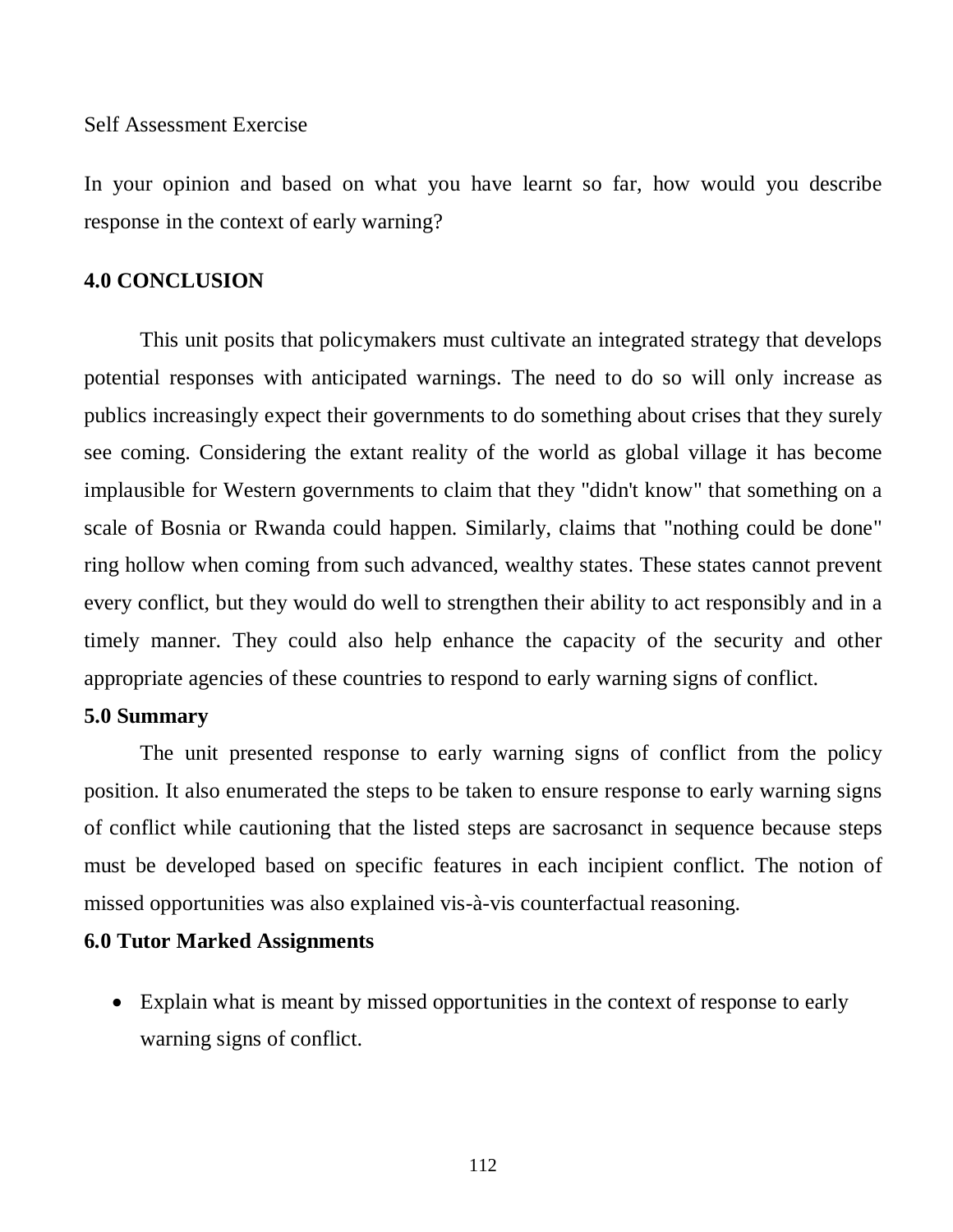- Identify a war or violent conflict in history and discuss it in the context of missed opportunities
- Enumerate and explain some of the steps that would guide you in initiating a response to early warning signs of conflict.

## **7.0References and Further Reading**

Adelman, H. (1996). *The International Response to Conflict and Genocide Lessons from the Rwanda Experience, Study 2 Early Warning and Conflict Management*. Joint Evaluation of Emergency Assistance to Rwanda. Copenhagen

Surhke, A. (1996). *The International Response to Conflict and Genocide: Lessons from the Rwandan Experience*. Joint Evaluation of Emergency Assistance to Rwanda Copenhagen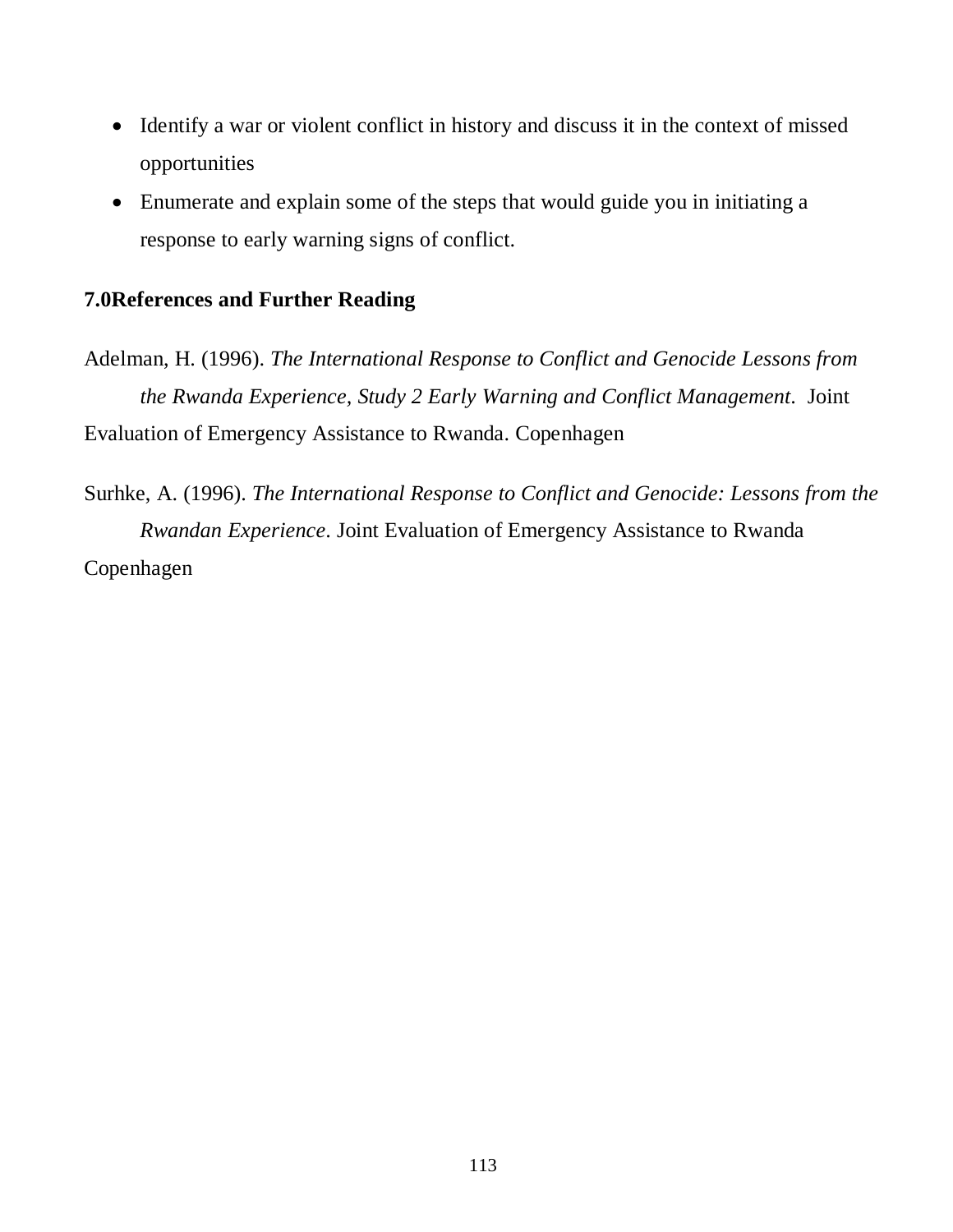**Unit 2: Case Studies**

# **Contents**

**1.0 : Introduction 2.0 : Objectives 3.0 : Main Contents 4.0 : Conclusion 5.0 : Summary 6.0 : Tutor Marked Assignments 7.0 : References and Further Reading** 

# **1.0: Introduction**

This unit takes to the empirical aspect of this course which is aimed at empowering you to be effective practitioner in the field of early warning and conflict management. The essence of these case studies is to give a broad view of empirical instances of early warning in order to know how it works in practice and for you to avoid pitfalls in the field.

# **2.0: Objectives**

At the end of this unit you should be able to:

- You should be able to know how early warning works in practical instances
- You would have seen the effects of early warning on conflict prevention and conflict management
- You would have seen the limitations of early warning on the prevention and management of conflict
- You would be familiar with how to prepare early warning reports

# **3.0: Main Contents**

Case studies help us to learn by sharing experiences. For academic and policy purposes case studies can be of immense use because they offer a wide range of instances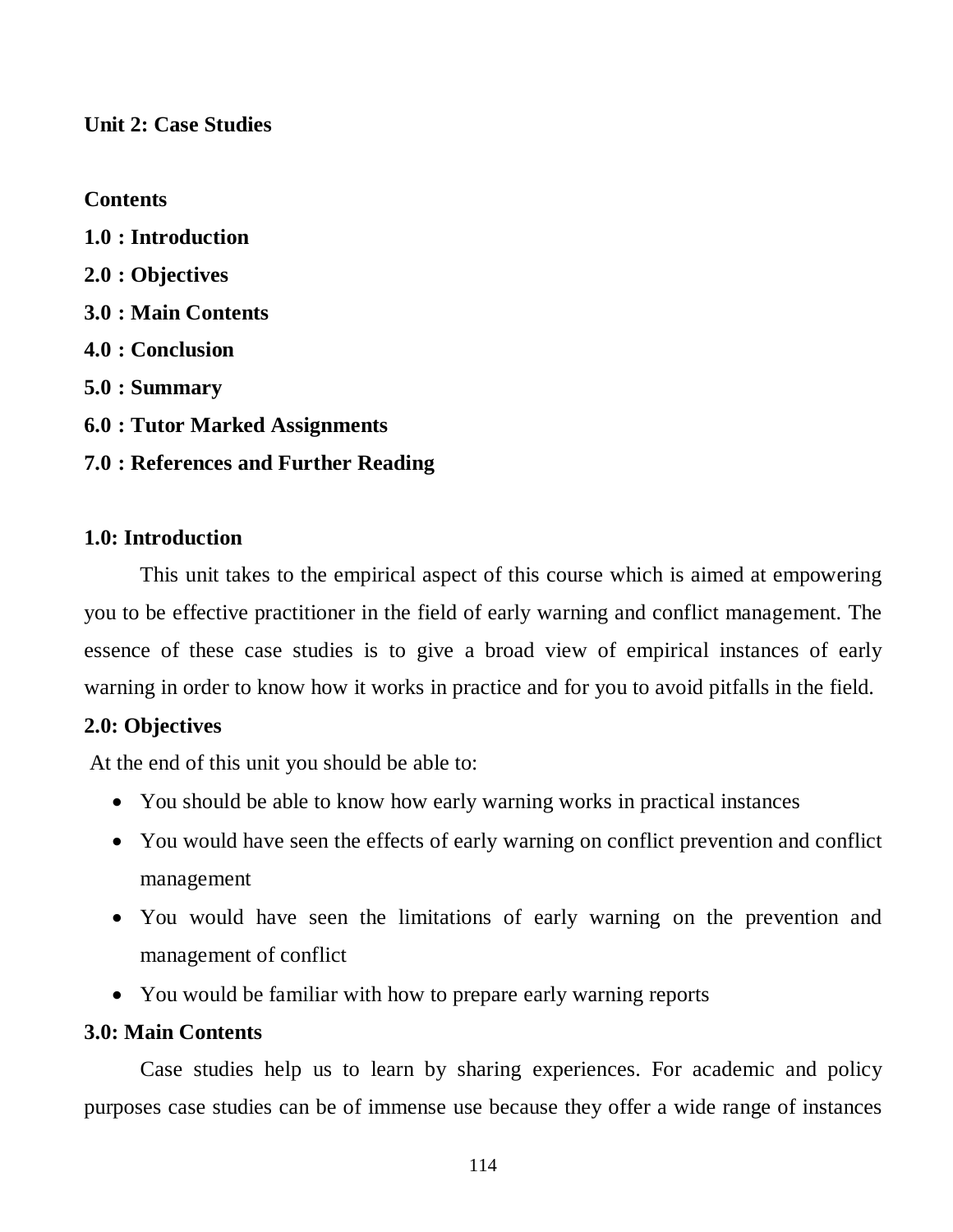with varied experiences to guide in making informed decisions and recommendations as at when necessary. Globally, there have been many types of conflicts with varying intensities in terms of casualties and destructions. In Africa, there have been instances of destructive conflicts that could have been prevented if early warning systems that would detect the signs and report to the appropriate quarters had been put in place. It is more worrisome to not that these conflicts are sometimes similar in the pattern of occurrence which leads one to prescribe the need for examination and comparison of case studies of early warning signs in different conflict theaters. For example, there is a similarity between the Algerian conflict of 1993 and the Kenyan debacle of 2007. The horn of Africa offers a basket case. The case studies are presented for you to study in order to know assess and learn.

# **3.1 Case Study 1: The Rwandan Crisis**

This is a crisis that attracted global attention not in preventing it but when it started recording unprecedented and unbelievable human catastrophe. This is presented below based on a thematic line of the phases that characterized the genocidal war and the role played by different stake-holders. The focus is on how early warning fared in the crises. Adekanye (2007) offers a very instructive insight into the different dimensions of the crises and how early warning was used or misused in the conflict.

### **The puzzle**

The puzzle as indicated above asks certain questions. Did those charged with the responsibility for making decisions in the various agencies and states that comprise the international community know that the assassination of Hutu political opponents and genocide of the Tutsi in Rwanda would take place? No. virtually no-one anticipated the swiftness, scale, thoroughness and unique character of the genocide as it unfolded. In its horrific enormity, it took almost all international observers by surprise.

If they did not draw such an extreme conclusion, did those with the capacity to prevent and mitigate the genocide have the information upon which such a conclusion could be drawn? Yes. Many knew that organized extremist forces existed; increasingly,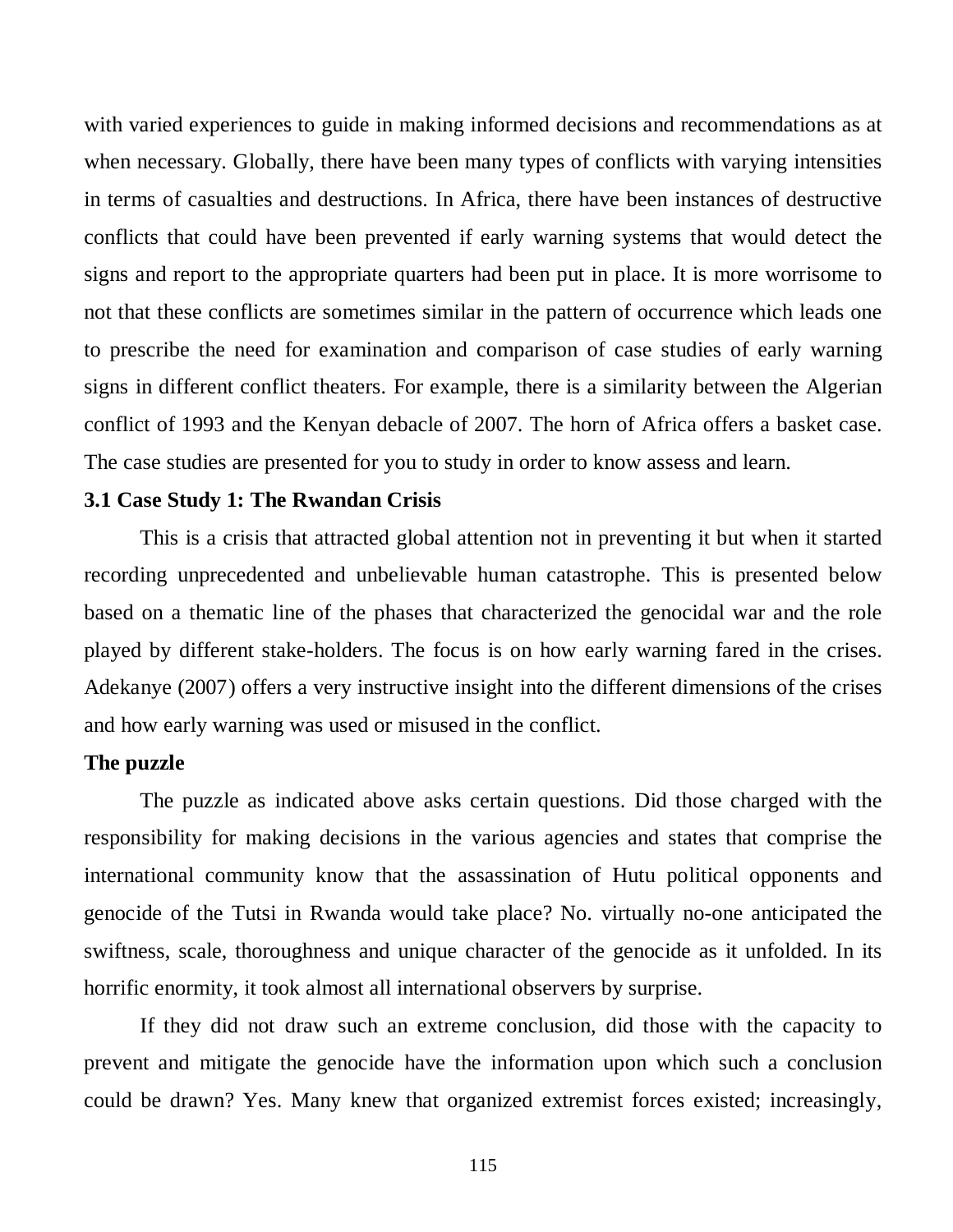they even gave public proof of their existence by words and deed. A pattern of violence was discernable, and the state apparatus itself was clearly implicated in arms distributions to paramilitary groups and extremist propaganda advocating the need to rid Rwanda of all Tutsi and their supporters. By early 1994, specific information about plans and conspiracies towards this end by the UN system, most significantly in the notorious Black File of January 1994.

Close observers commonly interpreted this information in the Rwandese context to mean that largest scale ethnic violence against civilians was likely if the civil war renewed, as seemed likely in early 1994. However, in the higher echelons of state and international agencies, the early warning signals were hardly heard at all, and news of the genocide was an even greater surprise. But pieces of information were available to permit policy-makers on any level to draw the more radical conclusion that both politicide and genocide might occur on a scale quite different from patterns of "just" hundreds or thousands of victims.

Should the alarming indications have resulted in more thorough assessments and preparations? Absolutely, given the political commitment and actual involvement of the UN in Rwanda, the large-scale violence expected by close observers, and the possibility of genocide. The legal right and the normative obligation to act to prevent genocides according to the Geneva Convention, and the enormous cost of a miscalculation, made contingency planning clearly imperative. Then why did states, international organization and other parties who had assumed some responsibility for regulating the Rwandese conflict and had the capacity to act not draw the appropriate conclusions, Since close observers did anticipating mass violence and advocated swift interventionist action, analyzing the problems that afflicted the central decision-makers is critical to understanding the failure to act. The problems of receiving even clear and unequivocal signals are found in four areas: contradictions in the international system; the UN structure; attitudes of senior officials towards messengers and inadequacies in the messages sent; and interference.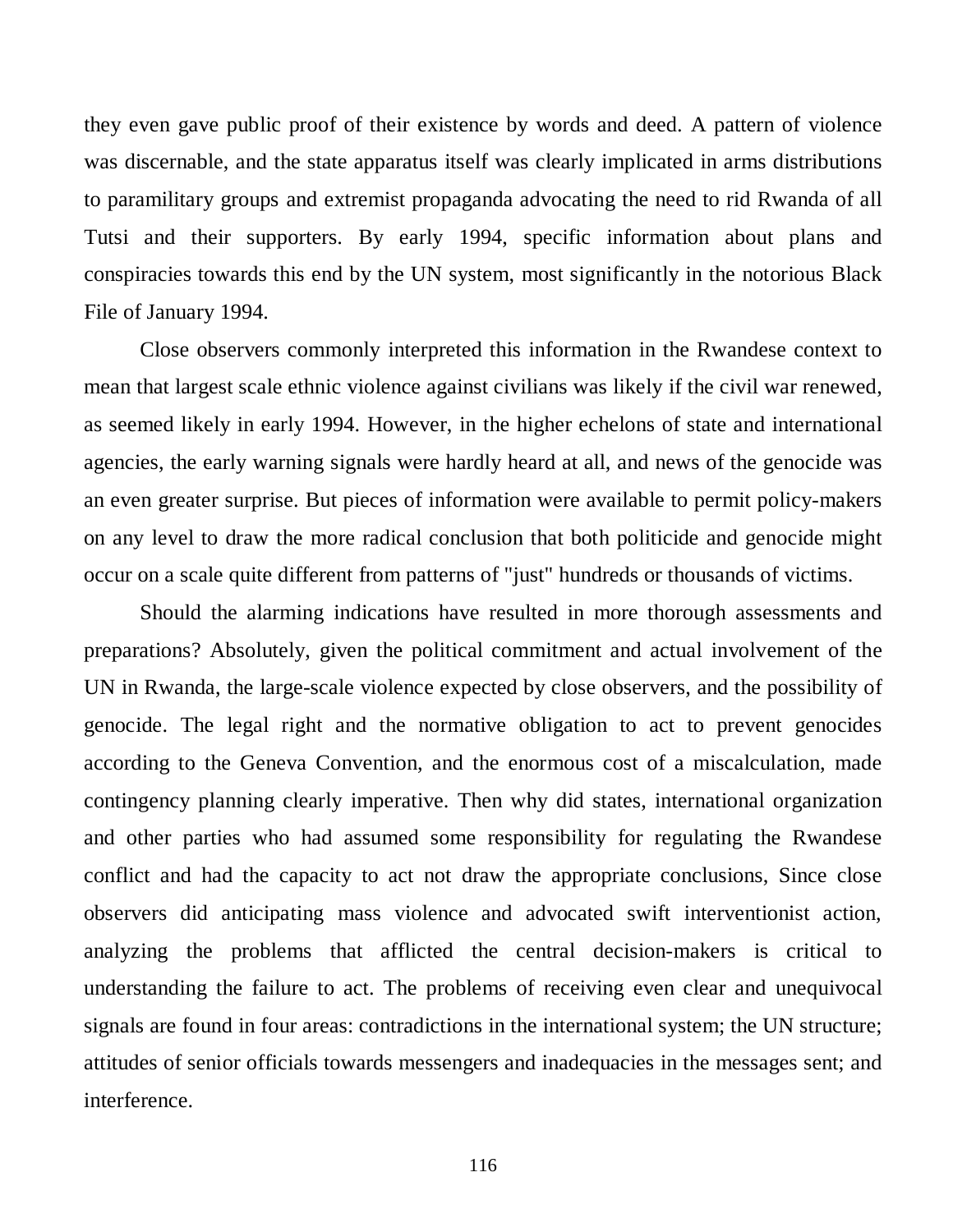### **3.2 Contradictions in the international system.**

Neutrality and Intelligence Gathering

Further, Adekanye (2007) contends comparatively that unlike nation-states, the United Nations does not collect and analyze information to protect itself form ostensible enemies. The world organization has no clear-cut security agenda and is supposed to be a neutral body. Yet in matters of threats to international peace and security, the neutrality principle is not unbendable, as in Chapter VII enforcement actions. By the same logic, the UN should not be neutral towards genocide, or towards parties threatening civilians whom the UN has placed under its sprouted action. Moreover, once the UN assumes responsibility for conflict management, it needs a capacity for collection and analyses dealing with military and political issues of member states. Nevertheless, member states are reluctant for reasons of national security to let the UN develop such an intelligence function. This affected the Rwandan crises because the conflict did not attract sufficient concern at the incipient stage from the world super powers.

## **3.3 Financial, Remote and Regional Interest**

Adekanye (2007) posits that in the area of conflict management, the UN is particularly beholden to the United States, which pays almost a third of the budget for peacekeeping. When regional states and organizations, which are closer to the conflict and its consequences and in this case, were willing, indeed eager, to involve themselves, they were not given the wherewithal to do so, including a structure to gather and analyze information. The OAU, which was intimately involved in the diplomatic process to settle the conflict, only had a skeletal staff for these purposes. The lack of resources also characterized Tanzania, in this case the most non-partisan regional state. The major motive of Tanzania was to regulate the conflict, rather than further one party's interests. Zaire has access to the Rwandese regime but no interest in collecting, let alone sharing, any information that could be against the Rwandese government. As a result Zaire could be described as shadow party in the conflict. Uganda had such an interest, and through the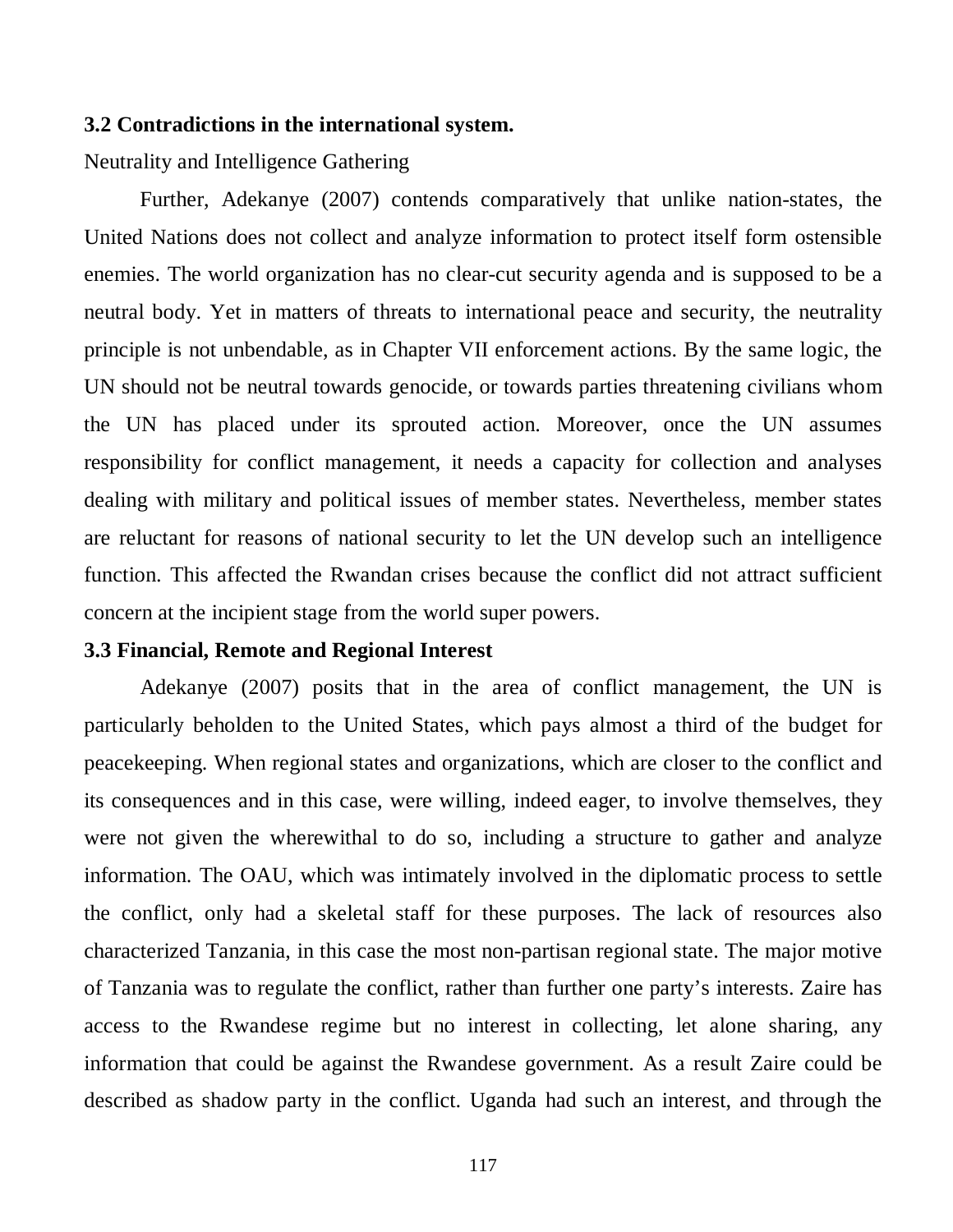RPF also had access to information, built its early warning capacity supported the RPF. RPF early warning could be dismissed as propaganda. France had both interest in and a significant capacity for intelligence collection on Rwanda, but its interests were clearly partisan and led to defining the role of the RPF in adversarial terms. (This includes even the French Ministry of Foreign Affairs, which was committed to the Arusha process).

The United States also had the capacity, but it was initially truly disinterested, in the sense of being both objective and remote, and utilized its capacity only sporadically. The CIA undertook a January 1994 desk-level analyses of the Rwanda situation a worst-case projection of the course current events, which included scenarios of details in the other half a million casualties. This indicated that specialist analysis that focused on a problem area could use current information to develop reasonably accurate scenarios covering a country of marginal concern to the US. The report was not distributed widely, nor did it reach the higher decision-making echelons. As there was no "smoking gun" or verification from personnel on the ground, it was not taken seriously. Moreover, since Rwanda poses only a hypothetical problem rather than being an actual crisis, there was little inclination by higher officials to pay attention.

For the EU, both the interest and capacity to cover a crisis in a peripheral state are critical. Caught between the absolute disinterest of the major powers and the need to alter to dominant financial interest, the UN has been unable to establish the appropriate balance between disinterestedness and utilizing regional interest to advance the peace process.

## **3.4 Structure and Culture**

Though the UN was inhibited from systematically collecting and analyzing critical information and communicating the analyses to those with the power to take action against the genocide, the Secretary General has had a mandate to engage in preventive diplomacy and peacekeeping even in intra-state conflicts. He has also been given an explicit mandate to engage in early warning, (Adekanye, 2007). That mandate can be easily extended to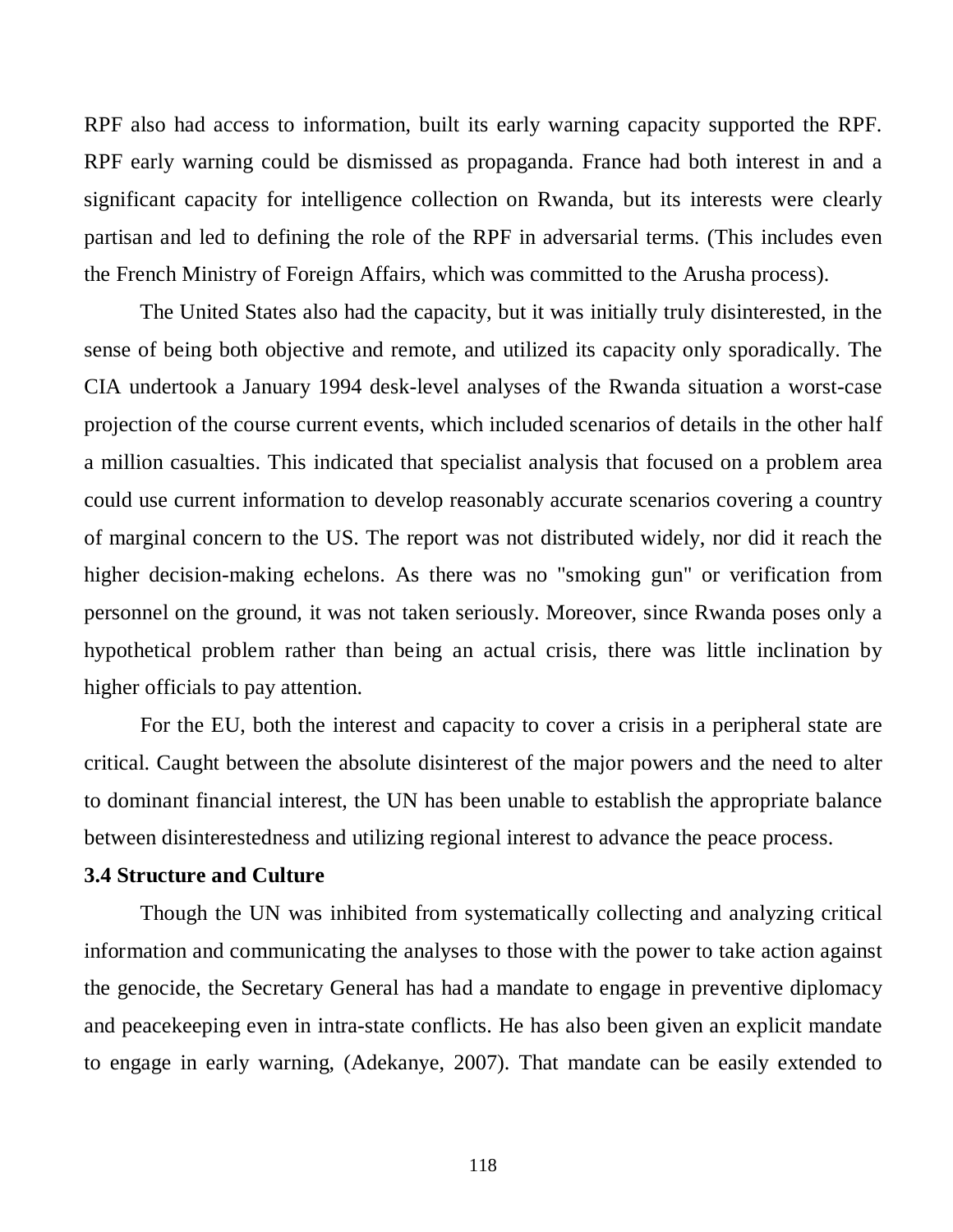cover the analysis required for preventive diplomacy and effective peacekeeping. Why has this capacity not been appropriately developed?

The reasons are that individual relevant units are not sufficiently staffed, given the exponential increase in global responsibilities expected of the UN. For instance, Adekanye (2007) reveals that only one person in DPKO (Department of Peace-Keeping Operation) consistently monitored Rwanda, and that person carried heavy weight of operational responsibilities. But there are other reasons for the failure. With a changed mandate since 1990, the Secretary-General reorganized the Secretariat but in so doing, sacrificed an independent information and strategic analytical arm separate from any operational functions by dissolving the Office for Research and Collection of information (ORCI), because of its shortcomings. The secretary- general distribute is responsibilities among the political, humanitarian and peace-keeping affairs Departments, while the Office of for Human Rights monitors, there was no central unit into the Secretariat or elsewhere charged with collecting even "soft" intelligence, including the information available in the vast structure of UN agencies and organization to translate assessments into policy options and strategic planning,. As the DHA task force evolved into focal point for early warning in the UN system for mitigating the consequences of conflicts, there was no parallel too to generate early warning signals required for contingency planning in preventive diplomacy and peacekeeping operations. SPA, which was expected to undertake this task, was too understaffed and had no systematic link to strategic planning.

In addition, the cultural milieu of the Secretariat had reverted to being politicized in two senses. In the Rwanda situation, the DPKO at a critical juncture seemed to be too subservient to the concerns of the major powers. In this case, the DPKO proposed only "what the traffic would bar" in the Security Council, as they put it, not what the situation on the ground demanded.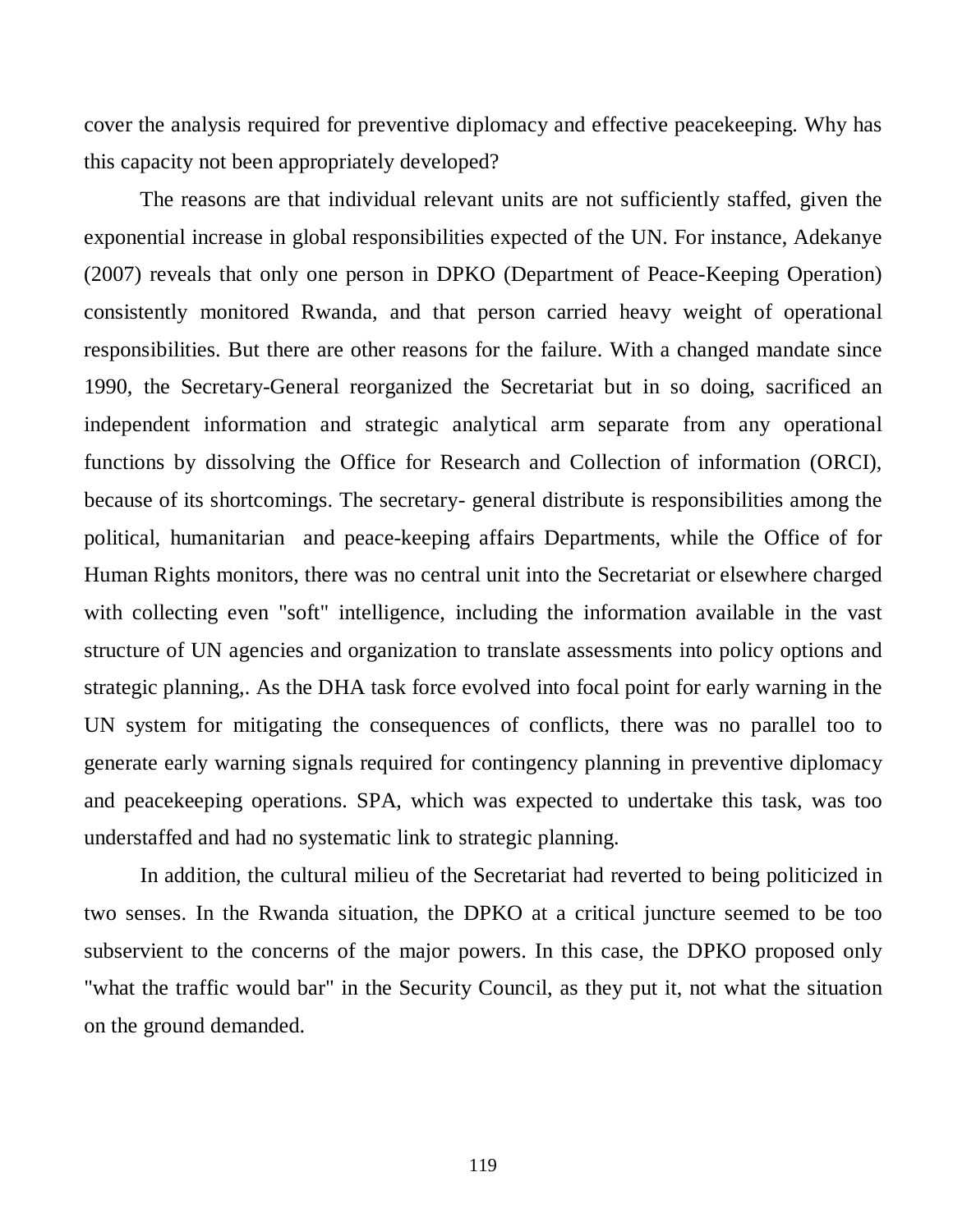### **3.5 Messengers**

In spite of these deficiencies resulting from the current mandate of the UN and its structure problems, UN headquarters did receive crucial information that should have led it at least to undertake some contingency planning. However, the UN Secretariat had a propensity to discount the information and warnings received form within its own system while paying inordinate attention to media analysis, if the Secretary-General's April report, which prepared the ground for UNAMIR withdrawal, is any indication. Using information on the various humanitarian organizations obtained from their own field operatives, as inter-agency task force in Geneva was assigned the task of sharing information about impending human disasters. According to Adekanye (2007), it had many problems. It was *ad hoc* each of the agencies showed an understandable reluctance to collect and divulge sensitive political information that might jeopardize its operations in a country. More importantly, the inter-agency task force was oriented towards anticipating the humanitarian consequences of crisis (e.g. population movements, the requirements of relief operations etc.) rather than development of the crisis itself. The task force had no access to the source of political-military information so critical in discerning escalating conflict. Nor did it have adequate support form qualified analysis. As a result, while the UN system has an early warning capacity, this capacity is inappropriate to questions of early warning for conflict management purposes.

Even greater suspicion was cast on the human rights organizations, which discerned patterns of violence they characterized as genocide. Part of the problem was the manner in which the warnings were conveyed. These organizations did not put human rights abuses in a political context necessary for understanding the nature of probable evolution of the conflict, including its likely points of culmination, or translate them into strategic operations further; the human rights machinery of the UN itself was virtually irrelevant to the early warnings process, (Adekanye, 2007). The UN not only lacked the capacity to relate human rights violation to a dynamic analysis of the social forces that produced them,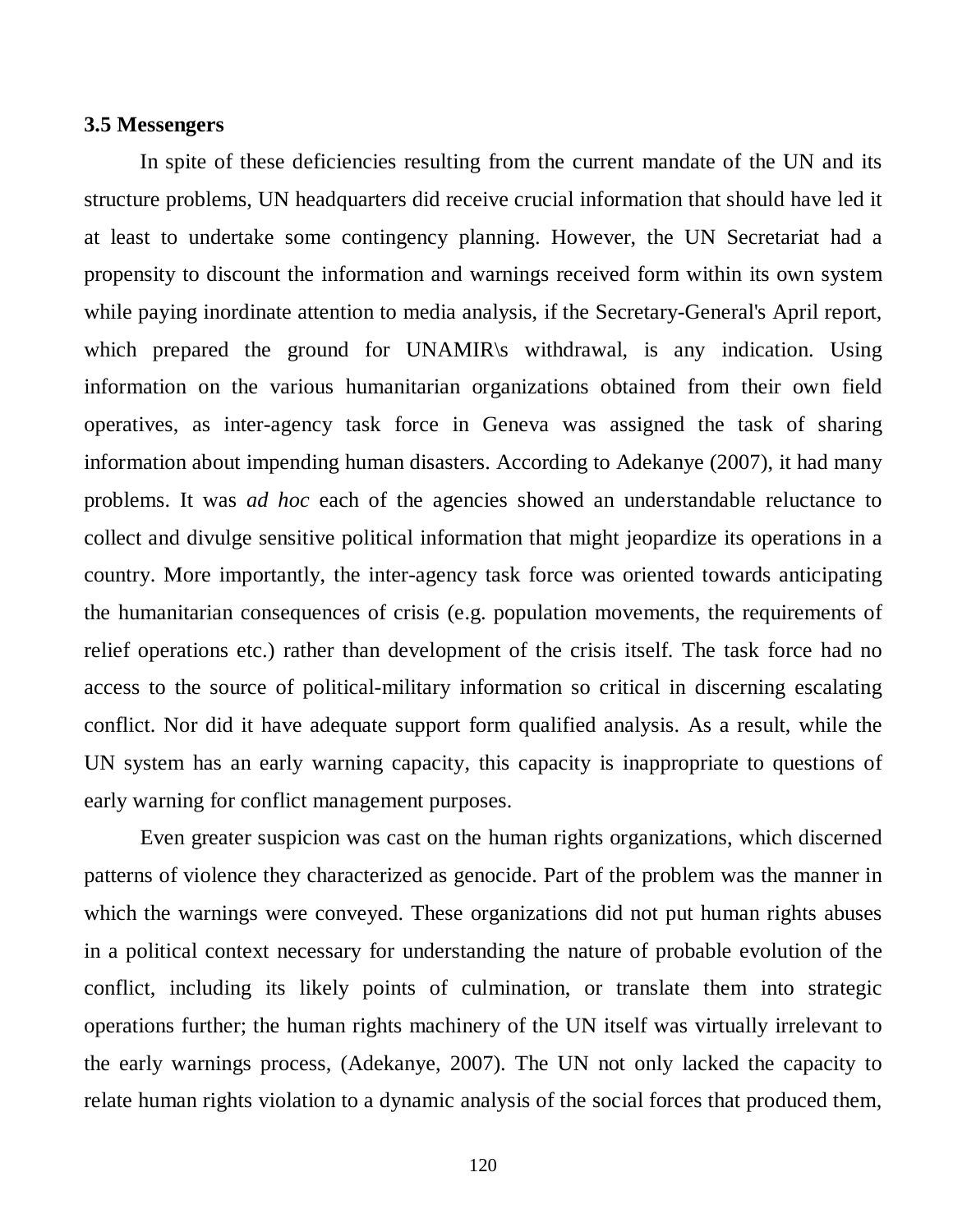it also had challenges utilizing a monitoring process that was sporadic and provided no follow-through on reports.

Within the UN secretariat, far too little attention was paid to early warning emanating from human right organizations. The secretary-general's report justifying withdrawal on 21 April reflected misrepresentation of the media rather than the analysis of informed or more professional observers of Rwanda. When the secretary -general by mid-May did perceive the situation correctly, he lacked the widespread and sustained support for policy engagement that adequate media coverage can generate. With a few notable exceptions, the media in general perpetuated the misrepresentation of the slaughter in Rwanda as one of anarchic ethnic violence. It took almost a month for most of the media to "get the story straight". This is one of the limitations of relying solely on the media for early warning signs because they could be biased or confronted with limited accessibility to the true nature of the emergent conflict.

The import of the messages from the Rwandese media was downplayed. Hutu extremist calls in the hate media to rid the country of Tutsi were interpreted by some foreign observers as efforts to put pressure on the RPF to make concessions at Arusha, or as exaggerated rhetoric. Even members of the RPF politburo now acknowledge in retrospect that they underestimated the significance of the extremist.

### **3.6 Interference factors**

Functional contradictions and structural deficiencies worsened by discounting some messengers and exaggerating the value of others are only part of the explanation. The Rwandese Patriots Front was closest to the scene, with networks in Rwanda to provide information and was in close contact with human rights and refuge originations as well as its own Diaspora around the world. If any party had a stake in anticipating mass murder and its extent, and with developing contingency plans to prevent, or, at least, mitigate such a disaster, this Tutsi-dominated rebel organization surely did. True, the leadership issued public warnings to the government of severe human rights violations and identifying those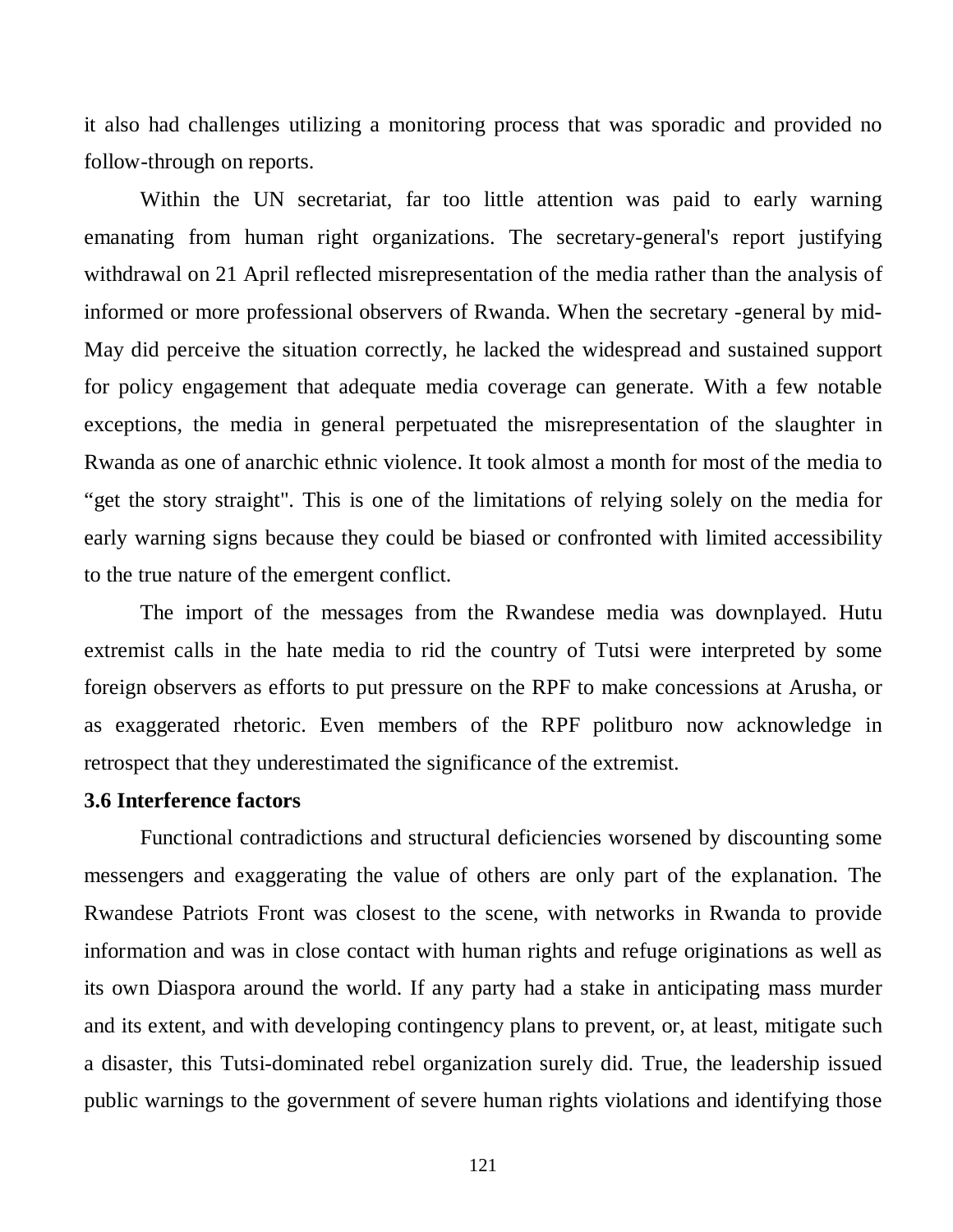responsible for killings in 19920 and 993 as guilty of genocide. But leading Front members acknowledged in retrospect that they did not anticipate the magnitude f the genocide and the RPF did not develop contingency plans for such an eventuality. Why not?

Five factors are suggested that afflicted everyone involved in the Rwanda crisis to different degrees: incredulity, mind-blindness, shadows, noise and desensitization.

## **Incredulity**

Genocides are rare. Its path of development was unfamiliar and difficult to discern especially in that part of the world. Many associated the concept of genocide with the highly mechanized Nazi holocaust. The idea that hundreds of thousands could be slated for execution in a poor, agricultural society, and that this could be carried out in a short time, seemed incredible.

## **Mind-blindness**

RPF leaders admit that on the eve of their 1990 invasion they expected that thousands of Tutsi might be killed in retaliation, as had happened in the early 1960s. But to consider genocide as both a possibility and one they had very limited ability to mitigate, let alone stop, would have either frozen them into impotence or forced them to accept that they had a measure of historical co-responsibility in the slaughter. Hence, a sort of mindblindness developed, i.e. an inability to use the information available to deduce the appropriate conclusions. A similar blindness (but in the nature of "wishful thinking") may help to explain the failure of more remote actors to anticipate the genocide. For the French government to acknowledge that genocide was in prospect would be to accept a far greater degree of responsibility for its own involvement in backing the Habyrimana regime and its connected extremists. For the United States, it meant having to confront the fact that it had a legal right and a moral responsibility to intervene. For the UN Secretariat it would have meant preparing for a very different kind of mission in Rwanda at a time when its first principle of action was "not to cross the Mogadishu line". The UN mind-blindness carried a double level of guilt and denial by instilling a false sense of confidence among the Tutsi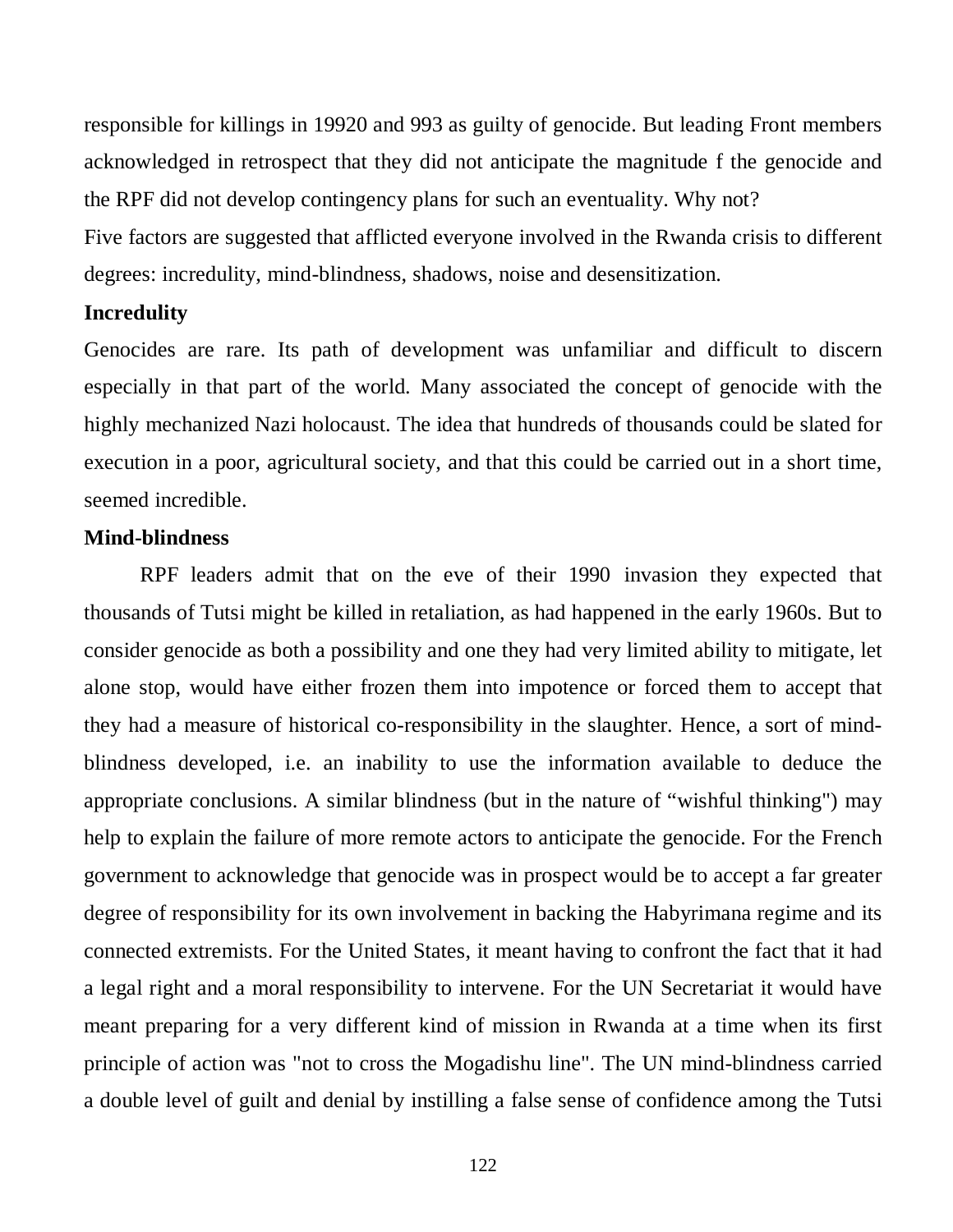in Rwanda, who could not imagine that the world in general, and the UN in particular, would flee the scene when a UN peacekeeping force was already in place.

## **Shadows**

The tardy and inadequate response of the UN and its leading members was also influenced by external blinkers, by previous events that haunt decision-makers, distort perceptions and constrain their willingness to act. These are in the nature of shadows.

One such blinker was the shadow of hope. Arusha became an inertial force. The peace accords so preoccupied almost all the players that they tended to shift into the background the growing organization of extremists' intent on undermining that peace. The pursuit of the agreement, the hope invested in its effectiveness, and the eagerness to see it implemented dominated their attention right up until 6 April. The other blinker was the shadow of despair and the propensity to read the present through traumas of the past. Somalia certainly directly colored the American propensity to view (and deform) the Rwandese operation through the Somalia lens. The issuance of PDD 25, a new directive in May of 1994 strictly limiting American involvement and funding of peacekeeping, was a culmination of the Shadow of Somalia. But Rwanda was not a failed state; on the contrary, it was an example of a state that, having been taken over in an extremist *coup d'etat*, was executing a massive genocide. In the shadow of Somalia, the American and UN observers misinterpreted events on the ground and exaggerated difficulties into an impotence to respond effectively. Not only were the wrong lessons learned form Somalia, the right ones ignored, in fact, the lesson of Somalia should have been that too few forces inserted tardily can undermine a whole operation.

### **Noise**

This is a standard element often used to explain intelligence failures. At the same time as the situation was particularly tense in Kigali in March 1994, the UN was preoccupied with a long of crises or problem area - in Russia, Angola, Burundi, EL Salvador, Georgia, Haiti, Liberia, Nagorny Karabakh, Somalia, South Africa, Tajikistan,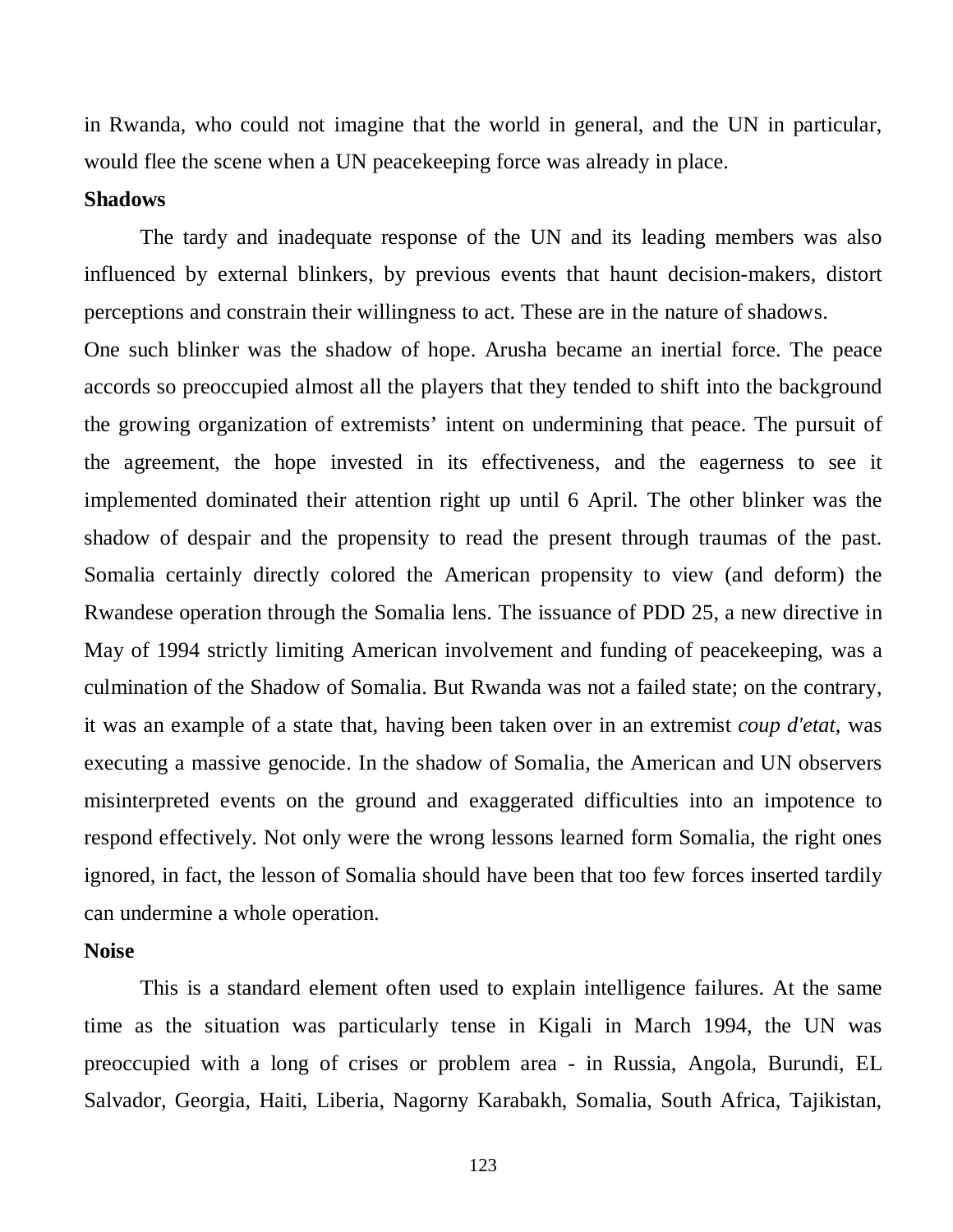Eritrea-Sudan, Mozambique, Hebron, North Korea, and especially the former Yugoslavia (including the security and safety of UNPROFOR) Because of Rwanda's peripheral relationship to the major issues and structures of international relations, the signals from Kigali were weakly heard. In a context crowded with actual crises, it was particularly difficult to get busy decision-makers to shift their attention to a potential crisis.

### **Confusion about message**

Noise may overwhelm a message, but this propensity is exacerbated when the message itself is confusing. At various points, different actors monitoring the conflict - Human rights organizations, the RPF, the Special Rapporteur of the Commission of Human Rights-Used the arm "genocide". But the term conveyed different meanings, which created confusion among the listeners. The problem with the term "genocide" as a signal caused the different implications and illustrations of the two uses of the term. The use of the legal definition of the term in an accusatory sense arguably diminished the impact of the term in its function as a warning signal. If the killing of 300 Tutsi constitutes genocide (in the legal sense), then warnings about potential genocide signal the potential death of a few hundred more. The linking of the deaths of 300-1000 people to the terms "apocalypse" and "genocide" diminished their impact as warnings. While significant in and itself, early warning about genocide defined in legal terms lead to very different thinking about consequences and reaction than would a clear signal of an impending genocide as defined in the popular sense.

In the popular consciousness, the concept of genocide is linked to the massive slaughter of Armenians by Turkey at the turn of the century, the extermination of million of Jews in Europe by the Nazi regime, and the wiping out of an entire generation and class of people by Khmer Rouge in Cambodia. The numbers involved in each of these cases are measured in the hundreds of thousand or millions. Unfortunately, events propelled Rwanda into the same tragic class.

124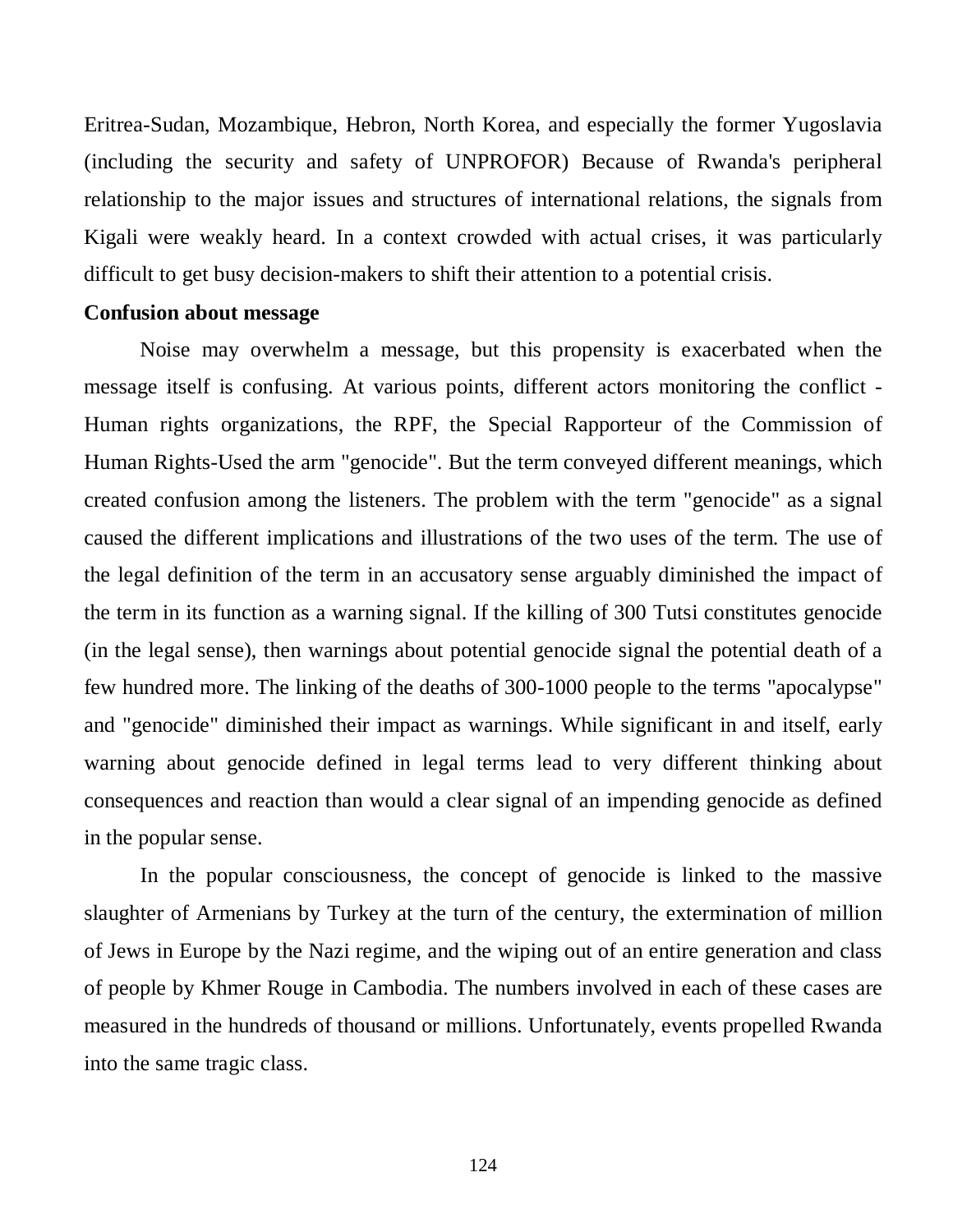### **Desensitization**

Only six months before the genocide occurred, massacres in Burundi claimed the lives of an estimated 50,000 to 100,000 persons. There was no worldwide outrage and little response. This failure of the international system to be startled or to respond reflected a pre-existing propensity to expect disasters out of Africa. The threshold for international response seemed to increase accordingly: if 100,000 persons could be killed with impunity, the possibility of another massive slaughter did not seem so extraordinary, nor did it require particular responses. Hence, there developed a mental indifference to the possible consequences of the rising tensions in Rwanda. This was reinforced by the tendency to view the struggles within Rwanda as the recurrence of ancient conflicts between Hutu and Tutsi rather than as a product of a centrally led, political murder machine. According to one Belgian official: "We've learned from our experience that whenever there is trouble in Rwanda, the Hutu and the Tutsi kill each other." This reinforces the mind set that any conflict in Rwanda was a rehash of the rivalry between the Hutus and Tutsis.

## **4.0 Conclusion:**

The unit has presented two case studies. The first one showed that there was no consideration at all for early warning and early response despite the palpable signs of violent conflicts in the country. In the second case study, the gap between early warning and early response was identified by a Non Governmental Organization and recommendations were made to all the stake-holders.

### **5.0 Summary**

The study of case studies enhances our understanding a purpose which this unit attempted to serve. The unit presented the Rwandan crises as a case of early warning failure while the case study was based on Kenya. The Kenyan case study was derived largely for the outcome of a report by an NGO which provided useful recommendations to all.

### **6.0 Tutor Marked Assignments**

125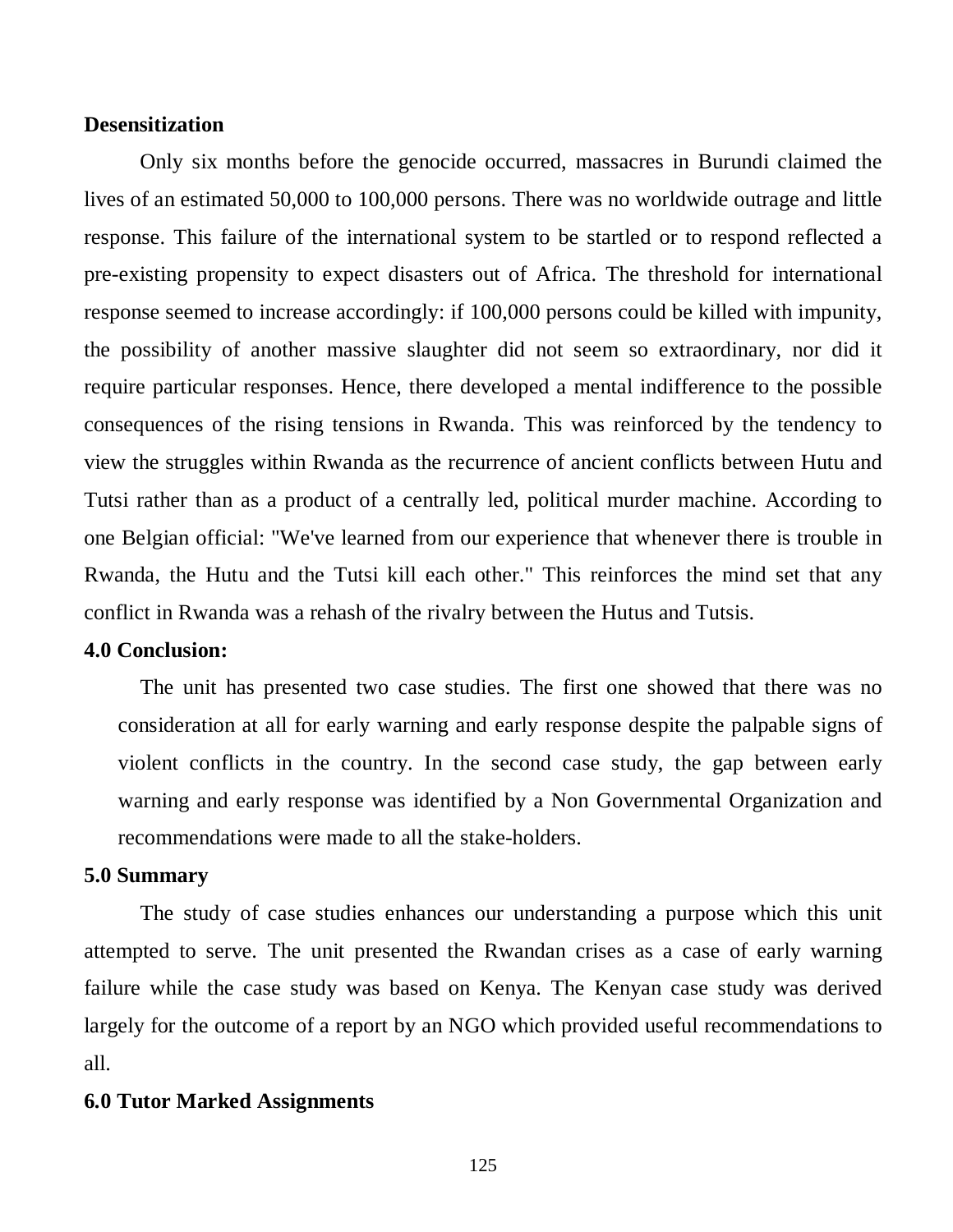• Could the Rwandan crises have been averted if there had been effective early warning system in place.

## **7.0 References and Further Reading**

Adekanye, J.B (2007). *Linking Conflict Diagnosis, Conflict Prevention and Conflict Management in Contemporary Africa. Selected Essays.* Ibadan. Center for Gender Governance and Development.

Adelman, H. (1996). *The International Response to Conflict and Genocide* 

*Lessons from the Rwanda Experience, Study 2 Early Warning and Conflict Management*. Joint Evaluation of Emergency Assistance to Rwanda. Copenhagen

Fukui, K and Markakis, J. (eds). (1994). *Ethnicity and Conflict in the Horn of Africa.* 

Ohio. Ohio University Press.

Kut, G. (2009). *Mobilizing Early Response Project – Kenya Assessment Summary Report.* 

Nairobi Peace Initiative – Africa/GPPAC Eastern and Central African Region Nairobi

Montville, J.V (1990). *Conflict and Peacemaking in Multiethnic Societies.* Lexington .

Mass, Lexington Books.

Surhke, A. (1996). *The International Response to Conflict and Genocide:* 

*Lessons from the Rwandan Experience*. Joint Evaluation of Emergency Assistance to Rwanda. Copenhagen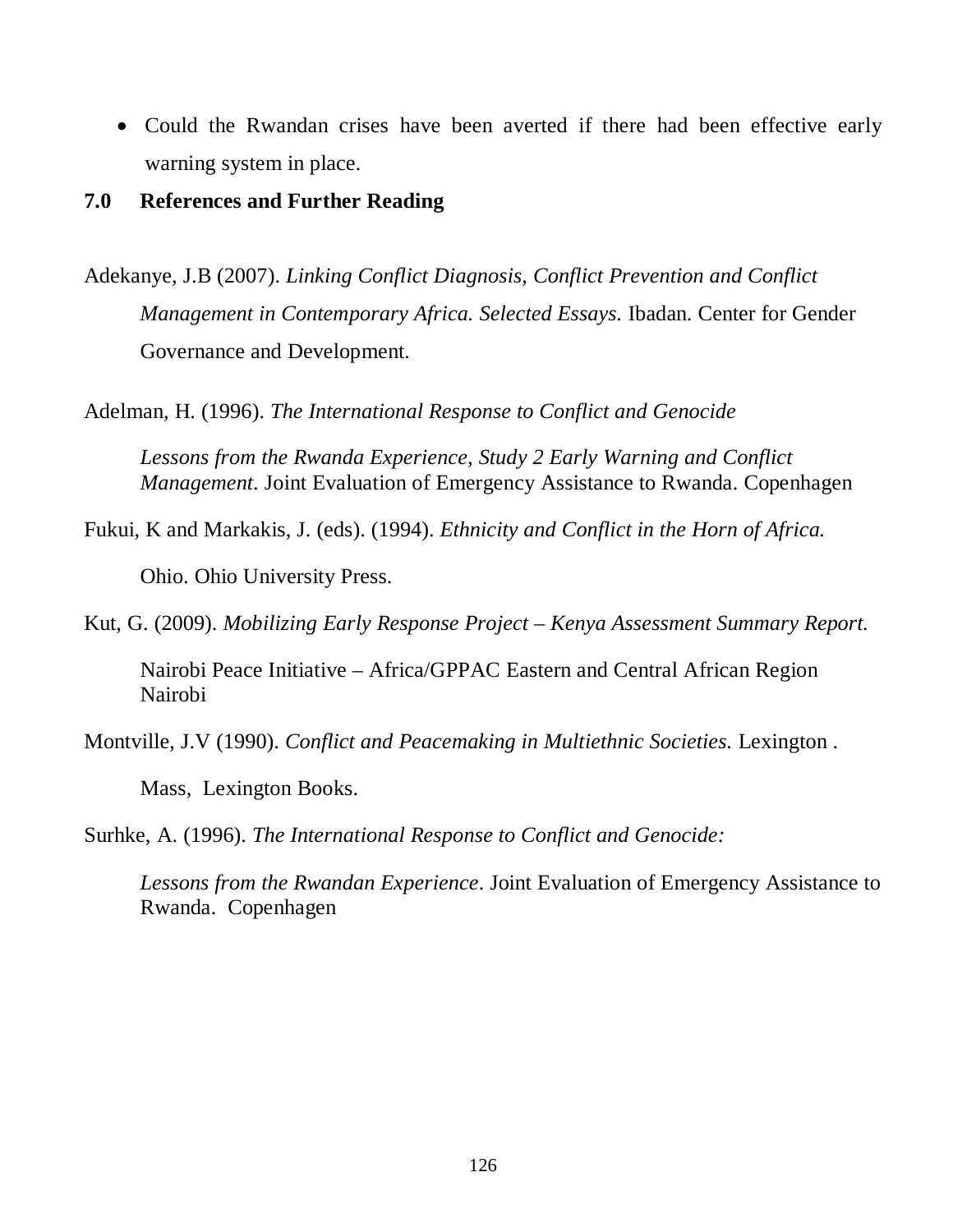# **Unit 3: Governments, International Organizations and E.W.S**

## **Contents**

**1.0: Introduction 2.0: Objectives 3.0: Main Contents 4.0: Conclusion 5.0: Summary 6.0: Tutor Marked Assignments 7.0: References and Further Reading** 

# **1.0: Introduction**

As a concept or process, early warning systems can not work independently or in isolations unit. At this juncture, it is necessary for us to examine how governments and international organizations treat early warning systems and reports on one hand and the activities of international organizations in three contexts. These are in the contexts of observing trajectories of early warning, communicating these early warning signs to the appropriate quarters and implementation of early warning. While most governments are impeded by bureaucracy and mind blindness as discussed in previous units, the international organizations are better suited to carry out the development and dissemination of early warning signs more objectively. This is what this unit attempts to present in order to get you acquainted with the realities in the field.

## **: Objectives**

At the end of this unit, you should be able to:

- Understand the attitude of governments to early warning reports
- The roles of international organizations in the compilation, monitoring and implementation of early warning signs.

# **3.0 Main Contents**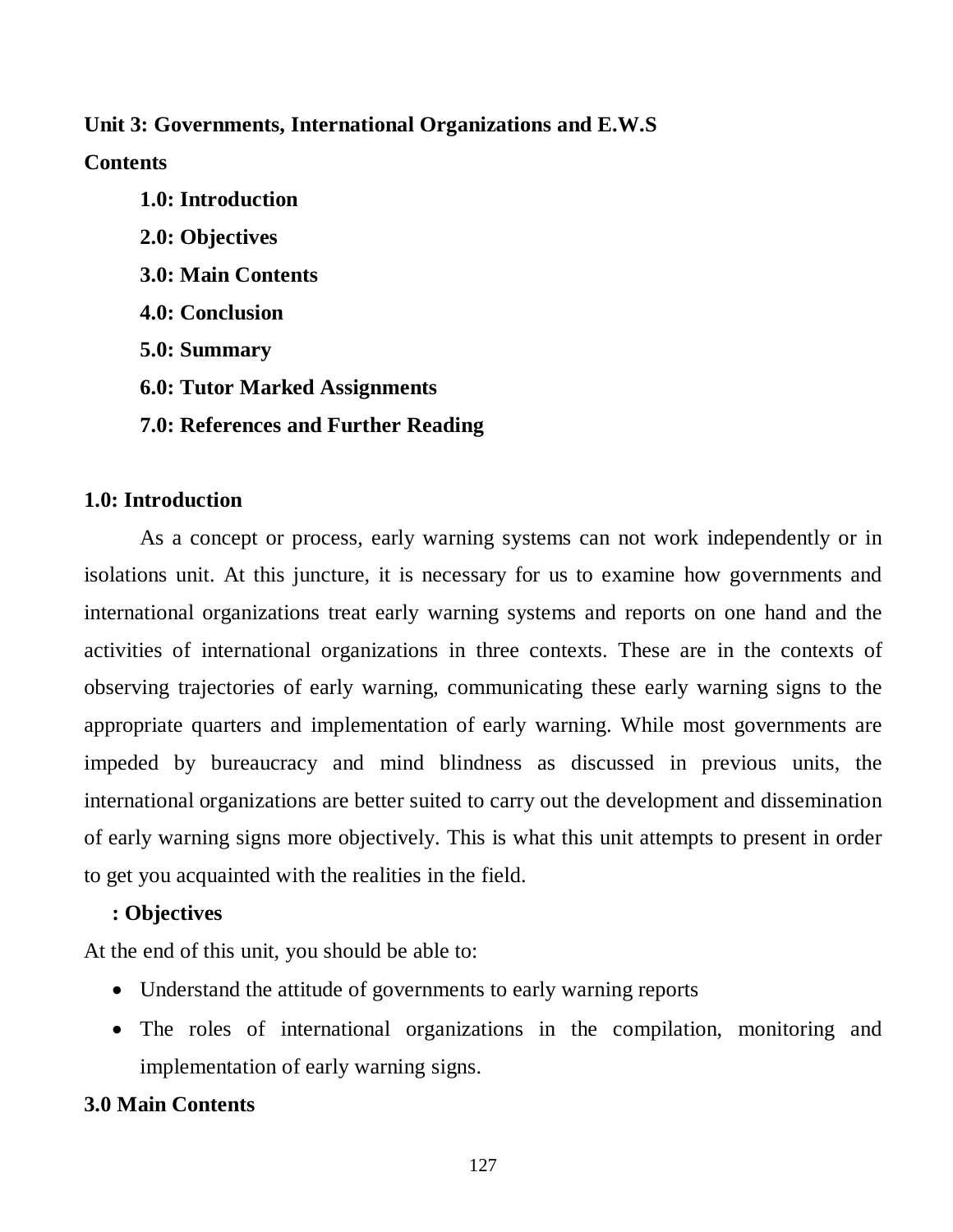One remarkable thing about the triumph of liberal democracy and market economy is the fact that it has been able to make openness a norm in the conduct of state businesses although some condemn it as encouraging interference and challenging the sovereignty of independent states. However, in the context of early warning, the hitherto practice of the Cold-War era in which states perpetuated human rights abuses and hides under the cover of alignment to either of the two major powers then has become unpardonable in contemporary times. This now brings to the issue of governments and early warning signs of wars or violent conflicts.

In analysis of the causes of war at the international level Gleditsch (2001) argues that the values of leaders of countries could sometimes determine the propensity of such countries for war or otherwise. Although, the fact that going on a war for a democratic nation typically involves the approval of the legislatures serves as a check on this tendency. Nonetheless, there have emerged many international organizations that now relate with governments at different levels to communicate early warning signs of wars or violent conflicts to them in order to reduce the rate of occurrence of wars and violent conflicts. The description on governments and early warning systems or signs will be done by selecting some countries for examination. The presentation in this unit is based on an African perspective that based on position of the Africa Union.

## **3.2: Governments and E.W.S**

It has been a since the 1990s to see the more stable and prosperous nations in the northern pole offering assistance to the more troubled and unstable ones in the southern pole**.** In Africa, the frequency of violent domestic conflicts and the trans-border effects and humanitarian crises it creates have attracted attention of the stronger nations as it now affects their foreign policies. The advanced nations now directly or indirectly through agencies and NGOs intervene in different areas to prevent the outburst of violent conflicts in these countries. The fact that many of these third world countries are now described as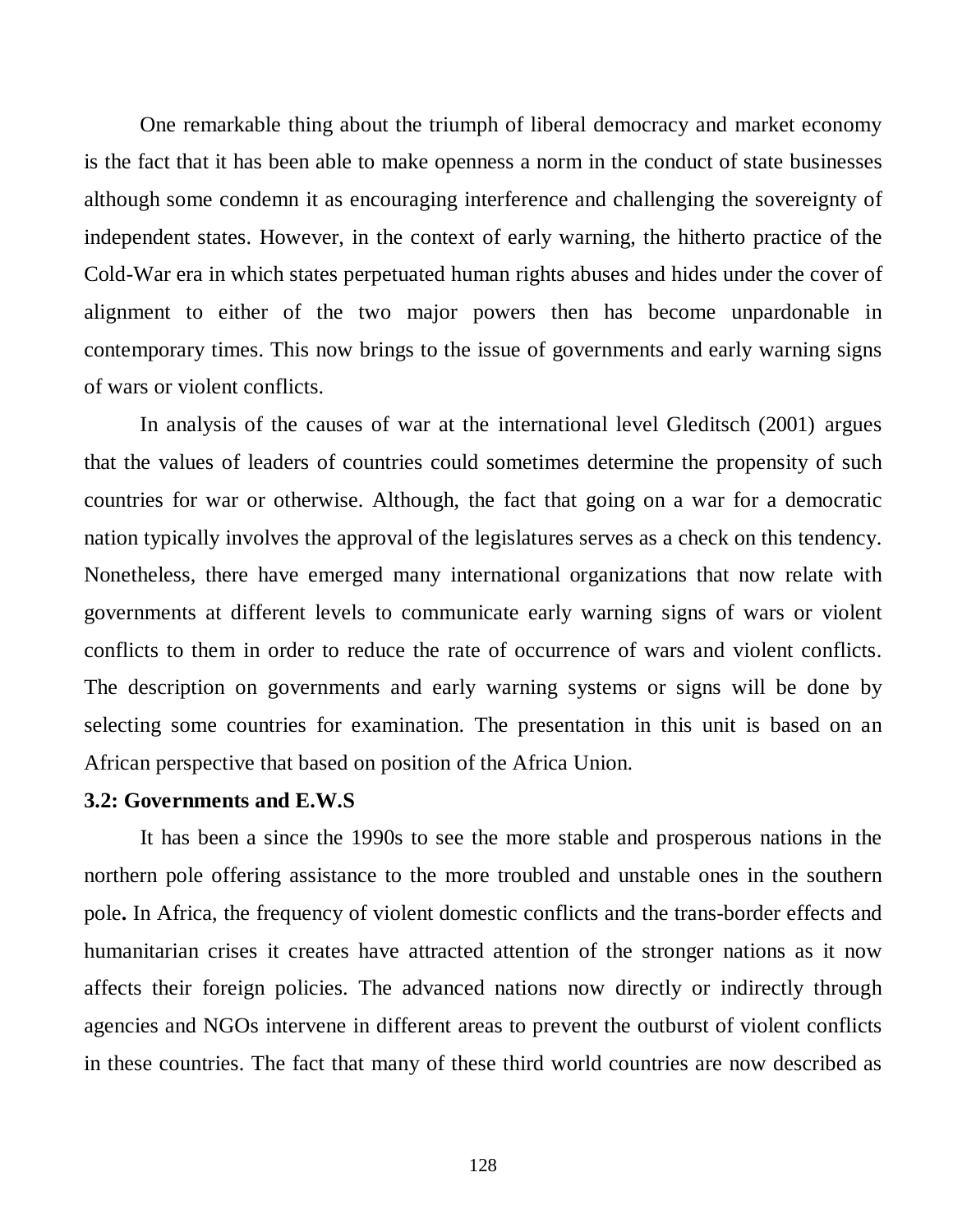failing, failed or vulnerable states for reasons such as insecurity, poor welfare and poor service delivery have underscored this intervention.

Nonetheless, some regional and sub-regional organizations have been making efforts institutionalize functional frameworks for early warning systems. One of such is the Africa Union (AU), which succeeded the Organization of Africa Unity, (OAU).

### **3.3 The Africa Union and CEWS**

The instrument setting up the Continental Early Warning Systems (CEWS) was formulated at a meeting of governmental experts held in South Africa under the auspices of the Africa Union in 2006 emphasized the provision of timely advice on potential conflicts and threats to peace and security to enable the development of appropriate response strategies to prevent or resolve conflicts in Africa. It is, therefore, essential that the CEWS be designed to meet the requirements of the continent. The CEWS should be need-based, and all efforts should be made to mobilize the resources required. In particular, it had recommendations on the following issues:

## *(i) Data collection, analysis, and indicators module*

It recognized the need to adopt a pragmatic approach towards early warning that would allow the AU to undertake preventive diplomacy within the framework of the relevant principles enshrined in the Peace and Security Council (PSC) Protocol. In this regard, the meeting recalled that the collection and analysis of data relevant to the prevention of violent conflict is a major task of the relevant AU structures, in particular the Conflict Management Division and its Situation Room. The meeting reiterated that the collection and analysis of data should be done in a systematic manner, using a specific framework in accordance with the provisions contained in the PSC Protocol. The meeting discussed the need for institutional linkages between the AU and the RECs to ensure mutual assistance of their early warning systems, as well as the possibility of incorporating inputs from existing early warning systems, whether on conflict or other issues. The meeting further recalled the relevant provisions of the PSC Protocol that call for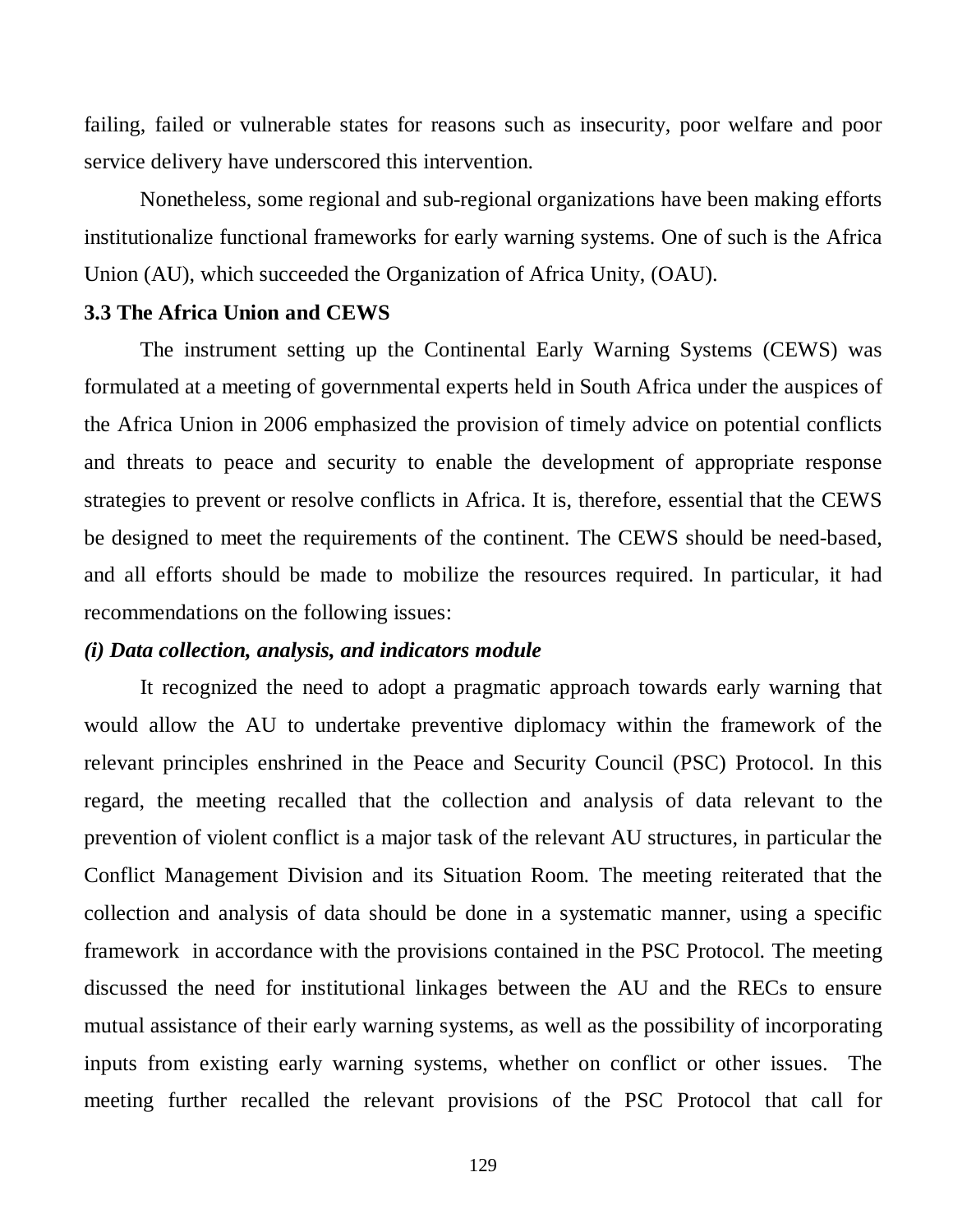collaboration with the United Nations, its agencies, other relevant international organizations, research institutes, academic institutions and NGOs.

The meeting recognised that the effective functioning of the CEWS requires that data be obtained from multiple sources, with emphasis on African sources, including the AU, the RECs, Member States, research centres, including the African Centre for the Study and Research on Terrorism, academic institutions, NGOs, the media, as well as the United Nations and its agencies, and other relevant international organizations, as provided for by the PSC Protocol. The meeting underlined the need to ensure accuracy, reliability, transparency and objectivity in the collection, analysis and interpretation of data. At the same time, the meeting stressed that sensitive information should be treated with the appropriate level of confidentiality, and should be transmitted through secure channels.

The meeting accepted the development of the module of generic indicators in line with the relevant provisions of the PSC Protocol, which call for a common framework of political, economic, social, military and humanitarian indicators. It noted that the module was based on existing OAU/AU documents adopted by the Assembly of Heads of State and Government and other organs of the AU, including the Constitutive Act of the African Union, the African Charter on Human and Peoples' Rights, the New Partnership for Africa's Development (NEPAD) Framework Document, the Conference on Security, Stability, Development and Cooperation in Africa (CSSDCA) process, the Common African Defence and Security Policy, the Non-Aggression and Common Defence Pact, and other relevant AU instruments, taking into account best practices and lessons learned in conflict prevention, management and resolution in Africa.

The meeting requested that the indicators module and subsequent analysis and generation of response options be gender-mainstreamed, in accordance with the AU Solemn Declaration on Gender Equality in Africa, the Protocol to the African Charter on Human and Peoples' Rights on the Rights of Women and UN Security Council Resolution 1325. The meeting also recommended that the generic indicators be clustered according to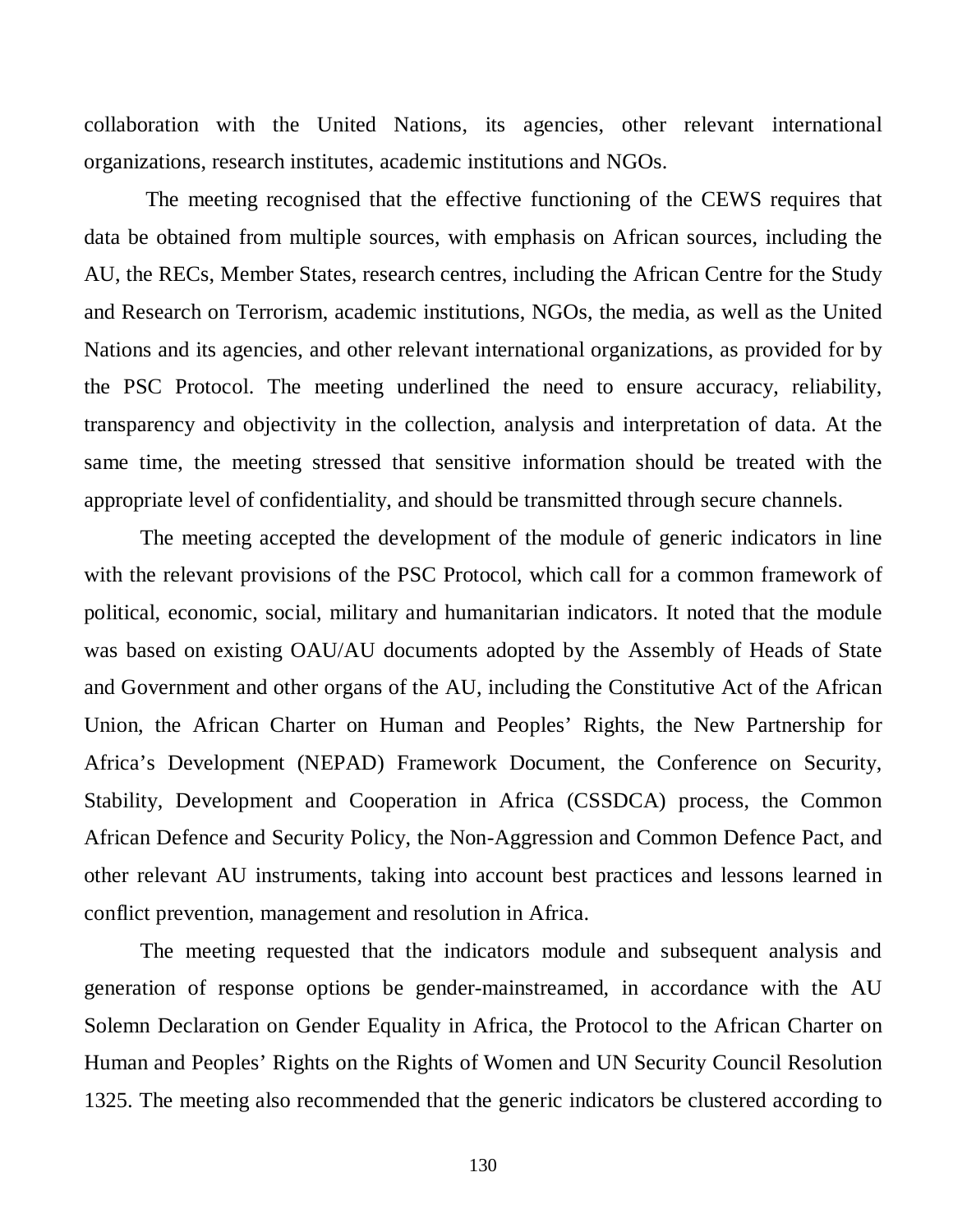the categories under article 12(4) of the PSC Protocol, and that other categories, such as environmental indicators are considered when relevant to conflict prevention.

It was observed at the meeting that, while the immediate focus of information gathering and analysis should be on significant threats of violence and loss of life, the indicators' module should also focus on the root causes of conflicts. The meeting stressed that early warning required continuous monitoring, not only to prevent the outbreak of conflict but also to warn of escalation or resurgence of conflict. The meeting further stressed that policy options can only be developed based on strategic analysis of trends and dynamics, and their significance in specific contexts. The meeting recognised that the indicators' module, while not comprehensive or exhaustive, could be adapted to particular conflict situations for which specific and easy-to-monitor indicators can be developed. The meeting recommended the adoption of a realistic approach that will focus attention, in the short-run, on a limited number of cases, namely: (i) situations likely to escalate into violent conflict in the immediate future, (ii) situations of ongoing crisises or conflicts, (iii) and post-conflict situations.

The meeting emphasized the importance of ensuring that the staff tasked with early warning functions (data collection, verification, analysis and the provision of policy options) possess the requisite analytical capability, expertise, and experience. The meeting also recognized that the efficient management of data and information should include adequate collection, compilation, management and distribution systems, and that some level of automation may be required in light of the complexity involved in dealing with considerable amounts of information. The meeting agreed that all efforts should be made to strengthen the relevant capacities (human, financial and technical) at the AU and the RECs, to ensure the effective functioning of the CEWS.

## *(ii) On Early Action and Engagement with Decision Makers*

The true test of the CEWS will be its ability to generate not only timely analysis but also effective response options – an inextricable link to early action is a core principle of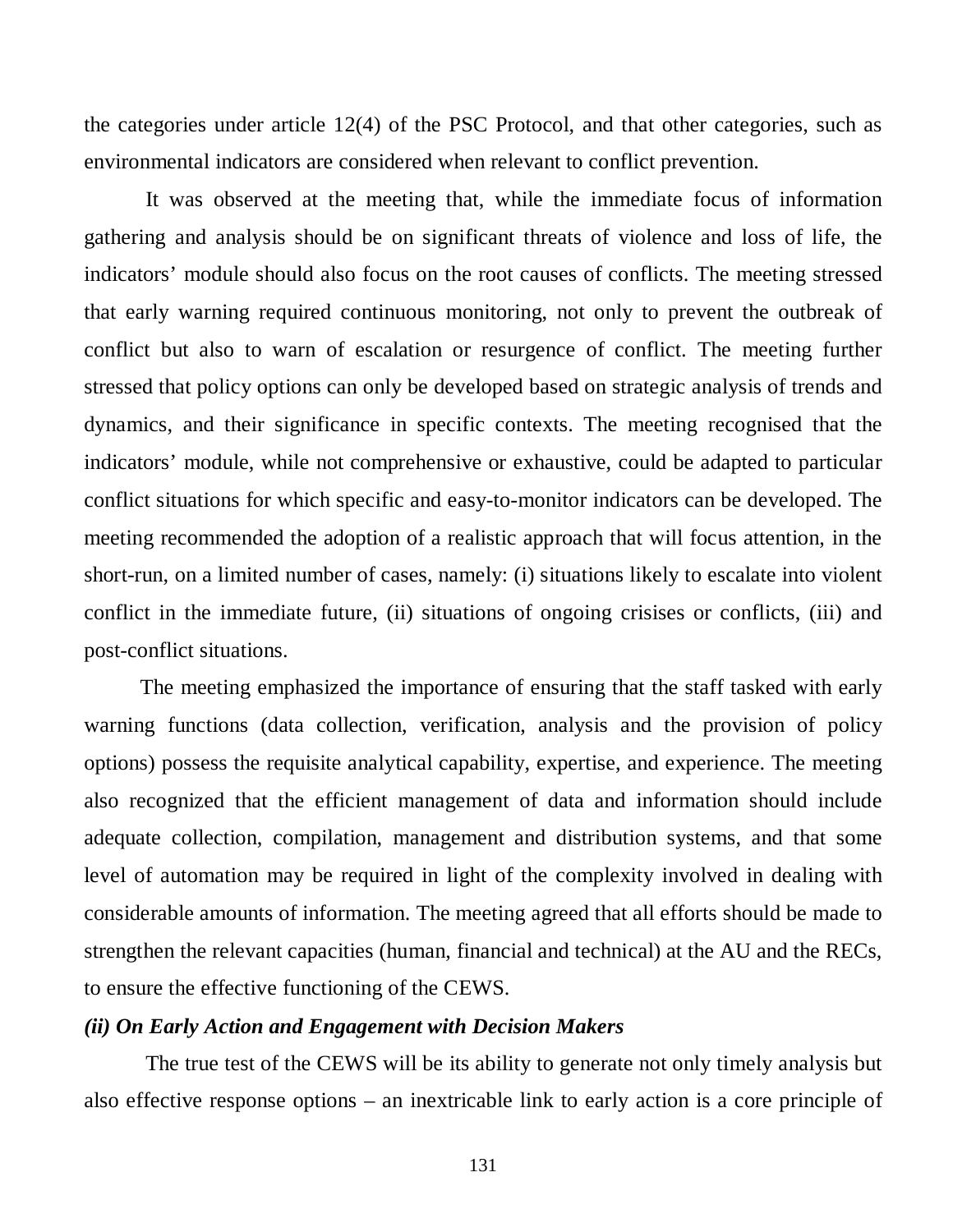an effective early warning system. Consequently, there is need to tailor the CEWS to the requirements and specific needs of its end users, and decision-makers, in particular the Chairperson of the Commission and the Chair of the PSC, as well as other organs and structures such as the Panel of the Wise, the Pan-African Parliament and the African Commission on Human and Peoples' Rights. Moreover, and in view of the wide range of stakeholders involved and the information that should be communicated, the meeting stressed the need to ensure the provision of appropriate reports for the various categories of AU decision-makers.

Assuring quality (comprehensiveness, accuracy, reliability and relevance), efficiency (timeliness), objectivity, diversity and appropriate formatting in the presentation of analysis and options for response by the CEWS are critical. The meeting recognized that the full implementation of the CEWS would entail improving the quality of existing products and the development of new ones such as Early Warning Reports, which would be the subject of appropriate consultations between the Commission and the country (ies) concerned, drawing on lessons learnt from the NEPAD Peer Review Mechanism.

The meeting stressed that the development of means of engagement with all decision-makers is a priority, and fully endorsed the recommendations put forward in the Roadmap for the Operationalization of the CEWS in this regard. These include, inter alia, the production of regular Reports of the Chairperson to the PSC on the overall peace and security situation in the five regions of the continent, with a strong early warning component; the inclusion, where appropriate, of early warning focused sections in the regular Reports of the Chairperson to the PSC; the strengthening of the PSC and the Chairperson's bi-annual reports to the Assembly of Heads of State and Government on the state of peace and security in Africa. The meeting agreed that these reports should identify different response options, including preventive diplomacy, appropriate sanctions and intervention, if necessary, in accordance with the relevant provisions of the Constitutive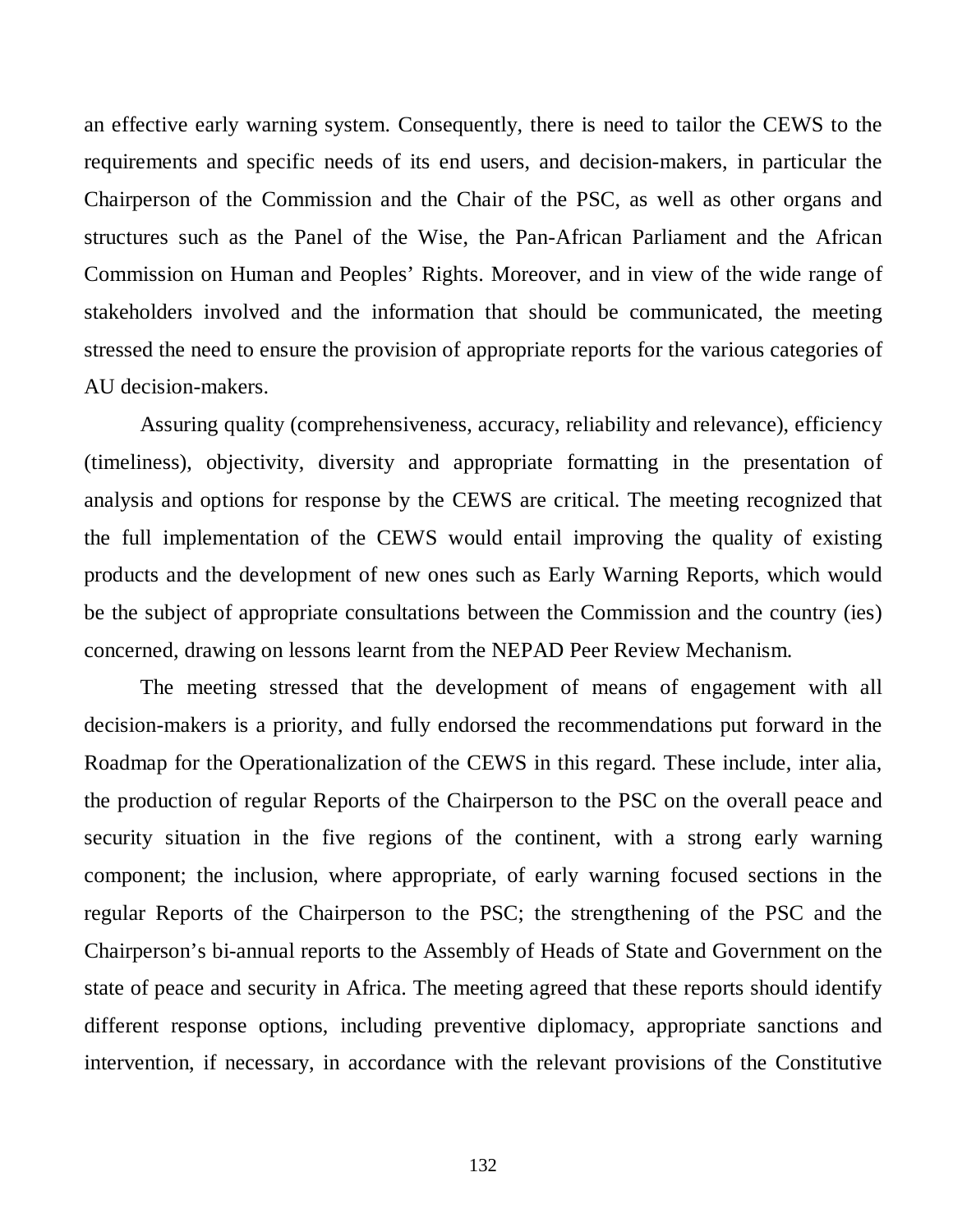Act. In this regard, the meeting called upon the RECs/Regions to accelerate the operationalization of their regional standby brigades.

The meeting noted that the full operationalization of the CEWS would strengthen the engagement of the Pan-African Parliament and the African Commission on Human and Peoples' Rights with the Chairperson of the Commission and the PSC in conflict prevention, as provided for in the PSC Protocol .The meeting underlined the need for the above-mentioned organs to address the PSC on a regular basis. The meeting underlined the critical role that should be played by the Panel of the Wise in conflict prevention. In this regard, the meeting urged the Chairperson of the Commission to swiftly operationalise the Panel.

### *(iii) On Co-ordination and Collaboration*

Regional Mechanisms for Conflict Prevention, Management and Resolution are important components of the overall peace and security architecture of the AU. Synchronization, coordination, collaboration and harmonization between the AU and the RECs are essential for the effective functioning of the CEWS. The meeting noted the considerable progress that the AU and the RECs had achieved in coordinating their activities and collaborating on matters of peace and security in Africa.

However, in light of the varying levels of development and implementation of regional early warning systems, there is need to support the RECs through financial and technical assistance, to finalize the process of developing their respective systems. This is especially important in view of the requirement of the PSC Protocol for observation and monitoring units of the Regional Mechanisms to be linked directly, through appropriate means of communication, to the AU Situation Room for the purposes of transmission of data, information and analysis.

The meeting endorsed the various recommendations contained in the Roadmap for strengthening the relationship between the AU and the RECs, including: a system of regular exchange of information and the establishment of secure website to that end; the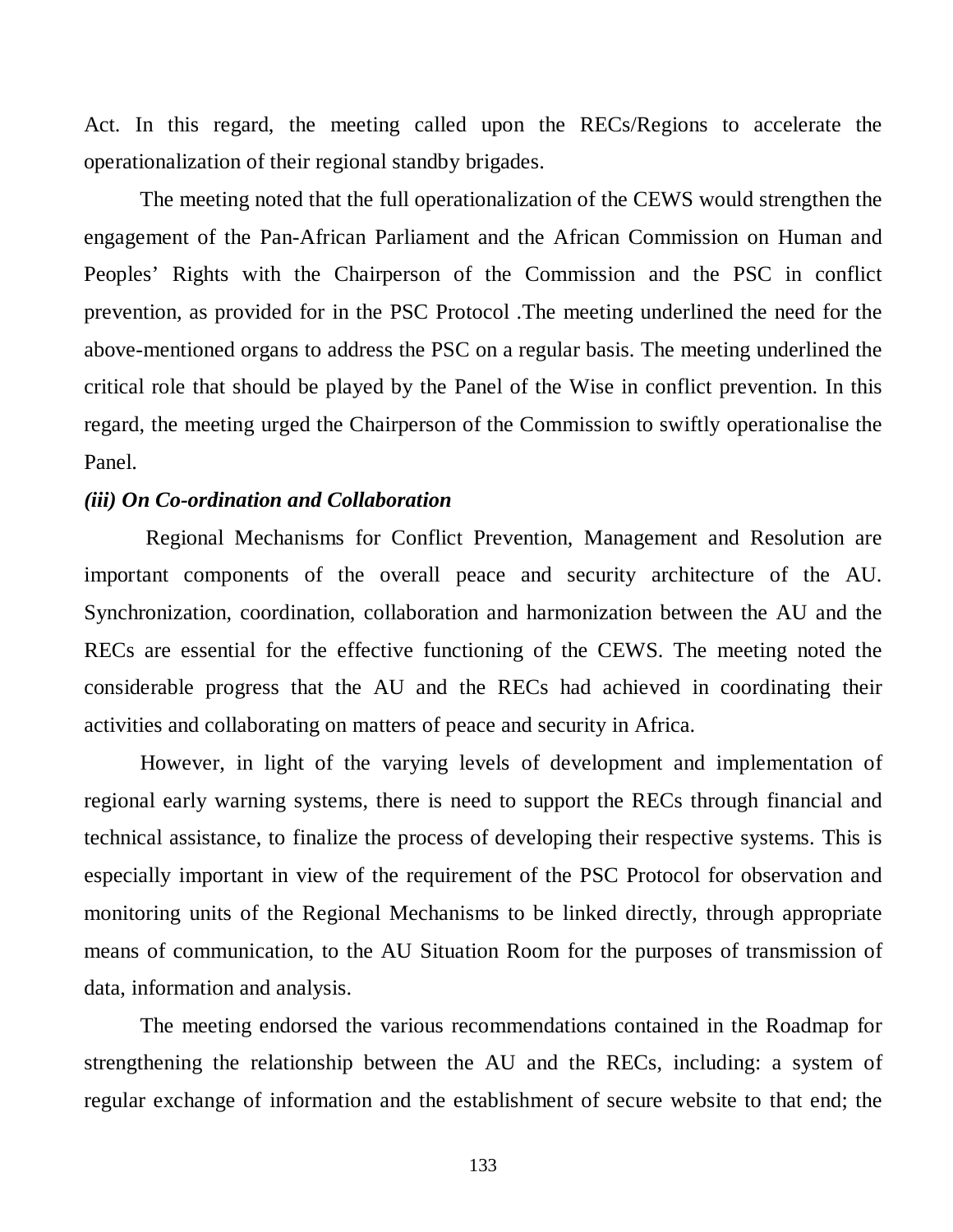convening of periodic meetings on early warning; exchange of experiences; joint training and capacity building actions; the systematic participation of RECs and other relevant regional mechanisms in discussions on issues brought before the PSC and of interest to them the establishment of liaison offices; and the commencement of joint activities in early warning and conflict prevention as soon as possible. The meeting further recommended that guidelines and benchmarks be developed in consultation with the Regional Mechanisms, to enable the harmonization of systems in the short term and enhance synergies and complementarity.

The meeting called for the swift conclusion of the Memorandum of Understanding between the AU and the RECs in the areas of conflict prevention, management and resolution, which would help to streamline the relationship and establish a framework for the effective flow of information. The meeting also welcomed the recommendation in the Roadmap to strengthen the cooperation and continued interaction with the United Nations and its agencies, and, in particular, the Security Council and the Office of the Secretary-General. In particular, the recommendations regarding the exchange of information, the holding of periodic meetings and consultations on peace and security, and the possibility for organizations of the UN system to address the PSC were regarded as critical. The meeting equally welcomed the recommendations for collaboration with other relevant international organisations.

The meeting stressed the importance of involving and closely collaborating with civil society organisations, including community-based organisations, women's and youth organisations, the academia, think-tanks and research centres, whose active participation in providing relevant information, making recommendations for the development of specific policy options and addressing the various AU organs, particularly the PSC, as well as contributing, where appropriate, to early response, owing to their proximity and/or presence in affected areas, is essential in order to ensure the effective functioning of the CEWS, as called for by the PSC Protocol.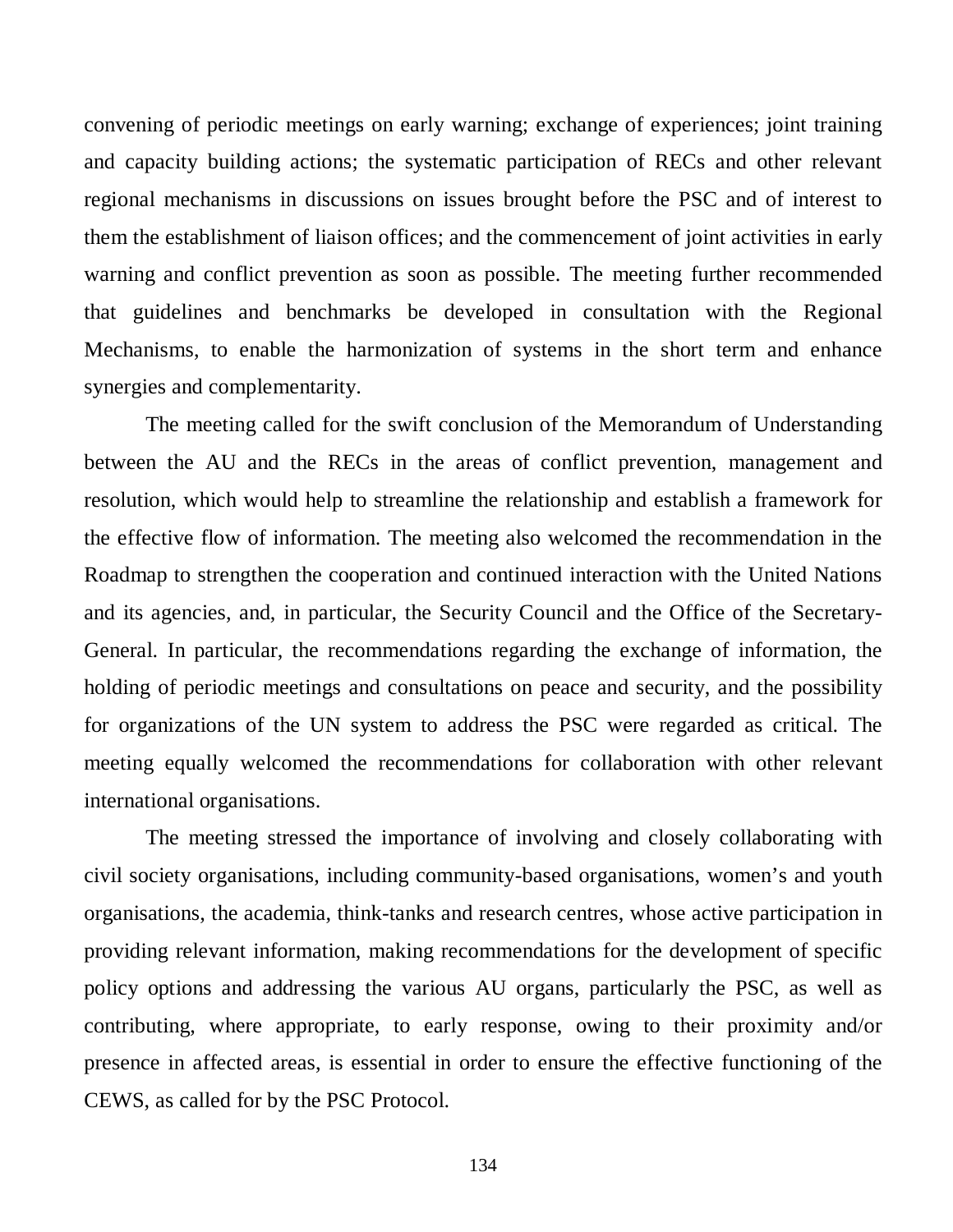In this regard, the meeting welcomed the proposal by the Commission for an accreditation mechanism for CSOs and relevant private sector actors, specifically tailored to the purposes of the CEWS and based on transparency. The meeting underlined the importance of the Committee of Intelligence and Security Services of Africa (CISSA) in complementing the CEWS, particularly in the process of data collection and verification.

## **c) The Way Forward**

The meeting urged the AU Commission and the RECs, working together with the stakeholders identified in the PSC Protocol, to take all necessary steps to implement all of the above-mentioned observations and recommendations, within a timeframe of three (3) years, to ensure that the CEWS is fully operational by 2009. In this regard, the meeting requested the Commission to submit regular reports on progress made and challenges faced to the relevant AU organs (the PSC, the Executive Council and the Assembly). The meeting urged all Member States, as stipulated in article 7(4) of the PSC Protocol, to "extend full cooperation to, and facilitate action by, the PSC for the prevention, management and resolution of crises and conflicts". The meeting further urged Member States, as well as AU partners, to provide the necessary assistance to facilitate the timely operationalization of the CEWS. The meeting recommended that the AU Commission convene another meeting of Governmental Experts, within two years, to review the progress made and chart the best way forward.

## **3.4 The United States and Early Warning**

In move that indicates a clear departure form the bully-like approach of the tenure of his successor George Bush, the current president of the most powerful and influential nation on earth, Barrack Obama while addressing the United Nations Summit on the 23<sup>rd</sup> of September 2009 declared that his administration will pursue a policy of engagement instead of confrontation in its foreign policy. This portends great incentives for international peace and security. It is in the context of the above statement that this unit situates the activities of the United States and early warning systems.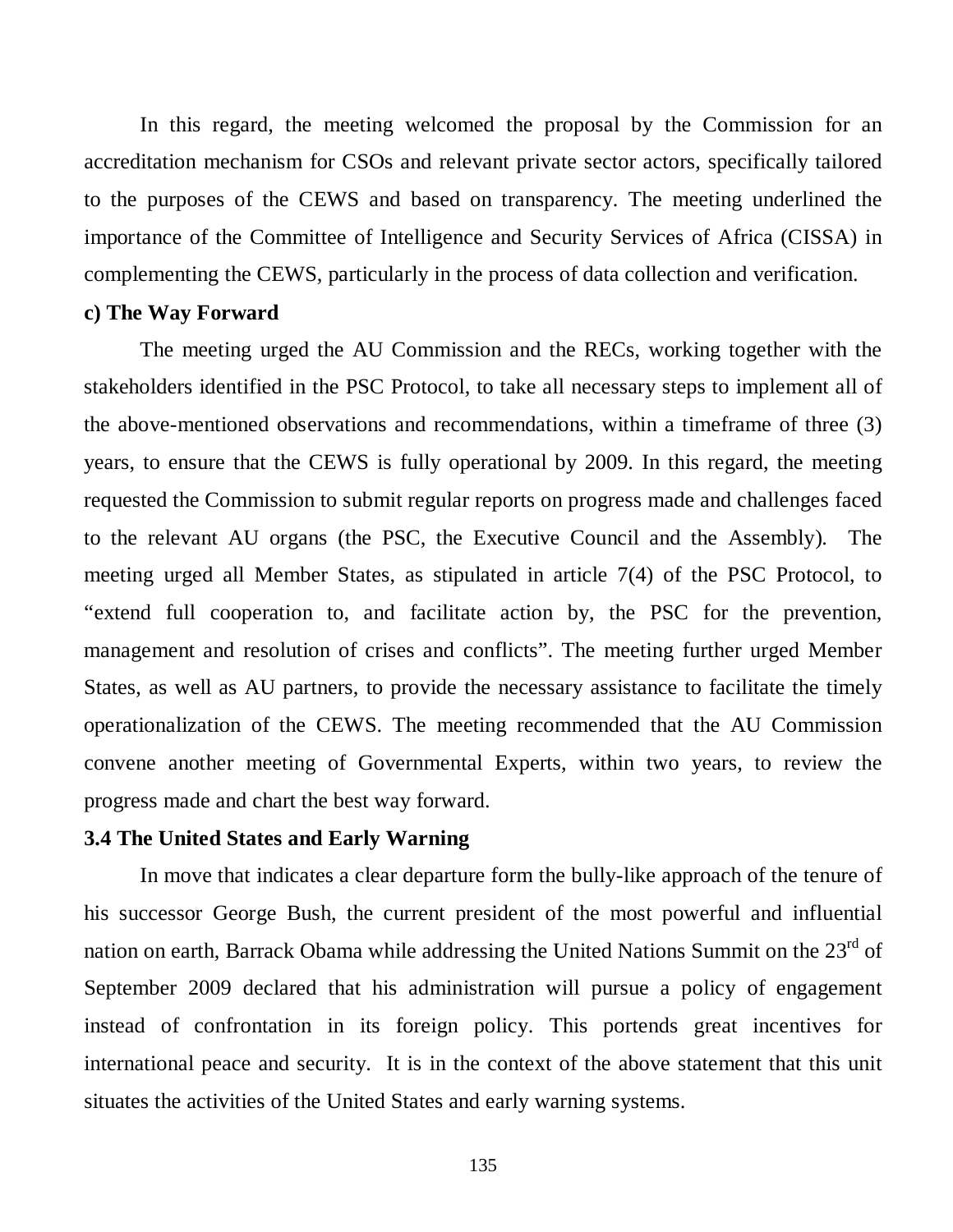In a paper by Lute (2000) the US should use her foreign policy as an instrument of pursuing peace and preventing violent conflicts and wars around the world through the reinforcement of early warning systems. This informed the preference for a need-based approach over a national interest-based approach. It begins with a persuasion that at this moment in U.S. history, core needs, rather than national interests (however "vital") should ground U.S. foreign policymaking. These core needs, elaborated below, are: a) a safe and secure homeland; b) a dynamic economic engine capable of generating new wealth; c) strong friends and allies; and d) predictable relations with others. Meeting these needs requires at a minimum that the United States devise self-regarding strategies to manage its growth, promote prosperity, protect against dangers, and help strengthen others to act constructively on their own behalf and cooperatively in collective efforts.

In this regard, development assistance – even in its current, hobbled, earmarked state – plays an essential role in U.S. foreign policy. It is the only major U.S. policy that takes the longer view of circumstances abroad and of the longer term strategies likely to improve those circumstances by helping to create markets, reduce threats, encourage self-reliance, and promote rule-based regimes. In so doing, development assistance directly and uniquely serves each of the core U.S. needs noted above. Moreover, this distinctive focus on the longer term allows development aid to play a pivotal role in U.S. foreign policy more generally by reconciling two, perhaps overarching, strategic U.S. objectives:

- Maintaining U.S. preeminence and economic dynamism in
- A world changing for the better.

The conclusion in the paper by Lute (2000) paper is that to achieve maximum value for the dollars spent, development assistance should help prevent the emergence of mass violence via strategies of structural engagement. That is, the goal of development assistance should be to help create capable states. Capable states are characterized by several factors: representative governance based on the rule of law, market economic activity, and a thriving civil society. In these states, essential security, well-being, and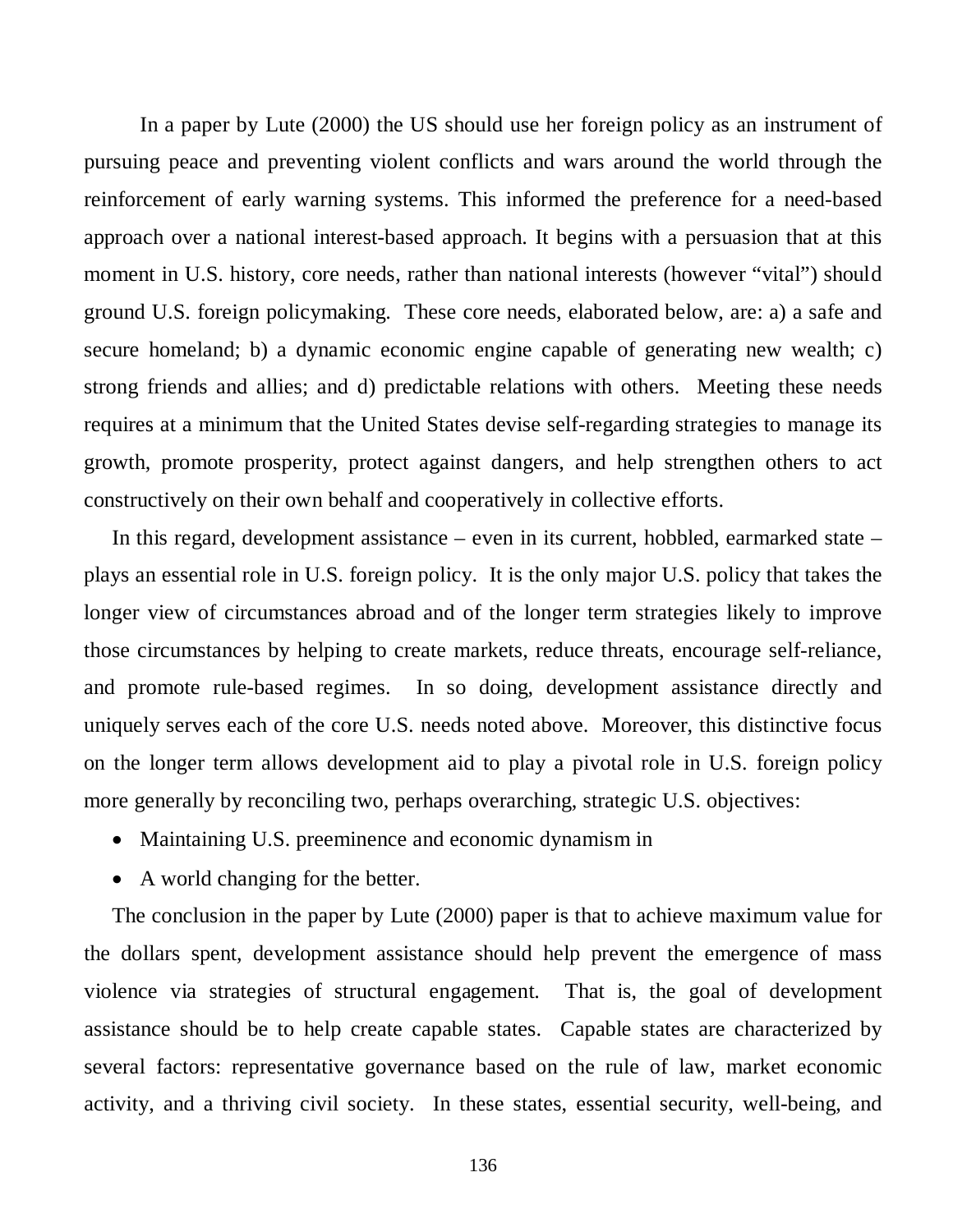justice are available to all citizens. The societies of such states are not only better off they tend not to resort to violence to broker differences. Moreover, these states tend not only manage their own affairs in relative peace they also manage their relationships with neighbors and others in relative peace as well.

In a paper by USAID (2009), the organization argues that a vision with no plan is an aspiration with no reality and that the United States lacks an early warning alert system of potential conflict. it describes the current system in place as focusing on traditional threats that can be addressed through military means. Pointedly, the organization canvasses that a different approach is needed to redefine threats in terms of the core needs of the American public. This allows one to better anticipate and respond to emerging threats. The interestsbased approach is only concerned with the present; it reflects, not drives, strategies. A need-based approach, on the other hand, endures. Core U.S. needs rather than national interests should ground foreign policy. They are:

- A safe and secure home land.
- A dynamic economic engine capable of generating new wealth.
- Strong friends and allies.
- Predictable relations with others.

The above is no doubt a candid reference for the United States to improve her assistance to other countries in the enhancement of early warning capabilities. Putting the foregoing especially the fourth point within the perspective of the statement made by President Barrack Obama, one can posit that the United States under the present leadership is poised to substantially increase the support given to all measures that would prevent the occurrence of violent conflicts in different parts of the world.

In the case of Nigeria the country has no verifiable system for collating early warning signs of violent conflicts in the country besides the intelligence gathered by security agents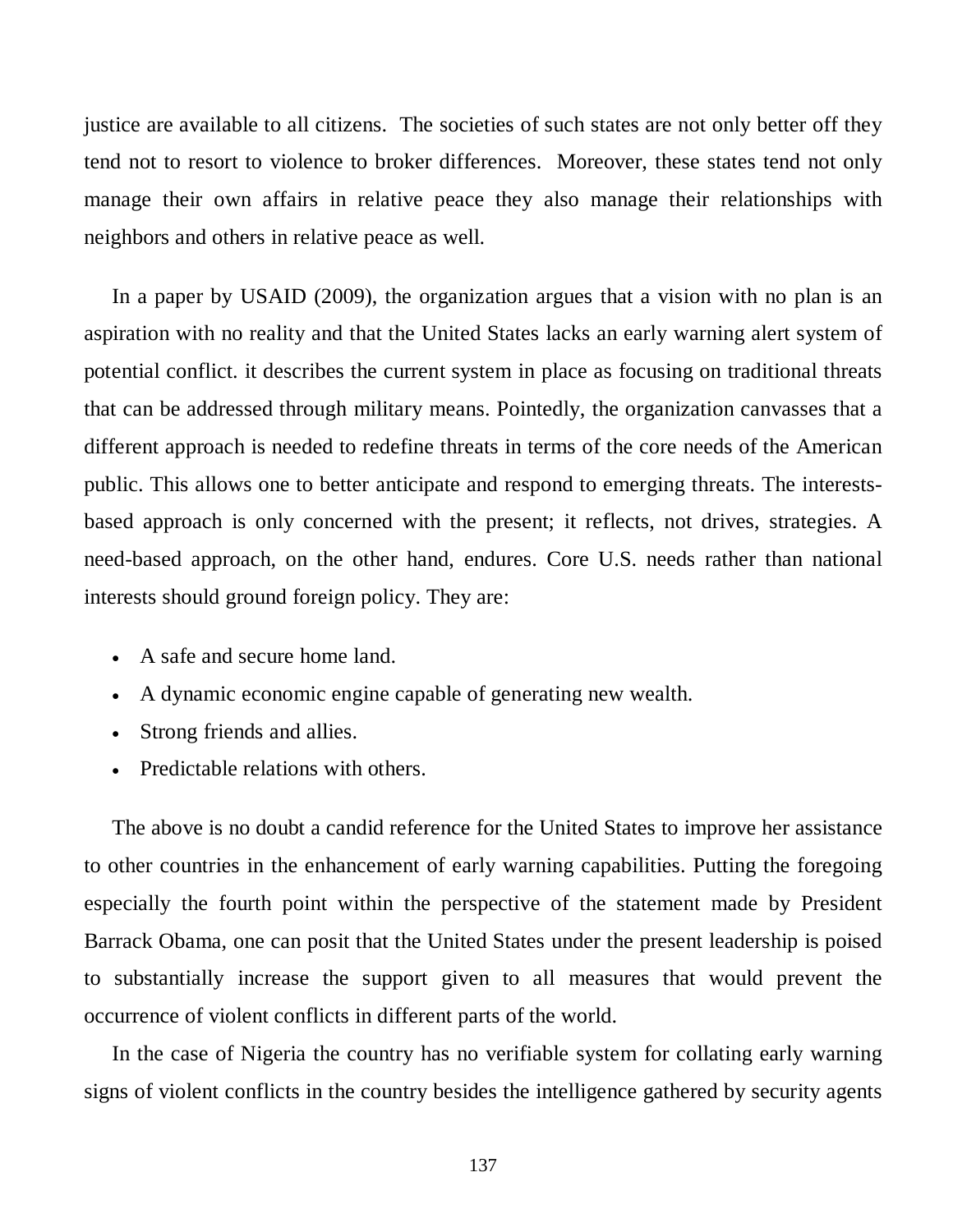who oftentimes place regime security above human security. Even checks on the website of the Institute for Peace and Conflict Resolution offer no clue into the existence of any for of such systems in place. Little wonder then that when violent conflicts erupt the security agencies themselves are usually caught napping.

## **4.0 Conclusion**

This unit has exposed you to the attitude of international organizations and some countries to early warning. The findings reveal the yawning gap between early warning systems as a concept and the attitude of governments to the instrument. Much as international organizations like the USAID harp on the need for increased support between the governments and international organizations for early warning systems, the results have not been exceptionally impressive but for continued promises being made intermittently by some of the stake-holders. Back home in the in Nigeria, the effects of the absence of early warning systems to complement the efforts of the men of the security agencies are too obvious to be ignored. All the foregoing justify the need for improved support for the instituionalisation and operationalization of early warning systems through a more cooperative approach by both governments and international organizations.

### **5.0 Summary**

The unit has presented the attitude of governments and international organizations to early warning systems using the United States, Nigeria and the USAID and the Africa Union as illustrations. An indication of hope can be seen based on the deliberations of the Africa Union as presented in the unit but empirical findings pour water on the prospects of such moves. Nevertheless, hopes of a more concerted approach to support the operationalization and institutionalization of early warning systems are rising.

### **6.0 Tutor Marked Assignments**

• Discuss some of the steps taken by the Africa Union to put in place a Continental Early Warning System.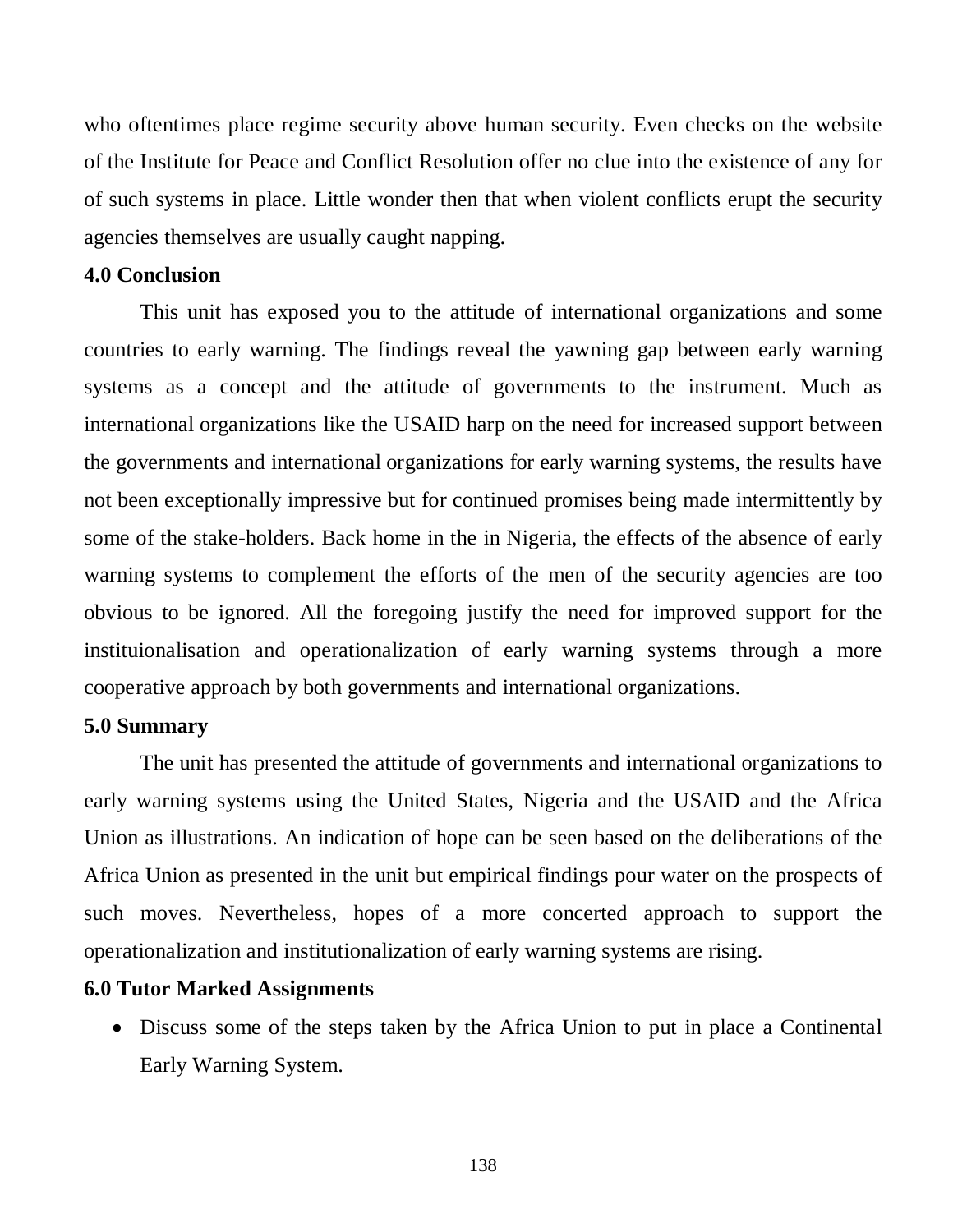- Compare and contrast the attitude of the United States as a superpower to early warning supports under the administration of George Bush (Jnr) and Barrack Obama.
- Using Nigeria as a case-study, discuss the effects of favouring intelligence gathering by security agents over the institutionalization of an effective early warning system.

# **7.0 References and Further Reading**

Conflict Management Division of the Peace and Security Department (2008). *Framework for the operationalization of the Continental Early Warning System* Africa Union Commission. [www.africaunion.org.](http://www.africaunion.org/) accessed on 30-8-2009

- Gleditsch, N.P. (2001). 'Environmental Change, Security and Conflict'. In : Crocker, C.A; Hampson, F.N; and Aall, P. (eds). *Turbulent Peace The Challenges of Managing International Conflict*. Washington, D.C. United States Institute of Peace.
- Lute, H.L (2000). Rethinking Development Assistance and the Role of AID in US Foreign Policy. [www.usaid.org](http://www.usaid.org/) accessed on 28-8-2009.
- *The Role of Foreign Assistance in Conflict Prevention*. [www.usaid.org](http://www.usaid.org/)

Accessed on 28-09-2009.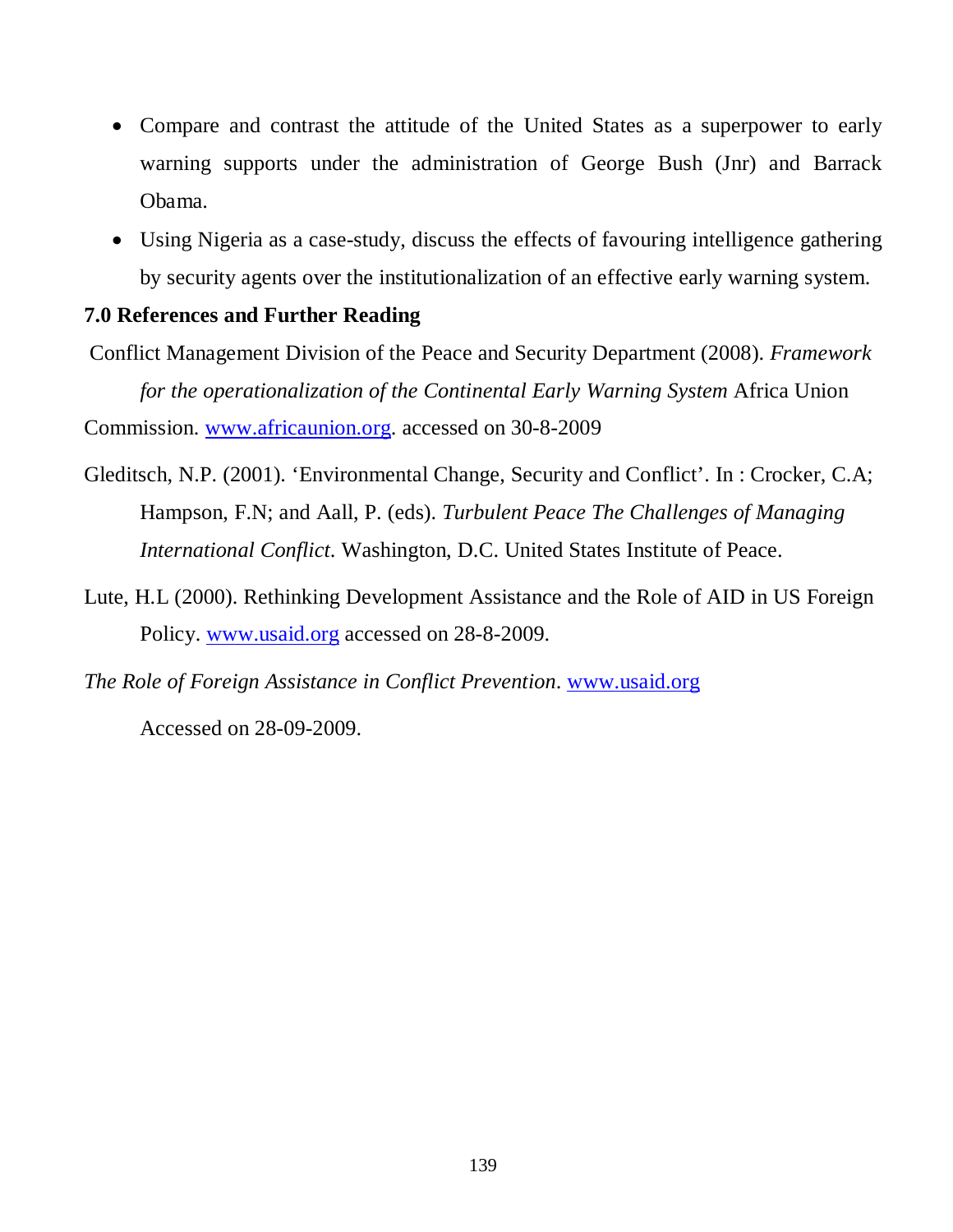**Unit 4: Conflict Impact Assessment and Early Warning Signs Contents 1.0: Introduction 2.0: Objectives 3.0: Main Contents 4.0: Objectives 5.0: Summary 6.0: Tutor Marked Assignments 7.0: References and Further Reading**

## **1.0 Introduction**

The peace and conflict impact assessment and early warning signs or systems of conflict actually mutually interact in practice because they can be quite complementary. As students and practitioners in the field peace studies and conflict management, it is incumbent on you to be adept in carrying out conflict impact assessment. This is because it substantially aids the use of early warning as a conflict preventing strategy. This unit will answer questions on what constitutes conflict impact assessment, why and when does it become necessary and for whom it Is intended. These questions will take us deeper into how it can be applied as a complementary tool of early warning.

## **2.0 Objectives**

At the end of this unit you should be able to :

- 4. know the meaning of peace and conflict impact assessment
- 5. Know how to carry out peace and conflict impact assessment with substantial precision.
- 6. Have insight into the relationship between peace and conflict impact assessment on one hand and developmental projects on the other hand.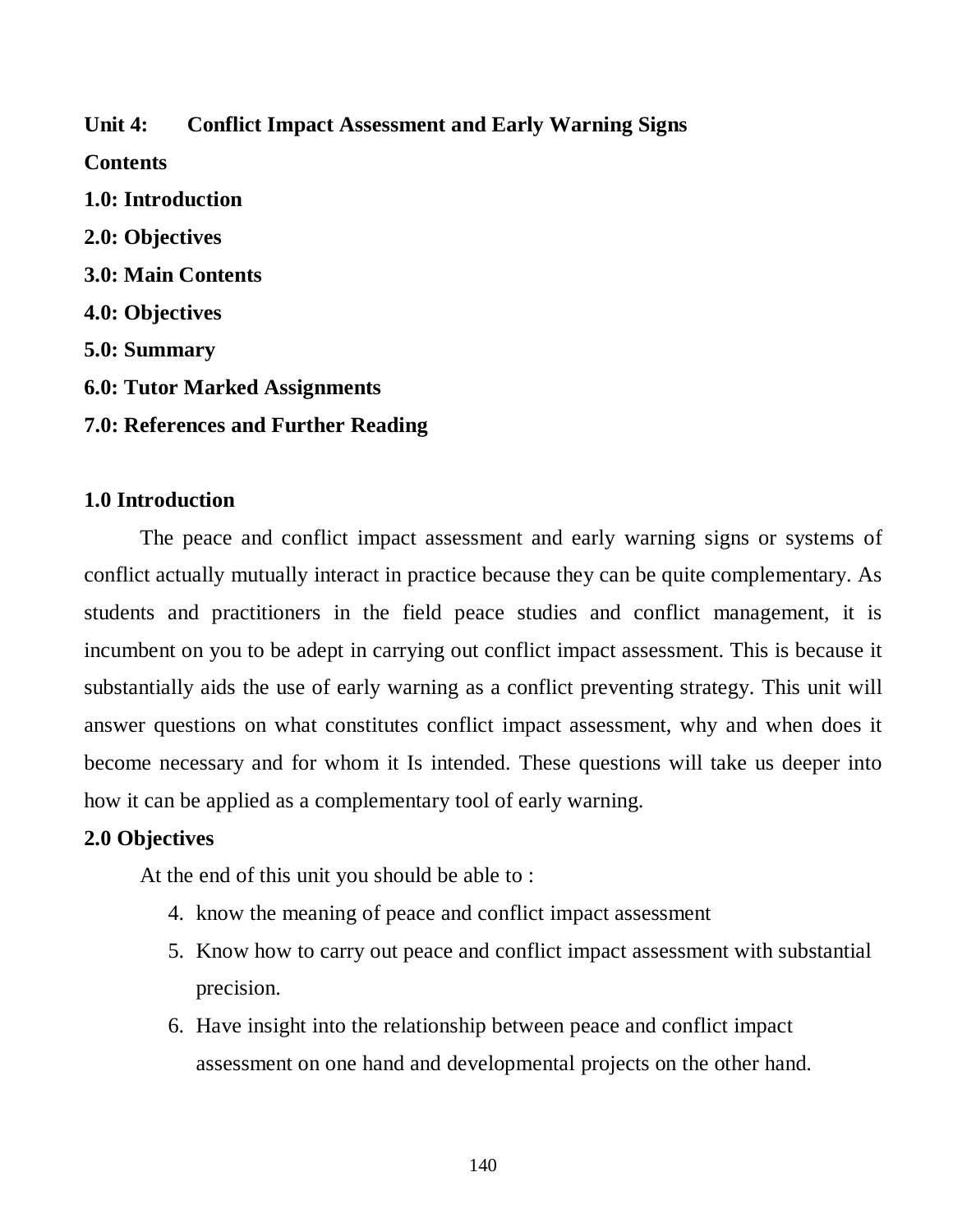### **3.0 Main Contents**

We shall proceed in this unit by first of all asking to know the logic behind the whole idea of peace and conflict impact assessment. This will lead us into what brought about the concept and why the two are related. According to Bush (N.D) the peace and conflict impact assessment covers both the pre-conflict stage and the post conflict stage. This is why it is essential to grasp the logic behind the ideas. Peace and Conflict Impact Assessment serves as a means of evaluating the likely impact of any intervention meant to promote peace and to stem violence. This can be done at the post-conflict stage when hostilities might have ceased or to prevent violent conflagrations based on analysis of early warning. It can serve dual purposes of examining the impact of proposed programes on the following as enunciated by Bush :

- Those structures and processes which strengthen the prospects for peaceful coexistence and decrease the likelihood of the outbreak, reoccurrence, or continuation, of violent conflict,
- Those structures and processes that increase the likelihood that conflict will be dealt with through violent means. Where necessary, *ex ante* assessments of projects should consider alternative project designs (including the "no-action" alternative), as well as mitigation measures or "peace and conflict safeguards" that could be incorporated into a project's design to offset potentially adverse impacts.

The assessment would be most useful when initiated at the earliest stage of project design to ensure from the outset that aid projects are sound and sustainable. The peace and conflict impact assessment of development projects differs from "evaluation" in the conventional sense because its scope extends far beyond the *stated* outputs, outcomes, goals and objectives of conventional development projects or programmes. Rather, it aims to discern a project's impact on the peace and conflict environment — an area it may not have been designed explicitly to affect. Thus, it is quite possible that a project may fail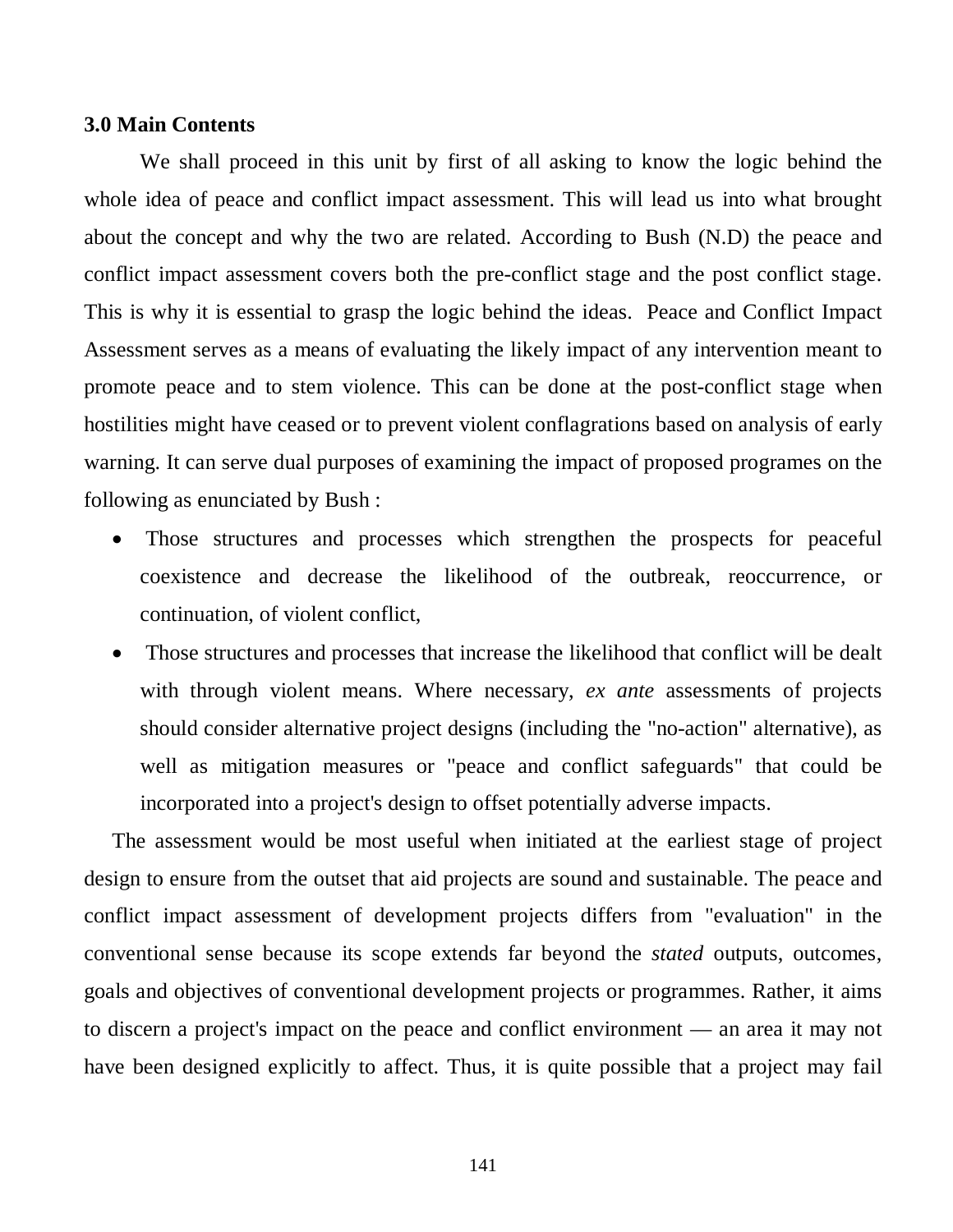according to limited developmental criteria (*e.g.*, irrigation targets, health care delivery, literacy levels) but succeed according to broader peacebuilding criteria.

For example, an education project may fail to produce students able to pass state-wide exams, but may succeed in reducing tensions between particular social groups by creating and institutionalizing a non-threatening and constructive environment that increases neutral contact and decreases misunderstanding by dispelling stereotypes and misconceptions through interactions that take place in such instituions.

Unless there is sensitivity to the peacebuilding and social reconstruction achievements of this hypothetical project, then it would be cast as a failure. The converse also holds true. It is possible that a project may succeed according to pre-determined developmental criteria but fail in terms of a beneficial impact on peace. To continue with the hypothetical example above: an education project may indeed succeed in the state-wide examinations, however, if the bulk of those students are members of one particular social group, then the project may exacerbate inter-group tensions by underscoring the perception that one group is being privileged at the expense of another. Until we develop and apply the appropriate means to recognize such impact, our ability to understand (let alone reinforce) the positive linkages between development initiatives and peacebuilding will be hampered. At the most elemental level, both the *ex ante* peace and conflict impact assessment and the *ex post facto*  peace and conflict impact evaluation, may be distilled down to a single — but far from simple — question: *Will/did the project foster or support sustainable structures and processes which strengthen the prospects for peaceful coexistence and decrease to likelihood of the outbreak, reoccurrence, or continuation of violent conflict?* To respond to this question, we must have an idea about where to look for possible impact; we must have a sense of the structures and processes that sustain peacebuilding or peace destroying systems.

As noted above, this requires us to look beyond the stated parameter of most projects. This study identifies five broad dimensions or categories of possible impact. While there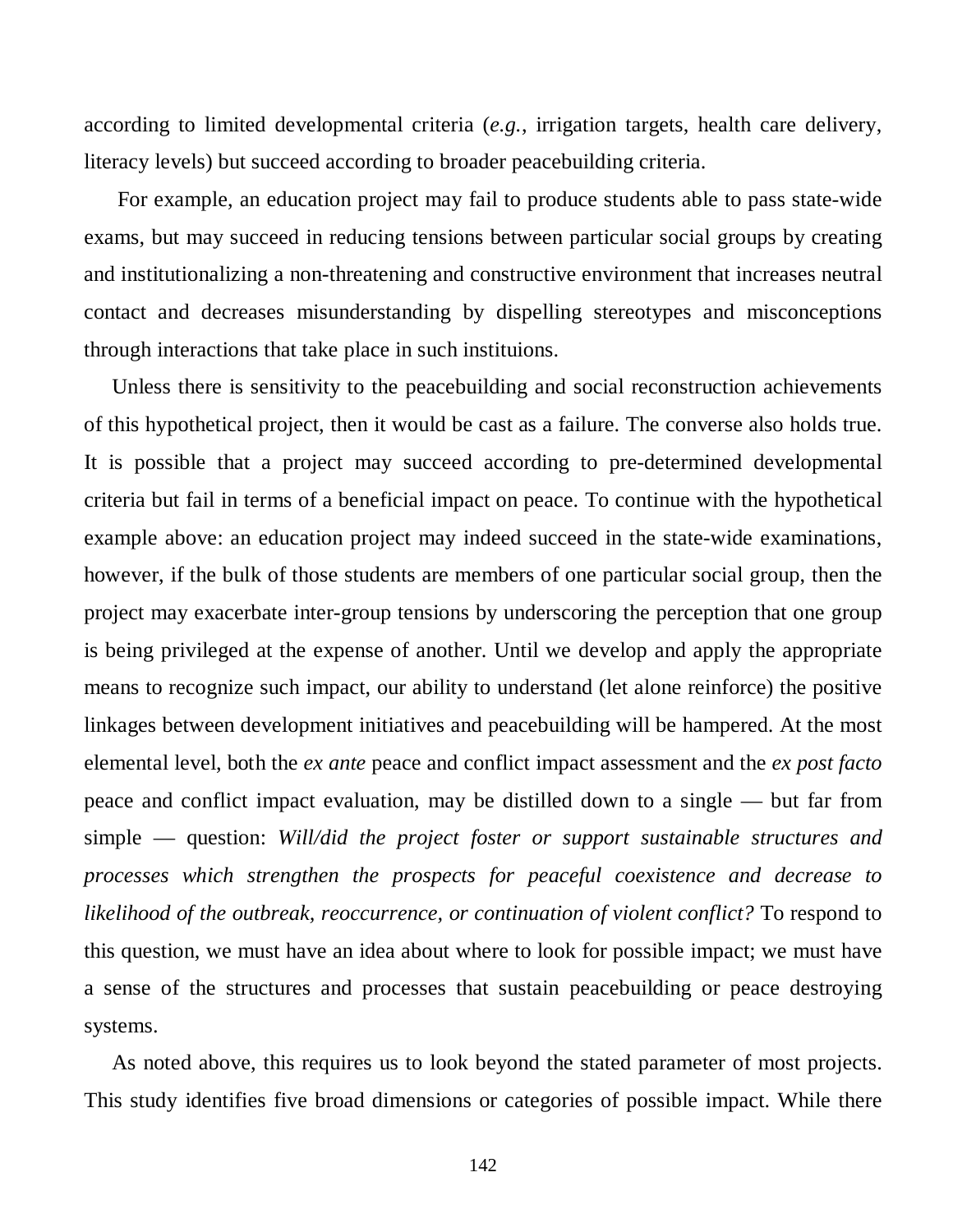may be others, these five are judged to be the most immediate and important pieces of the peacebuilding puzzle. Projects may have a variety of impacts within and across categories.

### **Areas of Potential Impact**

- Institutional Capacity Military and Human Security
- Political Structures and Processes
- Economic Structures and Processes
- Social Reconstruction and Empowerment

In the next sub-section we provide possible reasons on why we need a PCIA.

## **WHY DO WE NEED A PCIA?**

This unit is premised on a central, underpinning assumption: *any* development project set in a conflict-prone region will *inevitably* have an impact on the peace and conflict environment — positive or negative, direct or indirect, intentional or unintentional. The operational implication of this is that *not all development projects require peace and conflict impact assessments, only those in areas "at risk."* In very practical terms, any development worker active in these areas already conducts his or her own peace and Not all development projects require peace and conflict impact assessment, only those in areas of risk. The central criterion for determining whether to undertake a PCIA is the location of a project, rather than the type of project. conflict impact assessment intuitively. However, there is a need to formalize and systematize this process in order to be able to compare risk and impact across projects. The costs of not doing so are extremely high in financial, institutional, programming, and most importantly, human, terms.

The benefit is that it will enable us to "do" our development work more effectively and sustainably. It should help us to avoid undertaking development projects which undercut the peacebuilding process. For example, the consideration of the peace and conflict dimensions of a proposed project or programme helps us to consider whether it might contribute directly or indirectly to the violation of internationally accepted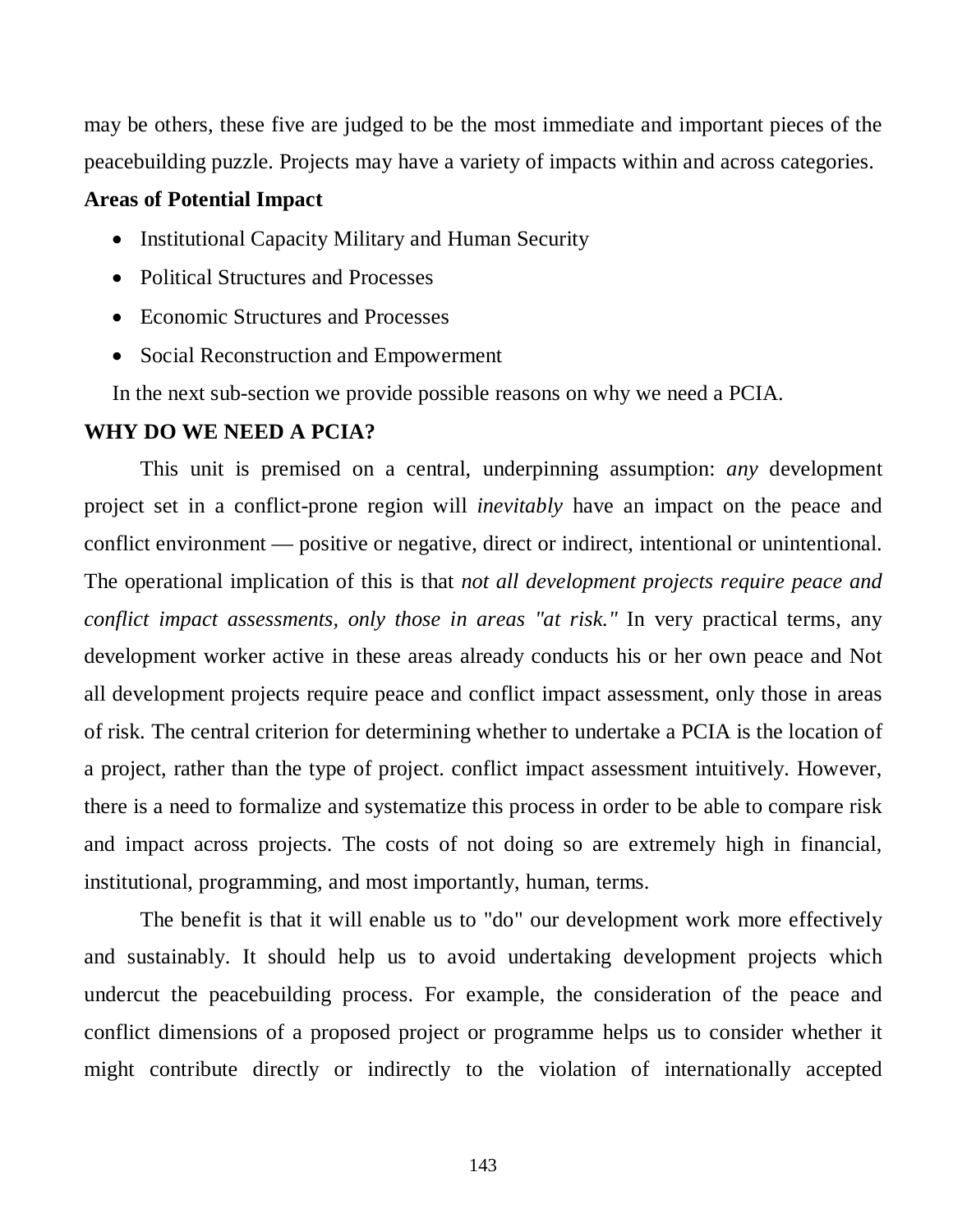conventions governing human and civil rights. The need to fashion and employ some form of PCIA is sharpened by the fact that:

- we are seeing increased opportunities to contribute to the developmental dimensions of peacebuilding as a number of long-standing militarized conflicts appear to be winding down (*e.g.*, Mozambique, Eritrea, South Africa, Guatemala, and Palestine) and;
- Development actors are choosing to stay and work under conditions of militarized conflict that previously would have forced them to close down operations. The continued presence of development actors under such conditions is important in its own right.

However, their continued presence also helps to build operational and institutional linkages between humanitarian work driven by the imperative of responsiveness, and development work which places a priority on national and local capacity-building.

## **FOR WHOM IS THE PCIA INTENDED?**

Ideally, a PCIA would be used by all development actors involved in decision making in conflict-prone regions — although different types of actors might rely on it in different ways. International donors might rely on it to guide project selection, funding decisions, and monitoring, whereas implementing or operational agencies might well use it to design projects and to guide operational decisions. The PCIA may also be used by communities themselves within violence prone regions as a means of assessing the utility, relevance and efficacy of outside-sponsored development initiatives. Thus, it may serve to enable them to engage more effectively with formal development actors in the peacebuilding process by providing a common framework for dialogue and cooperation.

There is a clear danger that communities may be excluded from international development initiatives in post-conflict settings (particularly large scale initiatives). This is certainly the assessment of a group of community-based organizations in the San Marcos region of Guatemala on the border with Chiapas which published a statement in the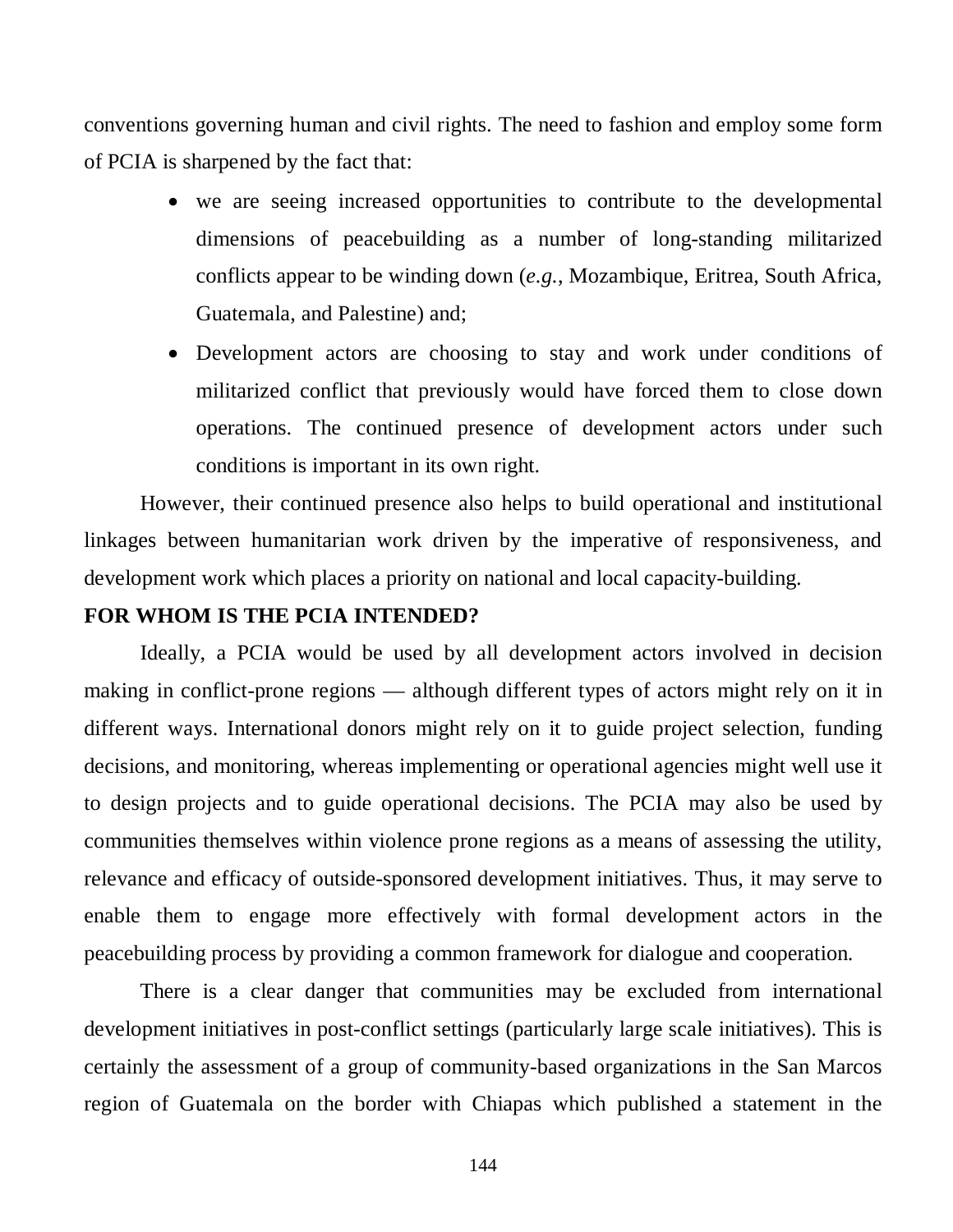national press expressing concern that current initiatives are exacerbating existing "socioeconomic contradictions" — some of which originate in the era of militarized violence of Guatemala, and some of which predate it.

The PCIA might be employed by such groups as one means to articulate interests and to express dissent when confronted with efforts to impose inappropriate development projects.

#### **WHEN AND WHERE SHOULD IT BE APPLIED?**

We need to be clear about when and where it would be appropriate to undertake a PCIA. It would be burdensome, unnecessary, and perhaps counter-productive, to expect PCIAs for all projects. If we understand peacebuilding to be an impact rather than a type of project., then the central criterion for determining whether to consider undertaking a PCIA is the *location* of a project, rather than the *type* of project. If a project will be located in environments characterized by the following conditions, then we ought to consider whether or not a full Peace and Conflict Impact Assessment may be necessary. Ultimately, the decision boils down to the judgement of the development workers involved, based on their understanding of past and evolving conditions within which a project is situated. **Settings characterized by latent or manifest violent conflict (particularly in the so-called "post-conflict" or "transition" settings)**

The phrase "settings characterized by latent or manifest violent conflict" covers a staggeringly large range of cases. At first glance, it appears easier to identify those environments "characterized by manifest violent conflict" than those characterized by "latent violence." A list of cases of manifest violence would include both those that appear regularly

in the pages of our newspapers (Algeria, Bosnia, the Great Lakes Region), as well as those that are less evident in the media (Sudan, Northern Sri Lanka, Northern Uganda, Eastern Turkey). A list of examples of latent violence might include Northern Ireland, South Africa, Mozambique, and Kenya. Typically, these are areas which are at risk of sliding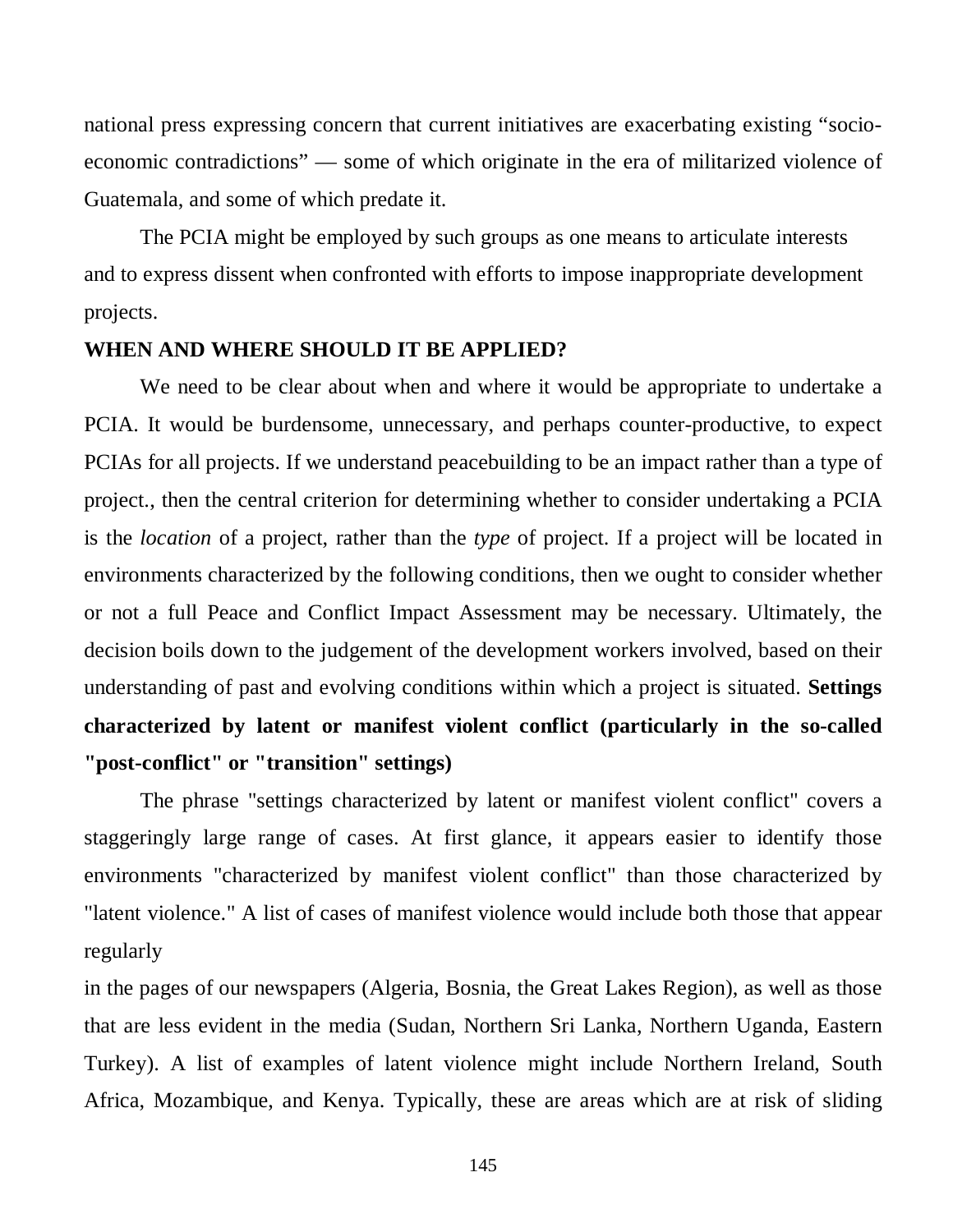back into the protracted militarized violence of the recent past. While violence may not be as pervasive, it is the variations of violence within cases (across time, and across space) that opens up the possibilities for development projects to have constructive peacebuilding impacts. Collective experiences of violence serve to inscribe or burn political significance and meaning onto and into the physical landscape. or systematic as it once was in these cases, the structures which nurtured such violence in the past remain present and liable to explode suddenly. Even this short list of countries above suggests a number of essential points about the nature of violent conflict:

- the considerable variation *between cases*, (for example, differences in the levels, patterns, dispersion, intensity, and dynamics of violence, as well as variations in group impact); and
- the ebb and flow of violent conflict over time *within cases*, so that conflicts in the "latent" category today, may well shift to the "manifest" category tomorrow (*e.g.*, Cambodia).

Equally important, though perhaps less apparent if we rely too heavily on media reports, is the variation in peace and conflict conditions that exists *within* each of these cases at any given point in time. In Uganda and Sri Lanka for example, we see a rigidly compartmentalized form of militarized conflict, where large military operations and intensive fighting are spatially concentrated in the northern regions of each country. In such cases, the line or interface between the war zone and non-war zone is sharp (the Nile River in Uganda, and until recently, Vavunya in Sri Lanka).14 In other cases, conditions within conflict zones may vary depending on time of day, day of week, or the season.

It is the variations of violence within cases (across time, and across space) that opens up the possibilities for development projects to have constructive peacebuilding impacts. In other words, even in the most extreme cases, violence is neither undifferentiated nor impenetrable.

#### **Territory which is contested or politically and legally ambiguous**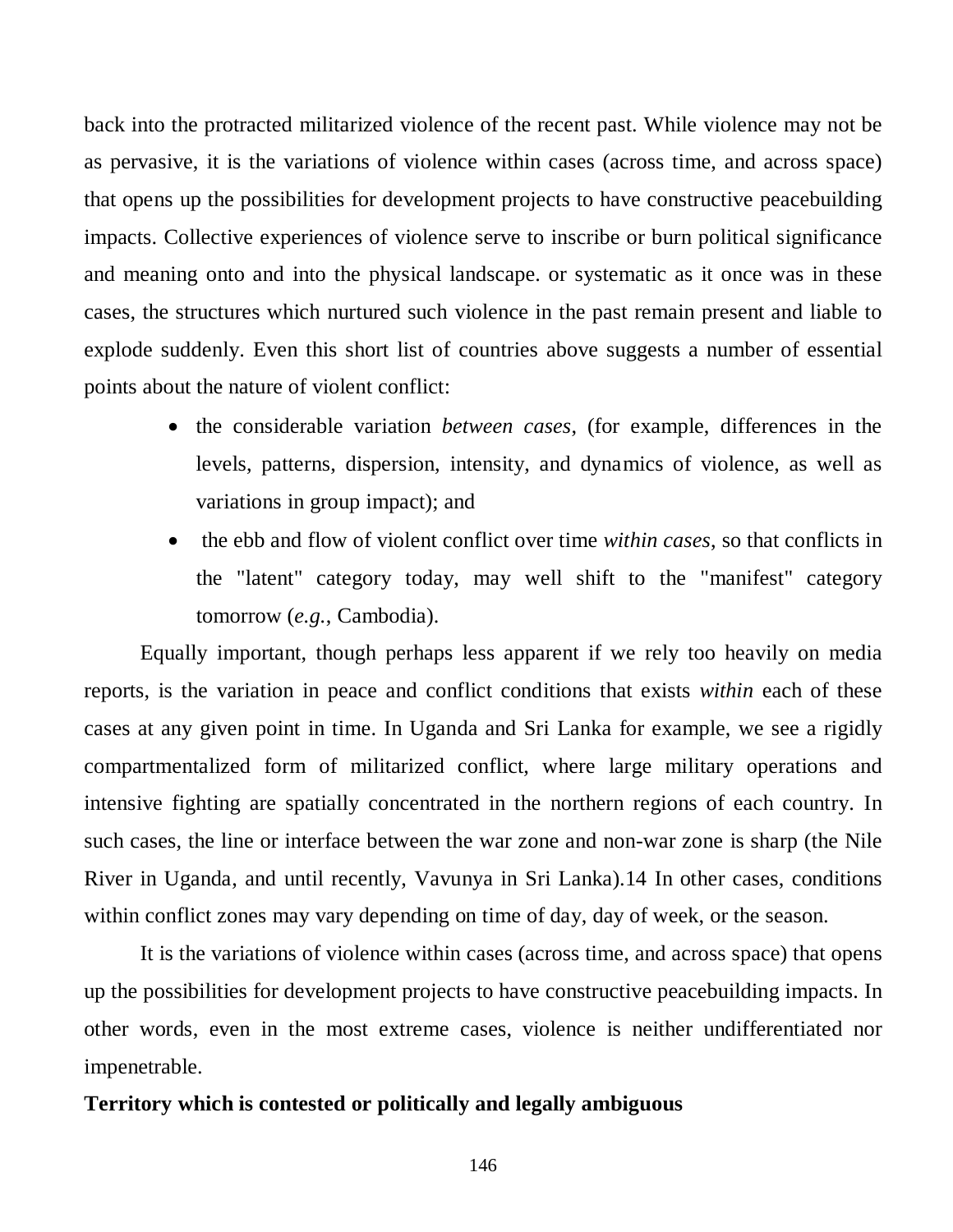Like the condition above, the phrase "territory which is contested or politically and legally ambiguous" requires elaboration. In violent conflicts, geography is unavoidably politicized. The fact that the individual and community experience of violence is rooted in place *where* one is from, *where* one is living, *where* one was taken to, *where* an event took place. Collective experiences of violence serve to inscribe or burn political significance and meaning onto and into the physical landscape. In some cases the political sensitivities (or political "valence") of a particular location may not be immediately obvious to the outside observer, for example the site of a particular atrocity or a neighbourhood known for its resistance to, or allegiance to, particular political-military forces. Such political demarcations create areas which become sites for social, political, and economic contestation. *Social contestation* would include ethnic cleansing in the former Yugoslavia, eastern Sri Lanka, and elsewhere. *Political contestation* would include the deadly confrontations for control over neighbourhoods between African National Congress (ANC) supporters and those of Inkatha Freedom Party (IFP) which dominated many of the townships surrounding Durban, South Africa, in the late 1980s. *Economic contestation*  would include the competition between military and paramilitary groups to benefit economically from their control of a particular regions, *e.g.*, the battles for control over natural resources and drug trafficking in the border areas of Thailand and Cambodia, and the "taxing" of inhabitants by paramilitaries around the world from Belfast to Jaffna.

Additionally, territory may by contested legally, for example over the question of the ownership of, or access to, land and the resources associated with that land. This includes the whole question of land tenure and the possible tensions between the interests of government, business, and small scale farmers. In some instances, land may be contested both politically and legally, as in parts of Palestine, and large tracts of land in North American claimed by aboriginal peoples and the governments of Canada and the United States.

#### **4.0 Conclusion**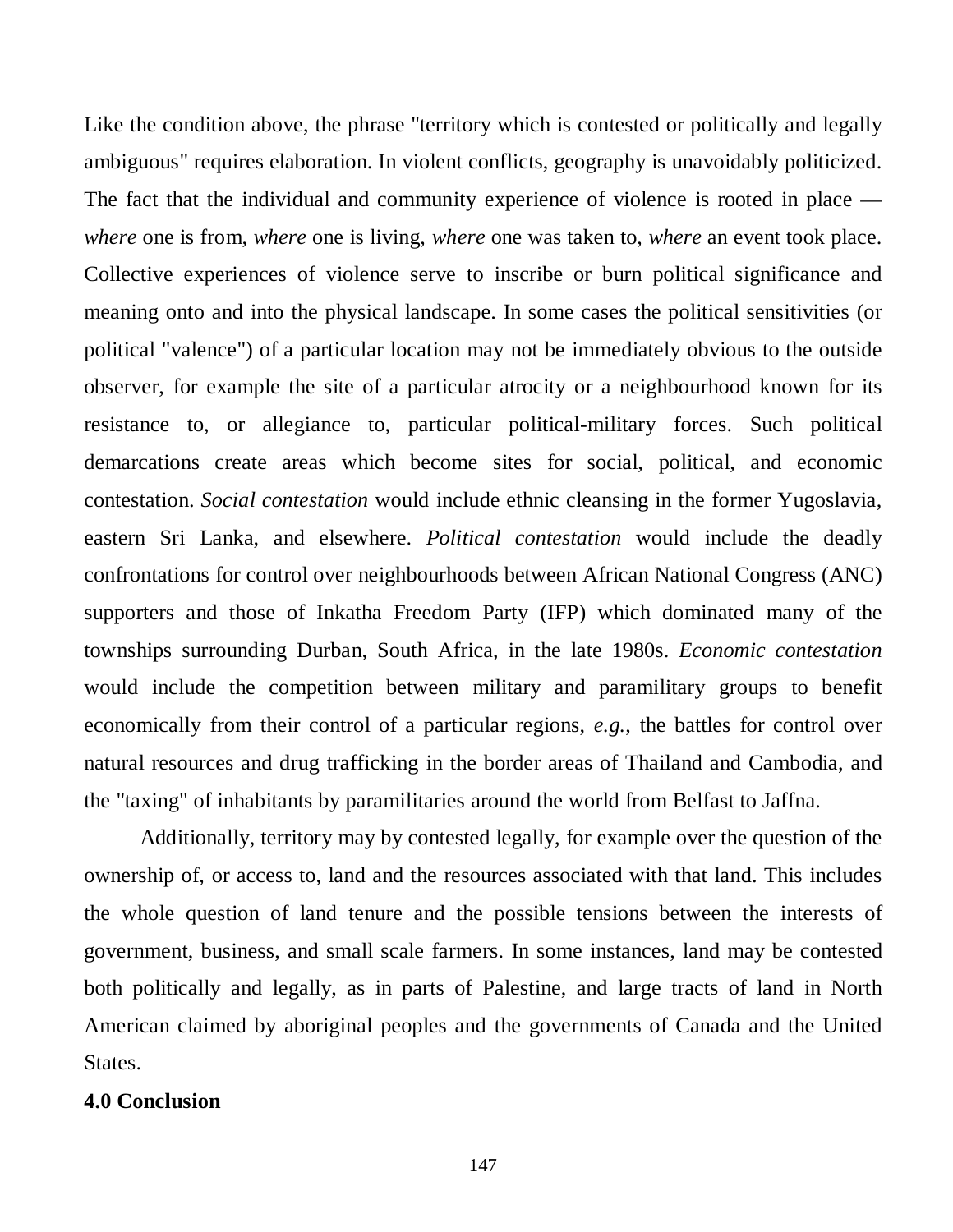Although, a plethora of materials on the concept of peace and conflict impact assessment, this unit has presented the concept as lucidly as possible based on a combination of theoretical and empirical illustrations. The essence is to show the intrinsic relationship amongst some of the issues raised in this course as a whole and this unit in particular.

## **5.0 Summary**

The unit presented the concept of Peace and Conflict Impact Assessment as very useful tool to complement early warning in order to forestall the reoccurrence of violent conflicts. Different useful guides on how to use the concept were also presented.

## **6.0 Tutor Marked Assignments**

**1.** Explain what you understand by the term Peace and Conflict Impact Assessment.

**2.** Based on what you have learnt in this unit when and where is PCIA necessary.

## **7.0 References and Further Reading**

Bush, K.D. 1997. 'When two anarchies meet: international intervention in Somalia'. In:

*Journal of Conflict Studies, 17(1), 55–78.*

——— 1998. *A Measure of Peace: Peace and Conflict Impact Assessment (PCIA) of* 

*Development Projects in Conflict Zones*. Peacebuilding and Reconstruction Program, International Development Research Centre, Ottawa, ON, Canada. Working Paper 1.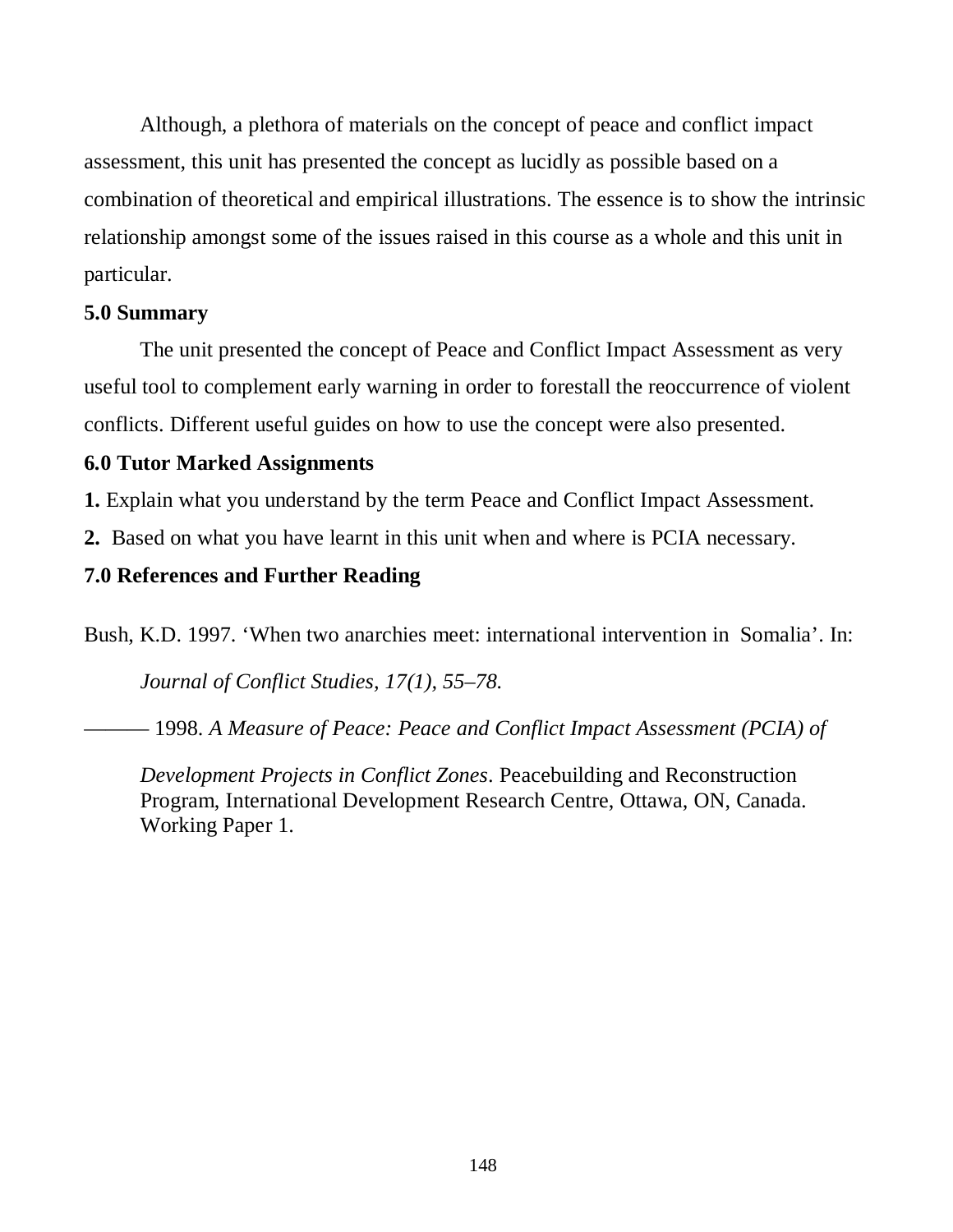### **Module 5**

| Unit 1:    | Approaches to Early Response                          |
|------------|-------------------------------------------------------|
| Unit $2$ : | <b>Evaluation of Early Response</b>                   |
| Unit 3:    | <b>Government and Early Response</b>                  |
| Unit 4:    | <b>International Organizations and Early Response</b> |

#### **Contents**

- 1.0: Introduction
- 2.0: Objectives
- 3.0: Main Contents
- 4.0: Conclusion
- 5.0: Summary
- 6.0: Tutor Marked Assignments
- 7.0: References and Further Reading

#### 1.0 Introduction

It no gainsaying that the compilation and communication of early warning signs of violent conflicts to the appropriate quarters without the deserving response will not only render the totality of efforts put into the activity a worthless one, it will also bring about the continuation of violence intermittently without abating. This is why equal attention must be given to both the preparation of early warning and early response. By evaluating early response we are attempting to identify the responses to early warning signs and incipient conflicts as the case may be. In this unit, this will be done by examining the responses of the Nigerian state in order to ascertain whether these responses have been effective or not. The conflicts to be used as illustrations will be religious conflicts, ethnic conflicts and electoral. These are conflicts that intermittently threaten the integrity of the country.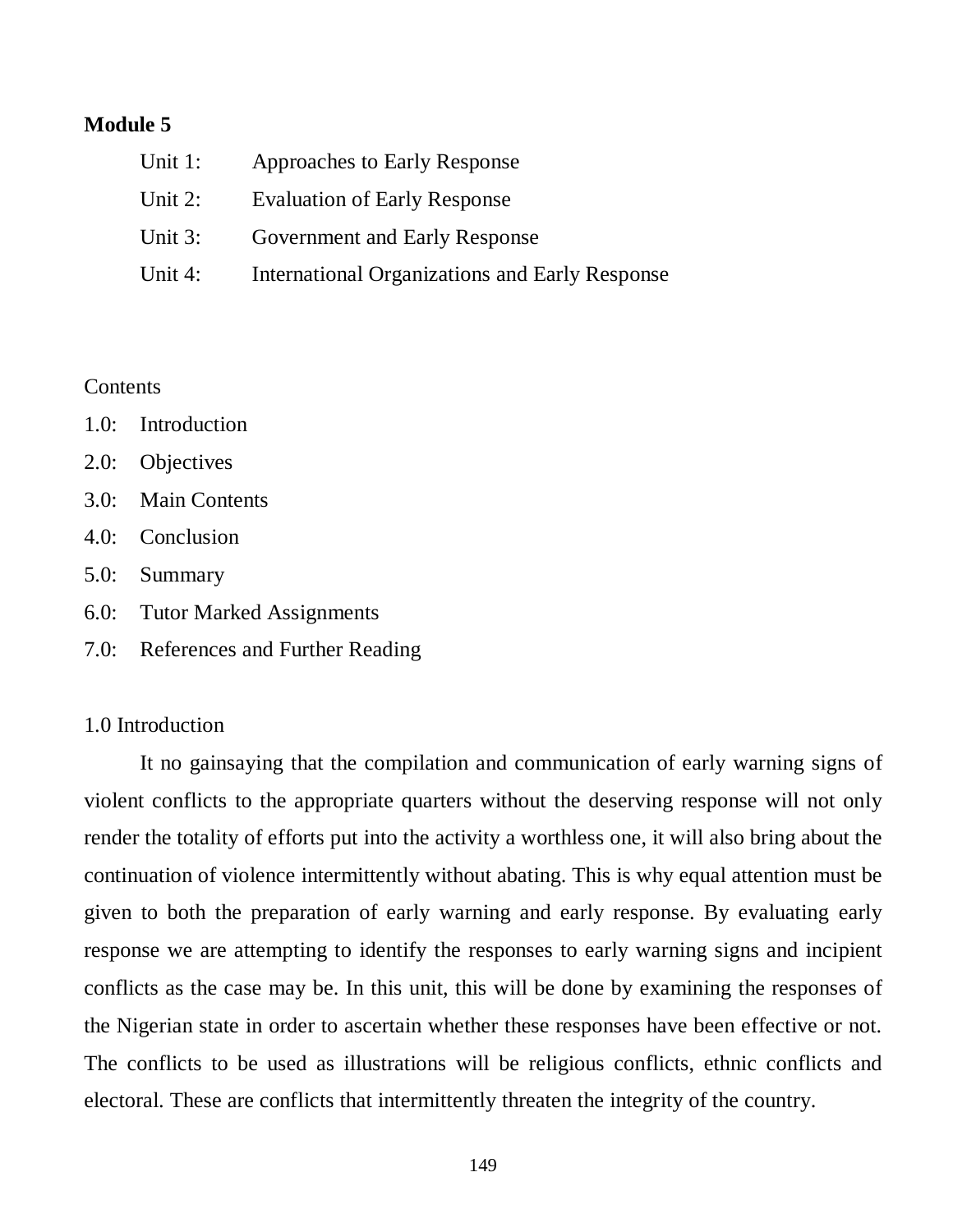#### **3.0 Main Contents (Religious Conflicts)**

The history of religious conflicts in Nigeria is a reminder of sadness, pain and agony based on the attendant woes that arise from such conflicts across the country. But the question to ask is whether like Tsunamis, these conflicts happen without any early warning signs, if these signs are communicated to the right quarter and if we have been having the appropriate responses to these conflicts. Considering the litany of violent religious conflicts in the country, one of these shall be used as illustration to evaluate the response of the Nigerian state to early warning signs and incipient conflicts.

Nigeria has experienced over 34 violent religious conflicts since the first one in 1980. According to Lawal (2009) a chronicle of violent religious conflicts in Nigeria shows that since the first violent religious conflict led by Maitatsine a Camerounian from the Kotok extraction who built a notorious religious community in Kano, there have been 36 other incidents of violent religious conflicts. Out of these, 34 occurred in northern Nigeria, mostly in Kano, Kaduna, Borno, Bauchi, Plateau and Kwara states. Two occurred in the southwestern cities of Osogbo in Osun state in 2001 and Saki in Oyo state in 2000.

## **3.1 Early Warning and Religious Conflicts in Nigeria: The Case of Boko-Haram**

According to Lawal (2009) there had been the existence of a religious sect that goes by the name Yusufiyyah and in local parlance known as Boko-Haram meaning Western Education is sinful for Muslims. This sect started in Maiduguri the capital of Borno in northern Nigeria. This unit identifies the failure of intelligence and negligence of early warning signs by the authorities as remote causes for the blood bath that started on the June 11, 2009 in Maiduguri following a gun duel between members of this sect and the Nigeria police. In the shoot-out, the police lost about seven men and over 150 members of the sect were killed while the members of the sect burnt over thirty vehicles. However, available reports indicate that the activities of the sect started since 2001. According to Lawal (2009) the residents knew since 2001 that the state was sitting on a keg of gun powder as the security agencies were undermining them and postponing the evil day. As an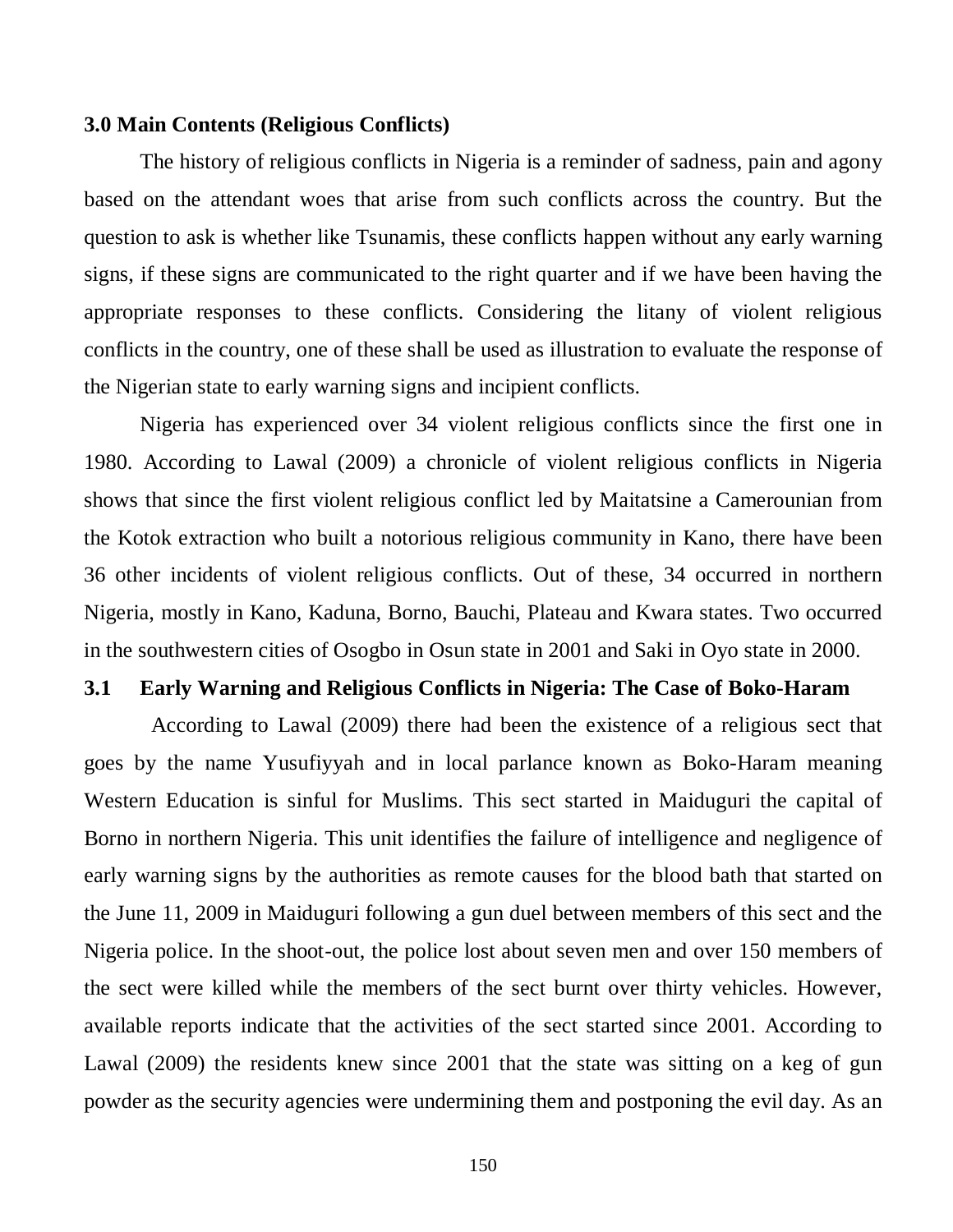isolated incidence of religious conflict, it can be described as negligence of apparent early warning sign and failure of intelligence. We can see from this that the response to early warning signs in by the concerned authorities have often been reactive, destructive and laden with human rights abuses as in the case under review.

Also, in a special report contained in The Guardian Newspaper on Sunday, 10 January 2010, the proceedings of a conference held between October 1 and 3 2009 organized by the Dithcley Foundation in the United Kingdom that had as its theme: *The Prospects for Nigeria,* revealed that there was an increase in Christian fundamentalism in the middle-belt area of Nigeria. Interestingly, this is the area that has been the hotbed of ethno-religious conflicts in Nigeria. This revelation really serves as an early warning of likely balance of terror between Christianity and Islam in the region with severe implications for peace and security in the country. According to the proceedings; religious symbols were becoming much more visible than tribal ones and the more radical groups were emerging from the grass roots. This serves as an early warning sign because hitherto Christian Fundamentalism was not heard of in Nigeria. Equally Therefore, in addressing this scourge, the early response must be broad and give adequate attention to both religions.

## **3.2 Early Warning and Ethnic Conflicts in Nigeria: The Debacle on the Plateau**

Ethnic conflicts are not new in Nigeria. In fact, ethnicity can not be divorced from the Nigeria civil war. One of the worst hit States of the country by this human-made disaster is Plateau State that has Jos as its capital city. The conflict in Plateau state has persistently pitched the hosts against the settlers in a manner that gives resonance to the issues of citizenship and the national question as basis of inter-ethnic contestations and violence in Nigeria. This unit is particularly addresses how early warning has fared or failed the nation in the management or response to the litany of ethnic conflicts in the state. Simbine (2004) provides a cursory look into the conflict history of Plateau state. According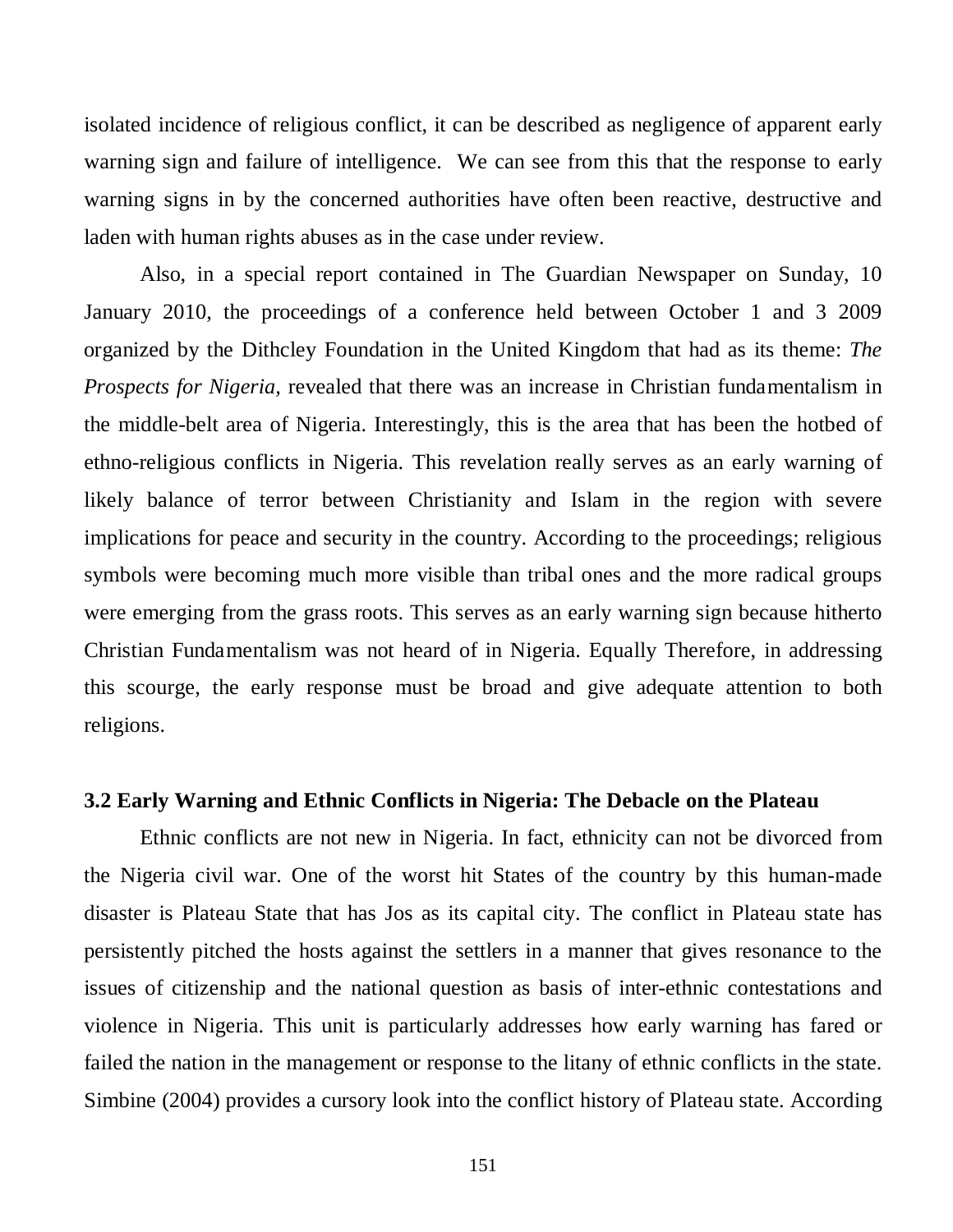to her, inter –ethnic relations was cordial until the around 1980 when the people stepped up their agitation for freedom alongside other groups in that were in the Middle Belt Region for freedom from the political apron strings of the Hausa-Fulani typified by the *Kaduna Mafia or Northern Oligarchy*. Simbine (2004) informs further that the killing of Mohammed Marwa while he was taking refuge in Jos shattered the religious harmony in the state. Since then political and religious issues have conflated together in a mutating manner that has made violent inter-ethnic conflicts a recurring decimal in the state. The spate of these conflicts calls to question the capacity and sincerity of the concerned authorities to detect and nip incipient conflicts in the bud. This exposes the lack of a functional early warning and early response system in place despite the fact that the state is a known flashpoint of violent conflicts.

## **3.3 Approaches to Early Response and Electoral Violence in Nigeria**

Accounts and analysis of political violence in Nigeria's history abound. See (Anifowose, 2003; Usman, 2002; Ayorinde, 2007; Olurode (Ed), 2006; Sanni, 2007 and Animsawun 2009). All these aforementioned scholars analysed, lamented and condemned the dominance of brawn over brain and the preference for the logic of force over the force of logic on the part of political gladiators in their quest for political power. In the extant fourth republic, this has assumed a more horrendous dimension. However, there is a clear cut difference between acts of violence targeted at political opponents at periods other than election periods. In the case of electoral violence, it can be described as a predictable one because it takes an interval of usually 4 years before elections are held. Therefore, as part of preparations for lections, sufficient attention should be paid to ensuring there is early response to all detected cases of electoral violence.

In Nigeria, electoral violence has assumed a major threat to the consolidation of democracy because of its torpedoing effects on peace and development. Consequently instead of democracy and elections to promote peace and development they have constituted needless obstructions to meaningful progress in this context. However, it is also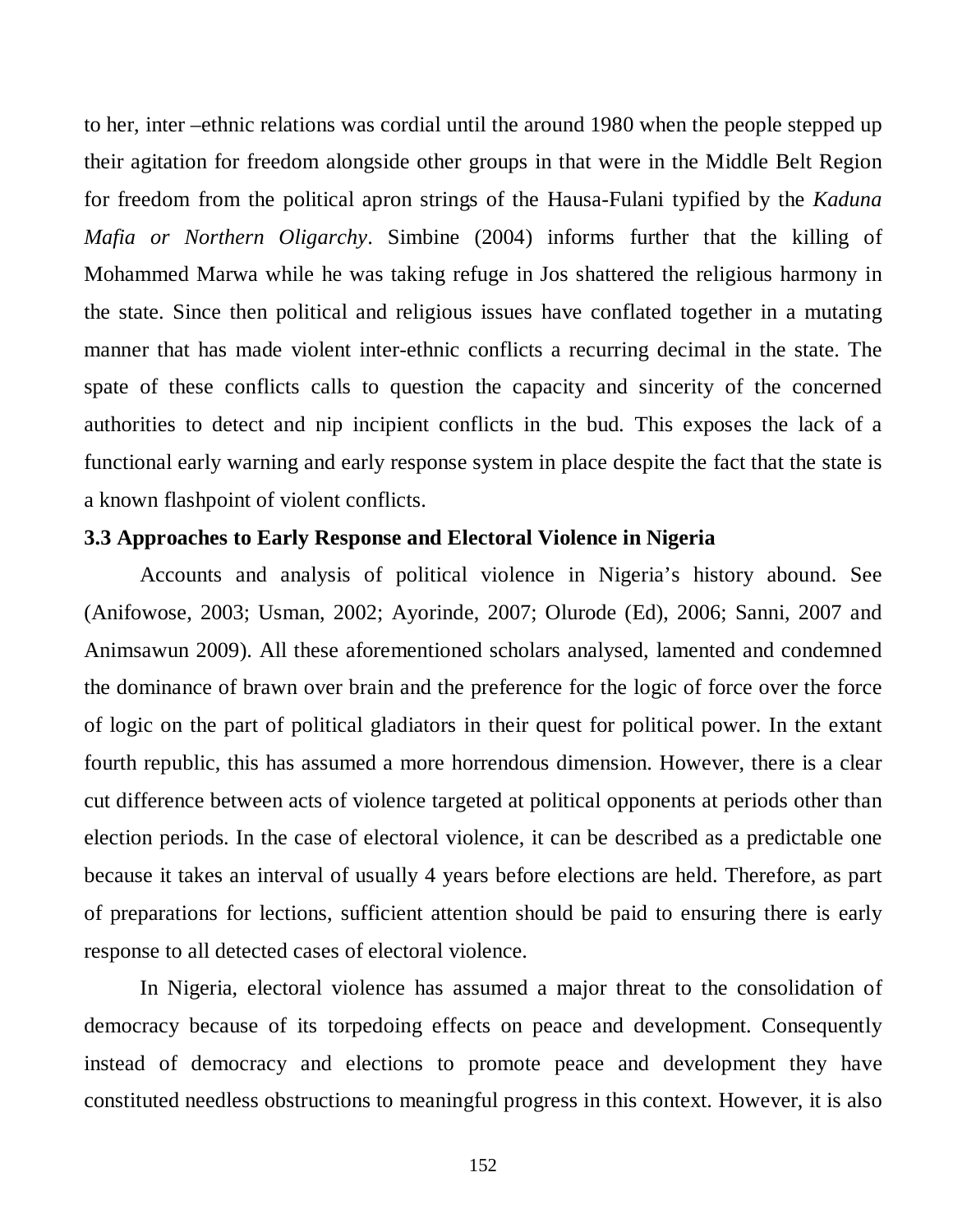sickening that despite the apparent indications that are always present as elections approach, electoral violence still constitutes avoidable humanitarian disasters during elections. In responding to early warning signs of electoral violence it is evident that the Nigerian state has not been able to get on top of the menace because. This indicates a plausible ineffectiveness either on the part of the authorities or agencies concerned.

Since the commencement of the fourth republic all the successive elections since 1999 have witnessed an increasing rate of violence including the last one held in 2007. a graphical representation of this would show that these acts of violence have been moving in upward manner since 1999. Therefore, it would have been expected that adequate measures were put in place in the period preceding and during the elections of 2007. However, all available reports based eye-witnesses accounts agree that the elections of that year were the most flawed because they were characterized by brazen acts of violence and rigging. To buttress this, the late President of the Federal Republic of Nigeria owned publicly on this.

### **4.0 Conclusion**

The realities of flawed early responses to the three categories of conflicts in this unit underscore the need to continuously evaluate and re-tune the early response mechanisms that have been used so far to make them more efficacious in forestalling the occurrence of future conflicts especially in the contexts discussed above.

### **5.0 Summary**

The unit highlighted the necessity of having effective early response mechanism in place. This was illustrated by three types of conflicts that have been prevalent in the country. These are religious conflicts, ethnic conflicts and electoral violence. It advocates for a continual evaluation and fine-tuning of the existing response mechanisms to make more pro-active and responsive. This is because of the seeming lack of any verifiable or effective response to early warning signs of violent conflicts in the country.

153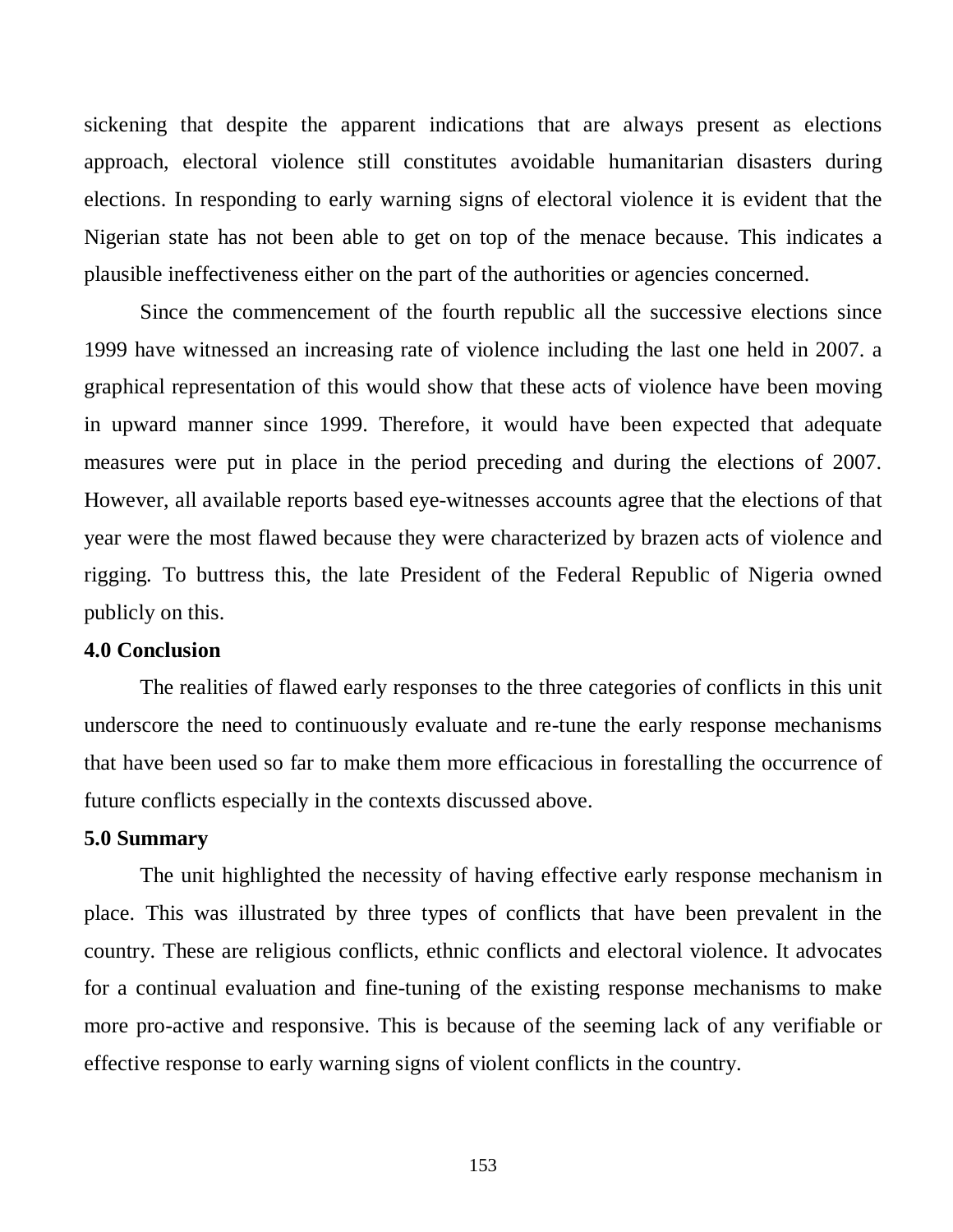#### **6.0 Tutor Marked Assignments**

- Considering the spate of avoidable violence in Plateau state, how do you think early warning can be linked to early response?
- How can early response to early warning prevent electoral violence?

7.0 References and Further Reading

- Anifowose, R. (2003). 'Urban Violence in Nigeria: The Case of O'dua People's Congress (OPC) Militia. In: *Industrialization, Urbanization and Development in Nigeria: 1950-1999.* (Ed) Adejugbe, M.A. Lagos. Concept Publishers.
- Animasawun, G.A. (2009). *God-Fatherism in Nigeria's Fourth Republic: Violence and Political Insecurity in Ibadan, Nigeria*. Ibadan. Institute for French Research in Africa (IFRA).
- Ayorinde, O. (2007). Season of Do or Die Politics. *TheNews,* 26 March 2007.
- Lawal, A. (2009). Rage of the Puritans. *Tell Magazine.* August, 29.
- Olurode, L. (2006). (Ed) *Impeachment and the Rule of Law : The Future of Democracy in Nigeria.* Lagos. Faculty of the Social Sciences University of Lagos.
- Sanni, S. (2007). *Political Assassinations in Nigeria.* Ibadan. BOOKCRAFT
- Simbine, A.T. (2004). 'Social Cleavages and Participatory Democracy in Plateau State'. In: Isumonah, V.A (Ed). Partciaptory Democracy and Good Governance in Nigeria. Ibadan. Programme on Ethnic and Federal Studies.
- Usman, B. (2003). *Violent Ethnic Conflicts in Nigeria-Beyond Myths and Mystifications*. Zaria. Analysis.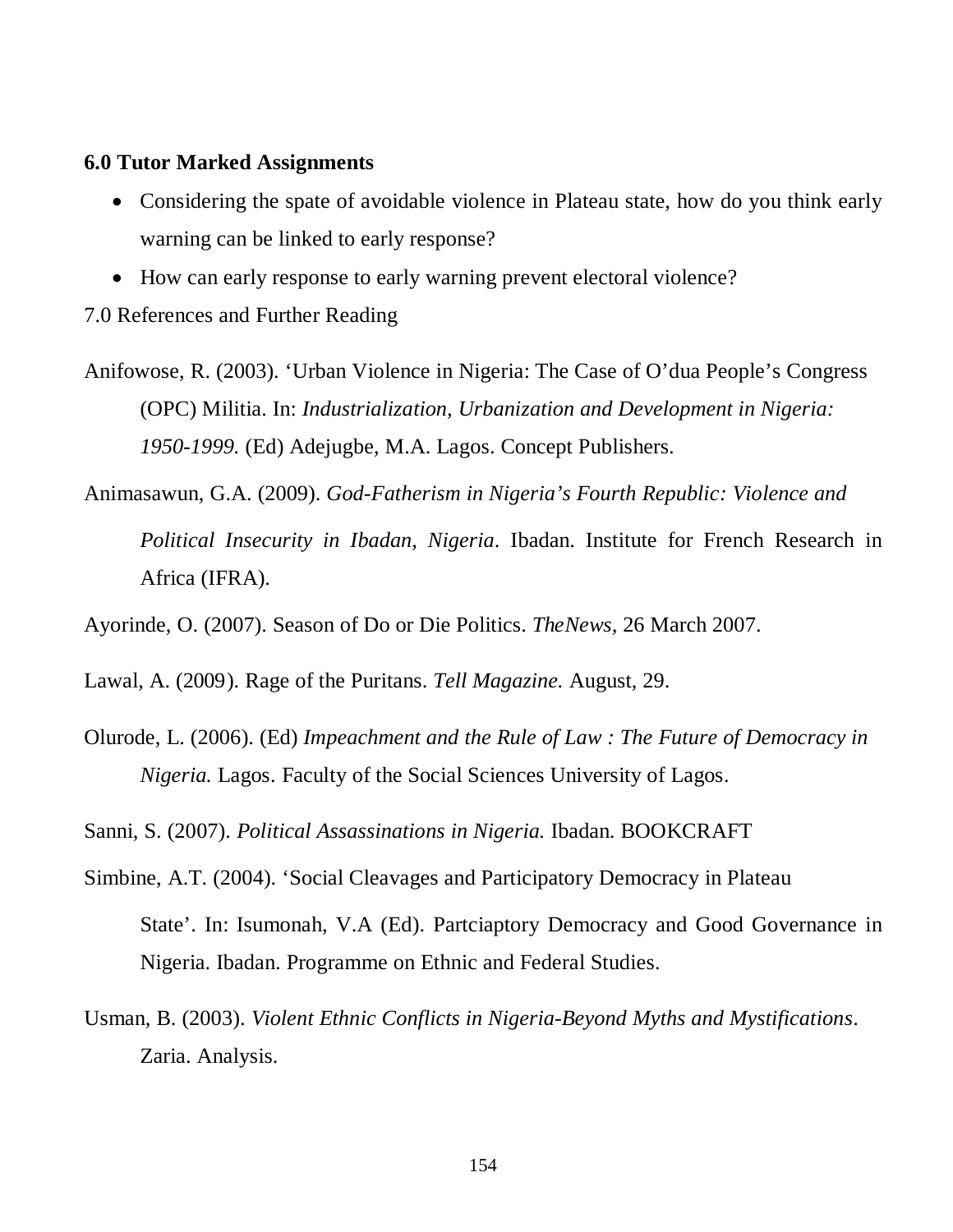. (2002). Election Violence in Nigeria The Terrible Experience 1952 – 2002. Zaria. Abdullahi Smith Center for Historical Research.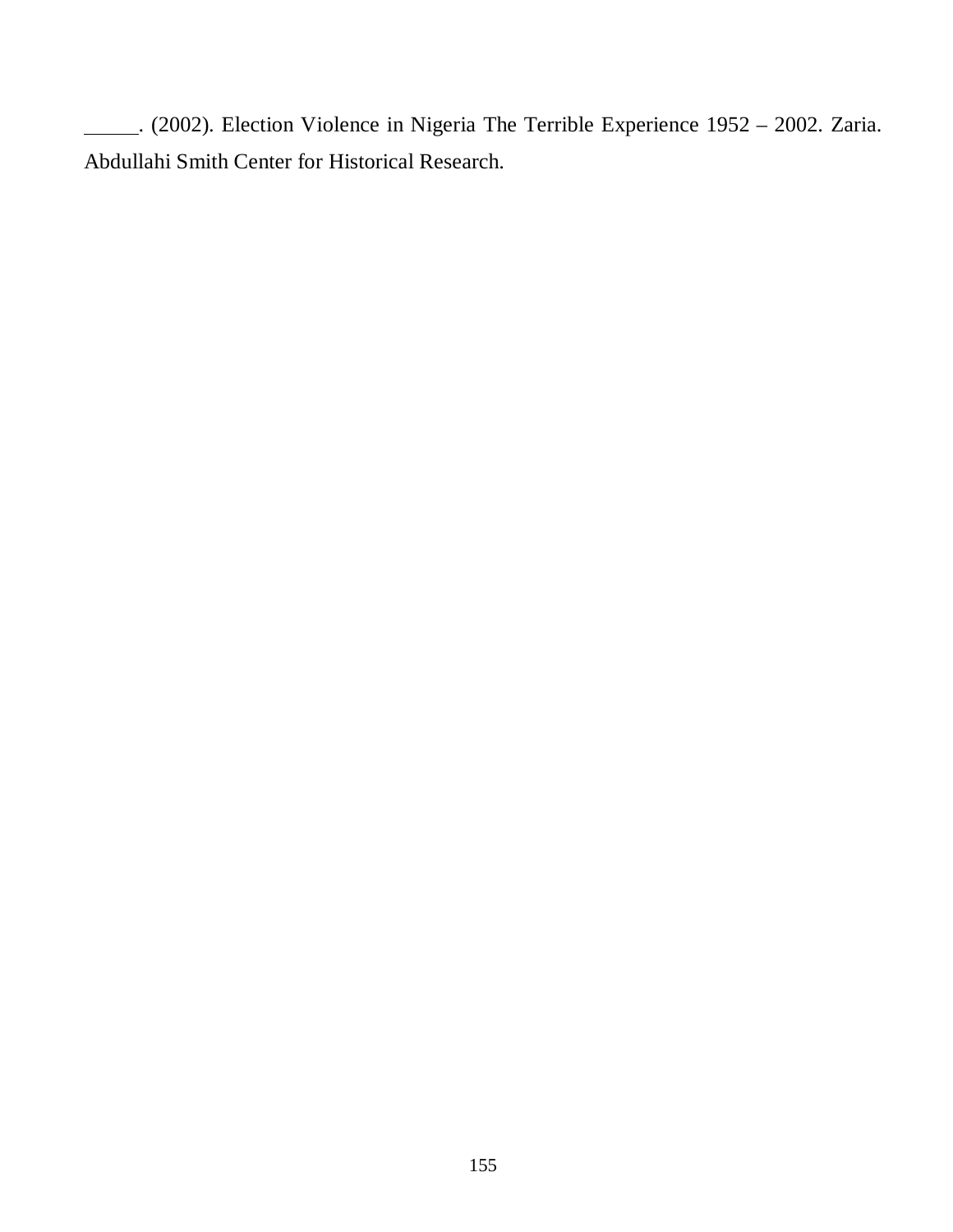#### **Unit 2: Evaluation of Early Response**

## **Contents**

1.0: Introduction 2.0: Objectives 3.0: Main Contents 4.0: Objectives 5.0: Summary 6.0: Tutor Marked Assignments 7.0: References and Further Reading

#### 1.0: Introduction

In order to prevent pit-falls and misleading conclusions, it is necessary to learn how to evaluate early response as students of peace studies. This is because early warning serves a lot of useful purposes for the prevention of violent conflicts and preventive diplomacy. As a measure meant to prevent the escalation of conflicts, early response can be measured based on steps taken by appropriate authorities in response to early warning signs and intelligence because the two are usually available for those in authority. However, in the evaluation of early response, there are certain limitations confronting us because the full measures of early response may not be available because most information sourced by intelligence agencies are classified documents not meant for the general public. Nevertheless, evaluating approaches to early warning signs in this unit will be based on empirical and verifiable steps taken by the concerned authorities in nipping incipient conflicts in the bud.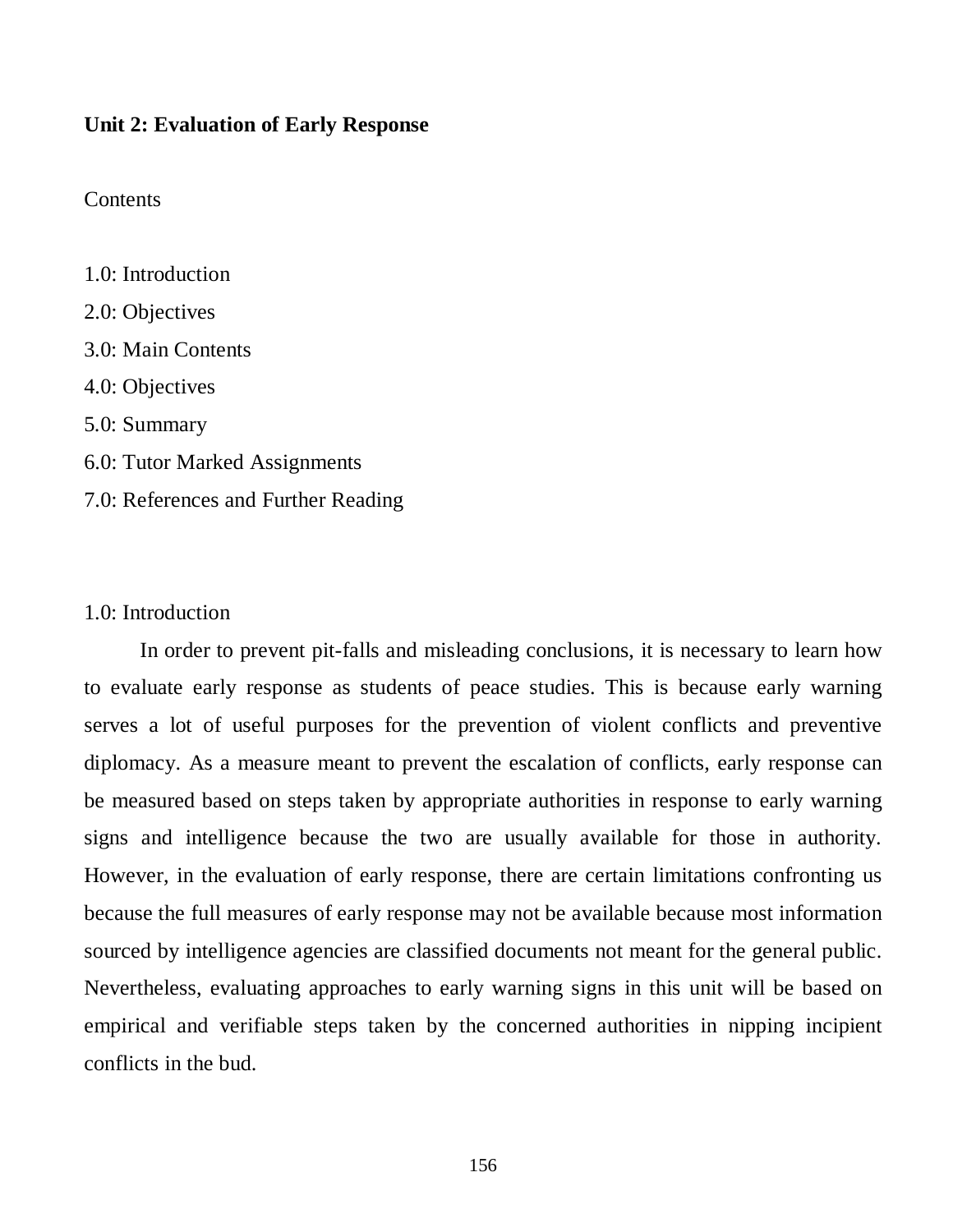#### 2.0 Objectives

At the end of this unit you should be able to:

- Measure the efficacy of some of these steps based on examples
- Evaluate and recommend accordingly more appropriate early responses.

## 3.0 : Main Contents

By early response steps we refer to steps taken by the appropriate agencies of the state to prevent the outbreak of violence or breach of public peace based on information on early warning signs of conflicts at their disposal. In this regard an assessment of the responses to incipient and emergent conflicts by the Nigerian specifically the federal government will be presented for evaluation. In evaluating the measures of early response by the Nigerian State, we inadvertently dive into an evaluation of the agencies saddles with such responsibilities. At this juncture, we must be mindful that we are imagining preconflict scenario, that is, a situation in which we have not witnessed full-blown exchange of violent hostilities.

At present, the agency saddled with the responsibility of analysing and proposing appropriate measures to address conflicts within the country is the Institute for Peace and Conflict Resolution (IPCR) in the office of the president. Through the series of intensive activities undertaken through collaboration with international donors (DFID, UNDP, USAID and World Bank) between July and October 2002, the IPCR came out with a comprehensive report on the strategic assessment of conflicts in Nigeria. The assessment contains a detailed analysis of issues that have engendered violent conflicts. The report also points out the inadequacy of state-led approaches viewing them as escalating rather than mitigating the conflicts.

The report as well categorises government responses to conflict as; *security*  response, - often reactive and based on force ignoring the root causes of conflict. Although, this is helpful in checkmating parallel economies on which militias usually rely on (Wennmann, 2005). Also, the limitation of such security approach that relies only on force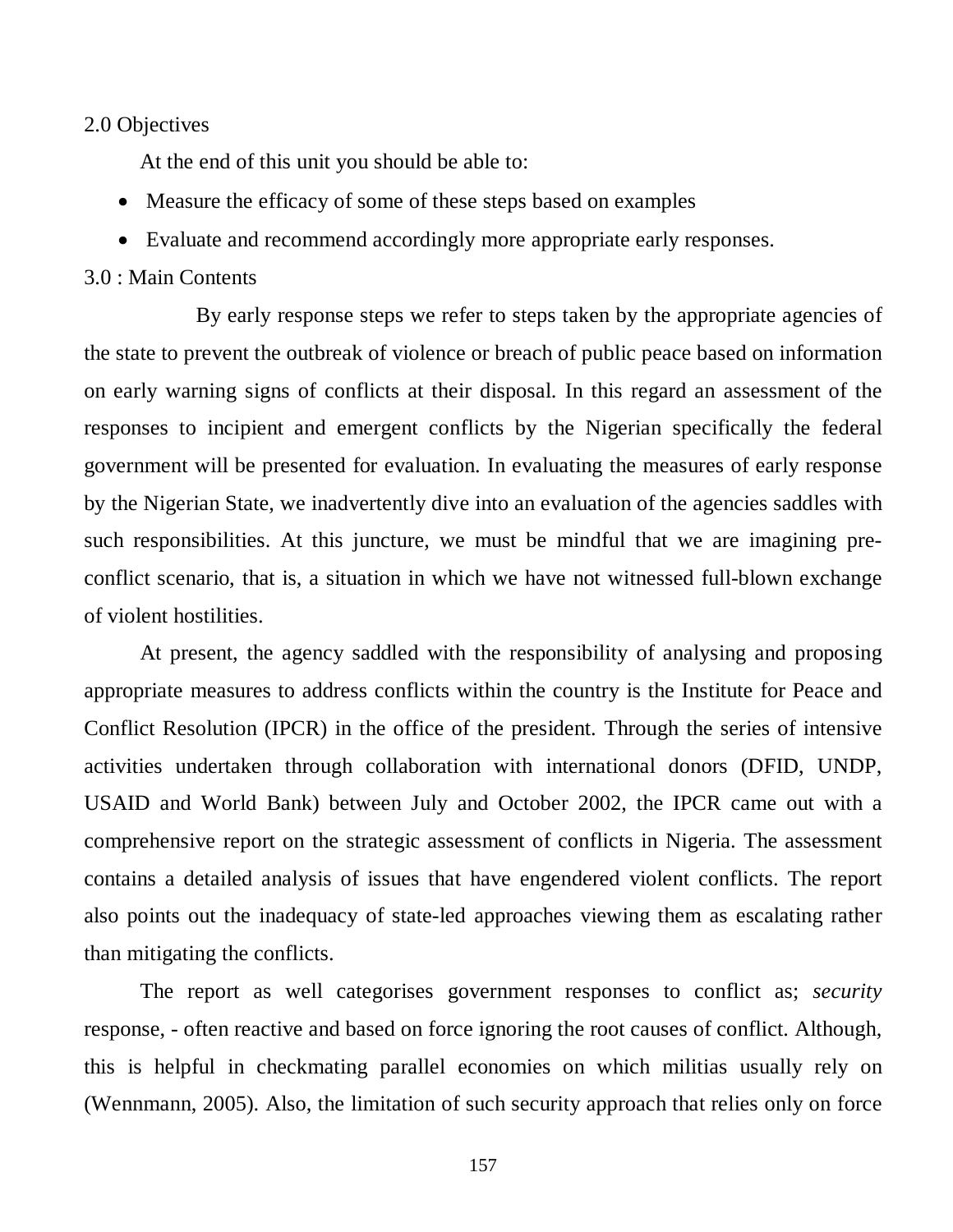has been exposed by Wennmann (2005) this is because organised armed groups change their methods if existing strategies no longer look effective and external variables change. It is therefore illusory to think that, when one method of financing is cut, a belligerent could ask for mercy, accept a peace plan and reintegrate to civil society. Organised armed groups such as the Niger Delta Development Force (NDDF), which has metamorphosed into the Movement for The Emancipation of the Niger Delta (MEND) and Movement for the Actualisation of the Sovereign State of Biafra (MASSOB) in Nigeria are able to adapt to other circumstances and mobilize for renewed violence (Wennmann 2005) largely due to the force-based security approach adopted by the Nigerian state.

The second response is *relief* response this basically entails distribution of relief materials, which sometimes worsens the conflict because of the discriminatory or disproportionate way it is done. The *political* response is when commissions of inquiry are set up. However, their recommendations hardly get published or implemented. Another type of political response includes the creation of new administrative units which sometimes renames the conflict. For example, the buffer zone created by Colonel Peter Ogar one time military governor of Kwara State as one of the measures to address incessant border disputes between the Erin-Ile and the Offa communities in Kwara State provided the setting for a recent social conflagration in the state (Oni, 2006; Jegede, 2006). Nwolise (2006) describes a situation like that as government inconsistency which exacerbates conflicts. According to Nwolise (2006) failure to implement the first white paper from a judicial commission of inquiry headed by Justice Nweje set up by Colonel Attah paved the way for the devastating war of 1999-2000 in Aguleri and Umuleri. This shows the fragility that trails most State led approaches without the complementary support of other stakeholders especially NGOs.

*Economic* response has informed the establishment of parastatals or commissions like the Niger Delta Development Corporation (NDDC). In Nigeria it can also be observed that this has not fulfilled its objective in most cases. The most apparent of such places is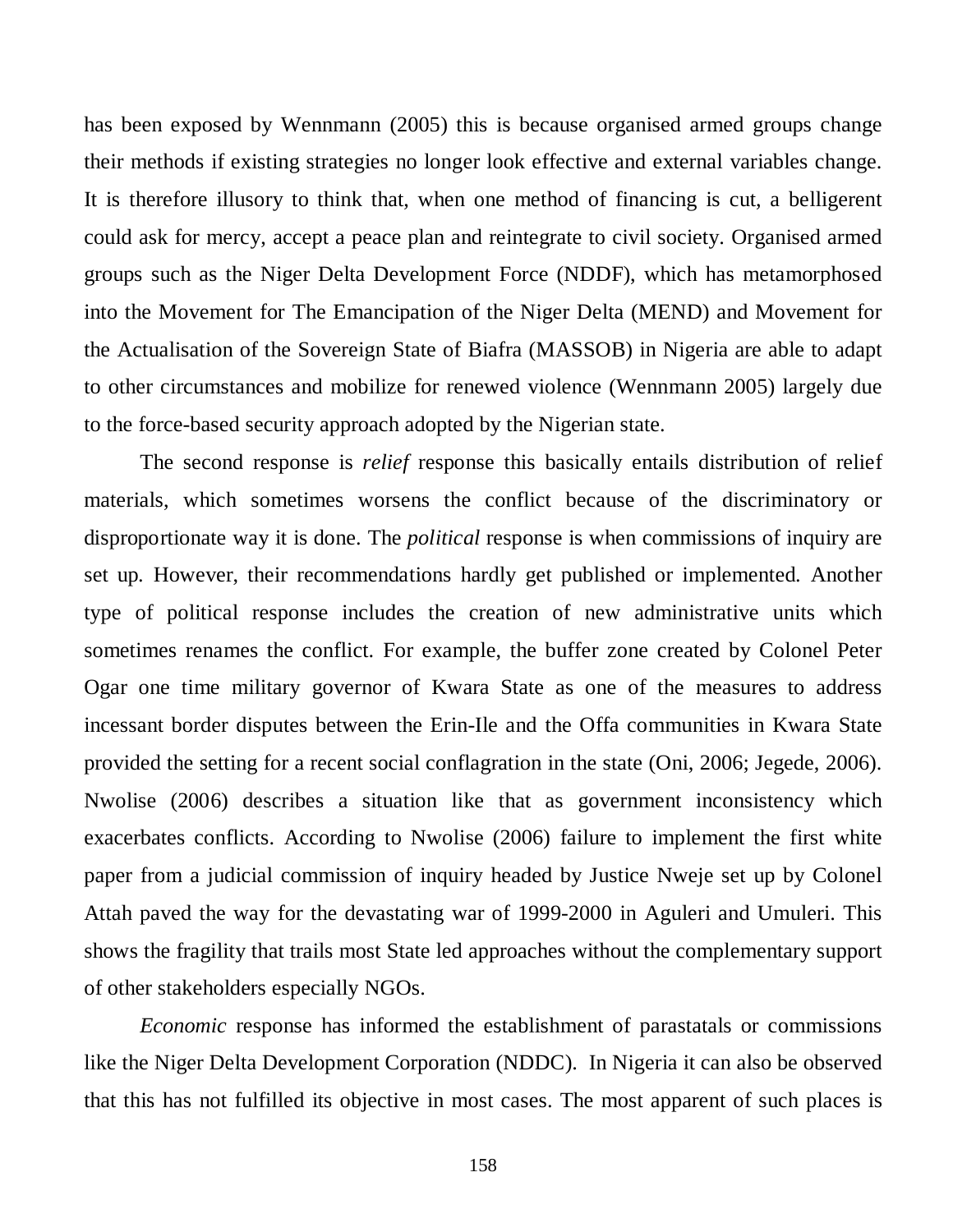the Niger–Delta region of the country. Since 1961 when the Niger Delta Development Board was constituted, successive economic responses have not met the needs of the people and neither has it changed the adversarial relationship between the people of the region and the federal government of Nigeria. *Social* response includes activities of organisations like the National Orientation Agency (NOA) alongside the government; however, this often has minimal effect on the parties in conflict. There are also political Non-Governmental responses usually anchored by traditional rulers within the context of social response.

The FGN (2003) pays little attention to conflict issues that do not have anything to do with resource-based conflict. This is indeed a lacuna cognisant of the intricacies, trajectories and effects of conflicts that touch on identity, ideology or value-based conflicts characteristic of communal conflict.

An evaluation of these responses would lead us to the conclusion that practically nothing gets done at the institutional level before the escalation of conflicts based on early warning signs of conflicts. Even, in evaluating the responses how late they may be, they can not be described as producing the desired results in the prevention of conflicts.

#### **4.0 Conclusion**

This unit presents instances of responses to conflicts by the Nigerian state and the conclusion is that most of theses responses are late. This indicates that nothing practically is done to pro-actively nip incipient conflicts in the bud. Evaluation of these responses further shows that the state is more reactive than pro-active to early warning signs.

## **5.0 Summary**

The unit discussed the evaluation of early responses and cited empirical examples of the responses by the Nigerian state to violent conflicts with a conclusion that most of these responses are reactive rather being pro-actively for them to effectively nip incipient conflicts in the bud.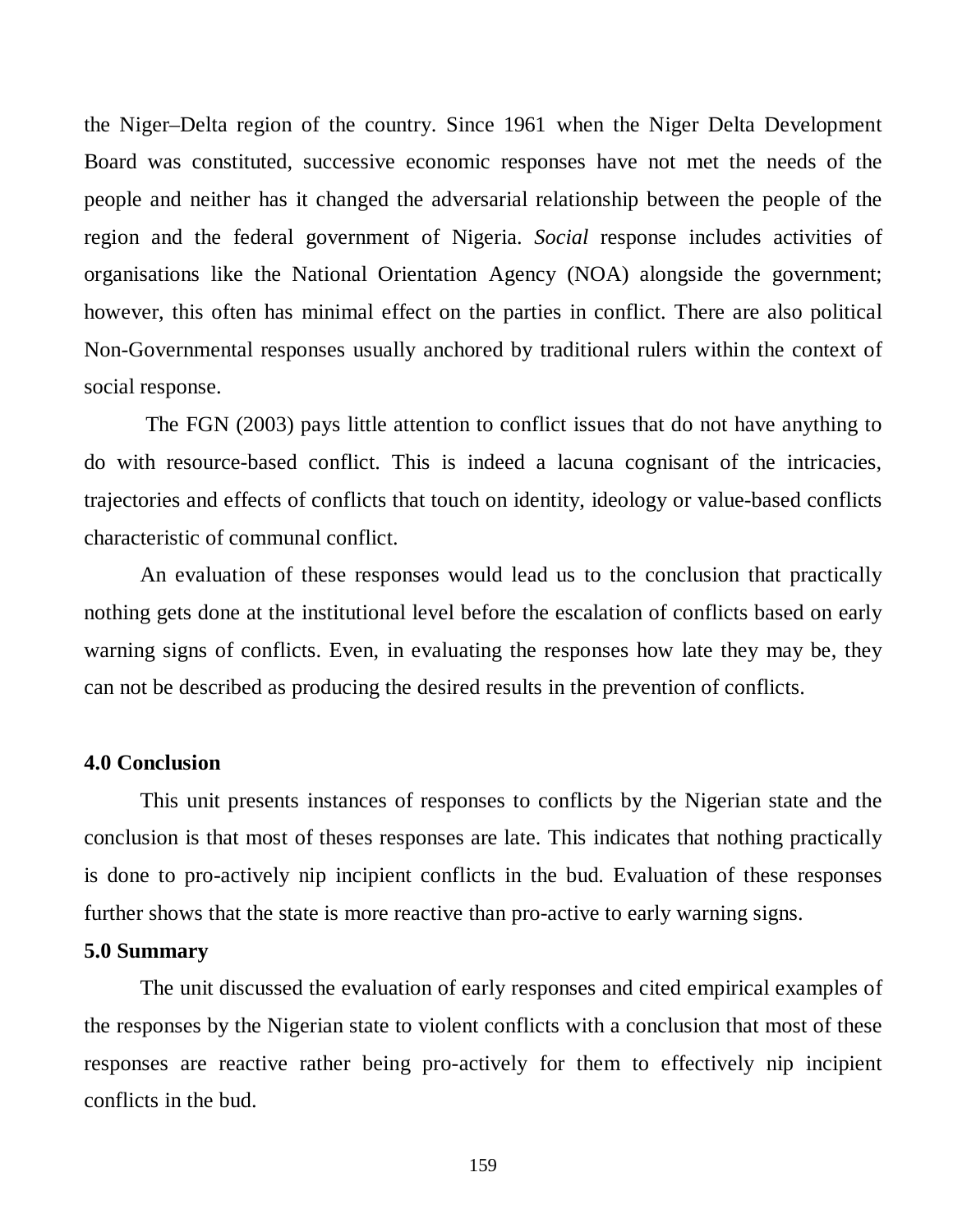- 6.0 Tutor Marked Assignments
	- Discuss the appropriateness and effectiveness of responses to conflict by the Nigerian state.
- 7.0 References and Further Reading
- Federal Government of Nigeria. (2003). *Strategic Conflict Assessment, (SCA) Consolidated and Zonal Reports*. Abuja. Institute for Peace and Conflict Resolution. The Presidency.
- Nwolise, O.B.C .(2006). 'Traditional Models Of Bargaining and Conflict Resolution in Africa'. In: *Perspectives on Peace aand Conflict in Africa. Essays in Honour of General Abdulsalami A.Abubakar.* (Ed) Albert,I.O. Ibadan. Peace and Conflict Studies Programme Institute of African Studies University of Ibadan.

Jegede, J. (2006). War of Neighbors. *Tell Magazine*. July,10

Oni, O. S. (2006). Battle Over Land. *The News Magazine*. July,17

Wennmann, A. (2005). 'Resourcing the Recurrence of Intrastate Conflict: Parallel Economies and Their Implications for Peacebuilding'. In: *Security Dialogue.* Vol. 36, No. 4, December 2005. 479 – 494. London, Sage Publication.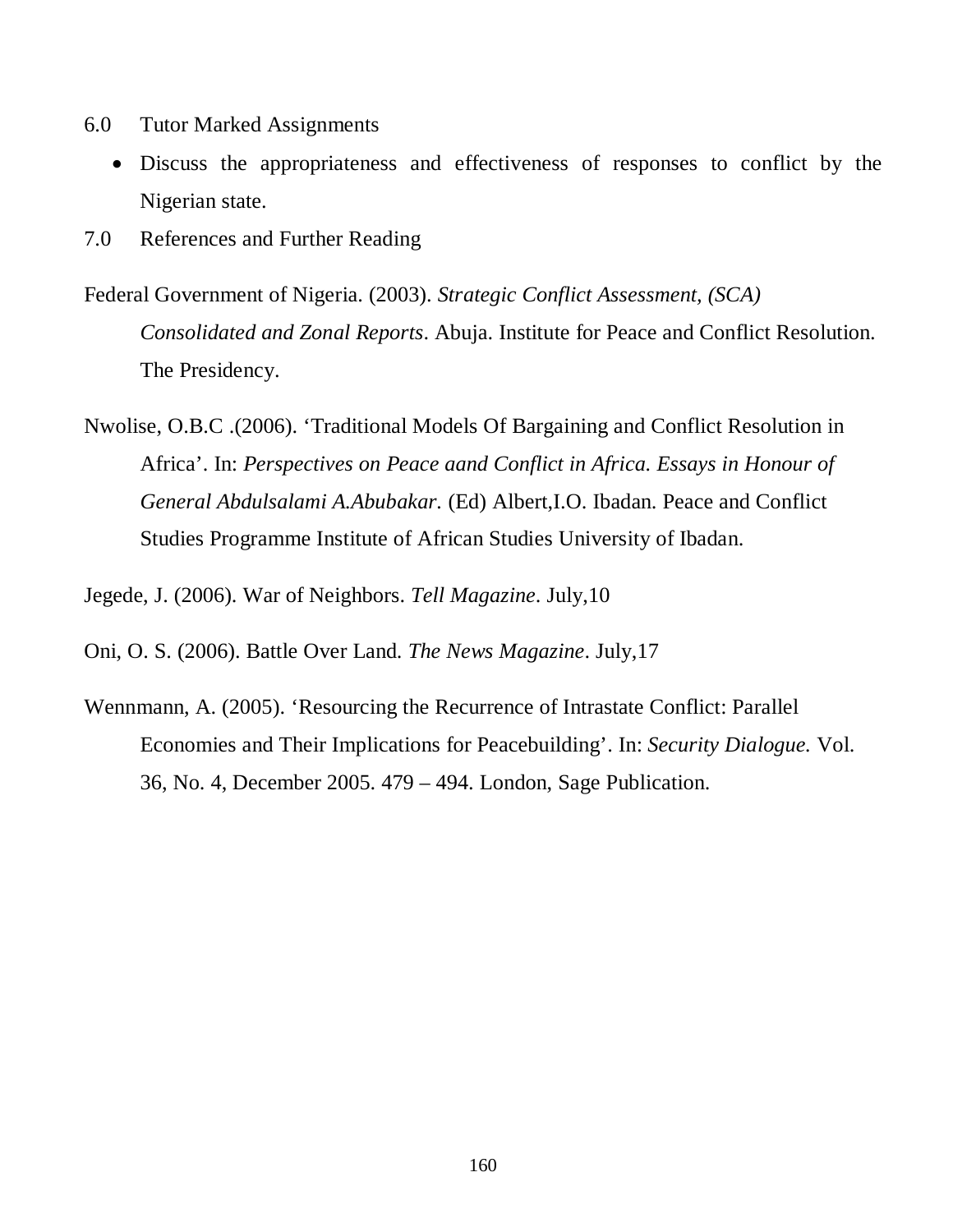#### **Unit 3: Government and Early Response**

#### **Contents**

| 1.0: Introduction                   |
|-------------------------------------|
| 2.0: Objectives                     |
| 3.0: Main Contents                  |
| 4.0: Conclusion                     |
| 5.0: Summary                        |
| 6.0: Tutor Marked Assignments       |
| 7.0: References and Further Reading |

### **1.0 : Introduction**

One of the statutory responsibilities of the government is the protection of lives and property. This also includes the provision of peace and security for all within her borders and the maintenance of peaceful relations with other sovereign nation-states. So, it is compulsory for the managers of the affairs of the state to ensure that measures are put in place to guarantee the safety of lives and property in their. So in order to adequately perform the afore-mentioned functions the state must be ensure there is an effective early response in place. This is because conflict is inevitable in our lives. This unit will acquaint you with the responsibilities of government in providing early response to early warnings of violent conflicts especially in divided societies. This is why this unit will focus on the provision of early response domestically by nation-states. In presenting or discussing government and early response, a number of variables must be taken into consideration. Also, the context must be specified to distinguish early response at the intra-state level and early warning at the inter-nation-state context. This will help in shaping our thoughts and give clarity to illustrations. Some of these variables include the type of political leadership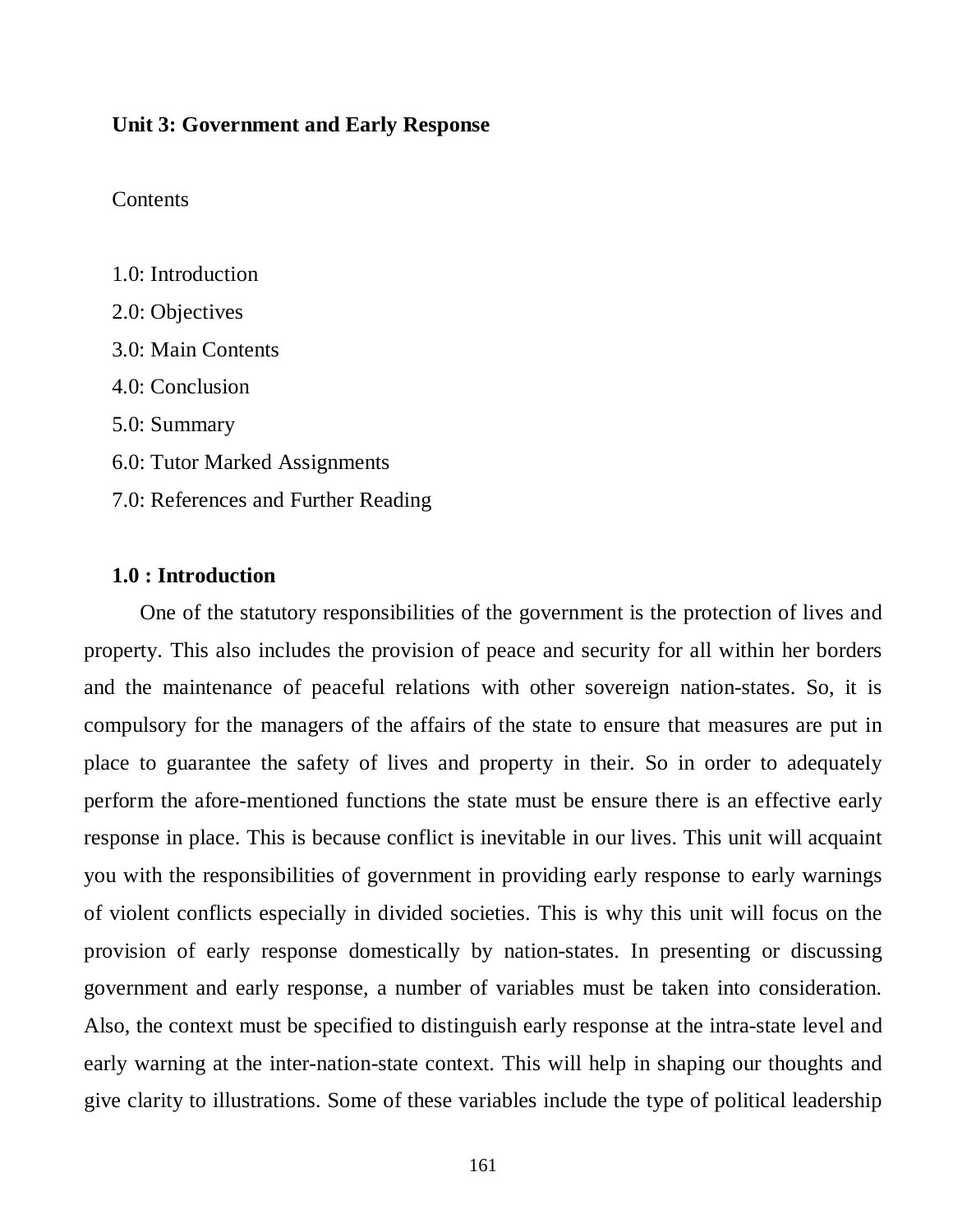in place whether it military or civilian, this is because different political authorities will have different perceptions of what should constitute early response. Also, the extent of plurality of the society would also play a role in determining which early response measure to be put in place by the government. In this unit, the focus will be on government and early response in intra-national conflicts.

#### **2.0 Objectives**

At the end of this unit you should be able to:

- Understand how certain governments view early response
- Know how early response serves as a conflict prevention measure

## **3.0 Main Contents**

The focus of this unit will be Nigeria because it is a plural country with features that have become conflict-generating but which are yet to receive effective responses. The two leading variables in this context are ethnicity and religion. Therefore, we attempt to examine the actions of government in putting in place structures and mechanisms to serve early response purposes. Early response in this context is taken as; the institutionalization activation of structures to address early warning signs of conflicts pro-actively before they degenerate into chaos or peace threatening occurrences. In this context we shall therefore concentrate on early response to early warning signs in distinction to the preceding unit where focus was on early response to conflicts. However, in understanding how a particular government views early response, the attitude of the government to early warning and intelligence must be understood. This can however be done only by a critical examination of the frequency of violent conflicts in such communities and what such states do to analyse, detect and prevent the repeated occurrence of same types of conflicts.

The creation of Nigeria and its prevalent structure has been described as fundamentally flawed because it is skewed in favour of a particular section of the country,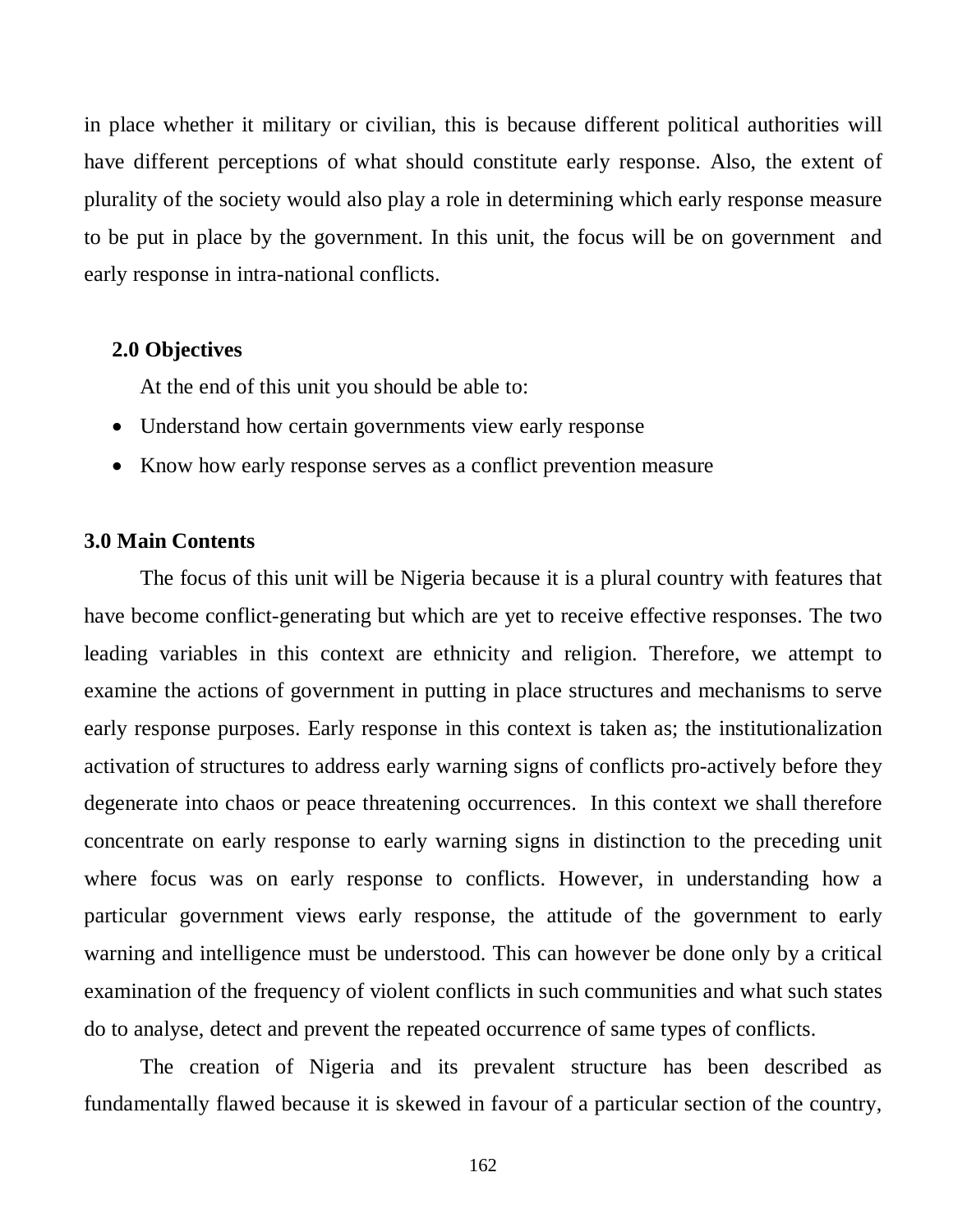(Osghae & Onwudiwe, 2007 and Ayoade, 2009). According to Ayoade (2009), the mistake of 1914 (amalgamation) became a northern advantage. However, the Federal Character was adopted as a measure to address the imbalance. But in reality this has given more empowerment to the north in federal civil service. This is because the federal character implies equal representation of states in the organs of the federal government. This resulted in a ratio of 19: 17 (52.8%), an arithmetical injustice that has perpetuated socio-political injustice. This is despite the fact that the country has well over 300 distinct ethnic groups. This implies that conflict is inevitable considering the limited nature of resources and innate nature of man to compete for resources. Resources in this context include political, economic, environmental and spatial. Therefore, early response must be put in place at both administrative and structural levels.

The adoption of consociational democracy as both an early response and conflict management strategy has been well discussed in previous units. Therefore, this unit will shift attention to other instruments put in place to serve as early response in preventing the feeling of alienation or exclusion by constituents of the country. As multi-ethnic country and as expected, there has been frequent competition for spatial, economic, social and political advantages which sometime get fierce. One of these instruments is the practice of federalism. According to Wheare quoted in Ojo (2009: 11):

> "Federalism or federal government …is the method of dividing power so that general and regional governments are each within a sphere to co-ordinate and independent… the delimited and co-ordinate division of the government functions. Any system that does not conform with this criterion, has no claim to call itself federal."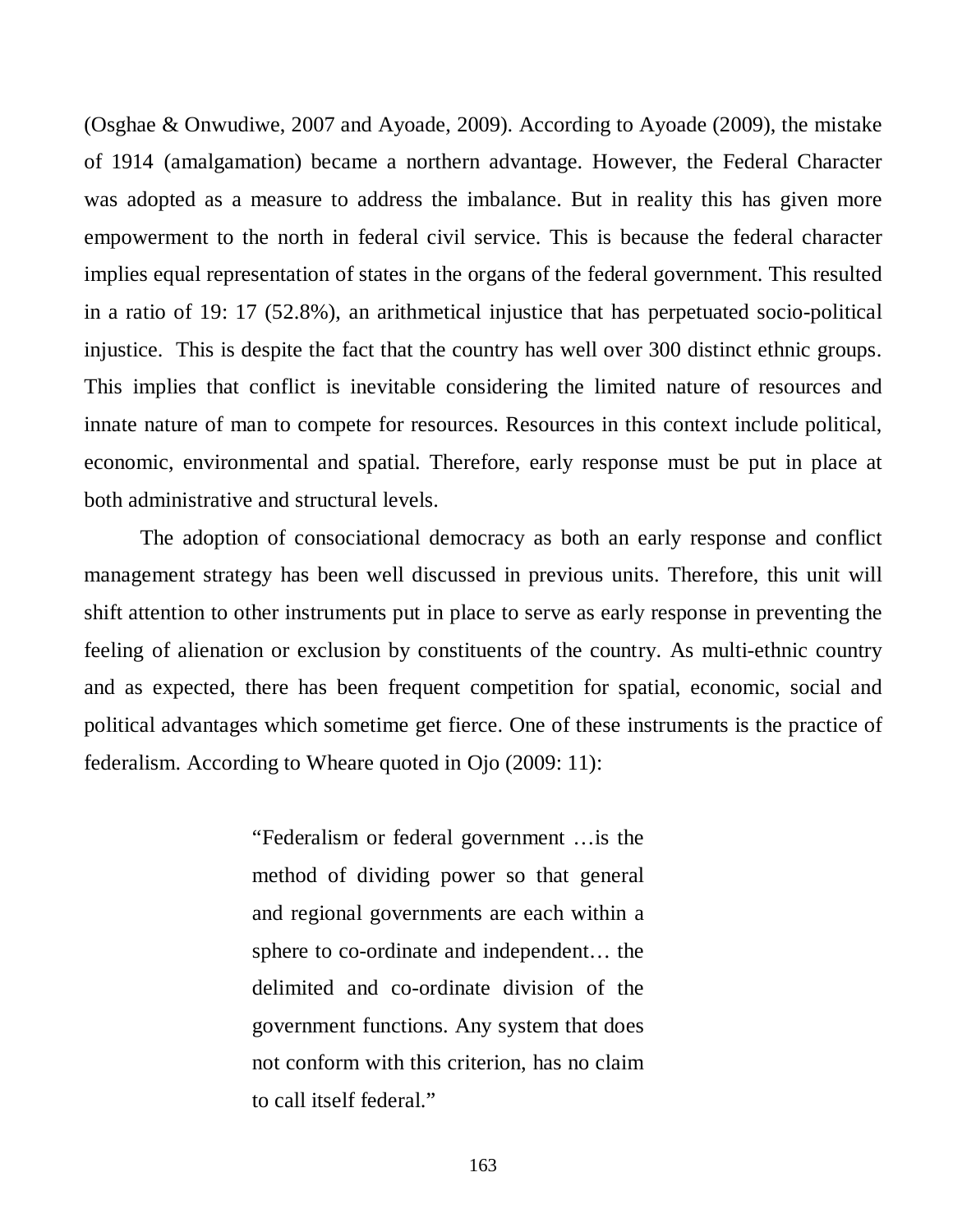Therefore, the extent of Nigeria's federalism can be measured against the above definition. From this, we can posit that Nigeria's federalism has been substantially federal, (Adebanwi, 2004; Yaqub 2004 and Agbaje, 2003). This in turn has had a negative effect on inter-ethnic relations and sometimes serving as the remote and immediate causes of violent conflicts in the country.

Nevertheless, there are institutions in place for the management of the country's diversity since the pre-independence days. Ojo (2009:72)

- 1. Amalgamation: This marked the first attempt to integrate the disparate peoples of Nigeria. However, there are many critics of this idea, (Adebanwi, 2007). Most criticisms of the idea premised their disagreement on the fact that it was intended to ease the administration of the British imperialists and not basically for integrating the people.
- 2. Nigerianisation Policy: This was meant to replace foreigners or expatriates as they were known who held top positions of prominence in the public service and bureaucracy with Nigerians.
- 3. National Youth Service Corps (NYSC) scheme: Established after the civil war to create interaction amongst the emerging elites with the assumption that if the they were brought together to interact they would have a better understanding and appreciation of the Nigerian state. However, there have been several criticisms of the scheme. These have been informed by corruption and embezzlement. An example was the case of an ex-director who corruptly enriched himself with #7. 23 million within a year. According to the Special Military Tribunal, Obasa, the said director had surrendered #7.23 million to including 47,000 pound sterling withdrawn from his account at the Barclay's Bank in London. Also, many corp-members have been killed during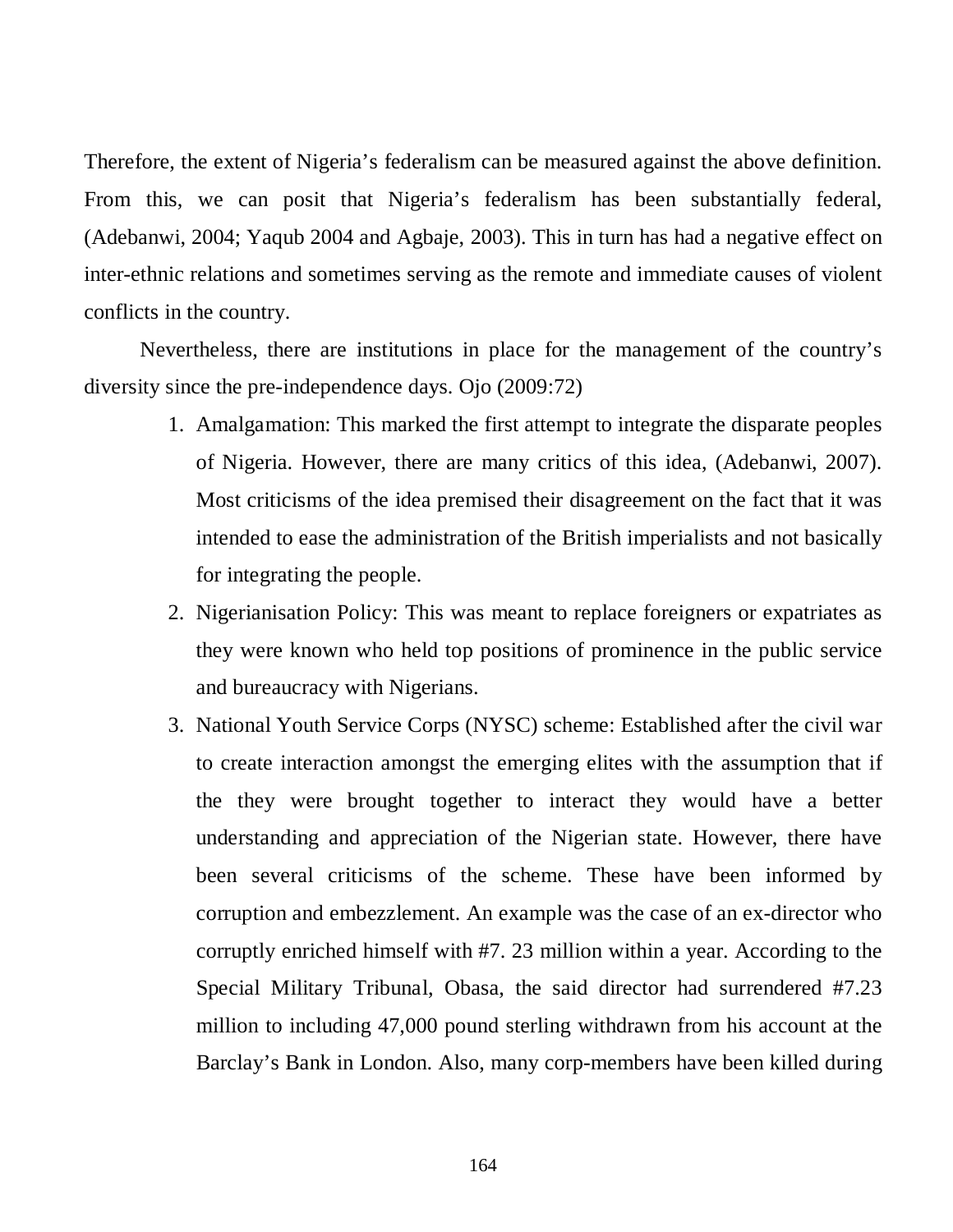ethno-religious conflicts in different parts of the country. All of these detract from the lofty and integrative potentials of the scheme.

- 4. Unity Schools: This is another strategy evolved by the government to promote national integration which qualifies as an early response initiative because it intends to prevent feelings of prejudice and make young ones to appreciate diversity. However, the admission policy into these schools has been a clog in progress of the scheme.
- 5. National Language Policy: clause 54 of the Independence constitution of 1960 states that the business of the parliament shall be conducted in English. On 21 November 1961 Mallam A.T Balla moved a motion urging the government to introduce the teaching of Hausa, Yoruba, Igbo and other languages into institutions of higher learning throughout the federation with the a view that one of them will be later adopted as the official language. However, this idea has been confronted with emotional and practical problems because which of these will be relegated or chosen as the official language without reactions.

### **4.0 Conclusion**

It is clear from the preceding that the government has put in place a number of structures and institutions in early response to anticipated conflicts from the sociocultural and religious plurality of Nigeria. However, an evaluation of these structures leaves much to be desired because they can not be said or seen to have enhanced inter-ethnic and inter-religious cooperation and peaceful co-existence going by the spate of violent conflicts around the country that seemed to have turned the plurality of the country into a burden. Therefore, there is an urgent need to re-tool or reinvent more efficacious policies that will effectively serve the purpose of early response and reduce the frequency of violent conflicts around the country.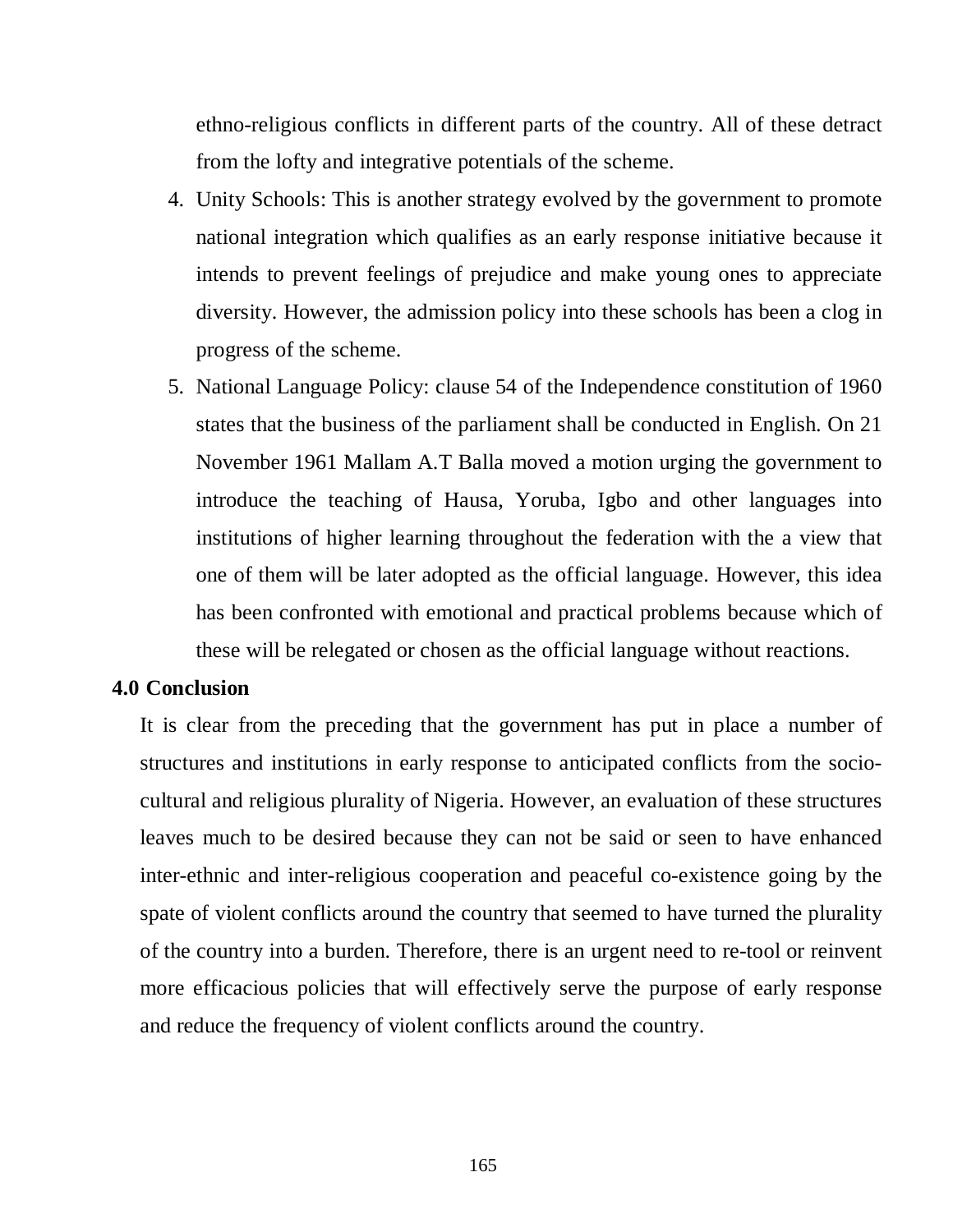### **5.0 Summary**

The course unit discussed early and defined early response. Using Nigeria as a reference, it also presented and pointed out the flaws and challenges of some of these instruments currently in place to serve the purpose of early response.

## **6.0 Tutor Marked Assignments**

- Evaluate the practice of federalism in Nigeria as form of early response to anticipated conflicts from Nigeria's plurality.
- What are the flaws of any 2 of the instruments or structures of early response presented in this unit?
- 7.0 References and Further Reading
- Adebanwi, W. (2007). 'Clashing Cymbals: The Nigerian Press and the Narratives of the National Question'. In: Osaghae, E.E & Onwudiwe. E. 2007. (Eds) *The Management of the National Question in Nigeria.* Okada, Igbinedion University Press.

 . (2005). 'The Carpenter's Revolt: Youth violence and the reinvention of Culture in Nigeria'. In: *Journal of Modern African Studies,* 43, 3(2005) pp. 339 – 365. Cambridge. Cambridge University Press.

- \_\_\_\_\_\_\_\_\_\_\_ (2004). 'Democracy and Violence: The Challenge of Communal Clashes'. In: Agbaje A.B.A, Diamond. L and, Onwudiwe. E (Eds) *Nigeria's Struggle For Democracy And Good Governance; A Festschrift For* Oyeleye Oyediran. Ibadan .Ibadan University Press.
- Agbaje, A. (2003). 'The Historical Antecedent of the Phenomenon of Ethnic Militias in Nigeria'. In: *Urban Violence Ethnic Militias and the Challenge of Democratic Consolidation* in Nigeria (Ed) Tunde Babawale. Lagos. Malthouse Press Limited.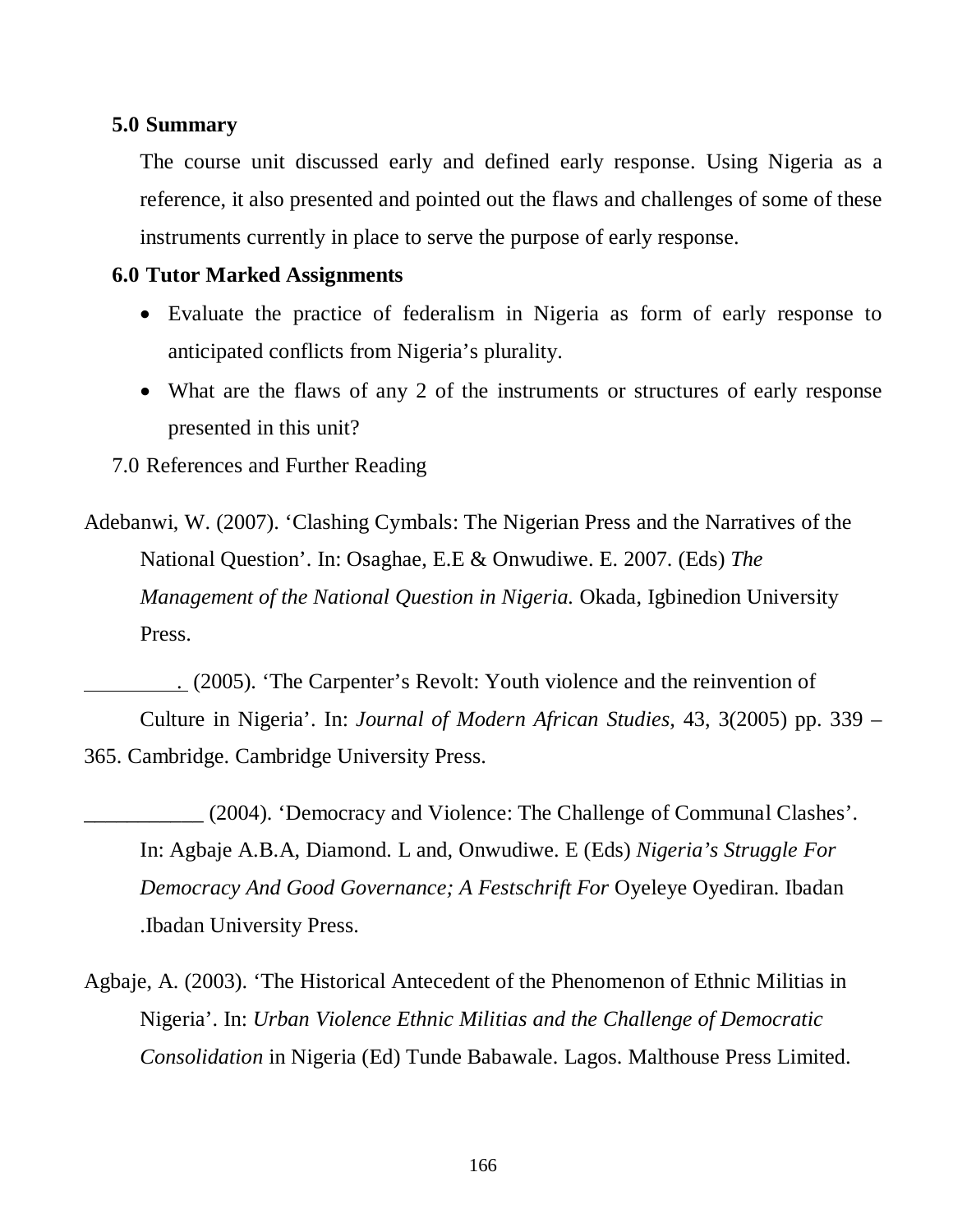- Obasanjo, O. and Mabogunje, A. (1992). 'Religious Pluralism & Democracy'. In: *Elements of Democracy* (Eds). Abeokuta. African Leadership Forum.
- Ojo, E.O (2009). *Mechanisms of National Integration in Multi-Ethnic Federal State The Nigerian Experience*. Ibadan. John Archers
- Osaghae, E.E. and Onwudiwe, E. (2007). *The Management of the National Question in Nigeria*. (Eds) Okada. Igbinedion University.
- Yaqub, O.N. (2004). 'The Travails of Federalism'. In: Agbaje A.B.A, Diamond. L and, Onwudiwe. E (Eds) *Nigeria's Struggle For Democracy And Good Governance; A Festschrift For* Oyeleye Oyediran. Ibadan .Ibadan University Press.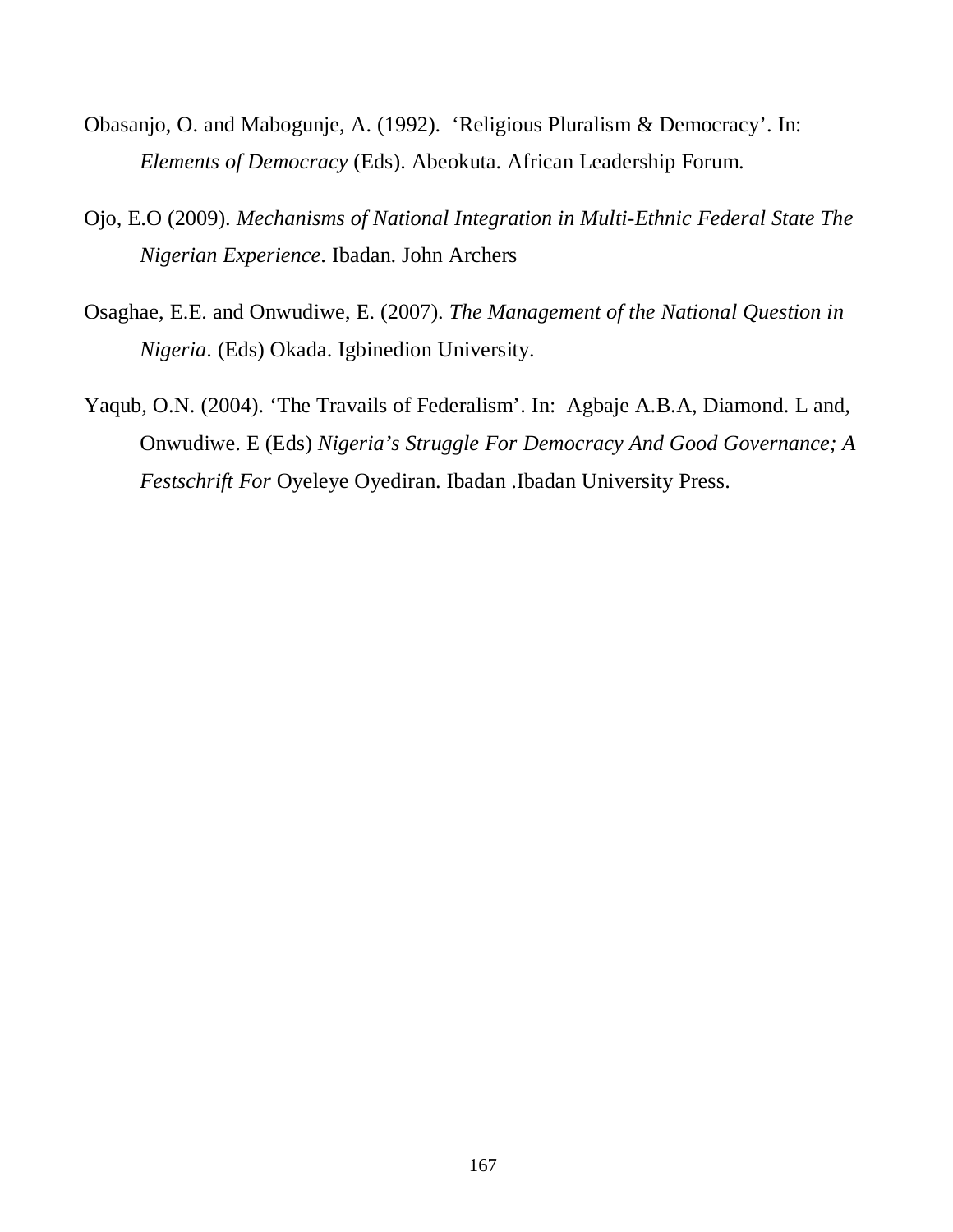## **Unit 4: International Organizations and Early Response**

## **Contents**

1.0 : Introduction 2.0 : Objectives 3.0: Main Contents 4.0: Conclusion 5.0: Summary 6.0: Tutor Marked Assignments 7.0: References and Further Reading

## 1.0: Introduction

Since the end of the Cold War, international organizations have become ubiquitous in the socio-political and economic landscape. They have been involved in humanitarian services, international mediation and negotiation, peace-building assistance and providing early response assistance. This unit takes you through the early response activities of some of these international organizations including selected international non-governmentalorganizations, (INGOs). The unit will also present you to the challenges confronting these international organizations in the collation and dissemination of early warning signs and early response.

## **2.0: Objectives**

At the end of this unit, you should be able to:

- Know some major international organizations
- Know the activities and challenges of these international organizations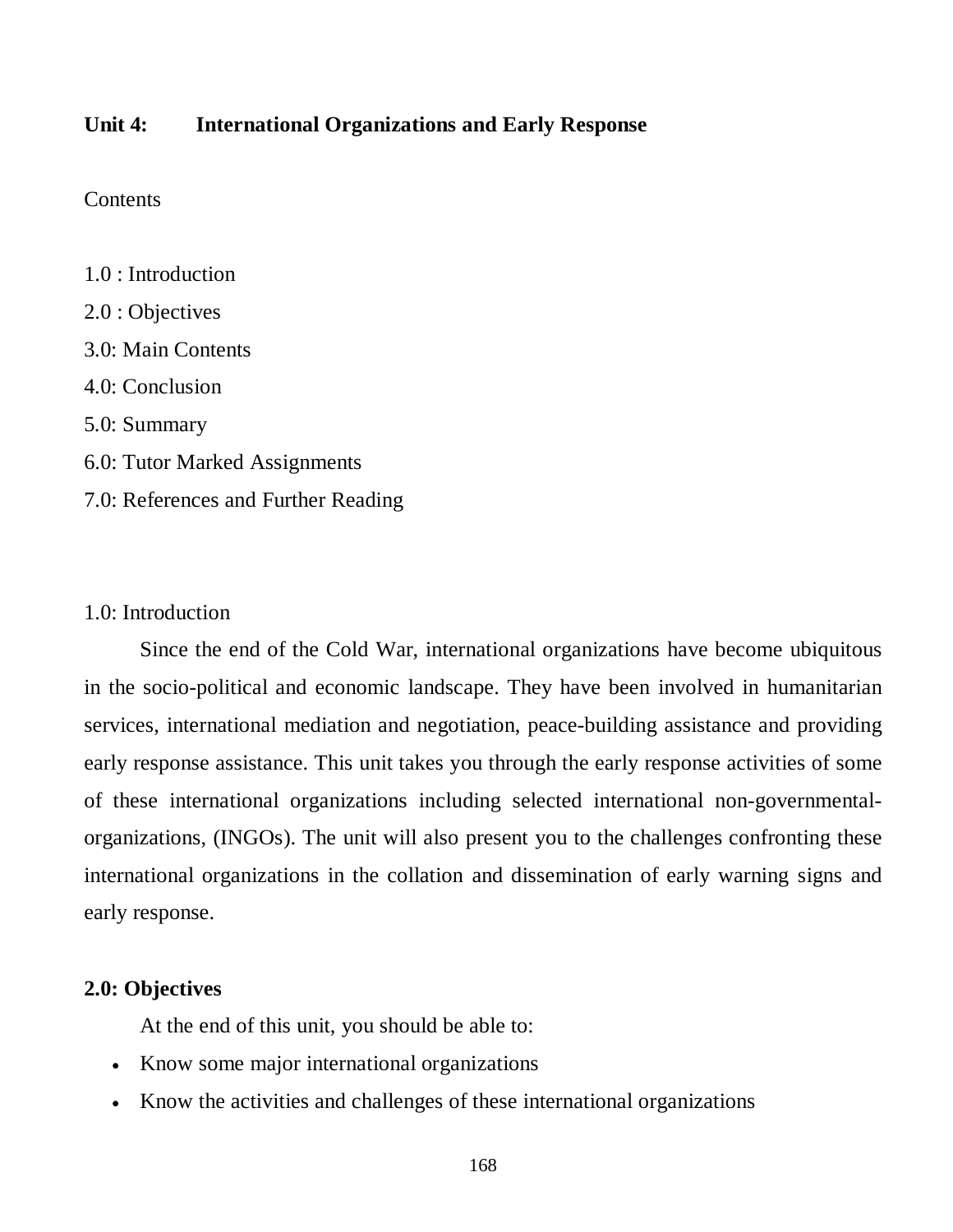• Know the challenges confronting these international organizations.

#### **3.0 Main Contents**

Since the dawn of a seeming borderless world, international organizations have taken advantage of this freedom and have been actively making their presence felt in virtually all spheres of human endeavour. These international organizations have also been actively involved in the compilation, monitoring and communication of early warning signs of conflicts. The activities of these international organizations have been immensely aided by the revolution in Information and Communication Technology, (ICT). Although, there are many international organizations functioning in different fields, the focus of this unit will be on those working in the field or early warning and early response.

The "Declaration by United Nations" of January 1, 1942 after an earlier proclamation of its Charter on August 14, 1941 by the President of the United States and the Prime Minister of the United Kingdom has been at the forefront of seeking peace in troubled zones of the world, (Satow, 1956). Although, it has many agencies performing different several humanitarian functions, many international organizations have since emerged. However, most of these are international non-governmental-organizations. This unit provides a list and addresses of some international organizations involved in early warning and early response to disasters, democratic reversals or beak-downs, violent conflicts and human rights abuses.

Since 1991, African leaders have been brainstorming on how to have in place an effective early response mechanism to violent conflicts in the continent. According to Aderinwale, (N.D: 26-29) a proposal was submitted to Organization of Africa Unity (OAU) containing the Kampala Document on a Conference on Security, Stability, Development and Cooperation in Africa. On security, the proposal contains the following recommendations that are equally synonymous with early response: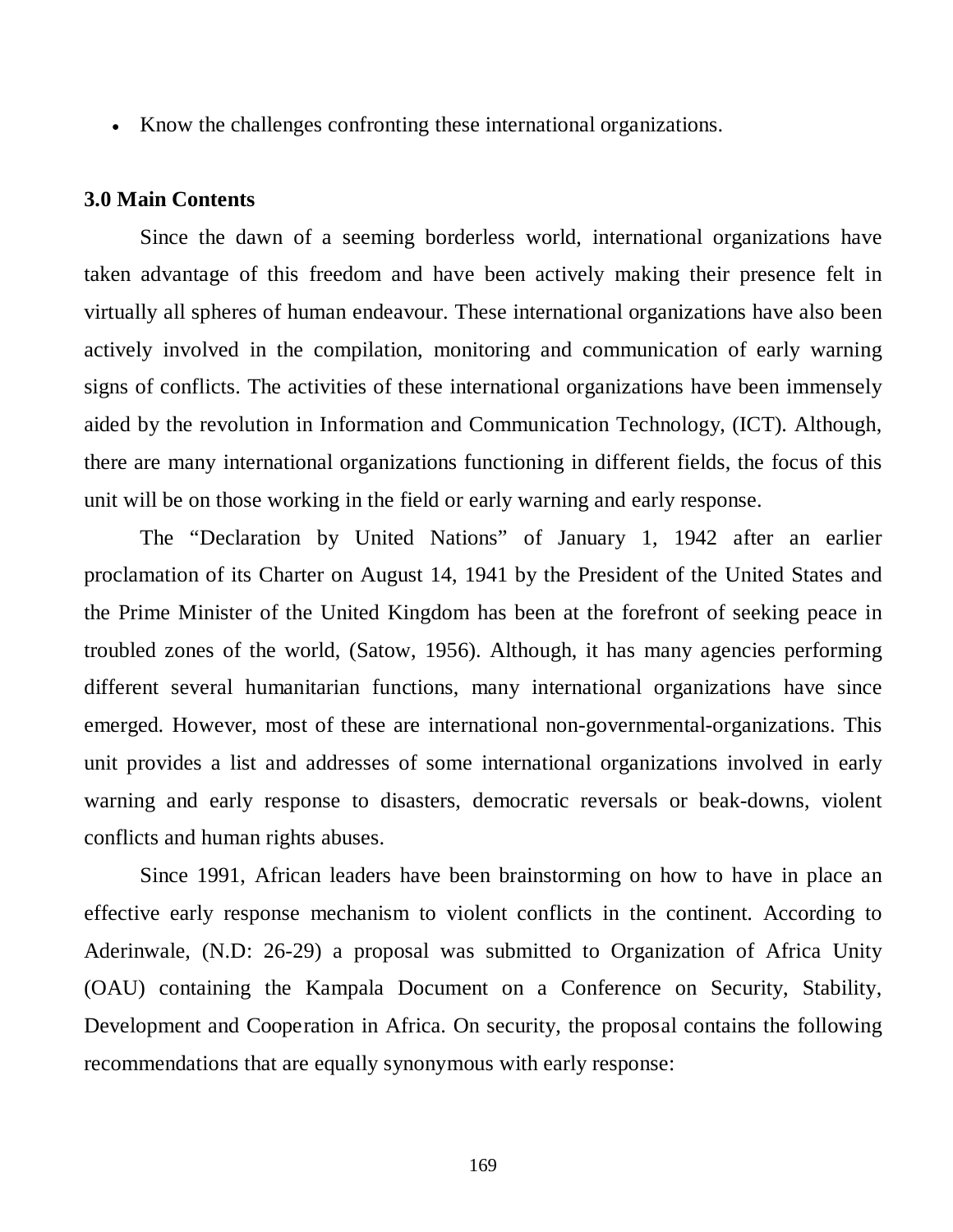- Serious attention must be paid to measures to prevent or contain crises before they erupt into violent confrontations;
- Internal and external security of Africa must derive from a framework of common and collective continental security;
- African governments must individually and collectively be guided by the principle of good neighbourliness and peaceful resolution of conflicts;
- National/continental self-reliance in certain strategic areas is vital for Africa's security and must cover both military and non-military aspects.

The policy recommendations of the proposal encouraged the setting up of the following:

- 1. Mechanism for Mediation, Conciliation and Arbitration;
- 2. Peace-Keeping Operations based on the following:

A). Identification of authorizing body for mandating the establishment, extension and termination of peace-keeping-operations;

- B). Command and control measures;
- C). Administration and logistical support arrangements;
- D). Financing and funding systems;
- E). Procedures for enlisting troops;
- F). Raid deployment modalities.
- 3. Non-Aggression Pacts
- 4. Lowering of Military Expenditures
- 5. African Elders Council for Peace

Presented below is a list of some agencies and international organizations involved in early warning and early response.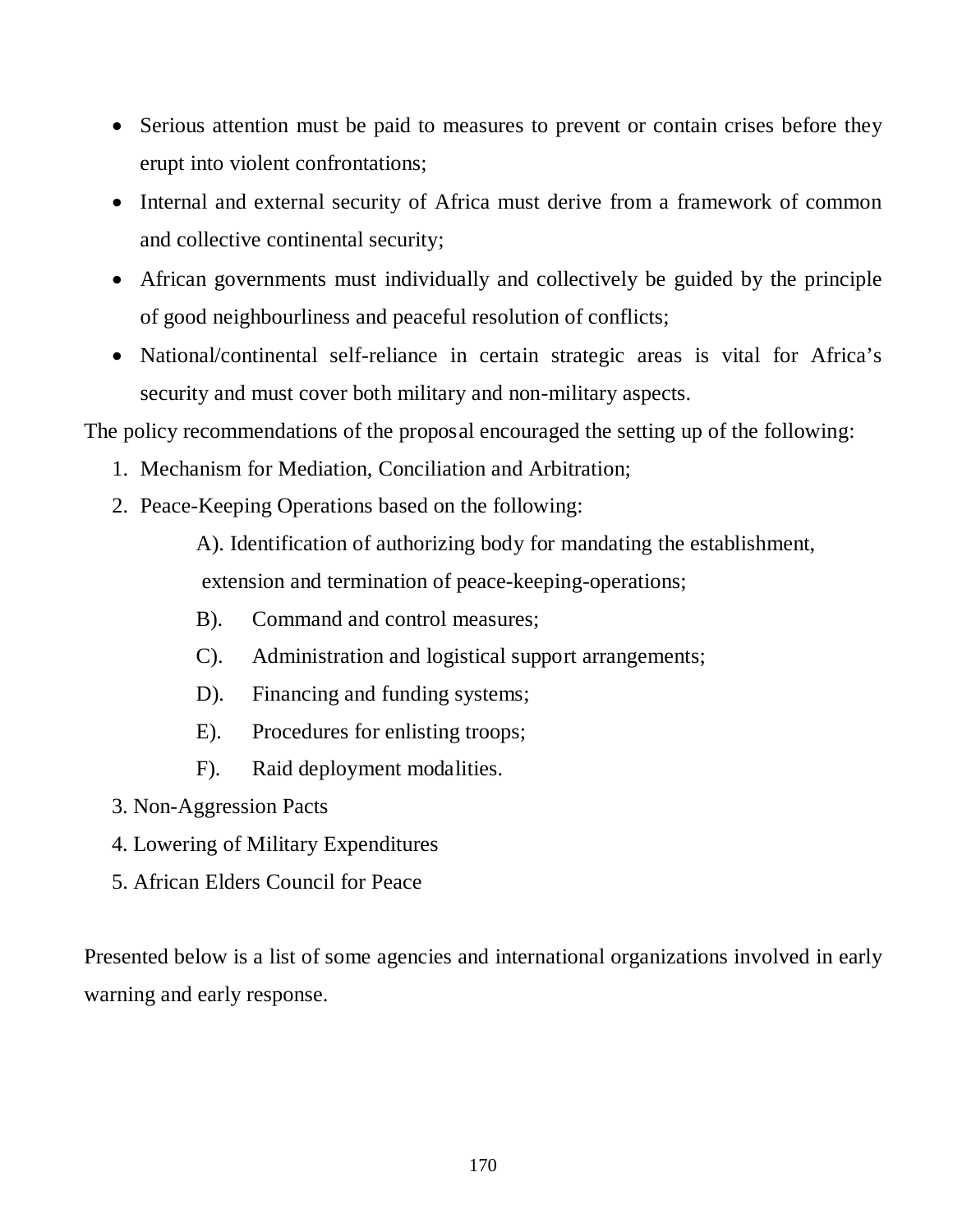

# International Strategy for **Disaster Reduction Platform for the Promotion of Early Warning**

| PPEW Home | UN/ISDR headquarters | UN/ISDR Africa UN/ISDR Latin America and the Caribbean ISDR Asia Partnership |  |
|-----------|----------------------|------------------------------------------------------------------------------|--|
|           |                      |                                                                              |  |

**Early warning actors**

[Main participants in early warning systems](http://www.unisdr.org/ppew/ew-actors/main-participants.htm) - [United Nations authorities](http://www.unisdr.org/ppew/ew-actors/un-authorities.htm) - [Links to early warning organizations and issues](http://www.unisdr.org/ppew/ew-actors/links-org.htm)

#### **Links to early warning organizations and issues**

 $\frac{1}{\sqrt{2}}$ 

This list will be progressively developed by PPEW - if your site is relevant to early warning of disasters, or if there are corrections, updates or additions to be made, please email us at [isdr-ppew@un.org](mailto:isdr-ppew@un.org)

#### **Categories of links**

| <b>UN Agencies and Organizations</b>                                                                |                                                                                                                                                                                                                                                        |                                          |  |
|-----------------------------------------------------------------------------------------------------|--------------------------------------------------------------------------------------------------------------------------------------------------------------------------------------------------------------------------------------------------------|------------------------------------------|--|
| Development (DSD),<br>Department of<br><b>Economic and Social</b><br>Affairs (UN/DESA)              | Division for Sustainable UN Department of Economic and Social Affairs. Wide range of<br>documents sorted by topic.                                                                                                                                     | http://www.un.org/esa/sustdev/index.html |  |
| Food and Agriculture<br>Organization (FAO)                                                          | FAO main site gives access to crop monitoring and food<br>security information (see GIEWS).                                                                                                                                                            | http://www.fao.org/                      |  |
| <b>Global Environment</b><br><b>Facility (GEF)</b>                                                  | Funds projects and programs that protect the global<br>lenvironment.                                                                                                                                                                                   | http://www.gefweb.org/                   |  |
| Humanitarian Early<br><b>Warning Service</b><br>(HEWS)                                              | A first global one-stop shop for early warning information for all<br>natural hazards and for socio-political developments that<br>provides systematic, credible and real-time early warning. This<br>web site is an IASC common tool, managed by WFP. | http://www.hewsweb.org/                  |  |
| Inter-Agency<br>Secretariat of the<br>International Strategy<br>for Disaster Reduction<br>(UN/ISDR) | Main source for disaster risk reduction information.                                                                                                                                                                                                   | http://www.unisdr.org/                   |  |
| Office for Outer Space<br>Affairs (OOSA)                                                            | UN coordination of space activities - space-based observations http://www.oosa.unvienna.org/<br>are important to monitoring and early warning.                                                                                                         |                                          |  |
| Office for the<br>Coordination of<br>Humanitarian Affairs                                           | Disaster response and relief coordination; includes early<br>warning activities                                                                                                                                                                        | http://ochaonline.un.org/                |  |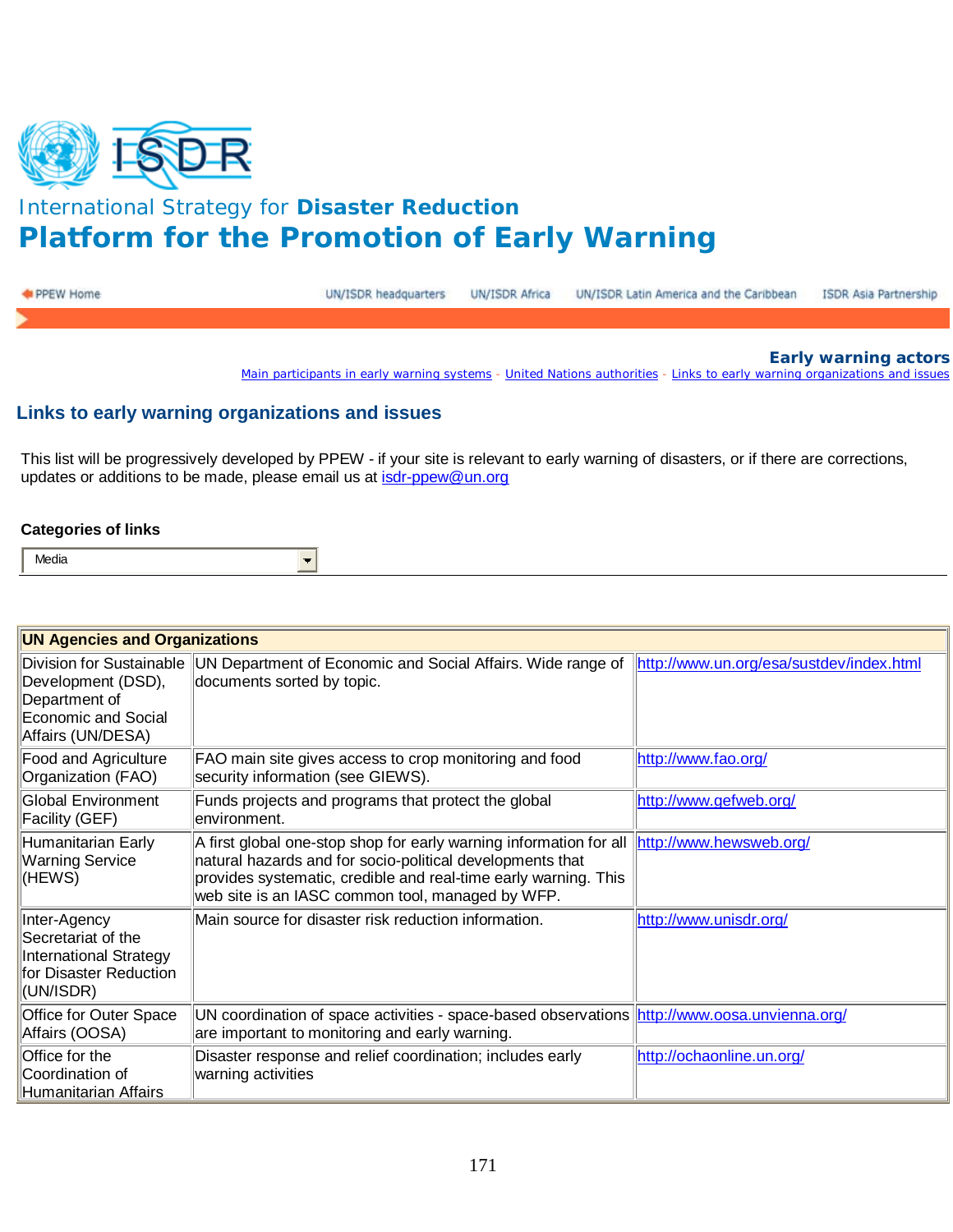| (OCHA)                                                                                                      |                                                                                                                                                                                                                                                    |                                                            |
|-------------------------------------------------------------------------------------------------------------|----------------------------------------------------------------------------------------------------------------------------------------------------------------------------------------------------------------------------------------------------|------------------------------------------------------------|
| <b>Relief Web</b>                                                                                           | Comprehensive and up to date news on natural disasters.                                                                                                                                                                                            | http://www.reliefweb.int/                                  |
| <b>States Network (SIDS)</b>                                                                                | Small Island Developing The global network for small island developing States.                                                                                                                                                                     | http://www.sidsnet.org/index.html                          |
| <b>UN System-wide</b><br>Earthwatch                                                                         | United Nations System-wide Earthwatch mechanism is a broad http://www.earthwatch.unep.net/<br>UN initiative to coordinate, harmonize and catalyze<br>environmental observation activities among UN agencies for<br>integrated assessment purposes. |                                                            |
| <b>United Nations Centre</b><br>for Regional<br>Development (UNCRD)                                         | The Disaster Management Planning Hyogo Office site provides http://www.hyogo.uncrd.or.jp/index.htm<br>information mainly on earthquakes.                                                                                                           |                                                            |
| <b>United Nations</b><br><b>Convention to Combat</b><br>Desertification<br>(UNCCD)                          | Early warning signs for desertification.                                                                                                                                                                                                           | http://www.unccd.int/                                      |
| <b>United Nations</b><br>Educational, Scientific<br>and Cultural<br>Organization<br>(UNESCO)                | UNESCO concerned with disaster prevention and education;<br>also has divisions on earth sciences and water issues.                                                                                                                                 | http://www.unesco.org/                                     |
| <b>United Nations</b><br>Environment<br>Programme (UNEP)                                                    | Base for exploring topics related with UNEP. For early warning<br>matters see the Division of Early Warning and Assessment<br>(DEWA).                                                                                                              | http://www.unep.org/<br>http://www.unep.org/dewa/index.asp |
| <b>United Nations</b><br><b>Framework Convention</b><br>on Climate Change<br>(UNFCCC)                       | UNFCCC web site informs about climate change policy<br>processes.                                                                                                                                                                                  | http://unfccc.int/                                         |
| <b>United Nations Human</b><br>Settlements<br>Programme (UN-<br>HABITAT)                                    |                                                                                                                                                                                                                                                    | http://www.unhabitat.org/                                  |
| <b>United Nations</b><br>University/Institute for<br><b>Environment and</b><br>Human Security (UNU-<br>EHS) | Started operations in 2004, has initial focus on flood risk.                                                                                                                                                                                       | http://www.ehs.unu.edu/                                    |
| (WFP)                                                                                                       | World Food Programme Is concerned with food security and food aid, has its own early<br>warning and assessment capacity.                                                                                                                           | http://www.wfp.org/                                        |
| World Health<br>Organization (WHO)                                                                          | Early warning of epidemics and disaster related information on<br>nutrition and post disaster situation reports.                                                                                                                                   | http://www.who.int/en/                                     |
| World Meteorological<br>Organization (WMO)                                                                  | Main site of WMO with links to national weather services, and<br>special programs, such as Severe Weather Information Center                                                                                                                       | http://www.wmo.int/                                        |
| World Water<br>Assessment<br>Programme (WWAP)                                                               | Looking at the complete overview of global water issues.                                                                                                                                                                                           | http://www.unesco.org/water/wwap/                          |

| <b>Other international Organisations</b> |                                               |                                                           |
|------------------------------------------|-----------------------------------------------|-----------------------------------------------------------|
| <b>DIPECHO</b>                           | European Commission department concerned with | http://europa.eu.int/comm/echo/field/dipecho/index en.htm |
|                                          | disaster prevention including early warning.  |                                                           |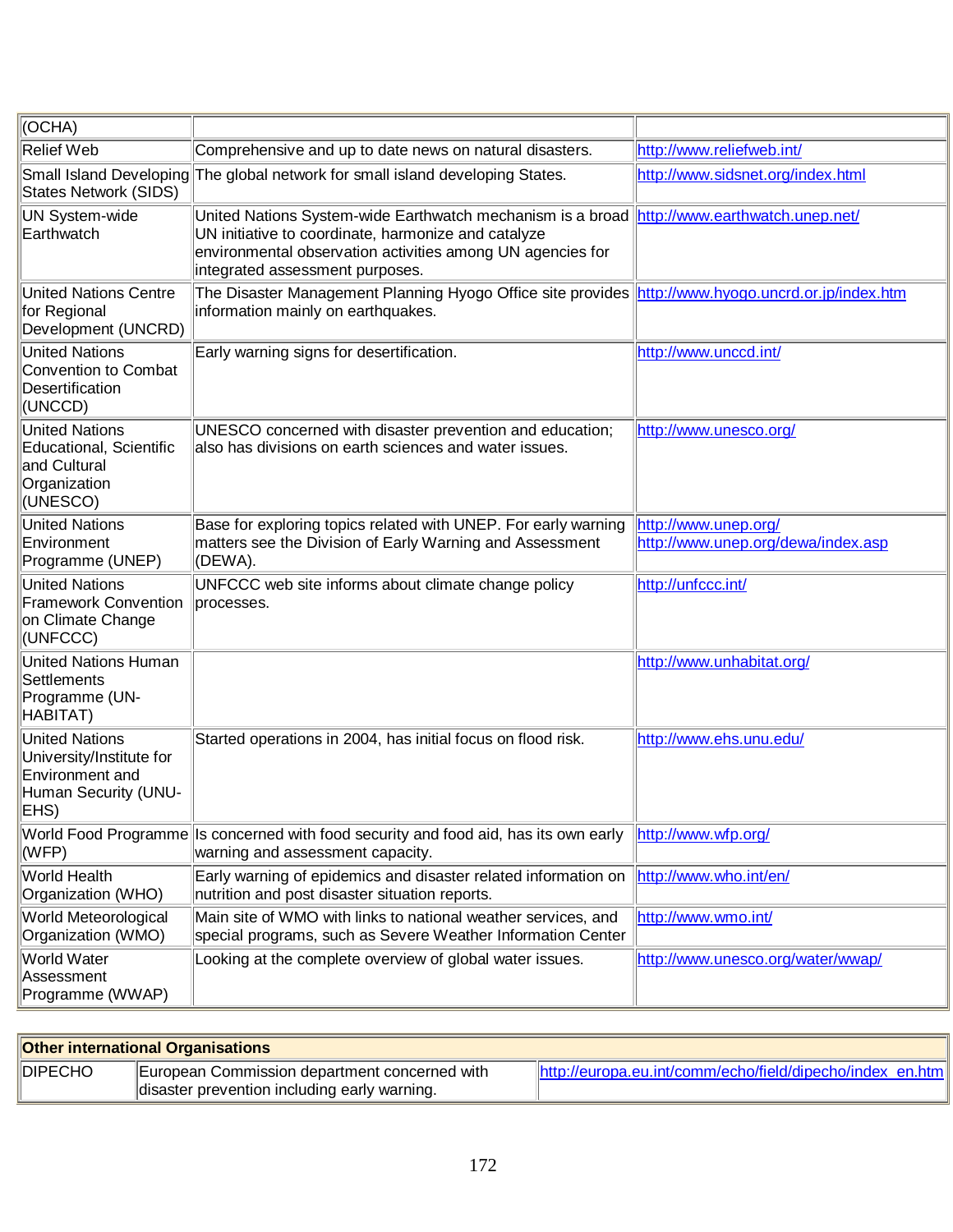| Global Disaster<br>Alert and<br>Coordination<br>System<br>(GDACS) | GDACS provides near real-time alerts about natural<br>disasters around the world and tools to facilitate<br>response coordination, including news, maps and V.<br>OSOCC. It is managed by OCHA and provides near<br>alerts immediately after the occurrence of sudden-onset<br>disasters and automated impact calculations. GDACS<br>links other web-based disaster information systems to<br>provide consolidated disaster information in a one-stop<br>shop. These systems include: ReliefWeb, Virtual<br>OSOCC, UNOSAT (customised satellite images on<br>demand), ASGARD (European Commission's tool for<br>automated impact calculation and alert dissemination),<br>and HEWS | http://www.gdacs.org/                         |
|-------------------------------------------------------------------|------------------------------------------------------------------------------------------------------------------------------------------------------------------------------------------------------------------------------------------------------------------------------------------------------------------------------------------------------------------------------------------------------------------------------------------------------------------------------------------------------------------------------------------------------------------------------------------------------------------------------------------------------------------------------------|-----------------------------------------------|
| International<br>Red Cross-<br>Disaster<br>Reduction              | Information on their work, including disaster<br>preparedness and early warning.                                                                                                                                                                                                                                                                                                                                                                                                                                                                                                                                                                                                   | http://www.ifrc.org/what/disasters/           |
| ProVention<br>Consortium                                          | Information on DRM, links and partners                                                                                                                                                                                                                                                                                                                                                                                                                                                                                                                                                                                                                                             | http://www.proventionconsortium.org/index.htm |
| The Virtual<br><b>OSOCC</b>                                       | The Virtual OSOCC is managed by OCHA facilitates<br>decision-making for international response to major<br>disasters through real-time information exchange by all<br>actors of the international disaster response community.<br>There are some 5000 users from over 100 countries and<br>organisations. Personal accounts can be configured to<br>receive SMS and E-mail notifications in case of urgent<br>situation developments or new sudden-onset disasters.                                                                                                                                                                                                                | http://ocha.unog.ch/virtualosocc/             |
| World Bank,<br>Disaster<br>Management<br>Facility (DMF)           | DMF provides technical support to World Bank<br>operations to promoted disaster prevention and<br>mitigation as integral parts of programs.                                                                                                                                                                                                                                                                                                                                                                                                                                                                                                                                        | http://www.worldbank.org                      |
| World Bank,<br>Hazard Risk<br>Management<br>(HRM)                 | Information on HRM, links, and partners.                                                                                                                                                                                                                                                                                                                                                                                                                                                                                                                                                                                                                                           | http://www.worldbank.org/hazards/index.htm    |

| <b>Regional and National Organisations</b>                                                                               |                                                                                                                                          |                                        |  |
|--------------------------------------------------------------------------------------------------------------------------|------------------------------------------------------------------------------------------------------------------------------------------|----------------------------------------|--|
| African Development Bank                                                                                                 |                                                                                                                                          | http://www.afdb.org/                   |  |
| Agency for Monitoring and<br>Forecasting of Emergency<br>Situations in Moscow, Russia<br>Ministry of Emergency Situation | Information on forecasting of mainly<br>seismic events, minor on fire and<br>flooding.                                                   | http://www.ampe.ru/english/index.shtml |  |
| Asian Development Bank                                                                                                   | ADB supports several early warning-<br>projects                                                                                          | http://www.adb.org/default.asp         |  |
| Asian Development Preparedness<br>Center (ADPC)                                                                          | ADPC supports various early warning http://www.adpc.net/dms/AGDR2.html<br>programs, especially related to use of<br>El Nino information. |                                        |  |
| Caribbean Development Bank<br>(CDB)                                                                                      | CDB intends to be the leading<br>Caribbean development finance<br>linstitution.                                                          | http://www.caribank.org                |  |
| <b>CENAPRED</b>                                                                                                          | Mexico's national center for national                                                                                                    | http://www.cenapred.unam.mx/           |  |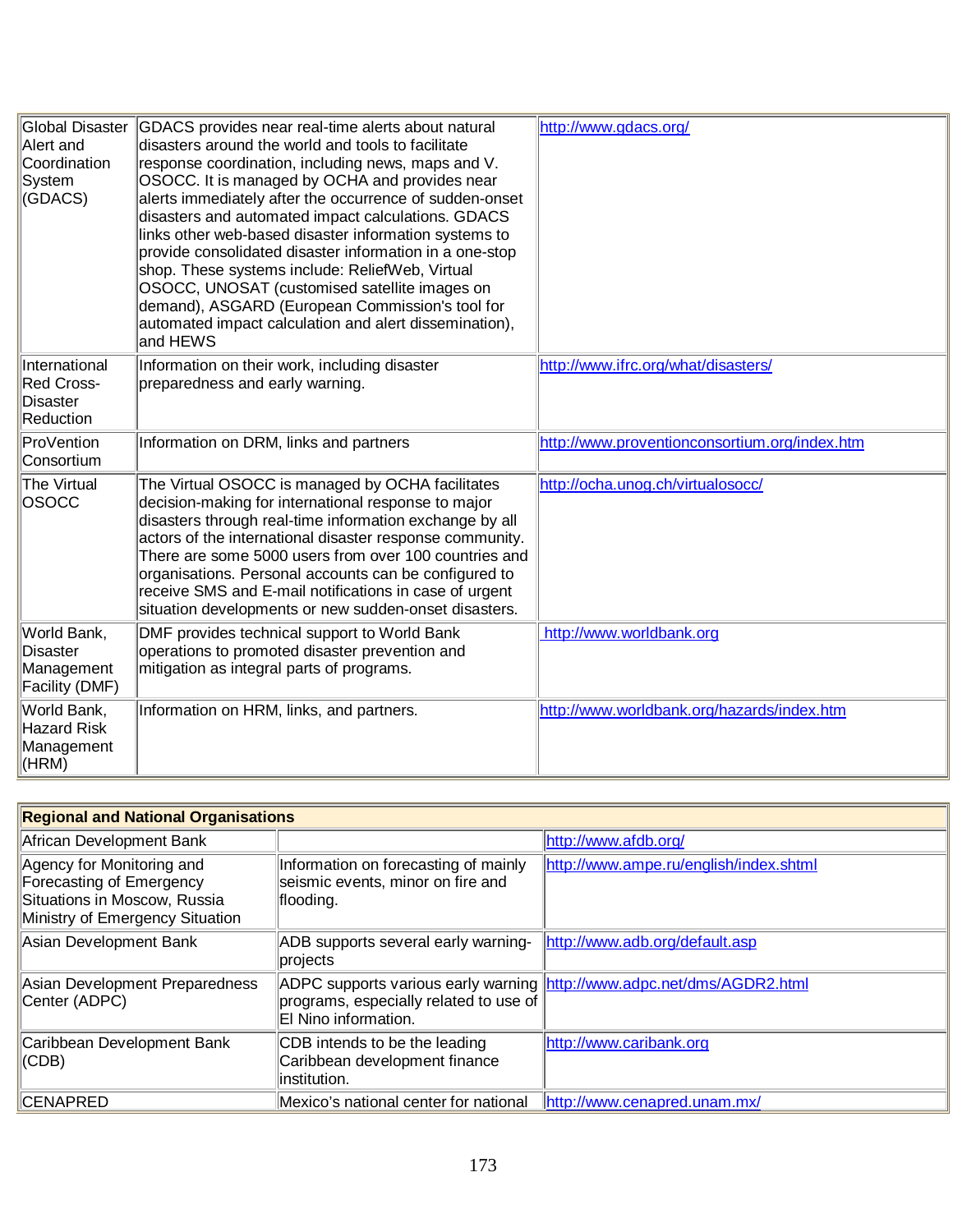|                                                                                                           | disasters.                                                                                                                                                                              |                                                                                       |
|-----------------------------------------------------------------------------------------------------------|-----------------------------------------------------------------------------------------------------------------------------------------------------------------------------------------|---------------------------------------------------------------------------------------|
| Centro de Coordinación para<br>Prevención de los Desastres<br>naturales en América Central<br>(CEPREDNAC) | <b>CEPREDENAC</b> is a Central<br>American coordination centre for the<br>strengthening of disaster prevention<br>related capacities in the region.                                     | http://disaster-info.net/cepredenac/<br>04_temas/04_index.htm                         |
| Department for International<br>Development (DFID)                                                        | DFID is the UK government<br>department. focusing on sustainable<br>development and poverty reduction.                                                                                  | http://www.dfid.orggov.uk/                                                            |
| Deutsches Komitee für<br>Katastrophenvorsorge e.V. (DKKV)                                                 | National platform for disaster risk<br>management in Germany. One focus<br>of their work is on early warning.                                                                           | www.dkkv.org                                                                          |
| European Avalanche Service                                                                                | Information platform for avalanches in http://www.slf.ch/laworg/map.html<br>the Alps as well as extensive link list<br>for international avalanches warning<br>services.                |                                                                                       |
| German Federal Foreign Ministry<br>Section: Humanitarian Aid                                              | One of the most important tasks of<br>the Federal Foreign Office is bringing<br>help to people who are in desperate<br>need due to natural disaster, armed<br>conflict or civil unrest. | http://www.auswaertiges-amt.de/www/en/<br>aussenpolitik/ humanitaere_hilfe/index_html |
| Inter American Development Bank<br>$ $ (IADB)                                                             | Projects and publication on early<br>warning.                                                                                                                                           | http://www.iadb.org/                                                                  |
| PLANAT national platform for<br>natural hazards                                                           | Natural hazard center of Switzerland,<br>information on natural phenomena<br>and climate change.                                                                                        | http://www.planat.ch/index.php?userhash=<br>7755142&l=e&navID=154                     |
| The Andean Development<br>Corporation (CAF)                                                               | CAF is a multilateral financial<br>institution that promotes the<br>sustainable development of its<br>shareholder countries and regional<br>integration.                                | http://www.caf.com/view/index.asp?<br>ms=11&pageMs=13330                              |
| The Caribbean Disaster Emergency<br>Response Agency (CDERA)                                               | Warnings on storms and volcanic<br>activity. The program "Caribbean<br>Hazard Mitigation Capacity Building<br>Programme (CHAMP) is a special<br>activity.                               | http://www.cdera.org/index.php                                                        |

| <b>Research Centers</b>                                                              |                                                                                                                                                                                                              |                                                                          |  |
|--------------------------------------------------------------------------------------|--------------------------------------------------------------------------------------------------------------------------------------------------------------------------------------------------------------|--------------------------------------------------------------------------|--|
| Benfield Hazard<br>Research Centre                                                   | Focus on natural hazards, source for information and useful<br>publications.                                                                                                                                 | http://www.benfieldhrc.org/                                              |  |
| Center for Disaster<br>Management and<br><b>Risk Reduction</b><br>Technology         | Website informs about the current research projects, wide link list.                                                                                                                                         | http://www.cedim.de/                                                     |  |
| Center for Disaster<br>Management and<br><b>Risk Reduction</b><br>Technology (CEDIM) | CEDIM informs on various ongoing projects concerning all type of<br>natural hazards.                                                                                                                         | http://www.rz.uni-karlsruhe.de/~gd202/<br>www.cedim/english/seite 13.php |  |
| Centre for Natural<br>Risks and<br>Development                                       | An Interdisciplinary Network for Social Science Oriented Disaster and<br>Risk Research in Developing Countries. The Centre for Natural Risks<br>and Development Bayreuth, Germany (ZENEB) serves as a social | http://www.zeneb.uni-<br>bayreuth.de/home.htm                            |  |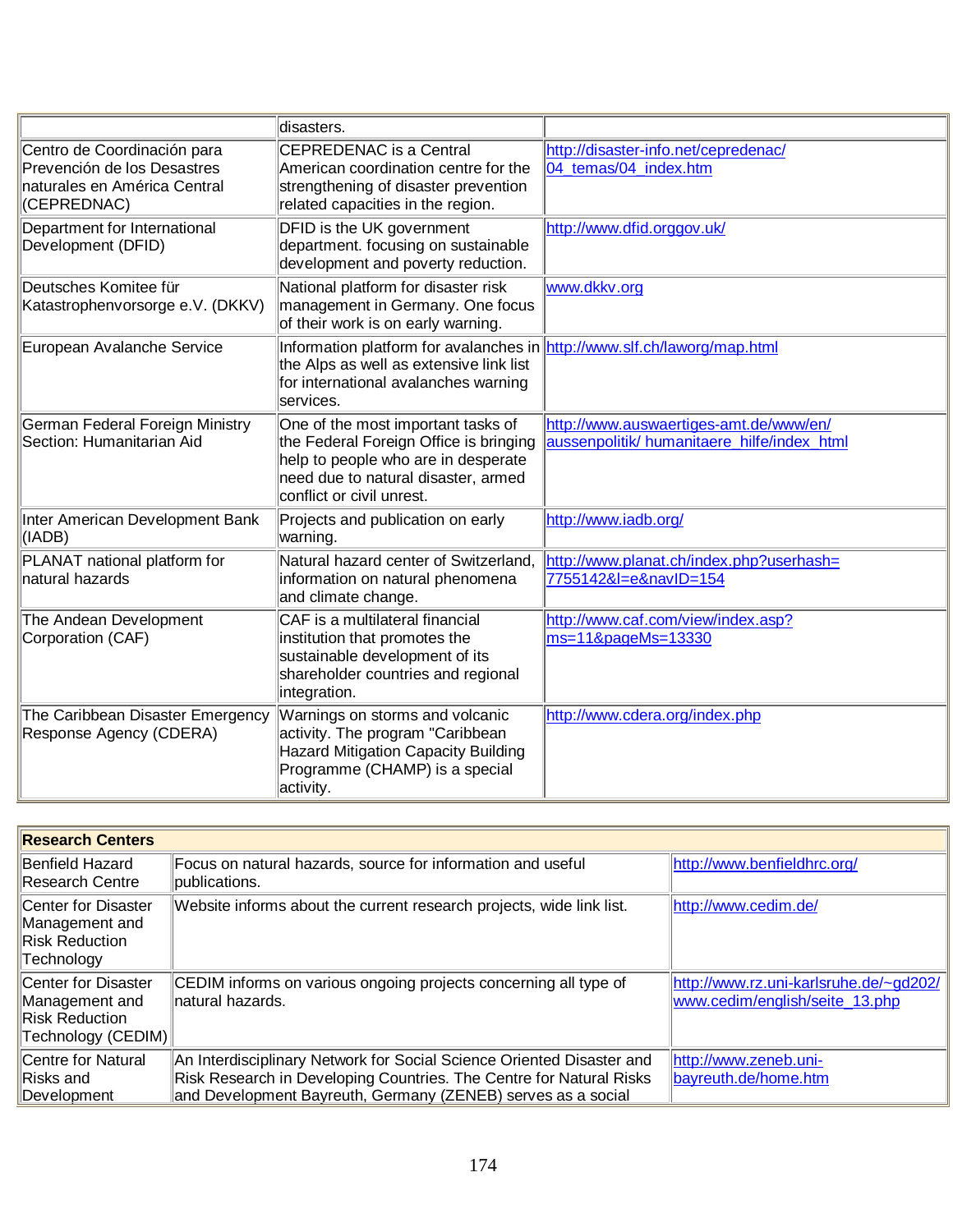| Bayreuth                                                                                           | science oriented research network on risks and disasters in developing<br>countries.                                                         |                                                     |
|----------------------------------------------------------------------------------------------------|----------------------------------------------------------------------------------------------------------------------------------------------|-----------------------------------------------------|
| Disaster Risk Center<br>Newark                                                                     | Research on early warning, presenting several projects on early<br>warning.                                                                  | http://www.udel.edu/DRC/                            |
| Experimental<br><b>Climate Prediction</b><br>Center (ECPC), USA information.                       | ECPC undertakes research to identify coupled land-atmosphere-ocean<br>linkages, to develop routine experimental forecasts and apply forecast | http://ecpc.ucsd.edu                                |
| Geo Forschungs<br>Zentrum Potsdam<br>(GFZ)                                                         | Section Natural Disaster working mainly on seismologic projects.                                                                             | http://www.gfz-<br>potsdam.de/pb2/pb21/index_e.html |
| International Institute<br>for Disaster Risk<br>Management                                         | Early warning and disaster management is one focus of the IDRM.                                                                              | http://www.idrmhome.org/index.html                  |
| International<br>Research Institute<br>for Climate<br>Prediction                                   | Research on climate prediction and its applications, with forecasts and<br>linformation on El Nino.                                          | http://iri.columbia.edu/                            |
| Natural Hazards<br>Research and<br>Applications<br>Information Center<br>University of<br>Colorado | Information source on natural disaster. Extensive link list.                                                                                 | http://www.colorado.edu/hazards/                    |
| <b>USGS Earthquake</b><br>Hazard Programme                                                         | Information on earthquakes in the US.                                                                                                        | http://quake.wr.usgs.gov/index.html                 |
| World Institute for<br>Disaster Risk<br>Management                                                 | Several projects on DRM and prevention.                                                                                                      | http://www.drmonline.net/                           |

| <b>Meteorological Services</b>                                                             |                                                                                                                                                                      |                             |
|--------------------------------------------------------------------------------------------|----------------------------------------------------------------------------------------------------------------------------------------------------------------------|-----------------------------|
| http://www.wmo.ch/web-en/member.html                                                       | See World Meteorological Organization website for links to all National Met-Services at:                                                                             |                             |
| African Center of Meteorological<br>Applications for Development<br>(ACMAD), Niamey, Niger | ACMAD coordinates the activities of the<br>National Meteorological and Hydrological<br>Services of 53 African countries.                                             | http://www.acmad.ne/        |
| Deutscher Wetterdienst (DWD)                                                               | Information on weather forecast in<br>general and up-dated hazard maps and<br>links to natural disaster warning provider<br>(world wide).                            | http://www.dwd.de/en/en.htm |
| EUMETNET the Network of<br>European National Meteorological<br>Services                    | EUMETNET is a network grouping 19<br>European National Meteorological<br> Services.                                                                                  | http://www.eumetnet.eu.org/ |
| European Centre for Medium Range<br><b>Weather Forecasts (ECMWF)</b>                       | Medium-range weather forecasting for<br>distribution to Member States; scientific<br>and technical research; meteorological<br>ldata.                                | http://www.ecmwf.int        |
| Japan Meteorology Agency (JMA)                                                             | JMA issues warnings, advisories and<br>forecasts, provides advice on issues such<br>as global warming and ozone depletion,<br>and provides information on earthquake | http://www.kishou.go.jp     |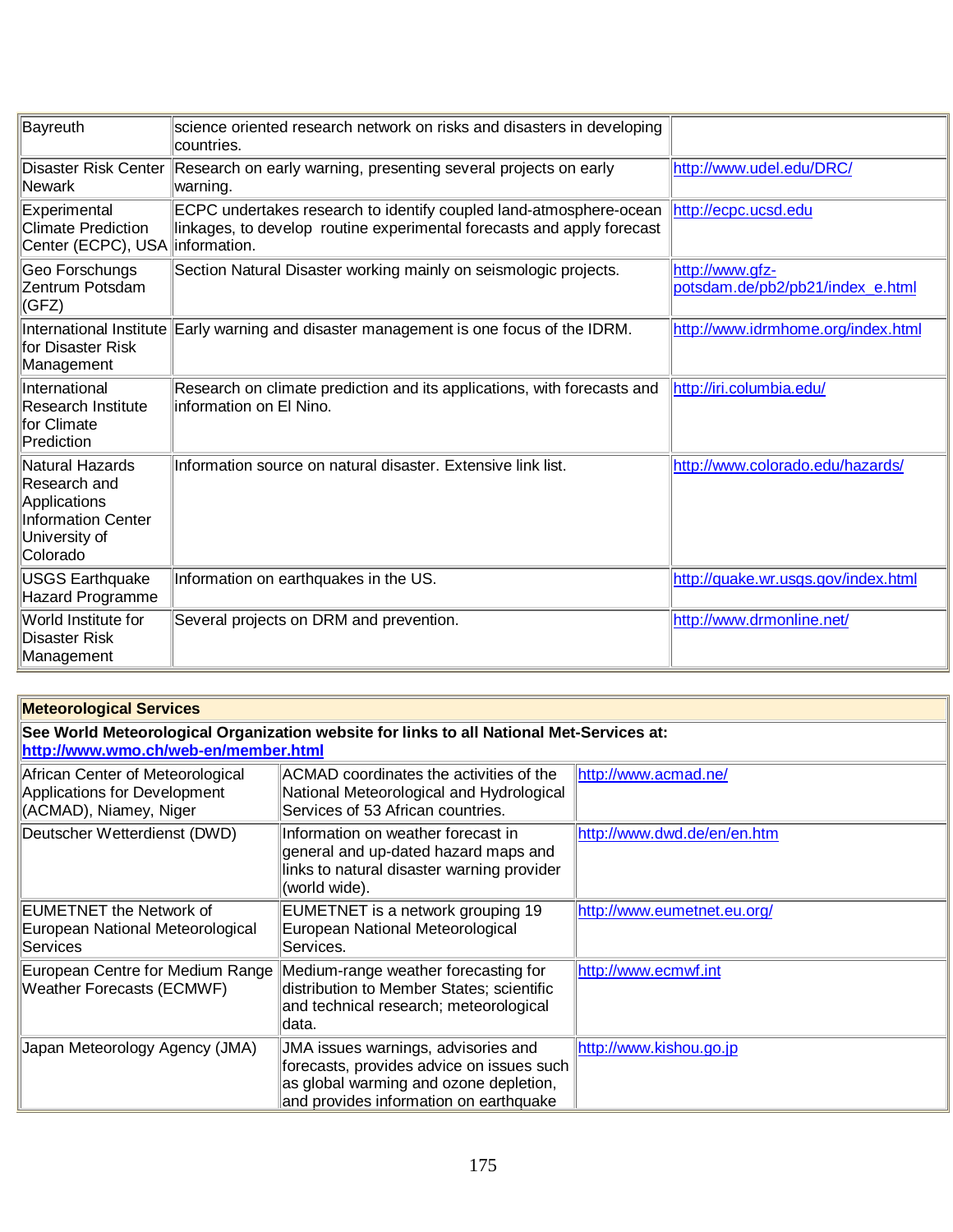|                                                       | and volcanic activity.                                                                                                                                                |                                       |
|-------------------------------------------------------|-----------------------------------------------------------------------------------------------------------------------------------------------------------------------|---------------------------------------|
| Meteorological Service of Canada<br>(MSC)             | MSC monitors water quantities, provides<br>information and conducts research on<br>climate, atmospheric science, air quality,<br>lice and other environmental issues. | http://www.msc-smc.ec.gc.ca           |
| Naval Atlantic Meteorology and<br>Oceanography Center | Weather service mainly focused on the<br>Atlantic.                                                                                                                    | https://www.nlmoc.navy.mil/home1.html |
| World Weather Watch Programme<br>$\ $ (WWW)           | WWW of WMO combines observing<br>systems, telecommunication facilities, and<br>data-processing and forecasting centers.                                               | http://www.wmo.int/web/www/www.html   |

| <b>Storm</b>                                  |                                                                                                                                                                           |                                                          |  |
|-----------------------------------------------|---------------------------------------------------------------------------------------------------------------------------------------------------------------------------|----------------------------------------------------------|--|
| <b>ESCAP/WMO Typhoon Committee</b>            | Provides regional coordination and<br>direction on typhoon early warning and<br>preparedness.                                                                             | http://www.wmo.ch/web/www/TCP/ESCAP-Typhoon-<br>Com.html |  |
| Joint Typhoon Warning Center<br>(JTWC)        | JTWC provide tropical cyclone warnings<br>to local scale forecasts for the various<br>political entities that exist in the<br>geographical region known as<br>Micronesia. | http://www.npmoc.navy.mil/jtwc.html                      |  |
| National Severe Storms Laboratory             | Scientific research on severe storms.                                                                                                                                     | http://www.nssl.noaa.gov/                                |  |
| <b>NOAA Tropical Hurricane Center</b>         | Authoritative information centre on<br>tropical weather and hurricane risks                                                                                               | http://www.nhc.noaa.gov                                  |  |
| Storm Center Communications,<br>Maryland, USA | Provides monitoring and visuals on<br>environmental issues to the media,<br>government agencies and emergency<br>managers.                                                | http://www.stormcenter.com/terms.php                     |  |
| <b>Tropical Cyclone Programme</b>             | TCP basis site of WMO's World Weather<br>Watch Applications Department regarding<br>typhoons, hurricanes and tropical<br>cyclones.                                        | http://www.wmo.ch/web/www/TCP/TCP-home.html              |  |
| <b>Tropical Storm Worldwide</b>               | Information about current tropical storm<br>probabilities.                                                                                                                | http://www.solar.ifa.hawaii.edu/Tropical/                |  |

| Flood                                                   |                                                                                                                                                                                                             |                                                                  |
|---------------------------------------------------------|-------------------------------------------------------------------------------------------------------------------------------------------------------------------------------------------------------------|------------------------------------------------------------------|
| Dartmouth Flood Observatory                             | The Observatory provides current<br>information on flooding. Uses satellite<br>technology and archives the obtained<br>cartographic information about flooded<br>lands into a global atlas of flood hazard. | http://www.dartmouth.edu/~floods/index.html                      |
| Department of Hydrology and<br>Meteorology (DHM), Nepal | Responsible for hydrological and<br>meteorological activities in Nepal.<br>Provides regular forecasts and warnings.                                                                                         | http://www.dhm.gov.np/index.shtml                                |
| Environment Agency                                      | Flood Warning Programme.                                                                                                                                                                                    | http://www.environment-<br>agency.gov.uk/subjects/flood/?lang=_e |
|                                                         | International Flood Network (IFNET) Multi-partner effort provides information<br>on flooding and will soon establish a<br>global flood alert map.                                                           | http://www.internationalfloodnetwork.org/index_e.html            |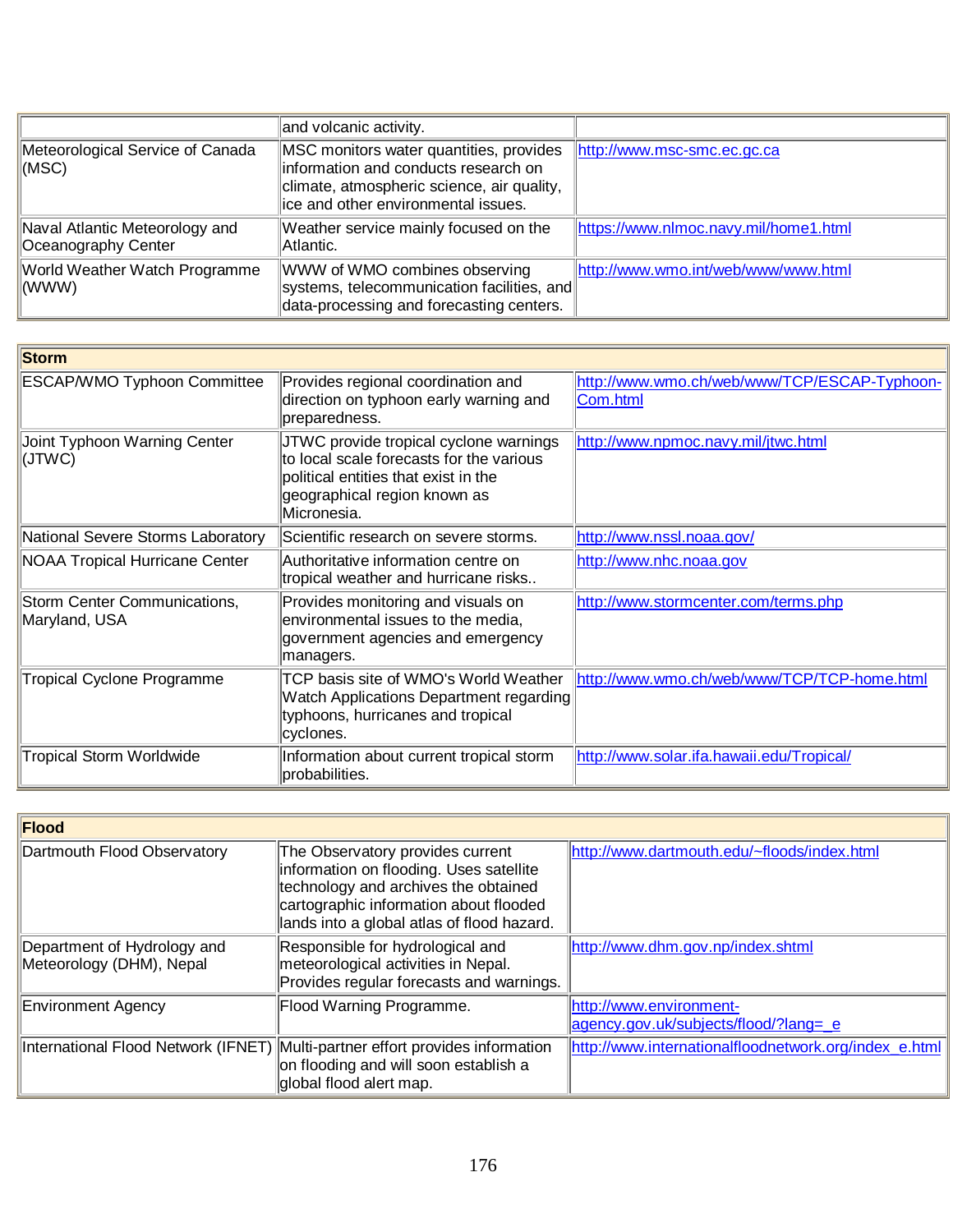| Mekong River Commission (MRC)                      | MRC coordinates basin water<br>management and provides flood and<br>weather forecasts.                                                     | http://www.mrcmekong.org/index.htm |
|----------------------------------------------------|--------------------------------------------------------------------------------------------------------------------------------------------|------------------------------------|
| The Tropical Rainfall Measuring<br>Mission (TRMM). | Joint mission between NASA and the<br>Japan Aerospace Exploration Agency<br>$\parallel$ (JAXA) to monitor and study tropical<br>lrainfall. | http://trmm.gsfc.nasa.gov/         |

| Drought                                                                                                         |                                                                                                                                                                   |                             |
|-----------------------------------------------------------------------------------------------------------------|-------------------------------------------------------------------------------------------------------------------------------------------------------------------|-----------------------------|
| Drought Monitoring Centre, Harare<br>(DMC-H)                                                                    | The DMC-H monitors drought and other<br>climatic conditions in the Southern Africa<br>and provides early warnings and advice<br>to governments and others.        | http://www.dmc.co.zw/       |
| Drought Monitoring Centre, Nairobi<br>$ $ (DMC-N)                                                               | The DMC-N monitors drought and other<br>climatic conditions in the Greater Horn of<br>Africa and provides early warnings and<br>advice to governments and others. | http://www.dmcn.org/        |
| International Drought Information<br>Center (IDIC), University of<br>∥Nebraska, USA                             | IDIC strives to improve communication<br>about prediction, monitoring, impact<br>assessment, adjustment and adaptation,<br>and planning and response to drought.  | http://www.drought.unl.edu/ |
| The Reference Centre for<br>Applications of Meteorology and<br>Climate for Sustainable<br>Development of Africa | ACMAD provides short average term<br>weather forecasting, climate outlook,<br>seasonal forecast and its applications.                                             | http://www.acmad.ne/        |

| Fire                                                                      |                                                                                                                                                                                                                                                                                                                                                                                                                                                                                                              |                                            |
|---------------------------------------------------------------------------|--------------------------------------------------------------------------------------------------------------------------------------------------------------------------------------------------------------------------------------------------------------------------------------------------------------------------------------------------------------------------------------------------------------------------------------------------------------------------------------------------------------|--------------------------------------------|
| Global Fire Monitoring<br>Center (GFMC),<br>Freiburg, Germany             | Global portal to extensive information on wild land fire -<br>monitoring, current status, regional networks, fire models,<br>management, training and research.                                                                                                                                                                                                                                                                                                                                              | http://www.fire.uni-freiburg.de            |
| Global Observations<br>of Forest and land<br>Cover Dynamics<br>(GOFCGOLD) | GOFC/GOLD provides a forum for international information<br>exchange, observation and data coordination, and a framework<br>for establishing the necessary long-term monitoring systems.<br>Their Fire Mapping and Monitoring Theme aims to refine and<br>articulate the international observation requirements and<br>making the best possible use of fire products from the existing<br>and future satellite observing systems, for fire management,<br>policy decision-making and global change research. | http://gofc-fire.umd.edu/                  |
| FireNet                                                                   | Special interest network and on-line information service for<br>those concerned with rural and landscape fires.                                                                                                                                                                                                                                                                                                                                                                                              | http://www.csu.edu.au/firenet/firenet.html |
| <b>NOAA National Fire</b><br>Weather Page                                 | Information on fire risk areas in the US.                                                                                                                                                                                                                                                                                                                                                                                                                                                                    | http://fire.boi.noaa.gov/                  |
| NOAA Storm<br><b>Prediction Center - Fire</b><br>Weather forecast         | SPC informs on fire risk areas in the US. Extensive link list.                                                                                                                                                                                                                                                                                                                                                                                                                                               | http://www.spc.noaa.gov/products/fire_wx/  |
| Ukuvuka – Operation<br>Firestop, South Africa                             | Work programme to cut fire losses through better warning and<br>action, including public awareness campaign.                                                                                                                                                                                                                                                                                                                                                                                                 | http://www.ukuvuka.org.za                  |
| Wildland Fire<br>Assessment System                                        | WFAS informs on fire risk in the US.                                                                                                                                                                                                                                                                                                                                                                                                                                                                         | http://www.fs.fed.us/land/wfas/welcome.htm |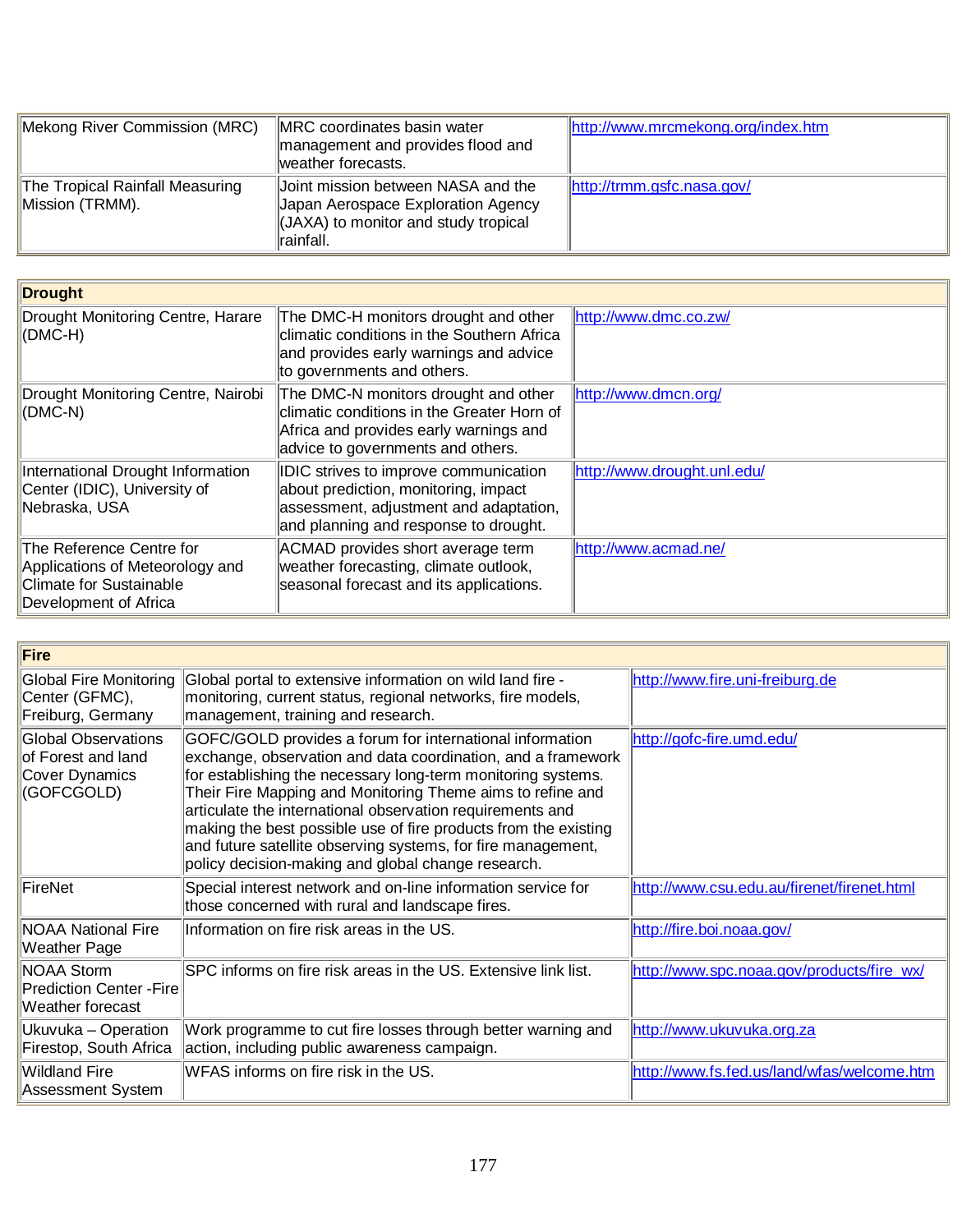| <b>Volcanic Eruption</b>                              |                                                                                                                                         |                                                     |
|-------------------------------------------------------|-----------------------------------------------------------------------------------------------------------------------------------------|-----------------------------------------------------|
| University of North Dakota                            | List of current volcanic eruption with links http://volcano.und.nodak.edu/vwdocs/<br>to the several volcanic topics.                    | current volcs/current.html                          |
| <b>USGS Volcano and Hydrologic</b><br>Monitoring      | Mainly technical information on volcano<br>monitoring. Has useful link list.                                                            | http://vulcan.wr.usgs.gov/Monitoring/framework.html |
| Volcanic Ash Advisory Centre<br>(VAAC)                | Provides forecasts and worldwide<br>warnings and advisories to aviation<br>interests regarding volcanic ash hazards.                    | http://aawu.arh.noaa.gov/vaac.php                   |
| World Organization of Volcano<br>Observatories (WOVO) | WOVO is the International Association of <b>http://www.wovo.org</b><br>Volcanology and Chemistry of the Earth's<br>Interior Commission. |                                                     |

| Earthquake                                                                                |                                                                                                        |                                             |
|-------------------------------------------------------------------------------------------|--------------------------------------------------------------------------------------------------------|---------------------------------------------|
| Detection of Electro-Magnetic<br>Emissions Transmitted from<br>Earthquake Regions         | DEMETER forecasts earthquakes with<br>satellite data.                                                  | http://smsc.cnes.fr/DEMETER/index.htm       |
| Kandilli Observatory and<br>Earthquake Research Institute,<br>Bogazici University, Turkey | Graduate program trains specialists in<br>geodesy, geophysics and earthquake<br>engineering.           | http://www.koeri.boun.edu.tr/defaulteng.htm |
| Multidisciplinary Center for<br>Earthquake Engineering                                    | Earthquake engineering to increase the<br>resilience of communities to earthquakes.                    | http://mceer.buffalo.edu/default.asp        |
| University of Washington                                                                  | Extensive link list of earthquake institutes http://www.geophys.washington.edu/<br>all over the world. | seismosurfing.html                          |

| Tsunami                                                                                            |                                                                                                                                                                                                                   |                                                                    |
|----------------------------------------------------------------------------------------------------|-------------------------------------------------------------------------------------------------------------------------------------------------------------------------------------------------------------------|--------------------------------------------------------------------|
| International Coordination<br>Group for the Tsunami<br>Warning System in the<br>Pacific (ICG/ITSU) | News, links and background information on<br>ltsunami related issues.                                                                                                                                             | http://ioc.unesco.org/itsu/                                        |
| International Tsunami<br>Information Center (ITIC)                                                 | Tsunami messages, background information,<br>information on the organisation and extensive<br>library.                                                                                                            | http://www.prh.noaa.gov/itic/more_about/itsu/itsu.html             |
| Japan Meteorological<br>Agency                                                                     | JMA monitors earthquakes, tsunamis and<br>volcanic activities and issues information on the<br>monitoring results in order to prevent/mitigate<br>disasters.                                                      | http://www.jma.go.jp/JMA HP/jma/jma-<br>eng/activities/seismo.html |
| Center                                                                                             | National Geophysical Data The tsunami database provides information on<br>tsunami events from 49 B.C. to the present in the<br>Mediterranean and Caribbean Seas, and the<br>Atlantic, Indian, and Pacific Oceans. | http://www.ngdc.noaa.gov/seg/hazard/tsu.shtml                      |
| Pacific Tsunami Museum                                                                             | Tsunami information for the interested public.                                                                                                                                                                    | http://www.tsunami.org/                                            |
| Pacific Tsunami Warning<br>Center (PTWC)                                                           | PTWC provides warnings for tele tsunamis to<br>most countries in the Pacific Basin as well as to<br>Hawaii and all other US interests in the Pacific<br>outside of Alaska and the US West Coast.                  | http://www.prh.noaa.gov/ptwc/                                      |
| <b>PMEL Pacific Marine</b><br><b>Environmental Laboratory</b>                                      | Main page of PMEL - transferring to projects lead http://www.pmel.noaa.gov/tsunami/<br>by PMEL.                                                                                                                   |                                                                    |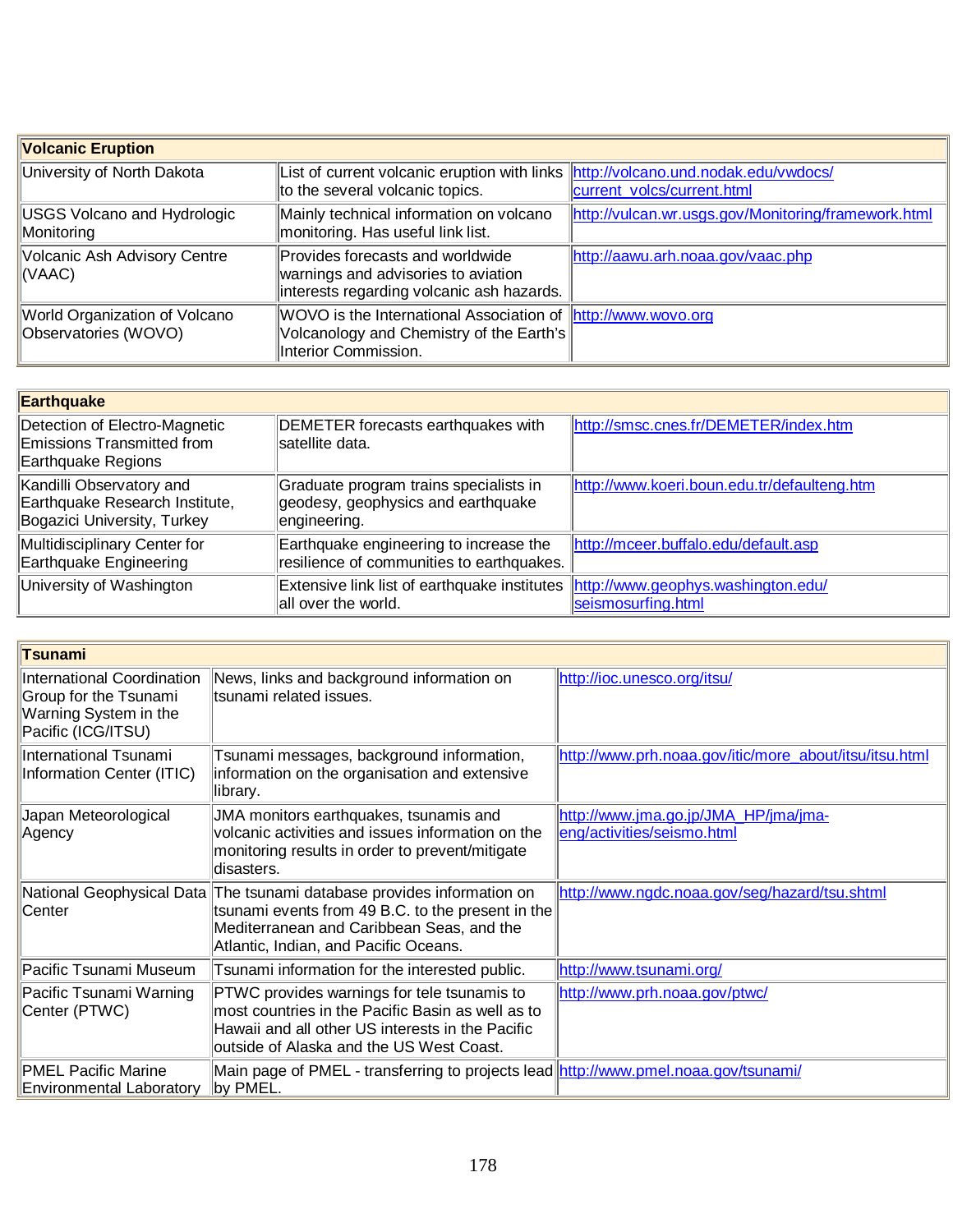| <b>Tsunami Research</b><br>Program                              |                                                                                                                                                                                       |                                                                                                      |
|-----------------------------------------------------------------|---------------------------------------------------------------------------------------------------------------------------------------------------------------------------------------|------------------------------------------------------------------------------------------------------|
| The National Tsunami<br>Hazard Mitigation<br>Programme          | Extensive links on tsunami                                                                                                                                                            | http://www.pmel.noaa.gov/tsunami-hazard/links.html                                                   |
| Tsunamis and<br>Earthquakes, Tsunami<br>Research at the USGS    | Background information on tsunamis,<br>animations, etc.                                                                                                                               | http://walrus.wr.usgs.gov/tsunami/                                                                   |
| UNESCO/IOC Indo<br>ltsunami                                     | Aims to keep the audience informed about the<br>progress in developing a Regional Tsunami<br>Warning and Mitigation System for the Indian<br>Ocean.                                   | http://ioc.unesco.org/indotsunami/paris_march05.htm                                                  |
| University of Southern<br>California, Tsunami<br>Research Group | TRC is involved in tsunami research; inundation<br>field surveys, numerical and analytical modeling,<br>and hazard assessment, mitigation and planning                                | http://cwis.usc.edu/dept/tsunamis/2005/index.html                                                    |
| University of Washington                                        | related web sites.                                                                                                                                                                    | The site provides an extensive link list to tsunami http://www.ess.washington.edu/tsunami/index.html |
| Yuzhno-Sakhalinsk<br>Tsunami Warning Center                     | YSTWC has responsibility as National Tsunami<br>Warning Center to provide tsunami warning<br>service for any tsunami impacting Russia<br>national interests.                          | http://www.science.sakhalin.ru/Tsunami/                                                              |
| West Coast & Alaska<br>Tsunami Warning Center                   | Main site of the WCATWC, displaying recent<br>messages and background information on<br>ltsunamis.                                                                                    | http://wcatwc.arh.noaa.gov/                                                                          |
| Western States Seismic<br>Policy Council                        | Extensive links on tsunami.                                                                                                                                                           | http://www.wsspc.org/TsunamiCenter/<br>2004IndianOceanTsunami.html                                   |
| <b>World Tourism</b><br>Organization (WTO)                      | The Tsunami Disaster Tourism Recovery section http://www.world-tourism.org/tsunami/eng.html<br>of WTO informs about the recent activities<br>related to the 26 December Tsunami 2004. |                                                                                                      |

| <b>Locust</b>                                       |                                                                                   |                                                     |
|-----------------------------------------------------|-----------------------------------------------------------------------------------|-----------------------------------------------------|
|                                                     | Dessert Locust Information Service  Useful links and information on locust.       | http://www.fao.org/news/global/locusts/Locuhome.htm |
| International Society on Pest<br>Information (ISPI) | The ISPI web site provides a database<br>on locust and other biological disaster. | http://www.pestinfo.org/                            |

| <b>Food Security</b>                                                                    |                                                                                                                                |                                                      |  |  |
|-----------------------------------------------------------------------------------------|--------------------------------------------------------------------------------------------------------------------------------|------------------------------------------------------|--|--|
| Environmental Analysis & Remote<br>Sensing (EARS)                                       | Drought & desertification, crop yield<br>lforecast.                                                                            | http://www.ears.nl/index.htm                         |  |  |
| <b>FAMINE Early Warning Systems</b><br>Network                                          | Information on drought, flood, cyclone,<br>climate, HIV/AIDS, Vegetation, Prices<br>Desertification in Africa and Afghanistan. | http://www.fews.net/networks/                        |  |  |
| <b>Food Assessment by Satellite</b><br>Technology (FAST)                                | Monitoring & Early Warning.                                                                                                    | http://www.earlywarning.nl/earlywarning/ew_index.htm |  |  |
| <b>Food Insecurity and Vulnerability</b><br>Information and Mapping Systems<br>(FIVIMS) | Information on Food Security with useful<br>llinks to databases.                                                               | http://www.fivims.net/publication.jspx?lang=en#mon   |  |  |
| Global Information and Early<br><b>Warning System (GIEWS)</b>                           | FAO programme in support of member<br>states, for food and agriculture.                                                        | http://www.fao.org/giews/english/index.htm           |  |  |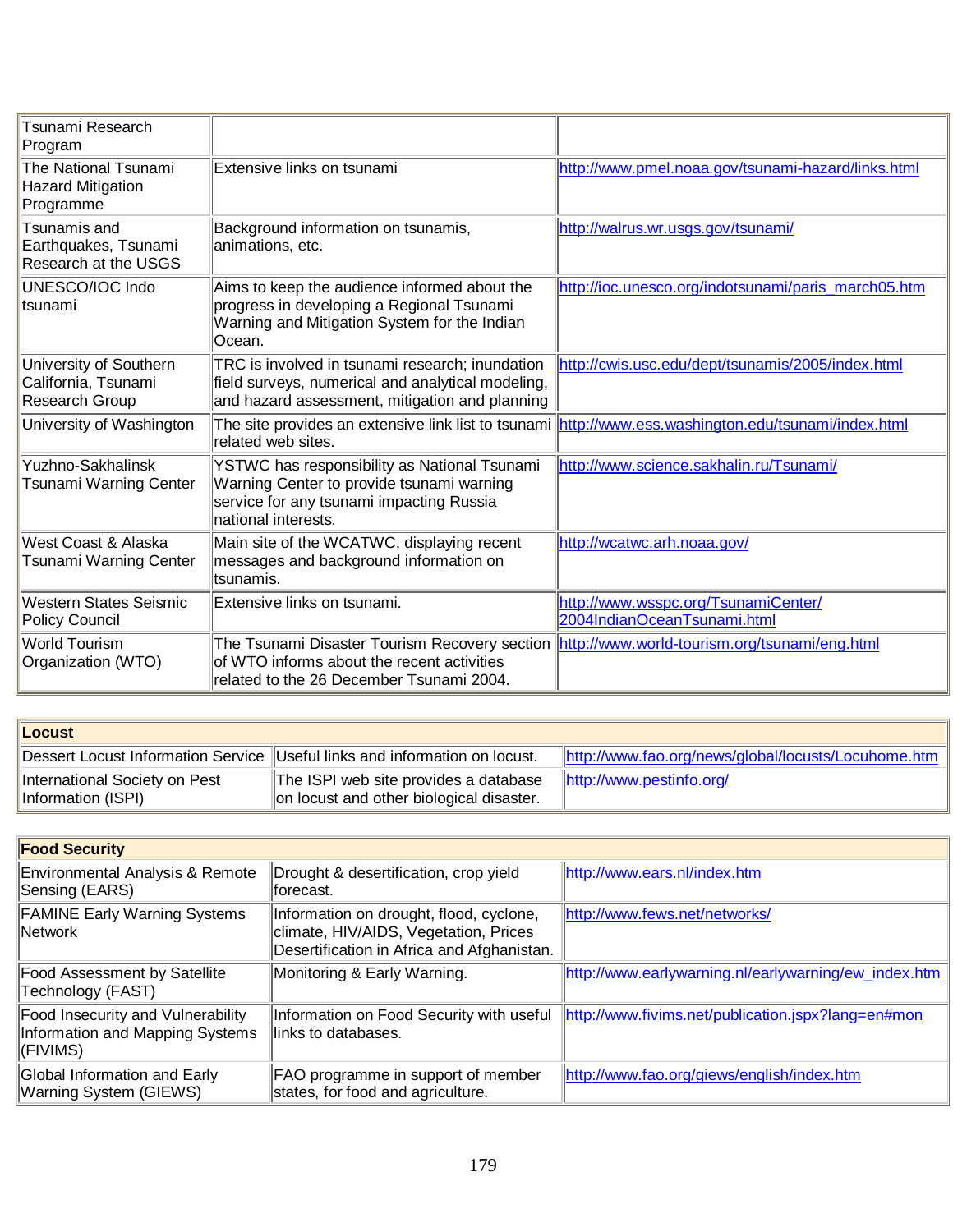| <b>Global Monitoring for Food Security</b><br>(GMFS)                             | GMFS displays very good links for food<br>security.                                                                                                                                                                                 | http://www.gmfs.info/                        |
|----------------------------------------------------------------------------------|-------------------------------------------------------------------------------------------------------------------------------------------------------------------------------------------------------------------------------------|----------------------------------------------|
| Monitoring of Agriculture with<br>Remote Sensing (MARS)                          | Food security and crop Monitoring.                                                                                                                                                                                                  | http://mars.jrc.it/                          |
| The Southern African Development<br>Community (SADC)                             | The SADC Regional Early Warning Unit<br>operates as an integrated project,<br>comprising a Regional Early Warning<br>Unit (REWU), and autonomous National<br>Early Warning Units in each of the ten<br>original SADC member states. | http://www.sadc.int/index.php                |
| Regional Remote Sensing Unit<br>(RRSU), SADC, Harare, Zimbabwe                   | Capacity building and support of national<br>and regional capabilities in remote<br>sensing and GIS for early warning for<br>food security and natural resources<br>management.                                                     | http://www.sadc-fanr.org.zw/rrsu/rrsu.htm    |
| Southern African Development<br>Community (SADC) Regional<br>Remote Sensing Unit | Remote Sensing and GIS in support of<br>early warning for food security and<br>natural resources management.                                                                                                                        | http://www.sadc-fanr.org.zw/rrsu/rrsutxt.htm |

| Data                                                                              |                                                                                         |                                               |
|-----------------------------------------------------------------------------------|-----------------------------------------------------------------------------------------|-----------------------------------------------|
| Global Information and Early<br>Warning System on Food and<br>Agriculture (GIEWS) | <b>Online database</b>                                                                  | http://www.fao.org/giews/english/indexonl.htm |
| Inventory of Early Warning<br><b>Systems</b>                                      | Data base of Early Warning Systems.<br>Searching for EWS by country and<br>hazard type. | http://database.unep.dkkv.org/default.asp     |
| National Climate Data Center<br>$\parallel$ (NCDC)                                | NCDC maintain global climate databases. http://www.ncdc.noaa.gov/oa/ncdc.html           |                                               |
| Natural Disaster Reference<br>Database, Data base of NASA                         | Abstracts to natural hazards.                                                           | http://ndrd.gsfc.nasa.gov/                    |
| <b>IUNEP NET</b>                                                                  | Good data source for several kinds of<br>disasters.                                     | http://www.unep.net/                          |

| Media                      |                                                                                                                                      |                                              |  |
|----------------------------|--------------------------------------------------------------------------------------------------------------------------------------|----------------------------------------------|--|
| Accu Weather               | Hourly weather forecast and warnings for http://wwwa.accuweather.com/<br>USA and background information on<br>severe weather events. |                                              |  |
| <b>BBC</b> Weather         | <b>BBC</b> weather provides UK and world<br>weather forecast.                                                                        | http://www.bbc.co.uk/weather/                |  |
| CNN Weather forecast       | Worldwide weather forecast                                                                                                           | http://www.cnn.com/WEATHER/                  |  |
| National Weather Service   | Weather service for the USA by NOAA                                                                                                  | http://weather.gov/                          |  |
| <b>INOAA Weather Radio</b> | NOAA weather radio for USA and<br>lCanada                                                                                            | http://www.intac.com/%7emherson/wx_list.html |  |
| Wunderground               | Wunderground provides world wide<br>weather information.                                                                             | http://www.wunderground.com/                 |  |